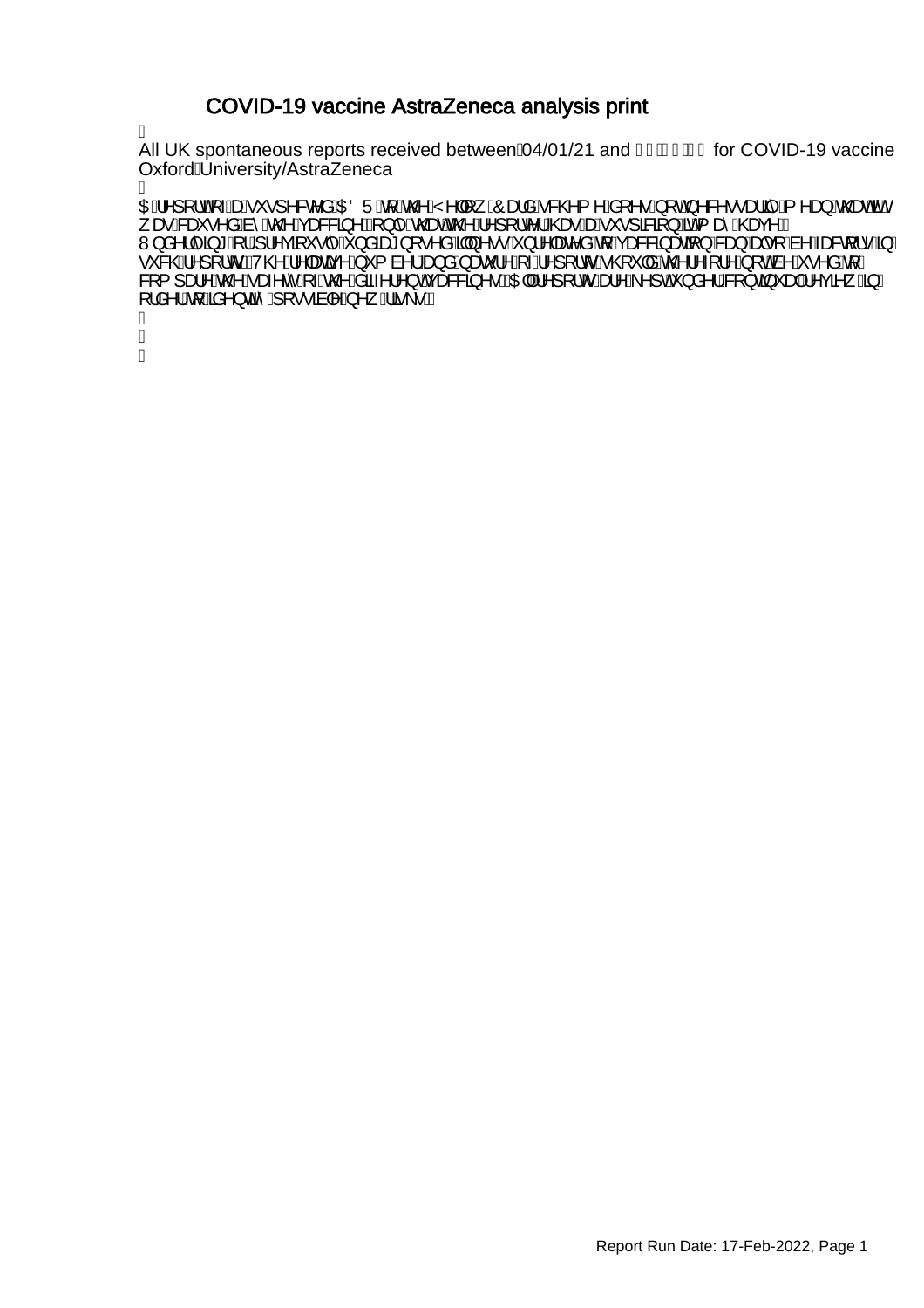### Name: COVID-19 vaccine AstraZeneca analysis print

| <b>Reaction Name</b>                   | <u>Total</u>   | <b>Fatal</b>   |
|----------------------------------------|----------------|----------------|
| <b>Blood disorders</b>                 |                |                |
| Anaemia deficiencies                   |                |                |
| Anaemia folate deficiency              | 3              | 0              |
| Anaemia vitamin B12 deficiency         | 15             | $\mathbf 0$    |
| Deficiency anaemia                     |                | 0              |
| Iron deficiency anaemia                | 17             | 0              |
| Pernicious anaemia                     | 6              | 0              |
| <b>Anaemias NEC</b>                    |                |                |
| Anaemia                                | 189            | 0              |
| Autoimmune anaemia                     | $\overline{c}$ | $\mathbf 0$    |
| Blood loss anaemia                     | 4              | $\mathbf 0$    |
| Hypochromic anaemia                    | 3              | $\mathbf 0$    |
| Microcytic anaemia                     |                | 0              |
| Normocytic anaemia                     | 4              | 0              |
| Anaemias haemolytic NEC                |                |                |
| Haemolytic anaemia                     | 9              | 0              |
| Anaemias haemolytic immune             |                |                |
| Autoimmune haemolytic anaemia          | 10             | $\mathbf 0$    |
| Cold type haemolytic anaemia           |                | 0              |
| Evans syndrome                         | 1              | 0              |
| Anaemias haemolytic mechanical factor  |                |                |
| Atypical haemolytic uraemic syndrome   | 1              | $\mathbf 0$    |
| Red cell fragmentation syndrome        |                | $\mathbf 0$    |
| <b>Bleeding tendencies</b>             |                |                |
| Increased tendency to bruise           | 142            | 0              |
| Spontaneous haematoma                  | 8              | $\mathbf 0$    |
| Spontaneous haemorrhage                | $\overline{2}$ | $\mathbf 0$    |
| <b>Coagulation factor deficiencies</b> |                |                |
| Acquired haemophilia                   | 1              | 0              |
| Hypofibrinogenaemia                    | 4              | 0              |
| Coagulopathies                         |                |                |
| Abnormal clotting factor               | 12             | $\mathbf 0$    |
| Antiphospholipid syndrome              | 31             | $\mathbf 0$    |
| Coagulopathy                           | 87             | $\mathbf 0$    |
| Disseminated intravascular coagulation | 19             | $\overline{c}$ |
| Hypercoagulation                       | 26             | 1              |
| Hyperfibrinogenaemia                   | 1              | $\overline{0}$ |
| Hypocoagulable state                   | 1              | $\overline{0}$ |
| <b>Eosinophilic disorders</b>          |                |                |
| Eosinophilia                           | 22             | 0              |
| Hypereosinophilic syndrome             |                | $\mathbf 0$    |
| Haematological cysts and polyps        |                |                |
| Splenic cyst                           | 1              | $\mathbf 0$    |
| Haematological disorders               |                |                |
| <b>Blood disorder</b>                  | 16             |                |
| Bone marrow disorder                   | 3              | $\mathbf 0$    |
| Bone marrow oedema                     |                | 0              |
| Mast cell activation syndrome          | 14             | $\mathbf 0$    |
| Mastocytosis                           | 3              | 0              |
| Methaemoglobinaemia                    |                | 0              |
| <b>Haemolyses NEC</b>                  |                |                |
| Haemolysis                             | 11             | $\mathbf 0$    |
| Leukocytoses NEC                       |                |                |
| Leukocytosis                           | 4              | 0              |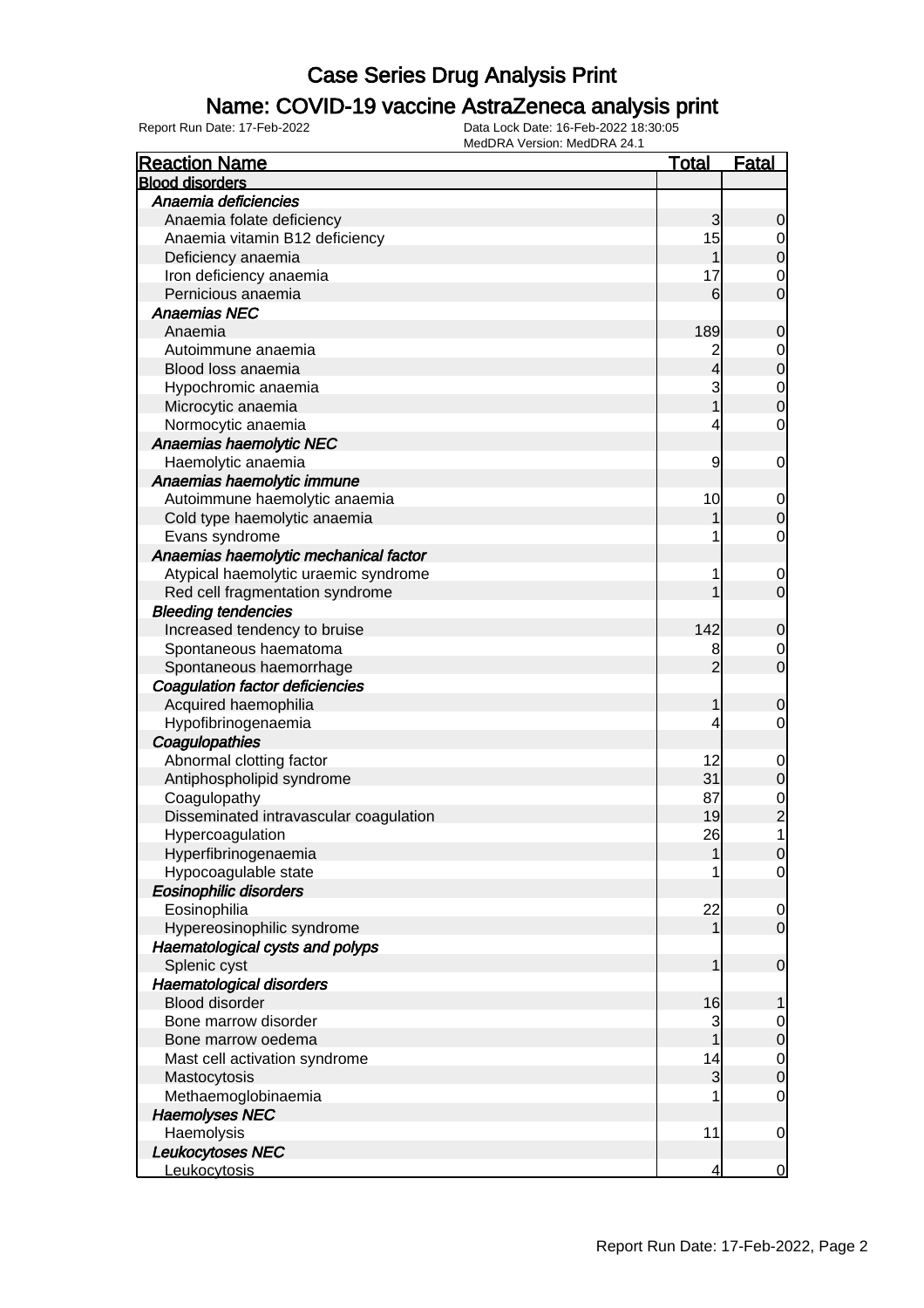### Name: COVID-19 vaccine AstraZeneca analysis print

| <b>Reaction Name</b>                             | <b>Total</b>   | <b>Fatal</b>     |
|--------------------------------------------------|----------------|------------------|
| Blood disorders cont'd<br><b>Blood disorders</b> |                |                  |
| Lymphocytosis                                    | 11             | $\mathbf 0$      |
| Monocytosis                                      | $\overline{c}$ | 0                |
| Neutrophilia                                     | 14             | $\overline{0}$   |
| Leukopenias NEC                                  |                |                  |
| Leukopenia                                       | 15             | $\mathbf 0$      |
| Lymphopenia                                      | 9              | 0                |
| Lymphatic system disorders NEC                   |                |                  |
| Abdominal lymphadenopathy                        |                | $\mathbf 0$      |
| Hilar lymphadenopathy                            |                | $\boldsymbol{0}$ |
| Lymph node fibrosis                              |                | $\mathbf 0$      |
| Lymph node pain                                  | 597            | $\mathbf 0$      |
| Lymphadenitis                                    | 33             | $\mathbf 0$      |
| Lymphadenopathy                                  | 5026           | $\mathbf 0$      |
| Lymphadenopathy mediastinal                      |                | $\mathbf 0$      |
| Lymphatic disorder                               | 2              | $\mathbf 0$      |
| Lymphatic insufficiency                          |                | $\mathbf 0$      |
| Lymphoid tissue hyperplasia                      |                | $\overline{0}$   |
| Pseudolymphoma                                   | 4              | $\mathbf 0$      |
| Marrow depression and hypoplastic anaemias       |                |                  |
| Aplastic anaemia                                 | 6              | $\mathbf 0$      |
| Cytopenia                                        |                | $\boldsymbol{0}$ |
| Myelosuppression                                 | 5              | $\mathbf 0$      |
| Pancytopenia                                     | 20             | 1                |
| Neutropenias                                     |                |                  |
| Agranulocytosis                                  | 4              | $\mathbf 0$      |
| Autoimmune neutropenia                           | $\overline{c}$ | $\mathbf 0$      |
| Febrile neutropenia                              |                | $\mathbf 0$      |
| Neutropenia                                      | 84             | $\mathbf 0$      |
| <b>Platelet disorders NEC</b>                    |                |                  |
| Platelet anisocytosis                            | 4              | $\mathbf 0$      |
| Platelet disorder                                | 8              | $\mathbf 0$      |
| Polycythaemia (excl rubra vera)                  |                |                  |
| Polycythaemia                                    | 3              | $\mathbf 0$      |
| Stress polycythaemia                             | 3              | $\mathbf 0$      |
| Purpuras (excl thrombocytopenic)                 |                |                  |
| Purpura non-thrombocytopenic                     | 4              | $\overline{0}$   |
| Red blood cell abnormal findings NEC             |                |                  |
| Anisocytosis                                     | 3              | 0                |
| Macrocytosis                                     | 3              | $\mathbf 0$      |
| Poikilocytosis                                   |                | $\overline{0}$   |
| Polychromasia                                    | 4              | $\mathbf 0$      |
| Red blood cell abnormality                       |                | $\mathbf 0$      |
| Rouleaux formation                               |                | $\mathbf 0$      |
| Sickle cell trait and disorders                  |                |                  |
| Sickle cell anaemia with crisis                  | 6              | $\mathbf 0$      |
| Spleen disorders                                 |                |                  |
| Spleen disorder                                  | 1              | 0                |
| Splenic artery thrombosis                        | 3              | $\overline{0}$   |
| Splenic haemorrhage                              |                | $\mathbf 0$      |
| Splenic infarction                               | 17             | 0                |
| Splenic thrombosis                               | 1              | $\mathbf 0$      |
| Splenic varices                                  |                | $\mathbf 0$      |
| Splenic vein thrombosis                          | 13             | $\overline{0}$   |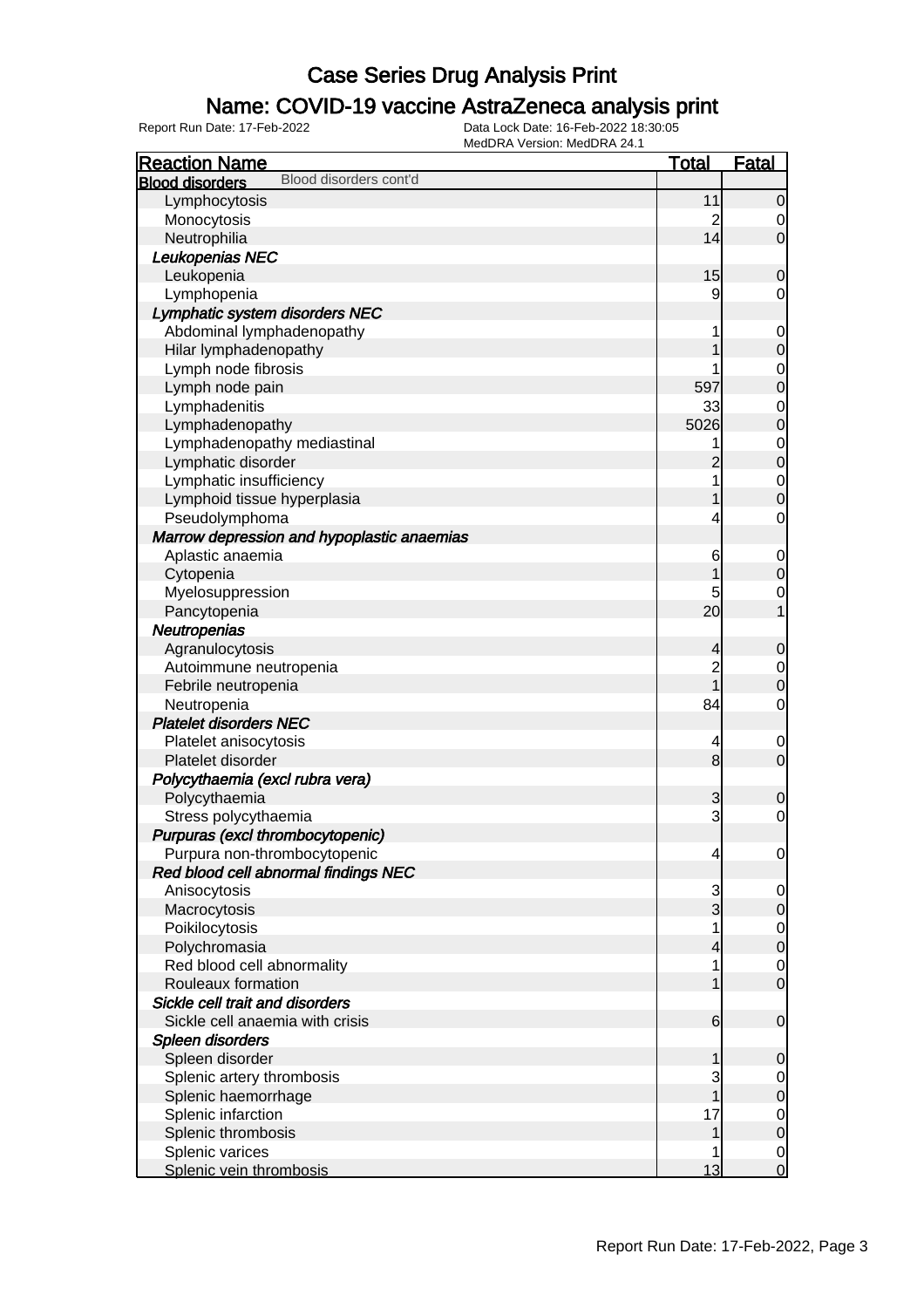### Name: COVID-19 vaccine AstraZeneca analysis print

| <b>Reaction Name</b>                             | Total | Fatal    |
|--------------------------------------------------|-------|----------|
| Blood disorders cont'd<br><b>Blood disorders</b> |       |          |
| Splenomegaly                                     | 8     | 0        |
| Splenorenal shunt                                |       | 0        |
| Thrombocytopenias                                |       |          |
| Autoimmune heparin-induced thrombocytopenia      |       | 0        |
| Heparin-induced thrombocytopenia                 | 15    | 0        |
| Immune thrombocytopenia                          | 220   |          |
| Thrombocytopenia                                 | 896   |          |
| Thrombocytopenic purpura                         | 11    | 0        |
| Thrombosis with thrombocytopenia syndrome        | 19    | 0        |
| Thrombotic thrombocytopenic purpura              | 11    | 0        |
| <b>Thrombocytoses</b>                            |       |          |
| Thrombocytosis                                   | 13    | $\Omega$ |
| White blood cell abnormal findings NEC           |       |          |
| White blood cell disorder                        |       | 0        |
| <b>Blood disorders SOC TOTAL</b>                 | 7798  | 13       |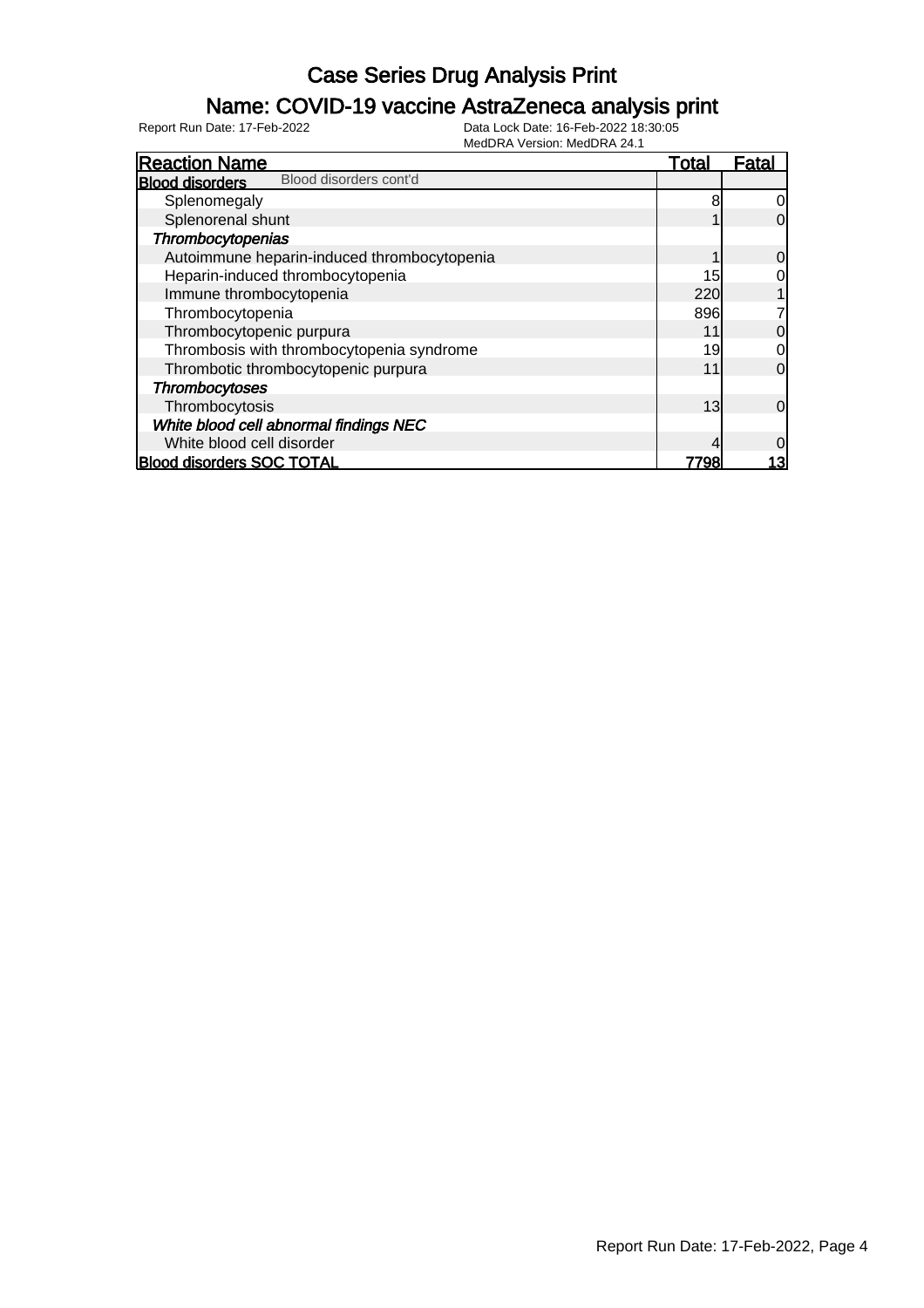### Name: COVID-19 vaccine AstraZeneca analysis print

| <b>Reaction Name</b>                     |                | <u>Fatal</u>                         |
|------------------------------------------|----------------|--------------------------------------|
| <b>Cardiac disorders</b>                 |                |                                      |
| Aortic valvular disorders                |                |                                      |
| Aortic valve incompetence                | 4              | 0                                    |
| Aortic valve sclerosis                   |                | $\mathbf 0$                          |
| Aortic valve stenosis                    |                | 0                                    |
| <b>Cardiac conduction disorders</b>      |                |                                      |
| Atrioventricular block                   | 34             | $\overline{c}$                       |
| Atrioventricular block complete          | 3              | $\mathbf 0$                          |
| Atrioventricular block first degree      | 3              | $\overline{0}$                       |
| Atrioventricular block second degree     | 5              |                                      |
| Bundle branch block                      | $\overline{2}$ | $\begin{matrix} 0 \\ 0 \end{matrix}$ |
| Bundle branch block left                 | 10             |                                      |
| Bundle branch block right                | 4              | $\begin{matrix}0\\0\end{matrix}$     |
| Long QT syndrome                         |                | $\mathbf 0$                          |
| Trifascicular block                      | 2              | $\overline{0}$                       |
| <b>Cardiac disorders NEC</b>             |                |                                      |
| Acute cardiac event                      | 4              | $\overline{c}$                       |
| Atrial thrombosis                        | 5              |                                      |
| Cardiac disorder                         | 95             |                                      |
| Cardiac dysfunction                      | $\overline{c}$ |                                      |
| Cardiac ventricular thrombosis           | 14             | 0<br>2 0<br>2 0<br>0                 |
| Cardiovascular disorder                  | 10             |                                      |
| Cardiovascular insufficiency             | 10             |                                      |
| Intracardiac thrombus                    | 19             | 3                                    |
| Cardiac hypertensive complications       |                |                                      |
| Hypertensive heart disease               | $\overline{c}$ | 0                                    |
| Cardiac infections and inflammations NEC |                |                                      |
| Carditis                                 | 2              | 0                                    |
| Cardiac signs and symptoms NEC           |                |                                      |
| Cardiac discomfort                       | 19             | $\boldsymbol{0}$                     |
| Cardiovascular symptom                   |                | 0                                    |
| Palpitations                             | 5900           | 0                                    |
| Cardiac valve disorders NEC              |                |                                      |
| Cardiac valve disease                    | 4              | 1                                    |
| Heart valve incompetence                 | 4              | 0                                    |
| Cardiomyopathies                         |                |                                      |
| Cardiomyopathy                           | 18             |                                      |
| Cardiomyopathy acute                     | 1              | 0                                    |
| Congestive cardiomyopathy                | 12             |                                      |
| Stress cardiomyopathy                    | 5 <sup>1</sup> | 0                                    |
| <b>Coronary artery disorders NEC</b>     |                |                                      |
| Arteriosclerosis coronary artery         | 8              |                                      |
| Coronary artery disease                  | 11             | 0                                    |
| Coronary artery dissection               | 5              | 1                                    |
| Coronary artery embolism                 |                | $\mathbf 0$                          |
| Coronary artery occlusion                | 4              | $\mathbf 0$                          |
| Coronary artery stenosis                 |                | $\overline{0}$                       |
| Coronary artery thrombosis               | 26             | 4                                    |
| Heart failure signs and symptoms         |                |                                      |
| Cardiac asthma                           | 1              | 0                                    |
| <b>Heart failures NEC</b>                |                |                                      |
| Cardiac failure                          | 112            | 15                                   |
| Cardiac failure acute                    | 13             | $\frac{4}{ }$                        |
| Cardiac failure chronic                  | 3              | $\mathbf{1}$                         |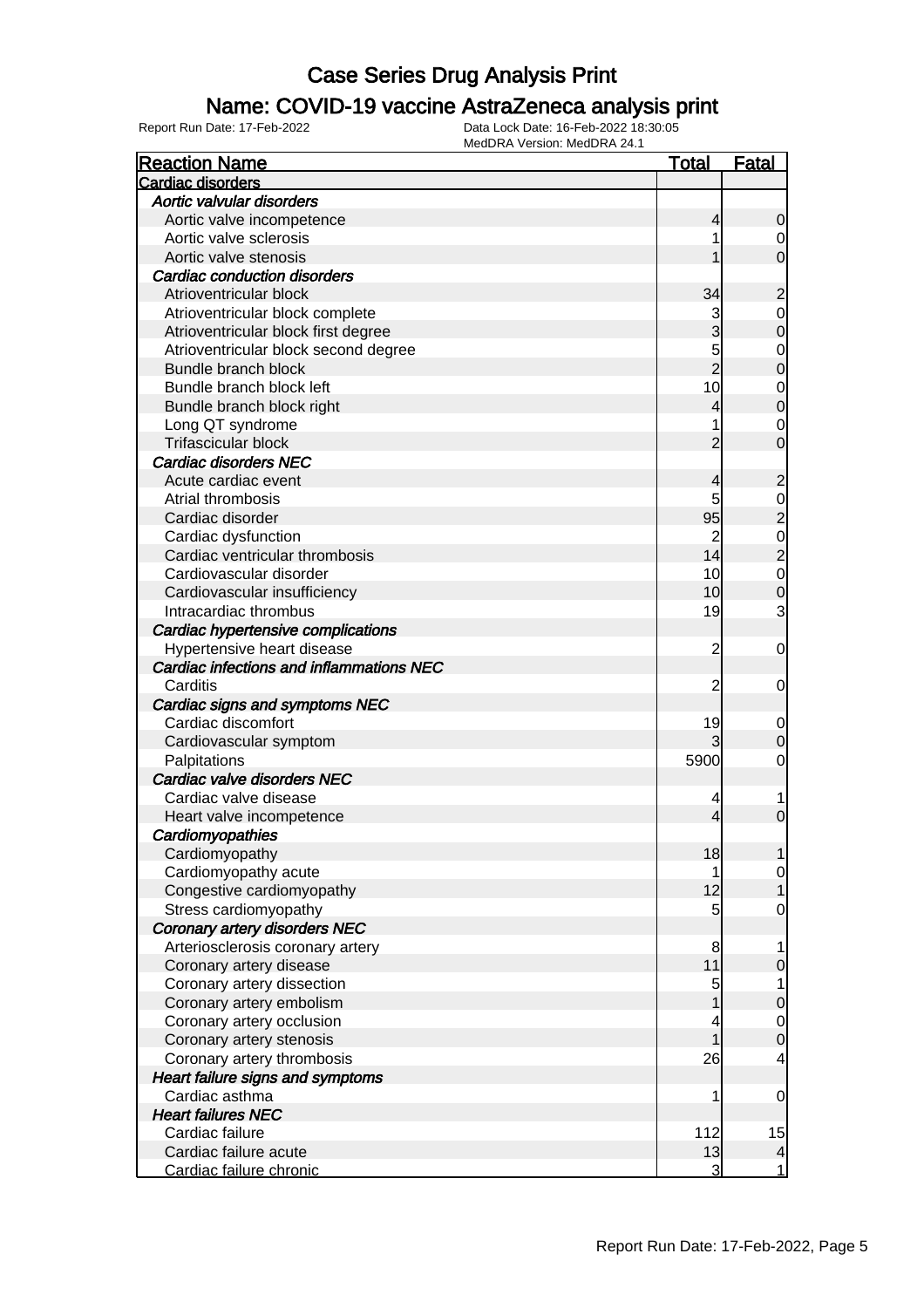#### Name: COVID-19 vaccine AstraZeneca analysis print

| <b>Reaction Name</b>                          | <u>Total</u>    | <b>Fatal</b>                          |
|-----------------------------------------------|-----------------|---------------------------------------|
| Cardiac disorders cont'd<br>Cardiac disorders |                 |                                       |
| Cardiac failure congestive                    | 8               | 4                                     |
| Cardiogenic shock                             | 11              |                                       |
| Cardiopulmonary failure                       | 1               | $\begin{array}{c} 2 \\ 1 \end{array}$ |
| Ventricular failure                           |                 | 0                                     |
| Ischaemic coronary artery disorders           |                 |                                       |
| Acute coronary syndrome                       | 10              | 0                                     |
| Acute myocardial infarction                   | 89              | 14                                    |
| Angina pectoris                               | 259             | $\overline{0}$                        |
| Angina unstable                               | 19              | $\mathbf 0$                           |
| Arteriospasm coronary                         | 7               | $\mathbf 0$                           |
| Microvascular coronary artery disease         | $\overline{2}$  | $\mathbf 0$                           |
| Myocardial infarction                         | 485             | 58                                    |
| Myocardial ischaemia                          | 32              | 13                                    |
| Prinzmetal angina                             | $\overline{c}$  | $\overline{0}$                        |
| Left ventricular failures                     |                 |                                       |
| Acute left ventricular failure                | $\overline{c}$  | $\mathbf 0$                           |
| Left ventricular failure                      | 10 <sub>l</sub> | 1                                     |
| Mitral valvular disorders                     |                 |                                       |
| Ischaemic mitral regurgitation                | 1               | $\boldsymbol{0}$                      |
| Mitral valve disease                          |                 |                                       |
| Mitral valve incompetence                     | 10              | $\overline{0}$<br>$\overline{0}$      |
|                                               | 5               | $\mathbf 0$                           |
| Mitral valve prolapse                         |                 |                                       |
| <b>Myocardial disorders NEC</b>               |                 |                                       |
| Cardiac aneurysm                              | 1<br>1          | $\mathbf 0$                           |
| Cardiac sarcoidosis                           |                 | $\mathbf 0$                           |
| Cardiomegaly                                  | 36              | 1                                     |
| Diastolic dysfunction                         | $\overline{c}$  | $\mathbf 0$                           |
| <b>Dilatation ventricular</b>                 |                 | $\begin{matrix} 0 \\ 0 \end{matrix}$  |
| Left atrial dilatation                        | 1               |                                       |
| Left ventricular dilatation                   | $\overline{2}$  | $\begin{matrix}0\\0\end{matrix}$      |
| Left ventricular dysfunction                  | 23              |                                       |
| Left ventricular hypertrophy                  | 5               | $\begin{matrix}0\\0\end{matrix}$      |
| Myocardial fibrosis                           | $\overline{2}$  |                                       |
| Myocardial injury                             | 15              | $\begin{matrix}0\\0\end{matrix}$      |
| Myocardial oedema                             | 1               |                                       |
| Myocardial rupture                            | $\frac{2}{2}$   | $\overline{0}$                        |
| Right atrial dilatation                       |                 | $\mathbf 0$                           |
| Right ventricular dilatation                  | $\mathbf{3}$    | $\overline{0}$                        |
| Right ventricular dysfunction                 | $\overline{4}$  | $\overline{0}$                        |
| Systolic dysfunction                          | 1               | $\overline{0}$                        |
| Ventricular dyskinesia                        | 1               | $\overline{0}$                        |
| Ventricular hypertrophy                       | 5               | $\mathbf{1}$                          |
| Ventricular hypokinesia                       | $\overline{3}$  | $\overline{0}$                        |
| Noninfectious myocarditis                     |                 |                                       |
| Autoimmune myocarditis                        | 1               | $\mathbf 0$                           |
| Myocarditis                                   | 215             | $\overline{a}$                        |
| Myocarditis post infection                    |                 | $\overline{0}$                        |
| Noninfectious pericarditis                    |                 |                                       |
| Pericarditis                                  | 214             | $\mathbf 0$                           |
| <b>Pericardial disorders NEC</b>              |                 |                                       |
| Cardiac tamponade                             | $\overline{2}$  | $\overline{c}$                        |
| Pericardial disease                           |                 | $\overline{0}$                        |
| Pericardial effusion                          | 39              | $\overline{0}$                        |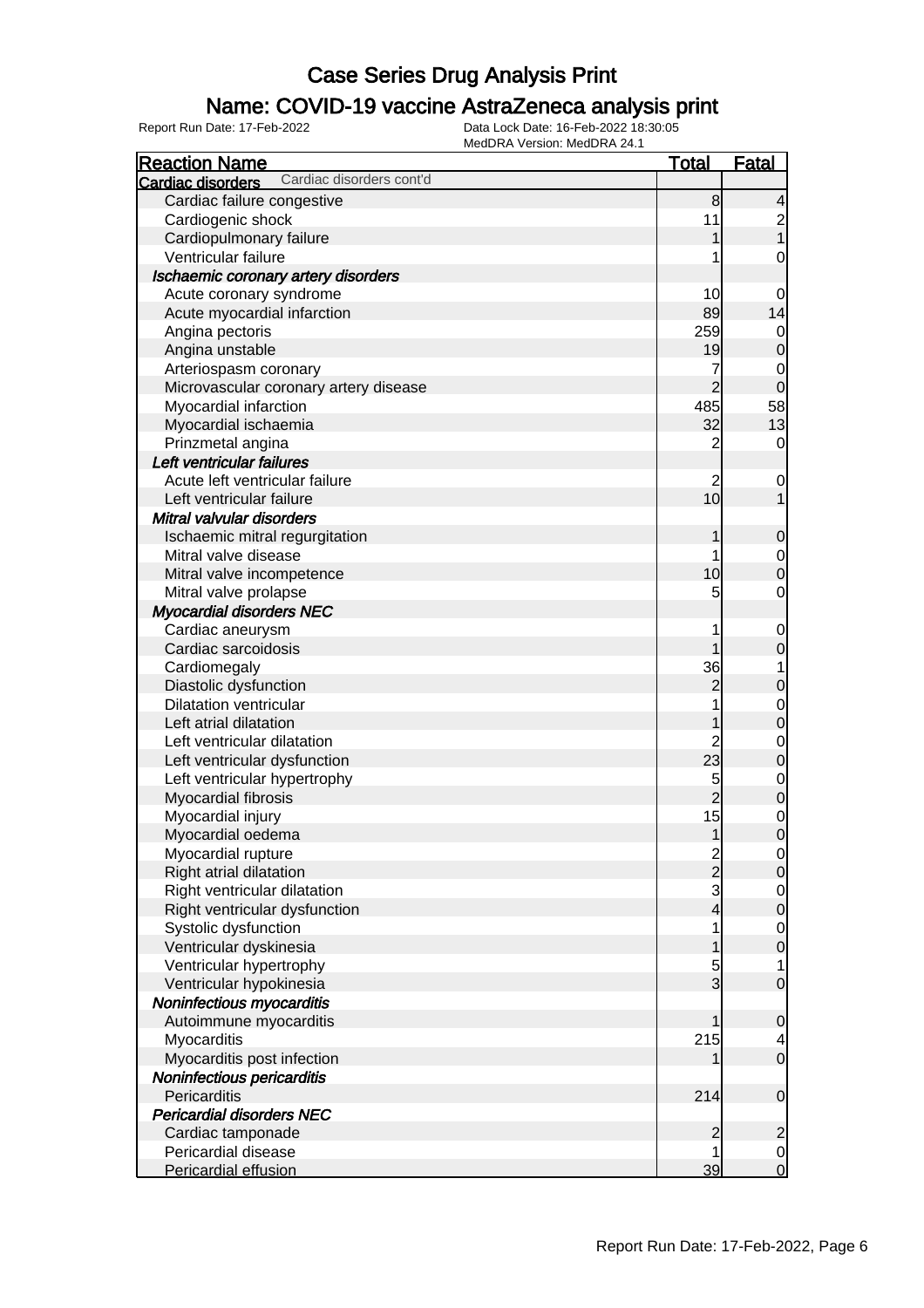### Name: COVID-19 vaccine AstraZeneca analysis print

| <b>Reaction Name</b>                          | <u>Total</u>   | <b>Fatal</b>             |
|-----------------------------------------------|----------------|--------------------------|
| Cardiac disorders cont'd<br>Cardiac disorders |                |                          |
| Pericardial haemorrhage                       | 10             | 4                        |
| Pericardial rub                               | 3              | $\overline{0}$           |
| Rate and rhythm disorders NEC                 |                |                          |
| Arrhythmia                                    | 160            | $\overline{\mathcal{L}}$ |
| Arrhythmia neonatal                           |                | $\mathbf 0$              |
| Bradyarrhythmia                               |                | $\mathbf 0$              |
| Bradycardia                                   | 92             | $\mathbf 0$              |
| Brugada syndrome                              | 1              | $\overline{0}$           |
| Cardiac fibrillation                          | 9              | $\mathbf{0}$             |
| Cardiac flutter                               | 310            | $\overline{0}$           |
| Extrasystoles                                 | 168            | $\overline{0}$           |
| <b>Heart alternation</b>                      | 3              | $\overline{0}$           |
| Paroxysmal arrhythmia                         | $\overline{c}$ | $\mathbf{0}$             |
| Postural orthostatic tachycardia syndrome     | 30             | $\overline{0}$           |
| Tachyarrhythmia                               | 11             | $\mathbf 0$              |
| Tachycardia                                   | 1642           | $\overline{0}$           |
| <b>Right ventricular failures</b>             |                |                          |
| Right ventricular failure                     | 4              | 1                        |
| Supraventricular arrhythmias                  |                |                          |
| Arrhythmia supraventricular                   | 17             | $\mathbf 0$              |
| Atrial fibrillation                           | 357            | 1                        |
| <b>Atrial flutter</b>                         | 53             | $\mathbf 0$              |
| Atrial tachycardia                            | 3              | $\mathbf 0$              |
| Sinus arrest                                  |                | $\overline{0}$           |
| Sinus arrhythmia                              | $\frac{3}{5}$  | $\overline{0}$           |
| Sinus bradycardia                             |                | $\overline{0}$           |
| Sinus node dysfunction                        | $\overline{c}$ | $\overline{0}$           |
| Sinus tachycardia                             | 72             | $\overline{0}$           |
| Supraventricular extrasystoles                | 2              | $\overline{0}$           |
| Supraventricular tachycardia                  | 44             | $\overline{0}$           |
| Tricuspid valvular disorders                  |                |                          |
| Tricuspid valve incompetence                  | 8              | $\mathbf 0$              |
| Ventricular arrhythmias and cardiac arrest    |                |                          |
| Cardiac arrest                                | 186            | 39                       |
| Cardio-respiratory arrest                     | $\overline{c}$ | 1                        |
| Pulseless electrical activity                 | 7              | $\mathbf 0$              |
| Ventricular arrhythmia                        | $\overline{c}$ | $\mathbf 0$              |
| Ventricular extrasystoles                     | 23             | $\overline{0}$           |
| Ventricular fibrillation                      | 10             | 1                        |
| Ventricular tachycardia                       | 18             | 0                        |
| <b>Cardiac disorders SOC TOTAL</b>            | <u> 11185</u>  | 192                      |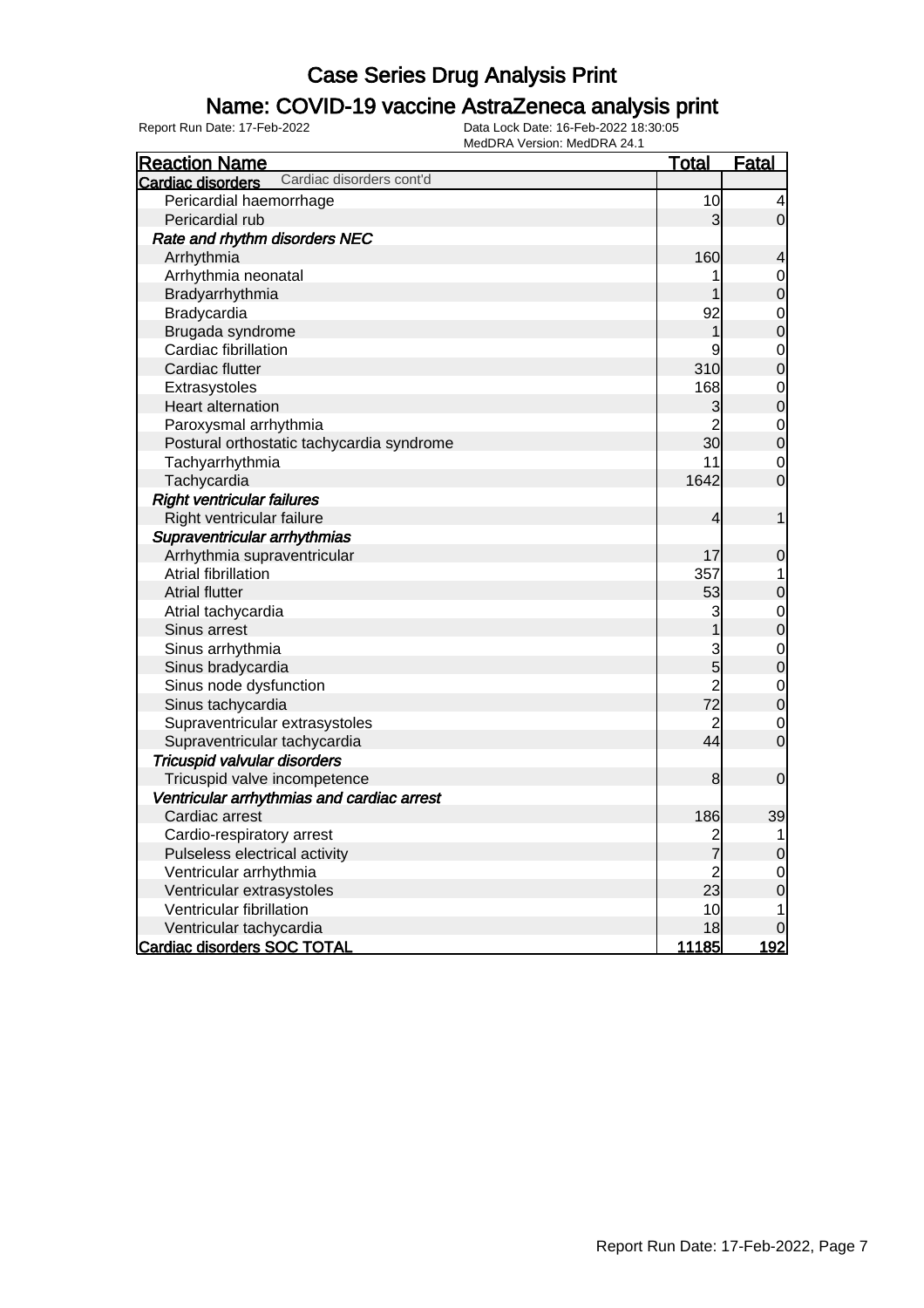#### Name: COVID-19 vaccine AstraZeneca analysis print

| <b>Reaction Name</b>                            | <b>Total</b>   | <b>Fatal</b>   |
|-------------------------------------------------|----------------|----------------|
| <b>Congenital disorders</b>                     |                |                |
| Autosomal chromosomal abnormalities             |                |                |
| Trisomy 18                                      | 1              | 0              |
| Trisomy 21                                      |                | $\overline{0}$ |
| Cardiac disorders congenital NEC                |                |                |
| Heart disease congenital                        | 11             | 0              |
| Cardiac septal defects congenital               |                |                |
| Atrial septal defect                            |                | 0              |
| Hypertrophic cardiomyopathy                     | 3              | $\mathbf 0$    |
| Central nervous system disorders congenital NEC |                |                |
| <b>Brain malformation</b>                       | 1              | $\mathbf 0$    |
| Neural tube defect                              |                | 1              |
| Spina bifida                                    | 2              | $\mathbf 0$    |
| Syringomyelia                                   |                | $\mathbf 0$    |
| Cerebellar disorders congenital                 |                |                |
| Arnold-Chiari malformation                      | $\overline{c}$ | $\mathbf 0$    |
| Cerebral disorders congenital                   |                |                |
| Anencephaly                                     |                | 0              |
| Cerebral palsy                                  | $\overline{2}$ | $\overline{0}$ |
| <b>Coagulation disorders congenital</b>         |                |                |
| Factor VII deficiency                           | 1              | $\mathbf 0$    |
| <b>Congenital disorders NEC</b>                 |                |                |
|                                                 |                |                |
| Congenital anomaly                              | 4              | 0              |
| Congenital midline defect                       |                | 0              |
| Heterotaxia                                     |                | $\mathbf 0$    |
| Multiple congenital abnormalities               |                | 0              |
| Young's syndrome                                |                | $\mathbf 0$    |
| Connective tissue disorders congenital          |                |                |
| Ehlers-Danlos syndrome                          | 6              | $\mathbf 0$    |
| Diaphragmatic disorders congenital              |                |                |
| Congenital diaphragmatic hernia                 | $\overline{2}$ | $\mathbf 0$    |
| Gastrointestinal tract disorders congenital NEC |                |                |
| Gastrointestinal malformation                   | 1              | $\mathbf 0$    |
| Gene mutations and other alterations NEC        |                |                |
| Tuberous sclerosis complex                      | 1              | $\mathbf 0$    |
| Great vessel disorders congenital               |                |                |
| Coarctation of the aorta                        |                | $\overline{0}$ |
| Transposition of the great vessels              |                | $\overline{0}$ |
| Immune system abnormalities congenital          |                |                |
| Combined immunodeficiency                       | 1              | $\mathbf 0$    |
| Inborn errors of lipid metabolism               |                |                |
| Type IIa hyperlipidaemia                        | 1              | 0              |
| Inborn errors of porphyrin metabolism           |                |                |
| Porphyria acute                                 | 1              | 0              |
| Lacrimal system disorders congenital            |                |                |
| Dacryostenosis congenital                       | 1              | 0              |
| Lysosomal storage disorders                     |                |                |
| Mucolipidosis                                   | 1              | 0              |
| Male reproductive tract disorders congenital    |                |                |
| Hydrocele                                       | 3              | 0              |
| Micropenis                                      | $\overline{c}$ | 0              |
| Penoscrotal fusion                              | 3              | $\mathbf 0$    |
| Multiple cardiac abnormalities congenital       |                |                |
| Multiple cardiac defects                        | 1              | $\overline{0}$ |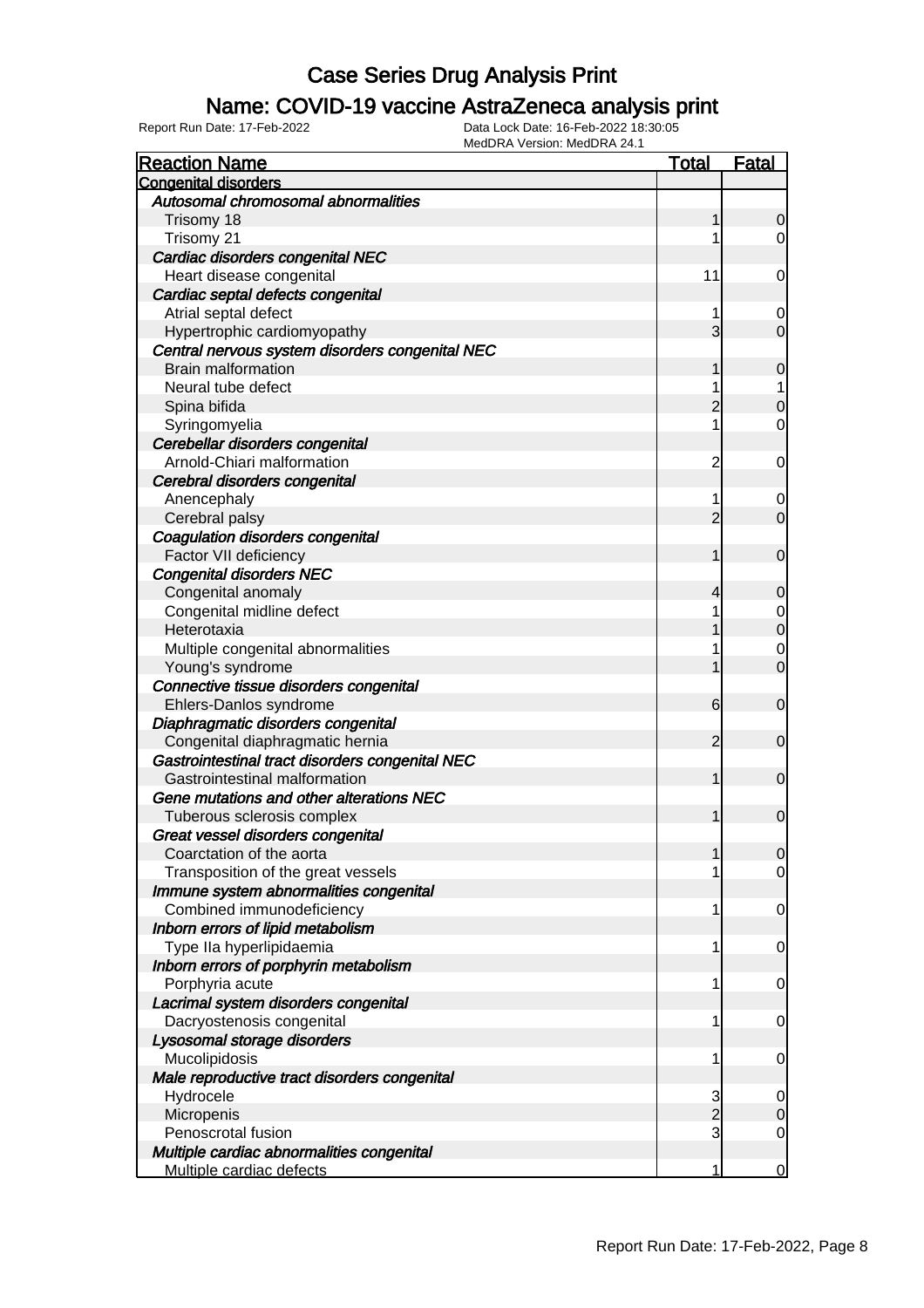### Name: COVID-19 vaccine AstraZeneca analysis print

| <b>Reaction Name</b>                                                                | Total          | <b>Fatal</b>   |
|-------------------------------------------------------------------------------------|----------------|----------------|
| <b>Congenital disorders</b> Congenital disorders cont'd                             |                |                |
| Musculoskeletal and connective tissue disorders of face, neck and jaw<br>congenital |                |                |
| <b>Branchial cyst</b>                                                               | 3              | 0              |
| Musculoskeletal and connective tissue disorders of limbs congenital                 |                |                |
| Limb reduction defect                                                               | 2              | 0              |
| Os trigonum                                                                         |                | $\overline{0}$ |
| Musculoskeletal disorders congenital NEC                                            |                |                |
| Congenital multiplex arthrogryposis                                                 |                | $\Omega$       |
| Dysmorphism                                                                         | 2              | 0              |
| Neurological disorders congenital NEC                                               |                |                |
| Epilepsy with myoclonic-atonic seizures                                             | 1              | 0              |
| Familial hemiplegic migraine                                                        |                | 0              |
| Huntington's disease                                                                |                | 1              |
| Neurofibromatosis                                                                   |                | 0              |
| Spinal muscular atrophy                                                             |                | 0              |
| Tourette's disorder                                                                 | 3              | $\overline{0}$ |
| Ocular disorders congenital NEC                                                     |                |                |
| <b>Colour blindness</b>                                                             | $\overline{9}$ | $\overline{0}$ |
| Pancreatic disorders congenital                                                     |                |                |
| Hereditary pancreatitis                                                             | 1              | $\mathbf 0$    |
| Peripheral nervous system disorders congenital NEC                                  |                |                |
| Paroxysmal extreme pain disorder                                                    | 13             | $\mathbf 0$    |
| Pulmonary and bronchial disorders congenital                                        |                |                |
| <b>Cystic fibrosis</b>                                                              | 1              | $\mathbf 0$    |
| Sex chromosomal abnormalities                                                       |                |                |
| Klinefelter's syndrome                                                              |                | $\mathbf 0$    |
| Skin and subcutaneous tissue disorders congenital NEC                               |                |                |
| Benign familial pemphigus                                                           |                | $\mathbf 0$    |
| Tongue disorders congenital                                                         |                |                |
| Ankyloglossia congenital                                                            |                | 0              |
| Macroglossia                                                                        | 1              | 0              |
| Vascular anomalies congenital NEC                                                   |                |                |
| Arteriovenous malformation                                                          |                | 0              |
| <b>Congenital disorders SOC TOTAL</b>                                               | 108            | $\overline{2}$ |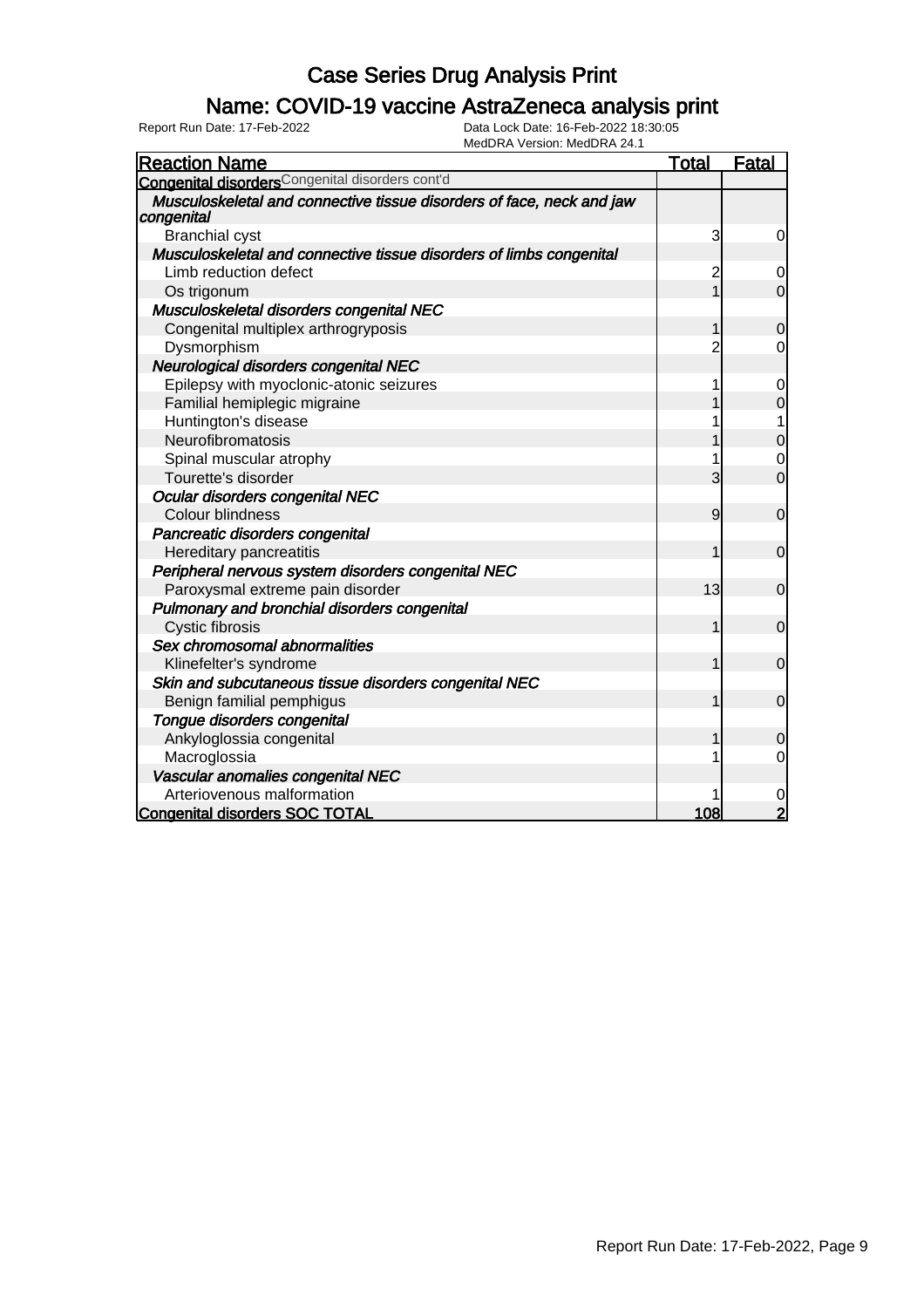### Name: COVID-19 vaccine AstraZeneca analysis print

| <b>Reaction Name</b>                             | <u>Total</u>   | <b>Fatal</b>                     |
|--------------------------------------------------|----------------|----------------------------------|
| Ear disorders                                    |                |                                  |
| Ear disorders NEC                                |                |                                  |
| Aural polyp                                      |                | $\mathbf 0$                      |
| Ear canal erythema                               |                | $\overline{0}$                   |
| Ear congestion                                   | 34             | $\mathbf 0$                      |
| Ear discomfort                                   | 124            | $\mathbf 0$                      |
| Ear disorder                                     | 23             | $\overline{0}$                   |
| Ear haemorrhage                                  | 19             | $\mathbf{0}$                     |
| Ear inflammation                                 |                | $\overline{0}$                   |
| Ear pain                                         | 2111           |                                  |
| Ear pruritus                                     | 7              | $\begin{matrix}0\\0\end{matrix}$ |
| Ear swelling                                     | 76             |                                  |
| Otorrhoea                                        | 8              | $\begin{matrix}0\\0\end{matrix}$ |
| Paraesthesia ear                                 | 1              | $\mathbf 0$                      |
| Eustachian tube disorders                        |                |                                  |
| Eustachian tube disorder                         | 7              | $\mathbf 0$                      |
| Eustachian tube dysfunction                      | 6              | $\boldsymbol{0}$                 |
| Eustachian tube obstruction                      | 8              | 0                                |
| <b>External ear disorders NEC</b>                |                |                                  |
| Excessive cerumen production                     | 41             |                                  |
| External ear pain                                | 14             | $\mathbf 0$<br>$\mathbf 0$       |
|                                                  | 1              |                                  |
| Juvenile spring eruption                         | 5              | $\mathbf 0$<br>$\overline{0}$    |
| Red ear syndrome                                 |                |                                  |
| <b>External ear infections and inflammations</b> |                |                                  |
| External ear inflammation                        | 4              | $\mathbf 0$                      |
| <b>Hearing disorders NEC</b>                     |                |                                  |
| Auditory disorder                                | 8              | $\mathbf 0$                      |
| <b>Hearing losses</b>                            |                |                                  |
| Conductive deafness                              |                | 0                                |
| Deafness                                         | 424            | 1                                |
| Deafness bilateral                               | 19             | 0                                |
| Deafness neurosensory                            | 41             | $\mathbf 0$                      |
| Deafness transitory                              | 4              | $\overline{0}$                   |
| Deafness unilateral                              | 58             | $\mathbf 0$                      |
| Hypoacusis                                       | 252            | $\overline{0}$                   |
| Mixed deafness                                   | 3              | $\mathbf{0}$                     |
| Neurosensory hypoacusis                          | $\overline{2}$ | 0                                |
| Sudden hearing loss                              | 86             | $\overline{0}$                   |
| Hyperacusia                                      |                |                                  |
| Hyperacusis                                      | 177            | $\mathbf 0$                      |
| Inner ear disorders NEC                          |                |                                  |
| Endolymphatic hydrops                            | 1              | $\mathbf 0$                      |
| Inner ear disorder                               | 8              | $\mathsf{O}\xspace$              |
| Meniere's disease                                | 30             | $\overline{0}$                   |
| Vestibular disorder                              | 10             | $\overline{0}$                   |
| Inner ear infections and inflammations           |                |                                  |
| Autoimmune inner ear disease                     | 1              | $\mathbf 0$                      |
| Inner ear inflammation                           | 5              | $\overline{0}$                   |
| Inner ear signs and symptoms                     |                |                                  |
| Motion sickness                                  | 131            | $\mathbf 0$                      |
| Phobic postural vertigo                          |                | $\mathsf{O}\xspace$              |
| <b>Tinnitus</b>                                  | 4411           | $\overline{0}$                   |
| Vertigo                                          | 2319           | $\mathbf 0$                      |
| Vertigo labyrinthine                             | 16             | $\overline{0}$                   |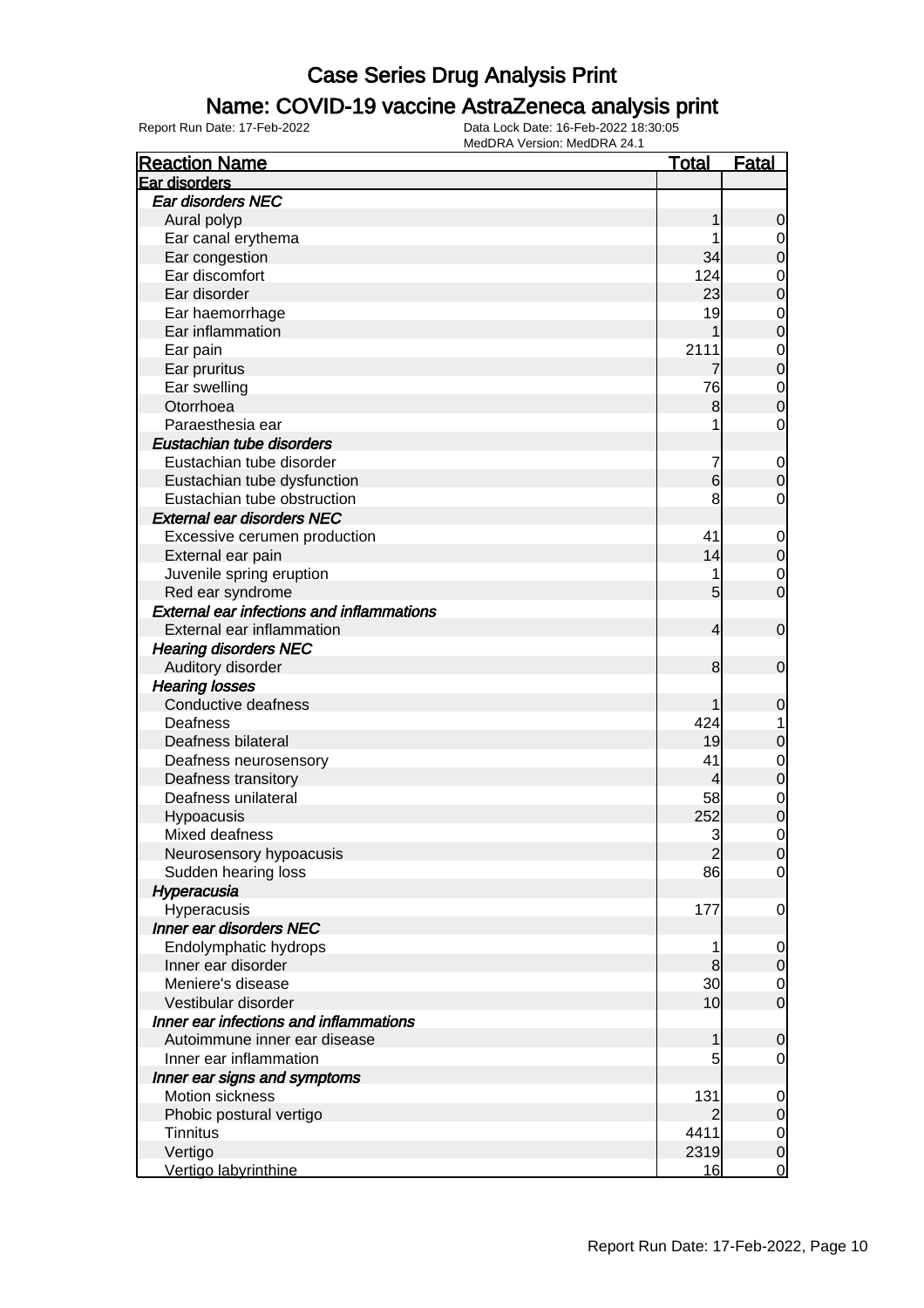### Name: COVID-19 vaccine AstraZeneca analysis print

| <b>Reaction Name</b>                          | Total | Fata |
|-----------------------------------------------|-------|------|
| Ear disorders cont'd<br>Ear disorders         |       |      |
| Vertigo positional                            | 159   |      |
| Middle ear disorders NEC                      |       |      |
| Middle ear disorder                           |       | 0l   |
| Middle ear effusion                           | 6     | 0l   |
| Tympanic membrane disorders (excl infections) |       |      |
| Tympanic membrane perforation                 |       |      |
| Ear disorders SOC TOTAL                       | 0674  |      |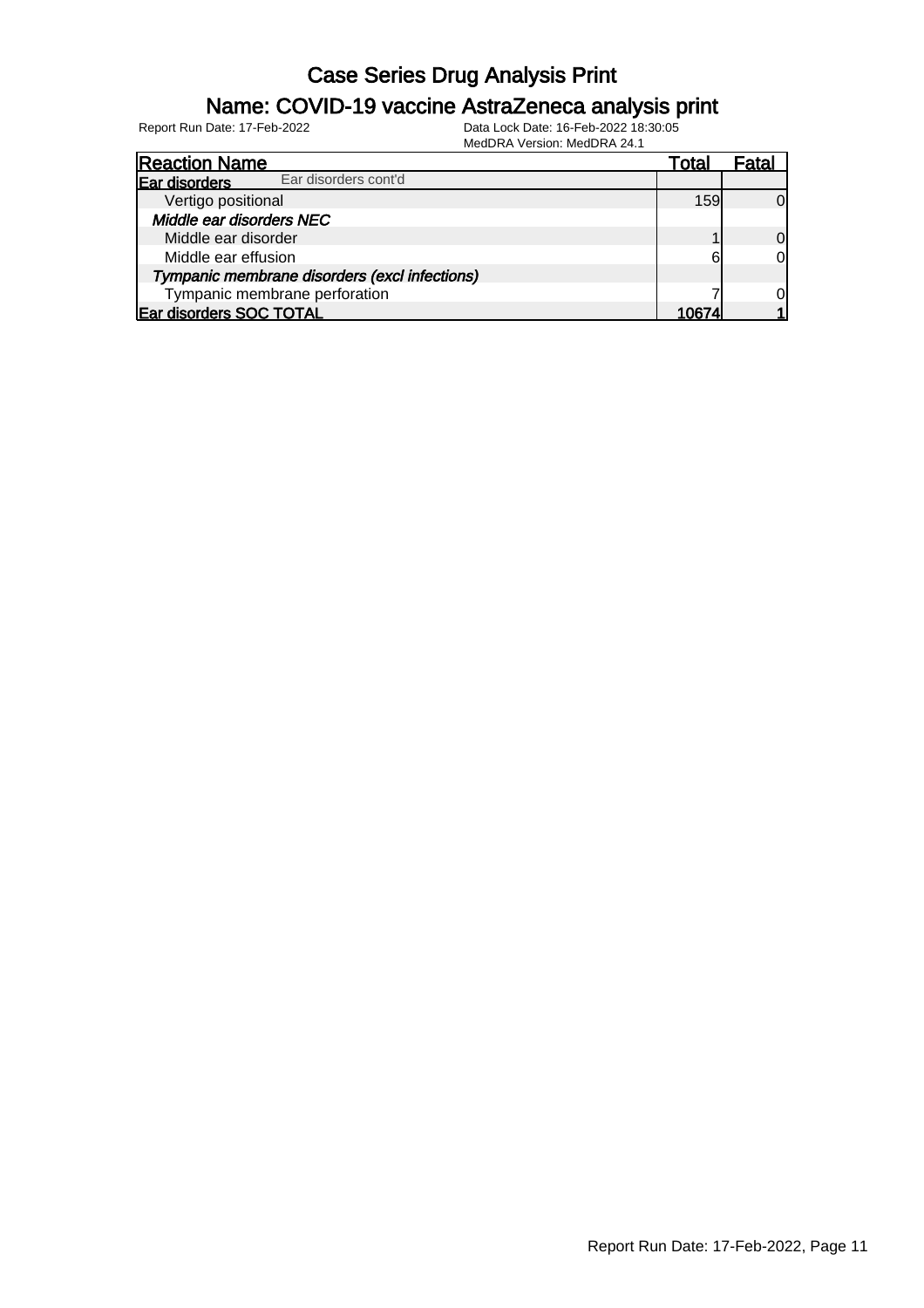### Name: COVID-19 vaccine AstraZeneca analysis print

| <b>Reaction Name</b>                            |                         | <u>Fatal</u> |
|-------------------------------------------------|-------------------------|--------------|
| <b>Endocrine disorders</b>                      |                         |              |
| Acute and chronic thyroiditis                   |                         |              |
| Autoimmune thyroiditis                          | 9                       | 0            |
| Thyroiditis                                     | 21                      | 0            |
| Thyroiditis acute                               | 9                       | 0            |
| Thyroiditis chronic                             | $\overline{c}$          | 0            |
| Thyroiditis subacute                            | 8                       | 0            |
| <b>Adrenal cortical hyperfunctions</b>          |                         |              |
| Cushing's syndrome                              | 2                       | 0            |
| Cushingoid                                      | 5                       | 0            |
| <b>Adrenal cortical hypofunctions</b>           |                         |              |
| Addison's disease                               | 4                       | 0            |
| Adrenal insufficiency                           | 22                      | 0            |
| Adrenocortical insufficiency acute              | 31                      | 0            |
| Glucocorticoid deficiency                       |                         | 0            |
| Adrenal gland disorders NEC                     |                         |              |
| Adrenal disorder                                | 2                       | 0            |
| Adrenal haematoma                               | 1                       | 0            |
| Adrenal haemorrhage                             |                         | 0            |
| Adrenal mass                                    |                         |              |
| Adrenal thrombosis                              |                         | 0<br>0       |
|                                                 |                         |              |
| Adrenomegaly                                    | 2<br>5                  | 0            |
| Haemorrhagic adrenal infarction                 |                         | 0            |
| Anterior pituitary hyperfunction                |                         |              |
| Hyperprolactinaemia                             | 2                       | $\mathbf 0$  |
| Anterior pituitary hypofunction                 |                         |              |
| Hypopituitarism                                 | 2                       | 0            |
| Luteal phase deficiency                         | $\overline{c}$          | 0            |
| Ectopic endocrine disorders                     |                         |              |
| Carcinoid syndrome                              | 1                       | 0            |
| Endocrine abnormalities of gonadal function NEC |                         |              |
| Oestrogenic effect                              | 1                       | 0            |
| Endocrine abnormalities of puberty              |                         |              |
| Delayed menarche                                | $\overline{c}$          | 0            |
| Premature menarche                              | 17                      | 0            |
| Female gonadal function disorders               |                         |              |
| Anovulatory cycle                               | 23                      | U            |
| Ovulation delayed                               | 18                      | 0            |
| <b>Hyperparathyroid disorders</b>               |                         |              |
| Hyperparathyroidism                             | $\overline{c}$          | 0            |
| <b>Hypoparathyroid disorders</b>                |                         |              |
| Hypoparathyroidism                              | $\overline{\mathbf{c}}$ | 0            |
| Primary hypoparathyroidism                      |                         | 0            |
| Hypothalamic and pituitary disorders NEC        |                         |              |
| Empty sella syndrome                            |                         | 0            |
| Hypothalamo-pituitary disorder                  | 2<br>2                  | 0            |
| Pituitary apoplexy                              |                         | 0            |
| Pituitary haemorrhage                           | 1                       | 0            |
| Secondary adrenocortical insufficiency          |                         | 0            |
| <b>Posterior pituitary disorders</b>            |                         |              |
| Diabetes insipidus                              | 8                       | 0            |
| Inappropriate antidiuretic hormone secretion    | 1                       | 0            |
| <b>Thyroid disorders NEC</b>                    |                         |              |
| Autoimmune thyroid disorder                     | 1                       | 0            |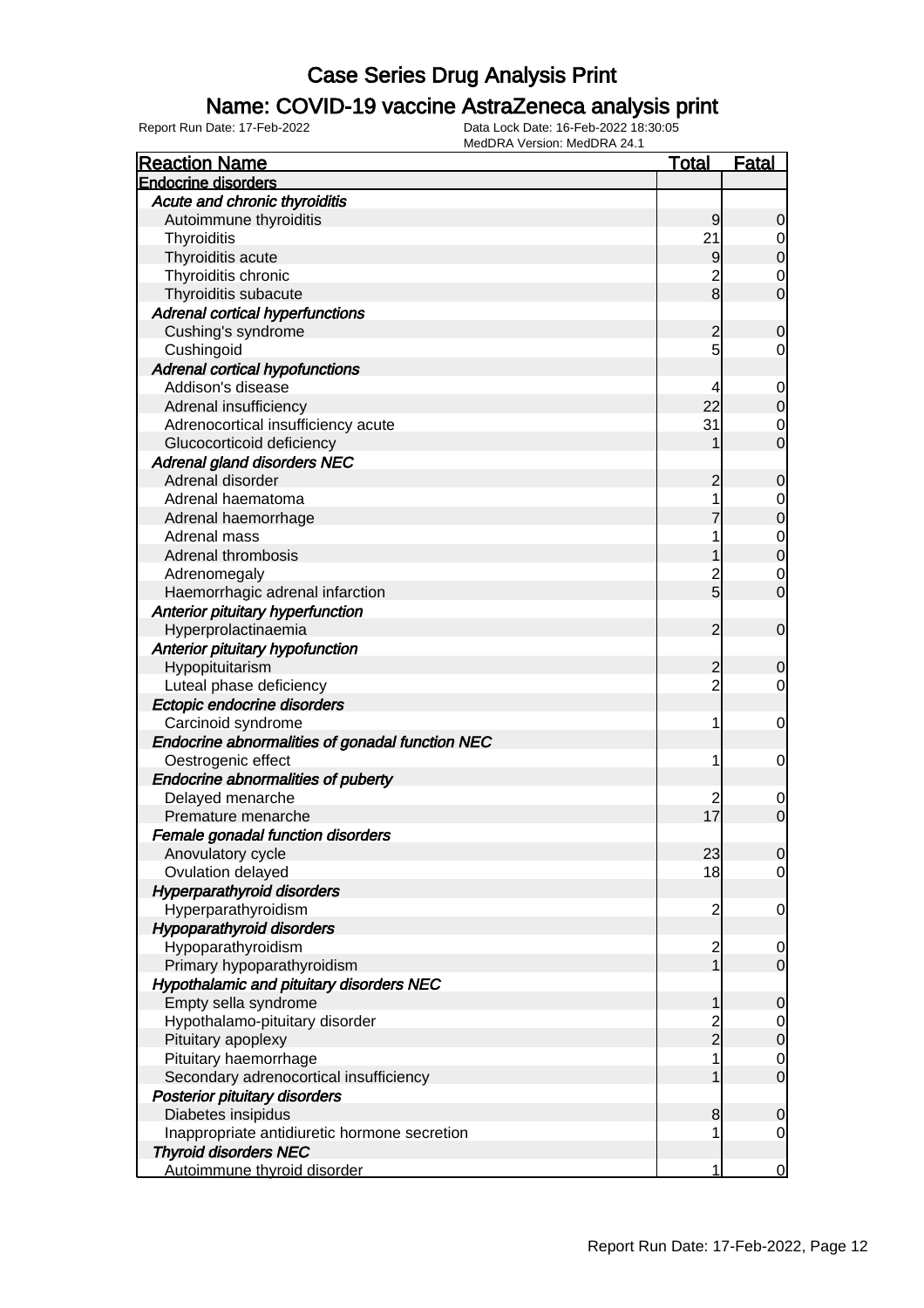### Name: COVID-19 vaccine AstraZeneca analysis print

| <b>Reaction Name</b>                                  | Total | Fatal          |
|-------------------------------------------------------|-------|----------------|
| <b>Endocrine disorders</b> Endocrine disorders cont'd |       |                |
| Euthyroid sick syndrome                               |       | $\overline{0}$ |
| Goitre                                                | 27    | 0              |
| Thyroid disorder                                      | 22    | 0              |
| Thyroid mass                                          | 9     | $\overline{0}$ |
| Thyroid pain                                          | 19    | $\overline{0}$ |
| <b>Thyroid hyperfunction disorders</b>                |       |                |
| Basedow's disease                                     | 24    | $\overline{0}$ |
| Hyperthyroidism                                       | 64    | $\overline{0}$ |
| Thyrotoxic crisis                                     | 6     | $\overline{0}$ |
| <b>Thyroid hypofunction disorders</b>                 |       |                |
| Hypothyroidism                                        | 65    | $\overline{0}$ |
| Immune-mediated hypothyroidism                        |       | 0l             |
| <b>Thyroid neoplasms</b>                              |       |                |
| Thyroid cyst                                          |       | 0              |
| Endocrine disorders SOC TOTAL                         | 462   | 0              |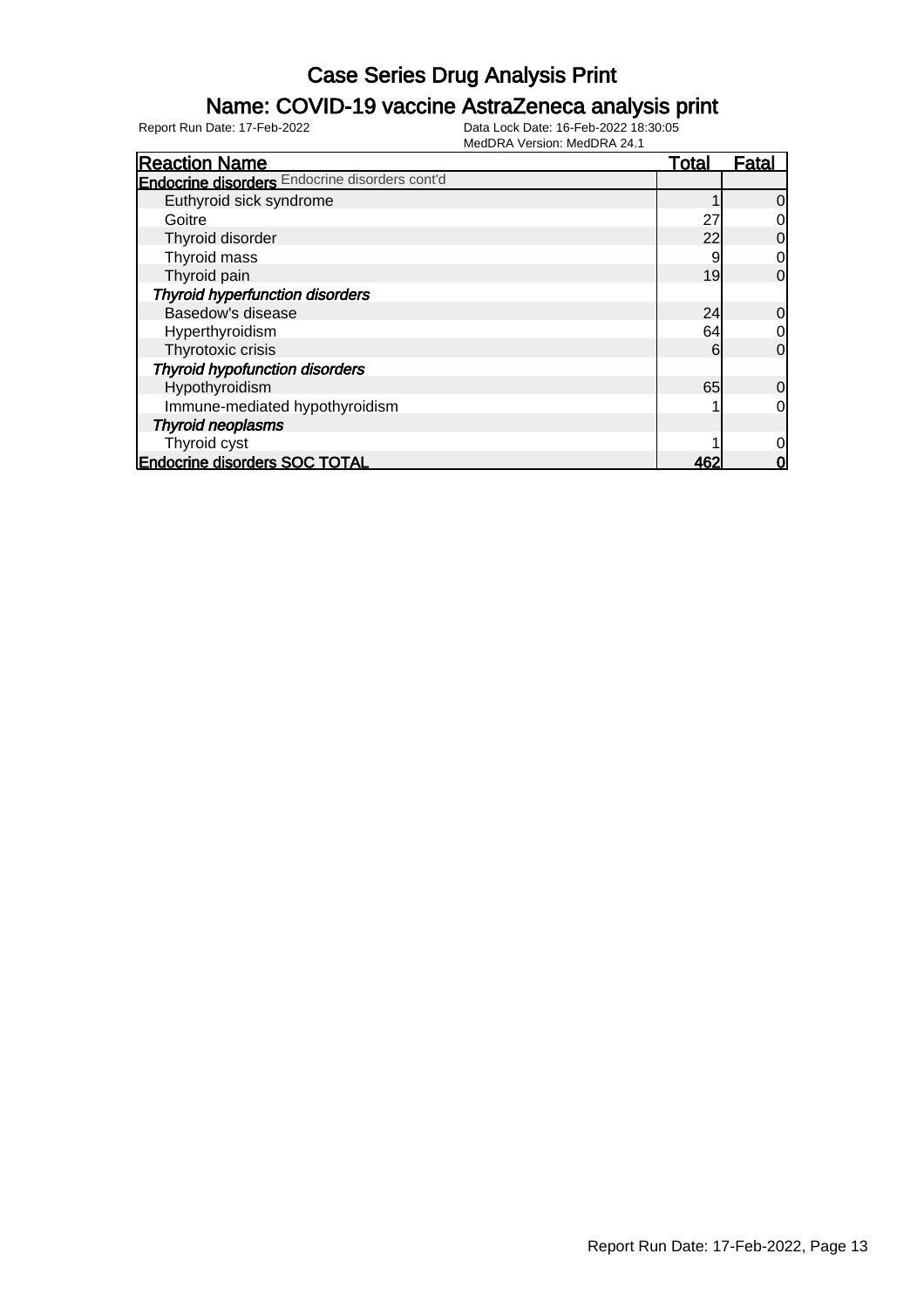### Name: COVID-19 vaccine AstraZeneca analysis print

| Eve disorders<br>Amblyopic vision impairment<br>Amblyopia<br>12<br><b>Cataract conditions</b><br>25<br>Cataract<br>$\overline{\mathbf{c}}$<br>Cataract cortical<br>$\overline{4}$<br>Cataract subcapsular<br>Choroid and vitreous haemorrhages and vascular disorders<br>Vitreous haematoma<br>1<br>9<br>Vitreous haemorrhage |
|-------------------------------------------------------------------------------------------------------------------------------------------------------------------------------------------------------------------------------------------------------------------------------------------------------------------------------|
|                                                                                                                                                                                                                                                                                                                               |
|                                                                                                                                                                                                                                                                                                                               |
|                                                                                                                                                                                                                                                                                                                               |
|                                                                                                                                                                                                                                                                                                                               |
|                                                                                                                                                                                                                                                                                                                               |
|                                                                                                                                                                                                                                                                                                                               |
|                                                                                                                                                                                                                                                                                                                               |
|                                                                                                                                                                                                                                                                                                                               |
|                                                                                                                                                                                                                                                                                                                               |
|                                                                                                                                                                                                                                                                                                                               |
| Choroid and vitreous structural change, deposit and degeneration                                                                                                                                                                                                                                                              |
| Chorioretinopathy<br>2                                                                                                                                                                                                                                                                                                        |
| 59<br>Vitreous detachment                                                                                                                                                                                                                                                                                                     |
| Vitreous floaters<br>208                                                                                                                                                                                                                                                                                                      |
| Vitreous opacities                                                                                                                                                                                                                                                                                                            |
| Colour blindness (incl acquired)                                                                                                                                                                                                                                                                                              |
| Dyschromatopsia<br>19                                                                                                                                                                                                                                                                                                         |
| Conjunctival and corneal bleeding and vascular disorders                                                                                                                                                                                                                                                                      |
| Conjunctival haemorrhage<br>130                                                                                                                                                                                                                                                                                               |
| Corneal neovascularisation                                                                                                                                                                                                                                                                                                    |
|                                                                                                                                                                                                                                                                                                                               |
| Scleral haemorrhage                                                                                                                                                                                                                                                                                                           |
| Conjunctival infections, irritations and inflammations                                                                                                                                                                                                                                                                        |
| Conjunctival hyperaemia<br>$\overline{c}$                                                                                                                                                                                                                                                                                     |
| $\overline{2}$<br>Conjunctivitis allergic                                                                                                                                                                                                                                                                                     |
| Conjunctival structural change, deposit and degeneration                                                                                                                                                                                                                                                                      |
| Conjunctival bleb<br>1                                                                                                                                                                                                                                                                                                        |
| Conjunctival disorder                                                                                                                                                                                                                                                                                                         |
| Corneal infections, oedemas and inflammations                                                                                                                                                                                                                                                                                 |
| Keratitis<br>5                                                                                                                                                                                                                                                                                                                |
| <b>Ulcerative keratitis</b><br>4                                                                                                                                                                                                                                                                                              |
| Corneal structural change, deposit and degeneration                                                                                                                                                                                                                                                                           |
| Corneal perforation                                                                                                                                                                                                                                                                                                           |
| Corneal scar                                                                                                                                                                                                                                                                                                                  |
| <b>Eyelid movement disorders</b>                                                                                                                                                                                                                                                                                              |
| 159<br>Blepharospasm                                                                                                                                                                                                                                                                                                          |
| Excessive eye blinking<br>9                                                                                                                                                                                                                                                                                                   |
| Eyelid function disorder<br>1                                                                                                                                                                                                                                                                                                 |
| Eyelid myokymia<br>2                                                                                                                                                                                                                                                                                                          |
| Eyelid ptosis<br>65                                                                                                                                                                                                                                                                                                           |
| Paralytic lagophthalmos                                                                                                                                                                                                                                                                                                       |
| Glaucomas (excl congenital)                                                                                                                                                                                                                                                                                                   |
| Angle closure glaucoma<br>6                                                                                                                                                                                                                                                                                                   |
| Glaucoma<br>16                                                                                                                                                                                                                                                                                                                |
| Iris and ciliary body structural change, deposit and degeneration                                                                                                                                                                                                                                                             |
| Eye colour change<br>$\overline{9}$                                                                                                                                                                                                                                                                                           |
| Iris and uveal tract infections, irritations and inflammations                                                                                                                                                                                                                                                                |
| Autoimmune uveitis<br>1                                                                                                                                                                                                                                                                                                       |
| 26<br>Iridocyclitis                                                                                                                                                                                                                                                                                                           |
| 15<br><b>Iritis</b>                                                                                                                                                                                                                                                                                                           |
| <b>Uveitis</b><br>54                                                                                                                                                                                                                                                                                                          |
| <b>Lacrimation disorders</b>                                                                                                                                                                                                                                                                                                  |
| 326<br>Dry eye                                                                                                                                                                                                                                                                                                                |
| 267<br>Lacrimation increased                                                                                                                                                                                                                                                                                                  |
| Lens structural change, deposit and degeneration (excl cataracts)                                                                                                                                                                                                                                                             |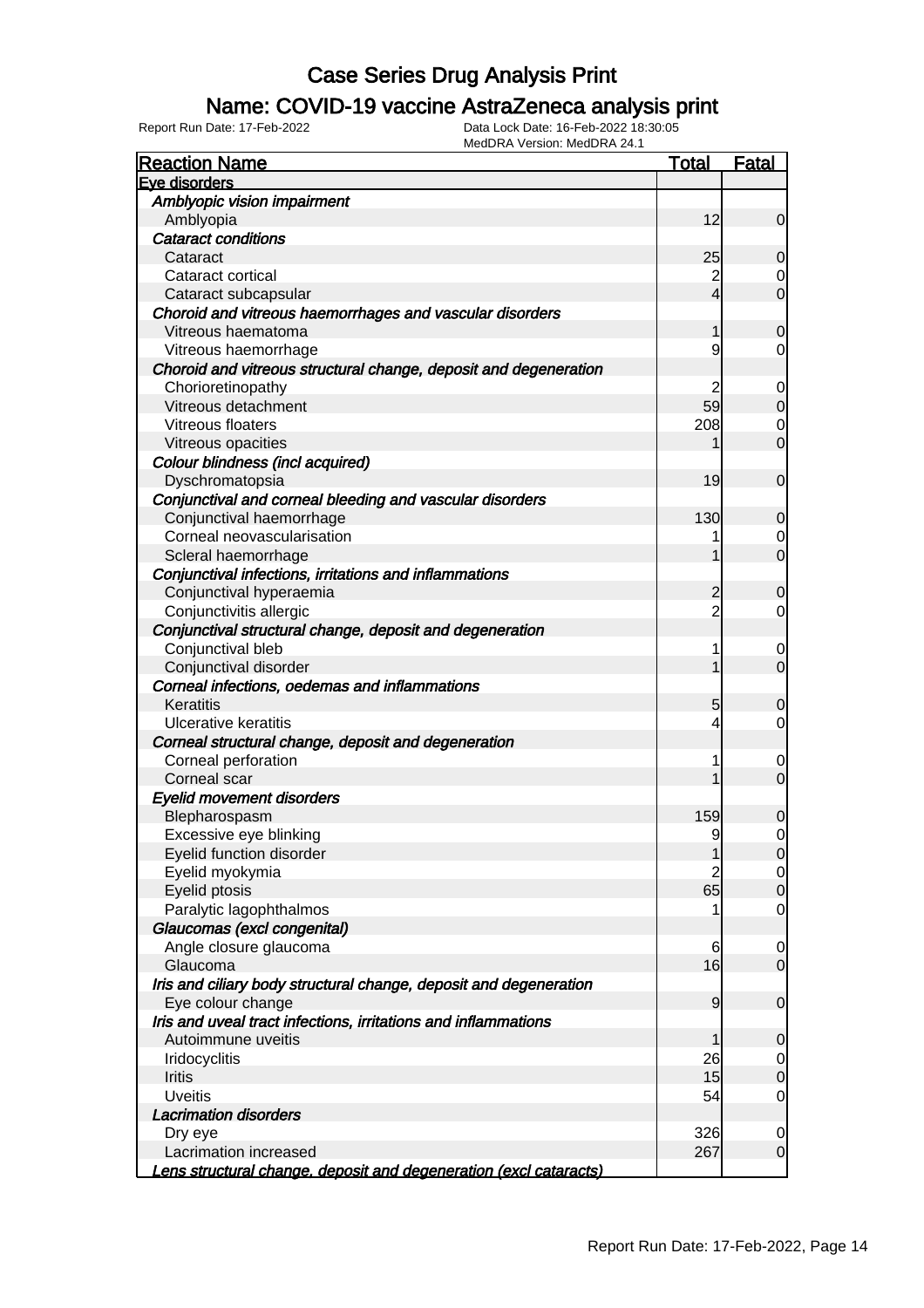### Name: COVID-19 vaccine AstraZeneca analysis print

| <b>Reaction Name</b>                                             | <b>Total</b>            | <u>Fatal</u>                         |
|------------------------------------------------------------------|-------------------------|--------------------------------------|
| Eye disorders cont'd<br>Eye disorders                            |                         |                                      |
| Anterior capsule contraction                                     | 1                       | $\overline{0}$                       |
| Lid bleeding and vascular disorders                              |                         |                                      |
| Eyelid bleeding                                                  | 3                       | $\mathbf 0$                          |
| Eyelid haematoma                                                 | 3                       | $\overline{0}$                       |
| Lid, lash and lacrimal infections, irritations and inflammations |                         |                                      |
| <b>Blepharitis</b>                                               | 32                      | $\overline{0}$                       |
| Chalazion                                                        | $\overline{c}$          | $\overline{0}$                       |
| Eczema eyelids                                                   | 9                       | $\overline{0}$                       |
| Erythema of eyelid                                               | 8                       | $\overline{0}$                       |
| Eyelid cyst                                                      | 18                      | $\mathbf 0$                          |
| <b>Eyelid irritation</b>                                         | 5                       | $\overline{0}$                       |
| Eyelid margin crusting                                           |                         | $\mathbf 0$                          |
| Eyelid oedema                                                    | 12                      | $\overline{0}$                       |
| Eyelid rash                                                      | 15                      | $\mathbf 0$                          |
| Meibomianitis                                                    |                         | $\mathbf 0$                          |
| Swelling of eyelid                                               | 142                     | $\mathbf 0$                          |
| Lid, lash and lacrimal structural disorders                      |                         |                                      |
| <b>Blepharal pigmentation</b>                                    |                         | $\mathbf 0$                          |
| Dermatochalasis                                                  |                         | $\mathbf 0$                          |
| Ectropion                                                        |                         | $\mathbf 0$                          |
| Eyelid exfoliation                                               | 3                       | $\overline{0}$                       |
| Eyelid skin dryness                                              | 6                       | $\overline{0}$                       |
| Eyelid thickening                                                | 4                       | $\overline{0}$                       |
| Growth of eyelashes                                              | 10                      | $\mathbf 0$                          |
| Lagophthalmos                                                    | 5                       | $\overline{O}$                       |
| Ocular bleeding and vascular disorders NEC                       |                         |                                      |
| Eye haematoma                                                    | 4                       | $\mathbf 0$                          |
| Eye haemorrhage                                                  | 114                     | $\mathbf 0$                          |
| Ocular retrobulbar haemorrhage                                   |                         | $\overline{0}$                       |
| Ocular vascular disorder                                         | $\overline{c}$          | $\mathbf 0$                          |
| Ophthalmic vein thrombosis                                       | $\overline{\mathbf{4}}$ | $\overline{0}$                       |
| Ocular cysts and polyps                                          |                         |                                      |
| Vitreous cyst                                                    | 1                       | $\mathbf 0$                          |
| <b>Ocular disorders NEC</b>                                      |                         |                                      |
| Dark circles under eyes                                          | 11                      | $\overline{0}$                       |
| Eye disorder                                                     | 47                      | $\overline{0}$                       |
| Eye oedema                                                       | 19                      | $\overline{0}$                       |
| Eye pain                                                         | 3398                    | $\begin{matrix} 0 \\ 0 \end{matrix}$ |
| Eye swelling                                                     | 649                     |                                      |
| Eye symptom                                                      | 11                      | $\begin{matrix} 0 \\ 0 \end{matrix}$ |
| Eye ulcer                                                        | 11                      |                                      |
| Eyelid disorder                                                  | 18                      | $\overline{0}$                       |
| Eyelid pain                                                      | 20                      | $\overline{0}$                       |
| Eyelids pruritus                                                 | 13                      | $\overline{0}$                       |
| Ocular discomfort                                                | 86                      | $\overline{0}$                       |
| Periorbital discomfort                                           | 1                       | $\overline{0}$                       |
| Periorbital oedema                                               | 18                      | $\overline{0}$                       |
| Periorbital pain                                                 | 4                       | $\overline{0}$                       |
| Periorbital swelling                                             | 109                     | $\overline{0}$                       |
| Retinal disorder                                                 | 2                       | $\overline{0}$                       |
| Retinal fovea disorder                                           | 1                       | $\overline{O}$                       |
| Ocular infections, inflammations and associated manifestations   |                         |                                      |
| Autoimmune eye disorder                                          | 1                       | $\overline{0}$                       |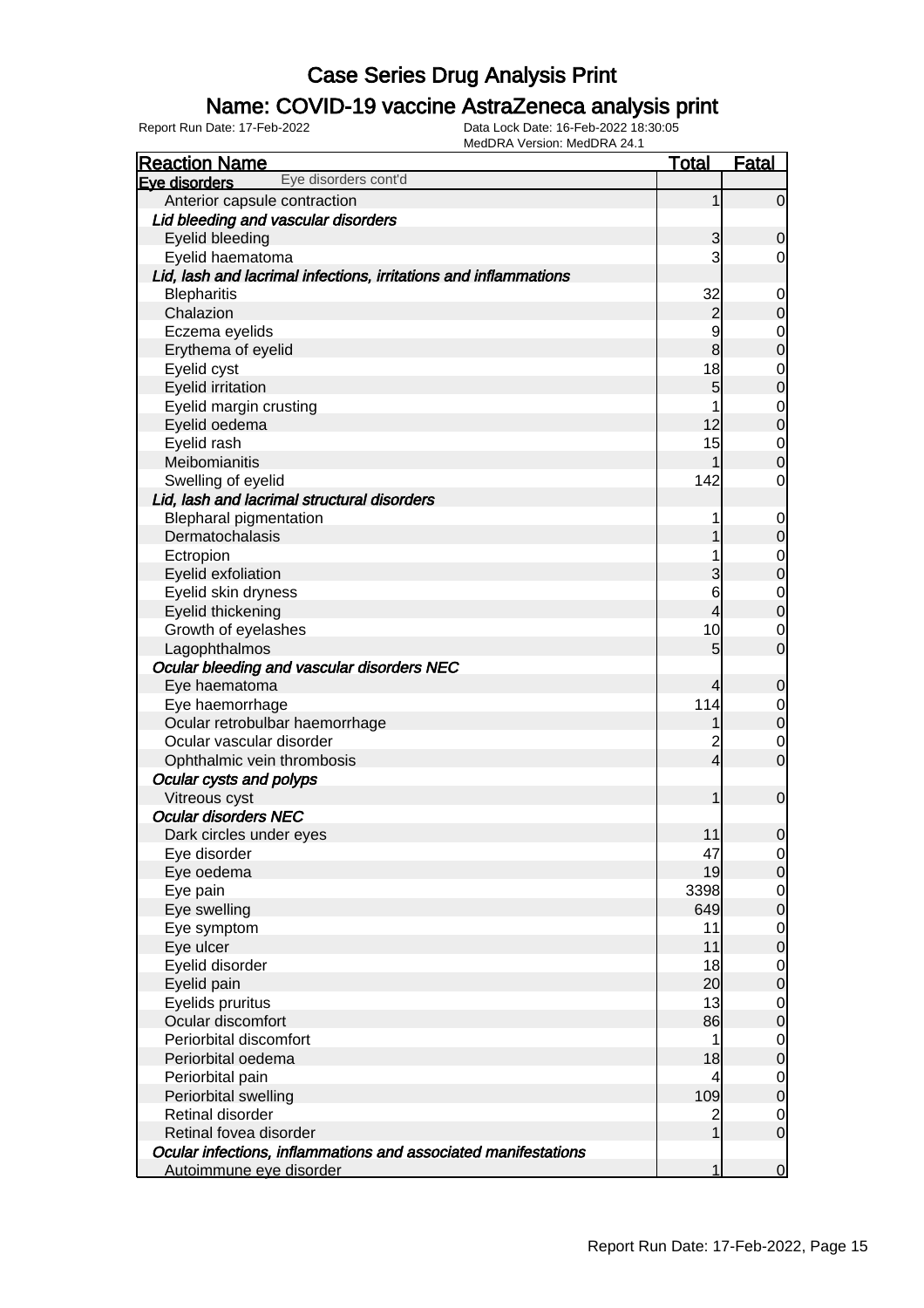#### Name: COVID-19 vaccine AstraZeneca analysis print

| <b>Reaction Name</b>                                       | <u>Total</u>   | <b>Fatal</b>     |
|------------------------------------------------------------|----------------|------------------|
| Eye disorders cont'd<br>Eve disorders                      |                |                  |
| Eye allergy                                                | 31             | 0                |
| Eye discharge                                              | 29             | $\mathbf 0$      |
| Eye inflammation                                           | 36             | 0                |
| Eye irritation                                             | 207            | $\mathbf 0$      |
| Eye pruritus                                               | 309            | $\mathbf 0$      |
| Limbal swelling                                            | 8              | $\mathbf 0$      |
| Ocular hyperaemia                                          | 473            | 0                |
| Ocular rosacea                                             |                | $\overline{0}$   |
| Ocular nerve and muscle disorders                          |                |                  |
| Extraocular muscle paresis                                 | 13             | $\mathbf 0$      |
| Eye movement disorder                                      | 56             | 0                |
| Gaze palsy                                                 | 5              | $\mathbf 0$      |
| Ocular myasthenia                                          |                | $\mathbf 0$      |
| Ophthalmoplegia                                            | $\overline{2}$ | $\mathbf 0$      |
| Parinaud syndrome                                          |                | 0                |
| Strabismus                                                 | 5              | $\overline{0}$   |
| <b>Ocular sensation disorders</b>                          |                |                  |
|                                                            | 28             | $\mathbf 0$      |
| Abnormal sensation in eye                                  | 363            |                  |
| Asthenopia<br>Eye paraesthesia                             |                | 0<br>$\mathbf 0$ |
|                                                            | 5              |                  |
| Eyelid sensory disorder                                    | 5<br>37        | 0<br>$\mathbf 0$ |
| Foreign body sensation in eyes                             |                |                  |
| Hypoaesthesia eye                                          | 30             | 0                |
| Photophobia                                                | 1092           | $\overline{0}$   |
| <b>Optic disc abnormalities NEC</b>                        |                |                  |
| Optic atrophy                                              | 1              | $\mathbf 0$      |
| Optic discs blurred                                        | 3              | 0                |
| Papilloedema                                               | 16             | $\overline{0}$   |
| Optic nerve bleeding and vascular disorders                |                |                  |
| Optic disc haemorrhage                                     | 2              | $\mathbf 0$      |
| Optic ischaemic neuropathy                                 | 11             | $\mathbf 0$      |
| Optic nerve sheath haemorrhage                             |                | $\mathbf 0$      |
| Orbital infections, inflammations and irritations          |                |                  |
| Orbital myositis                                           | 1              | $\mathbf 0$      |
| Parophthalmia                                              | 1              | 0                |
| Orbital structural change, deposit and degeneration        |                |                  |
| Lid sulcus deepened                                        | 3              | $\overline{0}$   |
| Orbital oedema                                             |                | $\overline{0}$   |
| <b>Pupil disorders</b>                                     |                |                  |
| Holmes-Adie pupil                                          | 1              | $\mathbf 0$      |
| <b>Miosis</b>                                              | 15             | $\overline{0}$   |
| <b>Mydriasis</b>                                           | 35             | $\mathbf 0$      |
| Pupil fixed                                                | 14             | $\overline{0}$   |
| Pupillary deformity                                        | 1              | $\mathbf 0$      |
| Pupillary reflex impaired                                  | 3              | $\overline{0}$   |
| Pupils unequal                                             | 12             | $\overline{0}$   |
| Refractive and accommodative disorders                     |                |                  |
| Altered visual depth perception                            | 5              | $\mathbf 0$      |
| Hypermetropia                                              | 3              | $\overline{0}$   |
| Myopia                                                     | 5              | $\mathbf 0$      |
| Refraction disorder                                        |                | $\overline{0}$   |
| Retinal bleeding and vascular disorders (excl retinopathy) |                |                  |
| Retinal aneurysm                                           | $\overline{2}$ | 0                |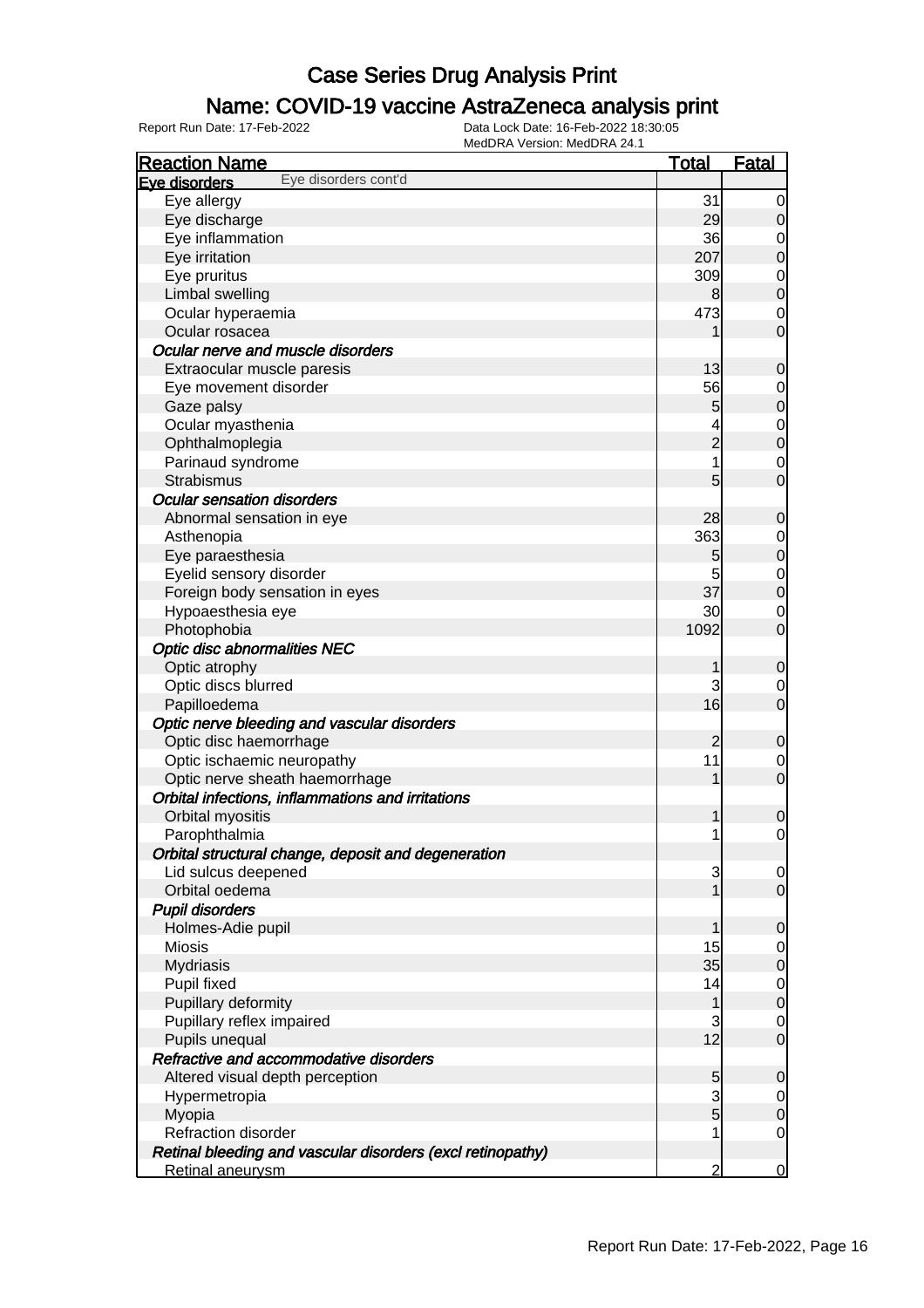### Name: COVID-19 vaccine AstraZeneca analysis print

| <b>Reaction Name</b>                                                          | <u>Total</u>   | <b>Fatal</b>                     |
|-------------------------------------------------------------------------------|----------------|----------------------------------|
| Eye disorders cont'd<br>Eye disorders                                         |                |                                  |
| Retinal artery embolism                                                       | 5              | $\Omega$                         |
| Retinal artery occlusion                                                      | 27             | 0                                |
| Retinal haemorrhage                                                           | 20             | 0                                |
| Retinal infarction                                                            |                | 0                                |
| Retinal ischaemia                                                             |                | 0                                |
| Retinal vascular occlusion                                                    | 3              | 0                                |
| Retinal vascular thrombosis                                                   | 4              | 0                                |
| Retinal vein occlusion                                                        | 101            | 0                                |
| Retinal vein thrombosis                                                       | 8              | $\mathbf 0$                      |
| Retinal vein varices                                                          |                | 0                                |
| Retinal vessel avulsion                                                       |                | $\Omega$                         |
| Retinal structural change, deposit and degeneration                           |                |                                  |
| Epiretinal membrane                                                           | 2              | 0                                |
| Macular cyst                                                                  |                | 0                                |
| Macular degeneration                                                          | 9              | 0                                |
| Macular detachment                                                            |                |                                  |
| Macular hole                                                                  |                | 0<br>0                           |
|                                                                               |                |                                  |
| Macular rupture                                                               | $\frac{2}{3}$  | 0<br>0                           |
| Maculopathy                                                                   | 12             |                                  |
| Neovascular age-related macular degeneration                                  |                | 0                                |
| Retinal degeneration<br>Retinal detachment                                    |                | 0                                |
|                                                                               | 30             | 0                                |
| Retinal drusen                                                                |                | $\mathbf 0$                      |
| <b>Retinal tear</b>                                                           | 20             | 0                                |
| <b>Retinal toxicity</b>                                                       | 5              | 0                                |
| Vitreoretinal traction syndrome                                               |                | 0                                |
| Retinal, choroid and vitreous infections and inflammations                    |                |                                  |
| Cystoid macular oedema                                                        |                | 0                                |
| Macular oedema                                                                | 8              | 0                                |
| Retinal oedema                                                                | $\overline{c}$ | 0                                |
| <b>Retinal vasculitis</b>                                                     |                | $\Omega$                         |
| <b>Retinopathies NEC</b>                                                      |                |                                  |
| Acute macular neuroretinopathy                                                | 6              | 0                                |
| Diabetic retinopathy                                                          |                | 0                                |
| Retinal exudates                                                              | 18             | $\mathbf 0$                      |
| Retinopathy                                                                   | 8              | $\overline{0}$<br>$\overline{0}$ |
| Serous retinopathy                                                            |                |                                  |
| Scleral infections, irritations and inflammations                             | 21             |                                  |
| Episcleritis<br><b>Scleritis</b>                                              | 14             | $\overline{0}$                   |
|                                                                               |                | 0                                |
| Scleral structural change, deposit and degeneration<br>Scleral discolouration |                |                                  |
|                                                                               | 1              | $\mathbf 0$                      |
| Structural change, deposit and degeneration of eye NEC                        |                |                                  |
| Deposit eye                                                                   | 1<br>5         | $\overline{0}$                   |
| Endocrine ophthalmopathy<br>Exophthalmos                                      |                | $\mathbf 0$                      |
|                                                                               | 6              | $\mathbf 0$<br>$\overline{0}$    |
| Eye opacity                                                                   |                |                                  |
| <b>Visual colour distortions</b>                                              |                |                                  |
| Chloropsia                                                                    | 2              | 0                                |
| Chromatopsia                                                                  | 1<br>3         | 0<br>$\mathbf 0$                 |
| Cyanopsia                                                                     | 7              |                                  |
| Erythropsia                                                                   | 9              | $\mathbf 0$                      |
| <b>Xanthopsia</b>                                                             |                | 0                                |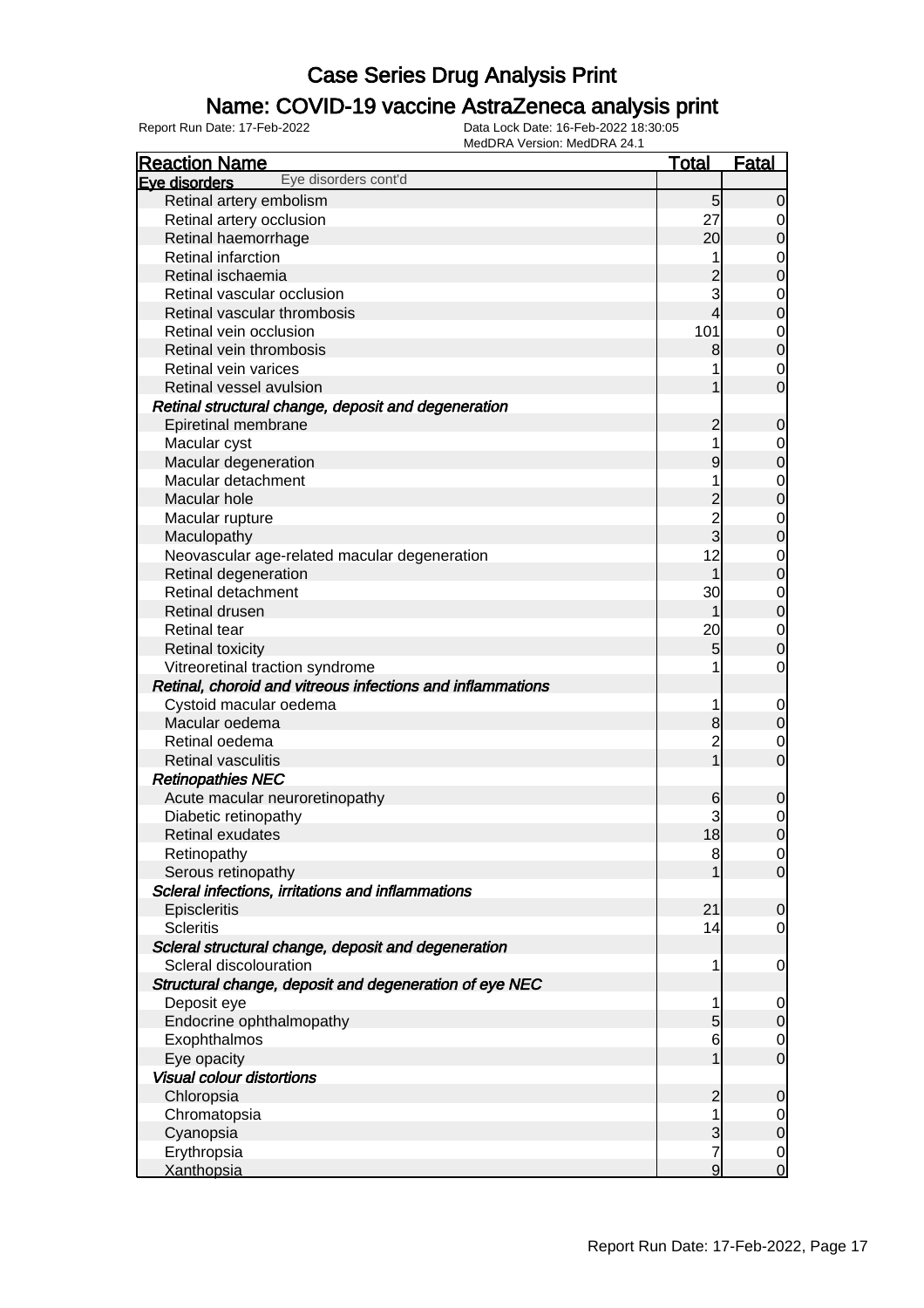### Name: COVID-19 vaccine AstraZeneca analysis print

| <b>Reaction Name</b>                                    | <u>Total</u> | <b>Fatal</b>     |
|---------------------------------------------------------|--------------|------------------|
| Eye disorders cont'd<br>Eye disorders                   |              |                  |
| <b>Visual disorders NEC</b>                             |              |                  |
| Charles Bonnet syndrome                                 |              | $\mathbf 0$      |
| Delayed dark adaptation                                 |              | 0                |
| Diplopia                                                | 362          | $\mathbf 0$      |
| Dysmetropsia                                            |              | $\mathbf 0$      |
| Halo vision                                             | 13           | $\overline{0}$   |
| Metamorphopsia                                          | 42           | $\mathbf{0}$     |
| Oscillopsia                                             |              | $\mathbf 0$      |
| Photopsia                                               | 344          | $\mathbf 0$      |
| Scintillating scotoma                                   | 10           | $\overline{0}$   |
| Vision blurred                                          | 3125         | $\mathbf{0}$     |
| Visual brightness                                       | 10           | $\overline{0}$   |
| Visual snow syndrome                                    | 6            | $\mathbf 0$      |
| <b>Visual field disorders</b>                           |              |                  |
| Visual field defect                                     | 45           | 0                |
| Visual impairment and blindness (excl colour blindness) |              |                  |
| Amaurosis                                               |              | $\mathbf 0$      |
| Amaurosis fugax                                         | 10           | $\boldsymbol{0}$ |
| <b>Blindness</b>                                        | 317          | $\mathbf 0$      |
| <b>Blindness day</b>                                    |              | $\overline{0}$   |
| <b>Blindness transient</b>                              | 28           | $\mathbf 0$      |
| <b>Blindness unilateral</b>                             | 44           | 0                |
| Central vision loss                                     | 3            | $\mathbf 0$      |
| Night blindness                                         | 6            | $\mathbf 0$      |
| Sudden visual loss                                      | 5            | $\mathbf{0}$     |
| Visual acuity reduced                                   | 40           | $\mathbf 0$      |
| Visual acuity reduced transiently                       |              | $\mathbf 0$      |
| Visual impairment                                       | 832          | $\overline{0}$   |
| <b>Visual pathway disorders</b>                         |              |                  |
| Optic nerve compression                                 | 2            | $\mathbf 0$      |
| Optic nerve disorder                                    | 5            | $\mathbf 0$      |
| Optic neuropathy                                        | 11           | $\overline{0}$   |
| <b>Eve disorders SOC TOTAL</b>                          | 14802        | $\mathbf 0$      |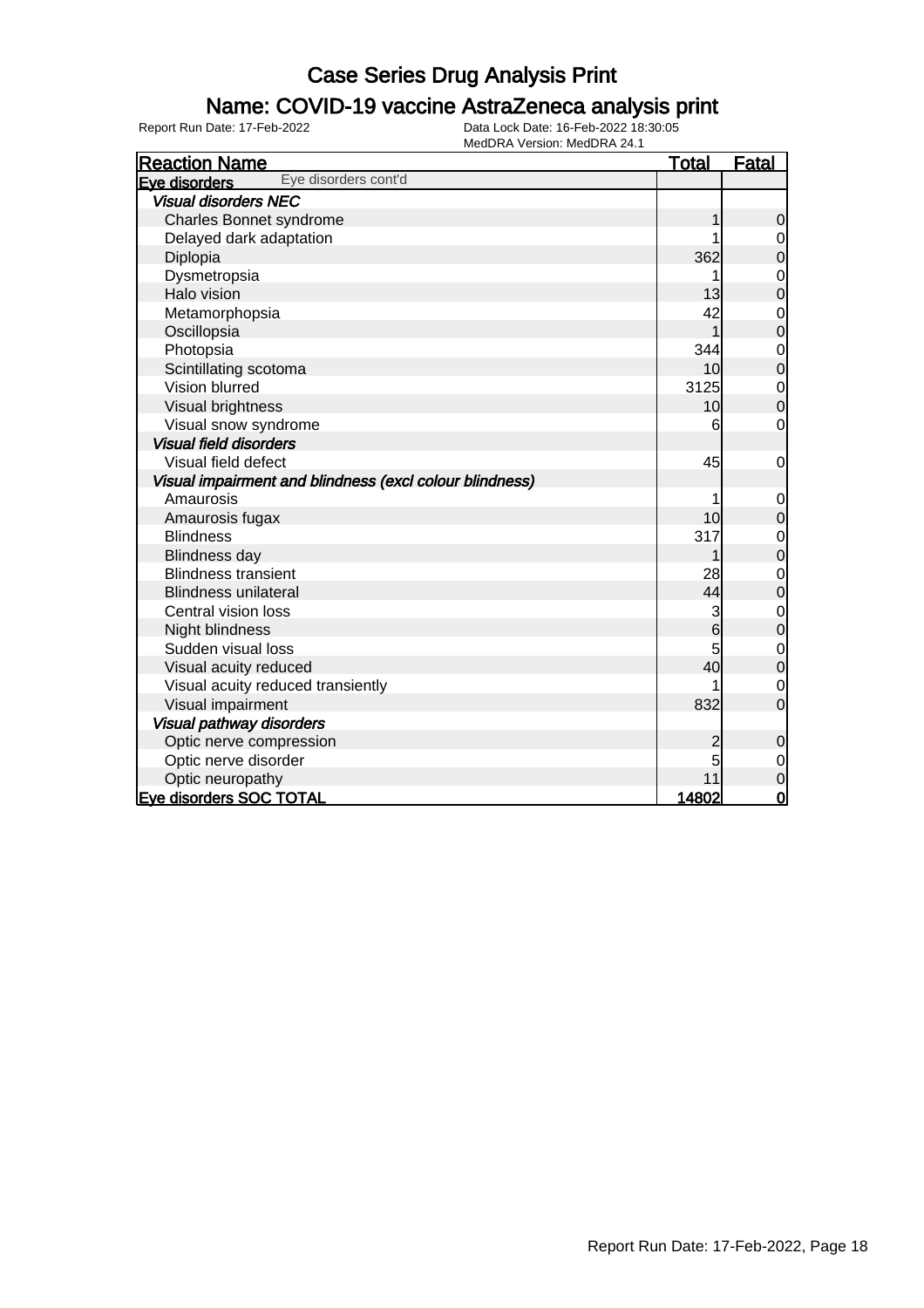#### Name: COVID-19 vaccine AstraZeneca analysis print

| <b>Reaction Name</b>                                                 | <u>Total</u>   | <b>Fatal</b>                         |
|----------------------------------------------------------------------|----------------|--------------------------------------|
| <b>Gastrointestinal disorders</b>                                    |                |                                      |
| Abdominal findings abnormal                                          |                |                                      |
| Abdominal mass                                                       | 4              | 0                                    |
| Gastrointestinal sounds abnormal                                     | 26             | 0                                    |
| <b>Abdominal hernias NEC</b>                                         |                |                                      |
| Abdominal hernia                                                     | 1              | $\mathbf 0$                          |
| Internal hernia                                                      |                | 0                                    |
| Acute and chronic pancreatitis                                       |                |                                      |
| Obstructive pancreatitis                                             |                |                                      |
| Pancreatitis                                                         | 42             |                                      |
| Pancreatitis acute                                                   | 21             | $\begin{matrix} 2 \\ 0 \end{matrix}$ |
| Pancreatitis chronic                                                 | 1              | $\mathbf 0$                          |
| Pancreatitis necrotising                                             | 2              | $\mathbf 0$                          |
| Anal and rectal disorders NEC                                        |                |                                      |
| Anal fissure                                                         | 2              | $\mathbf 0$                          |
| Anal and rectal pains                                                |                |                                      |
| Proctalgia                                                           | 28             | 0                                    |
| Anal and rectal signs and symptoms                                   |                |                                      |
| Anal blister                                                         | 2              | 0                                    |
| Anal hypoaesthesia                                                   | 7              | 0                                    |
| Anal inflammation                                                    | $\overline{c}$ | 0                                    |
| Anal paraesthesia                                                    |                | $\mathbf 0$                          |
| Anal pruritus                                                        | 2<br>7         | 0                                    |
| Anal spasm                                                           | 1              | 0                                    |
| Anorectal discomfort                                                 | 12             | 0                                    |
| Anorectal swelling                                                   | 1              | $\mathbf 0$                          |
| Rectal discharge                                                     |                | $\mathbf 0$                          |
| Rectal spasm                                                         |                | 0                                    |
| Rectal tenesmus                                                      | 2<br>2         | $\mathbf 0$                          |
| Anal and rectal ulcers and perforation                               |                |                                      |
| Anal ulcer                                                           | 2              | $\mathbf 0$                          |
| <b>Benign oral cavity neoplasms</b>                                  |                |                                      |
| Mouth cyst                                                           | 14             | 0                                    |
| Tongue cyst                                                          | 5              | 0                                    |
| Tongue polyp                                                         | $\overline{2}$ | $\mathbf 0$                          |
| Colitis (excl infective)                                             |                |                                      |
| Autoimmune colitis                                                   | 4              |                                      |
| Colitis                                                              | 64             | $\Omega$<br>$\overline{0}$           |
| Colitis ischaemic                                                    | 8              | 1                                    |
|                                                                      | 6              |                                      |
| Colitis microscopic<br>Colitis ulcerative                            | 114            | 0<br>$\boldsymbol{0}$                |
| Crohn's disease                                                      | 108            |                                      |
|                                                                      | 15             | $\mathbf 0$                          |
| Inflammatory bowel disease<br><b>Terminal ileitis</b>                |                | $\mathbf 0$                          |
|                                                                      |                | 0                                    |
| Cystic pancreatic disorders                                          |                |                                      |
| Pancreatic cyst                                                      | 1              | 0                                    |
| Pancreatic pseudocyst                                                |                | $\mathbf 0$                          |
| Dental and periodontal infections and inflammations<br>Dental caries |                |                                      |
| Periodontal inflammation                                             | 7              | 0                                    |
|                                                                      | 1              | 0                                    |
| Dental developmental disorders and anomalies                         |                |                                      |
| Tooth impacted                                                       | 1              | $\mathbf 0$                          |
| <b>Dental disorders NEC</b>                                          |                |                                      |
| Diastema                                                             | 1              | 0                                    |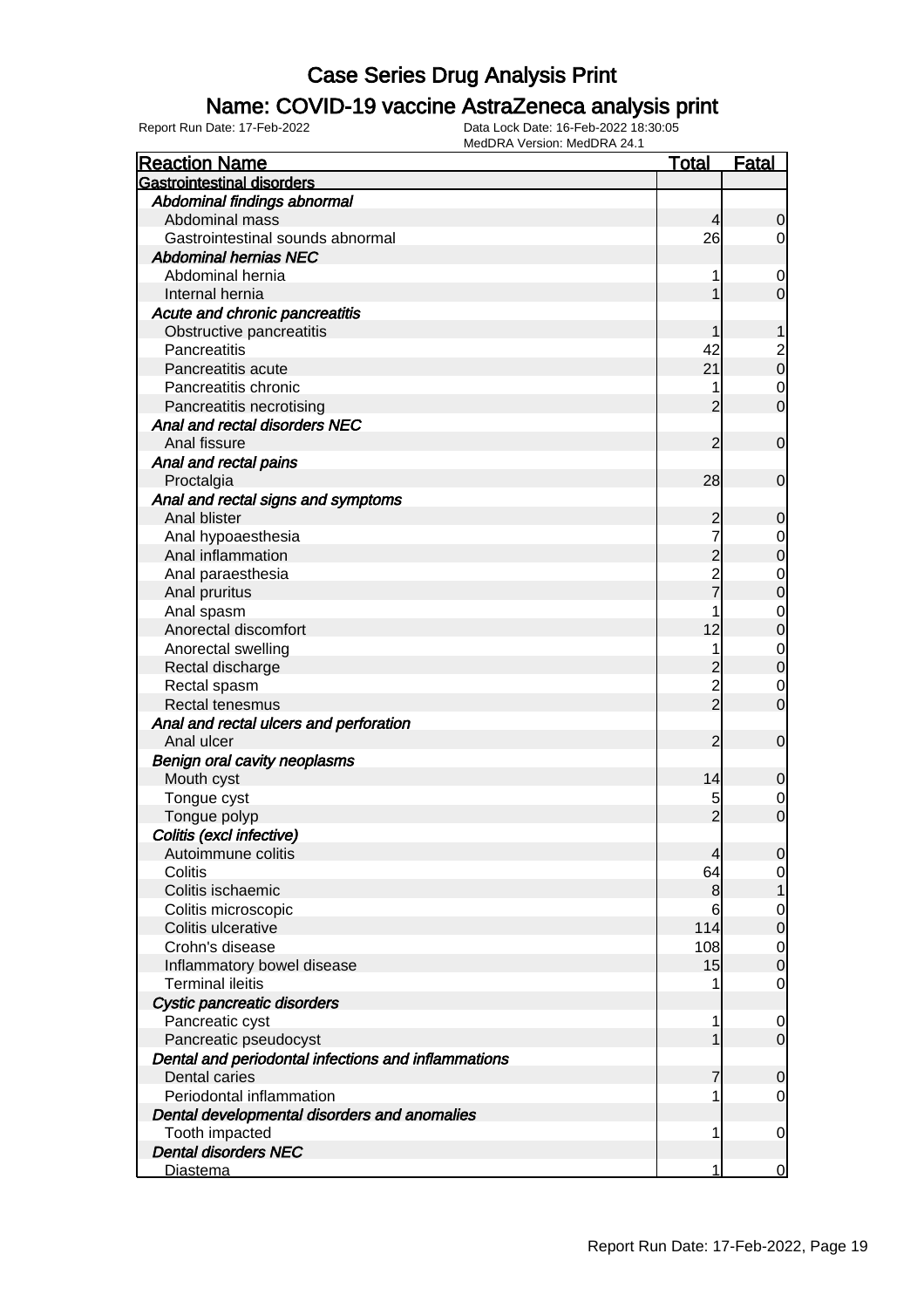### Name: COVID-19 vaccine AstraZeneca analysis print

| <b>Reaction Name</b>                                   | <b>Total</b>   | <b>Fatal</b>     |
|--------------------------------------------------------|----------------|------------------|
| Gastrointestinal disordersointestinal disorders cont'd |                |                  |
| Loose tooth                                            | 3              | $\Omega$         |
| Malpositioned teeth                                    | 3              | 0                |
| Teething                                               | 22             | 0                |
| Tooth disorder                                         | 5              | 0                |
| Tooth socket haemorrhage                               | $\overline{2}$ | 0                |
| Dental pain and sensation disorders                    |                |                  |
| Dental discomfort                                      | 12             | 0                |
| Dental paraesthesia                                    | 18             | $\mathbf 0$      |
| Hyperaesthesia teeth                                   | 67             | $\mathbf 0$      |
| Hypoaesthesia teeth                                    |                | $\mathbf 0$      |
| Toothache                                              | 346            | $\mathbf 0$      |
| Dental pulp disorders                                  |                |                  |
| Dental pulp disorder                                   | 1              | $\mathbf 0$      |
| Dental surface disorders                               |                |                  |
| Tooth discolouration                                   | 19             | $\mathbf 0$      |
| Diaphragmatic hernias                                  |                |                  |
| Hiatus hernia                                          | 21             | $\mathbf 0$      |
| Diarrhoea (excl infective)                             |                |                  |
| Diarrhoea                                              | 9011           | 0                |
| Diarrhoea haemorrhagic                                 | 34             | 0                |
| <b>Diverticula</b>                                     |                |                  |
| Diverticulum                                           | 11             | $\mathbf 0$      |
| Diverticulum intestinal                                |                | $\mathbf 0$      |
| Duodenal and small intestinal stenosis and obstruction |                |                  |
| Small intestinal obstruction                           |                | 0                |
| Superior mesenteric artery syndrome                    | 1              | 0                |
| <b>Duodenal ulcers and perforation</b>                 |                |                  |
| Duodenal ulcer                                         | 2              | $\mathbf 0$      |
| Duodenal ulcer haemorrhage                             | $\overline{2}$ | 1                |
| Dyspeptic signs and symptoms                           |                |                  |
| Dyspepsia                                              | 912            | 0                |
| Epigastric discomfort                                  | 20             | $\mathbf 0$      |
| Eructation                                             | 111            | $\mathbf 0$      |
| <b>Faecal abnormalities NEC</b>                        |                |                  |
| Abnormal faeces                                        | 27             | $\mathbf 0$      |
| Faecaloma                                              | 4              | $\overline{0}$   |
| Faeces discoloured                                     | 56             | $\mathbf 0$      |
| Faeces hard                                            | 4              | $\overline{0}$   |
| Faeces pale                                            |                | $\boldsymbol{0}$ |
| Faeces soft                                            | 23             | $\mathbf 0$      |
| Mucous stools                                          | 16             | $\mathbf 0$      |
| Flatulence, bloating and distension                    |                |                  |
| Abdominal distension                                   | 735            | 0                |
| Flatulence                                             | 405            | 0                |
| Gastric and oesophageal haemorrhages                   |                |                  |
| Gastric haemorrhage                                    | 16             | 1                |
| <b>Gastric ulcers and perforation</b>                  |                |                  |
| Gastric ulcer                                          | 13             | 0                |
| Gastric ulcer haemorrhage                              |                | 0                |
| Gastric ulcer perforation                              | 1              | 0                |
| Gastritis (excl infective)                             |                |                  |
| Chronic gastritis                                      | 5              | $\mathbf 0$      |
| Gastritis                                              | 116            | $\mathbf 0$      |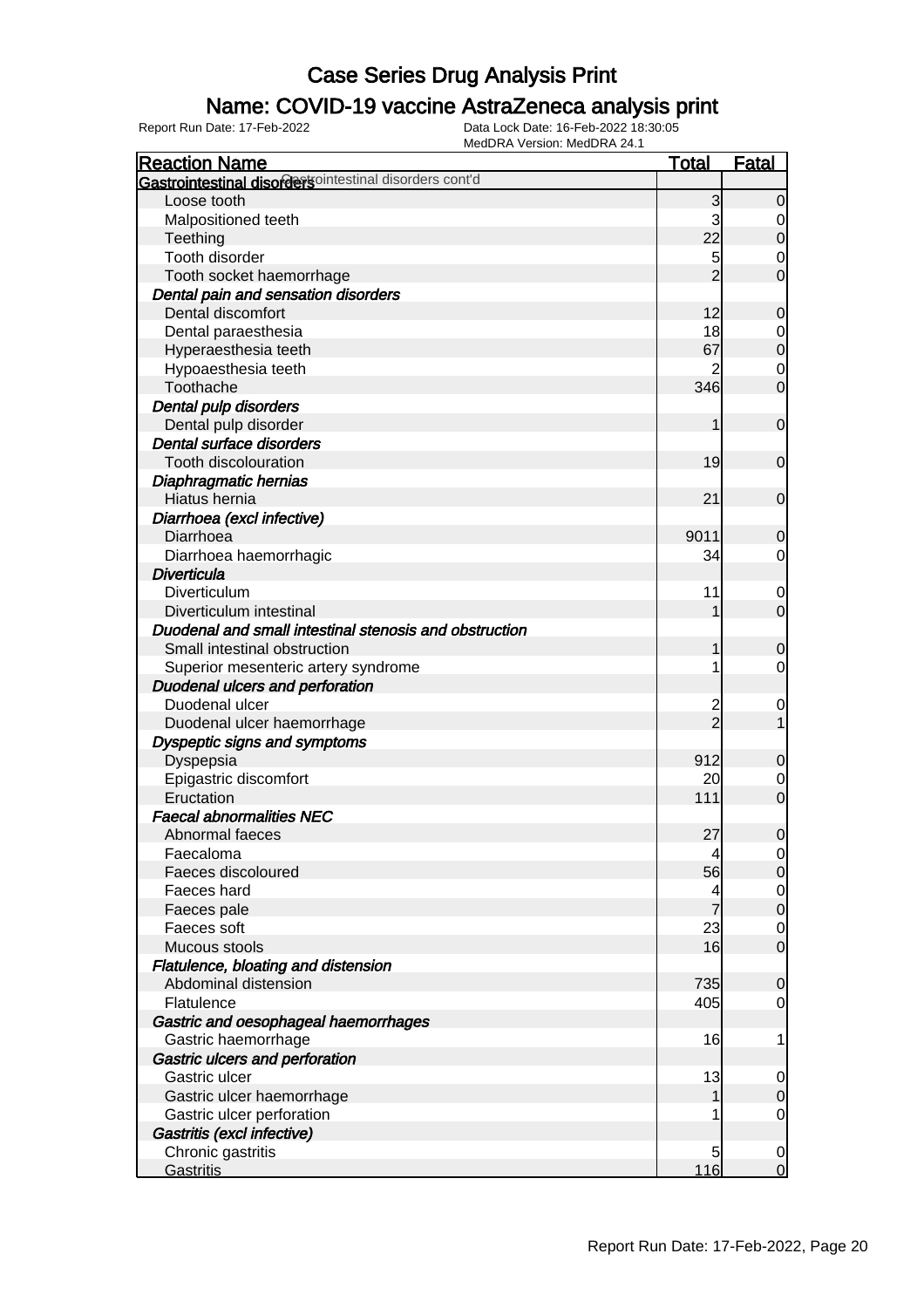### Name: COVID-19 vaccine AstraZeneca analysis print

| <b>Reaction Name</b>                                            | <b>Total</b>        | <b>Fatal</b>                     |
|-----------------------------------------------------------------|---------------------|----------------------------------|
| Gastrointestinal disordersointestinal disorders cont'd          |                     |                                  |
| Reflux gastritis                                                | 18                  | $\mathbf 0$                      |
| Gastrointestinal and abdominal pains (excl oral and throat)     |                     |                                  |
| Abdominal migraine                                              | 3                   | 0                                |
| Abdominal pain                                                  | 4616                | $\mathbf 0$                      |
| Abdominal pain lower                                            | 272                 | $\mathbf 0$                      |
| Abdominal pain upper                                            | 5352                | $\overline{0}$                   |
| Abdominal rigidity                                              | 64                  |                                  |
| Abdominal tenderness                                            | 24                  | $\begin{matrix}0\\0\end{matrix}$ |
| Gastrointestinal pain                                           | 329                 | $\mathbf 0$                      |
| Oesophageal pain                                                | 9                   | $\overline{0}$                   |
| Gastrointestinal atonic and hypomotility disorders NEC          |                     |                                  |
| Constipation                                                    | 508                 | $\mathbf 0$                      |
| Duodenogastric reflux                                           | 4                   | $\mathbf 0$                      |
| <b>Gastric dilatation</b>                                       | 18                  | $\overline{0}$                   |
| Gastrooesophageal reflux disease                                | 247                 |                                  |
| Impaired gastric emptying                                       | 7                   | $\begin{matrix}0\\0\end{matrix}$ |
| Infrequent bowel movements                                      | 3                   |                                  |
| Intestinal dilatation                                           | $\overline{2}$      | $\begin{matrix}0\\0\end{matrix}$ |
| Oesophageal hypomotility                                        | 1                   | $\mathbf 0$                      |
| <b>Gastrointestinal disorders NEC</b>                           |                     |                                  |
| Appendix disorder                                               | 4                   | $\mathbf 0$                      |
| Food poisoning                                                  | 13                  | $\overline{0}$                   |
| Functional gastrointestinal disorder                            | 23                  |                                  |
| Gastric disorder                                                | 17                  | $\begin{matrix}0\\0\end{matrix}$ |
| Gastrointestinal disorder                                       | 50                  |                                  |
| Gastrointestinal oedema                                         | 3                   | $\begin{matrix}0\\0\end{matrix}$ |
| Gastroptosis                                                    | 1                   |                                  |
| Neurogenic bowel                                                | 3                   | $\begin{matrix}0\\0\end{matrix}$ |
| Stomach mass                                                    | $\overline{2}$      | $\mathbf 0$                      |
| Gastrointestinal dyskinetic disorders                           |                     |                                  |
| Bowel movement irregularity                                     | 8                   | $\mathbf 0$                      |
| Change of bowel habit                                           | 23                  | $\overline{0}$                   |
| Dyschezia                                                       | 13                  |                                  |
| Gastrointestinal motility disorder                              | 5                   | $0\atop 0$                       |
| Oesophageal achalasia                                           | 5 <sup>1</sup>      | $\mathbf 0$                      |
| <b>Gastrointestinal fistulae</b>                                |                     |                                  |
| Anal fistula                                                    | 1                   |                                  |
| Gastrointestinal inflammatory disorders NEC                     |                     | 0                                |
| Appendicitis noninfective                                       |                     |                                  |
| <b>Duodenitis</b>                                               | $\overline{c}$<br>1 | 0<br>$\overline{0}$              |
| <b>Enteritis</b>                                                | 1                   |                                  |
| Gastrointestinal inflammation                                   | $\overline{2}$      | $\overline{0}$<br>$\overline{0}$ |
| Gastrointestinal tract irritation                               |                     |                                  |
|                                                                 | 4<br>1              | $\mathbf 0$<br>$\overline{0}$    |
| Intestinal angioedema<br>Ischaemic enteritis                    | 1                   |                                  |
|                                                                 |                     | $\mathbf 0$                      |
| Gastrointestinal mucosal dystrophies and secretion disorders    |                     |                                  |
| Achlorhydria                                                    | 1                   | $\mathbf 0$                      |
| Barrett's oesophagus                                            |                     | $\mathbf 0$                      |
| Hyperchlorhydria                                                | 4                   | $\mathbf 0$                      |
| Gastrointestinal necrosis and gangrene (excl gangrenous hernia) |                     |                                  |
| <b>Gastrointestinal necrosis</b>                                | 1                   | $\mathbf 0$                      |
| Gastrointestinal signs and symptoms NEC                         |                     |                                  |
| Abdominal discomfort                                            | 1614                | $\overline{0}$                   |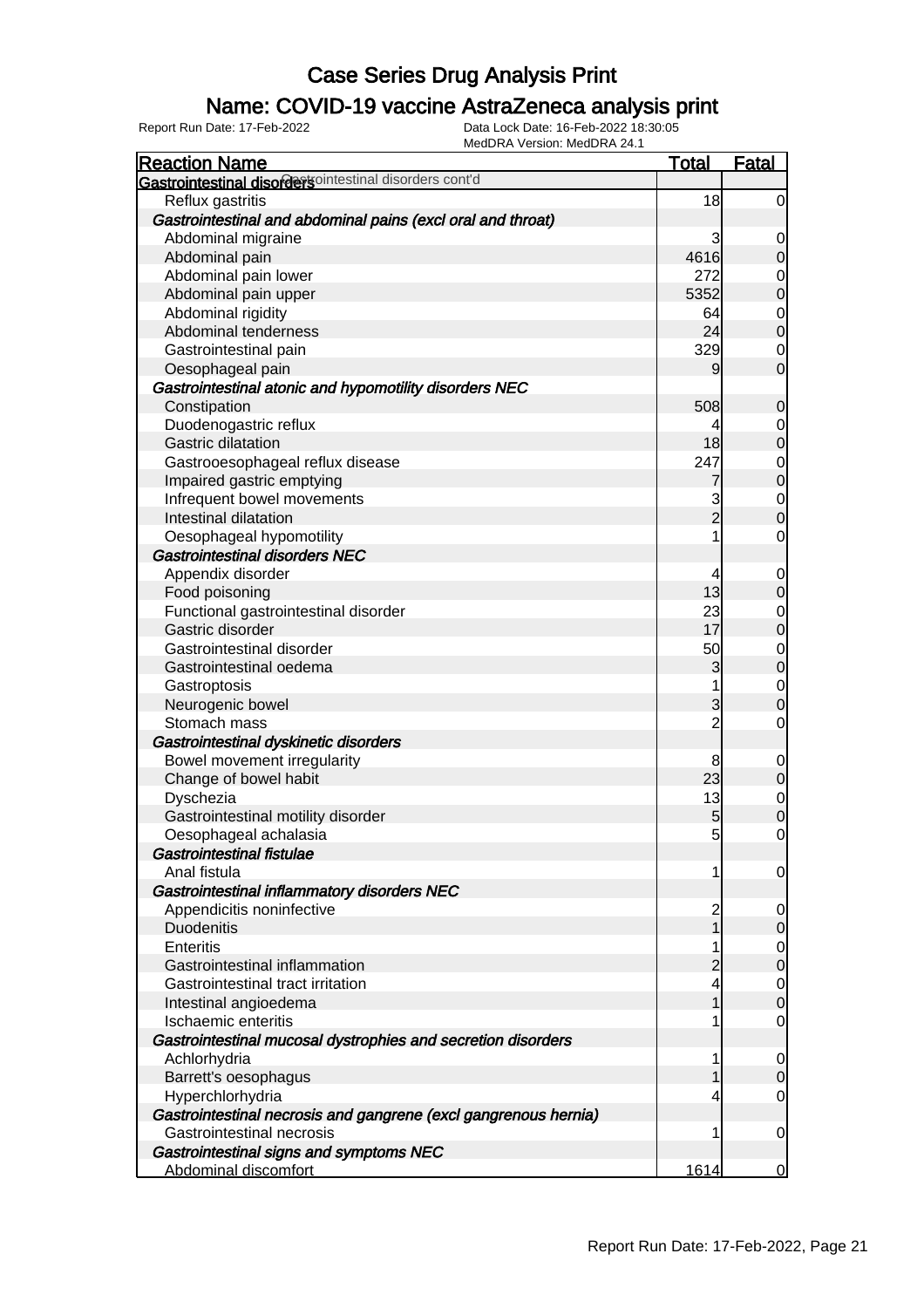### Name: COVID-19 vaccine AstraZeneca analysis print

| <b>Reaction Name</b>                                      | <u>Total</u>   | <b>Fatal</b>   |
|-----------------------------------------------------------|----------------|----------------|
| Gastrointestinal disordersointestinal disorders cont'd    |                |                |
| Abdominal symptom                                         | 6              | $\Omega$       |
| Acute abdomen                                             | 18             | 0              |
| Anal incontinence                                         | 56             | 0              |
| Breath odour                                              | 25             | 0              |
| Dysphagia                                                 | 300            | $\mathbf 0$    |
| Intestinal congestion                                     |                | $\mathbf 0$    |
| Odynophagia                                               | 35             | $\overline{0}$ |
| Oesophageal discomfort                                    |                | 0              |
| Gastrointestinal spastic and hypermotility disorders      |                |                |
| Cardiospasm                                               | 2              | 1              |
| Defaecation urgency                                       | 17             | 0              |
| Frequent bowel movements                                  | 50             | 0              |
| Irritable bowel syndrome                                  | 163            | 0              |
| Oesophageal spasm                                         | 9              | 0              |
| Gastrointestinal stenosis and obstruction NEC             |                |                |
| Intestinal obstruction                                    | 7              | 0              |
| Intussusception                                           |                | $\Omega$       |
| Volvulus                                                  |                | 1              |
| Gastrointestinal ulcers and perforation, site unspecified |                |                |
| Diverticular perforation                                  |                | 0              |
| Gastrointestinal perforation                              | 2<br>1         | $\Omega$       |
| Gastrointestinal ulcer                                    |                | 0              |
| <b>Gastrointestinal vascular malformations</b>            |                |                |
| Gastric antral vascular ectasia                           | 12             | 0              |
| Gastrointestinal vascular occlusion and infarction        |                |                |
| Intestinal infarction                                     | 6              |                |
| Intestinal ischaemia                                      | 38             |                |
| Mesenteric arterial occlusion                             |                | 0              |
| Mesenteric artery embolism                                |                | 0              |
| Mesenteric artery stenosis                                |                | 0              |
| Mesenteric artery thrombosis                              | 5              | 0              |
| Mesenteric vein thrombosis                                | 23             | 0              |
| Mesenteric venous occlusion                               |                | $\mathbf 0$    |
| Thrombosis mesenteric vessel                              |                | 0              |
| Visceral venous thrombosis                                | 15             | $\overline{1}$ |
| Gingival disorders, signs and symptoms NEC                |                |                |
| Amalgam tattoo                                            |                | $\overline{0}$ |
| Epulis                                                    |                | $\overline{0}$ |
| Gingival atrophy                                          |                | $\overline{0}$ |
| Gingival blister                                          | 23             | $\mathbf 0$    |
| Gingival discolouration                                   |                | $\mathbf 0$    |
| Gingival discomfort                                       |                | $\mathbf 0$    |
| Gingival disorder                                         | 17             | $\mathbf 0$    |
| Gingival hypertrophy                                      |                | $\mathbf 0$    |
| Gingival oedema                                           |                | $\mathbf 0$    |
| Gingival pain                                             | 239            | $\mathbf 0$    |
| Gingival pruritus                                         |                | $\mathbf 0$    |
| Gingival recession                                        | 3              | $\mathbf 0$    |
| Gingival swelling                                         | 57             | $\mathbf 0$    |
| Gingival ulceration                                       | 10             | $\mathbf 0$    |
| Gingivitis ulcerative                                     | $\overline{2}$ | $\mathbf 0$    |
| Noninfective gingivitis                                   | 24             | 0              |
| Gingival haemorrhages                                     |                |                |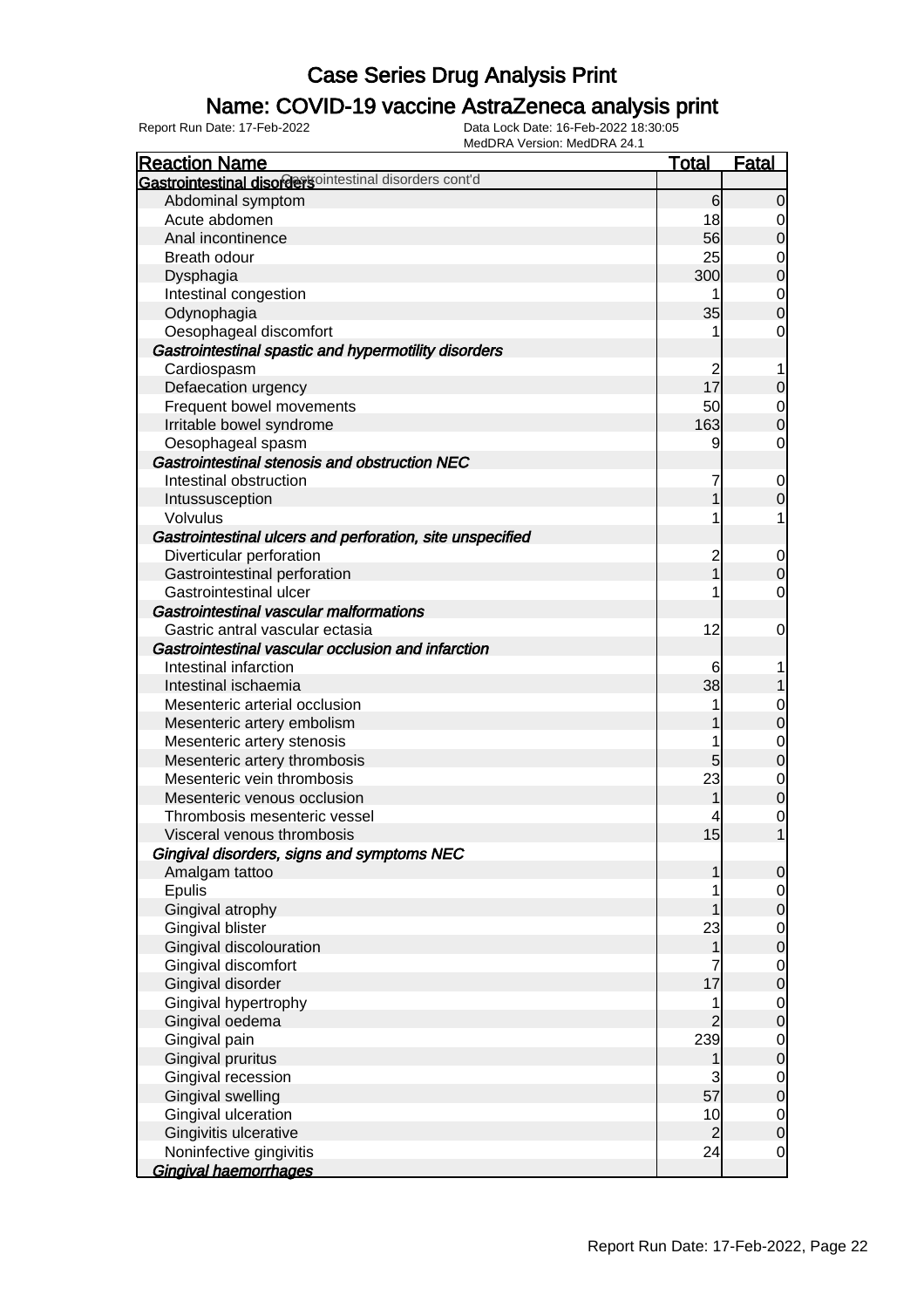### Name: COVID-19 vaccine AstraZeneca analysis print

| <b>Reaction Name</b>                                         | <b>Total</b>                     | <b>Fatal</b>                         |
|--------------------------------------------------------------|----------------------------------|--------------------------------------|
| Gastrointestinal disordersointestinal disorders cont'd       |                                  |                                      |
| Gingival bleeding                                            | 183                              | $\overline{0}$                       |
| Haemorrhoids and gastrointestinal varices (excl oesophageal) |                                  |                                      |
| Anorectal varices                                            | 1                                | $\overline{0}$                       |
| Haemorrhoidal haemorrhage                                    | $\overline{4}$                   | $\overline{0}$                       |
| Haemorrhoids                                                 | 71                               | $\overline{0}$                       |
| Haemorrhoids thrombosed                                      | 15                               | $\overline{0}$                       |
| Inguinal hernias                                             |                                  |                                      |
| Inguinal hernia                                              | $\overline{4}$                   | $\boldsymbol{0}$                     |
| <b>Intestinal haemorrhages</b>                               |                                  |                                      |
| Anal haemorrhage                                             | 52                               | $\mathbf 0$                          |
| Intestinal haemorrhage                                       | 1                                |                                      |
| Lower gastrointestinal haemorrhage                           | 3                                | $0\atop 0$                           |
| Mesenteric haemorrhage                                       | 5                                |                                      |
| Rectal haemorrhage                                           | 121                              | $\begin{matrix} 0 \\ 0 \end{matrix}$ |
| Small intestinal haemorrhage                                 | 27                               | $\mathbf 0$                          |
| Intestinal ulcers and perforation NEC                        |                                  |                                      |
| Intestinal perforation                                       | 5                                | $\mathbf 0$                          |
| Large intestine perforation                                  | $\mathbf{1}$                     | $\overline{O}$                       |
| Large intestinal stenosis and obstruction                    |                                  |                                      |
| Large intestinal obstruction                                 | 1                                | $\mathbf 0$                          |
| Large intestinal stenosis                                    | 1                                | $\mathbf 0$                          |
| <b>Malabsorption syndromes</b>                               |                                  |                                      |
| Bile acid malabsorption                                      | 1                                | $\boldsymbol{0}$                     |
| Coeliac disease                                              | 24                               | $\mathbf 0$                          |
| Steatorrhoea                                                 | $\overline{c}$                   | $\mathbf 0$                          |
| Nausea and vomiting symptoms                                 |                                  |                                      |
| Acetonaemic vomiting                                         | 1                                | $\boldsymbol{0}$                     |
| Cyclic vomiting syndrome                                     | $\overline{2}$                   | $\mathbf 0$                          |
| Discoloured vomit                                            | 19                               |                                      |
| Faecal vomiting                                              | 3                                | $0$ 0                                |
| Infantile spitting up                                        | 1                                |                                      |
| Infantile vomiting                                           | 6                                | $\begin{matrix}0\\0\end{matrix}$     |
| Nausea                                                       | 33605                            |                                      |
| Regurgitation                                                |                                  | $\begin{matrix}0\\0\end{matrix}$     |
| Retching                                                     | 237                              | $\mathbf 0$                          |
| Vomiting                                                     | 11475                            | $\overline{0}$                       |
| Vomiting projectile                                          | 156                              | $\overline{0}$                       |
| Non-site specific gastrointestinal haemorrhages              |                                  |                                      |
| Gastrointestinal haemorrhage                                 | 41                               |                                      |
| Haematemesis                                                 | 81                               | $\begin{matrix} 2 \\ 0 \end{matrix}$ |
| Haematochezia                                                | 106                              |                                      |
| Intra-abdominal haematoma                                    |                                  | $\overline{0}$<br>$\mathbf 0$        |
|                                                              | $\overline{c}$<br>$\overline{2}$ |                                      |
| Intra-abdominal haemorrhage<br>Melaena                       | 10                               | $\overline{0}$<br>$\pmb{0}$          |
|                                                              | 10                               | $\mathbf 0$                          |
| Upper gastrointestinal haemorrhage                           |                                  |                                      |
| Oesophageal disorders NEC                                    |                                  |                                      |
| Oesophageal disorder                                         | $\overline{c}$                   | $\overline{0}$                       |
| Oesophageal stenosis and obstruction                         |                                  |                                      |
| Acquired oesophageal web                                     | 1                                | $\mathbf 0$                          |
| Oesophageal obstruction                                      | 1                                | $\mathbf 0$                          |
| Oesophageal ulcers and perforation                           |                                  |                                      |
| Oesophageal rupture                                          | 1                                | 1                                    |
| Oesophageal ulcer                                            | 1                                | $\overline{0}$                       |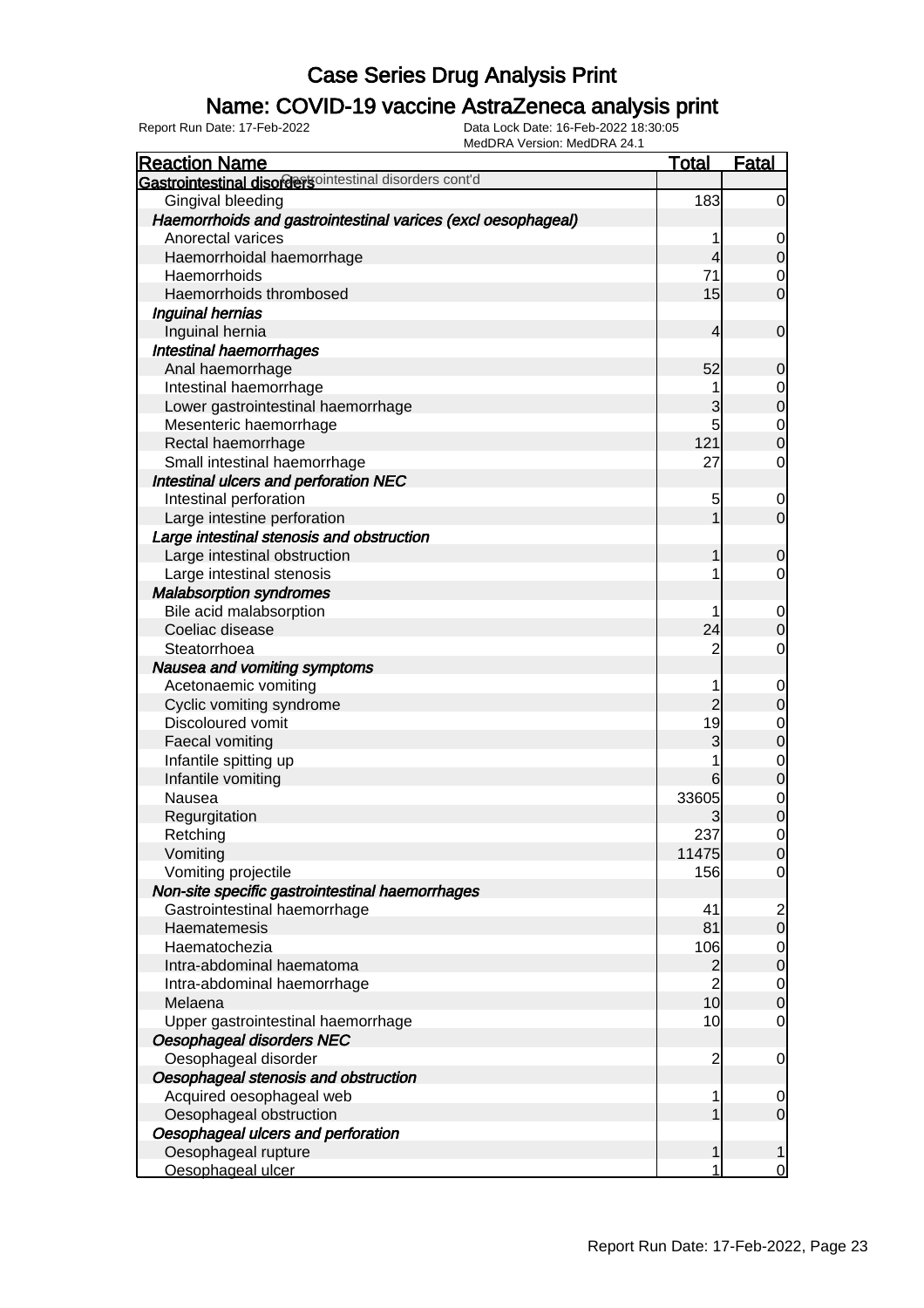### Name: COVID-19 vaccine AstraZeneca analysis print

| <b>Reaction Name</b>                                   | <b>Total</b>   | <b>Fatal</b>     |
|--------------------------------------------------------|----------------|------------------|
| Gastrointestinal disordersointestinal disorders cont'd |                |                  |
| Oesophageal varices                                    |                |                  |
| Varices oesophageal                                    | 3              | $\mathbf 0$      |
| Oesophagitis (excl infective)                          |                |                  |
| Eosinophilic oesophagitis                              | 3              | $\overline{0}$   |
| Oesophagitis                                           | 21             | $\overline{0}$   |
| Oral dryness and saliva altered                        |                |                  |
| Aptyalism                                              | 5              | $\mathbf 0$      |
| Dry mouth                                              | 1163           | $\mathbf 0$      |
| Lip dry                                                | 80             | $\mathbf 0$      |
| Saliva altered                                         | 9              | $\mathbf 0$      |
| Saliva discolouration                                  |                | $\mathbf 0$      |
| Salivary hypersecretion                                | 94             | 0                |
| Oral soft tissue disorders NEC                         |                |                  |
| Angina bullosa haemorrhagica                           |                | $\mathbf 0$      |
| Chapped lips                                           | 25             | $\mathbf 0$      |
| <b>Cheilitis</b>                                       | 41             | 0                |
| Chronic cheek biting                                   |                | $\mathbf 0$      |
| Enlarged uvula                                         | 11             | 0                |
| Leukoplakia oral                                       | $\overline{c}$ | $\mathbf 0$      |
| Lip blister                                            | 38             | 0                |
| Lip disorder                                           | 6              | $\mathbf 0$      |
| Oral disorder                                          | 21             | 0                |
| Oral lichen planus                                     | 18             | $\mathbf 0$      |
| Oral papule                                            |                | $\mathbf 0$      |
| Palatal disorder                                       | 2<br>2         | $\mathbf 0$      |
| <b>Uvulitis</b>                                        | 5              | $\mathbf 0$      |
| Oral soft tissue haemorrhages                          |                |                  |
| Lip haemorrhage                                        | 4              | $\mathbf 0$      |
| Mouth haemorrhage                                      | 60             | $\mathbf 0$      |
| Oral blood blister                                     | 55             | $\mathbf 0$      |
| Oral purpura                                           | $\overline{2}$ | $\overline{0}$   |
| Oral soft tissue infections                            |                |                  |
| Angular cheilitis                                      | 12             | $\mathbf 0$      |
| Oral soft tissue signs and symptoms                    |                |                  |
| Anaesthesia oral                                       | 8              | $\overline{0}$   |
| Burning mouth syndrome                                 | 17             | $\overline{0}$   |
| Coating in mouth                                       | 4              | $\mathbf 0$      |
| Hypoaesthesia oral                                     | 682            | $\overline{0}$   |
| Lip discolouration                                     | 3              | $\mathbf 0$      |
| Lip erythema                                           |                | $\overline{0}$   |
| Lip exfoliation                                        | 9              | $\mathbf 0$      |
| Lip pain                                               | 61             | $\mathbf 0$      |
| Lip pruritus                                           | 16             | $\boldsymbol{0}$ |
| Oral discharge                                         |                | $\mathbf 0$      |
| Oral discomfort                                        | 112            | $\mathbf 0$      |
| Oral dysaesthesia                                      |                | $\mathbf 0$      |
| Oral mucosal blistering                                | 35             | $\mathbf 0$      |
| Oral mucosal discolouration                            | 1              | $\mathbf 0$      |
| Oral mucosal eruption                                  | 32             | $\mathbf 0$      |
| Oral mucosal erythema                                  | 3              | $\mathbf 0$      |
| Oral mucosal exfoliation                               | 11             | $\mathbf 0$      |
| Oral mucosal roughening                                | 3              | $\mathbf 0$      |
| Oral pain                                              | 371            | $\overline{0}$   |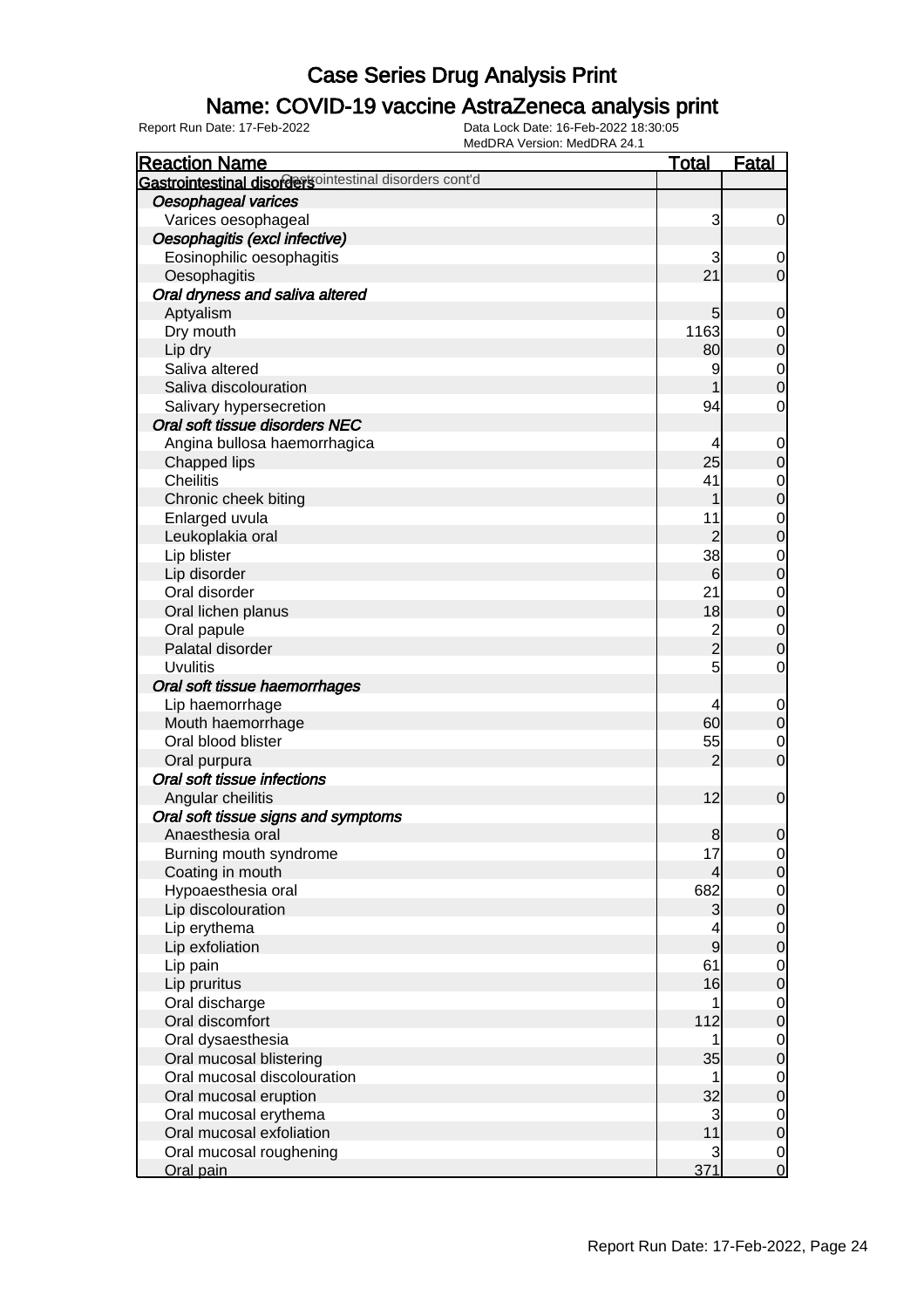### Name: COVID-19 vaccine AstraZeneca analysis print

| <b>Reaction Name</b>                                    | <b>Total</b>   | <b>Fatal</b>     |
|---------------------------------------------------------|----------------|------------------|
| Gastrointestinal disordertsointestinal disorders cont'd |                |                  |
| Oral pruritus                                           | 21             | 0                |
| Paraesthesia oral                                       | 871            | $\overline{0}$   |
| Oral soft tissue swelling and oedema                    |                |                  |
| Lip oedema                                              | 10             | $\mathbf 0$      |
| Lip swelling                                            | 1015           | $\mathbf 0$      |
| Mouth swelling                                          | 139            | $\mathbf 0$      |
| Oedema mouth                                            |                | $\mathbf 0$      |
| Palatal oedema                                          |                | $\overline{0}$   |
| Palatal swelling                                        | 14             | 0                |
| <b>Pancreatic disorders NEC</b>                         |                |                  |
| Pancreatic disorder                                     |                | $\mathbf 0$      |
| Pancreatic failure                                      |                | $\mathbf 0$      |
| Pancreatic mass                                         |                | $\mathbf 0$      |
| Pancreatic steatosis                                    |                | $\mathbf 0$      |
| Peptic ulcers and perforation                           |                |                  |
| Peptic ulcer                                            | $\overline{c}$ | $\boldsymbol{0}$ |
| Peptic ulcer haemorrhage                                | 9              | 0                |
| Peritoneal and retroperitoneal disorders                |                |                  |
| <b>Ascites</b>                                          | 9              | $\mathbf 0$      |
| Pneumoperitoneum                                        |                | $\overline{0}$   |
| Peritoneal and retroperitoneal fibrosis and adhesions   |                |                  |
| Abdominal adhesions                                     | $\overline{2}$ | $\mathbf 0$      |
| Peritoneal and retroperitoneal haemorrhages             |                |                  |
| Haemoperitoneum                                         | $\overline{c}$ | $\mathbf 0$      |
| Retroperitoneal haemorrhage                             |                | 0                |
| <b>Rectal inflammations NEC</b>                         |                |                  |
| Proctitis                                               | 5              | $\mathbf 0$      |
| <b>Salivary gland disorders NEC</b>                     |                |                  |
| Salivary gland calculus                                 | 4              | $\mathbf 0$      |
| Salivary gland cyst                                     |                | $\mathbf 0$      |
| Salivary gland mass                                     |                | $\mathbf 0$      |
| Salivary gland pain                                     | 13             | $\mathbf 0$      |
| Salivary gland enlargements                             |                |                  |
| Parotid gland enlargement                               | 14             | $\boldsymbol{0}$ |
| Salivary gland enlargement                              | 6              | $\overline{0}$   |
| Salivary gland infections and inflammations             |                |                  |
| Noninfective sialoadenitis                              | $\overline{c}$ | $\mathbf 0$      |
| <b>Stomatitis and ulceration</b>                        |                |                  |
| Aphthous ulcer                                          | 66             | $\overline{0}$   |
| Lip ulceration                                          | 19             | $\overline{O}$   |
| Mouth ulceration                                        | 776            | $\overline{0}$   |
| <b>Stomatitis</b>                                       | 110            | $\overline{0}$   |
| Tongue disorders                                        |                |                  |
| Acquired macroglossia                                   |                | $\boldsymbol{0}$ |
| <b>Glossitis</b>                                        | 18             | $\overline{0}$   |
| Plicated tongue                                         | 4              | $\mathbf 0$      |
| Tongue disorder                                         | 35             | $\overline{0}$   |
| Tongue geographic                                       | 5              | $\mathbf 0$      |
| Tongue haemorrhage                                      | $\overline{c}$ | $\mathbf 0$      |
| Tongue ulceration                                       | 33             | $\mathbf 0$      |
| Trichoglossia                                           | 7              | 0                |
| Tongue signs and symptoms                               |                |                  |
| Glossodynia                                             | 269            | $\overline{0}$   |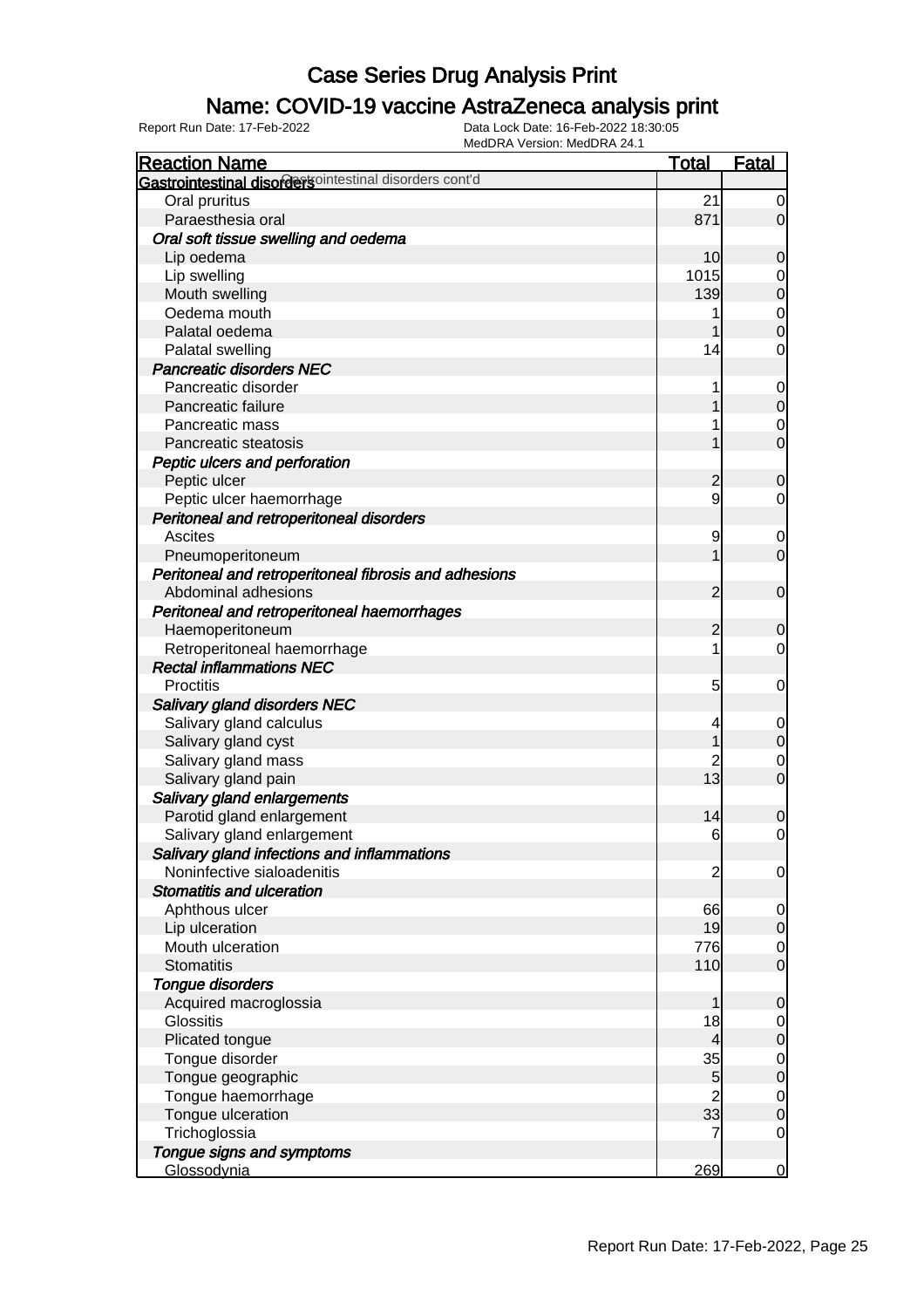### Name: COVID-19 vaccine AstraZeneca analysis print

| <b>Reaction Name</b>                                   | <u>Total</u> | <b>Fatal</b> |
|--------------------------------------------------------|--------------|--------------|
| Gastrointestinal disordersointestinal disorders cont'd |              |              |
| Scalloped tongue                                       |              | $\Omega$     |
| Stiff tongue                                           | 6            |              |
| Strawberry tongue                                      |              | 0            |
| Swollen tongue                                         | 640          | 0            |
| Tongue blistering                                      | 29           | $\mathbf 0$  |
| Tongue coated                                          | 36           | 0            |
| Tongue discolouration                                  | 40           | 0            |
| Tongue discomfort                                      | 58           | 0            |
| Tongue dry                                             | 23           | 0            |
| Tongue eruption                                        | 12           | 0            |
| Tongue erythema                                        |              | $\mathbf 0$  |
| Tongue exfoliation                                     | 2            | 0            |
| Tongue movement disturbance                            | 9            | 0            |
| Tongue oedema                                          | 17           | 0            |
| Tongue pruritus                                        | 3            | $\mathbf 0$  |
| Tongue rough                                           | 3            | $\mathbf 0$  |
| Tongue spasm                                           | 6            | 0            |
| <b>Tooth missing</b>                                   |              |              |
| <b>Tooth loss</b>                                      |              | 0            |
| Gastrointestinal disorders SOC TOTAL                   | 80805        | <u> 14</u>   |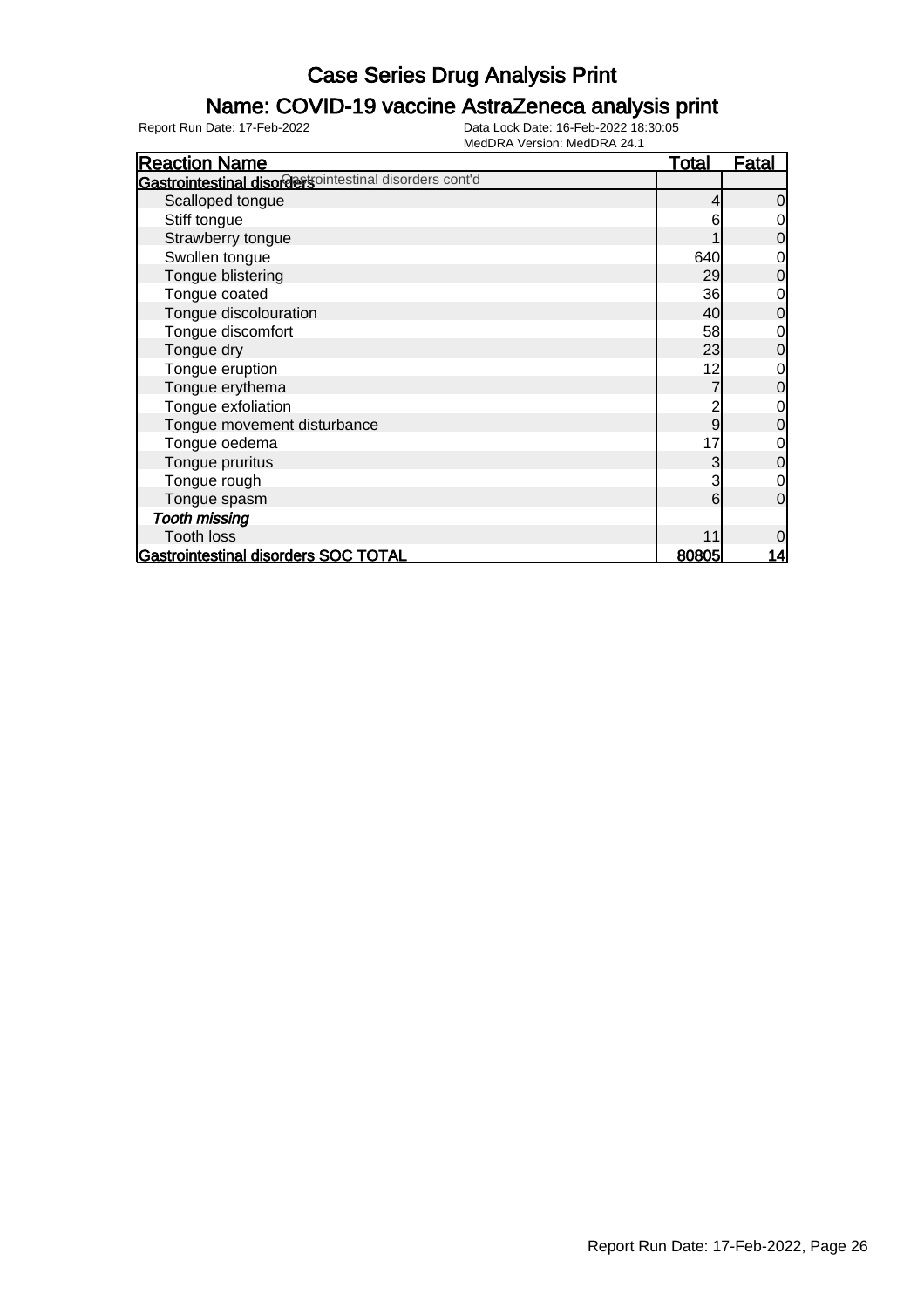#### Name: COVID-19 vaccine AstraZeneca analysis print

| <b>Reaction Name</b>                        | <u>Total</u>   | <u>Fatal</u>   |
|---------------------------------------------|----------------|----------------|
| General disorders                           |                |                |
| <b>Administration site reactions NEC</b>    |                |                |
| Administration site bruise                  | 18             | 0              |
| Administration site coldness                |                | 0              |
| Administration site erythema                |                | 0              |
| Administration site extravasation           |                | $\mathbf 0$    |
| Administration site haemorrhage             |                | 0              |
| Administration site indentation             |                | $\mathbf 0$    |
| Administration site induration              |                | 0              |
| Administration site injury                  |                | $\mathbf 0$    |
| Administration site irritation              |                | 0              |
| Administration site mass                    |                | $\mathbf 0$    |
| Administration site movement impairment     |                | 0              |
| Administration site pain                    | 45             | $\mathbf 0$    |
| Administration site rash                    | 5              | 0              |
| Administration site reaction                | 6              | $\mathbf 0$    |
| Administration site swelling                |                | 0              |
| Administration site urticaria               | 5              | $\mathbf 0$    |
| Administration site warmth                  | $\overline{2}$ | 0              |
| Puncture site bruise                        | 61             | $\mathbf 0$    |
| Puncture site haemorrhage                   |                | 0              |
| Puncture site pain                          | 22             | $\mathbf 0$    |
| Puncture site reaction                      | 3              | $\overline{0}$ |
| Puncture site swelling                      |                | $\mathbf 0$    |
| Vessel puncture site bruise                 | 2              | 0              |
| Adverse effect absent                       |                |                |
| No adverse event                            | 3              | $\overline{0}$ |
| Application and instillation site reactions |                |                |
| Application site acne                       |                | 0              |
| Application site bruise                     | 25             | $\mathbf 0$    |
| Application site burn                       | 4              | 0              |
| Application site coldness                   | $\overline{c}$ | $\mathbf 0$    |
| Application site discharge                  |                | 0              |
| Application site discolouration             |                | $\mathbf 0$    |
| Application site erythema                   | 29             | 0              |
| Application site exfoliation                | 1              | 0              |
| Application site haemorrhage                |                | U              |
| Application site hypersensitivity           |                | $\overline{0}$ |
| Application site hypoaesthesia              |                | 0              |
| Application site inflammation               | $\overline{c}$ | $\mathbf 0$    |
| Application site joint pain                 |                | $\mathbf 0$    |
| Application site laceration                 |                | $\mathbf 0$    |
| Application site movement impairment        |                | $\mathbf 0$    |
| Application site odour                      |                | $\mathbf 0$    |
| Application site pain                       | 52             | $\mathbf 0$    |
| Application site pruritus                   | 20             |                |
|                                             |                | $\mathbf 0$    |
| Application site rash                       | 4              | $\mathbf 0$    |
| Application site reaction                   |                | $\mathbf 0$    |
| Application site scar                       |                | $\mathbf 0$    |
| Application site swelling                   | 4              | $\mathbf 0$    |
| Application site vesicles                   | 14             | $\mathbf 0$    |
| Application site warmth                     | $\overline{c}$ | $\mathbf 0$    |
| Application site wound                      |                | $\mathbf 0$    |
| Instillation site bruise                    |                | $\mathbf 0$    |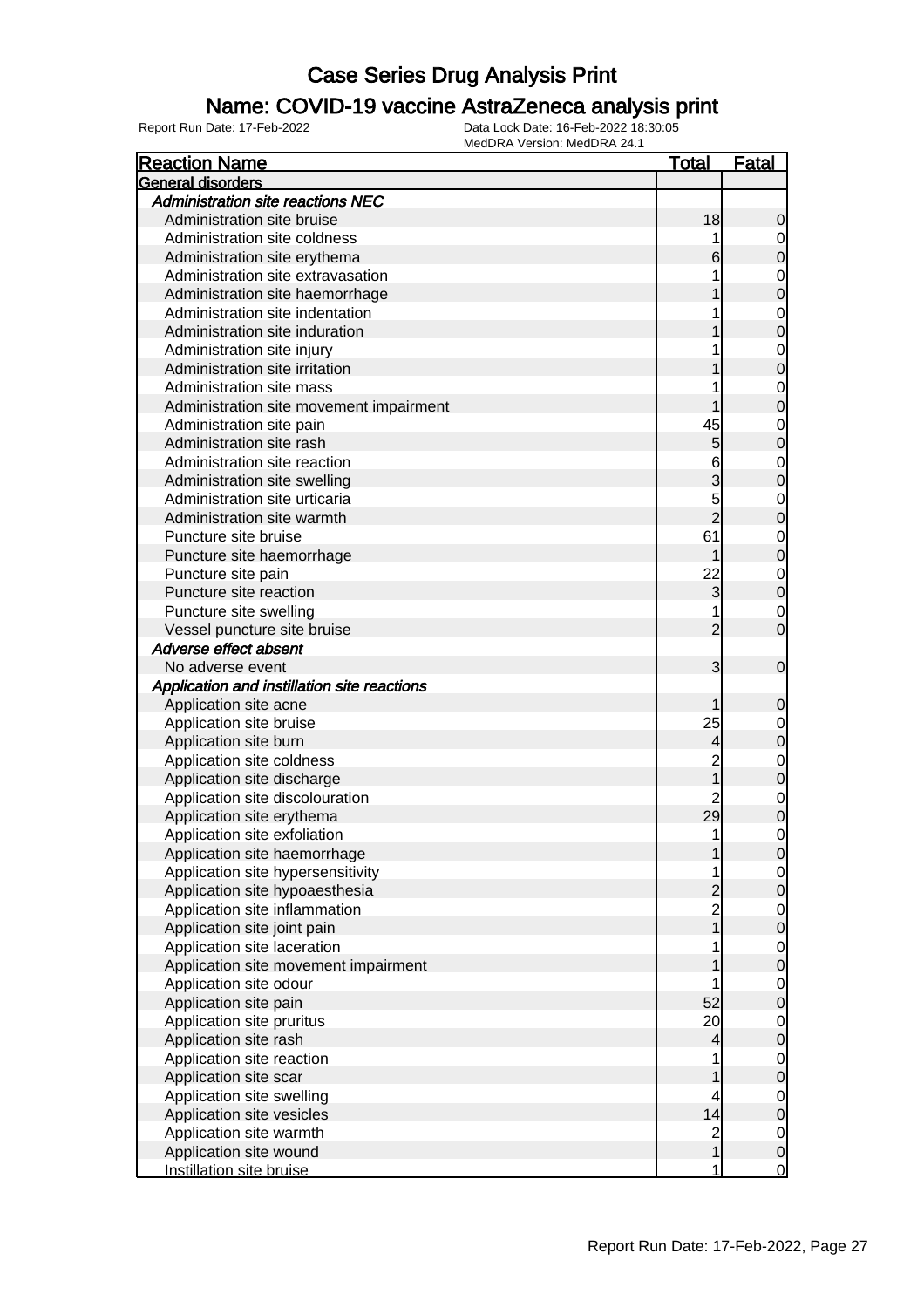### Name: COVID-19 vaccine AstraZeneca analysis print

| <b>Reaction Name</b>                                 | <b>Total</b>   | <b>Fatal</b>            |
|------------------------------------------------------|----------------|-------------------------|
| General disorders cont'd<br><b>General disorders</b> |                |                         |
| Instillation site discomfort                         | 1              | $\overline{0}$          |
| Instillation site pain                               | 5              | $\overline{0}$          |
| Instillation site pruritus                           |                | $\overline{0}$          |
| Instillation site warmth                             | 12             | 0                       |
| <b>Asthenic conditions</b>                           |                |                         |
| Asthenia                                             | 5150           | $\overline{\mathbf{c}}$ |
| Chronic fatigue syndrome                             | 172            | $\mathbf 0$             |
| Decreased activity                                   | 16             | $\mathbf 0$             |
| Fatigue                                              | 51173          | $\mathbf 0$             |
| Malaise                                              | 12801          | 0                       |
| Sluggishness                                         | 32             | $\overline{0}$          |
| <b>Body temperature altered</b>                      |                |                         |
| Hyperthermia                                         | 13             | $\mathbf 0$             |
| Hypothermia                                          | 58             | 0                       |
| Temperature regulation disorder                      | 29             | $\overline{0}$          |
| Breast complications associated with device          |                |                         |
| Capsular contracture associated with breast implant  | 1              | $\mathbf 0$             |
| Complications associated with device NEC             |                |                         |
| Complication of device removal                       |                | 0                       |
| Injury associated with device                        | 10             | $\mathbf 0$             |
| Medical device site dysaesthesia                     |                | $\mathbf 0$             |
| Medical device site joint pain                       |                | $\mathbf 0$             |
| Phantom shocks                                       | 4              | $\overline{0}$          |
| Death and sudden death                               |                |                         |
| Brain death                                          |                |                         |
| Cardiac death                                        | 5<br>8         | 3                       |
|                                                      | 326            | 324                     |
| Death                                                |                |                         |
| Drowning                                             |                | 0                       |
| Hanging<br>Sudden cardiac death                      |                |                         |
|                                                      | 42             |                         |
| Sudden death                                         |                | 42                      |
| Sudden unexplained death in epilepsy                 |                | 1                       |
| <b>Febrile disorders</b>                             |                |                         |
| Hyperpyrexia                                         | 42             | $\mathbf 0$             |
| Masked fever                                         | 1              | $\mathbf 0$             |
| PFAPA syndrome                                       |                | $\overline{0}$          |
| Pyrexia                                              | 55608          | $\overline{0}$          |
| <b>Feelings and sensations NEC</b>                   |                |                         |
| Chills                                               | 43237          | $\mathbf 0$             |
| Early satiety                                        |                | $\overline{0}$          |
| Feeling abnormal                                     | 3413           | $\mathbf 0$             |
| Feeling cold                                         | 5294           | $\overline{0}$          |
| Feeling drunk                                        | 133            | $\mathbf 0$             |
| Feeling hot                                          | 2488           | $\overline{0}$          |
| Feeling jittery                                      | 48             | $\boldsymbol{0}$        |
| Feeling of body temperature change                   | 972            | $\overline{0}$          |
| Feeling of relaxation                                | $\overline{2}$ | $\boldsymbol{0}$        |
| Hangover                                             | 198            | $\overline{0}$          |
| Humidity intolerance                                 |                | $\boldsymbol{0}$        |
| Hunger                                               | 83             | $\overline{0}$          |
| Sensation of blood flow                              | 17             | $\mathbf 0$             |
| Sensation of foreign body                            | 56             | $\overline{0}$          |
| Temperature intolerance                              | 90             | $\overline{0}$          |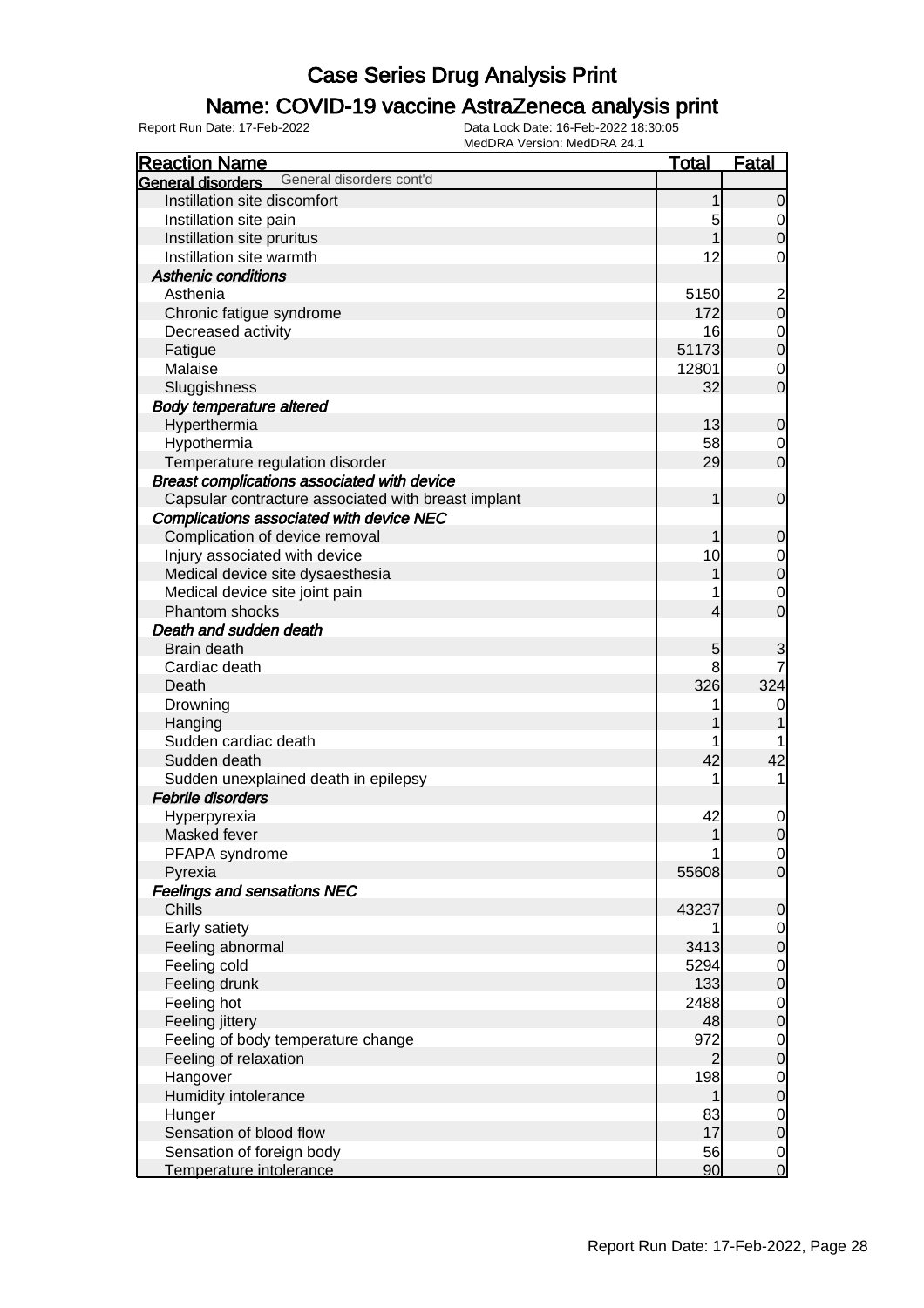### Name: COVID-19 vaccine AstraZeneca analysis print

| <b>Reaction Name</b>                          | <b>Total</b>   | <b>Fatal</b>   |
|-----------------------------------------------|----------------|----------------|
| General disorders cont'd<br>General disorders |                |                |
| <b>Thirst</b>                                 | 1274           | $\overline{0}$ |
| Thirst decreased                              | 11             | $\overline{0}$ |
| <b>Fibrosis NEC</b>                           |                |                |
| Fibrosis                                      | 7              | $\mathbf 0$    |
| Gait disturbances                             |                |                |
| Decreased gait velocity                       | 3              | $\mathbf 0$    |
| Gait disturbance                              | 513            | $\mathbf 0$    |
| Gait inability                                | 241            | $\mathbf 0$    |
| Loss of control of legs                       | 62             | $\mathbf 0$    |
| General signs and symptoms NEC                |                |                |
| Apparent death                                |                | $\mathbf 0$    |
| Chronic disease                               |                | $\pmb{0}$      |
| Condition aggravated                          | 344            | $\mathbf 0$    |
| Crepitations                                  | 10             | $\mathbf 0$    |
| Crying                                        | 304            | $\mathbf 0$    |
| Deformity                                     |                | $\mathbf 0$    |
| Developmental delay                           | 3              | $\mathbf 0$    |
| Discharge                                     | 9              | $\mathbf 0$    |
| Disease prodromal stage                       |                | $\mathbf 0$    |
| Disease progression                           | 3              | 1              |
| Disease recurrence                            |                | $\mathbf 0$    |
| Effusion                                      | $\frac{2}{2}$  | $\mathbf 0$    |
| Energy increased                              | 26             | $\mathbf 0$    |
| Exercise tolerance decreased                  | 46             | $\mathbf 0$    |
| Foaming at mouth                              | 6              | $\mathbf 0$    |
| General physical health deterioration         | 31             | 1              |
| General symptom                               | 12             | $\mathbf 0$    |
| Glassy eyes                                   | $\bf{8}$       | $\mathbf 0$    |
| High-pitched crying                           | 8              | $\mathbf 0$    |
| III-defined disorder                          | 12             | $\mathbf 0$    |
| <b>Illness</b>                                | 5154           | 1              |
| Impaired self-care                            | 2              | $\mathbf 0$    |
| Induration                                    | 22             | $\mathbf 0$    |
| Influenza like illness                        | 9715           | $\mathbf 0$    |
| Irritability postvaccinal                     | 3              | 0              |
| Local reaction                                | 156            | $\overline{0}$ |
| Moaning                                       | 9              | $\overline{0}$ |
| Multiple organ dysfunction syndrome           | 26             | 13             |
| Nonspecific reaction                          | $\mathbf{3}$   | 0              |
| Organ failure                                 | 3              | $\pmb{0}$      |
| Perforation                                   | $\overline{c}$ | $\mathbf 0$    |
| Performance status decreased                  | 1              | $\mathbf 0$    |
| Peripheral swelling                           | 6051           | $\mathbf 0$    |
| Pre-existing condition improved               | 19             | $\pmb{0}$      |
| Premature ageing                              | 3              | $\mathbf 0$    |
| Prolapse                                      |                | $\pmb{0}$      |
| Screaming                                     | 32             | $\mathbf 0$    |
| Secretion discharge                           | 36             | $\pmb{0}$      |
| Sensitivity to weather change                 | 3              | $\mathbf 0$    |
| <b>Stenosis</b>                               | $\overline{2}$ | $\pmb{0}$      |
| Swelling                                      | 2851           | $\mathbf 0$    |
| Swelling face                                 | 1123           | $\mathbf 0$    |
| Symptom masked                                | 1              | $\overline{0}$ |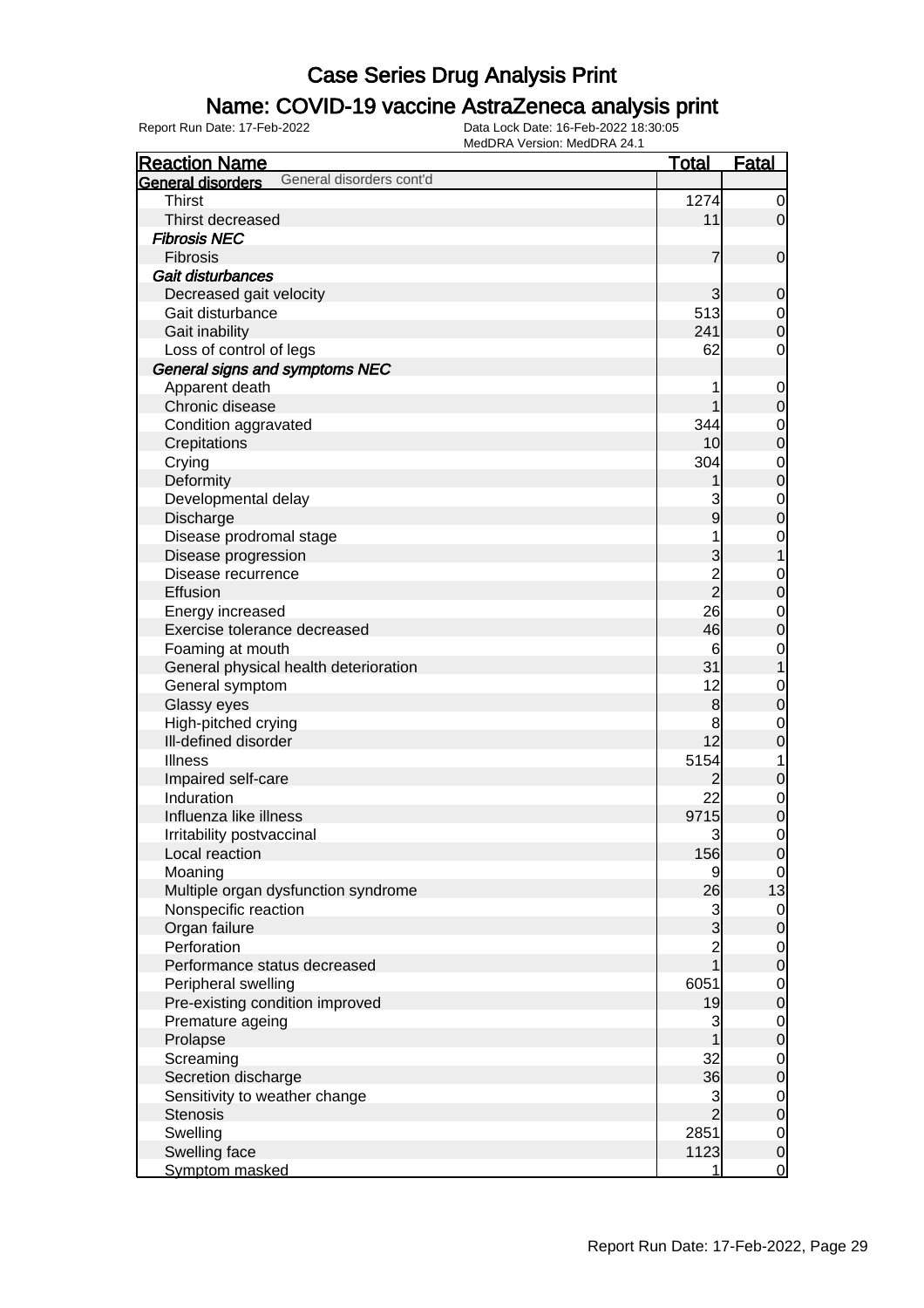### Name: COVID-19 vaccine AstraZeneca analysis print

| <b>Reaction Name</b>                          | <b>Total</b>                     | <b>Fatal</b>                  |
|-----------------------------------------------|----------------------------------|-------------------------------|
| General disorders cont'd<br>General disorders |                                  |                               |
| Symptom recurrence                            | 4                                | $\mathbf 0$                   |
| Tissue discolouration                         |                                  | 0                             |
| <b>Tissue infiltration</b>                    |                                  | $\boldsymbol{0}$              |
| Unevaluable event                             | 9                                | 0                             |
| <b>Healing abnormal NEC</b>                   |                                  |                               |
| Impaired healing                              | 8                                | $\mathbf 0$                   |
| <b>Hernias NEC</b>                            |                                  |                               |
| Hernia                                        | 6                                | 0                             |
| Implant and catheter site reactions           |                                  |                               |
| Catheter site urticaria                       |                                  | $\mathbf 0$                   |
| Implant site coldness                         |                                  | $\mathbf 0$                   |
| Implant site discharge                        |                                  | $\mathbf 0$                   |
| Implant site discolouration                   | 4                                | $\mathbf 0$                   |
| Implant site hypoaesthesia                    | $\overline{c}$                   | $\mathbf 0$                   |
| Implant site pain                             | 5                                | $\mathbf 0$                   |
| Implant site rash                             |                                  | $\mathbf 0$                   |
| Implant site swelling                         | 3                                | $\mathbf 0$                   |
| Implant site urticaria                        | 3                                | $\mathbf 0$                   |
| Implant site vesicles                         |                                  | $\mathbf 0$                   |
| Implant site warmth                           |                                  | $\mathbf 0$                   |
| <b>Inflammations</b>                          |                                  |                               |
| Granuloma                                     | 2                                | $\mathbf 0$                   |
| Inflammation                                  | 902                              | $\mathbf 0$                   |
| Papillitis                                    |                                  | $\mathbf 0$                   |
| Scar inflammation                             |                                  | $\mathbf 0$                   |
| Systemic inflammatory response syndrome       |                                  | $\mathbf 0$                   |
| Infusion site reactions                       |                                  |                               |
| Infusion site bruising                        |                                  | $\mathbf 0$                   |
| Infusion site discomfort                      |                                  | $\mathbf 0$                   |
| Infusion site erythema                        | 3                                | $\mathbf 0$                   |
| Infusion site joint pain                      |                                  | $\mathbf 0$                   |
| Infusion site mass                            | 5                                | $\mathbf 0$                   |
| Infusion site mobility decreased              |                                  | $\mathbf 0$                   |
| Infusion site nodule                          | 2                                | $\mathbf 0$                   |
| Infusion site pain                            | 14                               | $\overline{0}$                |
| Infusion site urticaria                       |                                  | $\overline{0}$                |
| Infusion site warmth                          | $\frac{2}{6}$                    | $\overline{0}$                |
| Injection site reactions                      |                                  |                               |
| Injected limb mobility decreased              | 47                               | $\mathbf 0$                   |
| Injection site atrophy                        | 9                                | 0                             |
| Injection site bruising                       | 126                              | $\mathbf 0$                   |
| Injection site coldness                       | 6                                | $\mathbf 0$                   |
| Injection site cyst                           | 6                                | $\pmb{0}$                     |
| Injection site deformation                    |                                  |                               |
| Injection site discharge                      |                                  | $\mathbf 0$<br>$\mathbf 0$    |
| Injection site discolouration                 | 8                                | $\mathbf 0$                   |
|                                               | 21                               |                               |
| Injection site discomfort                     |                                  | $\mathbf 0$                   |
| Injection site dryness                        | 599                              | $\mathbf 0$                   |
| Injection site erythema                       |                                  | $\pmb{0}$                     |
| Injection site exfoliation                    |                                  | $\mathbf 0$                   |
| Injection site extravasation                  | $\overline{c}$<br>$\overline{3}$ | $\mathbf 0$                   |
| Injection site haematoma                      | 20                               | $\overline{0}$<br>$\mathbf 0$ |
| Injection site haemorrhage                    |                                  |                               |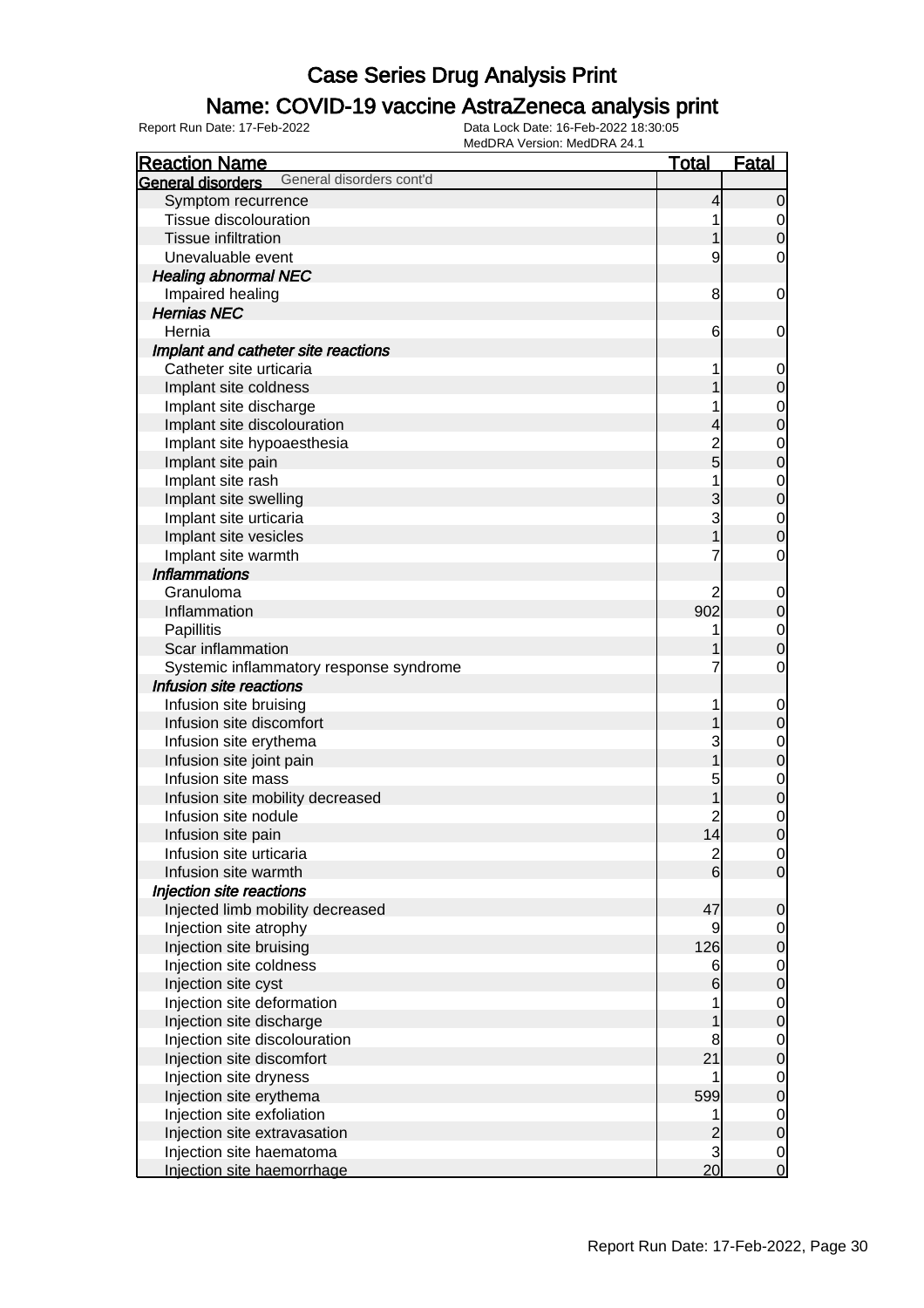#### Name: COVID-19 vaccine AstraZeneca analysis print

| <b>Reaction Name</b>                                 | <u>Total</u>    | <b>Fatal</b>                |
|------------------------------------------------------|-----------------|-----------------------------|
| General disorders cont'd<br>General disorders        |                 |                             |
| Injection site hypersensitivity                      | 5               | 0                           |
| Injection site hypoaesthesia                         | 17              | 0                           |
| Injection site indentation                           | 22              | $\mathbf 0$                 |
| Injection site induration                            | 10 <sub>l</sub> | $\mathbf 0$                 |
| Injection site inflammation                          | 67              | $\mathbf{0}$                |
| Injection site injury                                | $\overline{5}$  | $\mathbf 0$                 |
| Injection site irritation                            |                 | $\mathbf{0}$                |
| Injection site joint discomfort                      |                 | $\mathbf 0$                 |
| Injection site joint erythema                        | 8               | $\mathbf 0$                 |
| Injection site joint pain                            | 35              | $\mathbf 0$                 |
| Injection site joint swelling                        |                 | $\mathbf 0$                 |
| Injection site mass                                  | 1429            | $\mathbf 0$                 |
| Injection site movement impairment                   | 5               |                             |
| Injection site muscle weakness                       |                 | $\mathbf{0}$<br>$\mathbf 0$ |
| Injection site necrosis                              |                 |                             |
|                                                      | $\overline{2}$  | $\mathbf{0}$<br>$\mathbf 0$ |
| Injection site nerve damage<br>Injection site nodule |                 |                             |
|                                                      | 28              | $\mathbf 0$                 |
| Injection site oedema                                |                 | $\mathbf 0$                 |
| Injection site pain                                  | 4535            | $\mathbf 0$                 |
| Injection site papule                                | 2               | $\boldsymbol{0}$            |
| Injection site paraesthesia                          | 26              | $\mathbf 0$                 |
| Injection site pruritus                              | 302             | $\mathbf 0$                 |
| Injection site rash                                  | 311             | $\mathbf 0$                 |
| Injection site reaction                              | 123             | $\mathbf 0$                 |
| Injection site scab                                  | 4               | $\mathbf 0$                 |
| Injection site scar                                  | 6               | $\boldsymbol{0}$            |
| Injection site swelling                              | 265             | $\mathbf{0}$                |
| Injection site thrombosis                            |                 | $\mathbf 0$                 |
| Injection site ulcer                                 |                 | $\mathbf 0$                 |
| Injection site urticaria                             | 41              | $\mathbf 0$                 |
| Injection site vesicles                              | 16              | $\mathbf 0$                 |
| Injection site warmth                                | 356             | $\mathbf 0$                 |
| <b>Interactions</b>                                  |                 |                             |
| Drug interaction                                     | 37              | 0                           |
| Food interaction                                     | $\overline{c}$  | 0                           |
| Inhibitory drug interaction                          | 12              | $\overline{0}$              |
| <b>Mass conditions NEC</b>                           |                 |                             |
| Cyst                                                 | 40              | $\mathbf 0$                 |
| Mass                                                 | 95              | $\overline{0}$              |
| Nodule                                               | 27              | $\mathbf 0$                 |
| Pelvic mass                                          | 1               | $\overline{0}$              |
| Mucosal findings abnormal                            |                 |                             |
| Mucosa vesicle                                       | 2               | 0                           |
| Mucosal disorder                                     | $_{2}^{-}$      | 0                           |
| Mucosal dryness                                      | 1               | 0                           |
| Mucosal haemorrhage                                  | 12              | $\mathbf 0$                 |
| Mucosal inflammation                                 | 11              | $\mathbf 0$                 |
| Mucosal pain                                         | $\overline{c}$  | $\boldsymbol{0}$            |
| Mucosal ulceration                                   | 1               | $\mathbf 0$                 |
| Oedema mucosal                                       | 3               | $\mathbf 0$                 |
| Polyp                                                | 6               | $\overline{0}$              |
| <b>Necrosis NEC</b>                                  |                 |                             |
| Fat necrosis                                         | 4               | $\mathbf 0$                 |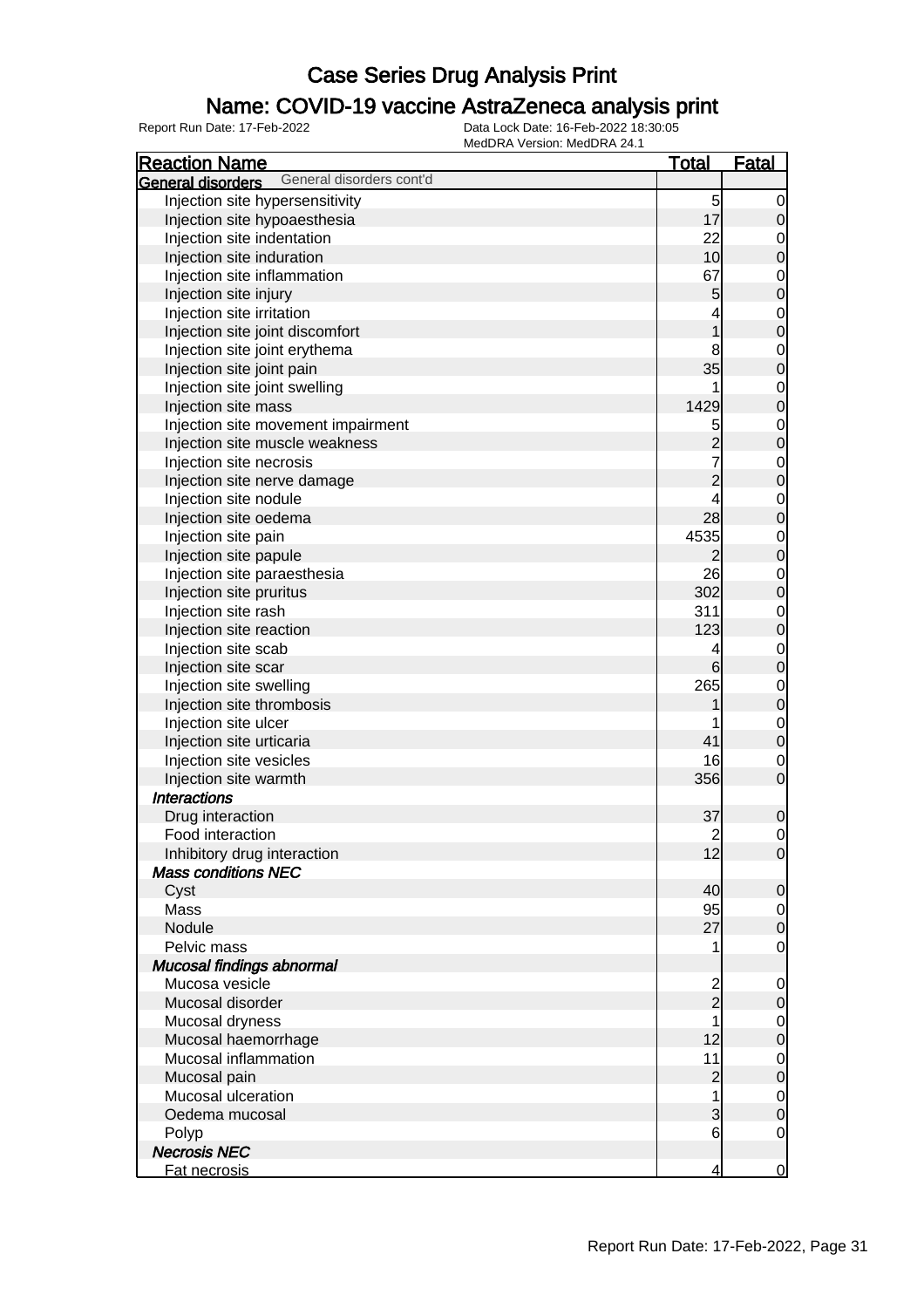### Name: COVID-19 vaccine AstraZeneca analysis print

| <b>Reaction Name</b>                          | <b>Total</b>   | <b>Fatal</b>        |
|-----------------------------------------------|----------------|---------------------|
| General disorders cont'd<br>General disorders |                |                     |
| <b>Necrosis</b>                               | 8              | $\overline{0}$      |
| Oedema NEC                                    |                |                     |
| Face oedema                                   | 36             | 0                   |
| Generalised oedema                            |                | $\mathbf 0$         |
| Localised oedema                              | 13             | $\boldsymbol{0}$    |
| Oedema                                        | 96             | 0                   |
| Oedema peripheral                             | 170            | $\overline{0}$      |
| <b>Pain and discomfort NEC</b>                |                |                     |
| Axillary pain                                 | 778            | $\mathbf 0$         |
| Chest discomfort                              | 2164           | 0                   |
| Chest pain                                    | 6100           | $\mathbf 0$         |
| <b>Discomfort</b>                             | 660            | $\mathbf 0$         |
| Facial discomfort                             | 22             | $\mathbf 0$         |
| Facial pain                                   | 302            | $\mathbf 0$         |
| Hernia pain                                   | 4              | $\mathbf 0$         |
| Inflammatory pain                             | 37             | $\mathbf 0$         |
| Non-cardiac chest pain                        | 48             | $\mathbf 0$         |
| Pain                                          | 17894          | $\mathbf 0$         |
| Suprapubic pain                               |                | $\mathbf 0$         |
| <b>Tenderness</b>                             | 1849           |                     |
| Visceral pain                                 | 3              | 0<br>$\overline{0}$ |
| Therapeutic and nontherapeutic responses      |                |                     |
|                                               | 16             |                     |
| Adverse drug reaction<br>Adverse event        |                | $\mathbf 0$         |
|                                               | 9              | $\mathbf 0$         |
| Adverse food reaction                         |                | $\pmb{0}$           |
| Adverse reaction                              | 8              | $\mathbf 0$         |
| Diet failure                                  |                | $\mathbf 0$         |
| Drug effect less than expected                |                | $\mathbf 0$         |
| Drug ineffective                              | 190            | 1                   |
| Drug intolerance                              | 9              | $\mathbf 0$         |
| Idiosyncratic drug reaction                   |                | $\mathbf 0$         |
| Immediate post-injection reaction             |                | $\mathbf 0$         |
| Inadequate analgesia                          | 32             | $\pmb{0}$           |
| No reaction on previous exposure to drug      | 11             | $\mathbf 0$         |
| Remission not achieved                        | 1              | $\overline{0}$      |
| Similar reaction on previous exposure to drug | 1              | $\overline{0}$      |
| Therapeutic product effect decreased          | 3              | $\mathbf 0$         |
| Therapeutic product effect delayed            | 1              | $\overline{0}$      |
| Therapeutic product effect incomplete         | $\overline{c}$ | $\boldsymbol{0}$    |
| Therapeutic product effect prolonged          | 1              | $\overline{0}$      |
| Therapeutic product ineffective               | 8              | $\boldsymbol{0}$    |
| Therapeutic reaction time decreased           |                | $\mathbf 0$         |
| Therapeutic response changed                  |                | $\boldsymbol{0}$    |
| Therapeutic response decreased                |                | $\mathbf 0$         |
| Therapeutic response delayed                  |                | $\boldsymbol{0}$    |
| Therapeutic response shortened                | $\overline{2}$ | $\mathbf 0$         |
| Therapeutic response unexpected               | 186            | $\boldsymbol{0}$    |
| Therapy non-responder                         | 3              | $\mathbf 0$         |
| <b>Treatment failure</b>                      | 20             | $\boldsymbol{0}$    |
| Treatment noncompliance                       |                | $\overline{0}$      |
| Vaccination failure                           | 44             | $\boldsymbol{0}$    |
| Vaccine positive rechallenge                  |                | $\mathbf 0$         |
| <b>Trophic disorders</b>                      |                |                     |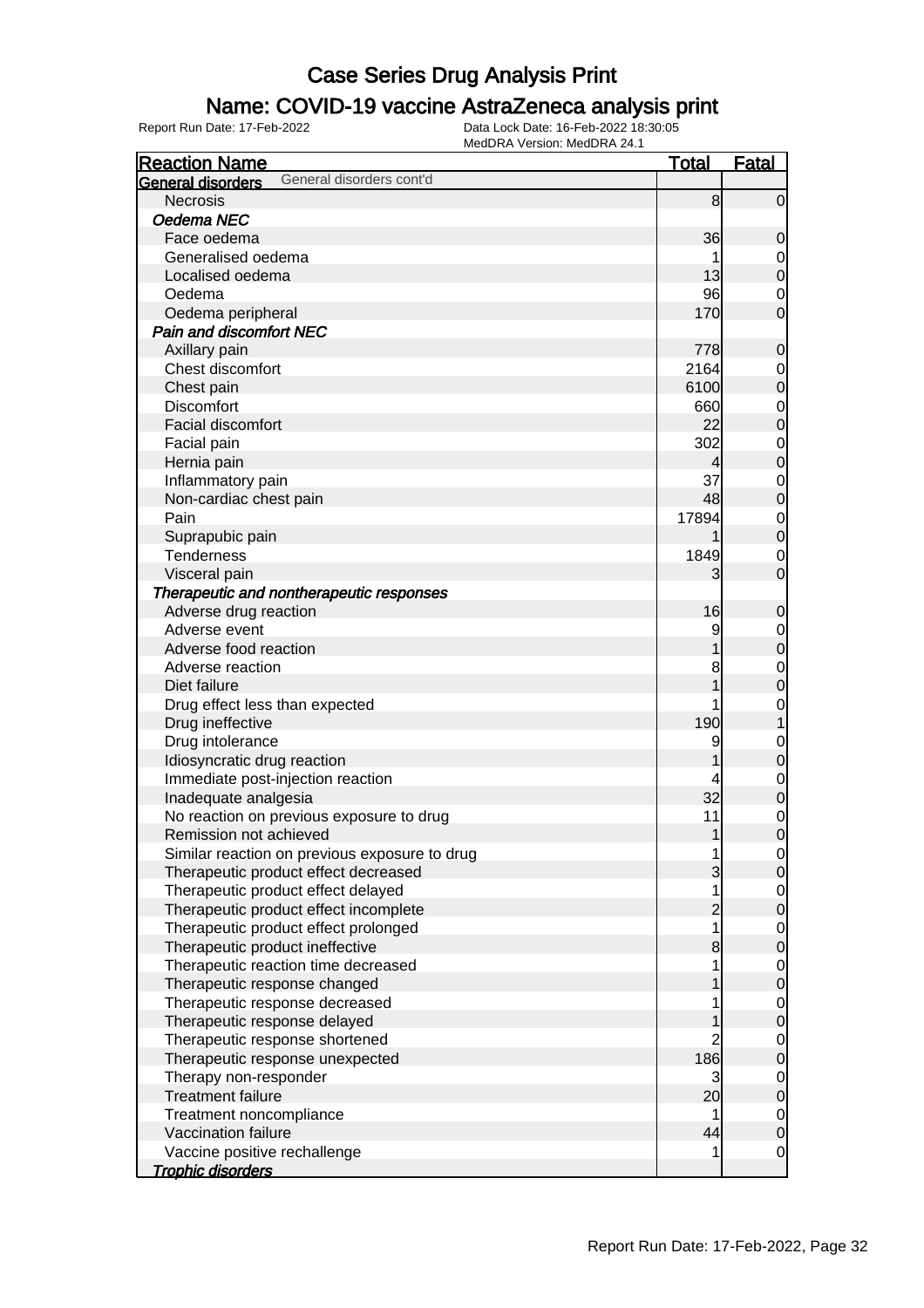### Name: COVID-19 vaccine AstraZeneca analysis print

| <b>Reaction Name</b>                              |                          | <b>Total</b>   | <b>Fatal</b>     |
|---------------------------------------------------|--------------------------|----------------|------------------|
| <b>General disorders</b>                          | General disorders cont'd |                |                  |
| Atrophy                                           |                          | 4              | $\overline{0}$   |
| Calcinosis                                        |                          | $\mathbf{2}$   | $\mathbf 0$      |
| Dysplasia                                         |                          | 3              | 0                |
| Hyperplasia                                       |                          | $\overline{2}$ | $\mathbf 0$      |
| <b>Ulcers NEC</b>                                 |                          |                |                  |
| Ulcer                                             |                          | 48             | $\mathbf 0$      |
| Ulcer haemorrhage                                 |                          | 4              | $\mathbf 0$      |
| Vaccination site reactions                        |                          |                |                  |
| Extensive swelling of vaccinated limb             |                          | 19             | $\mathbf 0$      |
| Shoulder injury related to vaccine administration |                          | 108            | $\pmb{0}$        |
| Vaccination site atrophy                          |                          |                | $\mathbf 0$      |
| Vaccination site bruising                         |                          | 140            | $\mathbf 0$      |
| Vaccination site coldness                         |                          |                | $\mathbf 0$      |
| Vaccination site cyst                             |                          | 3              | $\mathbf 0$      |
| Vaccination site discharge                        |                          |                |                  |
| Vaccination site discolouration                   |                          | 18             | $\mathbf 0$      |
| Vaccination site discomfort                       |                          |                | $\boldsymbol{0}$ |
|                                                   |                          | 50             | $\mathbf 0$      |
| Vaccination site dryness                          |                          |                | $\boldsymbol{0}$ |
| Vaccination site erythema                         |                          | 723            | $\mathbf 0$      |
| Vaccination site extravasation                    |                          |                | $\mathbf 0$      |
| Vaccination site granuloma                        |                          | 8              | $\mathbf 0$      |
| Vaccination site haematoma                        |                          |                | $\boldsymbol{0}$ |
| Vaccination site haemorrhage                      |                          | 10             | $\mathbf 0$      |
| Vaccination site hyperaesthesia                   |                          |                | $\mathbf 0$      |
| Vaccination site hypersensitivity                 |                          |                | $\mathbf 0$      |
| Vaccination site hypoaesthesia                    |                          | 25             | $\boldsymbol{0}$ |
| Vaccination site induration                       |                          | 71             | $\mathbf 0$      |
| Vaccination site inflammation                     |                          | 57             | $\boldsymbol{0}$ |
| Vaccination site injury                           |                          | 4              | $\mathbf 0$      |
| Vaccination site irritation                       |                          | 15             | $\boldsymbol{0}$ |
| Vaccination site joint discomfort                 |                          | $\frac{2}{5}$  | $\mathbf 0$      |
| Vaccination site joint erythema                   |                          |                | $\mathbf 0$      |
| Vaccination site joint inflammation               |                          |                | $\mathbf 0$      |
| Vaccination site joint movement impairment        |                          | 18             | $\mathbf 0$      |
| Vaccination site joint pain                       |                          | 56             | 0                |
| Vaccination site joint swelling                   |                          | $\overline{a}$ | $\overline{0}$   |
| Vaccination site joint warmth                     |                          | $\frac{2}{2}$  | $\overline{0}$   |
| Vaccination site lymphadenopathy                  |                          |                | $\mathbf 0$      |
| Vaccination site mass                             |                          | 570            | $\overline{0}$   |
| Vaccination site movement impairment              |                          | 109            | $\pmb{0}$        |
| Vaccination site nerve damage                     |                          | 2              | $\overline{0}$   |
| Vaccination site nodule                           |                          |                | $\pmb{0}$        |
| Vaccination site oedema                           |                          | 3              | $\mathbf 0$      |
| Vaccination site pain                             |                          | 2142           | $\mathbf 0$      |
| Vaccination site papule                           |                          | 4              | $\mathbf 0$      |
| Vaccination site paraesthesia                     |                          | 13             | $\pmb{0}$        |
| Vaccination site pruritus                         |                          | 113            | $\overline{0}$   |
| Vaccination site rash                             |                          | 195            | $\mathbf 0$      |
| Vaccination site reaction                         |                          | 26             | $\overline{0}$   |
| Vaccination site scab                             |                          | $\overline{c}$ | $\pmb{0}$        |
| Vaccination site scar                             |                          | 7              | $\overline{0}$   |
| Vaccination site swelling                         |                          | 519            | $\mathbf 0$      |
| Vaccination site urticaria                        |                          | 12             | $\overline{0}$   |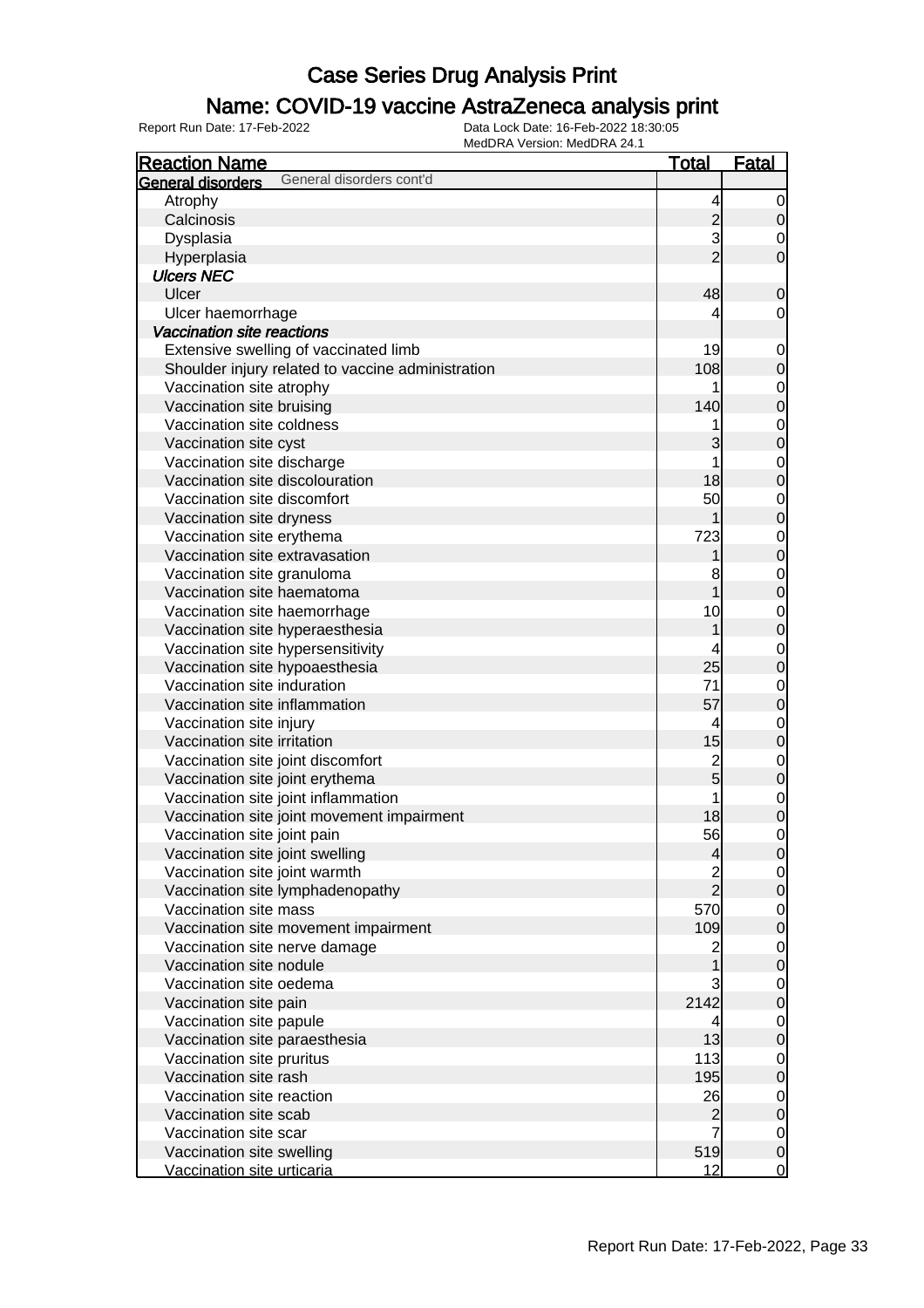### Name: COVID-19 vaccine AstraZeneca analysis print

| <b>Reaction Name</b>                          | Total  | Fatal        |
|-----------------------------------------------|--------|--------------|
| General disorders cont'd<br>General disorders |        |              |
| Vaccination site vesicles                     |        | <sup>O</sup> |
| Vaccination site warmth                       | 385    | 0l           |
| Vascular complications associated with device |        |              |
| Vascular stent occlusion                      |        | 0            |
| Vascular stent thrombosis                     |        | $\Omega$     |
| Withdrawal and rebound effects                |        |              |
| Drug withdrawal syndrome                      | 8      | $\Omega$     |
| Withdrawal syndrome                           | 104    | <sub>0</sub> |
| <b>General disorders SOC TOTAL</b>            | 256224 | 398          |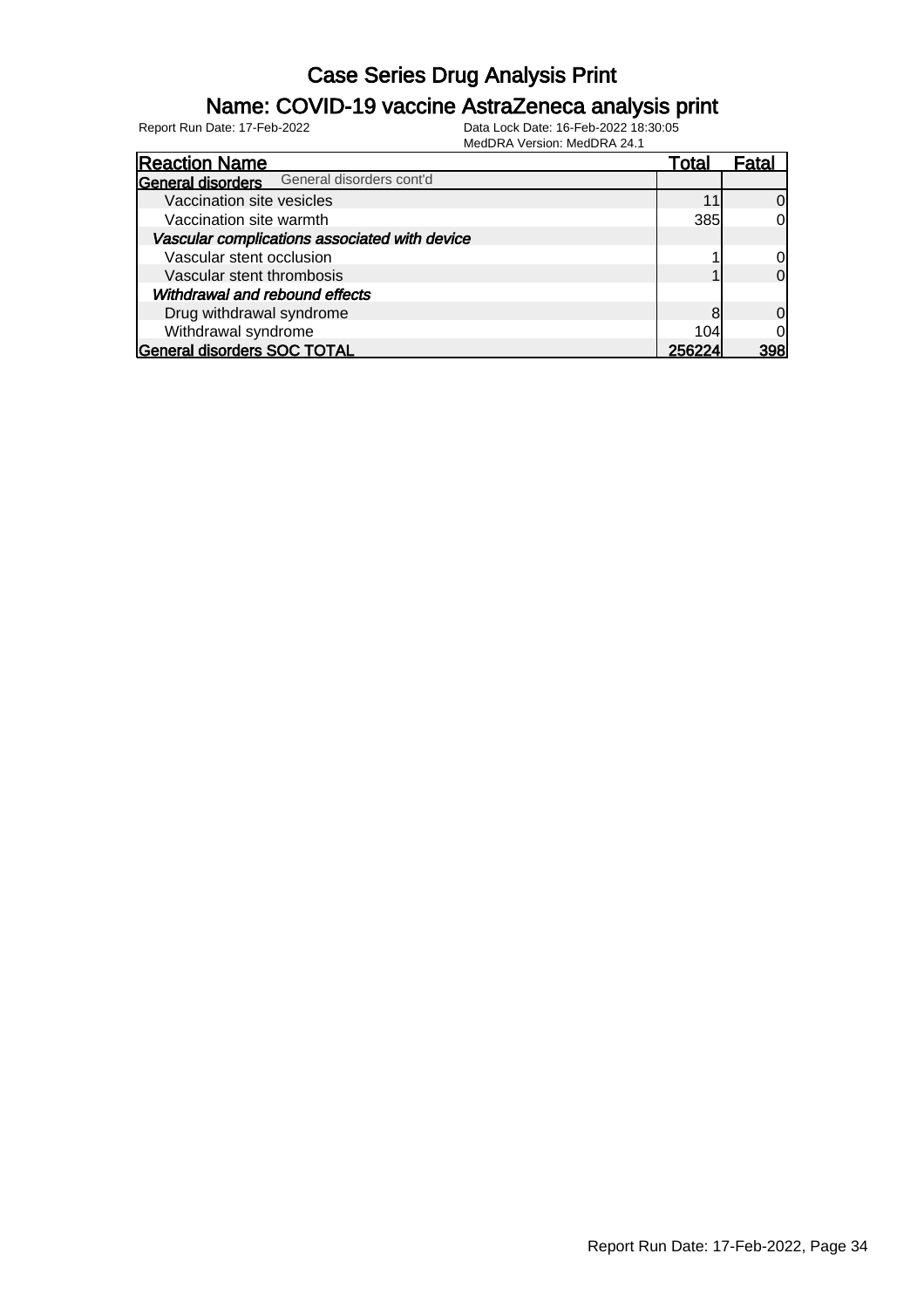### Name: COVID-19 vaccine AstraZeneca analysis print

| <b>Reaction Name</b>                           | <u>Total</u>   | <u>Fatal</u>   |
|------------------------------------------------|----------------|----------------|
| <b>Hepatic disorders</b>                       |                |                |
| <b>Bile duct infections and inflammations</b>  |                |                |
| <b>Biliary colic</b>                           | 33             | $\overline{0}$ |
| Cholangitis                                    | 3              | 0              |
| <b>Cholecystitis and cholelithiasis</b>        |                |                |
| Cholecystitis                                  | 16             | $\mathbf 0$    |
| Cholecystitis acute                            | 3              | $\overline{0}$ |
| Cholelithiasis                                 | 16             | 0              |
| <b>Cholestasis and jaundice</b>                |                |                |
| Cholestasis                                    | 7              | $\mathbf 0$    |
| Jaundice                                       | 58             | $\mathbf 0$    |
| Jaundice cholestatic                           | 12             | $\mathbf 0$    |
| Ocular icterus                                 |                | $\overline{0}$ |
| Gallbladder disorders NEC                      |                |                |
| Gallbladder disorder                           | 4              | $\mathbf 0$    |
| Gallbladder oedema                             |                | $\mathbf 0$    |
| Gallbladder polyp                              |                | $\overline{0}$ |
| <b>Hepatic and hepatobiliary disorders NEC</b> |                |                |
| Liver disorder                                 | 21             | $\mathbf 0$    |
| Hepatic enzymes and function abnormalities     |                |                |
| Hepatic function abnormal                      | 13             | $\mathbf 0$    |
| Hepatic failure and associated disorders       |                |                |
| Acute hepatic failure                          | 2              | 0              |
| Hepatic failure                                | 13             | 1              |
| Hepatorenal syndrome                           |                | 0              |
| Subacute hepatic failure                       | 3              | 0              |
| <b>Hepatic fibrosis and cirrhosis</b>          |                |                |
| Hepatic cirrhosis                              | 9              | 1              |
| Hepatic vascular disorders                     |                |                |
| Budd-Chiari syndrome                           | $\overline{c}$ |                |
| Hepatic artery thrombosis                      |                | 0              |
| Hepatic haemorrhage                            |                | $\mathbf 0$    |
| Hepatic hypoperfusion                          |                | 0              |
| Hepatic infarction                             |                | 1              |
| Hepatic vascular thrombosis                    | 2<br>2         | 0              |
| Hepatic vein thrombosis                        | 16             | 0              |
| Portal hypertension                            | 4              | $\overline{0}$ |
| Portal vein phlebitis                          | 1              | $\overline{0}$ |
| Portal vein thrombosis                         | 74             | $\overline{4}$ |
| Portosplenomesenteric venous thrombosis        | $\overline{2}$ | 0              |
| <b>Hepatobiliary signs and symptoms</b>        |                |                |
| Hepatic pain                                   | 81             | 0              |
| Hepatomegaly                                   | 5              | $\Omega$       |
| Liver tenderness                               | 6              | 0              |
| <b>Hepatocellular damage and hepatitis NEC</b> |                |                |
| Acute yellow liver atrophy                     | 1              | 0              |
| Allergic hepatitis                             |                | 0              |
| Autoimmune hepatitis                           | 12             | $\mathbf 0$    |
| Cholestatic liver injury                       | 1              | $\mathbf 0$    |
| Drug-induced liver injury                      | 2              | $\mathbf 0$    |
| Hepatic necrosis                               |                | $\mathbf 0$    |
| Hepatic steatosis                              | 12             | $\mathbf 0$    |
| Hepatitis                                      | 32             | $\mathbf 0$    |
| Hepatitis acute                                | 8              | $\mathbf{1}$   |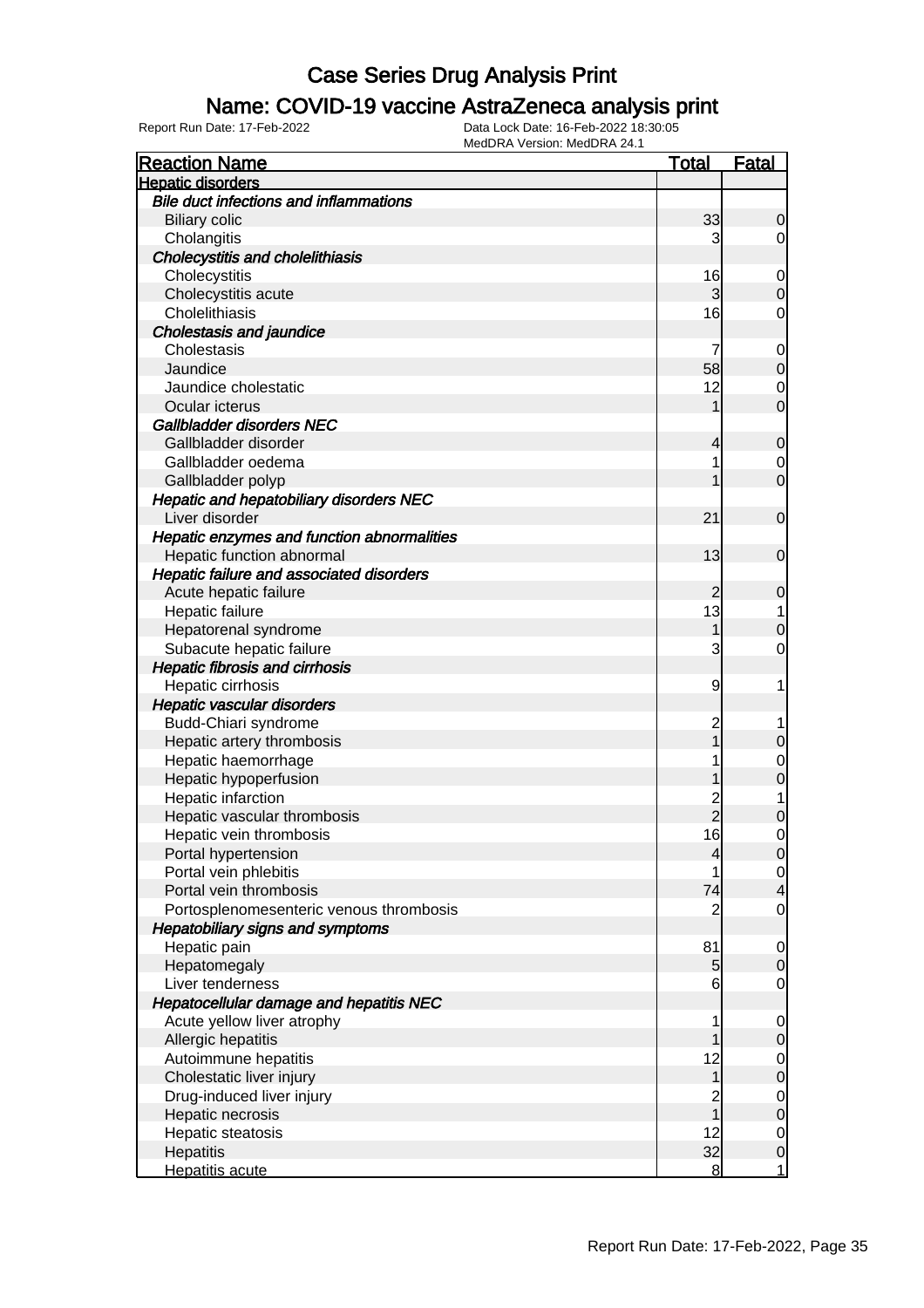### Name: COVID-19 vaccine AstraZeneca analysis print

| 1                                                    |       |                |
|------------------------------------------------------|-------|----------------|
| <b>Reaction Name</b>                                 | Total | Fatal          |
| Hepatic disorders cont'd<br><b>Hepatic disorders</b> |       |                |
| Immune-mediated hepatitis                            |       | <sup>O</sup>   |
| Ischaemic hepatitis                                  |       | $\overline{0}$ |
| Liver injury                                         | 30    | $\overline{0}$ |
| Nonalcoholic fatty liver disease                     |       | $\overline{0}$ |
| Reye's syndrome                                      |       | $\overline{0}$ |
| Obstructive bile duct disorders (excl neoplasms)     |       |                |
| <b>Biliary obstruction</b>                           |       | $\overline{0}$ |
| Sphincter of Oddi dysfunction                        |       | 0              |
| <b>Hepatic disorders SOC TOTAL</b>                   | 523   | 9              |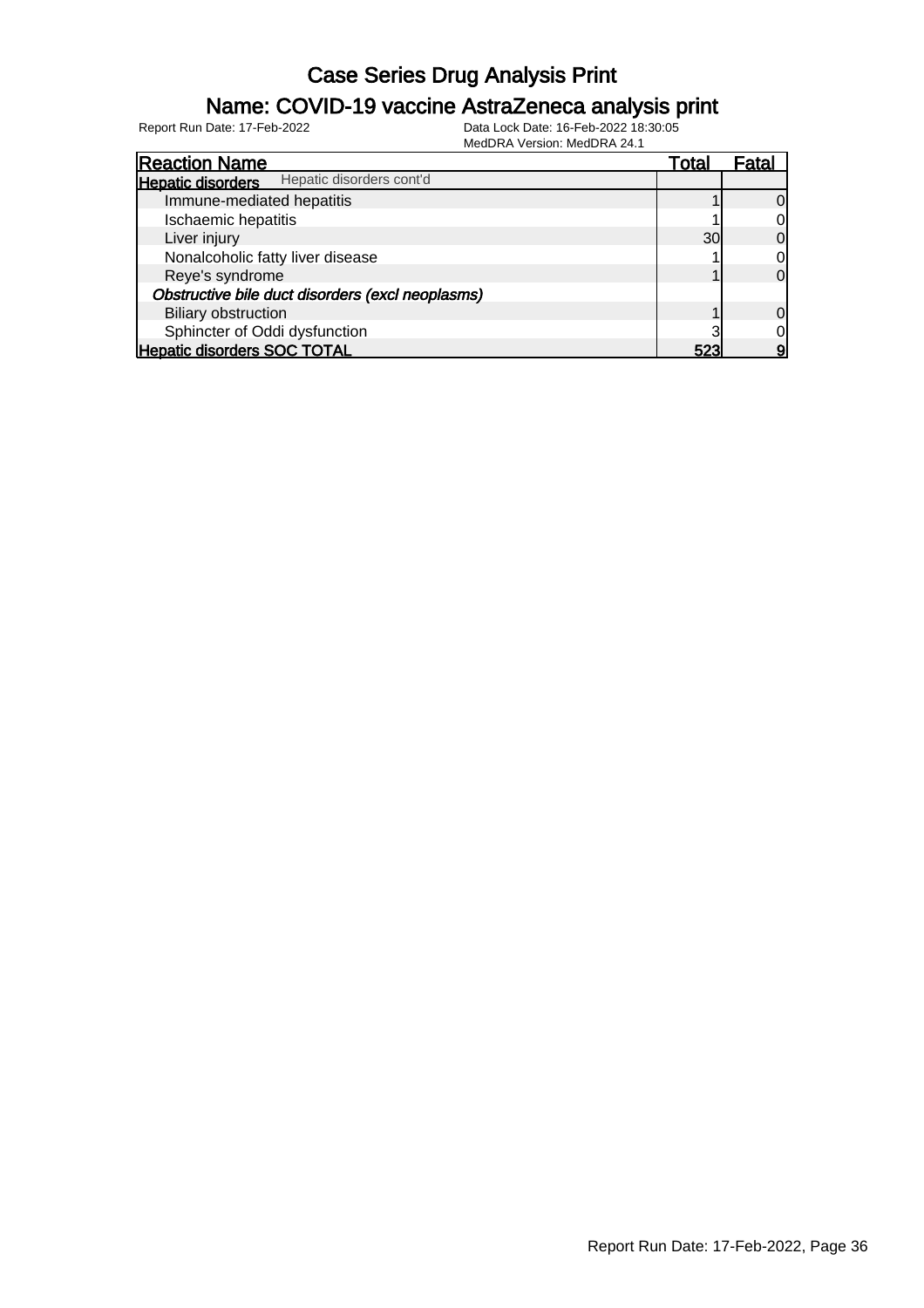#### Name: COVID-19 vaccine AstraZeneca analysis print

| <b>Reaction Name</b>                                          | <b>Total</b>    | <b>Fatal</b>   |
|---------------------------------------------------------------|-----------------|----------------|
| Immune system disorders                                       |                 |                |
| Acute and chronic sarcoidosis                                 |                 |                |
| Sarcoidosis                                                   | 29              | 0              |
| <b>Allergic conditions NEC</b>                                |                 |                |
| Allergic oedema                                               | 22              | 0              |
| Allergy to animal                                             |                 | 0              |
| Allergy to arthropod bite                                     |                 | 0              |
| Allergy to arthropod sting                                    |                 | 0              |
| Allergy to metals                                             |                 | 0              |
| Allergy to sting                                              |                 | 0              |
| Allergy to venom                                              |                 | 0              |
| Dust allergy                                                  | 3               | 0              |
| Hypersensitivity                                              | 1577            | $\overline{2}$ |
| Infusion related hypersensitivity reaction                    | 5               | $\mathbf 0$    |
| Mite allergy                                                  | 2               | 0              |
| Multiple allergies                                            | 24              | 0              |
| Serum sickness                                                | 15              | 0              |
| Serum sickness-like reaction                                  | 13              | $\mathbf 0$    |
| Type I hypersensitivity                                       |                 | 0              |
| Type III immune complex mediated reaction                     |                 | 0              |
| Type IV hypersensitivity reaction                             | 4               | 0              |
| Allergies to foods, food additives, drugs and other chemicals |                 |                |
| Allergic reaction to excipient                                | 3               | 0              |
| Allergy to chemicals                                          | 9               | 0              |
| Allergy to vaccine                                            | 62              | 0              |
| Contrast media reaction                                       | 4               | 0              |
| Drug hypersensitivity                                         | 71              | 0              |
| Food allergy                                                  | 58              | 0              |
| Milk allergy                                                  |                 | 0              |
| Oral allergy syndrome                                         | 5               | 0              |
| Polymers allergy                                              |                 | 0              |
| Reaction to colouring                                         | 2               | 0              |
| Reaction to excipient                                         | 14              | 0              |
| Reaction to preservatives                                     | 16              | $\mathbf 0$    |
| Rubber sensitivity                                            | 3               | 0              |
| Smoke sensitivity                                             | 3               | 0              |
| Anaphylactic and anaphylactoid responses                      |                 |                |
| Anaphylactic reaction                                         | 719             | $\mathbf{2}$   |
| Anaphylactic shock                                            | 125             | $\mathbf 0$    |
| Anaphylactoid reaction                                        | 23              | $\overline{0}$ |
| Anaphylactoid shock                                           | 4               | $\mathbf 0$    |
| <b>Atopic disorders</b>                                       |                 |                |
| Atopy                                                         | 5               | $\overline{0}$ |
| Seasonal allergy                                              | 149             | 0              |
| Autoimmune disorders NEC                                      |                 |                |
| Autoimmune disorder                                           | 75              | $\mathbf 0$    |
| <b>Autoinflammatory diseases</b>                              |                 |                |
| Autoinflammatory disease                                      | 1               | $\mathbf 0$    |
| Endocrine autoimmune disorders                                |                 |                |
| Hashitoxicosis                                                | 1               | $\mathbf 0$    |
| Immune and associated conditions NEC                          |                 |                |
| Bacille Calmette-Guerin scar reactivation                     | 38              | $\mathbf 0$    |
| Cytokine release syndrome                                     | $\overline{a}$  | $\mathbf 0$    |
| Cytokine storm                                                | $6 \overline{}$ | $\mathbf 0$    |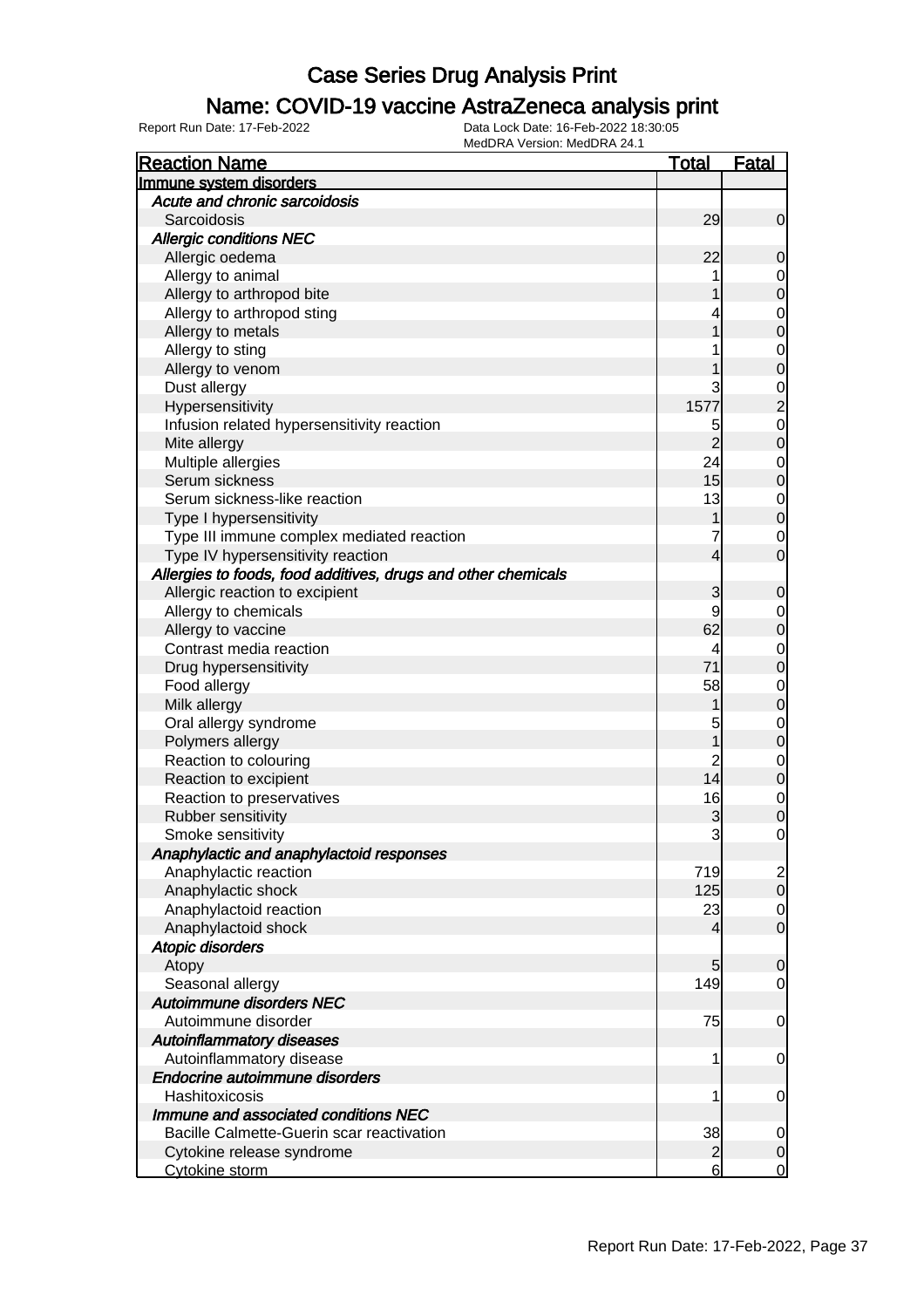### Name: COVID-19 vaccine AstraZeneca analysis print

| <b>Reaction Name</b>                                     | Total | Fatal          |
|----------------------------------------------------------|-------|----------------|
| Immune system disorderune system disorders cont'd        |       |                |
| Decreased immune responsiveness                          |       | $\overline{0}$ |
| Haemophagocytic lymphohistiocytosis                      | 15    |                |
| Hypocomplementaemia                                      |       | 0              |
| Immune system disorder                                   | 60    | 0              |
| Immune-mediated adverse reaction                         | 11    | 0              |
| Immunisation reaction                                    |       | 0              |
| Multiple chemical sensitivity                            |       | $\mathbf 0$    |
| Pre-engraftment immune reaction                          |       | 0              |
| Sensitisation                                            | 34    | $\overline{0}$ |
| Systemic immune activation                               |       | 0              |
| Immunodeficiency disorders NEC                           |       |                |
| Immunodeficiency                                         | 15    | 0              |
| Immunosuppression                                        |       | $\Omega$       |
| <b>Transplant rejections</b>                             |       |                |
| Corneal graft rejection                                  | 3     | $\overline{0}$ |
| Transplant rejection                                     |       | 0              |
| <b>Vasculitides</b>                                      |       |                |
| Anti-neutrophil cytoplasmic antibody positive vasculitis |       |                |
| Eosinophilic granulomatosis with polyangiitis            |       | 0              |
| Immune system disorders SOC TOTAL                        |       | 6              |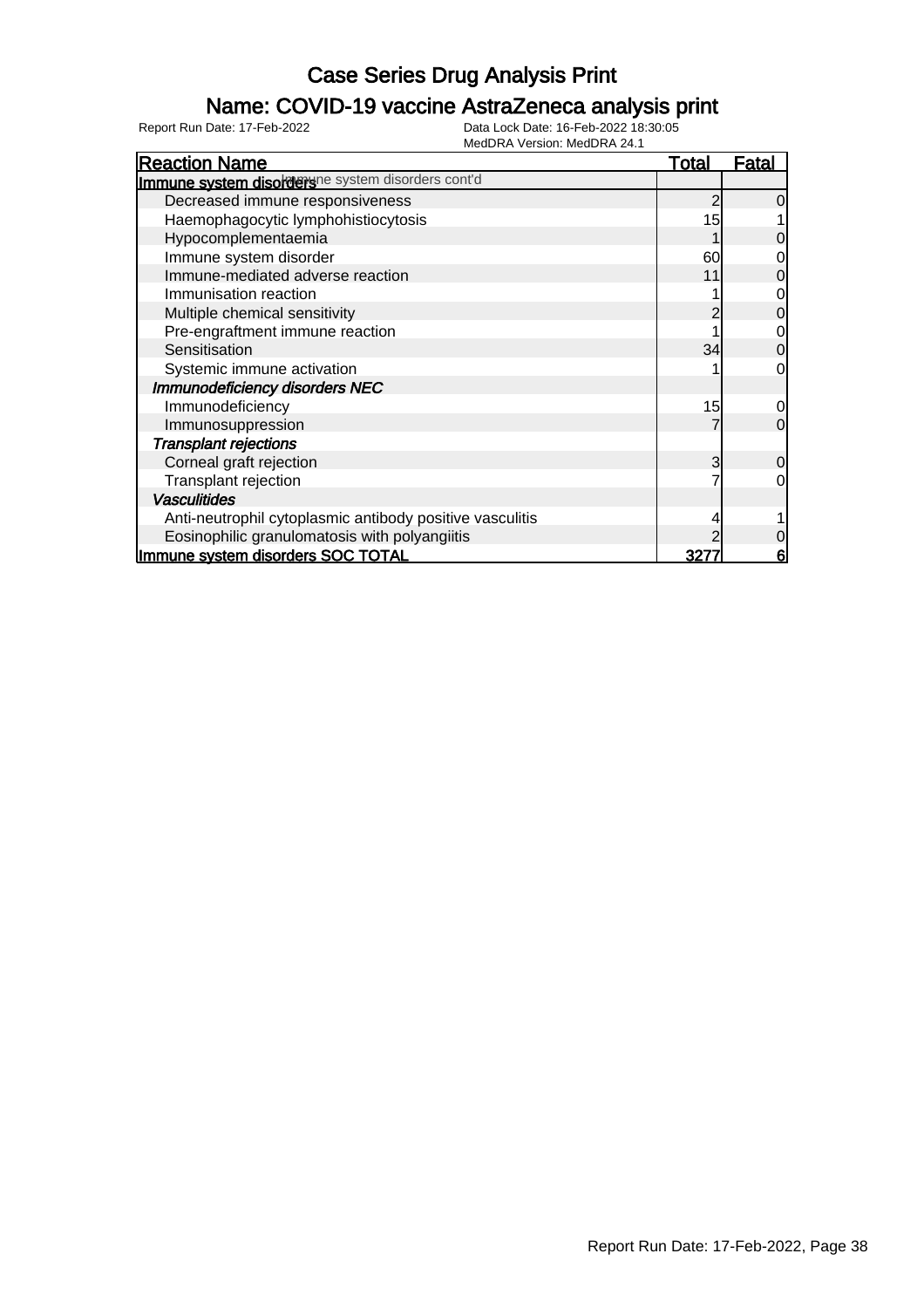#### Name: COVID-19 vaccine AstraZeneca analysis print

| <b>Reaction Name</b>                      | <u>Total</u>            | <u>Fatal</u>   |
|-------------------------------------------|-------------------------|----------------|
| Infections                                |                         |                |
| Abdominal and gastrointestinal infections |                         |                |
| Abdominal infection                       |                         | 0              |
| Abdominal wall infection                  |                         | $\mathbf 0$    |
| Anal abscess                              |                         | $\mathbf 0$    |
| Appendicitis                              | 43                      | $\mathbf 0$    |
| Appendicitis perforated                   | 5                       | 0              |
| Diarrhoea infectious                      | 4                       | $\mathbf 0$    |
| <b>Diverticulitis</b>                     | 33                      | 0              |
| <b>Dysentery</b>                          | 5                       | $\mathbf 0$    |
| Gastric infection                         |                         | $\overline{0}$ |
| Gastroenteritis                           | 46                      | $\mathbf 0$    |
| Gastrointestinal infection                | 5                       | $\overline{0}$ |
| Large intestine infection                 | $\overline{c}$          | $\mathbf 0$    |
| Peritonitis                               | 4                       | 0              |
| <b>Adenoviral infections</b>              |                         |                |
| Adenovirus infection                      |                         | $\mathbf 0$    |
| <b>Bacillary infections</b>               |                         |                |
| <b>Bacillus infection</b>                 |                         | $\mathbf 0$    |
| Gastroenteritis bacillus                  |                         | 0              |
| <b>Bacterial infections NEC</b>           |                         |                |
| Abscess bacterial                         |                         | $\mathbf 0$    |
| Administration site cellulitis            |                         | $\overline{0}$ |
| Arthritis bacterial                       | 10                      | 0              |
| <b>Bacterial infection</b>                | 37                      | 1              |
| Bacterial vaginosis                       | 4                       | $\mathbf 0$    |
| Bacterial vulvovaginitis                  |                         | $\overline{0}$ |
| <b>Cellulitis</b>                         | 542                     | $\mathbf 0$    |
| Cellulitis orbital                        | 3                       | 0              |
| Ear infection bacterial                   | $\overline{\mathbf{c}}$ | 0              |
| <b>Endocarditis bacterial</b>             | $\overline{2}$          | 0              |
| Eye infection bacterial                   | 1                       | $\mathbf 0$    |
| <b>Folliculitis</b>                       | 13                      | $\overline{0}$ |
| Gangrene                                  | 3                       | $\mathbf 0$    |
| Injection site cellulitis                 | 8                       | 0              |
| Meningitis bacterial                      | 1                       | 0              |
| Perichondritis                            |                         | 0              |
| Periorbital cellulitis                    | 5                       | $\mathbf 0$    |
| Pneumonia bacterial                       |                         |                |
| Post procedural cellulitis                | 1                       | $\mathbf 0$    |
| Skin bacterial infection                  | 6                       | $\overline{0}$ |
| Urinary tract infection bacterial         | 5                       | 0              |
| Vaccination site cellulitis               | 22                      | $\overline{0}$ |
| <b>Bone and joint infections</b>          |                         |                |
| Abscess jaw                               |                         | 0              |
| Arthritis infective                       | 4                       | $\mathbf 0$    |
| <b>Bursitis infective</b>                 | 3                       | $\mathbf 0$    |
| Intervertebral discitis                   | 3                       | $\mathbf 0$    |
| Osteomyelitis                             | $\overline{2}$          |                |
| <b>Bordetella infections</b>              |                         |                |
| Pertussis                                 | 3                       | $\mathbf 0$    |
| <b>Borrelial infections</b>               |                         |                |
| Erythema migrans                          | $\overline{c}$          | $\mathbf 0$    |
| Lyme disease                              | 8                       | $\overline{0}$ |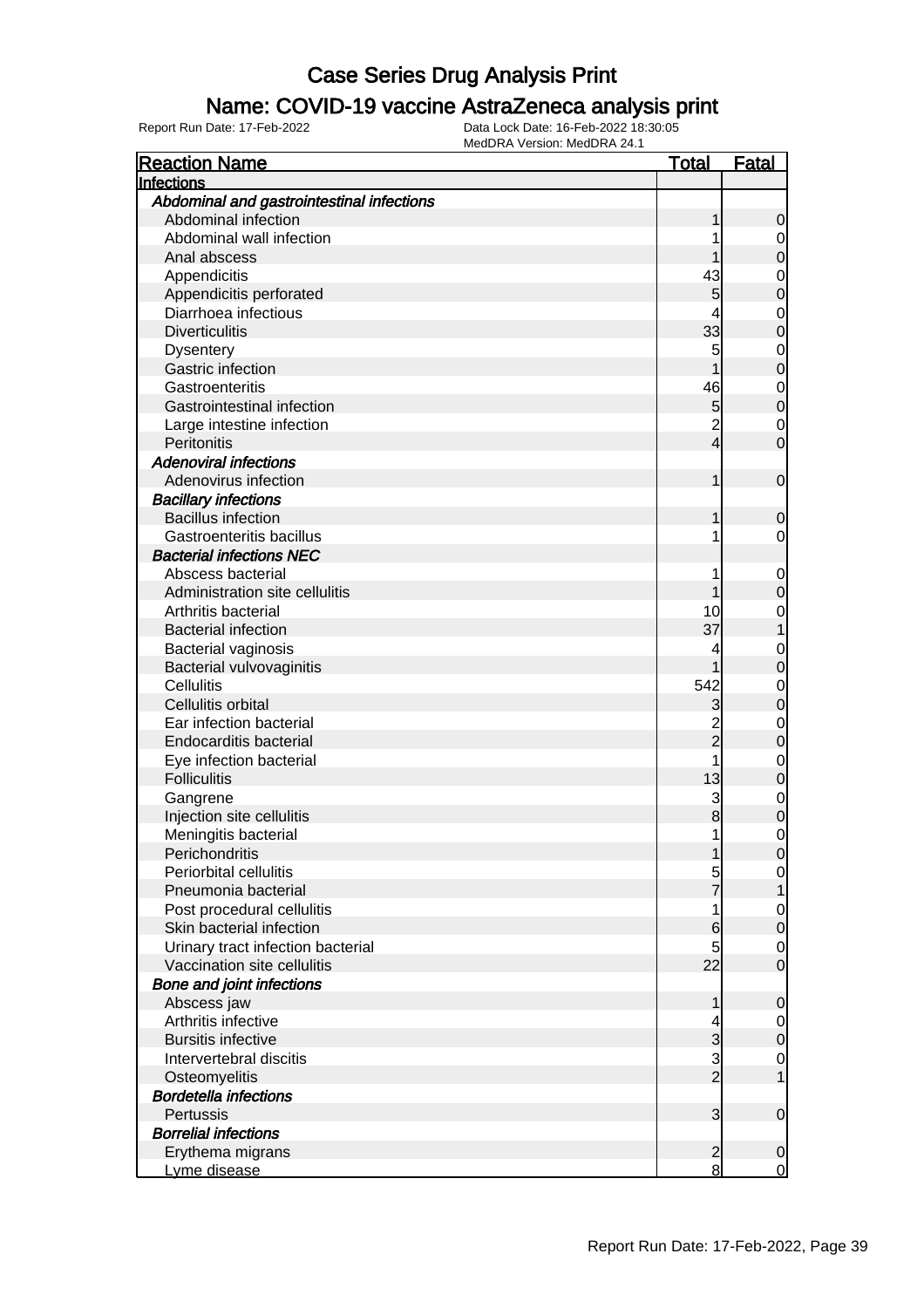### Name: COVID-19 vaccine AstraZeneca analysis print

| <b>Reaction Name</b>                         | <b>Total</b>   | <b>Fatal</b>   |
|----------------------------------------------|----------------|----------------|
| Infections cont'd<br><b>Infections</b>       |                |                |
| Relapsing fever                              | 1              | $\overline{0}$ |
| <b>Breast infections</b>                     |                |                |
| <b>Breast abscess</b>                        | 3              | 0              |
| <b>Mastitis</b>                              | 47             | 0              |
| <b>Brucella infections</b>                   |                |                |
| <b>Brucellosis</b>                           | 1              | 0              |
| <b>Caliciviral infections</b>                |                |                |
| Gastroenteritis norovirus                    | 1              | 0              |
| Norovirus infection                          |                | $\overline{0}$ |
| Campylobacter infections                     |                |                |
| Campylobacter colitis                        |                | 0              |
| Campylobacter gastroenteritis                |                | 0              |
| Campylobacter infection                      |                | $\overline{0}$ |
| Candida infections                           |                |                |
| Anal candidiasis                             | 2              | 0              |
| Balanitis candida                            |                | 0              |
| Candida infection                            | 83             | $\mathbf 0$    |
| Oral candidiasis                             | 63             | $\mathbf 0$    |
| Skin candida                                 | 3              | 0              |
| Vulvovaginal candidiasis                     | 62             | 0              |
| <b>Cardiac infections</b>                    |                |                |
| Acute endocarditis                           | 2              | $\mathbf 0$    |
| Cardiac infection                            |                | $\mathbf 0$    |
| Endocarditis                                 |                |                |
|                                              | 8              | 0<br>0         |
| Myocarditis infectious                       |                |                |
| Central nervous system and spinal infections |                |                |
| <b>Brain abscess</b>                         | 3              | $\mathbf 0$    |
| Cavernous sinus thrombosis                   | 9              | 0              |
| Central nervous system infection             | $\overline{2}$ | 0              |
| Encephalitis                                 | 48             | 1              |
| Encephalomyelitis                            | 3              | $\mathbf 0$    |
| <b>Extradural abscess</b>                    |                | $\mathbf 0$    |
| Meningitis                                   | 30             | 0              |
| <b>Myelitis</b>                              | 30             | 0              |
| <b>Chlamydial infections</b>                 |                |                |
| Chlamydial infection                         | 1              | $\overline{0}$ |
| <b>Clostridia infections</b>                 |                |                |
| Clostridium difficile colitis                | 5              | 0              |
| Clostridium difficile infection              | 3              | $\mathbf 0$    |
| Tetanus                                      |                | $\overline{0}$ |
| <b>Coronavirus infections</b>                |                |                |
| Asymptomatic COVID-19                        | 5              | 0              |
| COVID-19                                     | 1682           | 29             |
| COVID-19 pneumonia                           | 73             | 10             |
| Coronavirus infection                        | 7              | $\overline{0}$ |
| Post-acute COVID-19 syndrome                 | 19             | $\overline{0}$ |
| SARS-CoV-2 sepsis                            | 1              | $\mathbf 0$    |
| Severe acute respiratory syndrome            | 5              | $\mathbf 0$    |
| Suspected COVID-19                           | 49             | $\mathbf 0$    |
| Vaccine derived SARS-CoV-2 infection         |                | $\overline{0}$ |
| Corynebacteria infections                    |                |                |
| Diphtheria                                   | 3              | $\mathbf 0$    |
| Coxiella infections                          |                |                |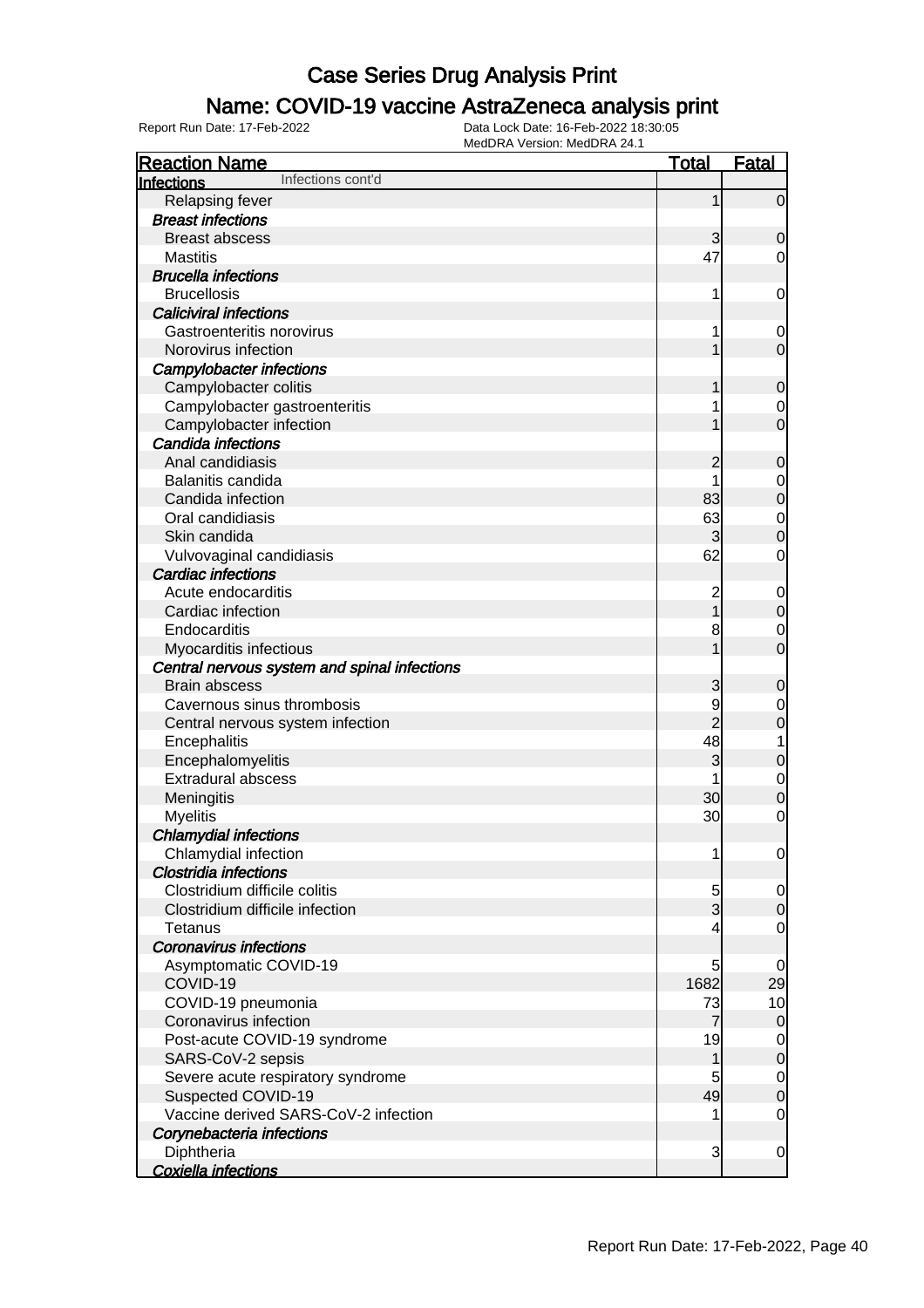#### Name: COVID-19 vaccine AstraZeneca analysis print

| <b>Reaction Name</b>                      | <b>Total</b>   | <b>Fatal</b>     |
|-------------------------------------------|----------------|------------------|
| Infections cont'd<br>Infections           |                |                  |
| Q fever                                   | 114            | $\overline{0}$   |
| <b>Coxsackie viral infections</b>         |                |                  |
| Coxsackie bronchitis                      | 1              | $\mathbf 0$      |
| <b>Cytomegaloviral infections</b>         |                |                  |
| Encephalitis cytomegalovirus              | 1              | $\mathbf 0$      |
| Dental and oral soft tissue infections    |                |                  |
| Abscess oral                              | 4              | $\mathbf 0$      |
| Gingival abscess                          | 9              | 0                |
| Gingivitis                                | 31             | $\mathbf 0$      |
| Lip infection                             |                | $\mathbf 0$      |
| Oral infection                            |                | $\mathbf 0$      |
| Oral pustule                              | 3              | $\overline{0}$   |
| Parotitis                                 | 15             | $\mathbf 0$      |
| Pericoronitis                             | 3              | $\overline{0}$   |
| Periodontitis                             | $\overline{2}$ | $\mathbf{0}$     |
| Pulpitis dental                           | $\overline{1}$ | $\mathbf 0$      |
| Sialoadenitis                             | 3              | $\mathbf{0}$     |
| Tongue abscess                            | 5              | $\overline{0}$   |
| Tooth abscess                             | 16             | $\mathbf 0$      |
| Tooth infection                           | 15             | $\overline{0}$   |
| <b>Ear infections</b>                     |                |                  |
| Ear infection                             | 150            | $\mathbf 0$      |
| Labyrinthitis                             | 192            | $\mathbf 0$      |
| Mastoiditis                               | 5              | $\mathbf 0$      |
| Otitis externa                            |                | $\mathbf{0}$     |
| Otitis media                              | $\overline{9}$ | $\mathbf 0$      |
| Otitis media chronic                      | 15             | $\mathbf 0$      |
| Otosalpingitis                            |                | $\overline{0}$   |
| <b>Ectoparasitic infestations</b>         |                |                  |
| Acarodermatitis                           | 10             | 0                |
| Infestation                               | 1              | $\mathbf 0$      |
| Trombidiasis                              | 3              | $\overline{0}$   |
| <b>Epstein-Barr viral infections</b>      |                |                  |
| Epstein-Barr virus infection              | 6              | $\mathbf 0$      |
| Epstein-Barr virus infection reactivation | 3              | $\mathbf 0$      |
| Infectious mononucleosis                  | 60             | $\overline{0}$   |
| <b>Escherichia infections</b>             |                |                  |
| Escherichia infection                     | $\overline{c}$ | $\mathbf 0$      |
| Escherichia sepsis                        | $\overline{2}$ | $\overline{0}$   |
| Gastroenteritis Escherichia coli          | $\overline{1}$ | $\mathbf 0$      |
| Eye and eyelid infections                 |                |                  |
| Conjunctivitis                            | 87             | $\mathbf 0$      |
| Eye infection                             | 47             | 0                |
| Eyelid boil                               | 3              | 0                |
| Eyelid infection                          | 4              | $\mathbf 0$      |
| Hordeolum                                 | 42             | $\boldsymbol{0}$ |
| Keratouveitis                             | 1              | 0                |
| <b>Retinitis</b>                          | 3              | $\mathbf 0$      |
| Female reproductive tract infections      |                |                  |
| Endometritis                              | 3              | $\mathbf 0$      |
| Fallopian tube abscess                    |                | 0                |
| Genital infection female                  | 1              | $\mathbf 0$      |
| Ovarian abscess                           | 1              | $\overline{0}$   |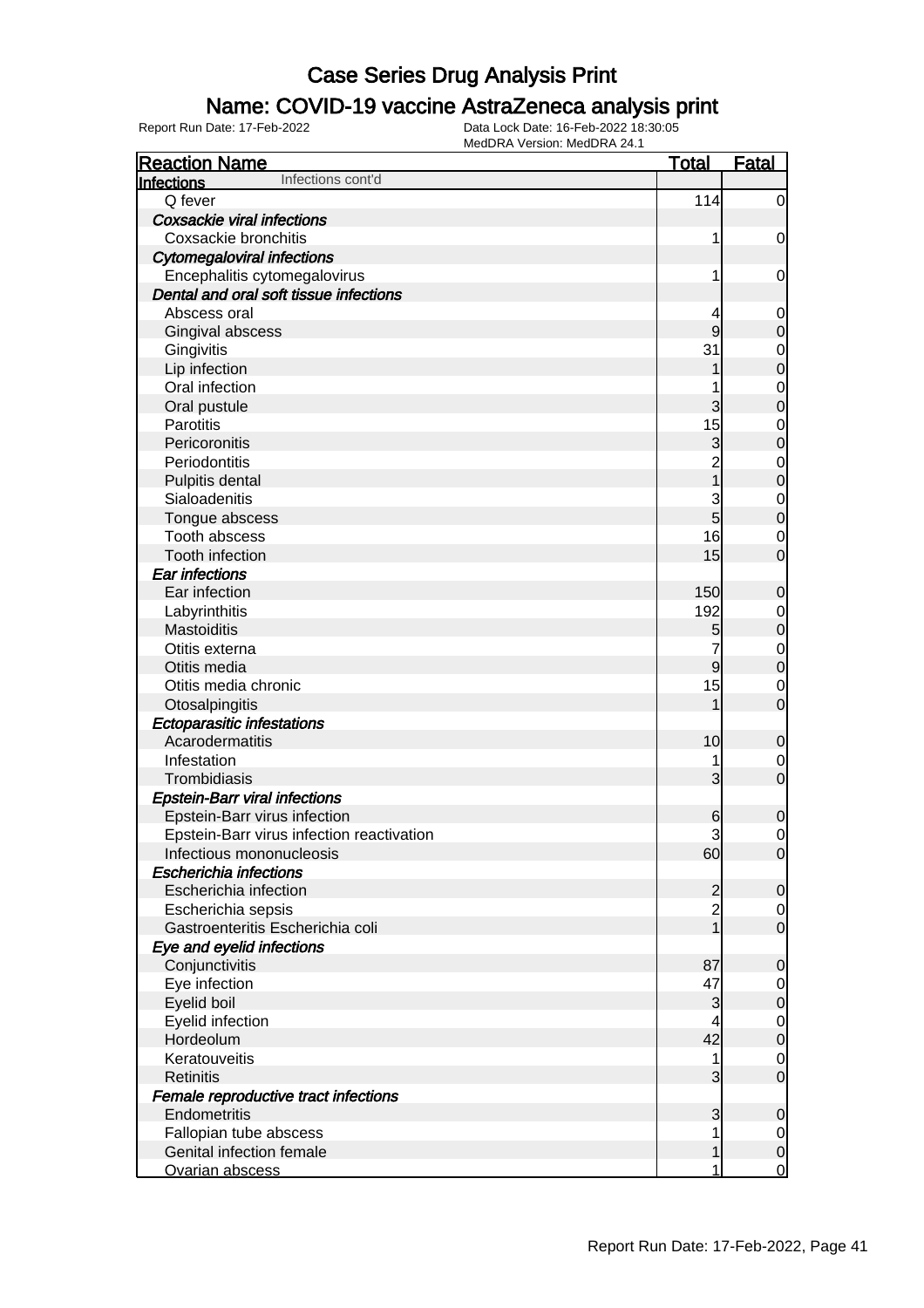#### Name: COVID-19 vaccine AstraZeneca analysis print

| <b>Reaction Name</b><br><b>Total</b><br>Infections cont'd<br><b>Infections</b> |                                  |                                    |
|--------------------------------------------------------------------------------|----------------------------------|------------------------------------|
|                                                                                |                                  |                                    |
| Pelvic inflammatory disease                                                    | $\overline{c}$                   | $\mathbf 0$                        |
| Pyometra                                                                       | $\overline{c}$                   |                                    |
| Vaginal abscess                                                                | $\overline{3}$                   | $\mathbf 0$                        |
| Vaginal infection                                                              | 6                                | 0                                  |
| Vulval abscess                                                                 |                                  | $\mathbf 0$                        |
| <b>Flaviviral infections</b>                                                   |                                  |                                    |
| Dengue fever                                                                   | 1                                | $\mathbf 0$                        |
| Yellow fever                                                                   |                                  | 0                                  |
| Yellow fever vaccine-associated neurotropic disease                            |                                  | $\mathbf 0$                        |
| <b>Fungal infections NEC</b>                                                   |                                  |                                    |
| Ear infection fungal                                                           | $\overline{c}$                   | $\mathbf 0$                        |
| Fungal infection                                                               | 32                               | 0                                  |
| Fungal skin infection                                                          | 10                               | $\pmb{0}$                          |
| Oral fungal infection                                                          |                                  | $\mathbf 0$                        |
| Overgrowth fungal                                                              |                                  | $\mathbf 0$                        |
| Pneumonia fungal                                                               |                                  | $\mathbf 0$                        |
| Severe asthma with fungal sensitisation                                        | 5                                | $\mathbf 0$                        |
| Tonsillitis fungal                                                             | 1                                | $\mathbf 0$                        |
| Vulvovaginal mycotic infection                                                 | 4                                | $\mathbf 0$                        |
| <b>Helicobacter infections</b>                                                 |                                  |                                    |
| Helicobacter infection                                                         | 1                                | $\mathbf 0$                        |
| <b>Hepatitis virus infections</b>                                              |                                  |                                    |
| <b>Hepatitis E</b>                                                             | 1                                | $\mathbf 0$                        |
| Hepatobiliary and spleen infections                                            |                                  |                                    |
| <b>Biliary sepsis</b>                                                          | 5                                |                                    |
| Liver abscess                                                                  |                                  | 0                                  |
| Splenic infection                                                              |                                  | $\mathbf 0$                        |
| <b>Herpes viral infections</b>                                                 |                                  |                                    |
| Eczema herpeticum                                                              | 4                                | $\mathbf 0$                        |
| <b>Genital herpes</b>                                                          | 84                               | 0                                  |
| Genital herpes simplex                                                         |                                  | $\pmb{0}$                          |
| Genital herpes zoster                                                          |                                  | $\mathbf 0$                        |
| Haemorrhagic varicella syndrome                                                |                                  | $\mathbf 0$                        |
| Herpes dermatitis                                                              | $\overline{c}$                   | $\mathbf 0$                        |
| Herpes ophthalmic                                                              | 16                               | $\overline{0}$                     |
| Herpes pharyngitis                                                             | 1                                | $\overline{0}$                     |
| Herpes simplex                                                                 | 50                               | $\mathbf 0$                        |
| Herpes simplex reactivation                                                    | 4                                | $\overline{0}$                     |
| Herpes virus infection                                                         | 16                               | $\pmb{0}$                          |
| Herpes zoster<br>1681                                                          |                                  | $\overline{0}$                     |
| Herpes zoster disseminated                                                     |                                  | $\mathbf 0$                        |
| Herpes zoster oticus                                                           | 15                               | $\overline{0}$                     |
| Herpes zoster reactivation                                                     | $\overline{c}$<br>$\overline{2}$ | $\mathbf 0$                        |
| Meningoencephalitis herpetic<br>Nasal herpes                                   | 16                               | $\overline{0}$                     |
| Ophthalmic herpes simplex                                                      | $\overline{2}$                   | $\mathbf 0$                        |
| Ophthalmic herpes zoster                                                       | 10                               | $\overline{0}$<br>$\boldsymbol{0}$ |
| Oral herpes                                                                    | 724                              | $\overline{0}$                     |
| Varicella                                                                      | 42                               | $\pmb{0}$                          |
| Varicella zoster virus infection                                               | 4                                | $\mathbf 0$                        |
| <b>Infections NEC</b>                                                          |                                  |                                    |
| Abscess                                                                        | 54                               | $\overline{0}$                     |
| Abscess limb                                                                   | 25                               | $\overline{0}$                     |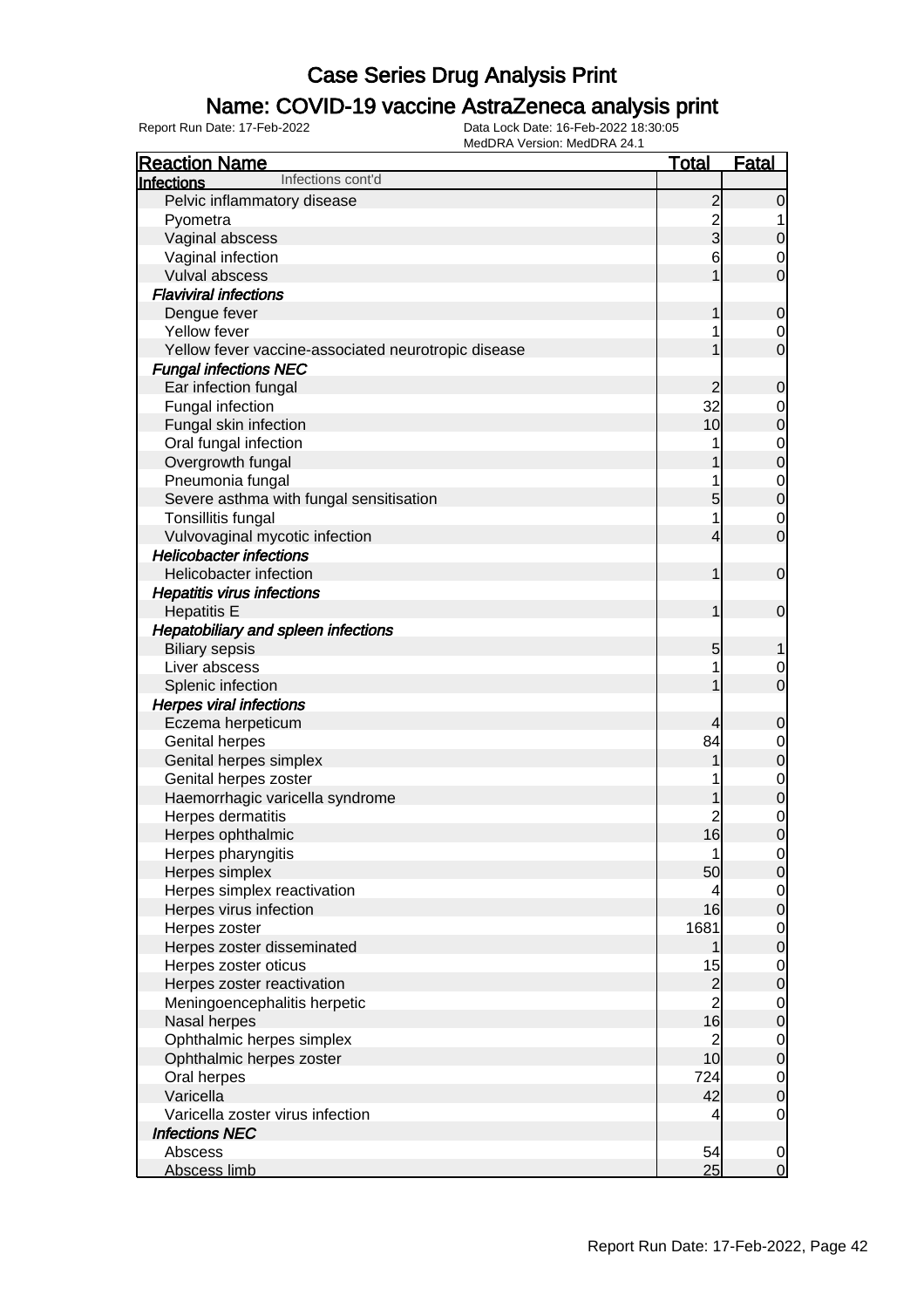#### Name: COVID-19 vaccine AstraZeneca analysis print

| <b>Reaction Name</b>                                | <b>Total</b>   | <b>Fatal</b>   |
|-----------------------------------------------------|----------------|----------------|
| Infections cont'd<br>Infections                     |                |                |
| Abscess soft tissue                                 | $\overline{c}$ | 0              |
| Catheter site infection                             |                | 0              |
| Coinfection                                         |                | 0              |
| Device related infection                            |                | 0              |
| Empyema                                             |                | 0              |
| Genital abscess                                     |                | 0              |
| Groin abscess                                       |                | $\mathbf 0$    |
| Groin infection                                     |                | 0              |
| Infected bite                                       | 5              | $\mathbf 0$    |
| Infected cyst                                       |                | 0              |
| Infection                                           | 549            | 4              |
| Infection in an immunocompromised host              | 3              | 0              |
| Infectious thyroiditis                              |                | $\mathbf 0$    |
| Injection site abscess                              | 3              | 0              |
| Injection site infection                            | 21             | $\mathbf 0$    |
| Localised infection                                 | 109            | 0              |
| Lymph gland infection                               | 9              | $\mathbf 0$    |
| Lymph node abscess                                  |                | 0              |
| Omphalitis                                          |                | $\mathbf 0$    |
| Pathogen resistance                                 | 3              | 0              |
| Pelvic infection                                    |                | 0              |
| Pyuria                                              |                | 0              |
| Respiratory tract infection                         | 10             | 1              |
| Toxic shock syndrome                                |                | 0              |
| Vaccination site abscess                            |                | $\mathbf 0$    |
| Vaccination site infection                          | 25             | $\mathbf 0$    |
| Vaccine breakthrough infection                      | 3              | $\mathbf 0$    |
| Vestibulitis                                        | 4              | 0              |
| Wound abscess                                       | 1              | 0              |
| Infectious disorders carrier                        |                |                |
| SARS-CoV-2 carrier                                  | 1              | 0              |
| <b>Infectious transmissions</b>                     |                |                |
| Secondary transmission                              | 16             | $\mathbf 0$    |
| Vaccine virus shedding                              |                | $\mathbf 0$    |
| Influenza viral infections                          |                |                |
| H1N1 influenza                                      |                | $\overline{0}$ |
| H <sub>2</sub> N <sub>2</sub> influenza             |                | $\overline{0}$ |
| Influenza                                           | 6837           | $\mathbf 0$    |
| <b>Klebsiella infections</b>                        |                |                |
| Cystitis klebsiella                                 |                | $\overline{0}$ |
| Pneumonia klebsiella                                |                | 0              |
| Lower respiratory tract and lung infections         |                |                |
| Atypical pneumonia                                  | 2              | 0              |
| <b>Bronchitis</b>                                   | 28             | 0              |
| Infectious pleural effusion                         | 4              | 0              |
| Infective exacerbation of bronchiectasis            |                | 0              |
| Infective pulmonary exacerbation of cystic fibrosis |                | 1              |
| Lower respiratory tract infection                   | 343            | 3              |
| Pleural infection                                   |                | 0              |
| Pneumonia                                           | 285            | 30             |
| Pneumonia aspiration                                | 27             | 5              |
| Sputum purulent                                     | 3              | $\mathbf 0$    |
| Male reproductive tract infections                  |                |                |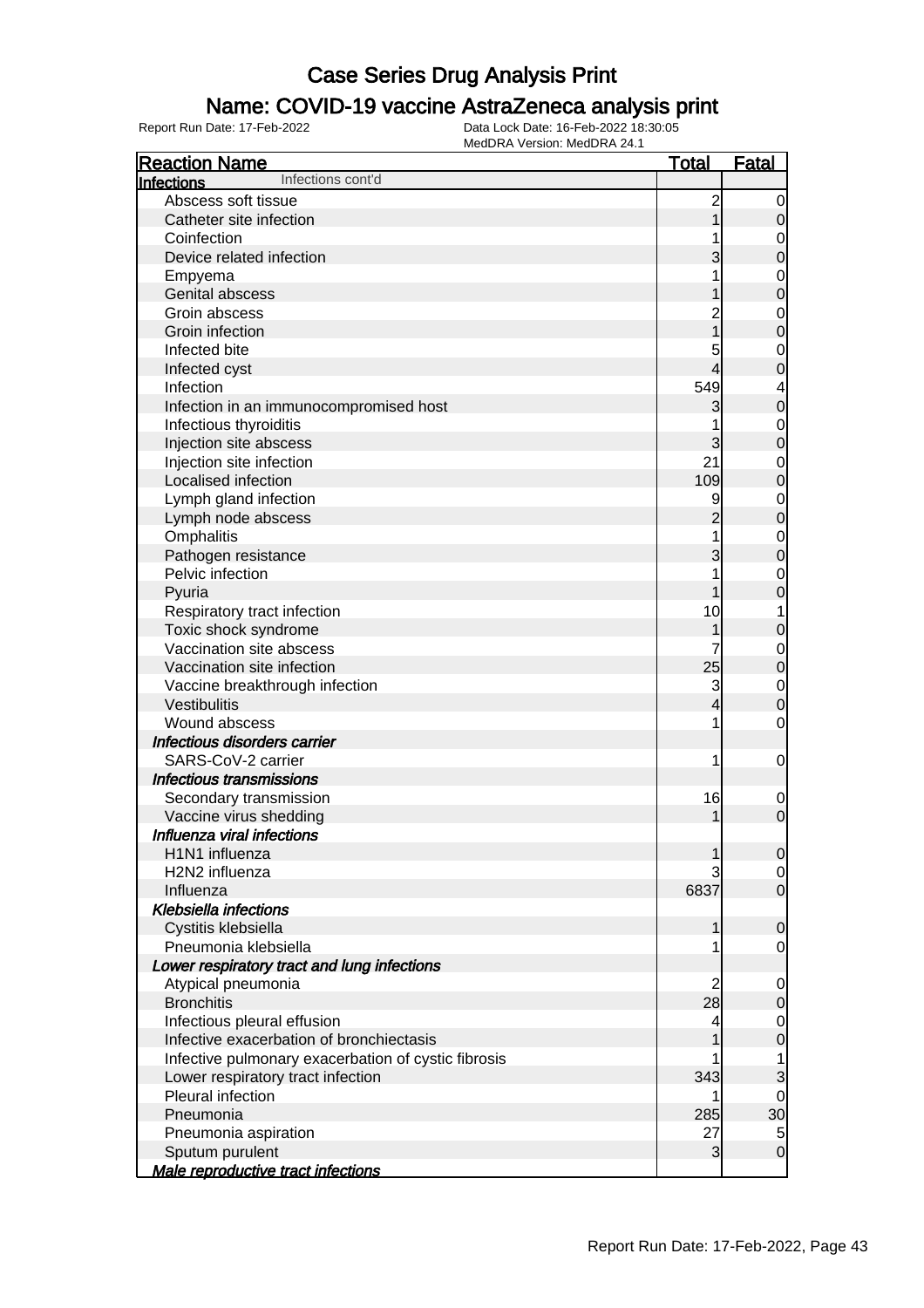### Name: COVID-19 vaccine AstraZeneca analysis print

| <b>Reaction Name</b>                                                  | <u>Total</u>            | <b>Fatal</b>        |
|-----------------------------------------------------------------------|-------------------------|---------------------|
| Infections cont'd<br>Infections                                       |                         |                     |
| Epididymitis                                                          | 10                      | $\Omega$            |
| Orchitis                                                              |                         | 0                   |
| Molluscum contagiosum viral infections                                |                         |                     |
| Molluscum contagiosum                                                 |                         | 0                   |
| <b>Mumps viral infections</b>                                         |                         |                     |
| <b>Mumps</b>                                                          | 13                      | 0                   |
| Muscle and soft tissue infections                                     |                         |                     |
| Muscle abscess                                                        |                         | 0                   |
| Necrotising fasciitis                                                 |                         | $\Omega$            |
| Soft tissue infection                                                 | 5                       | 0                   |
| Neisseria infections                                                  |                         |                     |
| Gonorrhoea                                                            |                         | 0                   |
| Prostatitis gonococcal                                                |                         | $\overline{0}$      |
| <b>Orthopox viral infections</b>                                      |                         |                     |
| Cow pox                                                               |                         | 0                   |
| Vaccinia virus infection                                              |                         | 0                   |
| Papilloma viral infections                                            |                         |                     |
| Papilloma viral infection                                             | 1                       | 0                   |
| Paravaccinia infections                                               |                         |                     |
| Paravaccinia                                                          |                         | 0                   |
| <b>Phleboviral infections</b>                                         |                         |                     |
| Severe fever with thrombocytopenia syndrome                           | 2                       | 0                   |
| <b>Plasmodia infections</b>                                           |                         |                     |
| Malaria                                                               | 7                       | 0                   |
| <b>Pneumocystis infections</b>                                        |                         |                     |
| Pneumocystis jirovecii pneumonia                                      | 1                       | 0                   |
| <b>Prion-associated disorders</b>                                     |                         |                     |
| Creutzfeldt-Jakob disease                                             | $\overline{c}$          | 0                   |
| <b>Pseudomonal infections</b>                                         |                         |                     |
| Pseudomonas infection                                                 | 1                       | 0                   |
| <b>Retroviral infections</b>                                          |                         |                     |
| Acquired immunodeficiency syndrome                                    | 2<br>3                  | 0                   |
| <b>HIV</b> infection                                                  |                         | $\mathbf 0$         |
| HIV-associated neurocognitive disorder                                | 1                       | 0<br>$\overline{0}$ |
| Persistent generalised lymphadenopathy<br><b>Rotaviral infections</b> |                         |                     |
| Gastroenteritis rotavirus                                             | 1                       | $\overline{0}$      |
| Rotavirus infection                                                   |                         | $\overline{0}$      |
| <b>Rubella viral infections</b>                                       |                         |                     |
| Rubella                                                               | 1                       | $\mathbf 0$         |
| Rubeola viral infections                                              |                         |                     |
| <b>Measles</b>                                                        | 6                       | $\overline{0}$      |
| Salmonella infections                                                 |                         |                     |
| <b>Typhoid fever</b>                                                  | 2                       | 0                   |
| Sepsis, bacteraemia, viraemia and fungaemia NEC                       |                         |                     |
| Abdominal sepsis                                                      | $\overline{\mathbf{c}}$ | 0                   |
| Bacteraemia                                                           |                         | $\mathbf 0$         |
| Neutropenic sepsis                                                    |                         | 0                   |
| Pelvic sepsis                                                         |                         | $\mathbf 0$         |
| Pulmonary sepsis                                                      |                         | 0                   |
| Sepsis                                                                | 122                     | 15                  |
| Sepsis syndrome                                                       |                         | 0                   |
| Septic pulmonary embolism                                             |                         | 0                   |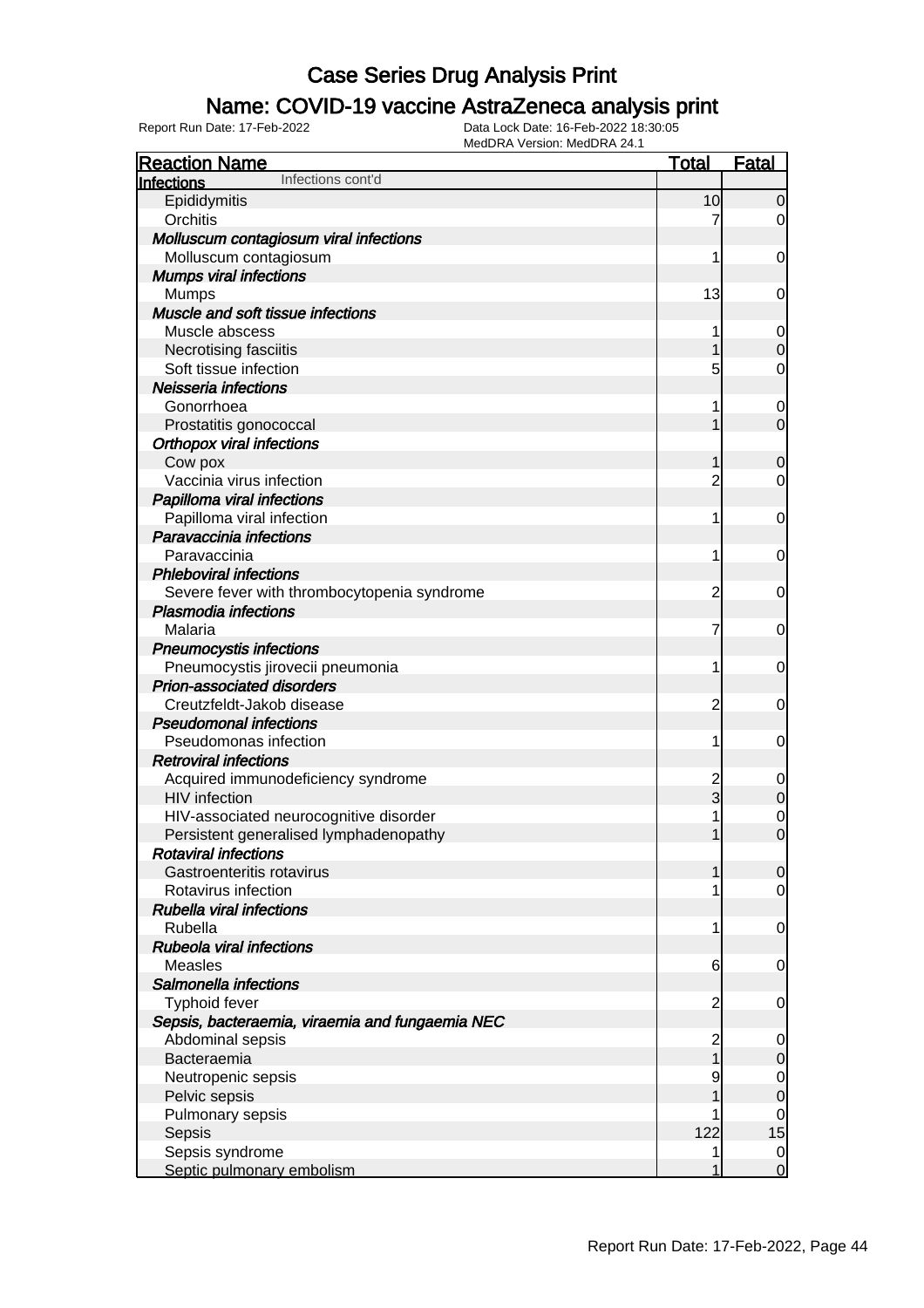### Name: COVID-19 vaccine AstraZeneca analysis print

| <b>Reaction Name</b>                       | <b>Total</b>    | Fatal            |
|--------------------------------------------|-----------------|------------------|
| Infections cont'd<br><b>Infections</b>     |                 |                  |
| Septic rash                                | 13              | $\mathbf 0$      |
| Septic shock                               | 5               |                  |
| Urosepsis                                  | 11              |                  |
| Viraemia                                   | $\overline{4}$  | $\mathbf 0$      |
| Skin structures and soft tissue infections |                 |                  |
| <b>Blister infected</b>                    | $\overline{c}$  | $\mathbf 0$      |
| Carbuncle                                  |                 | 0                |
| Dermatitis infected                        | 10              | $\mathbf 0$      |
| Dermo-hypodermitis                         |                 | $\mathbf 0$      |
| Eczema infected                            | 3               | $\mathbf 0$      |
| Impetigo                                   | 13              | $\mathbf 0$      |
| Infected dermal cyst                       | 3               | $\mathbf 0$      |
| Pilonidal cyst                             | $\overline{2}$  | $\mathbf 0$      |
| Pustule                                    | 27              | $\mathbf 0$      |
| Pyoderma                                   | 1               | $\mathbf 0$      |
| Rash pustular                              | 19              | $\mathbf 0$      |
| Skin infection                             | 75              | $\mathbf 0$      |
| Subcutaneous abscess                       | 10              | $\boldsymbol{0}$ |
| Vaccination site pustule                   | 5               | $\mathbf 0$      |
| Staphylococcal infections                  |                 |                  |
| Furuncle                                   | 57              | $\mathbf 0$      |
| Pneumonia staphylococcal                   |                 | $\boldsymbol{0}$ |
| Staphylococcal bacteraemia                 | $\overline{c}$  | $\mathbf 0$      |
| Staphylococcal infection                   | $\overline{3}$  | $\mathbf 0$      |
| Staphylococcal scalded skin syndrome       | 1               | $\mathbf 0$      |
| Staphylococcal sepsis                      | 4               | 1                |
| Toxic shock syndrome staphylococcal        |                 | $\mathbf 0$      |
| Vulvovaginitis staphylococcal              |                 | $\mathbf 0$      |
| Wound infection staphylococcal             |                 | $\mathbf 0$      |
| <b>Streptococcal infections</b>            |                 |                  |
| Beta haemolytic streptococcal infection    | 1               | $\mathbf 0$      |
| Cellulitis streptococcal                   |                 | $\mathbf 0$      |
| Erysipelas                                 |                 | $\mathbf 0$      |
| Meningitis pneumococcal                    | $\overline{c}$  | 1                |
| Pharyngitis streptococcal                  | 9               | $\mathbf 0$      |
| Pneumonia pneumococcal                     |                 | $\mathbf 0$      |
| Scarlet fever                              |                 | $\overline{0}$   |
| Streptococcal bacteraemia                  |                 | $\mathbf 0$      |
| Streptococcal infection                    | 3               | $\overline{0}$   |
| Streptococcal sepsis                       |                 | $\boldsymbol{0}$ |
| Tonsillitis streptococcal                  |                 | $\mathbf 0$      |
| Tinea infections                           |                 |                  |
| Body tinea                                 | 9               | 0                |
| Tinea cruris                               | 3               | $\mathbf 0$      |
| Tinea infection                            | 3               | $\overline{0}$   |
| Tinea pedis                                | $\overline{4}$  | $\boldsymbol{0}$ |
| Tinea versicolour                          | $\overline{c}$  | $\mathbf 0$      |
| <b>Treponema infections</b>                |                 |                  |
| Neurosyphilis                              | 1               | $\mathbf 0$      |
| Pinta                                      |                 | $\mathbf 0$      |
| Syphilis                                   | 4               | $\mathbf 0$      |
| <b>Trypanosomal infections</b>             |                 |                  |
| African trypanosomiasis                    | $6 \overline{}$ | $\mathbf 0$      |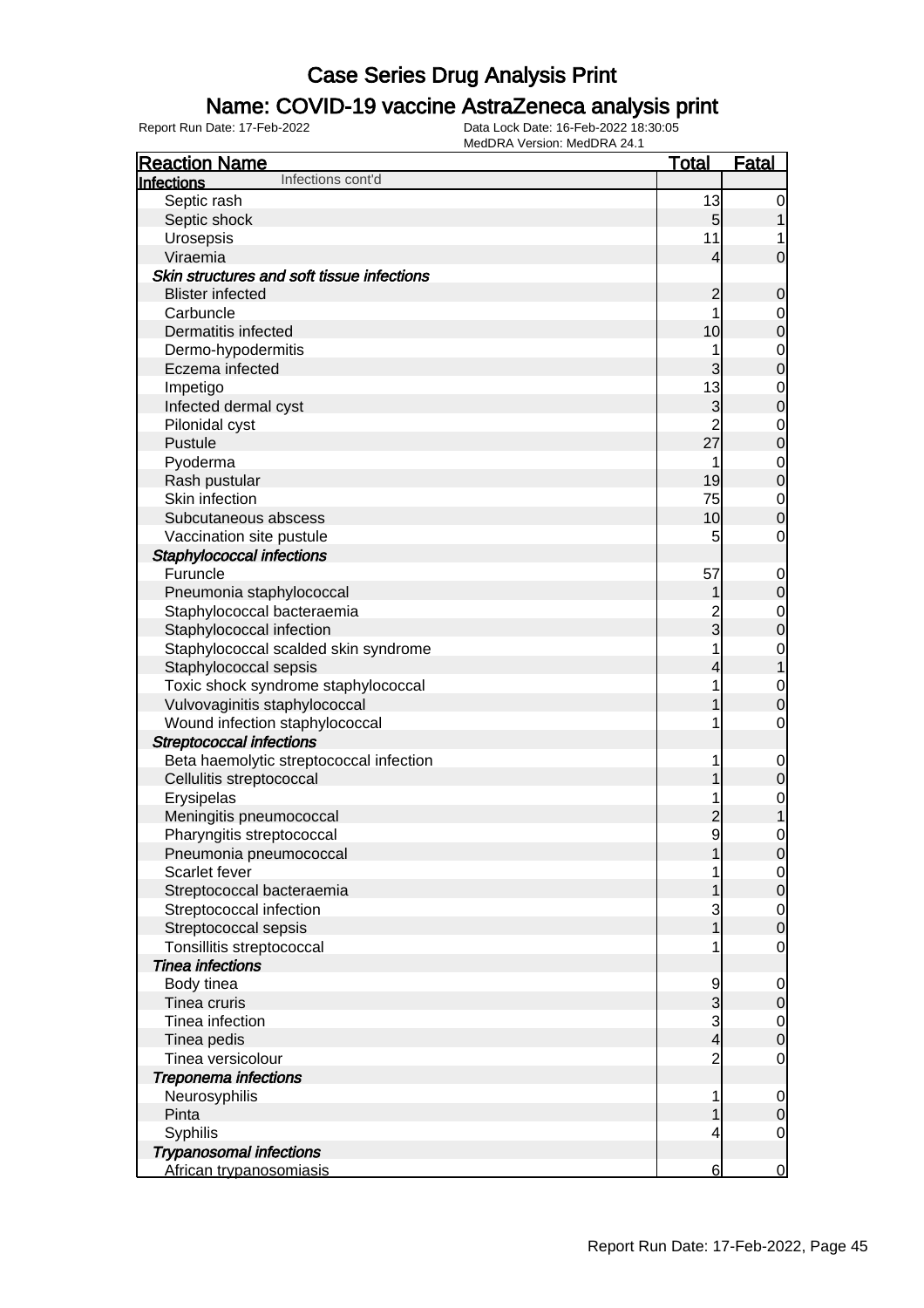### Name: COVID-19 vaccine AstraZeneca analysis print

| <b>Reaction Name</b>                            | <b>Total</b>    | Fatal            |
|-------------------------------------------------|-----------------|------------------|
| Infections cont'd<br><b>Infections</b>          |                 |                  |
| <b>Tuberculous infections</b>                   |                 |                  |
| Disseminated Bacillus Calmette-Guerin infection |                 | 0                |
| Erythema induratum                              |                 | $\mathbf 0$      |
| Lymph node tuberculosis                         | 3               | $\mathbf 0$      |
| Meningitis tuberculous                          |                 | $\mathbf 0$      |
| Pulmonary tuberculosis                          | $\overline{c}$  | $\mathbf 0$      |
| Tuberculosis                                    | $6\overline{6}$ | $\overline{2}$   |
| <b>Upper respiratory tract infections</b>       |                 |                  |
| Acute sinusitis                                 | 6               | $\mathbf 0$      |
| Chronic sinusitis                               | 17              | 0                |
| Chronic tonsillitis                             |                 | $\boldsymbol{0}$ |
| Croup infectious                                |                 | $\mathbf 0$      |
| Epiglottitis                                    |                 | $\mathbf 0$      |
| Laryngitis                                      | 40              | $\mathbf 0$      |
| Nasal vestibulitis                              |                 | $\mathbf 0$      |
| Nasopharyngitis                                 | 1944            | $\mathbf 0$      |
| Peritonsillar abscess                           |                 | $\mathbf 0$      |
| Pharyngeal abscess                              |                 | $\mathbf 0$      |
| Pharyngitis                                     | 44              | $\mathbf 0$      |
| <b>Rhinitis</b>                                 | 57              | $\mathbf 0$      |
| Sinobronchitis                                  |                 | $\mathbf 0$      |
| <b>Sinusitis</b>                                | 407             | $\mathbf 0$      |
| <b>Tonsillitis</b>                              | 89              | $\mathbf 0$      |
| <b>Tracheitis</b>                               | 2               | $\mathbf 0$      |
| Upper respiratory tract infection               | 11              | $\mathbf 0$      |
| <b>Urinary tract infections</b>                 |                 |                  |
| Cystitis                                        | 104             | $\mathbf 0$      |
| Genitourinary tract infection                   |                 | 0                |
| Kidney infection                                | 63              | $\boldsymbol{0}$ |
| Pyelonephritis                                  | 9               | $\mathbf 0$      |
| Pyelonephritis acute                            |                 | $\mathbf 0$      |
| Pyelonephritis chronic                          |                 | $\mathbf 0$      |
| Renal abscess                                   | 2               | $\boldsymbol{0}$ |
| <b>Urethritis</b>                               |                 | $\mathbf 0$      |
| Urinary tract infection                         | 278             | $\mathbf{0}$     |
| <b>Vascular infections</b>                      |                 |                  |
| Haematoma infection                             | $\overline{c}$  | $\mathbf 0$      |
| Infected lymphocele                             |                 | 0                |
| Infected varicose vein                          |                 | $\boldsymbol{0}$ |
| Lymphangitis                                    | 6               | $\mathbf 0$      |
| <b>Viral infections NEC</b>                     |                 |                  |
| Arthritis viral                                 | $\overline{c}$  | $\mathbf 0$      |
| <b>Bronchitis viral</b>                         | 1               | $\mathbf 0$      |
| Conjunctivitis viral                            |                 | $\mathbf 0$      |
| Ear infection viral                             | $\overline{c}$  | $\boldsymbol{0}$ |
| Encephalitis viral                              | 8               | $\mathbf 0$      |
| Eye infection viral                             |                 | $\mathbf 0$      |
| Gastritis viral                                 |                 | $\mathbf 0$      |
| Gastroenteritis viral                           | 70              | $\boldsymbol{0}$ |
| Gastrointestinal viral infection                |                 | $\mathbf 0$      |
| Hepatitis viral                                 | 3               | $\boldsymbol{0}$ |
| Meningitis viral                                | 22              | $\overline{0}$   |
| <b>Pleurisy viral</b>                           | 1               | $\mathbf 0$      |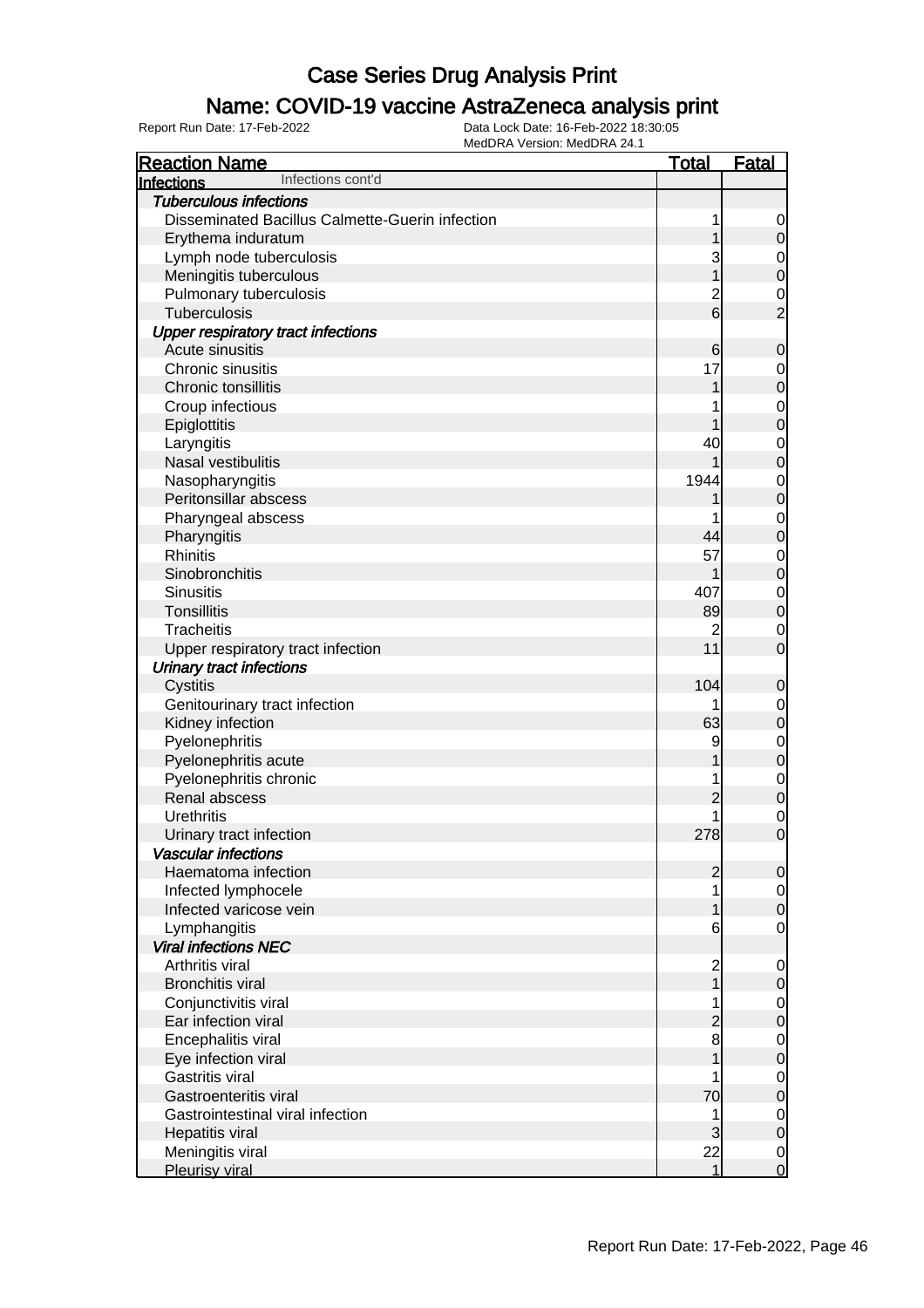#### Name: COVID-19 vaccine AstraZeneca analysis print

| <b>Reaction Name</b>                    | <u>Total</u> | <b>Fatal</b>   |
|-----------------------------------------|--------------|----------------|
| Infections cont'd<br>Infections         |              |                |
| Pneumonia viral                         | 13           |                |
| Post viral fatigue syndrome             | 154          | 0              |
| Sweating fever                          | 741          | 0              |
| Vestibular neuronitis                   | 44           | $\overline{0}$ |
| Viral diarrhoea                         |              | 0              |
| Viral infection                         | 89           | $\overline{0}$ |
| Viral labyrinthitis                     |              | $\overline{O}$ |
| Viral myelitis                          |              | $\overline{0}$ |
| Viral myocarditis                       |              | $\overline{0}$ |
| Viral pericarditis                      | 5            | $\overline{0}$ |
| Viral pharyngitis                       | 31           | $\overline{0}$ |
| Viral rash                              | 81           | $\overline{0}$ |
| Viral sepsis                            |              | $\overline{0}$ |
| Viral sinusitis                         |              | $\overline{0}$ |
| Viral tonsillitis                       |              | 0              |
| Viral upper respiratory tract infection |              | $\overline{0}$ |
| Infections SOC TOTAL                    | 20123        |                |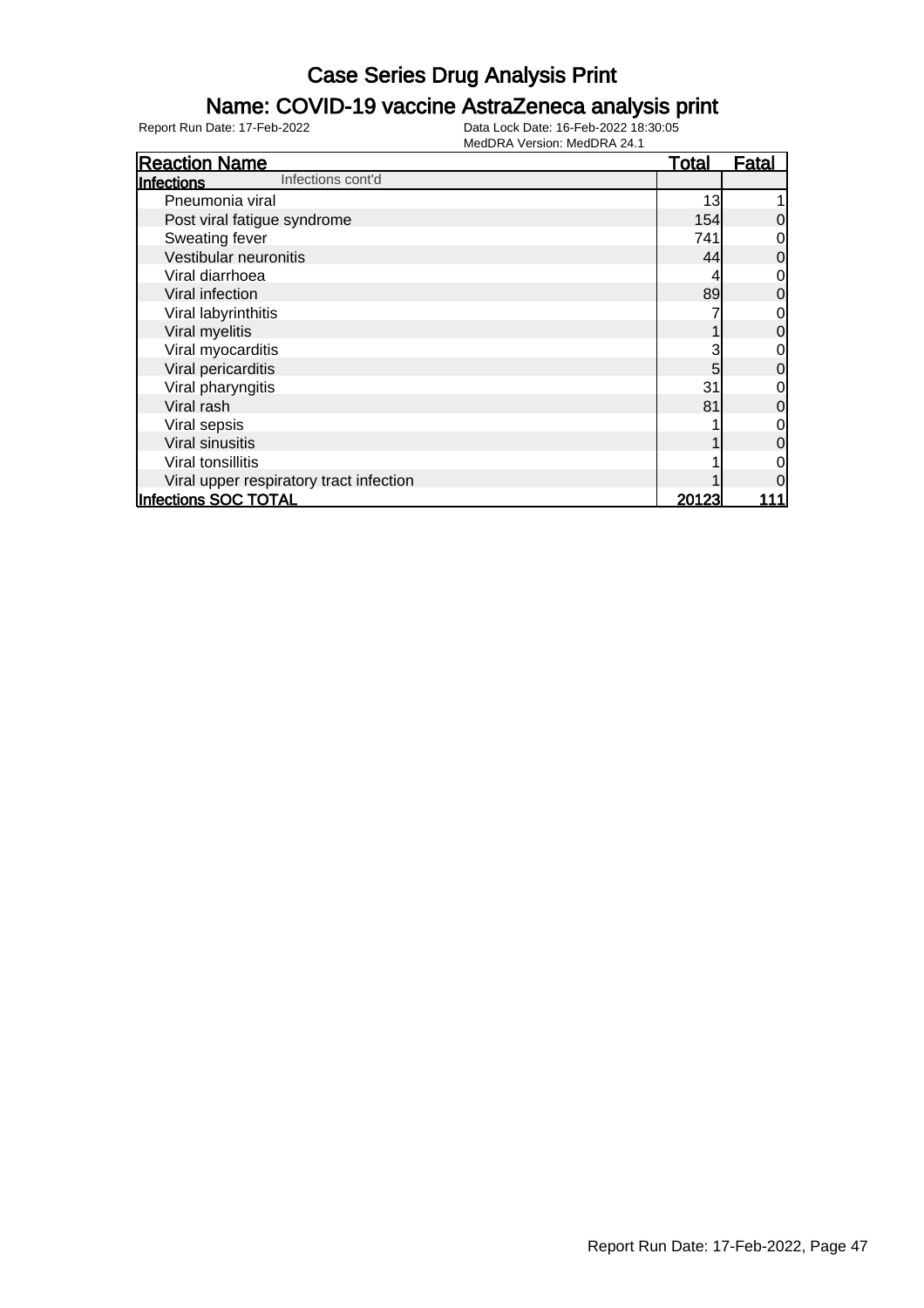#### Name: COVID-19 vaccine AstraZeneca analysis print

| <b>Reaction Name</b>                            | <u> Total</u>   | <u>Fatal</u>                         |
|-------------------------------------------------|-----------------|--------------------------------------|
| Injuries                                        |                 |                                      |
| Abdominal and gastrointestinal injuries NEC     |                 |                                      |
| Abdomen crushing                                | 3               | 0                                    |
| Abdominal injury                                |                 | 0                                    |
| Colon injury                                    |                 | 0                                    |
| Lip injury                                      |                 |                                      |
| Mouth injury                                    | 2<br>3          | $\begin{matrix}0\\0\end{matrix}$     |
| Oral contusion                                  | 13              |                                      |
| Palate injury                                   | $\overline{2}$  | $\begin{matrix}0\\0\end{matrix}$     |
| Pelvic bone injury                              |                 |                                      |
| Splenic rupture                                 | 4               | $\begin{matrix}0\\0\end{matrix}$     |
| Tongue injury                                   |                 |                                      |
| <b>Tooth fracture</b>                           | 3<br>2          | $\begin{matrix}0\\0\end{matrix}$     |
| Tooth injury                                    | $\overline{2}$  | $\mathbf 0$                          |
| Accidental exposures to product                 |                 |                                      |
| Accidental exposure to product                  | 25              | $\mathbf 0$                          |
| Accidental exposure to product packaging        |                 | 0                                    |
| Anaesthetic and allied procedural complications |                 |                                      |
|                                                 |                 | $\mathbf 0$                          |
| Airway complication of anaesthesia              | 2<br>3          |                                      |
| Anaesthetic complication                        |                 | $\begin{matrix} 0 \\ 0 \end{matrix}$ |
| Anaesthetic complication neurological           |                 |                                      |
| Delayed recovery from anaesthesia               | 6               | $\mathbf 0$                          |
| Sedation complication                           | 4               | $\overline{0}$                       |
| Atmospheric pressure injuries                   |                 |                                      |
| Barotrauma                                      |                 | $\mathbf 0$                          |
| Decompression sickness                          | $\overline{c}$  | $\mathbf 0$                          |
| Hypobarism                                      | 3               | $\overline{0}$                       |
| <b>Bone and joint injuries NEC</b>              |                 |                                      |
| Bursa injury                                    | $\overline{c}$  | $\mathbf 0$                          |
| Cartilage injury                                | $\overline{c}$  | $\mathbf 0$                          |
| Joint injury                                    | 18              | 0                                    |
| Synovial rupture                                | $\overline{2}$  | $\mathbf 0$                          |
| Cardiac and vascular procedural complications   |                 |                                      |
| Deep vein thrombosis postoperative              | 1               | $\mathbf 0$                          |
| Ischaemic contracture of the left ventricle     |                 | 0                                    |
| Vascular access site bruising                   |                 | 0                                    |
| Vascular graft occlusion                        |                 | $\overline{0}$                       |
| Vascular graft thrombosis                       |                 | $\overline{0}$                       |
| Vascular pseudoaneurysm                         |                 | $\overline{0}$                       |
| Vasoplegia syndrome                             |                 | 0                                    |
| Cardiovascular injuries                         |                 |                                      |
| Arterial injury                                 | 1               | 0                                    |
| Vascular injury                                 | 13              | $\Omega$                             |
| Venous injury                                   |                 | 0                                    |
| <b>Cerebral injuries NEC</b>                    |                 |                                      |
| <b>Brain contusion</b>                          | 16              | 0                                    |
| <b>Brain herniation</b>                         | 6               | 0                                    |
| Concussion                                      | 10              | $\mathbf 0$                          |
| Craniocerebral injury                           |                 | $\mathbf 0$                          |
| Epidural haemorrhage                            |                 | $\mathbf 0$                          |
| Extradural haematoma                            | $\overline{c}$  | $\mathbf 0$                          |
| Subarachnoid haematoma                          | 3               | $\mathbf 0$                          |
| Subdural haematoma                              | 19              | 1                                    |
| Subdural haemorrhage                            | $6 \overline{}$ | $\overline{0}$                       |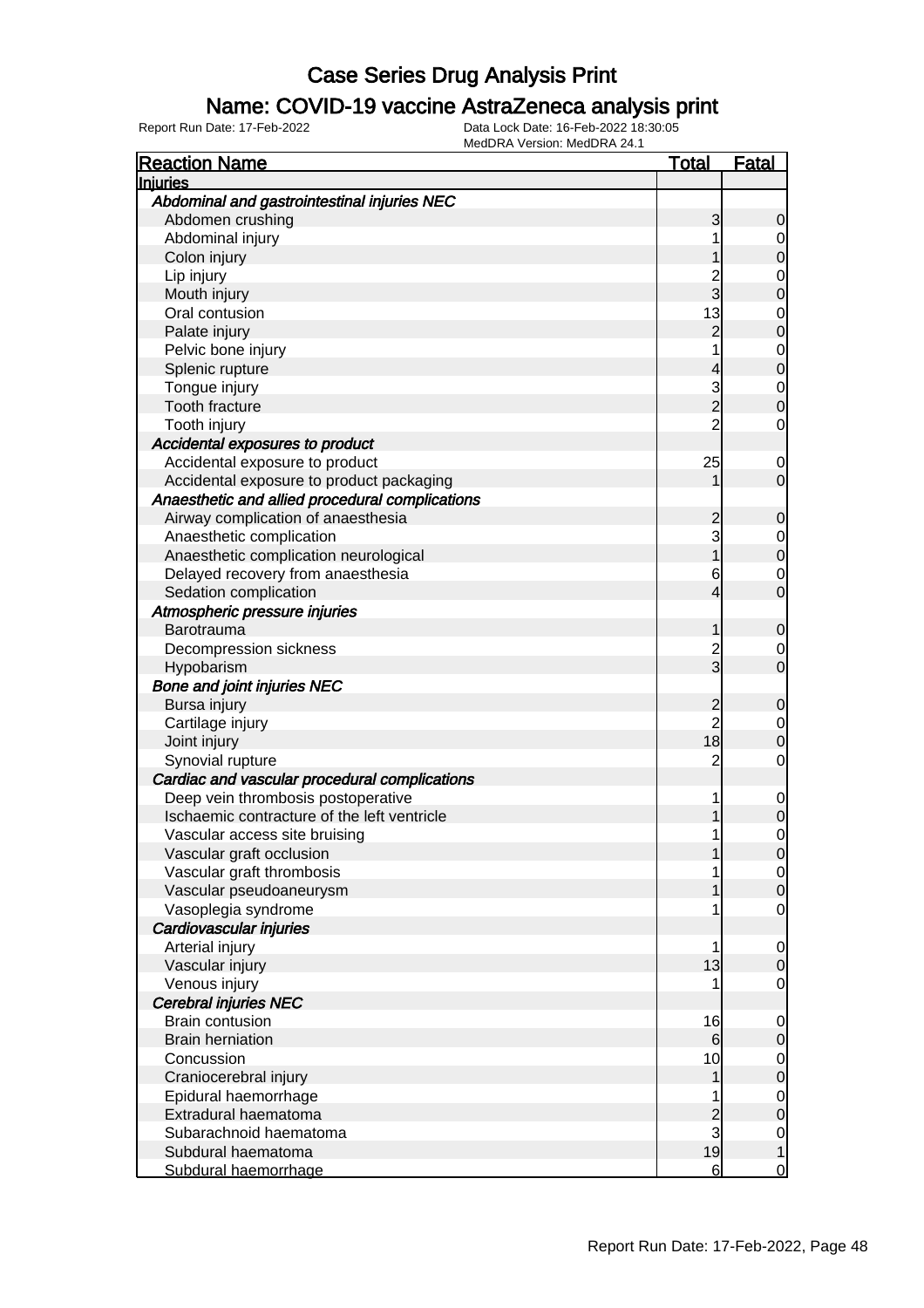### Name: COVID-19 vaccine AstraZeneca analysis print

| <b>Reaction Name</b>                                            | <u>Total</u>   | <b>Fatal</b>     |
|-----------------------------------------------------------------|----------------|------------------|
| Injuries cont'd<br><b>Injuries</b>                              |                |                  |
| Traumatic intracranial haemorrhage                              | 1              | $\overline{0}$   |
| <b>Chemical injuries</b>                                        |                |                  |
| Chemical burn                                                   | $\overline{c}$ | 0                |
| Chemical burn of oral cavity                                    | 2<br>7         | 0                |
| Chemical burn of skin                                           |                | 0                |
| Chemical phlebitis                                              | $\overline{2}$ | 0                |
| Chest and respiratory tract injuries NEC                        |                |                  |
| Asbestosis                                                      | 1              | $\mathbf 0$      |
| Chest crushing                                                  | 16             | $\mathbf 0$      |
| Chest injury                                                    | $\overline{c}$ | $\mathbf 0$      |
| Foreign body in throat                                          | $\overline{2}$ | $\mathbf 0$      |
| Traumatic haemothorax                                           |                | 0                |
| Traumatic lung injury                                           |                | $\overline{0}$   |
| Conditions caused by cold                                       |                |                  |
| <b>Chillblains</b>                                              | 77             | 0                |
| Frostbite                                                       | 1              | 0                |
| Cranial nerve injuries                                          |                |                  |
| Cranial nerve injury                                            | 1              | $\mathbf 0$      |
| Optic nerve injury                                              | 8              | $\mathbf 0$      |
| Vth nerve injury                                                |                | $\mathbf 0$      |
| Ear injuries NEC                                                |                |                  |
| Deafness traumatic                                              | 1              | 0                |
| Exposures associated with pregnancy, delivery and lactation     |                |                  |
| Drug exposure before pregnancy                                  |                | 0                |
| Exposure during pregnancy                                       | 19             | $\mathbf 0$      |
| Exposure via breast milk                                        | 112            | $\mathbf 0$      |
| Foetal exposure during pregnancy                                | 35             | $\boldsymbol{0}$ |
| Maternal exposure before pregnancy                              | 17             | $\mathbf 0$      |
| Maternal exposure during breast feeding                         | 1396           | $\mathbf 0$      |
| Maternal exposure during pregnancy                              | 395            | $\mathbf 0$      |
| Maternal exposure timing unspecified                            | 2              | $\mathbf 0$      |
| Paternal exposure during pregnancy                              | $\overline{2}$ | $\mathbf 0$      |
| <b>Exposures to agents or circumstances NEC</b>                 |                |                  |
| Exposure to SARS-CoV-2                                          | 8              | $\mathbf 0$      |
| Exposure to household chemicals                                 | 1              | $\boldsymbol{0}$ |
| Exposure to toxic agent                                         | 1              | $\overline{0}$   |
| Exposure to vaccinated person                                   | 3              | $\overline{0}$   |
| Eye injuries NEC                                                |                |                  |
| Cataract traumatic                                              | 1              | 0                |
| Eye contusion                                                   | 59             | $\overline{0}$   |
| Eye injury<br>Eyelid contusion                                  | 55<br>5        | 0                |
|                                                                 | $\overline{2}$ | 0                |
| Foreign body in eye<br>Hyphaema                                 | 1              | 0                |
| Injury corneal                                                  |                | 0<br>0           |
| Periorbital haematoma                                           | 1              |                  |
| Periorbital haemorrhage                                         | 2              | 0<br>$\mathbf 0$ |
| Retinal injury                                                  | 4              | $\overline{0}$   |
| Superficial injury of eye                                       |                | $\mathbf 0$      |
| <b>Traumatic iritis</b>                                         |                | $\overline{0}$   |
| Foetal and neonatal conditions associated with product exposure |                |                  |
| Intoxication by breast feeding                                  | 1              | $\mathbf 0$      |
| <b>Fractures and dislocations NEC</b>                           |                |                  |
|                                                                 |                |                  |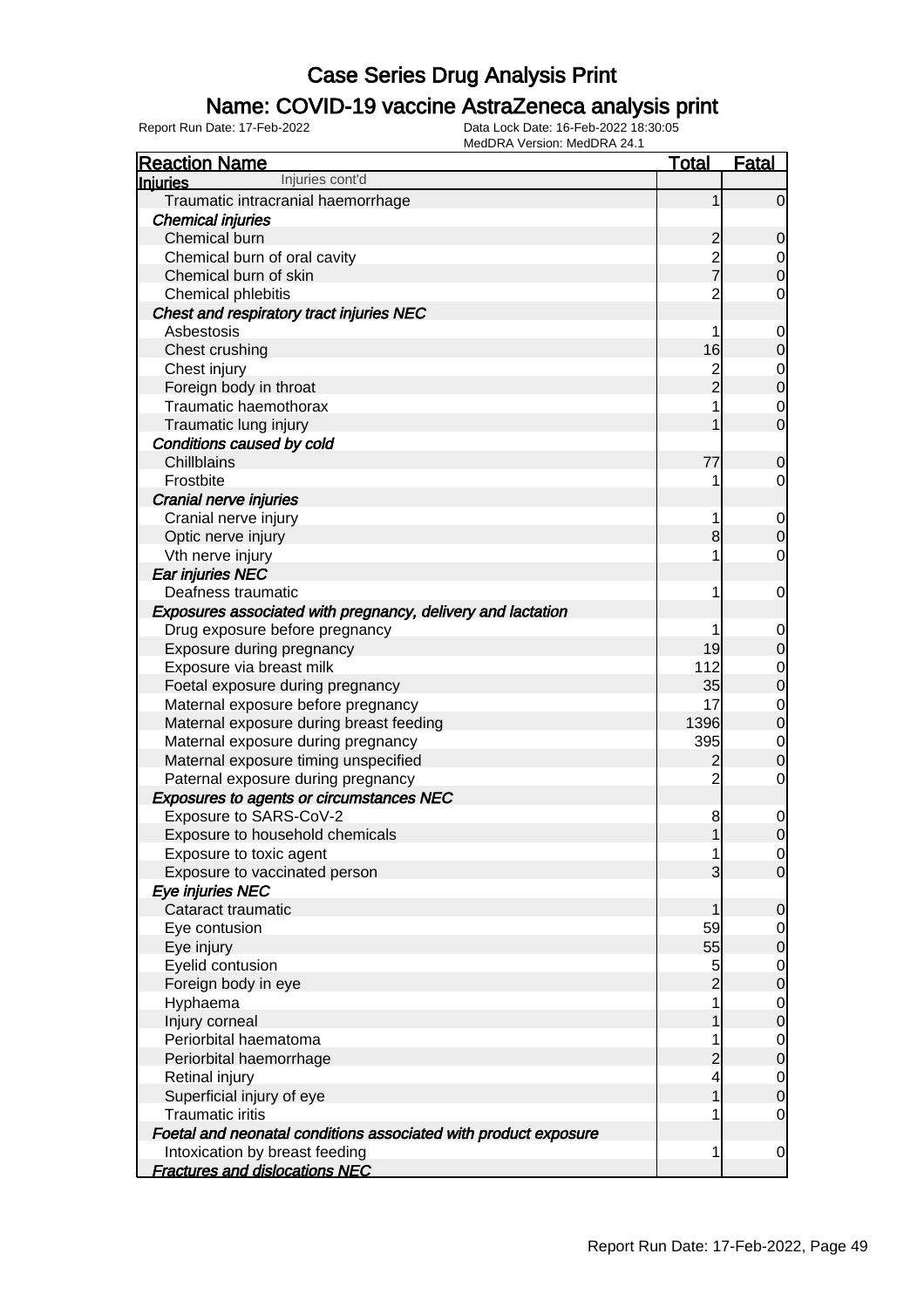#### Name: COVID-19 vaccine AstraZeneca analysis print

| <b>Reaction Name</b>                                               | <b>Total</b>                     | <b>Fatal</b>     |
|--------------------------------------------------------------------|----------------------------------|------------------|
| Injuries cont'd<br><b>Injuries</b>                                 |                                  |                  |
| Fracture                                                           | $\overline{2}$                   | 0                |
| Joint dislocation                                                  | 15                               |                  |
| Multiple fractures                                                 | $\overline{c}$                   | 0                |
| <b>Stress fracture</b>                                             | 4                                | $\mathbf 0$      |
| <b>Traumatic fracture</b>                                          |                                  | 0                |
| Gastrointestinal and hepatobiliary procedural complications        |                                  |                  |
| Anastomotic ulcer                                                  |                                  | $\mathbf 0$      |
| Peripancreatic fluid collection                                    |                                  | $\mathbf 0$      |
| Procedural nausea                                                  | 27                               | 0                |
| Procedural vomiting                                                |                                  | $\mathbf 0$      |
| Heat injuries (excl thermal burns)                                 |                                  |                  |
| Heat cramps                                                        | $\overline{c}$                   | $\mathbf 0$      |
| Heat exhaustion                                                    |                                  | 0                |
| <b>Heat illness</b>                                                | 4                                | $\pmb{0}$        |
| Heat oedema                                                        | 13                               | 0                |
| Heat stroke                                                        | 11                               | $\mathbf 0$      |
| <b>Intentional product misuses</b>                                 |                                  |                  |
| Intentional product misuse                                         | 14                               | $\mathbf 0$      |
| Intentional product use issues                                     |                                  |                  |
| Intentional dose omission                                          | 22                               | 0                |
| Intentional product use issue                                      | 2                                | 0                |
| Limb fractures and dislocations                                    |                                  |                  |
| Ankle fracture                                                     | 3                                |                  |
| Atypical femur fracture                                            |                                  | $\mathbf 0$      |
| Clavicle fracture                                                  | 22                               | $\mathbf 0$      |
| Femoral neck fracture                                              |                                  | $\mathbf 0$      |
|                                                                    | $\overline{c}$<br>$\overline{2}$ | $\pmb{0}$        |
| Femur fracture                                                     | 3                                | $\mathbf 0$      |
| Foot fracture                                                      |                                  | $\mathbf 0$      |
| Humerus fracture                                                   |                                  | $\mathbf 0$      |
| Lower limb fracture                                                | 3                                | $\mathbf 0$      |
| Patella fracture                                                   |                                  | $\mathbf 0$      |
| Tibia fracture                                                     |                                  | $\boldsymbol{0}$ |
| Upper limb fracture                                                | 3                                | $\mathbf 0$      |
| Wrist fracture                                                     | 3                                | $\overline{0}$   |
| Medication errors, product use errors and issues NEC               |                                  |                  |
| Circumstance or information capable of leading to medication error | 16                               | $\overline{0}$   |
| Device use issue                                                   | 1                                | $\overline{0}$   |
| Dose calculation error                                             | 3                                | $\mathbf 0$      |
| Drug titration error                                               | 1                                | $\overline{0}$   |
| Inadequate aseptic technique in use of product                     | $\overline{c}$                   | $\mathbf 0$      |
| Intercepted medication error                                       | 6                                | $\overline{0}$   |
| Medication error                                                   | 106                              | $\mathbf 0$      |
| Prescription drug used without a prescription                      | $\overline{c}$                   | $\overline{0}$   |
| Product use in unapproved indication                               | 1                                | $\mathbf 0$      |
| Product use issue                                                  | 9                                | $\overline{0}$   |
| Vaccination error                                                  | 11                               | $\mathbf 0$      |
| Wrong device used                                                  | 1                                | $\overline{0}$   |
| Wrong drug                                                         | 5                                | $\mathbf 0$      |
| Wrong route                                                        | 1                                | $\overline{0}$   |
| Wrong schedule                                                     | $\overline{2}$                   | $\mathbf 0$      |
| Wrong technique in product usage process                           | 10                               | $\mathbf 0$      |
| Muscle, tendon and ligament injuries                               |                                  |                  |
| <b>Epicondylitis</b>                                               | 32                               | $\overline{0}$   |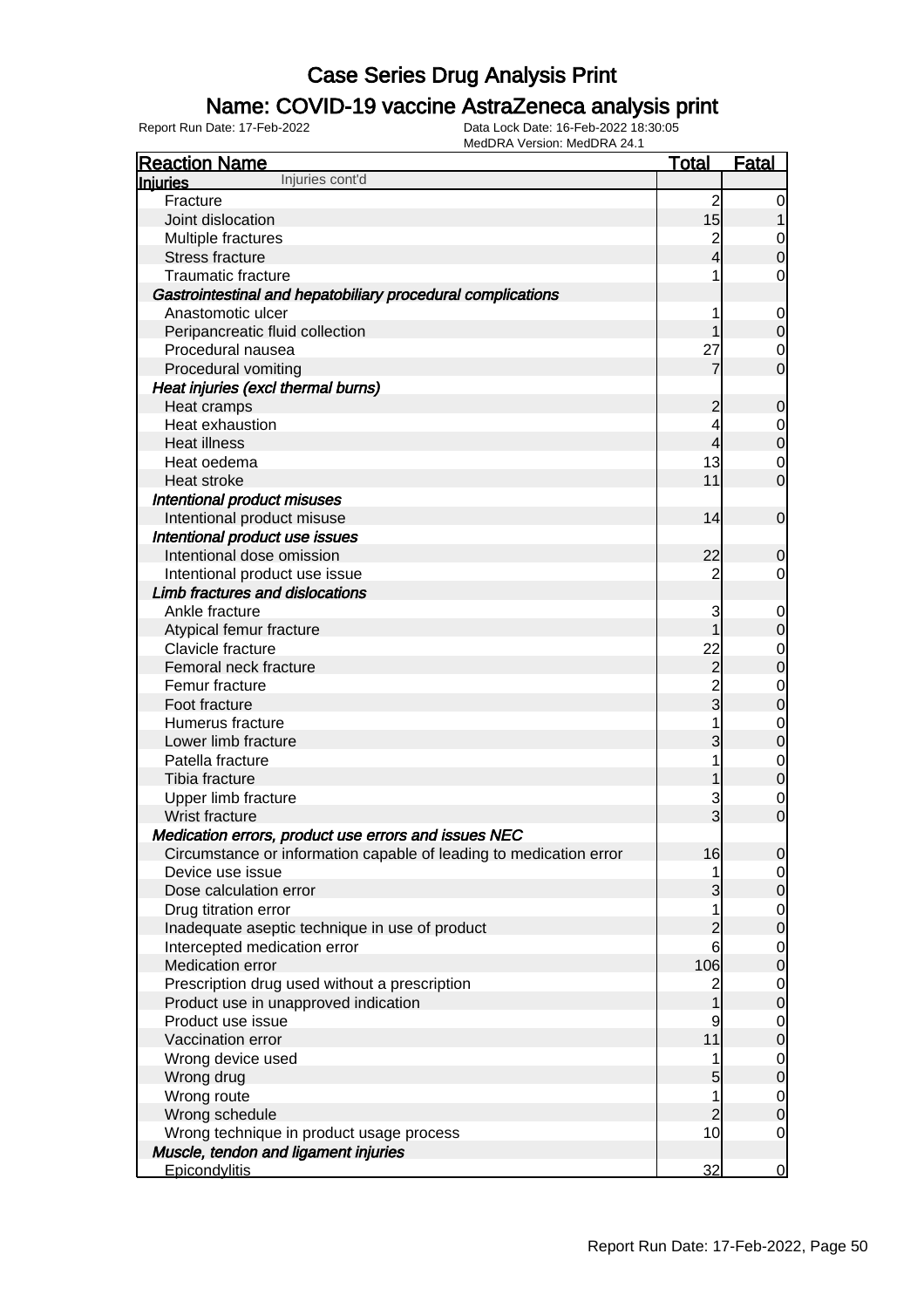### Name: COVID-19 vaccine AstraZeneca analysis print

| <b>Reaction Name</b>                                  | <u>Total</u>             | <b>Fatal</b>                         |
|-------------------------------------------------------|--------------------------|--------------------------------------|
| Injuries cont'd<br>Injuries                           |                          |                                      |
| Ligament injury                                       | $\overline{4}$           | $\overline{0}$                       |
| Ligament rupture                                      | $\overline{2}$           | $\overline{0}$                       |
| Ligament sprain                                       | 25                       | $\pmb{0}$                            |
| Muscle injury                                         | 68                       | $\overline{0}$                       |
| Muscle rupture                                        | 20                       | $\overline{0}$                       |
| Muscle strain                                         | 59                       |                                      |
| Post-traumatic neck syndrome                          | $\overline{\mathcal{L}}$ | $0$ 0                                |
| Repetitive strain injury                              | 3                        |                                      |
| Tendon injury                                         | 8                        | $\begin{matrix}0\\0\end{matrix}$     |
| Tendon rupture                                        | 32                       | $\mathbf 0$                          |
| Nerve injuries NEC                                    |                          |                                      |
| Nerve injury                                          | 211                      | $\mathbf 0$                          |
| Neurological and psychiatric procedural complications |                          |                                      |
| Post lumbar puncture syndrome                         | 8                        | $\mathbf 0$                          |
| Posterior fossa syndrome                              |                          | $\pmb{0}$                            |
| Procedural dizziness                                  | 37                       | $\mathbf 0$                          |
| Non-occupational environmental exposures              |                          |                                      |
| Exposure to chemical pollution                        | 1                        | $\mathbf 0$                          |
| Exposure to extreme temperature                       | 4                        | $\pmb{0}$                            |
| Exposure to noise                                     | $\overline{2}$           | $\mathbf 0$                          |
| Non-site specific injuries NEC                        |                          |                                      |
| Animal bite                                           | 1                        | $\mathbf 0$                          |
| Arthropod bite                                        | 8                        | $\boldsymbol{0}$                     |
| Arthropod sting                                       | 13                       |                                      |
| <b>Bite</b>                                           |                          | $0$ 0                                |
| Child maltreatment syndrome                           |                          | $\begin{matrix}0\\0\end{matrix}$     |
| Electric shock                                        | 35                       |                                      |
| Extraskeletal ossification                            |                          | $\begin{matrix}0\\0\end{matrix}$     |
| Fall                                                  | 305                      |                                      |
| Foreign body                                          | $\overline{c}$           | $0$ 0                                |
| Inflammation of wound                                 | $\overline{4}$           |                                      |
| Injury                                                | 21                       | $\begin{matrix}0\\0\end{matrix}$     |
| Internal injury                                       | 1                        |                                      |
| Nervous system injury                                 |                          | $\begin{matrix} 0 \\ 0 \end{matrix}$ |
| Post concussion syndrome                              | $\overline{2}$           |                                      |
| Road traffic accident                                 | $\frac{2}{6}$            | $\overline{0}$                       |
| Soft tissue injury                                    |                          | $\mathsf{O}$                         |
| Sports injury                                         |                          | $\overline{0}$                       |
| Struck by lightning                                   |                          | $\overline{0}$                       |
| Tissue injury                                         |                          | $\overline{0}$                       |
| Traumatic haematoma                                   | 3                        | $\overline{0}$                       |
| Traumatic shock                                       | 1                        | $\mathbf 0$                          |
| Wound                                                 | 10                       | $\mathbf 0$                          |
| Wound complication                                    | 15                       | $\mathbf 0$                          |
| Wound haemorrhage                                     | 11                       | $\overline{0}$                       |
| Wound secretion                                       | 4                        | $\mathbf 0$                          |
| Non-site specific procedural complications            |                          |                                      |
| Administration related reaction                       | $\overline{c}$           | $\mathbf 0$                          |
| Incision site erythema                                | 1                        | $\pmb{0}$                            |
| Incision site haemorrhage                             |                          | $\overline{0}$                       |
| Incision site oedema                                  |                          | $\mathbf 0$                          |
| Incision site pain                                    | 10                       | $\overline{0}$                       |
| Infusion related reaction                             | 19                       | $\overline{O}$                       |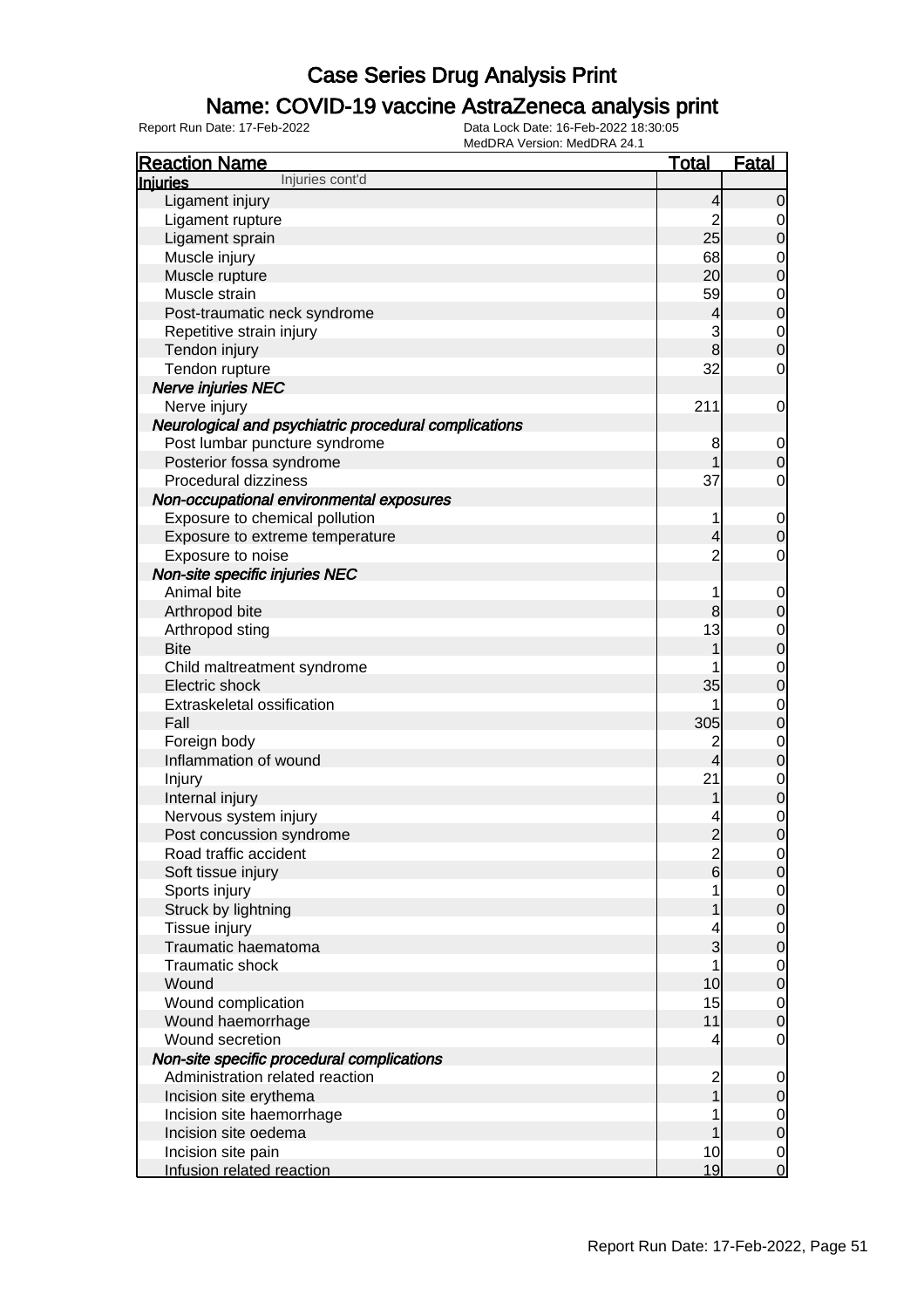### Name: COVID-19 vaccine AstraZeneca analysis print

| <b>Reaction Name</b>                             | <b>Total</b>   | <b>Fatal</b>                     |
|--------------------------------------------------|----------------|----------------------------------|
| Injuries cont'd<br>Injuries                      |                |                                  |
| Injection related reaction                       | 612            | $\overline{0}$                   |
| Needle fatigue                                   |                | 0                                |
| Post procedural complication                     | 35             |                                  |
| Post procedural contusion                        | $\overline{c}$ | $0$<br>0                         |
| Post procedural discomfort                       | $\overline{2}$ |                                  |
| Post procedural haematoma                        |                | $\begin{matrix}0\\0\end{matrix}$ |
| Post procedural haemorrhage                      |                |                                  |
| Procedural hypertension                          |                | $0$<br>0                         |
| Procedural pain                                  | 8              | $\begin{matrix}0\\0\end{matrix}$ |
| Procedural site reaction                         |                |                                  |
| Suture related complication                      | 1              | $\mathbf 0$                      |
| <b>Occupational exposures</b>                    |                |                                  |
| Occupational exposure to product                 | 1              | $\mathbf 0$                      |
| Off label uses                                   |                |                                  |
| Off label use                                    | 98             | 0                                |
| <b>Overdoses NEC</b>                             |                |                                  |
| Intentional overdose                             | 14             | $\mathbf 0$                      |
| Overdose                                         | 58             | 0                                |
| Prescribed overdose                              | 1              | $\mathbf 0$                      |
| Pathways and sources of exposure                 |                |                                  |
| Exposure via body fluid                          | 1              | $\mathbf{0}$                     |
| Exposure via partner                             |                | 0                                |
| Exposure via unknown route                       | 1              | $\mathbf 0$                      |
| Peripheral nerve injuries                        |                |                                  |
| Brachial plexus injury                           | $\overline{c}$ | $\mathbf 0$                      |
| Median nerve injury                              | $\overline{2}$ | $\mathbf 0$                      |
| Radial nerve injury                              | $\overline{2}$ | $\mathbf 0$                      |
| Sciatic nerve injury                             | $\overline{1}$ | 0                                |
| Ulnar nerve injury                               | 3              | $\mathbf 0$                      |
| Poisoning and toxicity                           |                |                                  |
| Alcohol poisoning                                | 3              | $\mathbf 0$                      |
| Chemical poisoning                               | 1              | $\mathbf 0$                      |
| Metal poisoning                                  | $\overline{c}$ | $\begin{matrix}0\\0\end{matrix}$ |
| Poisoning                                        | $\overline{7}$ |                                  |
| Systemic toxicity                                | $\overline{c}$ | 0                                |
| Toxicity to various agents                       | 10             | $\overline{0}$                   |
| <b>Product administration errors and issues</b>  |                |                                  |
| Accidental overdose                              | 4              | $\mathbf 0$                      |
| Accidental underdose                             | $\overline{2}$ | $\overline{0}$                   |
| Booster dose missed                              | 1              | $\mathbf 0$                      |
| Contraindicated product administered             | 5              | $\overline{0}$                   |
| Drug administered in wrong device                |                | $\boldsymbol{0}$                 |
| Duplicate therapy error                          | 2              | $\overline{0}$                   |
| Expired product administered                     | 26             | $\boldsymbol{0}$                 |
| Extra dose administered                          | 10             | $\mathbf 0$                      |
| Inappropriate schedule of product administration | 141            | $\boldsymbol{0}$                 |
| Incomplete course of vaccination                 | 72             | $\mathbf 0$                      |
| Incorrect dose administered                      | 13             | $\boldsymbol{0}$                 |
| Incorrect product administration duration        | $\overline{2}$ | $\overline{0}$                   |
| Incorrect product formulation administered       |                | $\boldsymbol{0}$                 |
| Incorrect route of product administration        | 58             | $\overline{0}$                   |
| Intercepted product administration error         | $\overline{2}$ | $\boldsymbol{0}$                 |
| Lack of vaccination site rotation                | 1              | $\overline{0}$                   |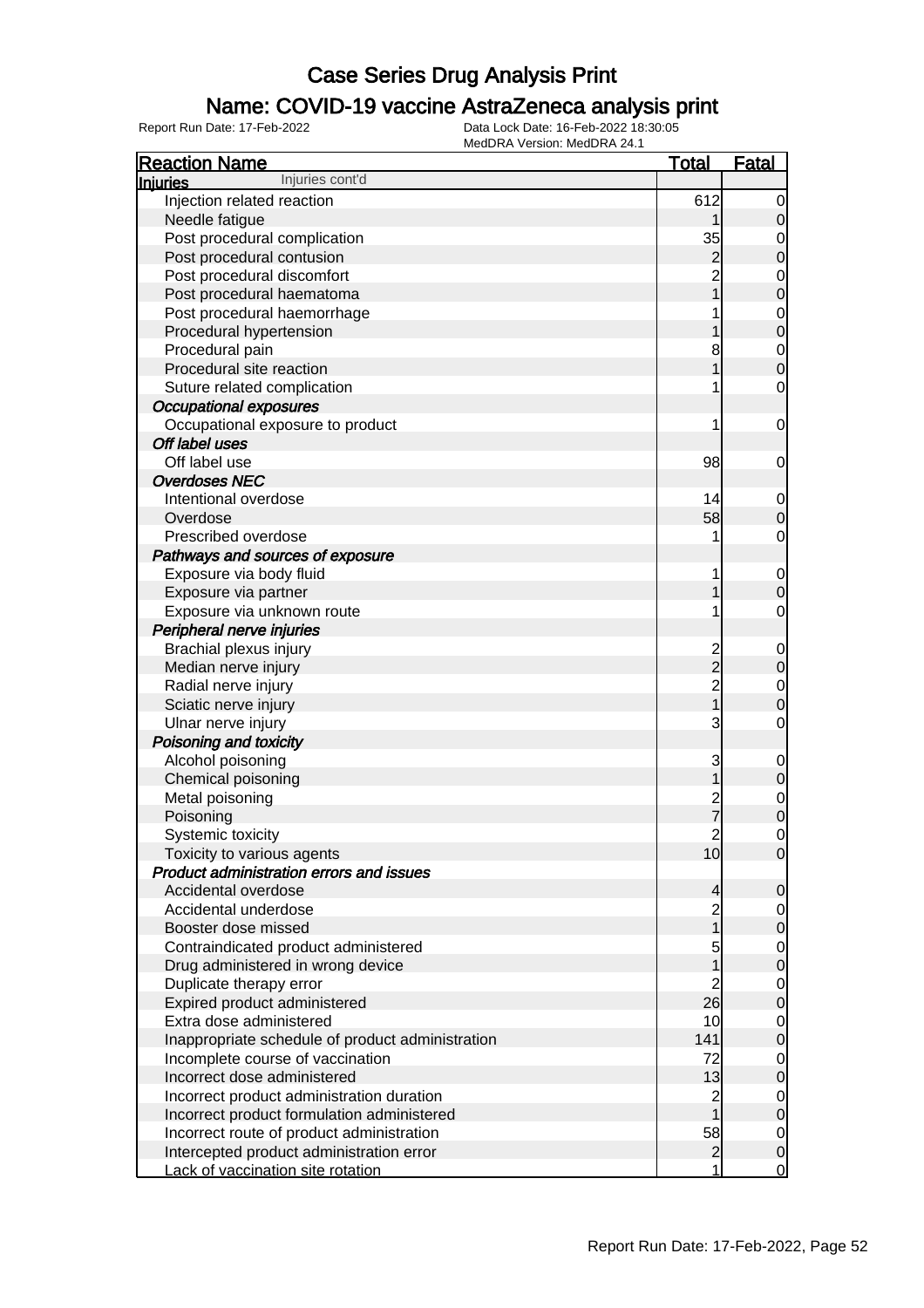### Name: COVID-19 vaccine AstraZeneca analysis print

| <b>Reaction Name</b>                                           | <u>Total</u>   | <u>Fatal</u>                     |
|----------------------------------------------------------------|----------------|----------------------------------|
| Injuries cont'd<br><b>Injuries</b>                             |                |                                  |
| Poor quality product administered                              | 3              | $\overline{0}$                   |
| Product administered at inappropriate site                     | 28             | 0                                |
| Product administered to patient of inappropriate age           | 31             | $\mathbf 0$                      |
| Product administration error                                   | 29             | $\mathbf{0}$                     |
| Product dose omission in error                                 | $\overline{2}$ | $\overline{0}$                   |
| Product dose omission issue                                    | 41             |                                  |
| Wrong patient received product                                 | 1              | $\begin{matrix}0\\0\end{matrix}$ |
| Wrong product administered                                     | 23             | 0                                |
| <b>Product confusion errors and issues</b>                     |                |                                  |
| Product label confusion                                        | 1              | $\mathbf 0$                      |
| Product name confusion                                         | $\overline{2}$ | $\overline{0}$                   |
| Product packaging confusion                                    | 1              | 0                                |
| <b>Product dispensing errors and issues</b>                    |                |                                  |
| Product dispensing error                                       | 16             | 0                                |
| Product monitoring errors and issues                           |                |                                  |
| Documented hypersensitivity to administered product            | 1              | $\mathbf 0$                      |
| Labelled drug-drug interaction medication error                | 1              | $\overline{0}$                   |
| Product monitoring error                                       | 1              | 0                                |
| Product prescribing errors and issues                          |                |                                  |
| Contraindicated product prescribed                             | 10             | $\mathbf 0$                      |
| Product prescribing error                                      | 5              | $\overline{0}$                   |
| <b>Product selection errors and issues</b>                     |                |                                  |
| Product selection error                                        | 3              | $\mathbf 0$                      |
|                                                                |                |                                  |
| Product storage errors and issues in the product use system    |                |                                  |
| Intercepted product storage error                              | 1<br>7         | 0                                |
| Product storage error                                          |                | 0                                |
| Product transcribing errors and communication issues           |                |                                  |
| Product communication issue                                    | $\overline{2}$ | 0                                |
| <b>Radiation injuries</b>                                      |                |                                  |
| Sunburn                                                        | 55             | 0                                |
| Renal and urinary tract injuries NEC                           |                |                                  |
| <b>Bladder injury</b>                                          | 1              | $\mathbf 0$                      |
| Kidney rupture                                                 | $\overline{2}$ | $\mathbf 0$                      |
| Reproductive system and breast injuries                        |                |                                  |
| Penile contusion                                               | $\overline{3}$ | $\mathbf 0$                      |
| Penis injury                                                   | $\overline{c}$ | $\overline{0}$                   |
| Uterine rupture                                                | $\overline{1}$ | $\overline{O}$                   |
| Reproductive tract and breast procedural complications         |                |                                  |
| Ovarian injury                                                 | 1              | $\mathbf 0$                      |
| Postmastectomy lymphoedema syndrome                            | 1              | $\mathbf 0$                      |
| Respiratory tract and thoracic cavity procedural complications |                |                                  |
| Pulmonary oil microembolism                                    | $\overline{2}$ | $\mathbf 0$                      |
| Site specific injuries NEC                                     |                |                                  |
| Back injury                                                    | 7              | $\overline{0}$                   |
| Central nervous system injury                                  | 1              | $\boldsymbol{0}$                 |
| Face crushing                                                  | 1              | $\overline{0}$                   |
| Face injury                                                    | $\overline{2}$ | $\overline{0}$                   |
| Head injury                                                    | 44             | $\overline{0}$                   |
| Limb crushing injury                                           | 10             | $\overline{0}$                   |
| Limb injury                                                    | 369            | $\mathbf{0}$                     |
| Nasal injury                                                   | $\overline{2}$ | $\overline{0}$                   |
| Neck crushing                                                  | 1              | $\mathbf 0$                      |
| Neck injury                                                    | 3              | $\overline{0}$                   |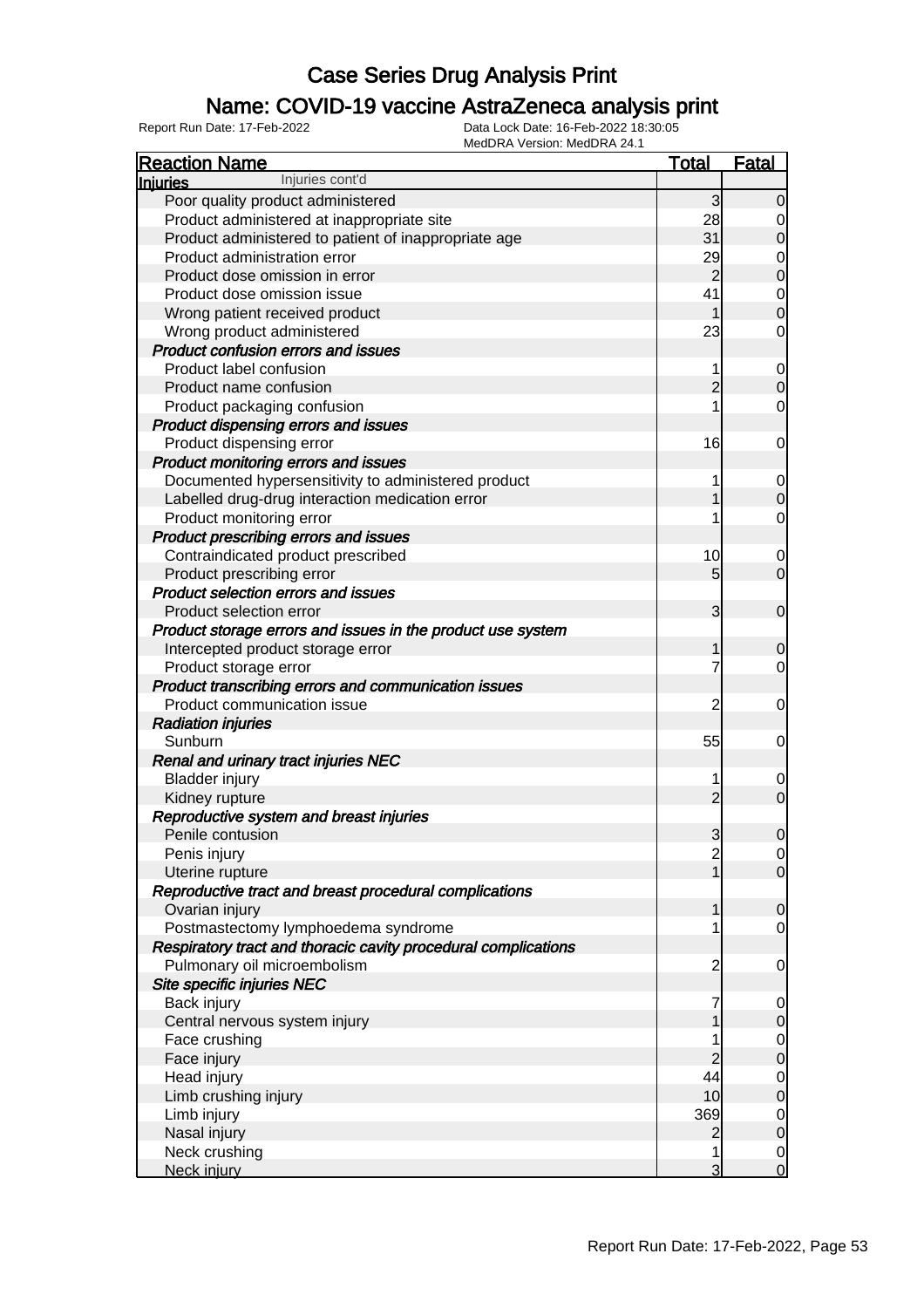### Name: COVID-19 vaccine AstraZeneca analysis print

| <b>Reaction Name</b>                                    | <b>Total</b>   | <b>Fatal</b>                  |
|---------------------------------------------------------|----------------|-------------------------------|
| Injuries cont'd<br><b>Injuries</b>                      |                |                               |
| Pharyngeal contusion                                    | 3              | $\overline{0}$                |
| Site specific procedural complications NEC              |                |                               |
| Axillary web syndrome                                   | 3              | 0                             |
| Head and neck procedural complication                   |                | $\overline{0}$                |
| <b>Skin injuries NEC</b>                                |                |                               |
| Contusion                                               | 3413           | $\mathbf 0$                   |
| Hair injury                                             | 3              | 0                             |
| Nail injury                                             |                | $\mathbf 0$                   |
| Scar                                                    | 48             | 0                             |
| Scratch                                                 | $6 \,$         | $\mathbf 0$                   |
| Skin abrasion                                           | 6              | 0                             |
| Skin injury                                             | 26             | $\mathbf 0$                   |
| Skin laceration                                         |                | $\mathbf 0$                   |
| Skin pressure mark                                      |                | $\mathbf 0$                   |
| Skin wound                                              |                | 0                             |
| Subcutaneous haematoma                                  | 3              | $\overline{0}$                |
| Skin procedural complications                           |                |                               |
| Dermal filler overcorrection                            | 1              | $\mathbf 0$                   |
| Recall phenomenon                                       | 2              | 0                             |
| Skull fractures, facial bone fractures and dislocations |                |                               |
| Skull fracture                                          | 1              | 0                             |
| Spinal cord injuries NEC                                |                |                               |
| Prevertebral soft tissue swelling of cervical space     |                | 0                             |
| Spinal cord injury                                      | 6              | $\mathbf 0$                   |
| Spinal cord injury sacral                               |                | 0                             |
| Spinal cord injury thoracic                             |                | $\overline{0}$                |
| Spinal fractures and dislocations                       |                |                               |
| Spinal compression fracture                             | 4              | $\mathbf 0$                   |
| Spinal fracture                                         | 9              | 0                             |
| Stoma complications                                     |                |                               |
| Gastrointestinal stoma complication                     | 2              | $\mathbf 0$                   |
| Stoma obstruction                                       |                | $\boldsymbol{0}$              |
| Stoma site haemorrhage                                  |                | $\mathbf 0$                   |
| Stoma site pain                                         | $\overline{c}$ | $\mathbf 0$                   |
| Stoma site rash                                         | 1              | 0                             |
| <b>Thermal burns</b>                                    |                |                               |
| Airway burns                                            |                | $\overline{0}$                |
| Burn oesophageal                                        |                | $\mathbf 0$                   |
| Burn of internal organs                                 | 11             | $\overline{0}$<br>$\mathbf 0$ |
| Burn oral cavity                                        | $\overline{c}$ |                               |
| Burns second degree<br>Cold burn                        | 3              | $\mathbf 0$<br>$\mathbf 0$    |
| Thermal burn                                            | 56             | $\overline{0}$                |
| Thermal burns of eye                                    | 47             | $\overline{0}$                |
| Thoracic cage fractures and dislocations                |                |                               |
| Rib fracture                                            | 1              | $\mathbf 0$                   |
| <b>Transplantation complications</b>                    |                |                               |
| Transplant failure                                      | 1              | $\mathbf 0$                   |
| <b>Underdoses NEC</b>                                   |                |                               |
| Intentional underdose                                   |                | $\mathbf 0$                   |
| Underdose                                               | 10             | 0                             |
| Vaccination related complications                       |                |                               |
| Adverse event following immunisation                    | 5              | $\overline{0}$                |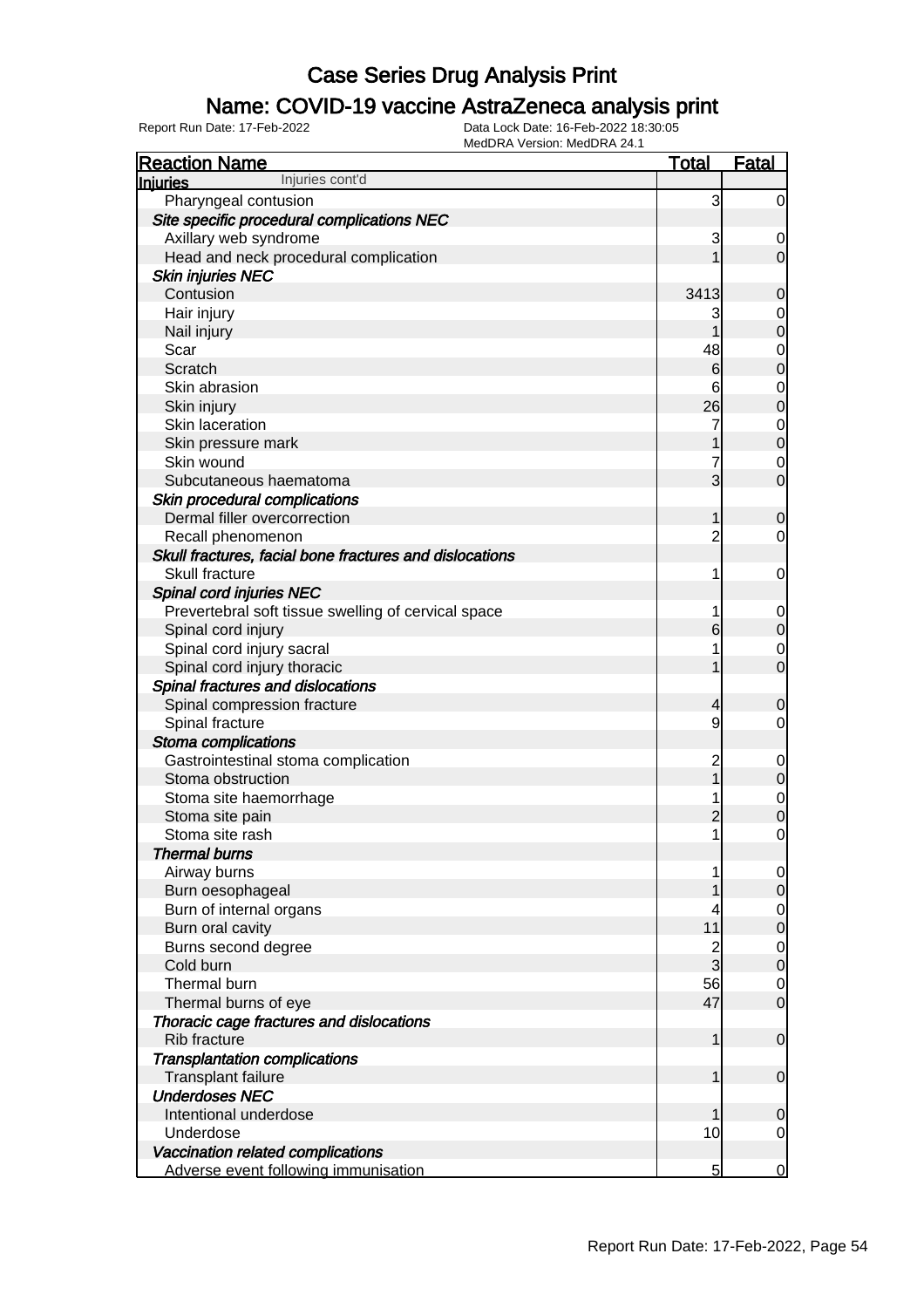#### Name: COVID-19 vaccine AstraZeneca analysis print

| <b>Reaction Name</b>                         | Total | Fatal          |
|----------------------------------------------|-------|----------------|
| Injuries cont'd<br><b>Injuries</b>           |       |                |
| Post vaccination syndrome                    |       | $\overline{0}$ |
| Reaction to previous exposure to any vaccine |       | $\overline{0}$ |
| Vaccination complication                     | 109   | $\overline{0}$ |
| Injuries SOC TOTAL                           | 9565  | 21             |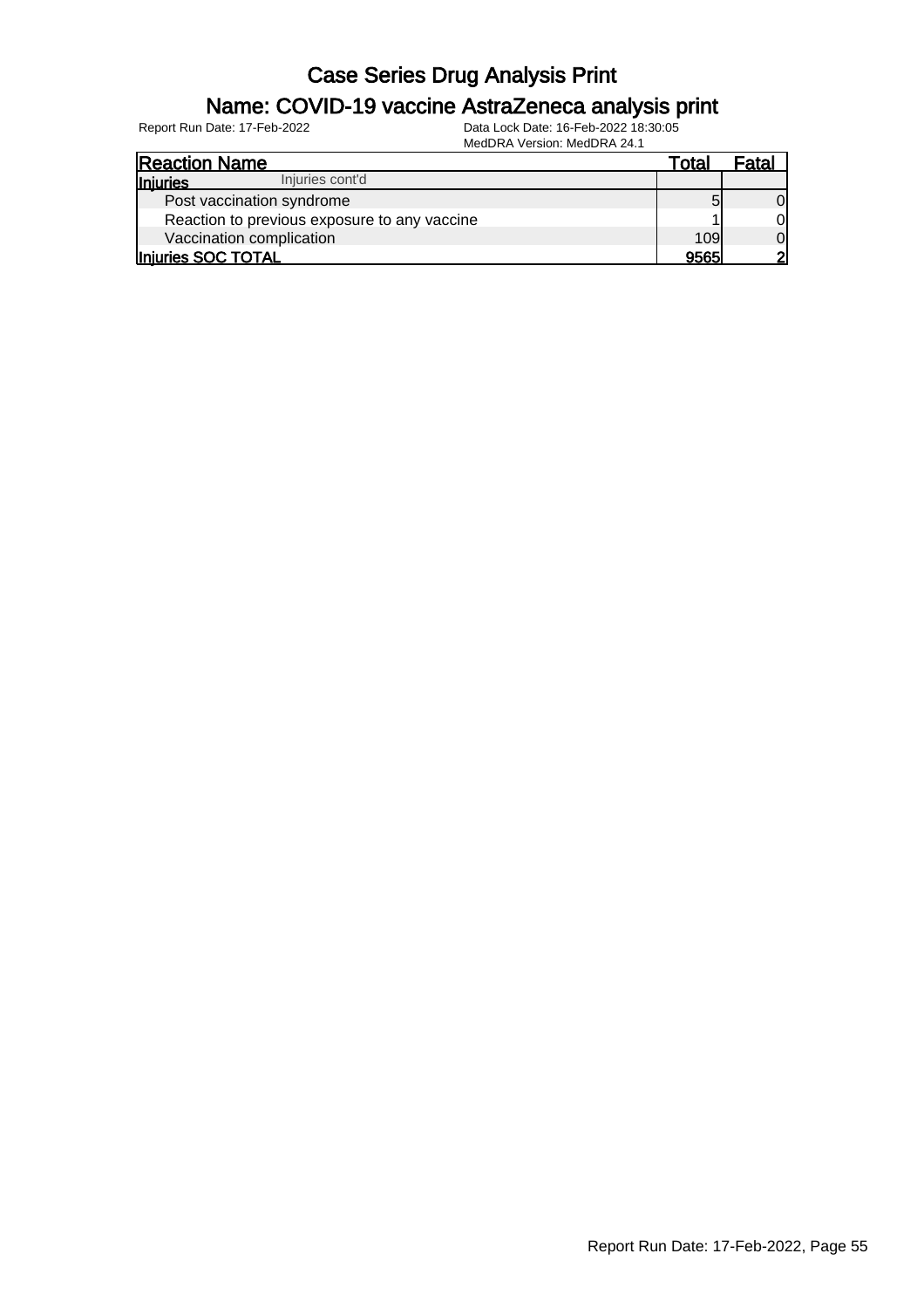### Name: COVID-19 vaccine AstraZeneca analysis print

| <b>Reaction Name</b>                                     | <b>Total</b>   | <u>Fatal</u>                     |
|----------------------------------------------------------|----------------|----------------------------------|
| Investigations                                           |                |                                  |
| <b>Adrenal cortex tests</b>                              |                |                                  |
| <b>Blood cortisol</b>                                    | 1              | 0                                |
| Cortisol decreased                                       | 3              | $\overline{0}$                   |
| Cortisol increased                                       | $\overline{2}$ | $\overline{0}$                   |
| Adrenal medulla tests                                    |                |                                  |
| Epinephrine increased                                    | 1              | 0                                |
| Norepinephrine increased                                 | 2              | 0                                |
| Auditory and vestibular diagnostic procedures            |                |                                  |
| Acoustic stimulation tests                               | 8              | $\mathbf 0$                      |
| Audiogram                                                |                | $\mathbf 0$                      |
| <b>Autoimmunity analyses</b>                             |                |                                  |
| Anti-sperm antibody                                      |                | $\mathbf 0$                      |
| Antimitochondrial antibody positive                      | 2              | $\mathbf{0}$                     |
| Antineutrophil cytoplasmic antibody positive             |                | $\overline{0}$                   |
| Antinuclear antibody                                     |                |                                  |
| Antinuclear antibody positive                            | 3              | $\begin{matrix}0\\0\end{matrix}$ |
| Antiphospholipid antibodies                              | 3              |                                  |
| Antiphospholipid antibodies positive                     | 4              | 0<br>0                           |
| Cold agglutinins positive                                | $\overline{2}$ |                                  |
| DNA antibody negative                                    |                | $\begin{matrix}0\\0\end{matrix}$ |
| DNA antibody positive                                    |                |                                  |
| Rheumatoid factor                                        |                | $\begin{matrix}0\\0\end{matrix}$ |
| Rheumatoid factor increased                              | 3              | $\mathbf 0$                      |
| Rheumatoid factor negative                               |                | 0                                |
| Smooth muscle antibody                                   |                | $\mathbf 0$                      |
| Bacteria identification and serology (excl mycobacteria) |                |                                  |
| <b>Bacterial test</b>                                    | 1              | $\mathbf{0}$                     |
| Staphylococcus test positive                             |                | $\mathbf 0$                      |
| Streptococcus test positive                              |                | $\mathbf 0$                      |
| Treponema test positive                                  |                | $\overline{0}$                   |
| <b>Blood counts NEC</b>                                  |                |                                  |
| Full blood count                                         | 21             | $\mathbf 0$                      |
| Full blood count abnormal                                | 13             | $\mathbf{0}$                     |
| Full blood count decreased                               | 3              | $\overline{0}$                   |
| Full blood count increased                               | 1              | 0                                |
| Full blood count normal                                  |                | 0                                |
| Blood gas and acid base analyses                         |                |                                  |
| <b>Blood gases</b>                                       |                | 0                                |
| Blood gases abnormal                                     |                | $\overline{0}$                   |
| Blood lactic acid                                        |                | 0                                |
| Blood lactic acid increased                              | 6              | $\mathbf 0$                      |
| Blood pH                                                 | 18             | $\mathbf 0$                      |
| Blood pH increased                                       | 15             | $\mathbf 0$                      |
| Carbon dioxide increased                                 |                | $\mathbf 0$                      |
|                                                          |                |                                  |
| Oxygen consumption<br>Oxygen saturation                  | 26             | $\mathbf 0$<br>$\mathbf 0$       |
|                                                          | 3              |                                  |
| Oxygen saturation abnormal                               | 197            | $\mathbf 0$                      |
| Oxygen saturation decreased                              |                | $\mathbf 0$                      |
| Oxygen saturation normal<br>PO2 decreased                |                | $\mathbf 0$                      |
|                                                          | 1              | $\mathbf 0$                      |
| Venous oxygen saturation decreased                       |                | $\mathbf 0$                      |
| Blood grouping and cross-matching analyses               |                |                                  |
| Blood group O                                            | $\overline{2}$ | $\overline{0}$                   |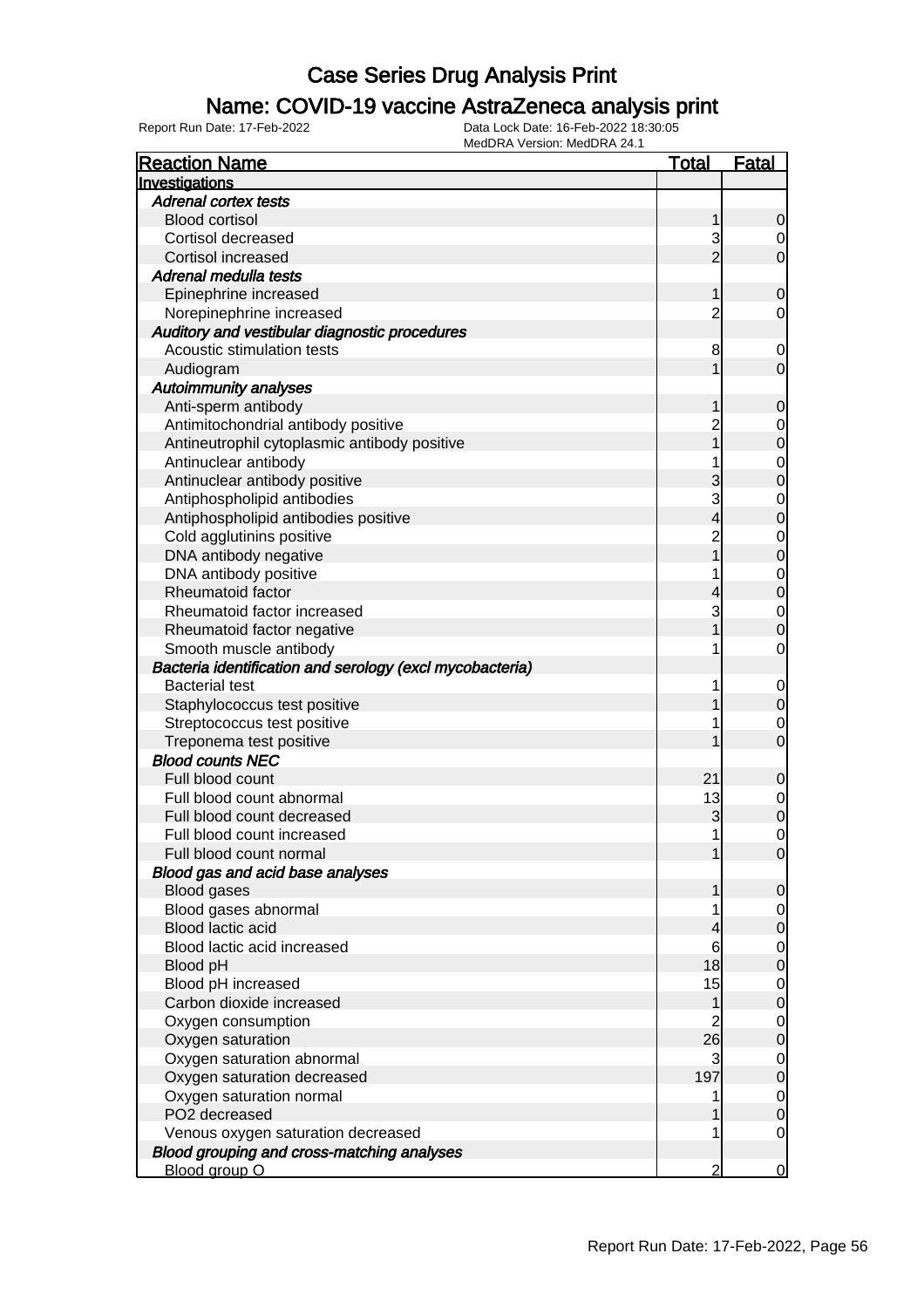### Name: COVID-19 vaccine AstraZeneca analysis print

| <b>Reaction Name</b>                             | <b>Total</b>   | <b>Fatal</b>                         |
|--------------------------------------------------|----------------|--------------------------------------|
| Investigations cont'd<br><b>Investigations</b>   |                |                                      |
| Blood grouping                                   | 1              | $\overline{0}$                       |
| Rhesus antigen negative                          | 1              | 0                                    |
| Bone marrow and immune tissue imaging procedures |                |                                      |
| Scan lymph nodes                                 | $\overline{c}$ | $\mathbf 0$                          |
| Carbohydrate tolerance analyses (incl diabetes)  |                |                                      |
| Blood glucose                                    | 20             | $\mathbf 0$                          |
| Blood glucose abnormal                           | 22             | $\overline{0}$                       |
| Blood glucose decreased                          | 45             |                                      |
| Blood glucose fluctuation                        | 35             | $0$ 0                                |
| Blood glucose increased                          | 193            | $\mathbf 0$                          |
| Glycosylated haemoglobin increased               | $\overline{2}$ | $\overline{0}$                       |
| Cardiac auscultatory investigations              |                |                                      |
| Cardiac murmur                                   | 39             | $\mathbf 0$                          |
| Heart sounds                                     | 19             | $\mathbf 0$                          |
| Heart sounds abnormal                            | 9              | $\overline{O}$                       |
| Cardiac function diagnostic procedures           |                |                                      |
| Cardiac monitoring                               | 1              | $\mathbf 0$                          |
| Central venous pressure                          | 1              |                                      |
| Echocardiogram                                   | 3              | $0$ 0                                |
| Ejection fraction decreased                      | 5              |                                      |
| Myocardial strain imaging                        | 21             | $0$<br>0                             |
| Stroke volume decreased                          |                |                                      |
| Stroke volume increased                          | $\frac{2}{2}$  | $\begin{matrix} 0 \\ 0 \end{matrix}$ |
| Venous pressure jugular increased                | 1              | $\mathbf 0$                          |
| Cardiac imaging procedures                       |                |                                      |
| Magnetic resonance imaging heart                 | 1              | $\mathbf 0$                          |
| Cell marker analyses                             |                |                                      |
| Carbohydrate antigen 15-3                        | 1              | $\mathbf 0$                          |
| Carcinoembryonic antigen increased               | $\overline{c}$ | $\overline{0}$                       |
| Prostatic specific antigen decreased             | 1              |                                      |
| Prostatic specific antigen increased             | $\overline{4}$ | $\begin{matrix}0\\0\end{matrix}$     |
| Tumour marker increased                          | 1              | $\mathbf 0$                          |
| Central nervous system histopathology procedures |                |                                      |
| Biopsy brain                                     | 1              | $\mathbf 0$                          |
| Central nervous system imaging procedures        |                |                                      |
| Brain scan abnormal                              | $\mathbf{1}$   | $\overline{0}$                       |
| Computerised tomogram head                       | 28             | $\overline{0}$                       |
| Magnetic resonance imaging head                  | 47             | $\overline{0}$                       |
| Magnetic resonance imaging head abnormal         | 1              | $\overline{0}$                       |
| Scan brain                                       |                | 0                                    |
| Cerebrospinal fluid tests (excl microbiology)    |                |                                      |
| CSF cell count abnormal                          | 1              | $\mathbf 0$                          |
| CSF oligoclonal band present                     |                | $\mathbf 0$                          |
| <b>CSF</b> pressure                              | 4              | $\mathbf 0$                          |
| CSF protein increased                            |                | $\overline{0}$                       |
| CSF test abnormal                                |                | $\mathbf 0$                          |
| CSF white blood cell count increased             |                | $\overline{0}$                       |
| Xanthochromia                                    |                | 0                                    |
| <b>Chemistry analyses NEC</b>                    |                |                                      |
| Histamine abnormal                               | 4              | $\mathbf 0$                          |
| Histamine level                                  | 3              | $\mathbf 0$                          |
| Histamine level increased                        | 1              | $\overline{0}$                       |
| Inflammatory marker decreased                    | 1              | $\overline{0}$                       |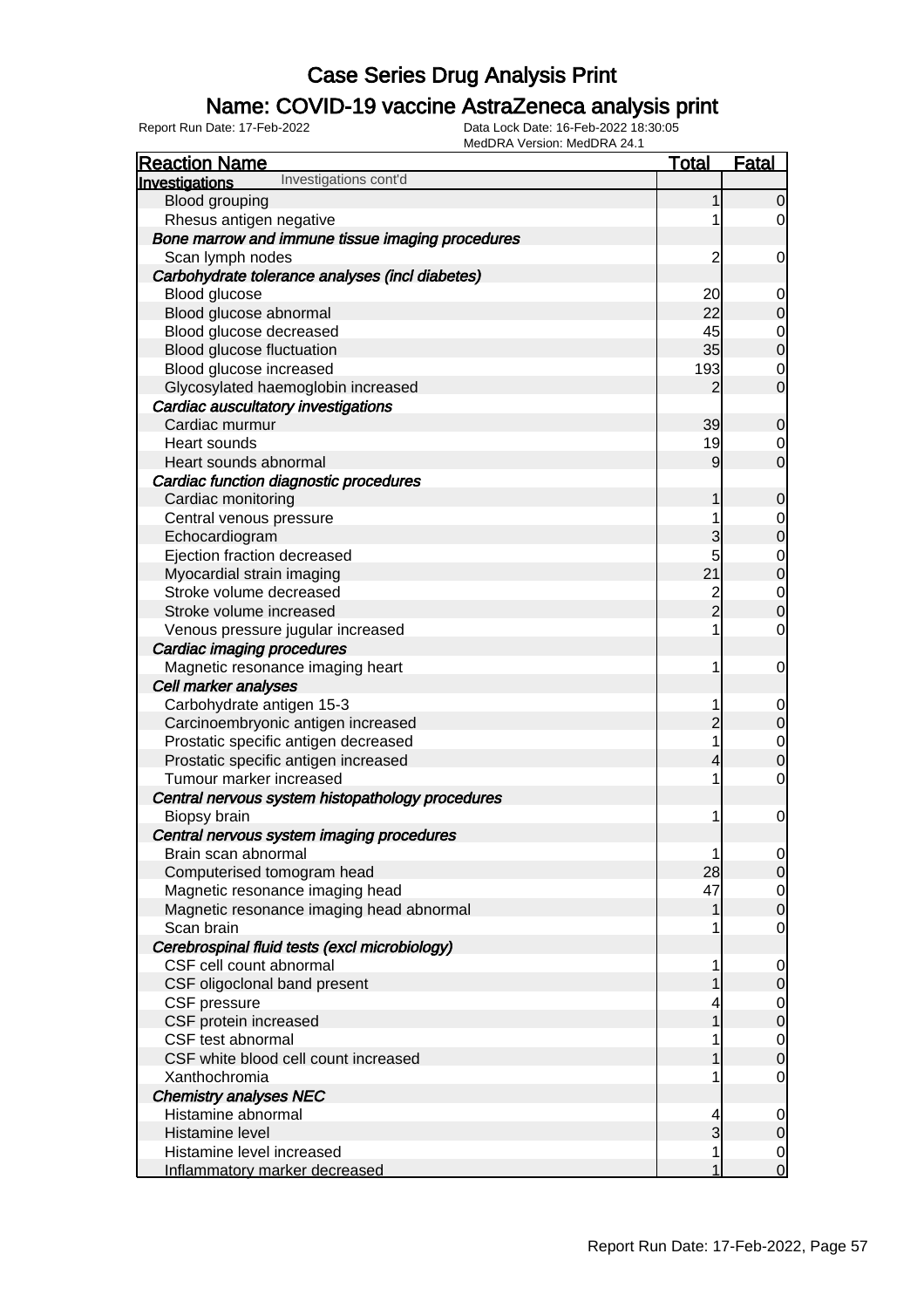### Name: COVID-19 vaccine AstraZeneca analysis print

| <b>Reaction Name</b>                            | <b>Total</b>    | <b>Fatal</b>                   |
|-------------------------------------------------|-----------------|--------------------------------|
| Investigations cont'd<br>Investigations         |                 |                                |
| Inflammatory marker increased                   | 13              | $\overline{0}$                 |
| Serum serotonin increased                       |                 | $\overline{0}$                 |
| <b>Cholesterol analyses</b>                     |                 |                                |
| Blood cholesterol increased                     | 21              | $\mathbf 0$                    |
| Low density lipoprotein                         |                 | $\overline{0}$                 |
| Low density lipoprotein increased               |                 | $\mathbf 0$                    |
| Very low density lipoprotein decreased          |                 | $\mathbf 0$                    |
| Coagulation and bleeding analyses               |                 |                                |
| ADAMTS13 activity abnormal                      |                 | $\overline{0}$                 |
| ADAMTS13 activity decreased                     |                 | $\overline{0}$                 |
| Activated partial thromboplastin time           |                 | $\mathbf 0$                    |
| Activated partial thromboplastin time abnormal  |                 | $\overline{0}$                 |
| Activated partial thromboplastin time prolonged | 123             |                                |
|                                                 |                 | $\mathbf{0}$<br>$\overline{0}$ |
| Anti factor VIII antibody positive              |                 |                                |
| Anti-platelet factor 4 antibody positive        |                 | $\overline{0}$                 |
| <b>Bleeding time</b>                            | 11              | $\overline{0}$                 |
| Bleeding time abnormal                          | 3               | $\overline{0}$                 |
| <b>Bleeding time prolonged</b>                  | $6\overline{6}$ | $\overline{0}$                 |
| Bleeding time shortened                         | $\frac{2}{2}$   | $\mathbf 0$                    |
| Blood fibrinogen abnormal                       |                 | $\overline{0}$                 |
| Blood fibrinogen decreased                      | 7               | $\overline{0}$                 |
| Blood fibrinogen increased                      | $\overline{2}$  | $\overline{0}$                 |
| Blood thromboplastin                            |                 | $\mathbf{0}$                   |
| Blood thromboplastin abnormal                   |                 | $\overline{0}$                 |
| Clot retraction                                 |                 | $\overline{0}$                 |
| Coagulation factor                              |                 | $\overline{0}$                 |
| Coagulation factor VIII level decreased         | 6               | $\overline{0}$                 |
| Coagulation test abnormal                       |                 | $\overline{0}$                 |
| Coagulation time                                | 10              | $\mathbf 0$                    |
| Coagulation time prolonged                      | 14              | $\overline{0}$                 |
| Coagulation time shortened                      | 5               | $\mathbf{0}$                   |
| Fibrin D dimer                                  |                 | $\overline{0}$                 |
| Fibrin D dimer decreased                        |                 | $\mathbf{0}$                   |
| Fibrin D dimer increased                        | 67              | $\overline{0}$                 |
| Heparin-induced thrombocytopenia test positive  | 1               | $\mathsf{O}\xspace$            |
| International normalised ratio                  | 4               | 0                              |
| International normalised ratio abnormal         | 11              | $\overline{0}$                 |
| International normalised ratio decreased        | 44              | $\overline{0}$                 |
| International normalised ratio fluctuation      | 5               | $\overline{0}$                 |
| International normalised ratio increased        | 90              | $\overline{0}$                 |
| Prothrombin level increased                     |                 | $\overline{0}$                 |
| Prothrombin time                                |                 | $\mathbf 0$                    |
| Prothrombin time prolonged                      |                 | $\overline{0}$                 |
| Thrombin time                                   |                 | $\mathbf 0$                    |
| Thrombin time abnormal                          | 2               | 0                              |
| Digestive enzymes                               |                 |                                |
| Amylase increased                               |                 | $\overline{0}$                 |
| Lipase increased                                |                 | $\mathbf 0$                    |
| Pancreatic enzymes increased                    |                 | 0                              |
| <b>ECG</b> investigations                       |                 |                                |
| Cardiac telemetry                               | 1               | $\mathbf 0$                    |
| Electrocardiogram                               | 8               | $\mathbf 0$                    |
| Electrocardiogram P wave abnormal               | 1               | $\mathbf 0$                    |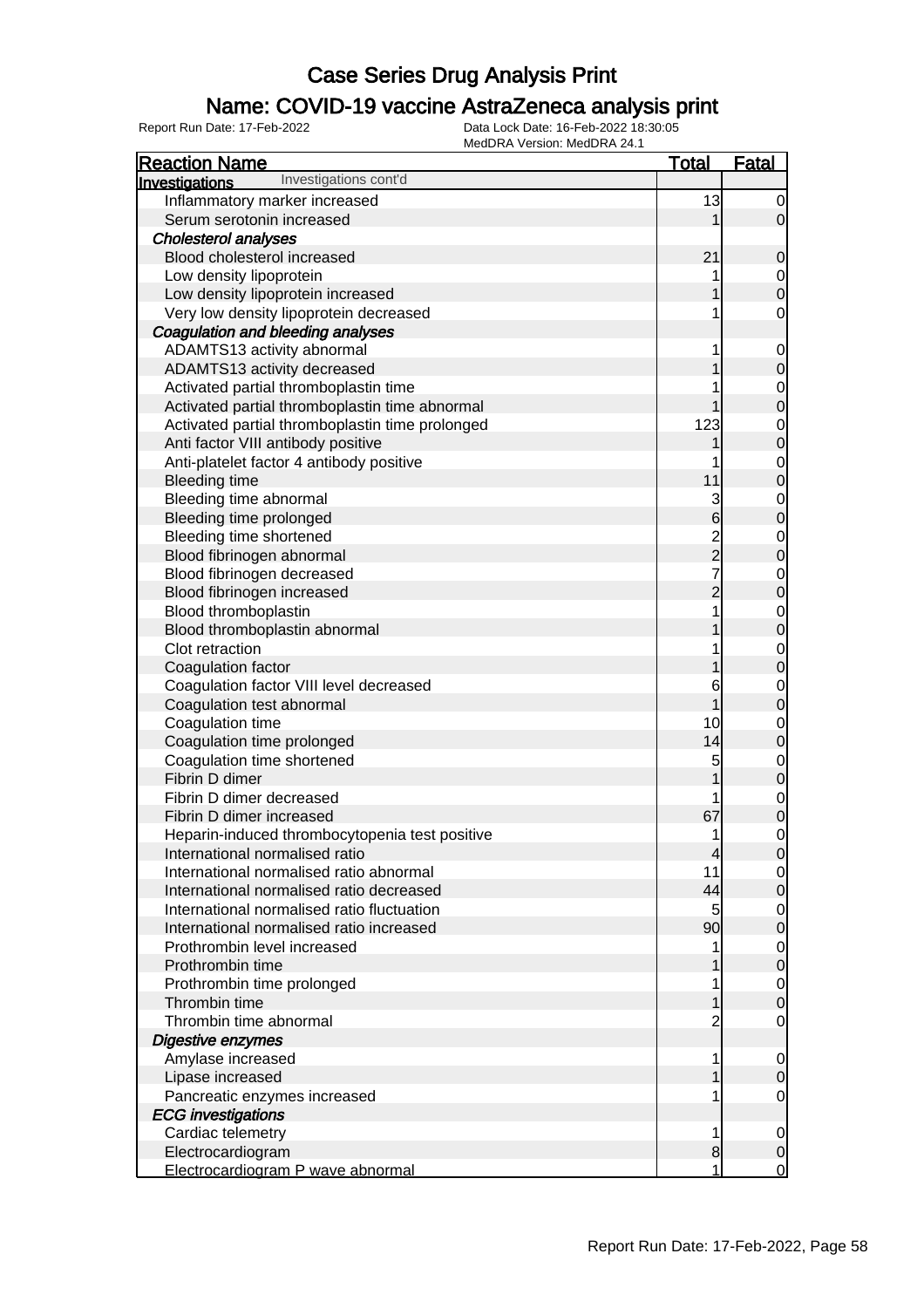### Name: COVID-19 vaccine AstraZeneca analysis print

| MEUDRA VEISIUII. MEUDRA 24.<br><b>Reaction Name</b>    | <u>Total</u> | <b>Fatal</b>   |
|--------------------------------------------------------|--------------|----------------|
| Investigations cont'd<br>Investigations                |              |                |
| Electrocardiogram QT prolonged                         | 4            | 0              |
| Electrocardiogram ST segment elevation                 |              | 0              |
| Electrocardiogram ST-T segment abnormal                | 6            | 0              |
| Electrocardiogram T wave inversion                     | 5            | 0              |
| Electrocardiogram abnormal                             | 21           | 0              |
| Electrocardiogram change                               |              | 0              |
| Electrocardiogram normal                               |              | $\mathbf 0$    |
| Electrocardiogram pacemaker spike                      |              | 0              |
| Exercise electrocardiogram                             |              | 0              |
| <b>Endocrine analyses and imaging NEC</b>              |              |                |
| Hormone level abnormal                                 | 64           | $\overline{0}$ |
| <b>Faecal analyses NEC</b>                             |              |                |
| Faecal calprotectin                                    |              | 0              |
| Faecal calprotectin increased                          | 9            | 0              |
| Occult blood                                           |              | 0              |
| Stool analysis abnormal                                |              | 0              |
| <b>Fertility analyses</b>                              |              |                |
| Semen analysis abnormal                                |              | 0              |
| Semen volume decreased                                 |              | $\Omega$       |
| Sperm concentration                                    |              | 0              |
| Spermatozoa abnormal                                   |              | $\overline{0}$ |
| Foetal and neonatal diagnostic procedures              |              |                |
| Foetal heart rate                                      |              | 0              |
| Foetal heart rate abnormal                             |              | 0              |
| <b>Fungus identification and serology</b>              |              |                |
| Fungal test                                            |              | 0              |
| Gastrointestinal and abdominal imaging procedures      |              |                |
| <b>Barium swallow</b>                                  |              | 0              |
| Computerised tomogram abdomen                          |              | 0              |
| Magnetic resonance imaging abdominal                   |              | 0              |
| Stomach scan                                           |              | $\overline{0}$ |
| Gastrointestinal function diagnostic procedures        |              |                |
| Gastric pH                                             | 2            | 0              |
| Gastric pH decreased                                   | 2<br>1       | 0              |
| Gastrointestinal stoma output increased                |              | 0              |
| Swallow study                                          | 3            | $\mathbf 0$    |
| Gastrointestinal, pancreatic and APUD hormone analyses |              |                |
| Blood gastrin                                          |              | 0              |
| Blood gastrin normal                                   |              | $\mathbf 0$    |
| <b>Blood insulin</b>                                   |              | $\mathbf 0$    |
| Blood insulin abnormal                                 |              | $\mathbf 0$    |
| Blood insulin decreased                                |              | $\mathbf 0$    |
| Blood insulin increased                                | 3            | 0              |
| <b>Haematological analyses NEC</b>                     |              |                |
| Blood viscosity abnormal                               |              | 0              |
| Blood viscosity decreased                              |              | 0              |
| Blood viscosity increased                              |              | 0              |
| Haematology test abnormal                              |              | $\mathbf 0$    |
| Plasma viscosity abnormal                              |              | $\mathbf 0$    |
| Red blood cell sedimentation rate                      |              | $\mathbf{0}$   |
| Red blood cell sedimentation rate abnormal             |              | $\mathbf 0$    |
| Red blood cell sedimentation rate increased            | 12           | 0              |
| <b>Heart rate and pulse investigations</b>             |              |                |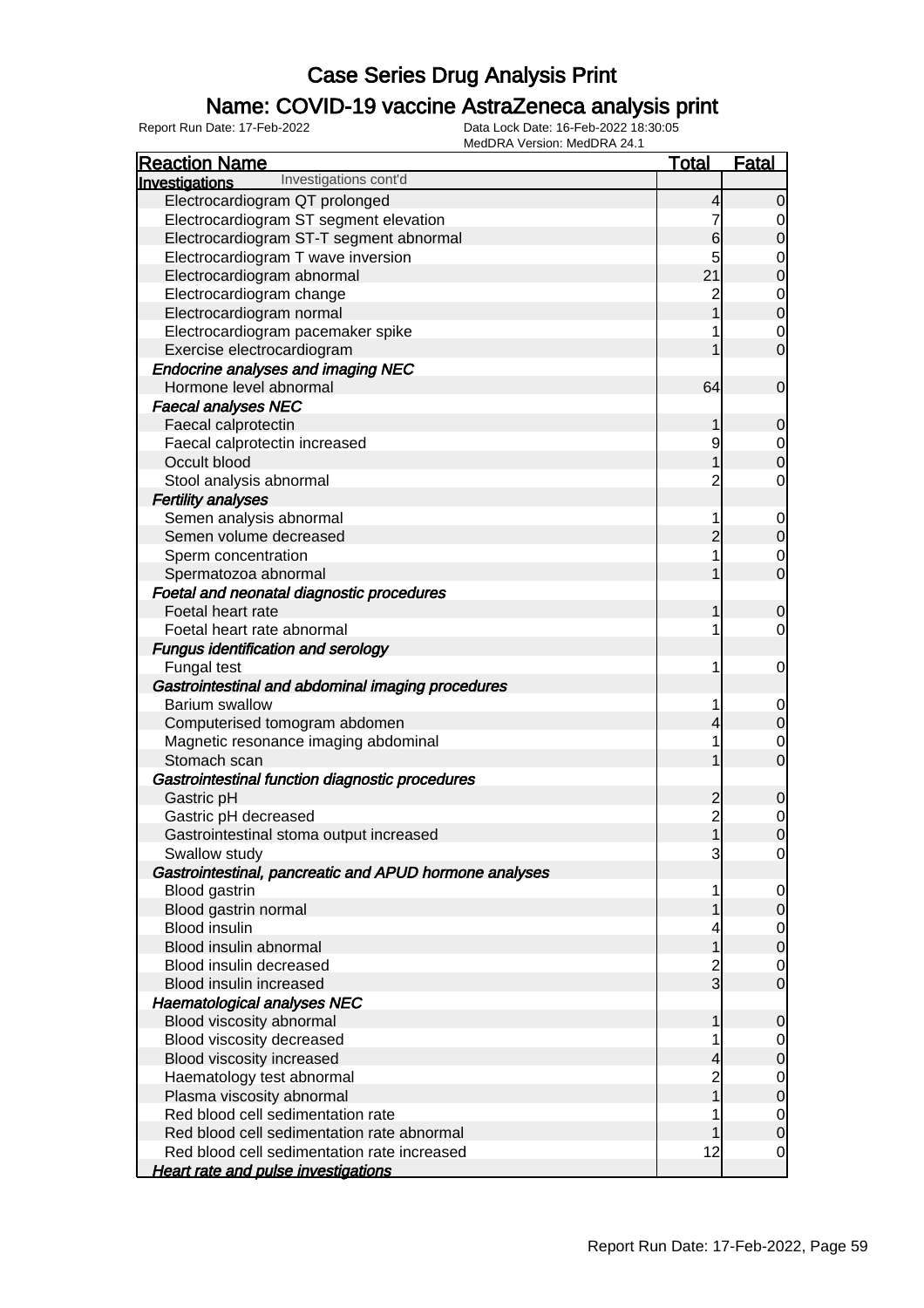### Name: COVID-19 vaccine AstraZeneca analysis print

| <b>Reaction Name</b>                      | <u>Total</u>   | <b>Fatal</b>     |
|-------------------------------------------|----------------|------------------|
| Investigations cont'd<br>Investigations   |                |                  |
| Brachial pulse decreased                  |                | 0                |
| Carotid pulse                             |                | 0                |
| Femoral pulse                             |                | 0                |
| Heart rate                                | 1144           | 0                |
| Heart rate abnormal                       | 70             | $\mathbf 0$      |
| Heart rate decreased                      | 142            | 0                |
| Heart rate increased                      | 2154           | $\mathbf 0$      |
| Heart rate irregular                      | 277            | 0                |
| Heart rate variability decreased          |                | $\mathbf 0$      |
| Heart rate variability increased          | 3              | $\mathbf 0$      |
| Maximum heart rate                        | 8              | $\mathbf 0$      |
| Maximum heart rate decreased              |                | 0                |
| Maximum heart rate increased              |                | $\mathbf 0$      |
| Orthostatic heart rate response increased |                | 0                |
| Popliteal pulse                           |                | $\mathbf 0$      |
| Pulse abnormal                            | 30             | $\mathbf 0$      |
| Pulse absent                              |                | $\mathbf 0$      |
| Pulse pressure increased                  | 3              | $\mathbf 0$      |
| Pulse waveform abnormal                   |                | $\mathbf 0$      |
| Radial pulse                              |                | 0                |
| Sinus rhythm                              | 9              | $\mathbf 0$      |
| <b>Histopathology procedures NEC</b>      |                |                  |
| <b>Biopsy</b>                             | 1              | 0                |
| Smear test                                |                | $\mathbf 0$      |
| Imaging procedures NEC                    |                |                  |
| Computerised tomogram                     |                | 0                |
| Computerised tomogram normal              |                | $\mathbf 0$      |
| Magnetic resonance imaging                |                | $\mathbf 0$      |
| Magnetic resonance imaging abnormal       |                | $\mathbf 0$      |
| Magnetic resonance imaging whole body     |                | $\mathbf 0$      |
| Scan                                      |                | $\mathbf 0$      |
| <b>Ultrasound scan</b>                    |                | 0                |
| X-ray                                     |                | 0                |
| Immunoglobulin analyses                   |                |                  |
| Blood immunoglobulin A increased          | 1              | $\mathbf 0$      |
| Blood immunoglobulin E                    | 1              | $\overline{0}$   |
| Blood immunoglobulin E increased          | 3              | $\mathbf 0$      |
| Blood immunoglobulin G                    |                | $\mathbf 0$      |
| Blood immunoglobulin M                    | 1              | $\overline{0}$   |
| Blood immunoglobulin M increased          | $\overline{c}$ | $\boldsymbol{0}$ |
| Immunoglobulins decreased                 | $\overline{2}$ | $\mathbf 0$      |
| Immunology analyses NEC                   |                |                  |
| Antibody test                             | $\frac{5}{7}$  | $\mathbf 0$      |
| Antibody test abnormal                    |                | $\mathbf 0$      |
| Antibody test negative                    | 18             | $\overline{0}$   |
| Antibody test positive                    | $\overline{2}$ | $\mathbf 0$      |
| Immunology test                           | 14             | 1                |
| Immunology test normal                    | 1              | $\mathbf 0$      |
| Mast cell degranulation present           |                | 0                |
| Tryptase increased                        |                | $\mathbf 0$      |
| Immunology skin tests NEC                 |                |                  |
| Allergy alert test                        | 3              | $\mathbf 0$      |
| Skin test positive                        |                | $\overline{0}$   |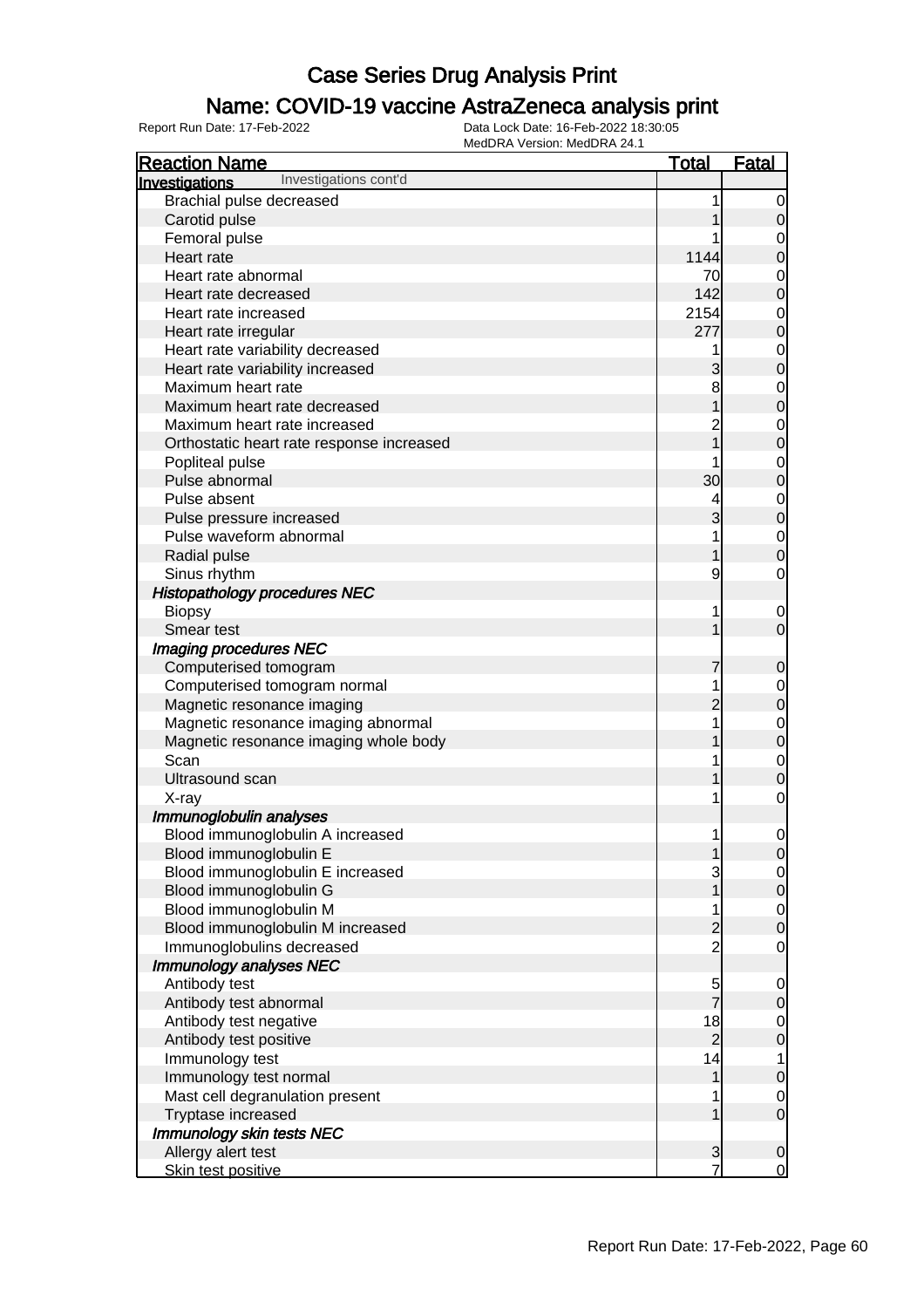### Name: COVID-19 vaccine AstraZeneca analysis print

| <b>Reaction Name</b>                    | <u>Total</u>   | <b>Fatal</b>                         |
|-----------------------------------------|----------------|--------------------------------------|
| Investigations cont'd<br>Investigations |                |                                      |
| <b>Investigations NEC</b>               |                |                                      |
| <b>APACHE II score</b>                  |                | $\overline{0}$                       |
| <b>Blood test</b>                       | 53             | $\overline{O}$                       |
| Blood test abnormal                     | 94             | $\overline{0}$                       |
| Blood test normal                       |                | $\overline{0}$                       |
| Laboratory test                         |                |                                      |
| Laboratory test abnormal                |                | $\begin{matrix}0\\0\end{matrix}$     |
| Polymerase chain reaction positive      | 3              | $\mathbf{0}$                         |
| Quality of life decreased               | 4              | $\overline{0}$                       |
| <b>Liver function analyses</b>          |                |                                      |
| Alanine aminotransferase decreased      |                | $\mathbf 0$                          |
| Alanine aminotransferase increased      | 32             |                                      |
| Ammonia                                 |                | $\begin{matrix} 0 \\ 0 \end{matrix}$ |
| Aspartate aminotransferase              |                |                                      |
| Aspartate aminotransferase increased    | 4              | $\begin{matrix} 0 \\ 0 \end{matrix}$ |
| Bile output                             |                |                                      |
| <b>Blood bilirubin</b>                  |                | $\begin{matrix}0\\0\end{matrix}$     |
| Blood bilirubin increased               |                |                                      |
| Gamma-glutamyltransferase increased     | 5              | $\begin{matrix}0\\0\end{matrix}$     |
| Hepatic enzyme abnormal                 |                |                                      |
| Hepatic enzyme increased                | 17             | $0\atop 0$                           |
| Liver function test                     | 3              |                                      |
| Liver function test abnormal            | 56             | $\begin{matrix} 0 \\ 0 \end{matrix}$ |
| Liver function test increased           | 17             | $\mathbf{0}$                         |
| Transaminases increased                 | 13             | $\overline{0}$                       |
| <b>Metabolism tests NEC</b>             |                |                                      |
| Blood ketone body                       | 10             | $\mathbf 0$                          |
| Blood ketone body increased             |                |                                      |
| Blood ketone body present               |                | $\begin{matrix} 0 \\ 0 \end{matrix}$ |
| Blood uric acid increased               |                |                                      |
| Brain natriuretic peptide increased     |                | $\begin{matrix} 0 \\ 0 \end{matrix}$ |
| Ubiquinone                              |                | $\mathbf{0}$                         |
| Ubiquinone decreased                    | $\overline{c}$ | $\overline{0}$                       |
| Urine ketone body present               | $\overline{2}$ | $\mathbf 0$                          |
| Microbiology and serology tests NEC     |                |                                      |
| <b>Blood culture</b>                    | $\overline{c}$ | $\overline{0}$                       |
| Blood culture negative                  |                | 0                                    |
| Septic screen                           |                | $\overline{0}$                       |
| Serology test                           |                | $\overline{0}$                       |
| Mineral and electrolyte analyses        |                |                                      |
| <b>Blood calcium</b>                    | $\overline{c}$ | $\mathbf 0$                          |
| Blood calcium increased                 |                | $\overline{0}$                       |
| Blood cyanide                           |                | $\boldsymbol{0}$                     |
| <b>Blood iron</b>                       | 14             | $\overline{0}$                       |
| Blood iron decreased                    | 36             | $\mathbf 0$                          |
| Blood iron increased                    | 5              | $\overline{0}$                       |
| Blood magnesium decreased               | 3              | $\mathbf 0$                          |
| Blood phosphorus abnormal               |                | $\overline{0}$                       |
| Blood phosphorus decreased              |                | $\mathbf 0$                          |
| Blood phosphorus increased              | 4              | $\overline{0}$                       |
| Blood potassium decreased               | 12             | $\overline{0}$                       |
| Blood potassium increased               | 9              | $\overline{0}$                       |
| <b>Blood sodium</b>                     | $\overline{2}$ | $\mathbf 0$                          |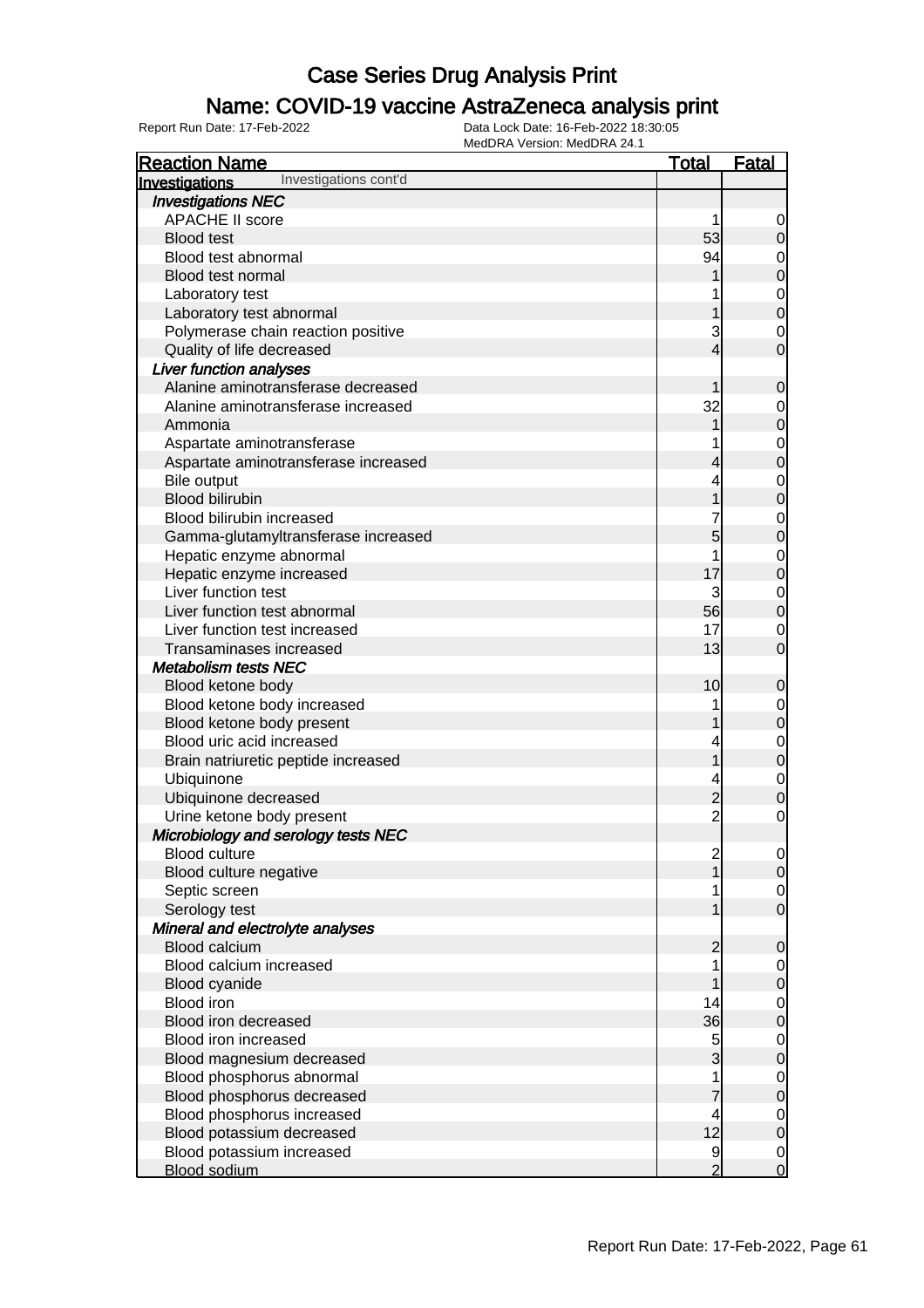### Name: COVID-19 vaccine AstraZeneca analysis print

| MEUDRA VEISIOII. MEUDRA 24. I<br><b>Reaction Name</b>   | <b>Total</b>   | <b>Fatal</b>                         |
|---------------------------------------------------------|----------------|--------------------------------------|
| Investigations cont'd<br>Investigations                 |                |                                      |
| Blood sodium decreased                                  | 6              | $\overline{0}$                       |
| Blood zinc increased                                    |                | $\overline{0}$                       |
| Iron binding capacity total decreased                   |                | 0                                    |
| Serum ferritin                                          |                | $\overline{0}$                       |
| Serum ferritin decreased                                | 6              | $\mathbf 0$                          |
| Serum ferritin increased                                |                | $\overline{0}$                       |
| Sweat test                                              | 3              | $\mathbf 0$                          |
| <b>Transferrin decreased</b>                            |                | $\overline{0}$                       |
| Urine copper                                            |                | 0                                    |
| Musculoskeletal and soft tissue imaging procedures      |                |                                      |
| Bone densitometry                                       |                | $\overline{0}$                       |
| Discogram abnormal                                      |                | $\overline{0}$                       |
| Magnetic resonance imaging neck                         |                | $\mathbf 0$                          |
| Skull X-ray                                             | 12             | $\overline{0}$                       |
| X-ray limb                                              | $\overline{2}$ | $\mathbf 0$                          |
| X-ray limb abnormal                                     |                | $\overline{0}$                       |
| X-ray of pelvis and hip                                 | 2              | 0                                    |
| Musculoskeletal and soft tissue tests NEC               |                |                                      |
| Muscle mass percentage                                  |                | $\overline{0}$                       |
| Swollen joint count                                     | 2              | $\overline{0}$                       |
| Swollen joint count increased                           | 4              | $\mathbf 0$                          |
| Tender joint count                                      | 4              | $\overline{0}$                       |
| Mycobacteria identification and serology                |                |                                      |
| Interferon gamma release assay positive                 | 2              | $\overline{0}$                       |
| Neurologic diagnostic procedures                        |                |                                      |
| Coma scale abnormal                                     | 19             | 0                                    |
| Electroencephalogram abnormal                           |                | $\overline{0}$                       |
| Electromyogram abnormal                                 | 3              | $\overline{O}$                       |
| Hoover's sign of leg paresis                            |                | $\mathbf 0$                          |
| Joint position sense decreased                          | $\overline{c}$ | $\overline{0}$                       |
| Lumbar puncture                                         | 19             | $\mathbf 0$                          |
| Nerve conduction studies                                | 1              | $\overline{0}$                       |
| Nerve conduction studies abnormal                       | 2              | $\mathbf 0$                          |
| Nerve stimulation test abnormal                         | $\overline{1}$ | $\overline{0}$                       |
| Neurotransmitter level altered                          | 1              | $\overline{0}$                       |
| Sensory level abnormal                                  |                | 0                                    |
| Sleep study normal                                      |                | $\overline{0}$                       |
| Ophthalmic function diagnostic procedures               |                |                                      |
| Corneal reflex decreased                                |                | $\overline{0}$                       |
| Intraocular pressure increased                          | $\frac{2}{8}$  | $\overline{0}$                       |
| Intraocular pressure test                               | 8              |                                      |
| Pupillary light reflex tests abnormal                   |                | $\begin{matrix} 0 \\ 0 \end{matrix}$ |
| Retinal function test abnormal                          |                |                                      |
| Visual tracking test                                    |                | $\begin{matrix} 0 \\ 0 \end{matrix}$ |
| <b>Parathyroid analyses</b>                             |                |                                      |
| Blood parathyroid hormone decreased                     |                | $\mathbf 0$                          |
| Physical examination procedures and organ system status |                |                                      |
| Body height decreased                                   |                | 0                                    |
| Body surface area                                       | З              | $\overline{0}$                       |
| Body surface area decreased                             |                | $\overline{O}$                       |
| Body temperature                                        | 1043           |                                      |
| Body temperature abnormal                               | 89             | $\begin{matrix} 0 \\ 0 \end{matrix}$ |
| Body temperature decreased                              | 141            | $\overline{0}$                       |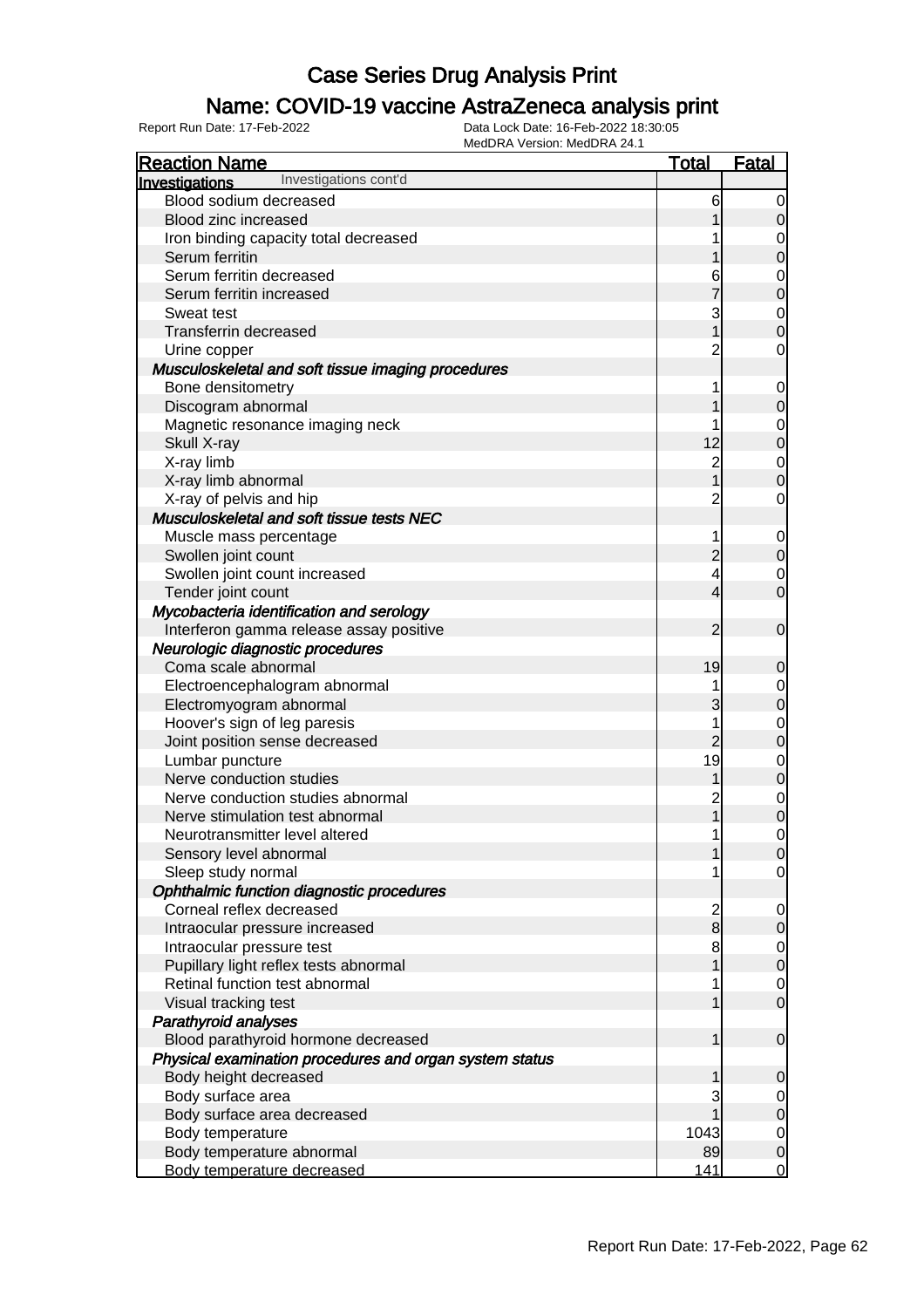### Name: COVID-19 vaccine AstraZeneca analysis print

| MCQDI\A VCISIOII. MCQDI\A 27. I<br><b>Reaction Name</b> | <u>Total</u>    | <u>Fatal</u>                   |
|---------------------------------------------------------|-----------------|--------------------------------|
| Investigations cont'd<br>Investigations                 |                 |                                |
| Body temperature fluctuation                            | 194             | $\overline{0}$                 |
| Body temperature increased                              | 1169            | $\overline{0}$                 |
| Body temperature normal                                 | 3               | $\mathbf 0$                    |
| <b>Breath sounds</b>                                    |                 | $\mathbf 0$                    |
| Breath sounds abnormal                                  | $\overline{7}$  | $\overline{0}$                 |
| Dermatologic examination abnormal                       |                 | $\mathbf 0$                    |
| General physical condition abnormal                     | 4               | $\overline{0}$                 |
| Grip strength                                           | 14              | $\mathbf 0$                    |
| Grip strength decreased                                 | 40              | $\overline{0}$                 |
| Head lag                                                | 19              | $\mathbf 0$                    |
| Lymph node palpable                                     | $6 \overline{}$ | $\overline{0}$                 |
| Male genital examination abnormal                       |                 |                                |
| Menstruation normal                                     | 7               | $\mathbf{0}$<br>$\overline{0}$ |
|                                                         |                 |                                |
| Muscle strength abnormal                                | 6               | $\mathbf 0$                    |
| Neurological examination                                |                 | $\overline{0}$                 |
| Neurological examination abnormal                       |                 | $\mathbf{0}$                   |
| Neurological examination normal                         |                 | $\overline{0}$                 |
| Ophthalmological examination                            | 5               | $\mathbf{0}$                   |
| Ophthalmological examination abnormal                   |                 | $\overline{0}$                 |
| Palpatory finding abnormal                              |                 | $\mathbf{0}$                   |
| Product residue present                                 | 3               | $\overline{0}$                 |
| Psoriasis area severity index decreased                 |                 | $\mathbf{0}$                   |
| Psoriasis area severity index increased                 |                 | $\overline{0}$                 |
| Respiratory rate                                        | 14              | $\mathbf 0$                    |
| Respiratory rate decreased                              | 32              | $\overline{0}$                 |
| Respiratory rate increased                              | 82              | $\mathbf 0$                    |
| Skin temperature                                        | 179             | $\overline{0}$                 |
| Temperature difference of extremities                   | 9               | $\mathbf{0}$                   |
| Urological examination                                  |                 | $\overline{0}$                 |
| Vital signs measurement                                 |                 | $\mathbf 0$                    |
| Weight decreased                                        | 246             | $\overline{0}$                 |
| Weight increased                                        | 75              | $\mathbf 0$                    |
| Pituitary analyses anterior                             |                 |                                |
| Blood corticotrophin                                    |                 | $\mathbf 0$                    |
| Blood follicle stimulating hormone increased            | $\overline{2}$  | $\overline{0}$                 |
| Blood growth hormone increased                          |                 | $\overline{0}$                 |
| Blood prolactin increased                               |                 | $\overline{0}$                 |
| Blood thyroid stimulating hormone                       |                 | $0\atop 0$                     |
| Blood thyroid stimulating hormone abnormal              |                 |                                |
| Blood thyroid stimulating hormone decreased             |                 | $\mathbf 0$                    |
| Blood thyroid stimulating hormone increased             | 6               | $\overline{0}$                 |
| <b>Platelet analyses</b>                                |                 |                                |
| Platelet count                                          | 4               | $\mathbf 0$                    |
| Platelet count abnormal                                 |                 | 0                              |
| Platelet count decreased                                | 353             |                                |
| Platelet count increased                                | 8               | $\overline{0}$                 |
| Platelet count normal                                   |                 | $\overline{0}$                 |
| Platelet morphology abnormal                            |                 | $\mathbf 0$                    |
| Plateletcrit                                            |                 | $\overline{0}$                 |
| <b>Protein analyses NEC</b>                             |                 |                                |
| Blood albumin abnormal                                  |                 | $\mathbf 0$                    |
| C-reactive protein                                      |                 | $\overline{0}$                 |
| C-reactive protein abnormal                             | 3               | $\overline{0}$                 |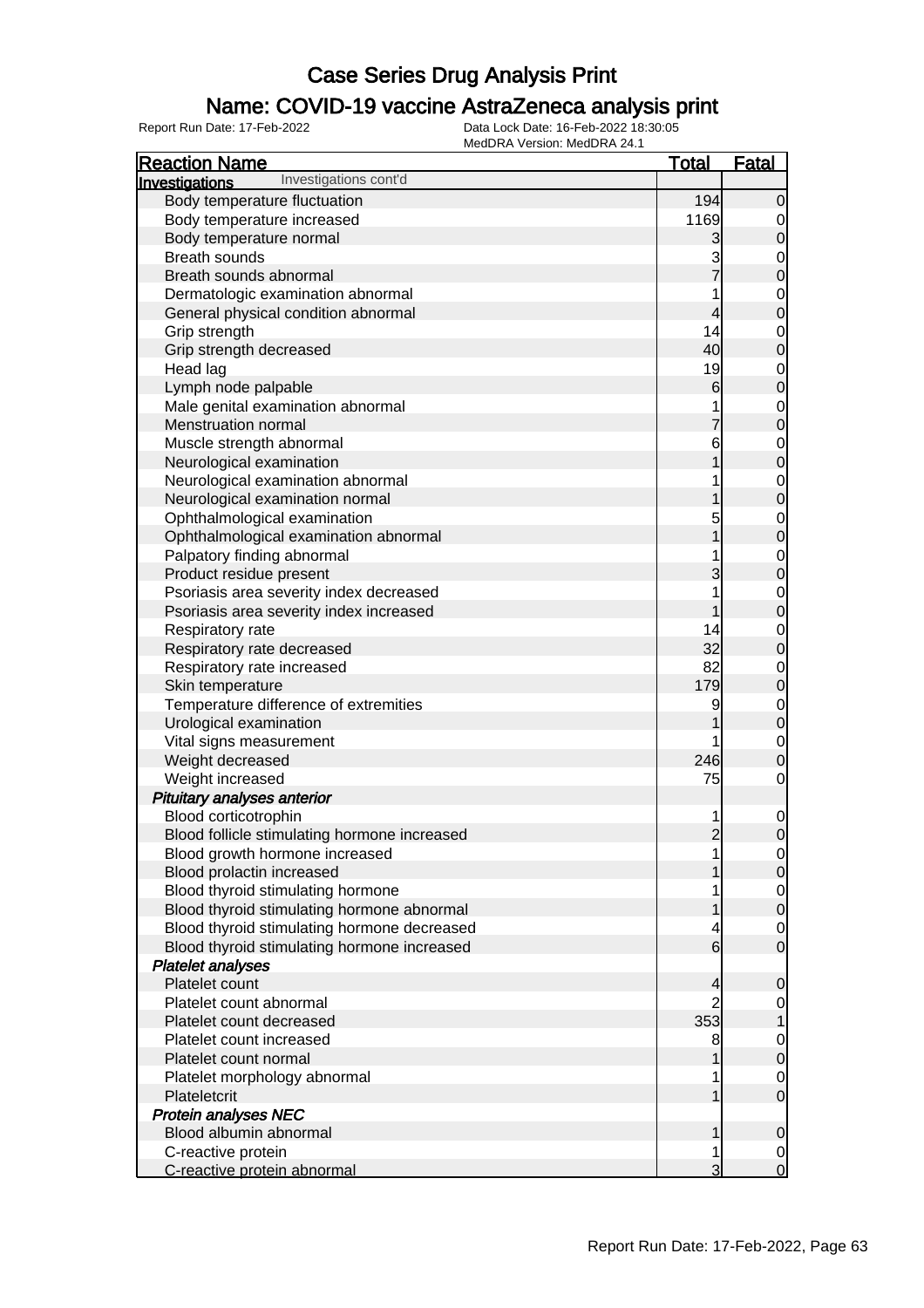### Name: COVID-19 vaccine AstraZeneca analysis print

| <b>Reaction Name</b>                                    | <u>Total</u>                     | <b>Fatal</b>                         |
|---------------------------------------------------------|----------------------------------|--------------------------------------|
| Investigations cont'd<br>Investigations                 |                                  |                                      |
| C-reactive protein decreased                            | 1                                | $\overline{0}$                       |
| C-reactive protein increased                            | 44                               | $\overline{0}$                       |
| Protein total                                           | 2                                |                                      |
| Protein total abnormal                                  |                                  | $0\atop 0$                           |
| Protein total increased                                 | 2                                | $\overline{0}$                       |
| Zinc sulphate turbidity increased                       |                                  | $\overline{0}$                       |
| Red blood cell analyses                                 |                                  |                                      |
| Haematocrit                                             | 10                               | $\mathbf 0$                          |
| Haematocrit decreased                                   |                                  |                                      |
| Haematocrit increased                                   | 3                                | $\begin{matrix}0\\0\end{matrix}$     |
| Haemoglobin                                             |                                  |                                      |
| Haemoglobin decreased                                   | 21                               | $0\atop 0$                           |
| Haemoglobin increased                                   | $\overline{c}$                   | $0\atop 0$                           |
| Mean cell haemoglobin concentration                     |                                  |                                      |
| Mean cell volume abnormal                               | 3<br>3                           | $\begin{matrix}0\\0\end{matrix}$     |
| Red blood cell count                                    |                                  |                                      |
| Red blood cell count decreased                          | $\overline{2}$                   | $0$<br>0                             |
| Red blood cell count increased                          |                                  |                                      |
| Red blood cell elliptocytes present                     |                                  | $\begin{matrix} 0 \\ 0 \end{matrix}$ |
| Red blood cell morphology abnormal                      |                                  |                                      |
| Red blood cell target cells present                     | 1                                | $\mathbf 0$                          |
| <b>Renal function analyses</b>                          |                                  |                                      |
| Blood creatine increased                                | 1                                | $\overline{0}$                       |
| Blood creatinine abnormal                               |                                  | $\overline{0}$                       |
| Blood creatinine decreased                              | $\overline{c}$                   | $\begin{matrix}0\\0\end{matrix}$     |
| Blood creatinine increased                              | 3                                |                                      |
| Blood urea                                              |                                  | $\begin{matrix} 0 \\ 0 \end{matrix}$ |
| Blood urea increased                                    | 1                                |                                      |
| Glomerular filtration rate decreased                    | 6                                | $\mathbf 0$                          |
| Reproductive hormone analyses                           |                                  |                                      |
| 17 ketosteroids urine decreased                         | 1                                | $\overline{0}$                       |
| Anti-Muellerian hormone level decreased                 | 4                                | $\mathbf 0$                          |
| Blood oestrogen                                         | $\overline{c}$                   | $\begin{matrix}0\\0\end{matrix}$     |
| Blood oestrogen decreased                               | $\overline{1}$                   |                                      |
| Blood oestrogen increased                               | 1                                | $\mathbf 0$                          |
| Blood testosterone decreased                            | 2                                | $\Omega$                             |
| Blood testosterone increased                            | 1                                | $\overline{0}$                       |
| Dihydrotestosterone decreased                           |                                  | $\overline{O}$                       |
| False negative pregnancy test                           | 5                                | $\overline{0}$                       |
| Female sex hormone level                                |                                  | $\overline{0}$                       |
| Human chorionic gonadotropin decreased<br>Oestradiol    | 1                                | $\overline{0}$                       |
| Oestradiol decreased                                    | $\overline{c}$<br>1              | $\pmb{0}$                            |
| Oestriol                                                |                                  | $\overline{0}$<br>$\pmb{0}$          |
| Pregnancy test                                          | 17                               |                                      |
| Pregnancy test false positive                           |                                  | $\overline{0}$<br>$\mathbf 0$        |
| Pregnancy test negative                                 | $\overline{c}$<br>$\overline{2}$ |                                      |
| Progesterone decreased                                  | $\overline{1}$                   | $\overline{0}$<br>$\mathbf 0$        |
| Reproductive hormone                                    | 1                                | $\overline{0}$                       |
| Reproductive organ and breast histopathology procedures |                                  |                                      |
| <b>Biopsy breast</b>                                    | 1                                | $\overline{0}$                       |
| Biopsy vagina                                           | 1                                | $\overline{0}$                       |
| Smear cervix                                            | 1                                | $\overline{0}$                       |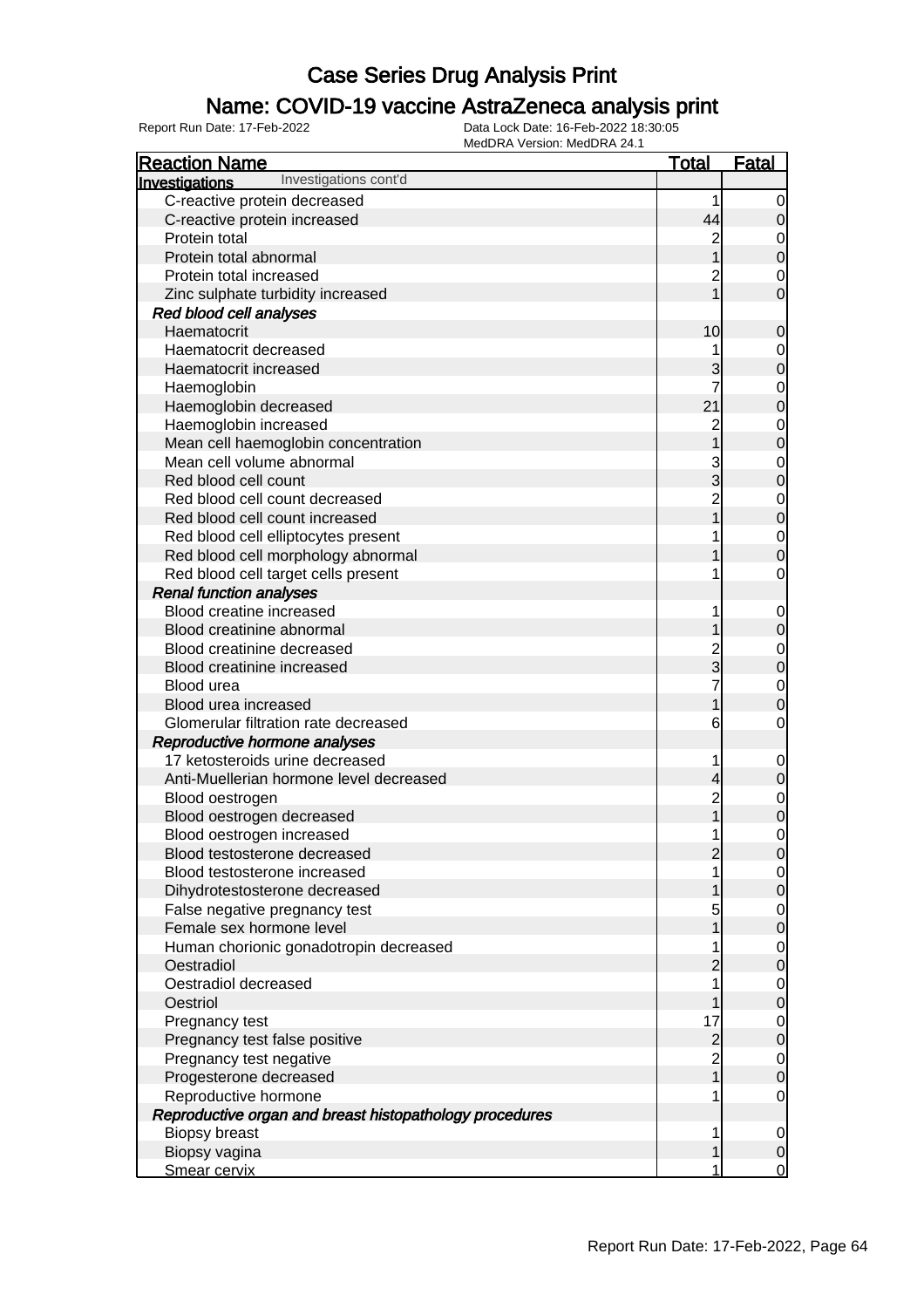### Name: COVID-19 vaccine AstraZeneca analysis print

| <b>Reaction Name</b>                                     | <b>Total</b>   | <b>Fatal</b>                         |
|----------------------------------------------------------|----------------|--------------------------------------|
| Investigations cont'd<br>Investigations                  |                |                                      |
| Reproductive organ and breast imaging procedures         |                |                                      |
| Mammogram                                                | 1              | $\overline{0}$                       |
| Ultrasound scan vagina normal                            | 1              | $\overline{O}$                       |
| Respiratory and pulmonary function diagnostic procedures |                |                                      |
| Forced expiratory volume                                 | 2              | $\mathbf 0$                          |
| Forced expiratory volume decreased                       | 1              |                                      |
| Forced expiratory volume increased                       | 14             | $0\atop 0$                           |
| Forced expiratory volume normal                          | 1              |                                      |
| Forced vital capacity decreased                          | $\overline{c}$ | $\begin{matrix}0\\0\end{matrix}$     |
| Fractional exhaled nitric oxide normal                   | 1              |                                      |
| Maximal voluntary ventilation                            | $\overline{c}$ | $\begin{matrix}0\\0\end{matrix}$     |
| Peak expiratory flow rate                                | 1              |                                      |
| Peak expiratory flow rate abnormal                       | 1              | $\begin{matrix}0\\0\end{matrix}$     |
| Peak expiratory flow rate decreased                      | 7              | $\begin{matrix}0\\0\end{matrix}$     |
| Pulmonary function test                                  | $\overline{4}$ |                                      |
| Pulmonary function test decreased                        | 6              | $\begin{matrix} 0 \\ 0 \end{matrix}$ |
| Slow vital capacity                                      | $\overline{1}$ |                                      |
| Total lung capacity decreased                            | 6              | $\mathbf 0$                          |
| Respiratory tract and thoracic histopathology procedures |                |                                      |
| Sputum abnormal                                          | 3              | $\overline{0}$                       |
| Respiratory tract and thoracic imaging procedures        |                |                                      |
| Chest X-ray                                              | 21             | $\mathbf{0}$                         |
| Computerised tomogram thorax                             | 4              | $\overline{0}$                       |
| Laryngoscopy                                             | 1              | $\begin{matrix} 0 \\ 0 \end{matrix}$ |
| Ventilation/perfusion scan                               | 1              |                                      |
| Skeletal and cardiac muscle analyses                     |                |                                      |
| Blood creatine phosphokinase increased                   | 8              | $\mathbf 0$                          |
| Muscle enzyme increased                                  | 1              |                                      |
| Myocardial necrosis marker                               | 1              | $0$<br>0                             |
| Myocardial necrosis marker increased                     | 1              |                                      |
| Troponin                                                 | $\frac{2}{3}$  | $\begin{matrix}0\\0\end{matrix}$     |
| Troponin I increased                                     |                | $\begin{matrix}0\\0\end{matrix}$     |
| Troponin T                                               | 1              |                                      |
| Troponin T increased                                     |                | $\begin{matrix}0\\0\end{matrix}$     |
| Troponin increased                                       | 20             |                                      |
| Skin histopathology procedures                           |                |                                      |
| Biopsy skin                                              | $\mathbf{1}$   | $\overline{0}$                       |
| Special sense investigations NEC                         |                |                                      |
| Olfactory test                                           | 1              | $\mathbf 0$                          |
| Therapeutic drug monitoring analyses                     |                |                                      |
| Analgesic drug level                                     | 17             | $\mathbf 0$                          |
| Analgesic drug level increased                           | 1              | $\overline{0}$                       |
| Analgesic drug level therapeutic                         | 1              | $\overline{0}$                       |
| Anticoagulation drug level above therapeutic             | $\mathbf{3}$   | $\begin{matrix} 0 \\ 0 \end{matrix}$ |
| Anticoagulation drug level below therapeutic             | $\overline{4}$ |                                      |
| Anticoagulation drug level increased                     | 1              | $\begin{matrix}0\\0\end{matrix}$     |
| Antidepressant drug level decreased                      | 1              |                                      |
| Drug level increased                                     | 3              | $\mathbf 0$                          |
| <b>Thyroid analyses</b>                                  |                |                                      |
| Anti-thyroid antibody                                    | 1              | $\mathbf 0$                          |
| Thyroid function test abnormal                           | $\overline{7}$ | $\pmb{0}$                            |
| Thyroid hormones decreased                               | 1              | $\overline{0}$                       |
| Thyroxine                                                | 1              | $\overline{0}$                       |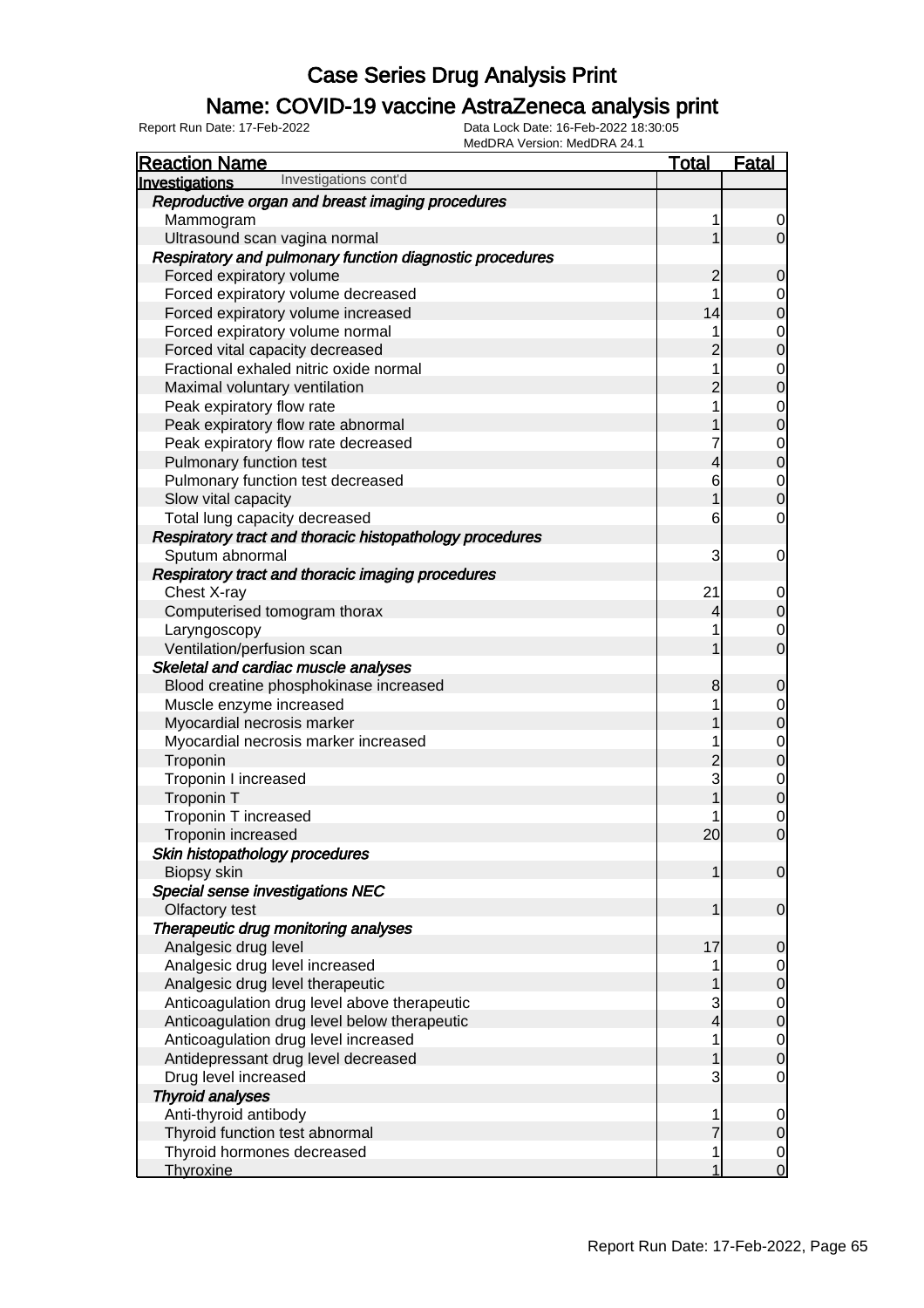### Name: COVID-19 vaccine AstraZeneca analysis print

| <b>Reaction Name</b>                    | <u>Total</u>   | <b>Fatal</b>                         |
|-----------------------------------------|----------------|--------------------------------------|
| Investigations cont'd<br>Investigations |                |                                      |
| Thyroxine abnormal                      | 1              | $\overline{0}$                       |
| Thyroxine free decreased                |                | $\overline{O}$                       |
| Thyroxine increased                     | $\overline{c}$ | $\overline{0}$                       |
| Tri-iodothyronine decreased             |                | $\overline{0}$                       |
| Tissue enzyme analyses NEC              |                |                                      |
| Blood alkaline phosphatase decreased    | 1              | $\mathbf 0$                          |
| Blood alkaline phosphatase increased    | 3              |                                      |
| Blood lactate dehydrogenase             |                | $0\atop 0$                           |
| Blood lactate dehydrogenase increased   |                |                                      |
| Lactate dehydrogenase urine increased   |                | $\begin{matrix} 0 \\ 0 \end{matrix}$ |
| <b>Toxicology laboratory analyses</b>   |                |                                      |
| Blood aluminium                         | 1              | $\mathbf 0$                          |
| Blood arsenic normal                    |                |                                      |
| <b>Blood cannabinoids</b>               |                | $\begin{matrix}0\\0\end{matrix}$     |
| Blood carbon monoxide increased         | 3              | $\begin{matrix}0\\0\end{matrix}$     |
| <b>Blood lead</b>                       |                |                                      |
| Drug screen positive                    |                | $\begin{matrix} 0 \\ 0 \end{matrix}$ |
| Heavy metal test                        |                |                                      |
| <b>Triglyceride analyses</b>            |                |                                      |
| <b>Blood triglycerides</b>              | 1              | $\mathbf 0$                          |
| Blood triglycerides increased           |                | $\mathbf 0$                          |
| <b>Urinalysis NEC</b>                   |                |                                      |
| <b>Blood urine</b>                      | 40             | $\mathbf{0}$                         |
| Blood urine present                     | 95             | $\mathbf 0$                          |
| Cells in urine                          | $\overline{c}$ |                                      |
| Crystal urine                           | 4              | $\begin{matrix}0\\0\end{matrix}$     |
| Glucose urine                           | 1              |                                      |
| Haemoglobin urine                       |                | $0\atop 0$                           |
| Medication crystals in urine present    |                |                                      |
| Protein urine                           | 3              | 0<br>0                               |
| Protein urine present                   | $\overline{2}$ |                                      |
| Red blood cells urine                   | $\overline{1}$ | $\begin{matrix}0\\0\end{matrix}$     |
| Urea urine increased                    |                |                                      |
| Urine analysis                          |                | $\begin{matrix}0\\0\end{matrix}$     |
| Urine analysis abnormal                 | 17             | $\mathsf{O}\xspace$                  |
| Urine analysis normal                   | 3              | 0                                    |
| White blood cells urine positive        |                | $\overline{0}$                       |
| pH urine                                | 10             | $\overline{0}$                       |
| pH urine decreased                      | $\overline{2}$ | $\overline{0}$                       |
| pH urine increased                      | $\overline{3}$ | $\overline{O}$                       |
| Urinary tract function analyses NEC     |                |                                      |
| Urine output                            | 49             | $\mathbf 0$                          |
| Urine output decreased                  | 18             | $\overline{0}$                       |
| Urine output increased                  | 11             | $\overline{O}$                       |
| Urinary tract histopathology procedures |                |                                      |
| Biopsy kidney                           | 1              | $\mathbf 0$                          |
| Urinary tract imaging procedures        |                |                                      |
| Cystoscopy                              | 3              | $\mathbf 0$                          |
| Ultrasound kidney                       |                | $\overline{0}$                       |
| Vascular auscultatory investigations    |                |                                      |
| Abdominal bruit                         | 1              | $\overline{0}$                       |
| Aortic bruit                            | 1              | $\overline{0}$                       |
| Carotid bruit                           | 1              | $\overline{0}$                       |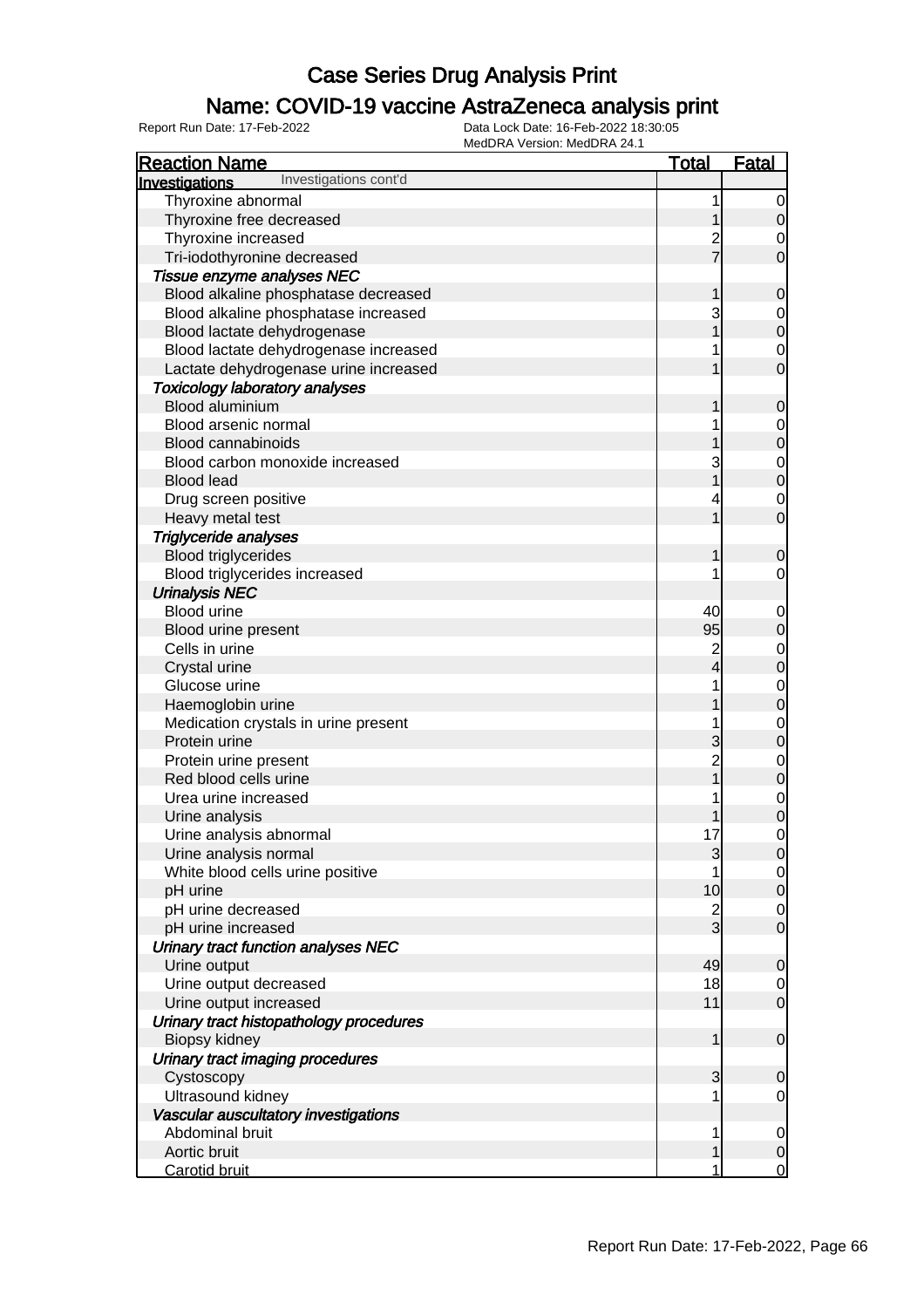#### Name: COVID-19 vaccine AstraZeneca analysis print

| <b>Reaction Name</b>                     | <u>Total</u>             | <u>Fatal</u>                         |
|------------------------------------------|--------------------------|--------------------------------------|
| Investigations cont'd<br>Investigations  |                          |                                      |
| Vascular imaging procedures NEC          |                          |                                      |
| Arteriogram carotid                      | 1                        | $\overline{0}$                       |
| Venogram                                 | $\overline{2}$           | $\overline{0}$                       |
| Vascular tests NEC (incl blood pressure) |                          |                                      |
| Blood pressure abnormal                  | 18                       | $\mathbf 0$                          |
| Blood pressure decreased                 | 105                      |                                      |
| Blood pressure diastolic                 | 1                        | $\begin{matrix} 0 \\ 0 \end{matrix}$ |
| Blood pressure diastolic decreased       | 1                        |                                      |
| Blood pressure diastolic increased       | 5                        | $0\atop 0$                           |
| Blood pressure difference of extremities | 1                        |                                      |
| Blood pressure increased                 | 351                      | $\begin{matrix}0\\0\end{matrix}$     |
| Blood pressure measurement               | 116                      |                                      |
| Blood pressure normal                    | 5                        | $0\atop 0$                           |
| Blood pressure systolic                  | 1                        |                                      |
| Blood pressure systolic abnormal         | 1                        | $0\atop 0$                           |
| Blood pressure systolic increased        | 5                        |                                      |
| Capillary nail refill test               | 1                        | $\begin{matrix}0\\0\end{matrix}$     |
| Pulmonary arterial pressure abnormal     | 1                        | $\mathbf 0$                          |
| Virus identification and serology        |                          |                                      |
| Blood HIV RNA increased                  | 1                        | $\mathbf 0$                          |
| Coronavirus test                         | 43                       | $\mathbf 0$                          |
| Cytomegalovirus test                     | 1                        |                                      |
| Epstein-Barr virus antibody positive     |                          | $0\atop 0$                           |
| HIV antibody negative                    | $\overline{2}$           |                                      |
| Hepatitis B core antibody positive       | $\overline{1}$           | $0\atop 0$                           |
| Hepatitis B surface antibody positive    | 1                        |                                      |
| Herpes virus test                        |                          | $0\atop 0$                           |
| Human papilloma virus test negative      | 1                        |                                      |
| Human papilloma virus test positive      |                          | $0\atop 0$                           |
| SARS-CoV-1 test positive                 | 1                        |                                      |
| SARS-CoV-2 RNA                           |                          | $0\atop 0$                           |
| SARS-CoV-2 antibody test                 | 9                        |                                      |
| SARS-CoV-2 antibody test negative        | 36                       | $\begin{matrix}0\\0\end{matrix}$     |
| SARS-CoV-2 antibody test positive        | 11                       | $\begin{matrix}0\\0\end{matrix}$     |
| SARS-CoV-2 test                          | 30                       |                                      |
| SARS-CoV-2 test false negative           | 5                        | $\overline{0}$                       |
| SARS-CoV-2 test false positive           | $\overline{4}$           | $\overline{0}$                       |
| SARS-CoV-2 test negative                 | 19                       | $\overline{0}$                       |
| SARS-CoV-2 test positive                 | 115                      | $\overline{0}$                       |
| Varicella virus test positive            | 1                        | $\overline{0}$                       |
| Viral load                               | 1                        | $\overline{0}$                       |
| Viral test                               | $\overline{\mathcal{A}}$ | $\overline{0}$                       |
| Viral test positive                      | $\overline{1}$           | $\overline{0}$                       |
| Vitamin analyses                         |                          |                                      |
| <b>Blood folate</b>                      | 3                        | $\mathbf 0$                          |
| Blood folate abnormal                    | 1                        | $\overline{0}$                       |
| Blood folate decreased                   | 13                       | $\pmb{0}$                            |
| Vitamin B12                              | $\frac{2}{3}$            | $\overline{0}$                       |
| Vitamin B12 abnormal                     |                          | $\overline{0}$                       |
| Vitamin B12 decreased                    | $6\overline{6}$          | $\overline{0}$                       |
| Vitamin D                                | 3                        | $\overline{0}$                       |
| Vitamin D decreased                      | 7                        | $\begin{matrix} 0 \\ 0 \end{matrix}$ |
| Vitamin D increased                      | 1                        |                                      |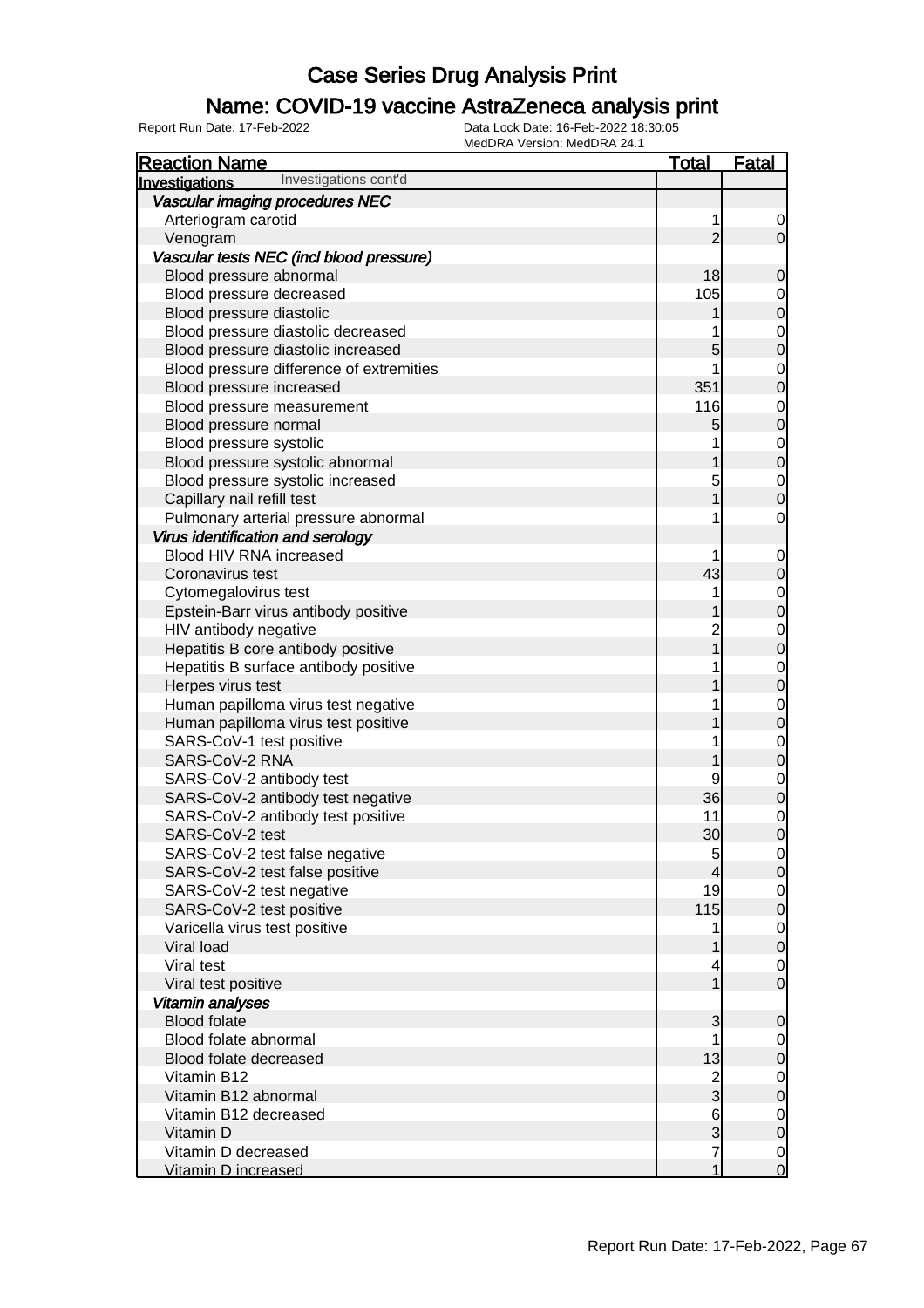### Name: COVID-19 vaccine AstraZeneca analysis print

| <b>Reaction Name</b>                                  | <b>Total</b> | <b>Fatal</b> |
|-------------------------------------------------------|--------------|--------------|
| Investigations cont'd<br><u><b>Investigations</b></u> |              |              |
| Vitamin E decreased                                   |              | $\mathbf 0$  |
| Water and electrolyte analyses NEC                    |              |              |
| Blood electrolytes decreased                          |              | 0            |
| <b>Blood osmolarity</b>                               |              | $\Omega$     |
| Volume blood                                          |              | $\mathbf 0$  |
| White blood cell analyses                             |              |              |
| CD4 lymphocytes decreased                             |              | 0            |
| Eosinophil count                                      |              | 0            |
| Eosinophil count abnormal                             |              | 0            |
| Eosinophil count decreased                            |              | 0            |
| Eosinophil count increased                            |              | 0            |
| Lymphocyte count                                      | 3            | 0            |
| Lymphocyte count abnormal                             |              |              |
| Lymphocyte count decreased                            | 6            | 0            |
| Lymphocyte count increased                            |              | 0            |
| Monocyte count increased                              |              | 0            |
| Mononuclear cell count abnormal                       |              |              |
| Natural killer cell count increased                   |              | 0            |
| Neutrophil count                                      |              | 0            |
| Neutrophil count abnormal                             |              |              |
| Neutrophil count decreased                            | 20           |              |
| Neutrophil count increased                            |              | 0            |
| Neutrophil toxic granulation present                  |              | 0            |
| White blood cell count                                | 21           | 0            |
| White blood cell count decreased                      | 35           | 0            |
| White blood cell count increased                      | 14           | 0            |
| White blood cell count normal                         |              | 0            |
| <b>Investigations SOC TOTAL</b>                       | 11618        |              |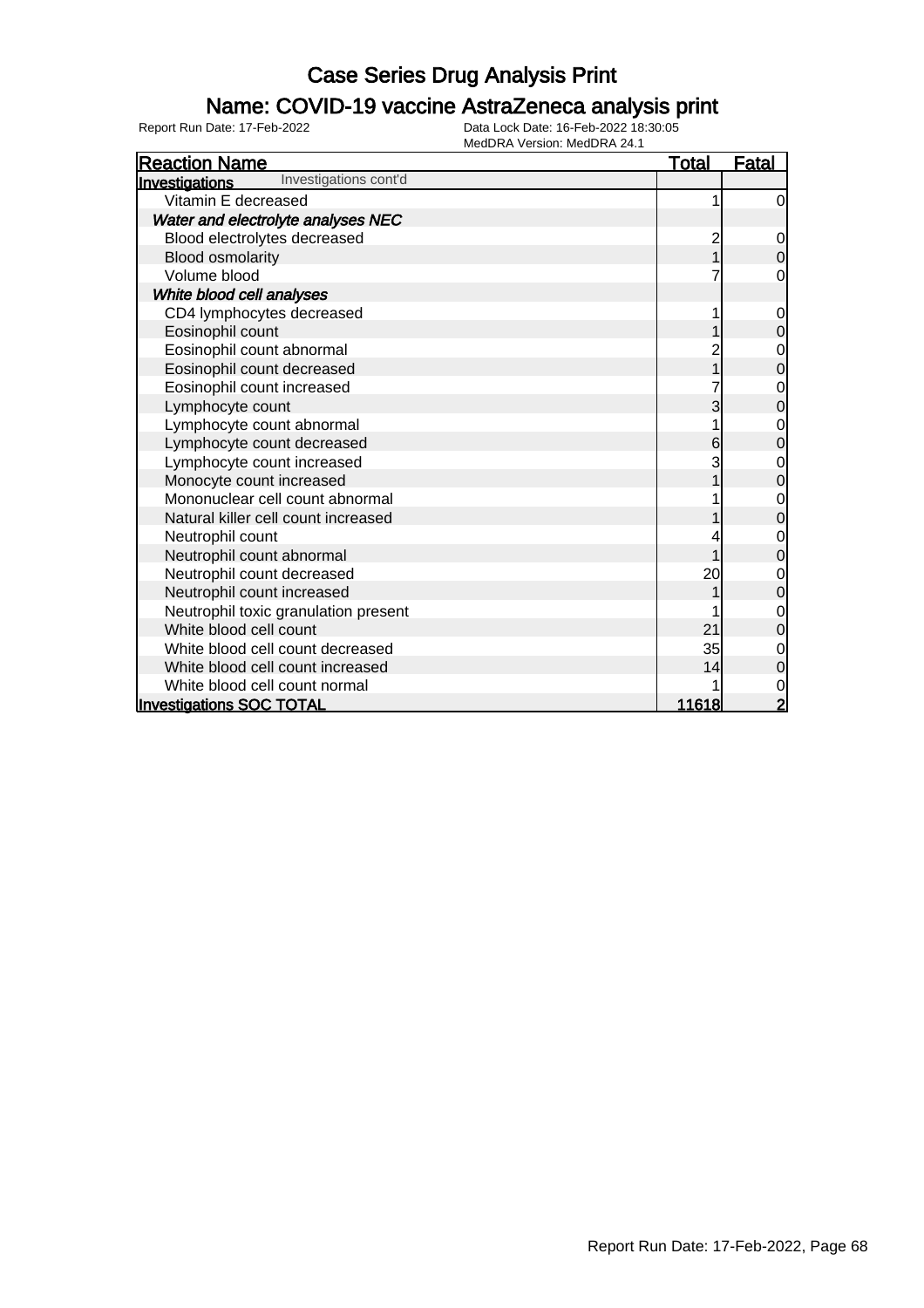### Name: COVID-19 vaccine AstraZeneca analysis print

| <b>Reaction Name</b>                                                  | <u>Total</u>   | <u>Fatal</u>                     |
|-----------------------------------------------------------------------|----------------|----------------------------------|
| <b>Metabolic disorders</b>                                            |                |                                  |
| Appetite disorders                                                    |                |                                  |
| Appetite disorder                                                     | 38             | $\mathbf 0$                      |
| Decreased appetite                                                    | 6493           | $\overline{0}$                   |
| Diet refusal                                                          | 2              | $\mathbf 0$                      |
| Eating disorder symptom                                               | 1              | $\mathbf 0$                      |
| Food craving                                                          | 26             | $\overline{0}$                   |
| Food refusal                                                          | 43             | $\mathbf 0$                      |
| Hyperphagia                                                           | 10             | $\mathbf 0$                      |
| Hypophagia                                                            | 39             | $\mathbf 0$                      |
| Increased appetite                                                    | 61             | $\mathbf 0$                      |
| Salt craving                                                          | 4              | 0                                |
| Calcium metabolism disorders                                          |                |                                  |
| Hypercalcaemia                                                        |                | $\mathbf 0$                      |
| Hypocalcaemia                                                         | $\frac{2}{8}$  | $\boldsymbol{0}$                 |
| Tetany                                                                | 1              | 0                                |
| Copper metabolism disorders                                           |                |                                  |
| Copper deficiency                                                     | 1              | $\mathbf 0$                      |
| Diabetes mellitus (incl subtypes)                                     |                |                                  |
| Diabetes mellitus                                                     | 123            | $\mathbf 0$                      |
| Diabetes mellitus inadequate control                                  | 29             | $\boldsymbol{0}$                 |
| Increased insulin requirement                                         | 1              |                                  |
| Insulin resistant diabetes                                            |                | $\begin{matrix}0\\0\end{matrix}$ |
| Steroid diabetes                                                      | 1              |                                  |
|                                                                       |                | $\mathbf 0$                      |
| Type 1 diabetes mellitus                                              | 26             | $\overline{0}$                   |
| Type 2 diabetes mellitus                                              | 6              | $\mathbf 0$                      |
| <b>Diabetic complications NEC</b>                                     |                |                                  |
| Diabetic ketoacidosis                                                 | 42             | $\overline{\mathbf{c}}$          |
| Diabetic ketosis                                                      | 5              | $\overline{0}$                   |
| Euglycaemic diabetic ketoacidosis                                     | 1              | $\mathbf 0$                      |
| Diabetic complications neurological                                   |                |                                  |
| Hyperglycaemic hyperosmolar nonketotic syndrome                       | $\overline{c}$ | $\mathbf 0$                      |
| Disorders of purine metabolism                                        |                |                                  |
| Gout                                                                  | 187            | $\mathbf 0$                      |
| Electrolyte imbalance NEC                                             |                |                                  |
| Electrolyte imbalance                                                 | 4              | $\mathbf 0$                      |
| Fluid imbalance                                                       | 1              | 0                                |
| Hyperosmolar state                                                    | 1              | $\overline{0}$                   |
| Fat soluble vitamin deficiencies and disorders                        |                |                                  |
| Vitamin D deficiency                                                  | 18             | $\mathbf 0$                      |
| Fluid intake decreased                                                |                |                                  |
| Fluid intake reduced                                                  | 10             | $\mathbf 0$                      |
| <b>Fluid intake increased</b>                                         |                |                                  |
| Polydipsia                                                            | 16             | $\mathbf 0$                      |
| Food malabsorption and intolerance syndromes (excl sugar intolerance) |                |                                  |
| Alcohol intolerance                                                   | 14             | $\mathbf 0$                      |
| Dairy intolerance                                                     | 6              | $\boldsymbol{0}$                 |
| Food intolerance                                                      | 26             | $\mathbf 0$                      |
| Gluten sensitivity                                                    | 6              | $\boldsymbol{0}$                 |
| Histamine intolerance                                                 | 4              | $\mathbf 0$                      |
| <b>General nutritional disorders NEC</b>                              |                |                                  |
| Abnormal loss of weight                                               | 87             | 0                                |
| Abnormal weight gain                                                  | 40             | $\mathbf 0$                      |
| Cachexia                                                              | 2              | $\overline{0}$                   |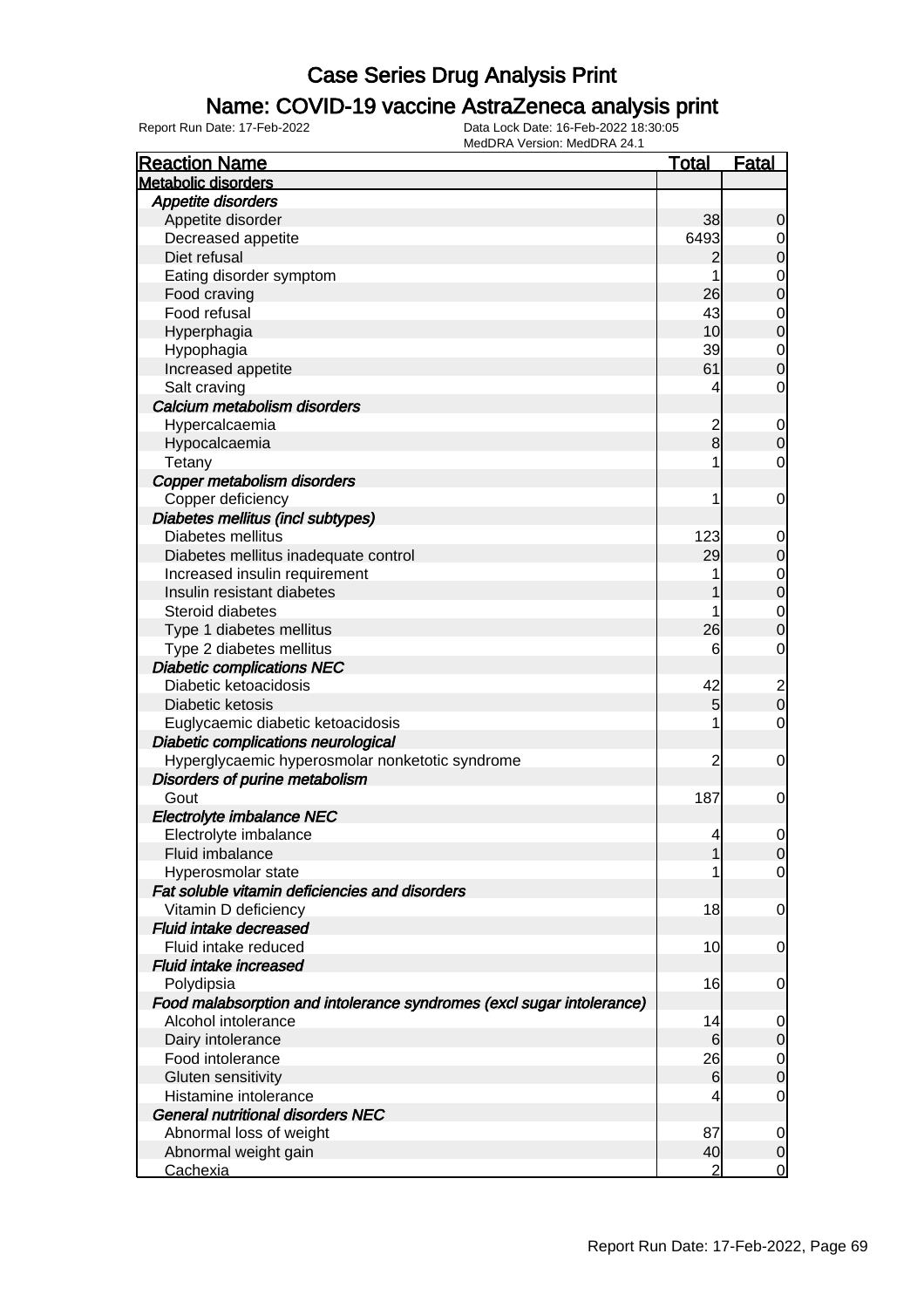### Name: COVID-19 vaccine AstraZeneca analysis print

| IVICULINA VEISIUII. IVICULINA 24. I<br><b>Reaction Name</b> | <b>Total</b> | <b>Fatal</b>        |
|-------------------------------------------------------------|--------------|---------------------|
| Metabolic disorders Metabolic disorders cont'd              |              |                     |
| Feeding disorder                                            | 220          | $\overline{0}$      |
| Food aversion                                               | 57           | 0                   |
| Neonatal insufficient breast milk syndrome                  | 4            | $\Omega$            |
| Obesity                                                     |              | 0                   |
| Overfeeding of infant                                       |              | 0                   |
| Overweight                                                  |              | 0                   |
| Poor feeding infant                                         | 17           | $\overline{0}$      |
| Protein deficiency                                          |              | 0                   |
| Starvation                                                  |              | $\overline{0}$      |
|                                                             |              |                     |
| Underweight                                                 | 4            | 0<br>$\overline{0}$ |
| Weight loss poor                                            |              |                     |
| <b>Hyperglycaemic conditions NEC</b>                        |              |                     |
| Glucose tolerance impaired                                  | 4            | $\overline{0}$      |
| Hyperglycaemia                                              | 135          | 0                   |
| Insulin resistance                                          | 10           | $\mathbf 0$         |
| Metabolic syndrome                                          |              | 0                   |
| <b>Hyperlipidaemias NEC</b>                                 |              |                     |
| Hyperlipidaemia                                             | 4            | 0                   |
| <b>Hypoglycaemic conditions NEC</b>                         |              |                     |
| Hyperinsulinaemic hypoglycaemia                             |              | 0                   |
| Hypoglycaemia                                               | 105          | $\mathbf 0$         |
| Hypoglycaemia unawareness                                   |              | 0                   |
| Postprandial hypoglycaemia                                  | 3            | $\overline{0}$      |
| Iron deficiencies                                           |              |                     |
| Iron deficiency                                             | 18           | $\mathbf 0$         |
| Iron excess                                                 |              |                     |
| Iron overload                                               | 1            | $\overline{0}$      |
| Lipid metabolism and deposit disorders NEC                  |              |                     |
| Lipoedema                                                   | 1            | $\overline{0}$      |
| Magnesium metabolism disorders                              |              |                     |
| Hypomagnesaemia                                             | 1            | $\overline{0}$      |
| Metabolic acidoses (excl diabetic acidoses)                 |              |                     |
| Hyperlactacidaemia                                          | 2            | 0                   |
| Ketoacidosis                                                |              | 0                   |
| Ketosis                                                     | 6            | $\overline{0}$      |
| Lactic acidosis                                             | 3            | 0                   |
| Metabolic acidosis                                          | 13           | $\overline{0}$      |
| <b>Metabolic disorders NEC</b>                              |              |                     |
| Hypometabolism                                              |              | $\mathbf 0$         |
| Metabolic disorder                                          |              | 0                   |
| Mixed acid-base disorders                                   |              |                     |
| Acidosis                                                    | 5            | 0                   |
| Phosphorus metabolism disorders                             |              |                     |
| Hypophosphataemia                                           | 2            | 0                   |
| Potassium imbalance                                         |              |                     |
| Hyperkalaemia                                               |              | 0                   |
| Hypokalaemia                                                | 6            | $\overline{0}$      |
| Hypokalaemic syndrome                                       | 3            | 0                   |
| Protein metabolism disorders NEC                            |              |                     |
| Hypoalbuminaemia                                            |              | 0                   |
| Sodium imbalance                                            |              |                     |
| Hypernatraemia                                              | 3            | 0                   |
| <b>Hyponatraemia</b>                                        | 30           | $\overline{0}$      |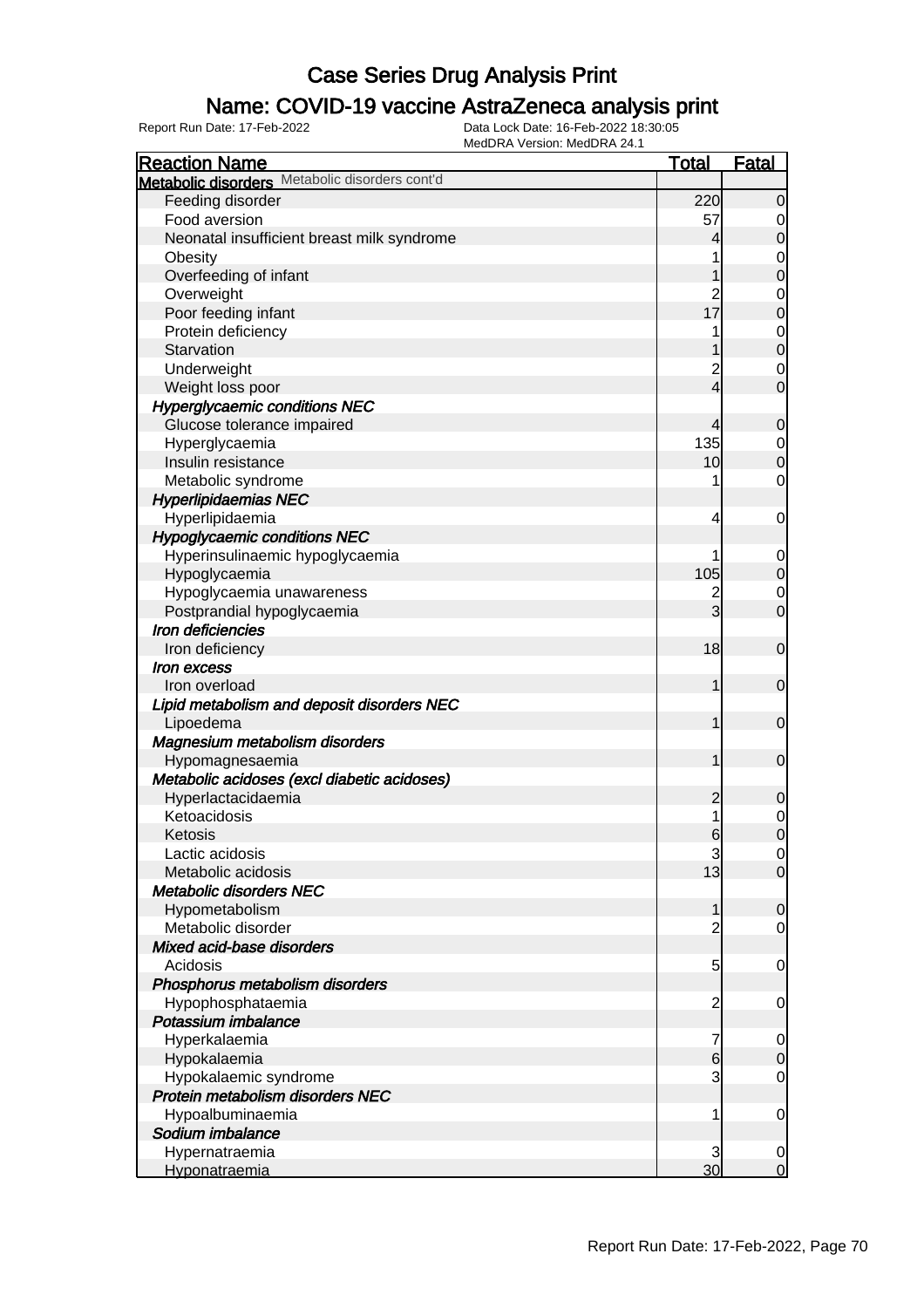### Name: COVID-19 vaccine AstraZeneca analysis print

| <b>Reaction Name</b>                           | Total | Fatal          |
|------------------------------------------------|-------|----------------|
| Metabolic disorders Metabolic disorders cont'd |       |                |
| Hyponatraemic syndrome                         |       |                |
| Sugar intolerance (excl glucose intolerance)   |       |                |
| Lactose intolerance                            | 9     | 0l             |
| Total fluid volume decreased                   |       |                |
| Dehydration                                    | 699   | 0              |
| Hypovolaemia                                   | 2     | $\overline{0}$ |
| Total fluid volume increased                   |       |                |
| <b>Fluid retention</b>                         | 98    | $\overline{0}$ |
| Hypervolaemia                                  | 13    | 0l             |
| <b>Vitamin deficiencies NEC</b>                |       |                |
| Hypovitaminosis                                |       | $\overline{0}$ |
| Water soluble vitamin deficiencies             |       |                |
| Folate deficiency                              | 13    | 0              |
| Vitamin B complex deficiency                   |       | $\overline{0}$ |
| Vitamin B12 deficiency                         | 17    | 0              |
| <b>Metabolic disorders SOC TOTAL</b>           | 8930  | 3              |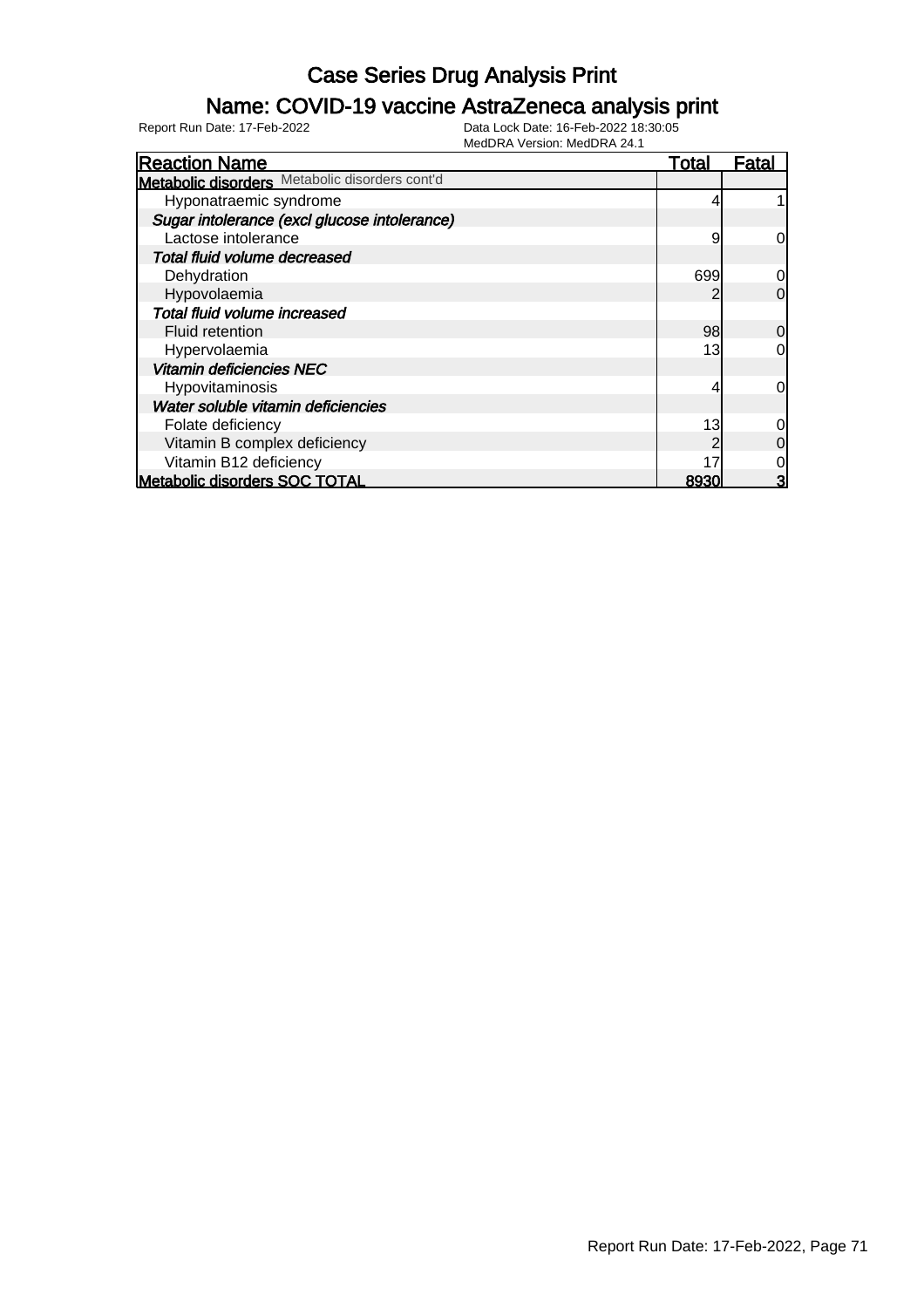#### Name: COVID-19 vaccine AstraZeneca analysis print

| <b>Arthropathies NEC</b><br><b>Arthritis</b><br>638<br>0<br>Arthritis enteropathic<br>2<br>$\overline{0}$<br>42<br>Arthropathy<br>0<br>Autoimmune arthritis<br>12<br>0<br>Haemarthrosis<br>9<br>0<br>Oligoarthritis<br>$\mathbf 0$<br>Palindromic rheumatism<br>7<br>0<br>Polyarthritis<br>21<br>$\mathbf 0$<br><b>Rheumatic fever</b><br>8<br>0<br><b>Sacroiliitis</b><br>4<br>$\mathbf 0$<br>Seronegative arthritis<br>4<br>0<br>Sympathetic posterior cervical syndrome<br>1<br>0<br><b>Bone disorders NEC</b><br>Bone disorder<br>3<br>$\mathbf 0$<br>Bone erosion<br>0<br>Bone loss<br>$\overline{c}$<br>0<br>$\overline{2}$<br>Exostosis<br>0<br>1<br>Jaw cyst<br>$\mathbf 0$<br>Jaw disorder<br>5<br>0<br>9<br>Medial tibial stress syndrome<br>0<br>12<br><b>Osteitis</b><br>0<br>Osteonecrosis<br>4<br>$\mathbf 0$<br>Osteonecrosis of jaw<br>0<br>Osteosclerosis<br>$\overline{c}$<br>0<br>$\overline{2}$<br>Spinal disorder<br>0<br>Bone related signs and symptoms<br>1110<br>Bone pain<br>0<br>Bone swelling<br>10<br>$\boldsymbol{0}$<br>Coccydynia<br>8<br>0<br>Pain in jaw<br>634<br>$\mathbf 0$<br>Pubic pain<br>0<br>Spinal pain<br>274<br>0<br><b>Bursal disorders</b><br>233<br><b>Bursitis</b><br>0<br>Cartilage disorders<br>Chondritis<br>1<br>$\overline{0}$<br>Chondropathy<br>0<br>Costochondritis<br>94<br>$\mathbf 0$<br>Osteochondrosis<br>0<br>Polychondritis<br>0<br>1<br>Connective tissue disorders NEC<br>Collagen disorder<br>$\frac{2}{5}$<br>0<br>Connective tissue disorder<br>0<br>Eosinophilic fasciitis<br>0<br>Mixed connective tissue disease<br>0<br>3<br>Morphoea<br>0<br>111<br>Polymyalgia rheumatica<br>0<br>Reynold's syndrome<br>6<br>0 | <b>Reaction Name</b>      | <u>Total</u> | <b>Fatal</b> |
|-------------------------------------------------------------------------------------------------------------------------------------------------------------------------------------------------------------------------------------------------------------------------------------------------------------------------------------------------------------------------------------------------------------------------------------------------------------------------------------------------------------------------------------------------------------------------------------------------------------------------------------------------------------------------------------------------------------------------------------------------------------------------------------------------------------------------------------------------------------------------------------------------------------------------------------------------------------------------------------------------------------------------------------------------------------------------------------------------------------------------------------------------------------------------------------------------------------------------------------------------------------------------------------------------------------------------------------------------------------------------------------------------------------------------------------------------------------------------------------------------------------------------------------------------------------------------------------------------------------------------------------------------------------------------------------------|---------------------------|--------------|--------------|
|                                                                                                                                                                                                                                                                                                                                                                                                                                                                                                                                                                                                                                                                                                                                                                                                                                                                                                                                                                                                                                                                                                                                                                                                                                                                                                                                                                                                                                                                                                                                                                                                                                                                                           | Muscle & tissue disorders |              |              |
|                                                                                                                                                                                                                                                                                                                                                                                                                                                                                                                                                                                                                                                                                                                                                                                                                                                                                                                                                                                                                                                                                                                                                                                                                                                                                                                                                                                                                                                                                                                                                                                                                                                                                           |                           |              |              |
|                                                                                                                                                                                                                                                                                                                                                                                                                                                                                                                                                                                                                                                                                                                                                                                                                                                                                                                                                                                                                                                                                                                                                                                                                                                                                                                                                                                                                                                                                                                                                                                                                                                                                           |                           |              |              |
|                                                                                                                                                                                                                                                                                                                                                                                                                                                                                                                                                                                                                                                                                                                                                                                                                                                                                                                                                                                                                                                                                                                                                                                                                                                                                                                                                                                                                                                                                                                                                                                                                                                                                           |                           |              |              |
|                                                                                                                                                                                                                                                                                                                                                                                                                                                                                                                                                                                                                                                                                                                                                                                                                                                                                                                                                                                                                                                                                                                                                                                                                                                                                                                                                                                                                                                                                                                                                                                                                                                                                           |                           |              |              |
|                                                                                                                                                                                                                                                                                                                                                                                                                                                                                                                                                                                                                                                                                                                                                                                                                                                                                                                                                                                                                                                                                                                                                                                                                                                                                                                                                                                                                                                                                                                                                                                                                                                                                           |                           |              |              |
|                                                                                                                                                                                                                                                                                                                                                                                                                                                                                                                                                                                                                                                                                                                                                                                                                                                                                                                                                                                                                                                                                                                                                                                                                                                                                                                                                                                                                                                                                                                                                                                                                                                                                           |                           |              |              |
|                                                                                                                                                                                                                                                                                                                                                                                                                                                                                                                                                                                                                                                                                                                                                                                                                                                                                                                                                                                                                                                                                                                                                                                                                                                                                                                                                                                                                                                                                                                                                                                                                                                                                           |                           |              |              |
|                                                                                                                                                                                                                                                                                                                                                                                                                                                                                                                                                                                                                                                                                                                                                                                                                                                                                                                                                                                                                                                                                                                                                                                                                                                                                                                                                                                                                                                                                                                                                                                                                                                                                           |                           |              |              |
|                                                                                                                                                                                                                                                                                                                                                                                                                                                                                                                                                                                                                                                                                                                                                                                                                                                                                                                                                                                                                                                                                                                                                                                                                                                                                                                                                                                                                                                                                                                                                                                                                                                                                           |                           |              |              |
|                                                                                                                                                                                                                                                                                                                                                                                                                                                                                                                                                                                                                                                                                                                                                                                                                                                                                                                                                                                                                                                                                                                                                                                                                                                                                                                                                                                                                                                                                                                                                                                                                                                                                           |                           |              |              |
|                                                                                                                                                                                                                                                                                                                                                                                                                                                                                                                                                                                                                                                                                                                                                                                                                                                                                                                                                                                                                                                                                                                                                                                                                                                                                                                                                                                                                                                                                                                                                                                                                                                                                           |                           |              |              |
|                                                                                                                                                                                                                                                                                                                                                                                                                                                                                                                                                                                                                                                                                                                                                                                                                                                                                                                                                                                                                                                                                                                                                                                                                                                                                                                                                                                                                                                                                                                                                                                                                                                                                           |                           |              |              |
|                                                                                                                                                                                                                                                                                                                                                                                                                                                                                                                                                                                                                                                                                                                                                                                                                                                                                                                                                                                                                                                                                                                                                                                                                                                                                                                                                                                                                                                                                                                                                                                                                                                                                           |                           |              |              |
|                                                                                                                                                                                                                                                                                                                                                                                                                                                                                                                                                                                                                                                                                                                                                                                                                                                                                                                                                                                                                                                                                                                                                                                                                                                                                                                                                                                                                                                                                                                                                                                                                                                                                           |                           |              |              |
|                                                                                                                                                                                                                                                                                                                                                                                                                                                                                                                                                                                                                                                                                                                                                                                                                                                                                                                                                                                                                                                                                                                                                                                                                                                                                                                                                                                                                                                                                                                                                                                                                                                                                           |                           |              |              |
|                                                                                                                                                                                                                                                                                                                                                                                                                                                                                                                                                                                                                                                                                                                                                                                                                                                                                                                                                                                                                                                                                                                                                                                                                                                                                                                                                                                                                                                                                                                                                                                                                                                                                           |                           |              |              |
|                                                                                                                                                                                                                                                                                                                                                                                                                                                                                                                                                                                                                                                                                                                                                                                                                                                                                                                                                                                                                                                                                                                                                                                                                                                                                                                                                                                                                                                                                                                                                                                                                                                                                           |                           |              |              |
|                                                                                                                                                                                                                                                                                                                                                                                                                                                                                                                                                                                                                                                                                                                                                                                                                                                                                                                                                                                                                                                                                                                                                                                                                                                                                                                                                                                                                                                                                                                                                                                                                                                                                           |                           |              |              |
|                                                                                                                                                                                                                                                                                                                                                                                                                                                                                                                                                                                                                                                                                                                                                                                                                                                                                                                                                                                                                                                                                                                                                                                                                                                                                                                                                                                                                                                                                                                                                                                                                                                                                           |                           |              |              |
|                                                                                                                                                                                                                                                                                                                                                                                                                                                                                                                                                                                                                                                                                                                                                                                                                                                                                                                                                                                                                                                                                                                                                                                                                                                                                                                                                                                                                                                                                                                                                                                                                                                                                           |                           |              |              |
|                                                                                                                                                                                                                                                                                                                                                                                                                                                                                                                                                                                                                                                                                                                                                                                                                                                                                                                                                                                                                                                                                                                                                                                                                                                                                                                                                                                                                                                                                                                                                                                                                                                                                           |                           |              |              |
|                                                                                                                                                                                                                                                                                                                                                                                                                                                                                                                                                                                                                                                                                                                                                                                                                                                                                                                                                                                                                                                                                                                                                                                                                                                                                                                                                                                                                                                                                                                                                                                                                                                                                           |                           |              |              |
|                                                                                                                                                                                                                                                                                                                                                                                                                                                                                                                                                                                                                                                                                                                                                                                                                                                                                                                                                                                                                                                                                                                                                                                                                                                                                                                                                                                                                                                                                                                                                                                                                                                                                           |                           |              |              |
|                                                                                                                                                                                                                                                                                                                                                                                                                                                                                                                                                                                                                                                                                                                                                                                                                                                                                                                                                                                                                                                                                                                                                                                                                                                                                                                                                                                                                                                                                                                                                                                                                                                                                           |                           |              |              |
|                                                                                                                                                                                                                                                                                                                                                                                                                                                                                                                                                                                                                                                                                                                                                                                                                                                                                                                                                                                                                                                                                                                                                                                                                                                                                                                                                                                                                                                                                                                                                                                                                                                                                           |                           |              |              |
|                                                                                                                                                                                                                                                                                                                                                                                                                                                                                                                                                                                                                                                                                                                                                                                                                                                                                                                                                                                                                                                                                                                                                                                                                                                                                                                                                                                                                                                                                                                                                                                                                                                                                           |                           |              |              |
|                                                                                                                                                                                                                                                                                                                                                                                                                                                                                                                                                                                                                                                                                                                                                                                                                                                                                                                                                                                                                                                                                                                                                                                                                                                                                                                                                                                                                                                                                                                                                                                                                                                                                           |                           |              |              |
|                                                                                                                                                                                                                                                                                                                                                                                                                                                                                                                                                                                                                                                                                                                                                                                                                                                                                                                                                                                                                                                                                                                                                                                                                                                                                                                                                                                                                                                                                                                                                                                                                                                                                           |                           |              |              |
|                                                                                                                                                                                                                                                                                                                                                                                                                                                                                                                                                                                                                                                                                                                                                                                                                                                                                                                                                                                                                                                                                                                                                                                                                                                                                                                                                                                                                                                                                                                                                                                                                                                                                           |                           |              |              |
|                                                                                                                                                                                                                                                                                                                                                                                                                                                                                                                                                                                                                                                                                                                                                                                                                                                                                                                                                                                                                                                                                                                                                                                                                                                                                                                                                                                                                                                                                                                                                                                                                                                                                           |                           |              |              |
|                                                                                                                                                                                                                                                                                                                                                                                                                                                                                                                                                                                                                                                                                                                                                                                                                                                                                                                                                                                                                                                                                                                                                                                                                                                                                                                                                                                                                                                                                                                                                                                                                                                                                           |                           |              |              |
|                                                                                                                                                                                                                                                                                                                                                                                                                                                                                                                                                                                                                                                                                                                                                                                                                                                                                                                                                                                                                                                                                                                                                                                                                                                                                                                                                                                                                                                                                                                                                                                                                                                                                           |                           |              |              |
|                                                                                                                                                                                                                                                                                                                                                                                                                                                                                                                                                                                                                                                                                                                                                                                                                                                                                                                                                                                                                                                                                                                                                                                                                                                                                                                                                                                                                                                                                                                                                                                                                                                                                           |                           |              |              |
|                                                                                                                                                                                                                                                                                                                                                                                                                                                                                                                                                                                                                                                                                                                                                                                                                                                                                                                                                                                                                                                                                                                                                                                                                                                                                                                                                                                                                                                                                                                                                                                                                                                                                           |                           |              |              |
|                                                                                                                                                                                                                                                                                                                                                                                                                                                                                                                                                                                                                                                                                                                                                                                                                                                                                                                                                                                                                                                                                                                                                                                                                                                                                                                                                                                                                                                                                                                                                                                                                                                                                           |                           |              |              |
|                                                                                                                                                                                                                                                                                                                                                                                                                                                                                                                                                                                                                                                                                                                                                                                                                                                                                                                                                                                                                                                                                                                                                                                                                                                                                                                                                                                                                                                                                                                                                                                                                                                                                           |                           |              |              |
|                                                                                                                                                                                                                                                                                                                                                                                                                                                                                                                                                                                                                                                                                                                                                                                                                                                                                                                                                                                                                                                                                                                                                                                                                                                                                                                                                                                                                                                                                                                                                                                                                                                                                           |                           |              |              |
|                                                                                                                                                                                                                                                                                                                                                                                                                                                                                                                                                                                                                                                                                                                                                                                                                                                                                                                                                                                                                                                                                                                                                                                                                                                                                                                                                                                                                                                                                                                                                                                                                                                                                           |                           |              |              |
|                                                                                                                                                                                                                                                                                                                                                                                                                                                                                                                                                                                                                                                                                                                                                                                                                                                                                                                                                                                                                                                                                                                                                                                                                                                                                                                                                                                                                                                                                                                                                                                                                                                                                           |                           |              |              |
|                                                                                                                                                                                                                                                                                                                                                                                                                                                                                                                                                                                                                                                                                                                                                                                                                                                                                                                                                                                                                                                                                                                                                                                                                                                                                                                                                                                                                                                                                                                                                                                                                                                                                           |                           |              |              |
|                                                                                                                                                                                                                                                                                                                                                                                                                                                                                                                                                                                                                                                                                                                                                                                                                                                                                                                                                                                                                                                                                                                                                                                                                                                                                                                                                                                                                                                                                                                                                                                                                                                                                           |                           |              |              |
|                                                                                                                                                                                                                                                                                                                                                                                                                                                                                                                                                                                                                                                                                                                                                                                                                                                                                                                                                                                                                                                                                                                                                                                                                                                                                                                                                                                                                                                                                                                                                                                                                                                                                           |                           |              |              |
|                                                                                                                                                                                                                                                                                                                                                                                                                                                                                                                                                                                                                                                                                                                                                                                                                                                                                                                                                                                                                                                                                                                                                                                                                                                                                                                                                                                                                                                                                                                                                                                                                                                                                           |                           |              |              |
|                                                                                                                                                                                                                                                                                                                                                                                                                                                                                                                                                                                                                                                                                                                                                                                                                                                                                                                                                                                                                                                                                                                                                                                                                                                                                                                                                                                                                                                                                                                                                                                                                                                                                           |                           |              |              |
|                                                                                                                                                                                                                                                                                                                                                                                                                                                                                                                                                                                                                                                                                                                                                                                                                                                                                                                                                                                                                                                                                                                                                                                                                                                                                                                                                                                                                                                                                                                                                                                                                                                                                           |                           |              |              |
|                                                                                                                                                                                                                                                                                                                                                                                                                                                                                                                                                                                                                                                                                                                                                                                                                                                                                                                                                                                                                                                                                                                                                                                                                                                                                                                                                                                                                                                                                                                                                                                                                                                                                           |                           |              |              |
|                                                                                                                                                                                                                                                                                                                                                                                                                                                                                                                                                                                                                                                                                                                                                                                                                                                                                                                                                                                                                                                                                                                                                                                                                                                                                                                                                                                                                                                                                                                                                                                                                                                                                           |                           |              |              |
|                                                                                                                                                                                                                                                                                                                                                                                                                                                                                                                                                                                                                                                                                                                                                                                                                                                                                                                                                                                                                                                                                                                                                                                                                                                                                                                                                                                                                                                                                                                                                                                                                                                                                           |                           |              |              |
|                                                                                                                                                                                                                                                                                                                                                                                                                                                                                                                                                                                                                                                                                                                                                                                                                                                                                                                                                                                                                                                                                                                                                                                                                                                                                                                                                                                                                                                                                                                                                                                                                                                                                           |                           |              |              |
| 0<br>4                                                                                                                                                                                                                                                                                                                                                                                                                                                                                                                                                                                                                                                                                                                                                                                                                                                                                                                                                                                                                                                                                                                                                                                                                                                                                                                                                                                                                                                                                                                                                                                                                                                                                    | Scleroderma               |              |              |
| Sjogren's syndrome<br>4<br>0                                                                                                                                                                                                                                                                                                                                                                                                                                                                                                                                                                                                                                                                                                                                                                                                                                                                                                                                                                                                                                                                                                                                                                                                                                                                                                                                                                                                                                                                                                                                                                                                                                                              |                           |              |              |
| $\overline{2}$<br>Systemic scleroderma<br>0                                                                                                                                                                                                                                                                                                                                                                                                                                                                                                                                                                                                                                                                                                                                                                                                                                                                                                                                                                                                                                                                                                                                                                                                                                                                                                                                                                                                                                                                                                                                                                                                                                               |                           |              |              |
| Crystal arthropathic disorders                                                                                                                                                                                                                                                                                                                                                                                                                                                                                                                                                                                                                                                                                                                                                                                                                                                                                                                                                                                                                                                                                                                                                                                                                                                                                                                                                                                                                                                                                                                                                                                                                                                            |                           |              |              |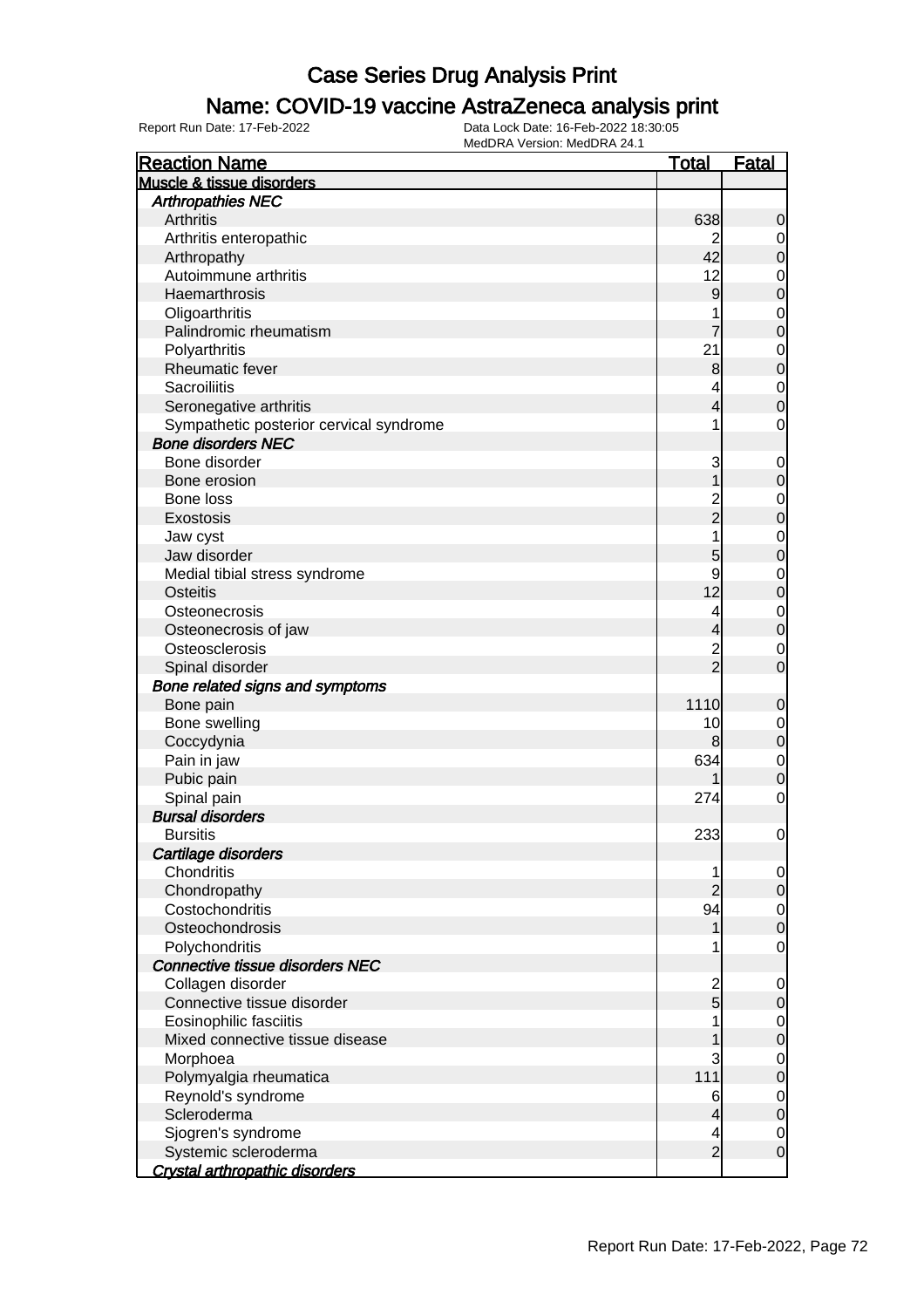### Name: COVID-19 vaccine AstraZeneca analysis print

| <b>Reaction Name</b>                                  | <b>Total</b>                     | <b>Fatal</b>                    |
|-------------------------------------------------------|----------------------------------|---------------------------------|
| Muscle & tissue disordersle & tissue disorders cont'd |                                  |                                 |
| Chondrocalcinosis pyrophosphate                       | 4                                | $\overline{0}$                  |
| Gouty tophus                                          | 1                                | $\overline{0}$                  |
| <b>Epiphyseal disorders</b>                           |                                  |                                 |
| Epiphyses premature fusion                            | 1                                | 0                               |
| <b>Extremity deformities</b>                          |                                  |                                 |
| Acquired claw toe                                     |                                  | 0                               |
| Elbow deformity                                       |                                  | $\mathbf 0$                     |
| Finger deformity                                      |                                  | 0                               |
| Foot deformity                                        | 7                                | $\pmb{0}$                       |
| Hand deformity                                        | 4                                | 0                               |
| Knee deformity                                        | $\overline{c}$                   | $\boldsymbol{0}$                |
| Limb deformity                                        | 9                                | 0                               |
| Wrist deformity                                       | $\overline{2}$                   | $\mathbf 0$                     |
| <b>Fractures NEC</b>                                  |                                  |                                 |
| Osteoporotic fracture                                 | 3                                | $\mathbf 0$                     |
| Pathological fracture                                 | 1                                | 0                               |
| Intervertebral disc disorders NEC                     |                                  |                                 |
| Intervertebral disc degeneration                      | 3                                | $\mathbf 0$                     |
| Intervertebral disc disorder                          | 1                                | $\boldsymbol{0}$                |
| Intervertebral disc protrusion                        | 11                               | 0                               |
| Joint related disorders NEC                           |                                  |                                 |
| Ankle impingement                                     |                                  |                                 |
| Femoroacetabular impingement                          | $\overline{c}$                   | $\mathbf 0$<br>$\boldsymbol{0}$ |
|                                                       | 3                                |                                 |
| Hypermobility syndrome<br>Joint adhesion              |                                  | 0                               |
|                                                       |                                  | $\boldsymbol{0}$                |
| Joint ankylosis                                       | $\overline{c}$<br>$\overline{1}$ | 0                               |
| Joint contracture                                     |                                  | $\boldsymbol{0}$                |
| Joint instability                                     | 3                                | 0                               |
| Joint laxity                                          | 6                                | $\mathbf 0$                     |
| Joint lock                                            | 61                               | 0                               |
| <b>Ligament laxity</b>                                |                                  | $\boldsymbol{0}$                |
| Patellofemoral pain syndrome                          |                                  | 0                               |
| Periarthritis                                         | 539                              | $\pmb{0}$                       |
| Rotator cuff syndrome                                 | 105                              | $\mathbf 0$                     |
| Temporomandibular joint syndrome                      | 23                               | $\mathbf 0$                     |
| Joint related signs and symptoms                      |                                  |                                 |
| Arthralgia                                            | 23490                            | $\overline{0}$                  |
| Jaw clicking                                          | 5                                | $\overline{0}$                  |
| Joint effusion                                        | 11                               | $\mathbf 0$                     |
| Joint noise                                           | 53                               | $\overline{0}$                  |
| Joint range of motion decreased                       | 7                                | $\boldsymbol{0}$                |
| Joint stiffness                                       | 488                              | $\overline{0}$                  |
| Joint swelling                                        | 1105                             | $\boldsymbol{0}$                |
| Joint vibration                                       | 6                                | $\overline{0}$                  |
| Joint warmth                                          | 39                               | $\boldsymbol{0}$                |
| Loose body in joint                                   |                                  | $\mathbf 0$                     |
| <b>Ligament disorders</b>                             |                                  |                                 |
| Ligament pain                                         | 11                               | $\mathbf 0$                     |
| Lupus erythematosus (incl subtypes)                   |                                  |                                 |
| Lupus-like syndrome                                   | 3                                | 0                               |
| Systemic lupus erythematosus                          | 40                               | $\mathbf 0$                     |
| Metabolic bone disorders                              |                                  |                                 |
| Dwarfism                                              | 1                                | $\mathbf 0$                     |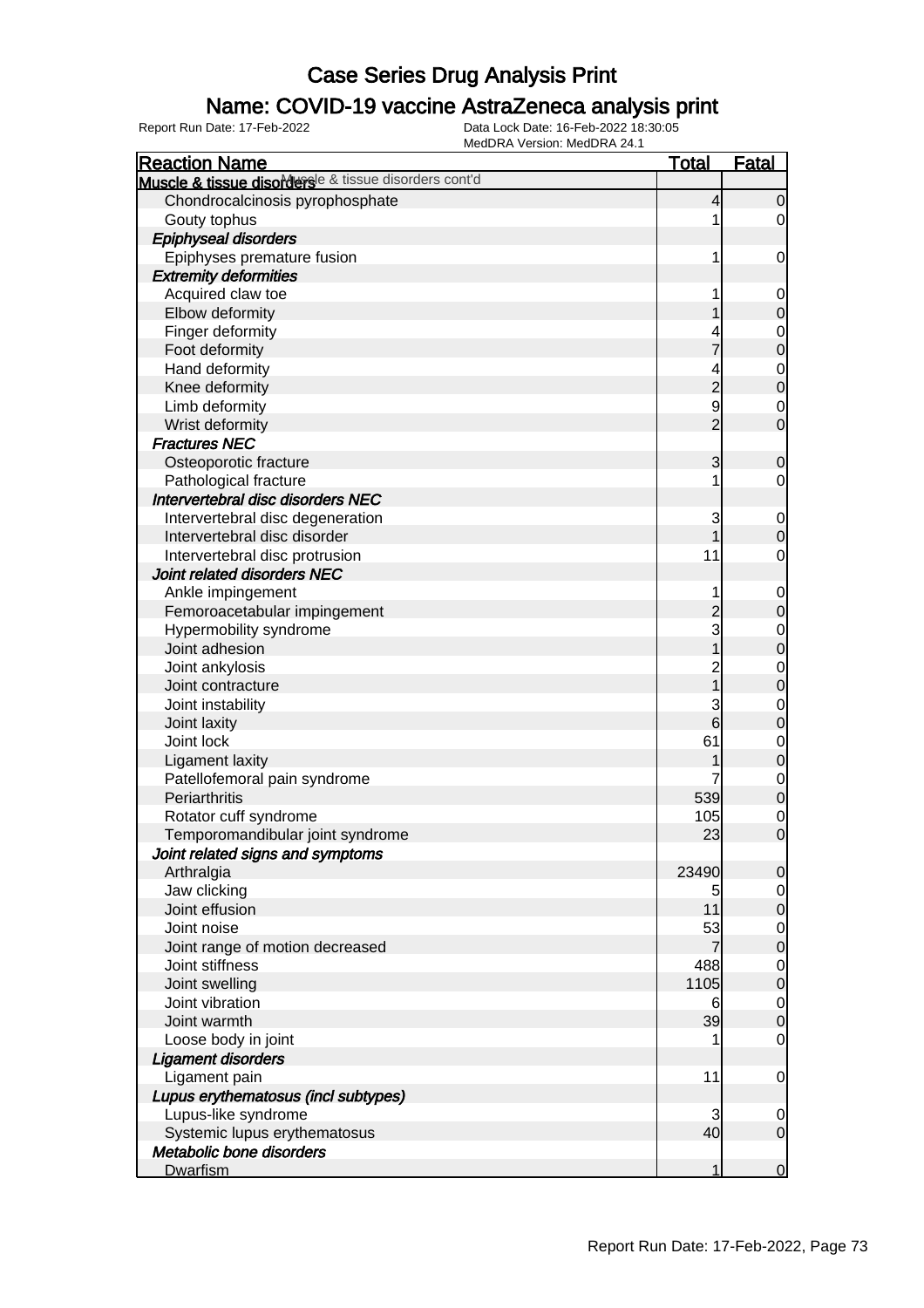### Name: COVID-19 vaccine AstraZeneca analysis print

| <b>Reaction Name</b>                                                                  | <b>Total</b>   | Fatal                           |
|---------------------------------------------------------------------------------------|----------------|---------------------------------|
| Muscle & tissue disordersle & tissue disorders cont'd                                 |                |                                 |
| Osteopenia                                                                            | $\overline{c}$ | $\overline{0}$                  |
| Osteoporosis                                                                          | 12             | $\overline{0}$                  |
| <b>Muscle infections and inflammations</b>                                            |                |                                 |
| Autoimmune myositis                                                                   | 1              | $\mathbf 0$                     |
| <b>Myositis</b>                                                                       | 56             | 0                               |
| Polymyositis                                                                          | 5 <sup>5</sup> | $\mathbf 0$                     |
| Muscle pains                                                                          |                |                                 |
| Fibromyalgia                                                                          | 316            | $\mathbf 0$                     |
| Myalgia                                                                               | 27046          | $\mathbf 0$                     |
| Myalgia intercostal                                                                   | 3              | $\mathbf 0$                     |
| Myofascial pain syndrome                                                              | 29             | $\mathbf 0$                     |
| Muscle related signs and symptoms NEC                                                 |                |                                 |
| Haematoma muscle                                                                      | 4              | $\mathbf 0$                     |
| Muscle atrophy                                                                        | 44             | $\mathbf 0$                     |
| Muscle discomfort                                                                     | 22             | $\mathbf 0$                     |
| Muscle disorder                                                                       | 15             | $\mathbf 0$                     |
| Muscle fatigue                                                                        | 1026           | $\mathbf 0$                     |
| Muscle haemorrhage                                                                    | 5              | $\mathbf 0$                     |
| Muscle hypertrophy                                                                    |                | $\mathbf{0}$                    |
| Muscle mass                                                                           | 13             | $\mathbf 0$                     |
| Muscle oedema                                                                         | 3              | $\mathbf{0}$                    |
| Muscle spasms                                                                         | 3635           | $\mathbf 0$                     |
| Muscle swelling                                                                       | 35             | $\mathbf{0}$                    |
| Muscle tightness                                                                      | 202            | $\mathbf 0$                     |
| Muscle twitching                                                                      | 622            | $\mathbf 0$                     |
| <b>Muscle tone abnormalities</b>                                                      |                |                                 |
| Muscle rigidity                                                                       | 54             | $\mathbf 0$                     |
| Nuchal rigidity                                                                       | 18             | $\pmb{0}$                       |
| <b>Torticollis</b>                                                                    | 14             | $\mathbf 0$                     |
| <b>Trismus</b>                                                                        | 58             | $\mathbf 0$                     |
| Muscle weakness conditions                                                            |                |                                 |
| Muscular weakness                                                                     | 2320           | $\mathbf 0$                     |
| Sarcopenia                                                                            | 1              | $\mathbf 0$                     |
| Musculoskeletal and connective tissue conditions NEC                                  |                |                                 |
| Back disorder                                                                         | $\overline{4}$ | $\mathbf 0$                     |
| <b>Extremity contracture</b>                                                          | $\overline{c}$ | $\overline{0}$                  |
| Infantile back arching                                                                |                | $\overline{0}$                  |
| Limb mass                                                                             | 21             | $\mathbf 0$                     |
| Mandibular mass                                                                       | 1              | $\mathbf 0$                     |
| <b>Mastication disorder</b>                                                           | 9              | $\boldsymbol{0}$                |
| Mobility decreased                                                                    | 191            | $\mathbf 0$                     |
| Muscle contracture                                                                    | 6              | $\boldsymbol{0}$                |
| Musculoskeletal disorder                                                              | 3              |                                 |
| Musculoskeletal stiffness                                                             | 2447           | $\mathbf 0$<br>$\boldsymbol{0}$ |
|                                                                                       |                |                                 |
| Pelvic misalignment<br>Posture abnormal                                               | 1              | $\mathbf 0$                     |
|                                                                                       | 3              | $\pmb{0}$                       |
| Somatic dysfunction                                                                   |                | $\mathbf 0$                     |
| Weight bearing difficulty                                                             | 14             | $\boldsymbol{0}$                |
| Winged scapula                                                                        | 2              | 0                               |
| Musculoskeletal and connective tissue deformities of skull, face and<br>buccal cavity |                |                                 |
| Facial asymmetry                                                                      | 3              | 0                               |
| <b>Head deformity</b>                                                                 |                | $\overline{0}$                  |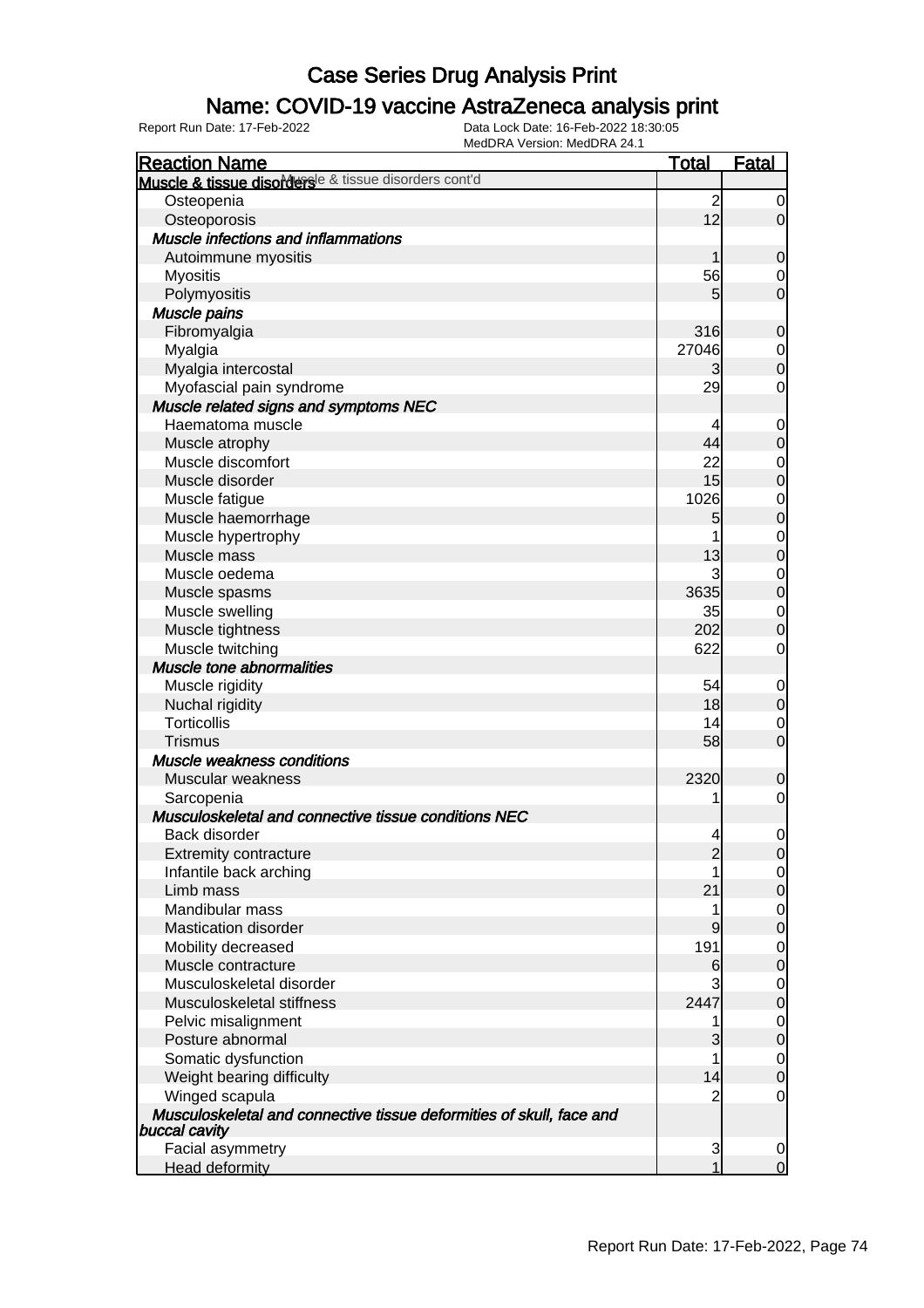### Name: COVID-19 vaccine AstraZeneca analysis print

| <b>Reaction Name</b>                                                   | <b>Total</b>                  | <b>Fatal</b>                         |
|------------------------------------------------------------------------|-------------------------------|--------------------------------------|
| Muscle & tissue disordersle & tissue disorders cont'd                  |                               |                                      |
| Musculoskeletal and connective tissue infections and inflammations NEC |                               |                                      |
| Connective tissue inflammation                                         | $\overline{\mathcal{L}}$      | $\mathbf 0$                          |
| Dactylitis                                                             | 3                             |                                      |
| Dupuytren's contracture                                                | 5                             | $\begin{matrix} 0 \\ 0 \end{matrix}$ |
| <b>Fasciitis</b>                                                       |                               |                                      |
| <b>Plantar fasciitis</b>                                               | 14                            | $\begin{matrix}0\\0\end{matrix}$     |
| Musculoskeletal and connective tissue pain and discomfort              |                               |                                      |
| Amplified musculoskeletal pain syndrome                                | 1                             | $\mathbf 0$                          |
| Back pain                                                              | 5998                          |                                      |
| Flank pain                                                             | 97                            | $\begin{matrix}0\\0\end{matrix}$     |
| Growing pains                                                          | 8                             |                                      |
| Limb discomfort                                                        | 2427                          | $0\atop 0$                           |
| Musculoskeletal chest pain                                             | 431                           |                                      |
| Musculoskeletal discomfort                                             | 167                           | $0\atop 0$                           |
| Musculoskeletal pain                                                   | 172                           |                                      |
| Neck pain                                                              | 3201                          | $0\atop 0$                           |
| Pain in extremity                                                      | 22658                         |                                      |
| Rheumatic disorder                                                     | 32                            | $\begin{matrix}0\\0\end{matrix}$     |
| Sacral pain                                                            | 7                             | $\mathbf 0$                          |
| <b>Myopathies</b>                                                      |                               |                                      |
| Compartment syndrome                                                   | 6                             | $\mathbf 0$                          |
| Muscle necrosis                                                        | 1                             | $\overline{0}$                       |
| Myopathy                                                               | 6                             |                                      |
| Rhabdomyolysis                                                         | 10                            | $\begin{matrix} 0 \\ 1 \end{matrix}$ |
| <b>Osteoarthropathies</b>                                              |                               |                                      |
| Nodal osteoarthritis                                                   | 1                             | $\mathbf 0$                          |
| Osteoarthritis                                                         | 107                           | $\mathbf 0$                          |
| Spinal osteoarthritis                                                  | 11                            | $\overline{0}$                       |
| <b>Psoriatic arthropathies</b>                                         |                               |                                      |
| Psoriatic arthropathy                                                  | 34                            | $\mathbf 0$                          |
| <b>Rheumatoid arthropathies</b>                                        |                               |                                      |
| Felty's syndrome                                                       | 1                             | $\mathbf 0$                          |
| Juvenile idiopathic arthritis                                          | $\overline{2}$                |                                      |
| Rheumatoid arthritis                                                   | 220                           | $\begin{matrix}0\\0\end{matrix}$     |
| Rheumatoid nodule                                                      | 1                             | $\mathbf 0$                          |
| Still's disease                                                        | $6 \,$                        | 0                                    |
| Soft tissue disorders NEC                                              |                               |                                      |
| Axillary mass                                                          | 87                            | 0                                    |
| Clubbing                                                               | 1                             | $\mathbf 0$                          |
| Fistula                                                                | $\mathbf{3}$                  | $\mathbf 0$                          |
| Groin pain                                                             | 235                           |                                      |
| Neck mass                                                              | 27                            | $\overline{0}$<br>$\mathbf 0$        |
| Soft tissue disorder                                                   | 3                             |                                      |
| Soft tissue mass                                                       | 3                             | $\overline{0}$<br>$\overline{0}$     |
| Soft tissue swelling                                                   | 7                             |                                      |
| Spine and neck deformities                                             |                               | $\mathbf 0$                          |
| Kyphosis                                                               | 6                             |                                      |
| Scoliosis                                                              |                               | $\mathbf 0$<br>$\boldsymbol{0}$      |
|                                                                        | $\overline{\mathcal{L}}$<br>3 |                                      |
| Spinal stenosis                                                        | 1                             | $\mathbf 0$<br>$\mathbf 0$           |
| Thoracic spinal stenosis                                               |                               |                                      |
| Spondyloarthropathies                                                  | 34                            |                                      |
| Ankylosing spondylitis                                                 |                               | $\mathbf 0$                          |
| Arthritis reactive                                                     | 70                            | $\overline{0}$                       |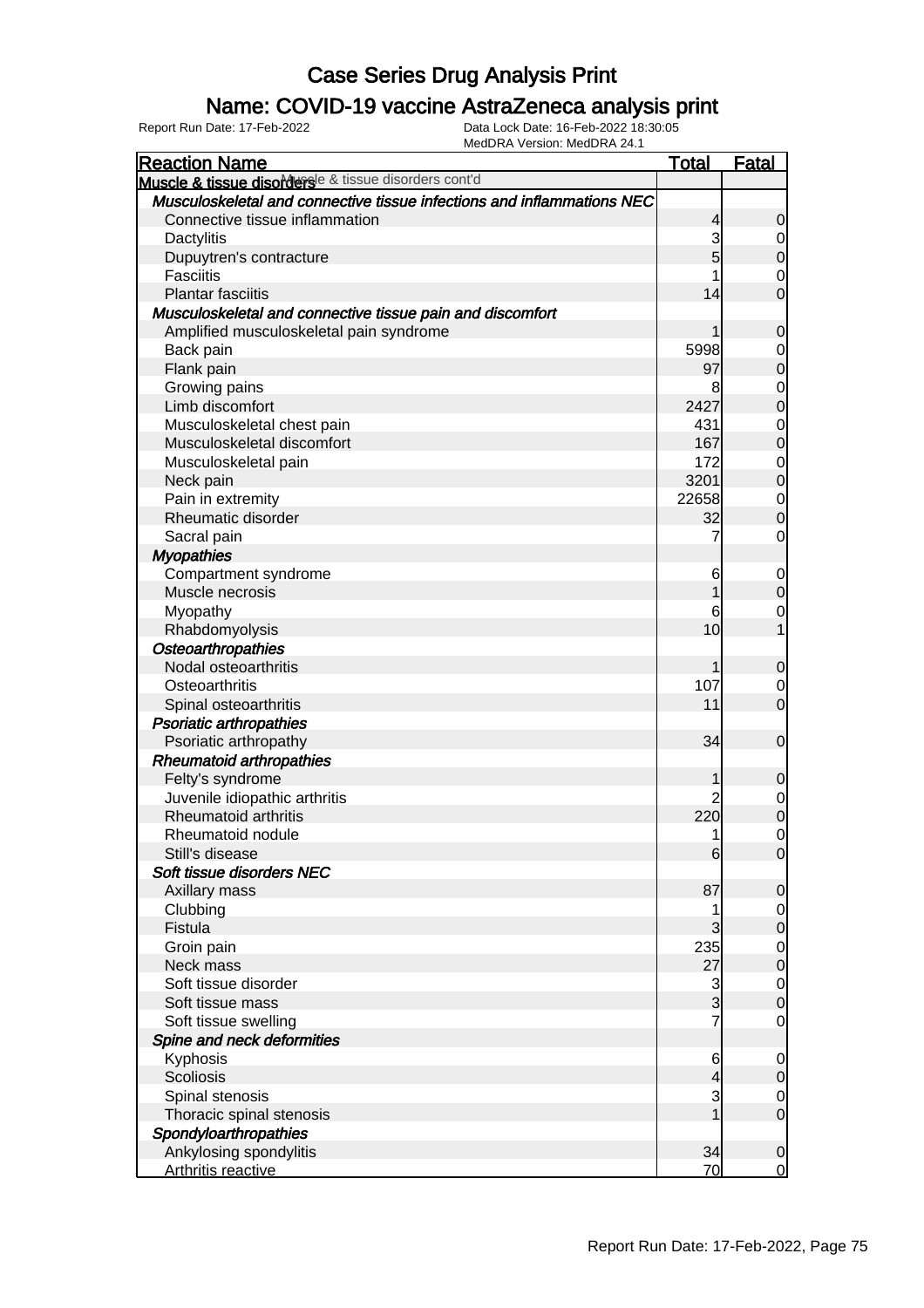### Name: COVID-19 vaccine AstraZeneca analysis print

| <b>Reaction Name</b>                                  | <u>Total</u> | <b>Fatal</b>   |
|-------------------------------------------------------|--------------|----------------|
| Muscle & tissue disordersle & tissue disorders cont'd |              |                |
| Axial spondyloarthritis                               |              | $\overline{0}$ |
| Spondylitis                                           |              | $\overline{0}$ |
| Spondyloarthropathy                                   | 3            | $\overline{0}$ |
| <b>Synovial disorders</b>                             |              |                |
| Synovial cyst                                         | 16           | $\overline{0}$ |
| Synovitis                                             | 21           | $\overline{0}$ |
| <b>Tendon disorders</b>                               |              |                |
| Enthesopathy                                          |              | $\overline{O}$ |
| Tendon discomfort                                     |              | $\overline{0}$ |
| Tendon disorder                                       | 10           | $\overline{0}$ |
| Tendon pain                                           | 49           | $\overline{0}$ |
| Tendon sheath disorder                                |              | $\overline{0}$ |
| <b>Tendonitis</b>                                     | 109          | $\overline{0}$ |
| Tenosynovitis                                         |              | $\overline{O}$ |
| Tenosynovitis stenosans                               |              | $\overline{0}$ |
| <b>Trigger finger</b>                                 | 36           | $\overline{0}$ |
| Muscle & tissue disorders SOC TOTAL                   | 104029       |                |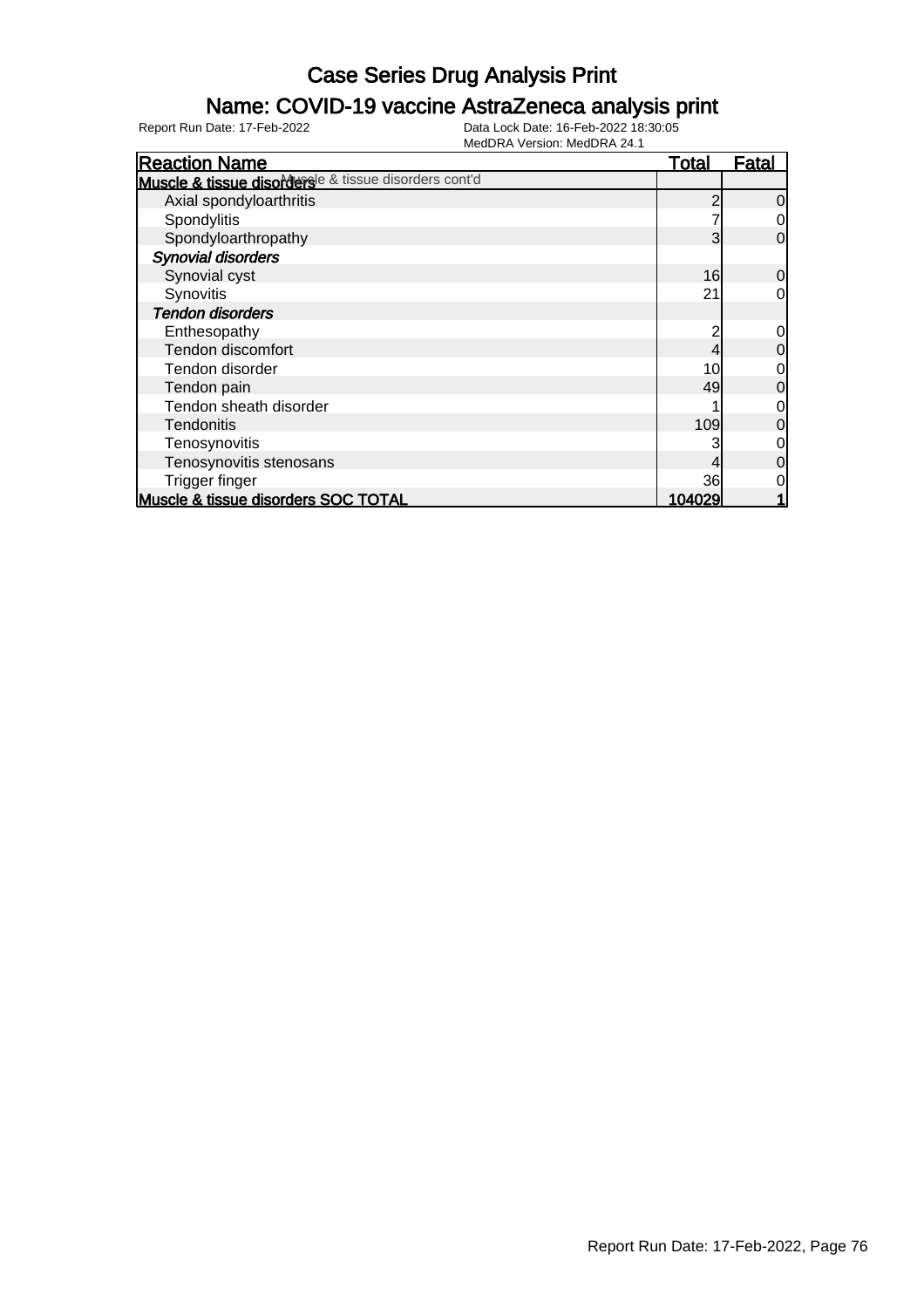### Name: COVID-19 vaccine AstraZeneca analysis print

| <b>Reaction Name</b>                                   | <b>Total</b>   | Fatal                            |
|--------------------------------------------------------|----------------|----------------------------------|
| <b>Neoplasms</b>                                       |                |                                  |
| Anal canal neoplasms malignant                         |                |                                  |
| Anal cancer                                            | 1              | $\overline{0}$                   |
| Anaplastic large cell lymphomas T- and null-cell types |                |                                  |
| T-cell lymphoma                                        | 1              | 1                                |
| Aural neoplasms benign                                 |                |                                  |
| Benign ear neoplasm                                    | 1              | $\mathbf 0$                      |
| <b>B-cell lymphomas NEC</b>                            |                |                                  |
| B-cell lymphoma                                        | $\overline{c}$ | 0                                |
| Follicular lymphoma                                    | $\overline{2}$ | 0                                |
| Bile duct neoplasms malignant                          |                |                                  |
| Bile duct cancer                                       | 1              | $\mathbf 0$                      |
| Cholangiocarcinoma                                     |                | $\mathbf 0$                      |
| Cholangiosarcoma                                       |                | $\mathbf 0$                      |
| <b>Bladder neoplasms malignant</b>                     |                |                                  |
| <b>Bladder cancer</b>                                  | 1              | $\mathbf 0$                      |
| Bone neoplasms malignant (excl sarcomas)               |                |                                  |
| Bone cancer                                            | 2              | $\mathbf 0$                      |
| Breast and nipple neoplasms benign                     |                |                                  |
| Benign breast neoplasm                                 | 4              | 0                                |
| Fibroadenoma of breast                                 |                | $\overline{0}$                   |
| <b>Breast and nipple neoplasms malignant</b>           |                |                                  |
| <b>Breast cancer</b>                                   | 55             | $\mathbf 0$                      |
| Breast cancer female                                   |                | $\mathbf{0}$                     |
| Breast cancer in situ                                  |                | $\overline{0}$                   |
| Breast cancer male                                     | 3              |                                  |
| Breast cancer metastatic                               |                | $\begin{matrix}0\\0\end{matrix}$ |
| Breast cancer stage I                                  |                |                                  |
| Breast cancer stage III                                | 3              | $\begin{matrix}0\\0\end{matrix}$ |
| Breast cancer stage IV                                 |                | $\mathbf 0$                      |
| Intraductal proliferative breast lesion                |                | $\overline{0}$                   |
| Cardiovascular neoplasms benign                        |                |                                  |
| Haemangioma                                            | 7              | $\mathbf 0$                      |
| Central nervous system neoplasms malignant NEC         |                |                                  |
| Brain cancer metastatic                                | $\overline{c}$ | 0                                |
| Brain neoplasm malignant                               | $\overline{3}$ | 0                                |
| Cervix neoplasms benign                                |                |                                  |
| Cervix warts                                           | 1              | $\overline{0}$                   |
| Cervix neoplasms malignant                             |                |                                  |
| Cervix carcinoma                                       | 3              | $\mathbf 0$                      |
| Colorectal neoplasms malignant                         |                |                                  |
| Colon cancer                                           |                | $\overline{0}$                   |
| Colorectal cancer                                      | $\frac{2}{3}$  | $\overline{0}$                   |
| Diffuse large B-cell lymphomas                         |                |                                  |
| Diffuse large B-cell lymphoma                          | 1              | $\mathbf 0$                      |
| Diffuse large B-cell lymphoma stage IV                 |                | $\mathbf 0$                      |
| Endocrine neoplasms benign NEC                         |                |                                  |
| Pituitary tumour benign                                | $\overline{c}$ | $\mathbf 0$                      |
| Endocrine neoplasms malignant and unspecified NEC      |                |                                  |
| Neuroendocrine tumour                                  | 1              | $\mathbf 0$                      |
| <b>Endometrial neoplasms malignant</b>                 |                |                                  |
| Clear cell endometrial carcinoma                       | 1              | 0                                |
| <b>Endometrial cancer</b>                              | $\overline{2}$ | $\mathbf 0$                      |
| Gastric neoplasms malignant                            |                |                                  |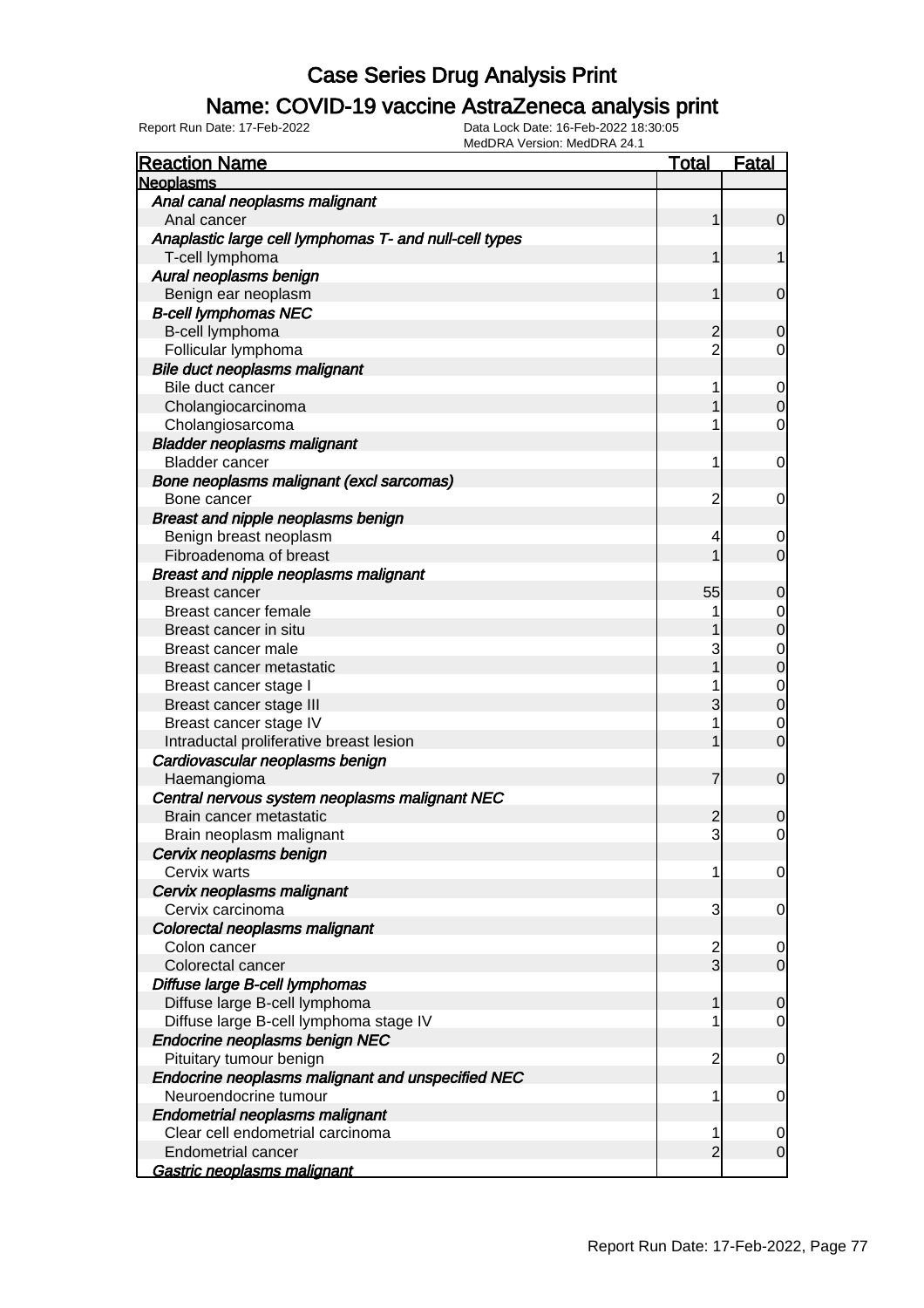### Name: COVID-19 vaccine AstraZeneca analysis print

| <b>Reaction Name</b>                                              | <b>Total</b>   | <b>Fatal</b>   |
|-------------------------------------------------------------------|----------------|----------------|
| Neoplasms cont'd<br><b>Neoplasms</b>                              |                |                |
| Gastric cancer                                                    |                | $\overline{0}$ |
| Gastrointestinal neoplasms benign NEC                             |                |                |
| Gastrointestinal tract adenoma                                    |                | $\mathbf 0$    |
| Gastrointestinal neoplasms malignant NEC                          |                |                |
| Gastrointestinal carcinoma                                        | 7              | $\mathbf 0$    |
| Glial tumours malignant                                           |                |                |
| Glioblastoma                                                      | 4              | $\mathbf 0$    |
| Glioblastoma multiforme                                           |                | 0              |
| <b>Haematologic neoplasms NEC</b>                                 |                |                |
| Benign lymph node neoplasm                                        |                | $\mathbf 0$    |
| Haematological malignancy                                         | $\overline{2}$ | $\mathbf 0$    |
| Systemic mastocytosis                                             |                | 0              |
| <b>Hepatic neoplasms malignant</b>                                |                |                |
| Hepatic cancer                                                    |                | $\mathbf 0$    |
| Hepatocellular carcinoma                                          | 4              | $\overline{0}$ |
| Hepatobiliary neoplasms malignancy unspecified                    |                |                |
| Hepatic neoplasm                                                  |                | $\mathbf 0$    |
| Hepatoblastomas                                                   |                |                |
| Hepatoblastoma                                                    |                | $\mathbf 0$    |
| <b>Hodgkin's disease NEC</b>                                      |                |                |
| Hodgkin's disease                                                 | 2              | $\overline{0}$ |
| Leiomyosarcomas                                                   |                |                |
| Pleomorphic leiomyosarcoma                                        |                | $\overline{0}$ |
| Leukaemias NEC                                                    |                |                |
| Leukaemia                                                         | 5              |                |
| Leukaemia recurrent                                               |                | 0              |
| Leukaemias acute myeloid                                          |                |                |
| Acute myeloid leukaemia                                           | 5              | 1              |
| Leukaemias chronic lymphocytic                                    |                |                |
| Chronic lymphocytic leukaemia                                     | 6              | $\mathbf 0$    |
| Leukaemias chronic myeloid                                        |                |                |
| Chronic myeloid leukaemia                                         | 1              | $\mathbf 0$    |
| Leukaemias myeloid NEC                                            |                |                |
| Myeloid leukaemia                                                 | 1              | $\mathbf 0$    |
| Lip and oral cavity neoplasms benign                              |                |                |
| Papillary cystadenoma lymphomatosum                               |                | $\overline{0}$ |
| Lip and oral cavity neoplasms malignant                           |                |                |
| Lip and/or oral cavity cancer                                     |                | $\overline{0}$ |
| Lip neoplasm malignant stage unspecified                          |                | $\overline{O}$ |
| Squamous cell carcinoma of the oral cavity                        | 2              | $\mathbf 0$    |
| <b>Lymphomas unspecified NEC</b>                                  |                |                |
| Lymphoma                                                          | 21             | $\mathbf 0$    |
| Lymphoproliferative disorders NEC (excl leukaemias and lymphomas) |                |                |
| Epstein Barr virus positive mucocutaneous ulcer                   |                | $\overline{0}$ |
| Histiocytic necrotising lymphadenitis                             | $\overline{2}$ | $\overline{0}$ |
| Lymphoproliferative disorder                                      |                | $\overline{0}$ |
| Lymphoproliferative disorder in remission                         |                | $\overline{0}$ |
| Mediastinal neoplasms malignancy unspecified NEC                  |                |                |
| Good syndrome                                                     | 4              | $\mathbf 0$    |
| Metastases to specified sites                                     |                |                |
| Metastases to bone                                                | 2              | $\mathbf 0$    |
| Metastases to central nervous system                              |                | 1              |
| <b>Metastases to liver</b>                                        |                | $\overline{0}$ |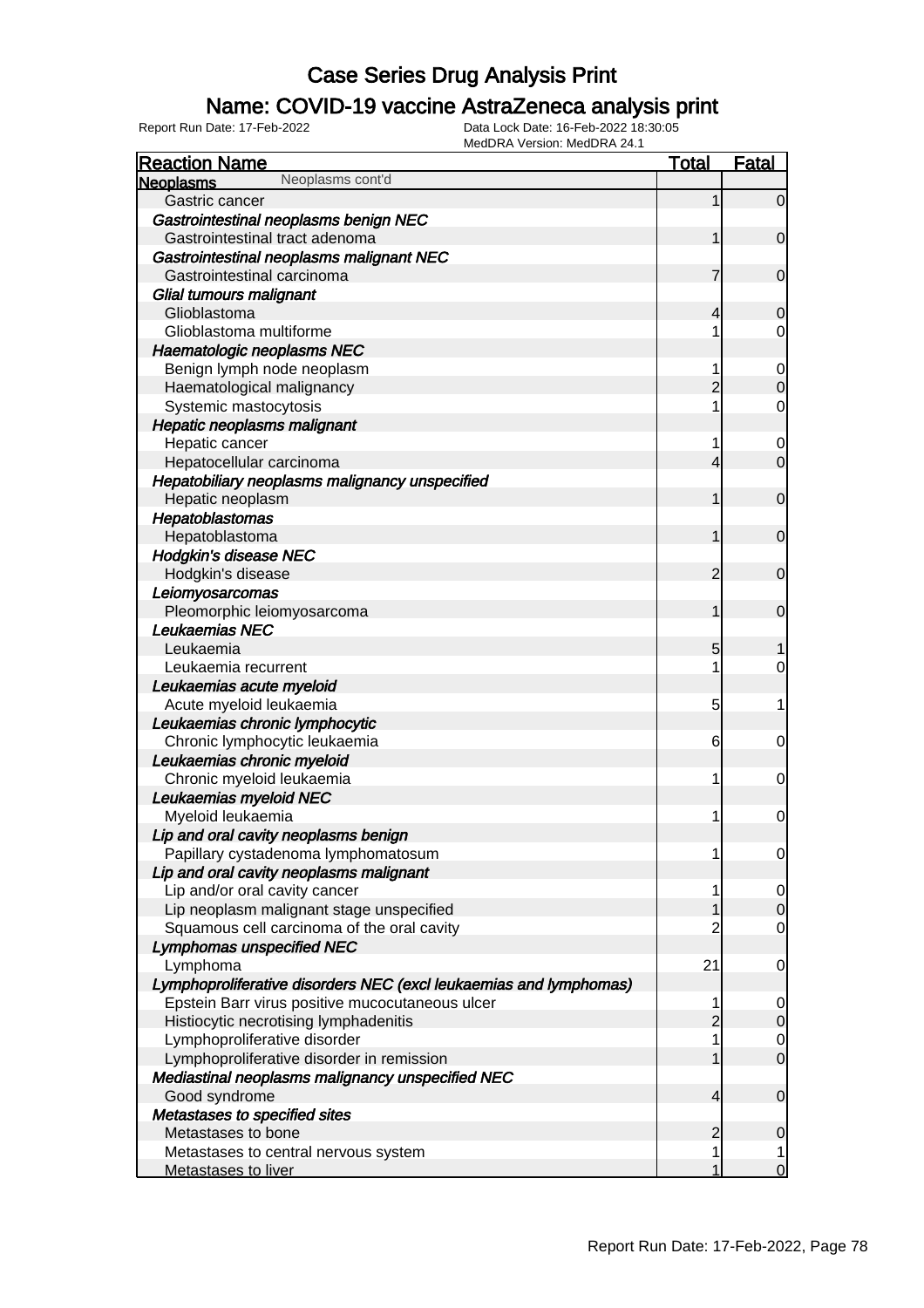### Name: COVID-19 vaccine AstraZeneca analysis print

| <b>Reaction Name</b>                                                               | <b>Total</b>   | Fatal          |
|------------------------------------------------------------------------------------|----------------|----------------|
| Neoplasms cont'd<br><b>Neoplasms</b>                                               |                |                |
| Metastases to lung                                                                 | 1              | 1              |
| Metastases to unknown and unspecified sites                                        |                |                |
| Metastasis                                                                         | 4              |                |
| Myelodysplastic syndromes                                                          |                |                |
| Myelodysplastic syndrome                                                           | 1              | 0              |
| Myeloproliferative disorders (excl leukaemias)                                     |                |                |
| Essential thrombocythaemia                                                         | $\overline{c}$ | 0              |
| Neoplasms benign site unspecified NEC                                              |                |                |
| Fibroma                                                                            | 1              | 0              |
| Neoplasms malignant site unspecified NEC                                           |                |                |
| Adenocarcinoma                                                                     | $\overline{c}$ | 0              |
| Malignant neoplasm progression                                                     | 1              | $\overline{0}$ |
| Metastatic neoplasm                                                                | 3              |                |
| Neoplasm malignant                                                                 | 14             | $\frac{0}{3}$  |
| <b>Recurrent cancer</b>                                                            |                | $\mathbf{0}$   |
| Squamous cell carcinoma                                                            | 4              | $\overline{0}$ |
| Neoplasms unspecified malignancy and site unspecified NEC                          |                |                |
| Neoplasm                                                                           | 2              | $\mathbf 0$    |
| Neoplasm progression                                                               | 1              | 0              |
| Neoplasm recurrence                                                                | 9              | $\overline{0}$ |
| Nervous system neoplasms unspecified malignancy NEC                                |                |                |
| Brain neoplasm                                                                     | 11             | 3              |
| Meningioma                                                                         | 6              | $\mathbf 0$    |
| Schwannoma                                                                         |                | $\overline{0}$ |
| <b>Neuromas</b>                                                                    |                |                |
| Acoustic neuroma                                                                   | 6              | $\overline{0}$ |
| Non-Hodgkin's lymphomas NEC                                                        |                |                |
| Cutaneous lymphoma                                                                 | 1              | 0              |
| Non-Hodgkin's lymphoma                                                             | 2              |                |
| Non-small cell neoplasms malignant of the respiratory tract cell type<br>specified |                |                |
| Lung adenocarcinoma                                                                | 1              | 1              |
| Ocular neoplasms benign                                                            |                |                |
| Eye naevus                                                                         | 4              | 0              |
| Oesophageal neoplasms malignant                                                    |                |                |
| Oesophageal cancer metastatic                                                      | 6              | $\overline{0}$ |
| Oesophageal carcinoma                                                              | 4              | $\overline{0}$ |
| Oesophageal squamous cell carcinoma                                                | 1              | 0              |
| Oncologic complications and emergencies                                            |                |                |
| Cancer fatigue                                                                     | 4              | 0              |
| Cancer pain                                                                        | $\overline{2}$ | $\mathbf 0$    |
| Intracranial tumour haemorrhage                                                    | 1              | 0              |
| Oropharyngeal, nasopharyngeal and tonsillar neoplasms malignant and<br>unspecified |                |                |
| Tonsil cancer                                                                      | 4              | 0              |
| Ovarian neoplasms malignant (excl germ cell)                                       |                |                |
| Ovarian cancer                                                                     | 10             | 0              |
| Ovarian cancer recurrent                                                           | $\overline{2}$ | $\mathbf 0$    |
| Ovarian cancer stage IV                                                            | 1              | $\mathbf 0$    |
| Pancreatic neoplasms malignant (excl islet cell and carcinoid)                     |                |                |
| Pancreatic carcinoma                                                               | 6              | 0              |
| Pancreatic carcinoma metastatic                                                    |                | $\mathbf 0$    |
| Paranasal sinus and nasal cavity neoplasms malignant and unspecified               |                |                |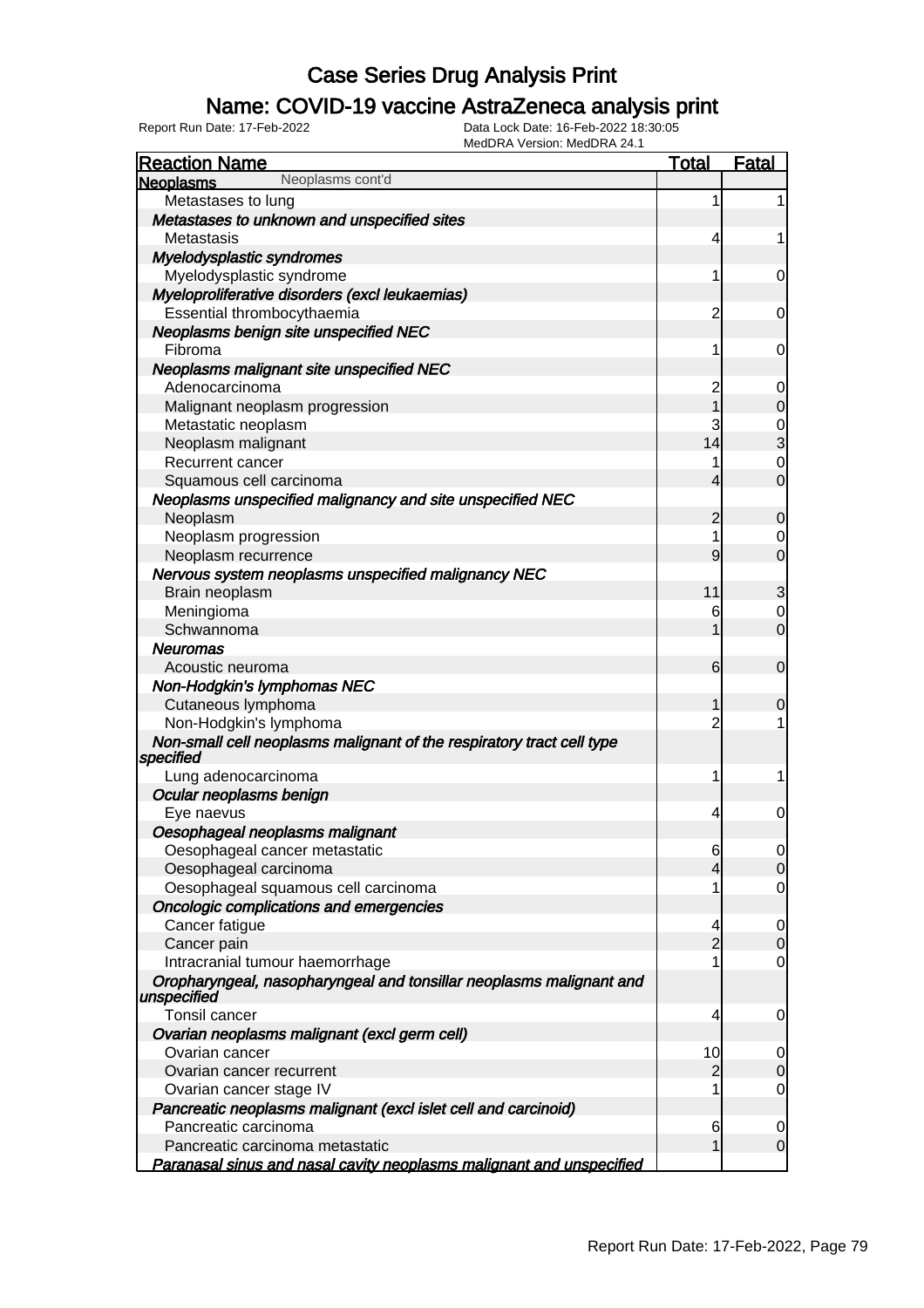### Name: COVID-19 vaccine AstraZeneca analysis print

| <b>Reaction Name</b>                                                            | <b>Total</b>   | <b>Fatal</b>   |
|---------------------------------------------------------------------------------|----------------|----------------|
| Neoplasms cont'd<br><b>Neoplasms</b>                                            |                |                |
| Nasal cavity cancer                                                             |                | $\overline{0}$ |
| Penile neoplasms malignant                                                      |                |                |
| Penile cancer                                                                   |                | $\mathbf 0$    |
| Plasma cell myelomas                                                            |                |                |
| Plasma cell myeloma                                                             | 3              | $\mathbf 0$    |
| Plasmacytoma                                                                    |                | $\overline{0}$ |
| Plasma cell neoplasms NEC                                                       |                |                |
| Hypergammaglobulinaemia benign monoclonal                                       | 3              | $\overline{0}$ |
| Prostatic neoplasms malignant                                                   |                |                |
| Prostate cancer                                                                 | 8              | 0              |
| Renal neoplasms malignant                                                       |                |                |
| Clear cell renal cell carcinoma                                                 | $\overline{c}$ | $\overline{0}$ |
| Metastatic renal cell carcinoma                                                 | 1              | $\mathbf 0$    |
| Renal cancer                                                                    | 2              | $\overline{0}$ |
| Reproductive neoplasms female benign NEC                                        |                |                |
| Benign hydatidiform mole                                                        | 1              | $\overline{0}$ |
| Reproductive neoplasms male benign NEC                                          |                |                |
| Testicle adenoma                                                                | 2              | 0              |
| Respiratory tract and pleural neoplasms malignancy unspecified NEC              |                |                |
| Maxillofacial sinus neoplasm                                                    | 1              | 0              |
| Respiratory tract and pleural neoplasms malignant cell type unspecified<br> NEC |                |                |
| Bronchial carcinoma                                                             | 4              | 0              |
| Lung cancer metastatic                                                          |                | $\mathbf 0$    |
| Lung neoplasm malignant                                                         | 16             | 1              |
| Throat cancer                                                                   |                | $\overline{0}$ |
| Respiratory tract small cell carcinomas                                         |                |                |
| Small cell lung cancer                                                          |                | 0              |
| Small cell lung cancer metastatic                                               | 1              | 1              |
| Salivary gland neoplasms malignant                                              |                |                |
| Salivary gland cancer stage 0                                                   | 1              | $\overline{0}$ |
| Salivary gland cancer stage III                                                 |                | $\mathbf 0$    |
| Skin melanomas (excl ocular)                                                    |                |                |
| Acral lentiginous melanoma stage III                                            |                | $\mathbf 0$    |
| Malignant melanoma                                                              | 5              | $\mathbf 0$    |
| Malignant melanoma in situ                                                      | 3              | 0              |
| Metastatic malignant melanoma                                                   | 1              | $\overline{0}$ |
| Skin neoplasms benign                                                           |                |                |
| Acrochordon                                                                     | 7              | $\overline{0}$ |
| Anogenital warts                                                                | 4              | $\mathbf 0$    |
| Haemangioma of skin                                                             | 18             | $\overline{0}$ |
| Melanocytic naevus                                                              | 5              | $\mathbf 0$    |
| Seborrhoeic keratosis                                                           |                | $\overline{0}$ |
| Skin papilloma                                                                  | 31             | $\mathbf 0$    |
| Skin neoplasms malignant and unspecified (excl melanoma)                        |                |                |
| Basal cell carcinoma                                                            | 6              | $\mathbf 0$    |
| Bowen's disease                                                                 | 1              | $\overline{0}$ |
| Neoplasm skin                                                                   |                | $\mathbf 0$    |
| Skin cancer                                                                     | 9              | $\overline{0}$ |
| Squamous cell carcinoma of skin                                                 |                | $\mathbf 0$    |
| Soft tissue neoplasms benign NEC                                                |                |                |
| Knuckle pads                                                                    | 1              | $\mathbf 0$    |
| Leiomyoma                                                                       | 1              | $\overline{0}$ |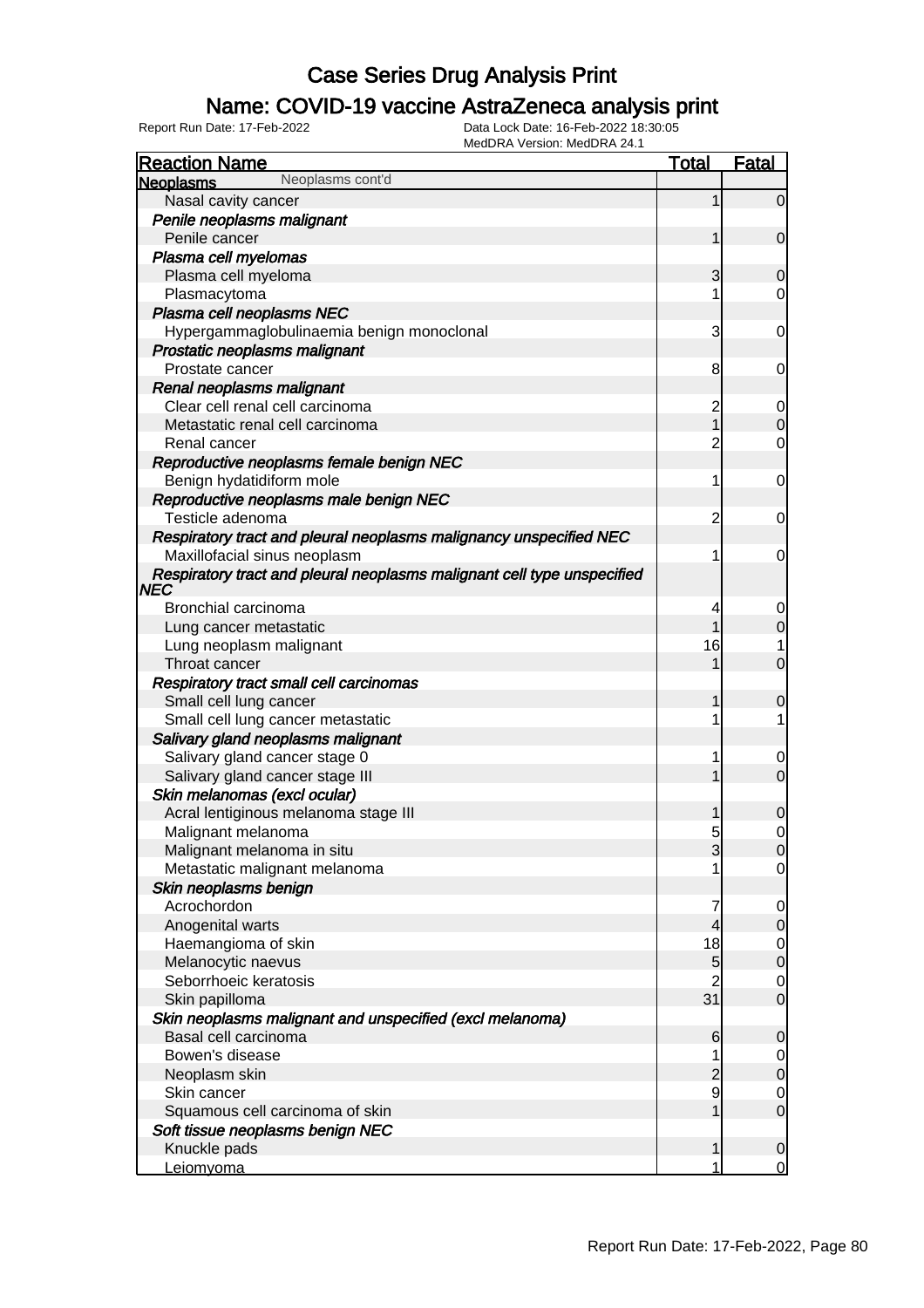### Name: COVID-19 vaccine AstraZeneca analysis print

| <b>Reaction Name</b>                 | Total           | Fata <sup>®</sup> |
|--------------------------------------|-----------------|-------------------|
| Neoplasms cont'd<br><b>Neoplasms</b> |                 |                   |
| Lipoma                               | 10 <sup>1</sup> | 0                 |
| Thyroid neoplasms benign             |                 |                   |
| Benign neoplasm of thyroid gland     |                 | 0                 |
| Thyroid adenoma                      |                 | 0                 |
| Uterine neoplasms benign             |                 |                   |
| Uterine leiomyoma                    | 22              | 0                 |
| Uterine neoplasms malignant NEC      |                 |                   |
| Uterine cancer                       | 4               | 0l                |
| Vulval neoplasms malignant           |                 |                   |
| Squamous cell carcinoma of the vulva |                 | 0                 |
| Vulval cancer                        |                 |                   |
| Neoplasms SOC TOTAL                  | 51C             | 16                |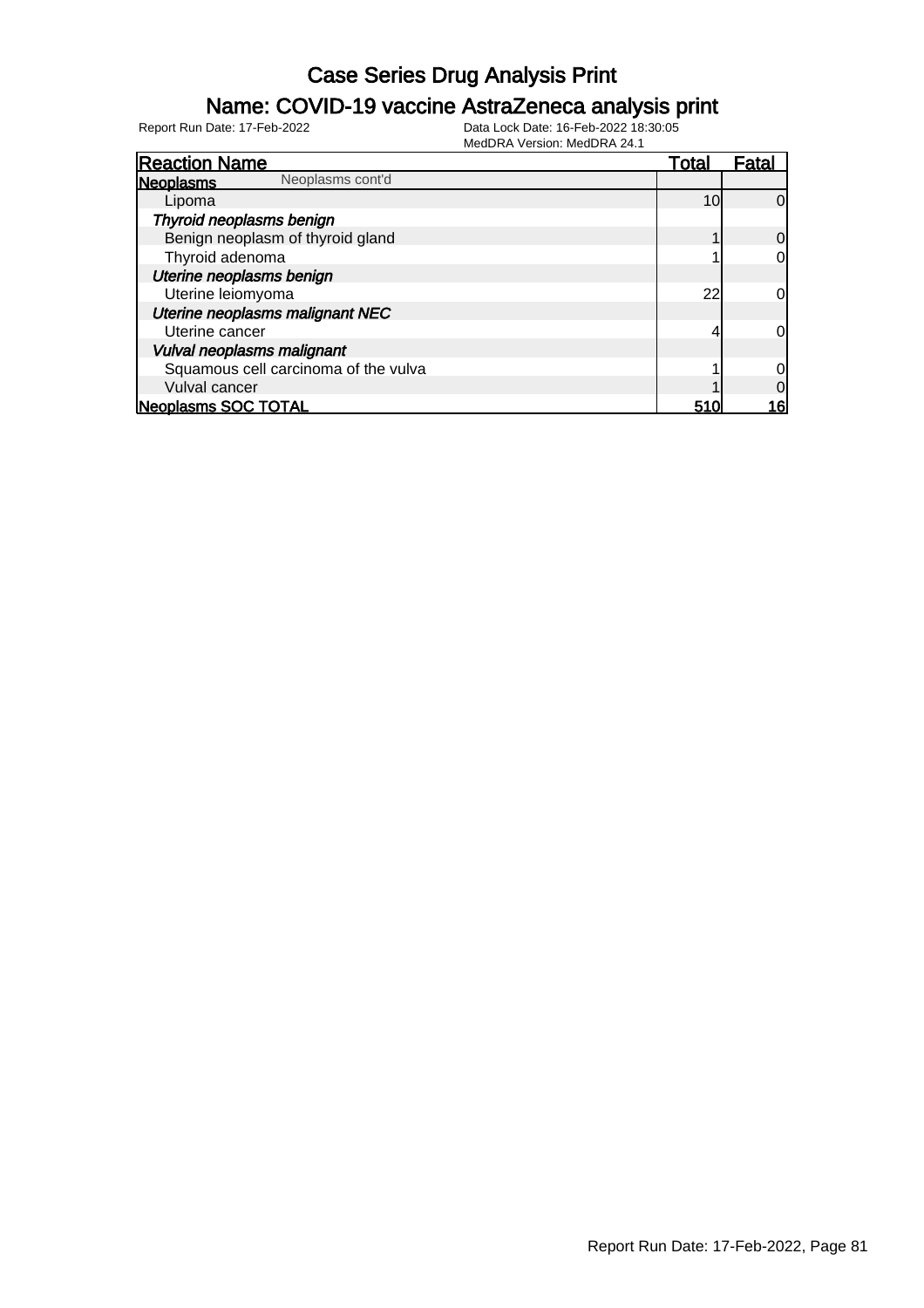### Name: COVID-19 vaccine AstraZeneca analysis print

| Nervous system disorders<br><b>Abnormal reflexes</b><br>Areflexia<br>34<br>0<br>Extensor plantar response<br>3<br>0<br>10 <sup>1</sup><br>Hyperreflexia<br>0<br>23<br>Hyporeflexia<br>$\mathbf 0$<br>Poor sucking reflex<br>4<br>0<br>Reflexes abnormal<br>1<br>0<br>Abnormal sleep-related events<br>Sleep paralysis<br>26<br>0<br>Absence seizures<br>Petit mal epilepsy<br>42<br>0<br>Acute polyneuropathies<br>Acute motor axonal neuropathy<br>6<br>$\mathbf 0$<br>Acute polyneuropathy<br>3<br>0<br>Guillain-Barre syndrome<br>489<br>4<br>Miller Fisher syndrome<br>28<br>0<br>Subacute inflammatory demyelinating polyneuropathy<br>4<br>0<br>Alzheimer's disease (incl subtypes)<br>Dementia Alzheimer's type<br>1<br>0<br>Mixed dementia<br>0<br>Autonomic nervous system disorders<br>Autonomic nervous system imbalance<br>25<br>0<br>Autonomic neuropathy<br>$\overline{\mathbf{c}}$<br>$\mathbf 0$<br>$\overline{2}$<br>Horner's syndrome<br>0<br>8<br>Orthostatic intolerance<br>0<br>Central nervous system aneurysms and dissections<br>Carotid artery aneurysm<br>$\overline{c}$<br>0<br>Carotid artery dissection<br>0<br>Intracranial aneurysm<br>6<br>1<br>3<br>Vertebral artery dissection<br>0<br>Central nervous system haemorrhages and cerebrovascular accidents<br>Basal ganglia haemorrhage<br>3<br>0<br>Basal ganglia infarction<br>1<br>0<br>Basal ganglia stroke<br>2<br>Basilar artery occlusion<br>1<br>0<br>Basilar artery thrombosis<br>$\overline{\mathcal{L}}$<br>Brain stem embolism<br>1<br>1<br>Brain stem haemorrhage<br>5<br>$\frac{2}{8}$<br>Brain stem infarction<br>$\frac{2}{2}$<br>Brain stem stroke<br>Brain stem thrombosis<br>1<br>$\mathbf 0$<br>3<br>Carotid artery occlusion<br>0<br>11<br>Carotid artery thrombosis<br>$\mathbf 0$<br>$5\overline{)}$<br>Cerebellar haemorrhage<br>0<br>Cerebellar infarction<br>6<br>$\mathbf 0$<br>11<br>Cerebellar stroke<br>0<br>12<br>Cerebral artery embolism<br>$\mathbf 0$<br>$5\overline{)}$<br>Cerebral artery occlusion<br>16<br>Cerebral artery thrombosis<br>0<br>14<br>Cerebral haematoma<br>192<br>51<br>Cerebral haemorrhage<br>97<br>Cerebral infarction<br>$\overline{5}$ | <b>Reaction Name</b> | <u>Total</u> | <b>Fatal</b> |
|-----------------------------------------------------------------------------------------------------------------------------------------------------------------------------------------------------------------------------------------------------------------------------------------------------------------------------------------------------------------------------------------------------------------------------------------------------------------------------------------------------------------------------------------------------------------------------------------------------------------------------------------------------------------------------------------------------------------------------------------------------------------------------------------------------------------------------------------------------------------------------------------------------------------------------------------------------------------------------------------------------------------------------------------------------------------------------------------------------------------------------------------------------------------------------------------------------------------------------------------------------------------------------------------------------------------------------------------------------------------------------------------------------------------------------------------------------------------------------------------------------------------------------------------------------------------------------------------------------------------------------------------------------------------------------------------------------------------------------------------------------------------------------------------------------------------------------------------------------------------------------------------------------------------------------------------------------------------------------------------------------------------------------------------------------------------------------------------------------------------------------------------------------------------------------------|----------------------|--------------|--------------|
|                                                                                                                                                                                                                                                                                                                                                                                                                                                                                                                                                                                                                                                                                                                                                                                                                                                                                                                                                                                                                                                                                                                                                                                                                                                                                                                                                                                                                                                                                                                                                                                                                                                                                                                                                                                                                                                                                                                                                                                                                                                                                                                                                                                   |                      |              |              |
|                                                                                                                                                                                                                                                                                                                                                                                                                                                                                                                                                                                                                                                                                                                                                                                                                                                                                                                                                                                                                                                                                                                                                                                                                                                                                                                                                                                                                                                                                                                                                                                                                                                                                                                                                                                                                                                                                                                                                                                                                                                                                                                                                                                   |                      |              |              |
|                                                                                                                                                                                                                                                                                                                                                                                                                                                                                                                                                                                                                                                                                                                                                                                                                                                                                                                                                                                                                                                                                                                                                                                                                                                                                                                                                                                                                                                                                                                                                                                                                                                                                                                                                                                                                                                                                                                                                                                                                                                                                                                                                                                   |                      |              |              |
|                                                                                                                                                                                                                                                                                                                                                                                                                                                                                                                                                                                                                                                                                                                                                                                                                                                                                                                                                                                                                                                                                                                                                                                                                                                                                                                                                                                                                                                                                                                                                                                                                                                                                                                                                                                                                                                                                                                                                                                                                                                                                                                                                                                   |                      |              |              |
|                                                                                                                                                                                                                                                                                                                                                                                                                                                                                                                                                                                                                                                                                                                                                                                                                                                                                                                                                                                                                                                                                                                                                                                                                                                                                                                                                                                                                                                                                                                                                                                                                                                                                                                                                                                                                                                                                                                                                                                                                                                                                                                                                                                   |                      |              |              |
|                                                                                                                                                                                                                                                                                                                                                                                                                                                                                                                                                                                                                                                                                                                                                                                                                                                                                                                                                                                                                                                                                                                                                                                                                                                                                                                                                                                                                                                                                                                                                                                                                                                                                                                                                                                                                                                                                                                                                                                                                                                                                                                                                                                   |                      |              |              |
|                                                                                                                                                                                                                                                                                                                                                                                                                                                                                                                                                                                                                                                                                                                                                                                                                                                                                                                                                                                                                                                                                                                                                                                                                                                                                                                                                                                                                                                                                                                                                                                                                                                                                                                                                                                                                                                                                                                                                                                                                                                                                                                                                                                   |                      |              |              |
|                                                                                                                                                                                                                                                                                                                                                                                                                                                                                                                                                                                                                                                                                                                                                                                                                                                                                                                                                                                                                                                                                                                                                                                                                                                                                                                                                                                                                                                                                                                                                                                                                                                                                                                                                                                                                                                                                                                                                                                                                                                                                                                                                                                   |                      |              |              |
|                                                                                                                                                                                                                                                                                                                                                                                                                                                                                                                                                                                                                                                                                                                                                                                                                                                                                                                                                                                                                                                                                                                                                                                                                                                                                                                                                                                                                                                                                                                                                                                                                                                                                                                                                                                                                                                                                                                                                                                                                                                                                                                                                                                   |                      |              |              |
|                                                                                                                                                                                                                                                                                                                                                                                                                                                                                                                                                                                                                                                                                                                                                                                                                                                                                                                                                                                                                                                                                                                                                                                                                                                                                                                                                                                                                                                                                                                                                                                                                                                                                                                                                                                                                                                                                                                                                                                                                                                                                                                                                                                   |                      |              |              |
|                                                                                                                                                                                                                                                                                                                                                                                                                                                                                                                                                                                                                                                                                                                                                                                                                                                                                                                                                                                                                                                                                                                                                                                                                                                                                                                                                                                                                                                                                                                                                                                                                                                                                                                                                                                                                                                                                                                                                                                                                                                                                                                                                                                   |                      |              |              |
|                                                                                                                                                                                                                                                                                                                                                                                                                                                                                                                                                                                                                                                                                                                                                                                                                                                                                                                                                                                                                                                                                                                                                                                                                                                                                                                                                                                                                                                                                                                                                                                                                                                                                                                                                                                                                                                                                                                                                                                                                                                                                                                                                                                   |                      |              |              |
|                                                                                                                                                                                                                                                                                                                                                                                                                                                                                                                                                                                                                                                                                                                                                                                                                                                                                                                                                                                                                                                                                                                                                                                                                                                                                                                                                                                                                                                                                                                                                                                                                                                                                                                                                                                                                                                                                                                                                                                                                                                                                                                                                                                   |                      |              |              |
|                                                                                                                                                                                                                                                                                                                                                                                                                                                                                                                                                                                                                                                                                                                                                                                                                                                                                                                                                                                                                                                                                                                                                                                                                                                                                                                                                                                                                                                                                                                                                                                                                                                                                                                                                                                                                                                                                                                                                                                                                                                                                                                                                                                   |                      |              |              |
|                                                                                                                                                                                                                                                                                                                                                                                                                                                                                                                                                                                                                                                                                                                                                                                                                                                                                                                                                                                                                                                                                                                                                                                                                                                                                                                                                                                                                                                                                                                                                                                                                                                                                                                                                                                                                                                                                                                                                                                                                                                                                                                                                                                   |                      |              |              |
|                                                                                                                                                                                                                                                                                                                                                                                                                                                                                                                                                                                                                                                                                                                                                                                                                                                                                                                                                                                                                                                                                                                                                                                                                                                                                                                                                                                                                                                                                                                                                                                                                                                                                                                                                                                                                                                                                                                                                                                                                                                                                                                                                                                   |                      |              |              |
|                                                                                                                                                                                                                                                                                                                                                                                                                                                                                                                                                                                                                                                                                                                                                                                                                                                                                                                                                                                                                                                                                                                                                                                                                                                                                                                                                                                                                                                                                                                                                                                                                                                                                                                                                                                                                                                                                                                                                                                                                                                                                                                                                                                   |                      |              |              |
|                                                                                                                                                                                                                                                                                                                                                                                                                                                                                                                                                                                                                                                                                                                                                                                                                                                                                                                                                                                                                                                                                                                                                                                                                                                                                                                                                                                                                                                                                                                                                                                                                                                                                                                                                                                                                                                                                                                                                                                                                                                                                                                                                                                   |                      |              |              |
|                                                                                                                                                                                                                                                                                                                                                                                                                                                                                                                                                                                                                                                                                                                                                                                                                                                                                                                                                                                                                                                                                                                                                                                                                                                                                                                                                                                                                                                                                                                                                                                                                                                                                                                                                                                                                                                                                                                                                                                                                                                                                                                                                                                   |                      |              |              |
|                                                                                                                                                                                                                                                                                                                                                                                                                                                                                                                                                                                                                                                                                                                                                                                                                                                                                                                                                                                                                                                                                                                                                                                                                                                                                                                                                                                                                                                                                                                                                                                                                                                                                                                                                                                                                                                                                                                                                                                                                                                                                                                                                                                   |                      |              |              |
|                                                                                                                                                                                                                                                                                                                                                                                                                                                                                                                                                                                                                                                                                                                                                                                                                                                                                                                                                                                                                                                                                                                                                                                                                                                                                                                                                                                                                                                                                                                                                                                                                                                                                                                                                                                                                                                                                                                                                                                                                                                                                                                                                                                   |                      |              |              |
|                                                                                                                                                                                                                                                                                                                                                                                                                                                                                                                                                                                                                                                                                                                                                                                                                                                                                                                                                                                                                                                                                                                                                                                                                                                                                                                                                                                                                                                                                                                                                                                                                                                                                                                                                                                                                                                                                                                                                                                                                                                                                                                                                                                   |                      |              |              |
|                                                                                                                                                                                                                                                                                                                                                                                                                                                                                                                                                                                                                                                                                                                                                                                                                                                                                                                                                                                                                                                                                                                                                                                                                                                                                                                                                                                                                                                                                                                                                                                                                                                                                                                                                                                                                                                                                                                                                                                                                                                                                                                                                                                   |                      |              |              |
|                                                                                                                                                                                                                                                                                                                                                                                                                                                                                                                                                                                                                                                                                                                                                                                                                                                                                                                                                                                                                                                                                                                                                                                                                                                                                                                                                                                                                                                                                                                                                                                                                                                                                                                                                                                                                                                                                                                                                                                                                                                                                                                                                                                   |                      |              |              |
|                                                                                                                                                                                                                                                                                                                                                                                                                                                                                                                                                                                                                                                                                                                                                                                                                                                                                                                                                                                                                                                                                                                                                                                                                                                                                                                                                                                                                                                                                                                                                                                                                                                                                                                                                                                                                                                                                                                                                                                                                                                                                                                                                                                   |                      |              |              |
|                                                                                                                                                                                                                                                                                                                                                                                                                                                                                                                                                                                                                                                                                                                                                                                                                                                                                                                                                                                                                                                                                                                                                                                                                                                                                                                                                                                                                                                                                                                                                                                                                                                                                                                                                                                                                                                                                                                                                                                                                                                                                                                                                                                   |                      |              |              |
|                                                                                                                                                                                                                                                                                                                                                                                                                                                                                                                                                                                                                                                                                                                                                                                                                                                                                                                                                                                                                                                                                                                                                                                                                                                                                                                                                                                                                                                                                                                                                                                                                                                                                                                                                                                                                                                                                                                                                                                                                                                                                                                                                                                   |                      |              |              |
|                                                                                                                                                                                                                                                                                                                                                                                                                                                                                                                                                                                                                                                                                                                                                                                                                                                                                                                                                                                                                                                                                                                                                                                                                                                                                                                                                                                                                                                                                                                                                                                                                                                                                                                                                                                                                                                                                                                                                                                                                                                                                                                                                                                   |                      |              |              |
|                                                                                                                                                                                                                                                                                                                                                                                                                                                                                                                                                                                                                                                                                                                                                                                                                                                                                                                                                                                                                                                                                                                                                                                                                                                                                                                                                                                                                                                                                                                                                                                                                                                                                                                                                                                                                                                                                                                                                                                                                                                                                                                                                                                   |                      |              |              |
|                                                                                                                                                                                                                                                                                                                                                                                                                                                                                                                                                                                                                                                                                                                                                                                                                                                                                                                                                                                                                                                                                                                                                                                                                                                                                                                                                                                                                                                                                                                                                                                                                                                                                                                                                                                                                                                                                                                                                                                                                                                                                                                                                                                   |                      |              |              |
|                                                                                                                                                                                                                                                                                                                                                                                                                                                                                                                                                                                                                                                                                                                                                                                                                                                                                                                                                                                                                                                                                                                                                                                                                                                                                                                                                                                                                                                                                                                                                                                                                                                                                                                                                                                                                                                                                                                                                                                                                                                                                                                                                                                   |                      |              |              |
|                                                                                                                                                                                                                                                                                                                                                                                                                                                                                                                                                                                                                                                                                                                                                                                                                                                                                                                                                                                                                                                                                                                                                                                                                                                                                                                                                                                                                                                                                                                                                                                                                                                                                                                                                                                                                                                                                                                                                                                                                                                                                                                                                                                   |                      |              |              |
|                                                                                                                                                                                                                                                                                                                                                                                                                                                                                                                                                                                                                                                                                                                                                                                                                                                                                                                                                                                                                                                                                                                                                                                                                                                                                                                                                                                                                                                                                                                                                                                                                                                                                                                                                                                                                                                                                                                                                                                                                                                                                                                                                                                   |                      |              |              |
|                                                                                                                                                                                                                                                                                                                                                                                                                                                                                                                                                                                                                                                                                                                                                                                                                                                                                                                                                                                                                                                                                                                                                                                                                                                                                                                                                                                                                                                                                                                                                                                                                                                                                                                                                                                                                                                                                                                                                                                                                                                                                                                                                                                   |                      |              |              |
|                                                                                                                                                                                                                                                                                                                                                                                                                                                                                                                                                                                                                                                                                                                                                                                                                                                                                                                                                                                                                                                                                                                                                                                                                                                                                                                                                                                                                                                                                                                                                                                                                                                                                                                                                                                                                                                                                                                                                                                                                                                                                                                                                                                   |                      |              |              |
|                                                                                                                                                                                                                                                                                                                                                                                                                                                                                                                                                                                                                                                                                                                                                                                                                                                                                                                                                                                                                                                                                                                                                                                                                                                                                                                                                                                                                                                                                                                                                                                                                                                                                                                                                                                                                                                                                                                                                                                                                                                                                                                                                                                   |                      |              |              |
|                                                                                                                                                                                                                                                                                                                                                                                                                                                                                                                                                                                                                                                                                                                                                                                                                                                                                                                                                                                                                                                                                                                                                                                                                                                                                                                                                                                                                                                                                                                                                                                                                                                                                                                                                                                                                                                                                                                                                                                                                                                                                                                                                                                   |                      |              |              |
|                                                                                                                                                                                                                                                                                                                                                                                                                                                                                                                                                                                                                                                                                                                                                                                                                                                                                                                                                                                                                                                                                                                                                                                                                                                                                                                                                                                                                                                                                                                                                                                                                                                                                                                                                                                                                                                                                                                                                                                                                                                                                                                                                                                   |                      |              |              |
|                                                                                                                                                                                                                                                                                                                                                                                                                                                                                                                                                                                                                                                                                                                                                                                                                                                                                                                                                                                                                                                                                                                                                                                                                                                                                                                                                                                                                                                                                                                                                                                                                                                                                                                                                                                                                                                                                                                                                                                                                                                                                                                                                                                   |                      |              |              |
|                                                                                                                                                                                                                                                                                                                                                                                                                                                                                                                                                                                                                                                                                                                                                                                                                                                                                                                                                                                                                                                                                                                                                                                                                                                                                                                                                                                                                                                                                                                                                                                                                                                                                                                                                                                                                                                                                                                                                                                                                                                                                                                                                                                   |                      |              |              |
|                                                                                                                                                                                                                                                                                                                                                                                                                                                                                                                                                                                                                                                                                                                                                                                                                                                                                                                                                                                                                                                                                                                                                                                                                                                                                                                                                                                                                                                                                                                                                                                                                                                                                                                                                                                                                                                                                                                                                                                                                                                                                                                                                                                   |                      |              |              |
|                                                                                                                                                                                                                                                                                                                                                                                                                                                                                                                                                                                                                                                                                                                                                                                                                                                                                                                                                                                                                                                                                                                                                                                                                                                                                                                                                                                                                                                                                                                                                                                                                                                                                                                                                                                                                                                                                                                                                                                                                                                                                                                                                                                   |                      |              |              |
|                                                                                                                                                                                                                                                                                                                                                                                                                                                                                                                                                                                                                                                                                                                                                                                                                                                                                                                                                                                                                                                                                                                                                                                                                                                                                                                                                                                                                                                                                                                                                                                                                                                                                                                                                                                                                                                                                                                                                                                                                                                                                                                                                                                   |                      |              |              |
|                                                                                                                                                                                                                                                                                                                                                                                                                                                                                                                                                                                                                                                                                                                                                                                                                                                                                                                                                                                                                                                                                                                                                                                                                                                                                                                                                                                                                                                                                                                                                                                                                                                                                                                                                                                                                                                                                                                                                                                                                                                                                                                                                                                   |                      |              |              |
|                                                                                                                                                                                                                                                                                                                                                                                                                                                                                                                                                                                                                                                                                                                                                                                                                                                                                                                                                                                                                                                                                                                                                                                                                                                                                                                                                                                                                                                                                                                                                                                                                                                                                                                                                                                                                                                                                                                                                                                                                                                                                                                                                                                   |                      |              |              |
|                                                                                                                                                                                                                                                                                                                                                                                                                                                                                                                                                                                                                                                                                                                                                                                                                                                                                                                                                                                                                                                                                                                                                                                                                                                                                                                                                                                                                                                                                                                                                                                                                                                                                                                                                                                                                                                                                                                                                                                                                                                                                                                                                                                   |                      |              |              |
|                                                                                                                                                                                                                                                                                                                                                                                                                                                                                                                                                                                                                                                                                                                                                                                                                                                                                                                                                                                                                                                                                                                                                                                                                                                                                                                                                                                                                                                                                                                                                                                                                                                                                                                                                                                                                                                                                                                                                                                                                                                                                                                                                                                   |                      |              |              |
|                                                                                                                                                                                                                                                                                                                                                                                                                                                                                                                                                                                                                                                                                                                                                                                                                                                                                                                                                                                                                                                                                                                                                                                                                                                                                                                                                                                                                                                                                                                                                                                                                                                                                                                                                                                                                                                                                                                                                                                                                                                                                                                                                                                   |                      |              |              |
|                                                                                                                                                                                                                                                                                                                                                                                                                                                                                                                                                                                                                                                                                                                                                                                                                                                                                                                                                                                                                                                                                                                                                                                                                                                                                                                                                                                                                                                                                                                                                                                                                                                                                                                                                                                                                                                                                                                                                                                                                                                                                                                                                                                   |                      |              |              |
|                                                                                                                                                                                                                                                                                                                                                                                                                                                                                                                                                                                                                                                                                                                                                                                                                                                                                                                                                                                                                                                                                                                                                                                                                                                                                                                                                                                                                                                                                                                                                                                                                                                                                                                                                                                                                                                                                                                                                                                                                                                                                                                                                                                   |                      |              |              |
|                                                                                                                                                                                                                                                                                                                                                                                                                                                                                                                                                                                                                                                                                                                                                                                                                                                                                                                                                                                                                                                                                                                                                                                                                                                                                                                                                                                                                                                                                                                                                                                                                                                                                                                                                                                                                                                                                                                                                                                                                                                                                                                                                                                   |                      |              |              |
|                                                                                                                                                                                                                                                                                                                                                                                                                                                                                                                                                                                                                                                                                                                                                                                                                                                                                                                                                                                                                                                                                                                                                                                                                                                                                                                                                                                                                                                                                                                                                                                                                                                                                                                                                                                                                                                                                                                                                                                                                                                                                                                                                                                   |                      |              |              |
|                                                                                                                                                                                                                                                                                                                                                                                                                                                                                                                                                                                                                                                                                                                                                                                                                                                                                                                                                                                                                                                                                                                                                                                                                                                                                                                                                                                                                                                                                                                                                                                                                                                                                                                                                                                                                                                                                                                                                                                                                                                                                                                                                                                   |                      |              |              |
|                                                                                                                                                                                                                                                                                                                                                                                                                                                                                                                                                                                                                                                                                                                                                                                                                                                                                                                                                                                                                                                                                                                                                                                                                                                                                                                                                                                                                                                                                                                                                                                                                                                                                                                                                                                                                                                                                                                                                                                                                                                                                                                                                                                   | Cerebral ischaemia   | 4            | 0            |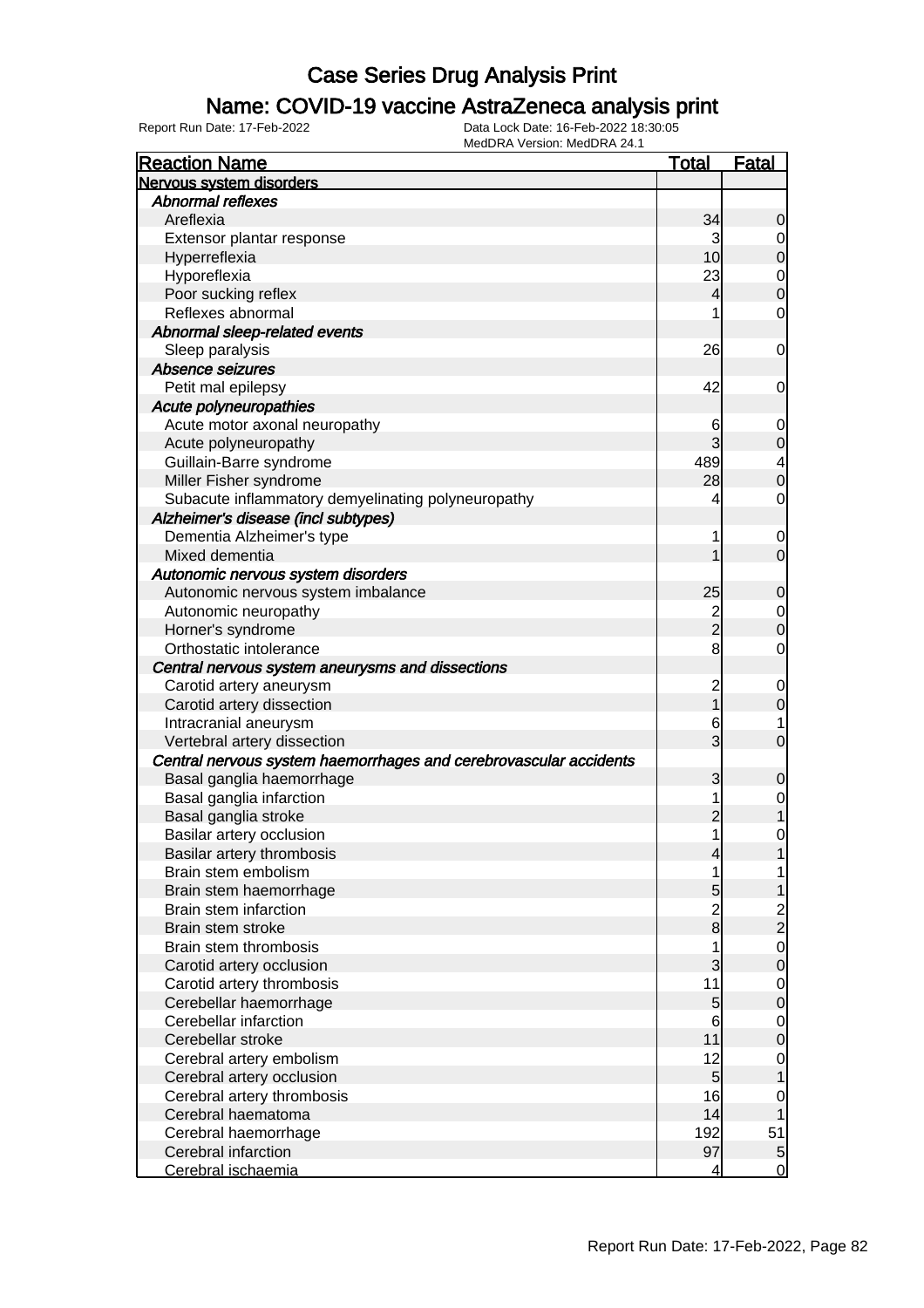### Name: COVID-19 vaccine AstraZeneca analysis print

| <b>Reaction Name</b>                               | <b>Total</b>                 | <b>Fatal</b>     |
|----------------------------------------------------|------------------------------|------------------|
| Nervous system disordersus system disorders cont'd |                              |                  |
| Cerebral thrombosis                                | 43                           | $\overline{4}$   |
| Cerebral vascular occlusion                        | 2                            | 0                |
| Cerebrovascular accident                           | 1339                         | 50               |
| Embolic stroke                                     | 21                           |                  |
| Haemorrhage intracranial                           | 57                           | 15               |
| Haemorrhagic cerebral infarction                   | 3                            |                  |
| Haemorrhagic stroke                                | 49                           | $\bf8$           |
| Haemorrhagic transformation stroke                 | 8                            | $\mathbf{3}$     |
| Internal capsule infarction                        |                              | $\mathbf 0$      |
| Intracranial haematoma                             | 8                            | 1                |
| Intraventricular haemorrhage                       | 6                            | $\boldsymbol{0}$ |
| Ischaemic cerebral infarction                      | 3                            | $\mathbf 0$      |
| Ischaemic stroke                                   | 162                          | $\overline{7}$   |
| Lacunar infarction                                 | 6                            | $\mathbf 0$      |
| Lacunar stroke                                     | 28                           | $\mathbf 0$      |
| Perinatal stroke                                   |                              | $\mathbf 0$      |
| Pseudostroke                                       | 3                            | $\mathbf 0$      |
| Ruptured cerebral aneurysm                         |                              | $\mathbf 0$      |
| Spinal cord haematoma                              |                              | $\mathbf 0$      |
| Spinal cord infarction                             |                              | $\mathbf 0$      |
| Spinal stroke                                      | 5                            | $\mathbf 0$      |
| Stroke in evolution                                |                              | $\mathbf 0$      |
| Subarachnoid haemorrhage                           | 119                          | $\bf 8$          |
| Thalamic infarction                                | 1                            | $\mathbf 0$      |
| Thalamus haemorrhage                               | $\overline{9}$               | $\mathbf 0$      |
| Thrombotic stroke                                  | 16                           | $\mathbf 0$      |
| Vertebral artery occlusion                         | 1                            | $\boldsymbol{0}$ |
| Vertebral artery thrombosis                        |                              | $\mathbf 0$      |
| Central nervous system inflammatory disorders NEC  |                              |                  |
| Arachnoiditis                                      | 4                            | 0                |
| Central nervous system inflammation                | 15                           | $\pmb{0}$        |
| Neurosarcoidosis                                   | 4                            | $\mathbf 0$      |
| Central nervous system vascular disorders NEC      |                              |                  |
| Brain hypoxia                                      |                              | 0                |
| Brain stem microhaemorrhage                        | 1                            | $\mathbf 0$      |
| Carotid arteriosclerosis                           | 1                            | $\overline{0}$   |
| Carotid artery stenosis                            | 4                            | $\mathbf 0$      |
| Central nervous system vasculitis                  | 3                            | $\overline{0}$   |
| Cerebral amyloid angiopathy                        | 5                            | $\pmb{0}$        |
| Cerebral arteriosclerosis                          |                              | $\mathbf 0$      |
| Cerebral arteritis                                 | 2<br>1                       | $\pmb{0}$        |
| Cerebral congestion                                |                              | $\mathbf 0$      |
| Cerebral microangiopathy                           |                              | $\boldsymbol{0}$ |
| Cerebral microhaemorrhage                          |                              | $\overline{0}$   |
| Cerebral small vessel ischaemic disease            | 3                            | $\mathbf 0$      |
| Cerebral vasoconstriction                          |                              | $\overline{0}$   |
| Cerebrovascular disorder                           | $\overline{\mathbf{c}}$<br>4 | $\pmb{0}$        |
| Cerebrovascular insufficiency                      |                              |                  |
| Dural arteriovenous fistula                        |                              | $\mathbf 0$      |
|                                                    |                              | $\mathbf 0$      |
| Internal carotid artery deformity                  |                              | 0                |
| Reversible cerebral vasoconstriction syndrome      | 4                            | $\overline{0}$   |
| Cerebrovascular venous and sinus thrombosis        |                              |                  |
| Cerebral venous sinus thrombosis                   | 215                          | 25               |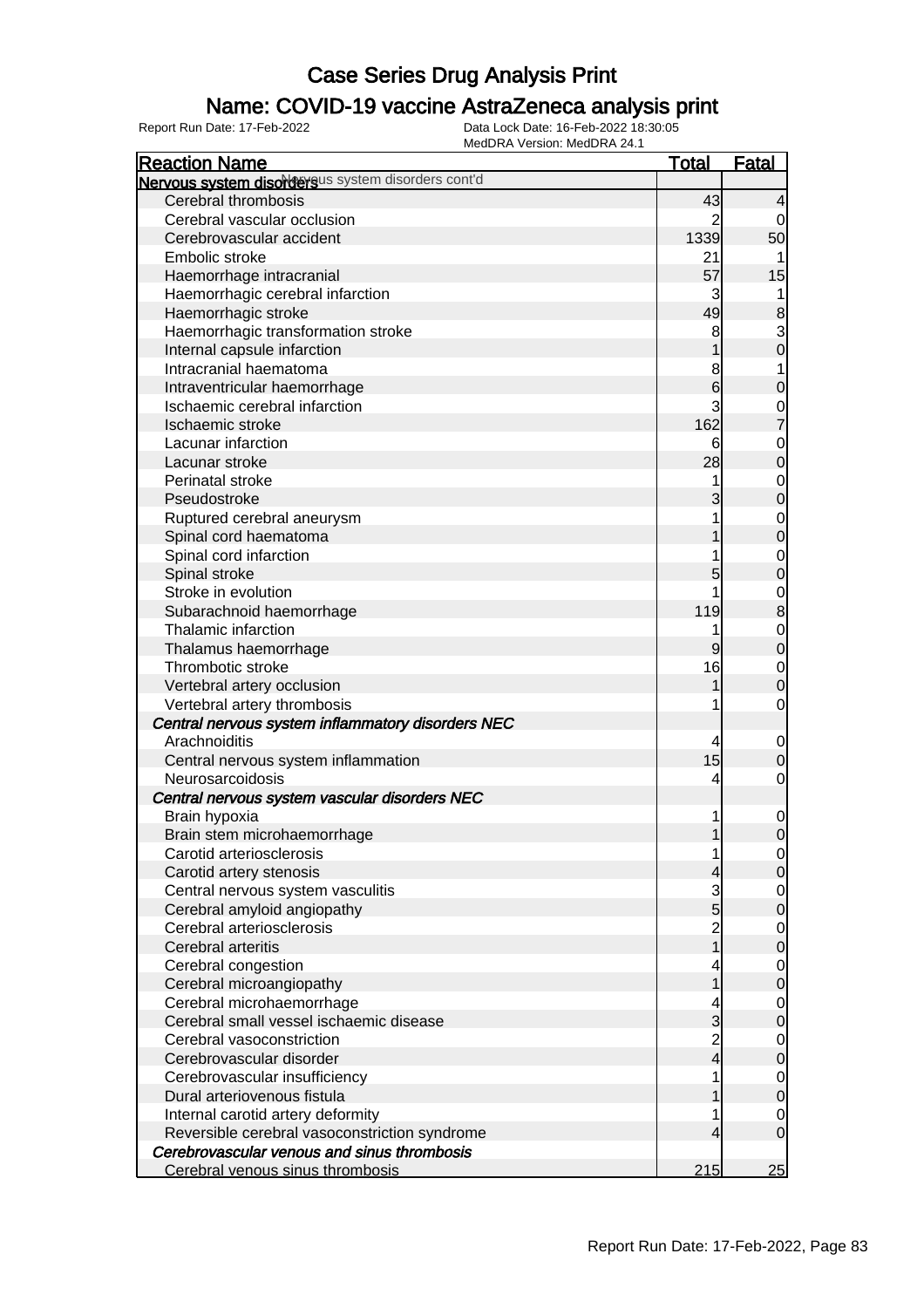### Name: COVID-19 vaccine AstraZeneca analysis print

| IVIEUDRA VEISION. IVIEUDRA 24. I<br><b>Reaction Name</b>  | <b>Total</b>   | <b>Fatal</b>                  |
|-----------------------------------------------------------|----------------|-------------------------------|
| Nervous system disordersus system disorders cont'd        |                |                               |
| Cerebral venous thrombosis                                | 51             | $\overline{5}$                |
| Superior sagittal sinus thrombosis                        | 34             | $\overline{3}$                |
| Transverse sinus thrombosis                               | 10             | $\overline{0}$                |
| Cervical spinal cord and nerve root disorders             |                |                               |
| Cervical radiculopathy                                    | 4              |                               |
| Cervicobrachial syndrome                                  | 8              | $\mathbf 0$<br>$\overline{0}$ |
| <b>Choreiform movements</b>                               |                |                               |
| Chorea                                                    |                | $\mathbf 0$                   |
| Choreoathetosis                                           | 3              |                               |
|                                                           |                | $\mathbf 0$<br>$\overline{0}$ |
| Sydenham's chorea                                         |                |                               |
| Chronic polyneuropathies                                  |                |                               |
| Chronic inflammatory demyelinating polyradiculoneuropathy | 10             | $\mathbf 0$                   |
| Demyelinating polyneuropathy                              | 11             | $\mathbf 0$                   |
| Diabetic neuropathy                                       | 3              | $\overline{0}$                |
| Polyneuropathy chronic                                    | $\overline{2}$ | 0                             |
| Coma states                                               |                |                               |
| Coma                                                      | 26             | $\mathbf 0$                   |
| Diabetic coma                                             | 3              | $\overline{0}$                |
| Hypoglycaemic coma                                        | $\overline{2}$ | 0                             |
| Coordination and balance disturbances                     |                |                               |
| Ataxia                                                    | 53             | $\mathbf 0$                   |
| Balance disorder                                          | 1006           | $\overline{0}$                |
| Cerebellar ataxia                                         | 5              | $\mathbf 0$                   |
| Cerebellar syndrome                                       |                | $\overline{0}$                |
| Coordination abnormal                                     | 140            | $\mathbf 0$                   |
| Dysdiadochokinesis                                        | 1              | $\overline{0}$                |
| Dysstasia                                                 | 126            | $\mathbf 0$                   |
| Hand-eye coordination impaired                            | 2              | $\overline{0}$                |
| Nystagmus                                                 | 24             | 0                             |
| <b>Cortical dysfunction NEC</b>                           |                |                               |
| Agraphia                                                  |                | $\mathbf 0$                   |
| Alexia                                                    |                | 0                             |
| Aphasia                                                   | 188            | $\mathbf 0$                   |
| Apraxia                                                   | 4              | $\overline{0}$                |
| Dysgraphia                                                | 8              | $\mathbf 0$                   |
| <b>Dyslexia</b>                                           | $\overline{c}$ | $\mathbf 0$                   |
| Dyspraxia                                                 | 8              | 0                             |
| Neurologic neglect syndrome                               | 3              | $\mathbf 0$                   |
| Sensory processing disorder                               |                | $\mathbf 0$                   |
| Visuospatial deficit                                      | 2              | $\overline{0}$                |
| Cranial nerve disorders NEC                               |                |                               |
| Cranial nerve disorder                                    | 2              | 0                             |
| Cranial nerve paralysis                                   |                | $\overline{0}$                |
| Neurovascular conflict                                    |                | $\overline{0}$                |
| Paresis cranial nerve                                     | 2              | 0                             |
| Dementia (excl Alzheimer's type)                          |                |                               |
| Dementia                                                  | 34             | $\mathbf 0$                   |
| Dementia with Lewy bodies                                 |                | 0                             |
| Frontotemporal dementia                                   |                | $\mathbf 0$                   |
| Senile dementia                                           |                | $\overline{0}$                |
| Vascular dementia                                         | 5              | 0                             |
| <b>Demyelinating disorders NEC</b>                        |                |                               |
| Acute disseminated encephalomyelitis                      | 16             | $\Omega$                      |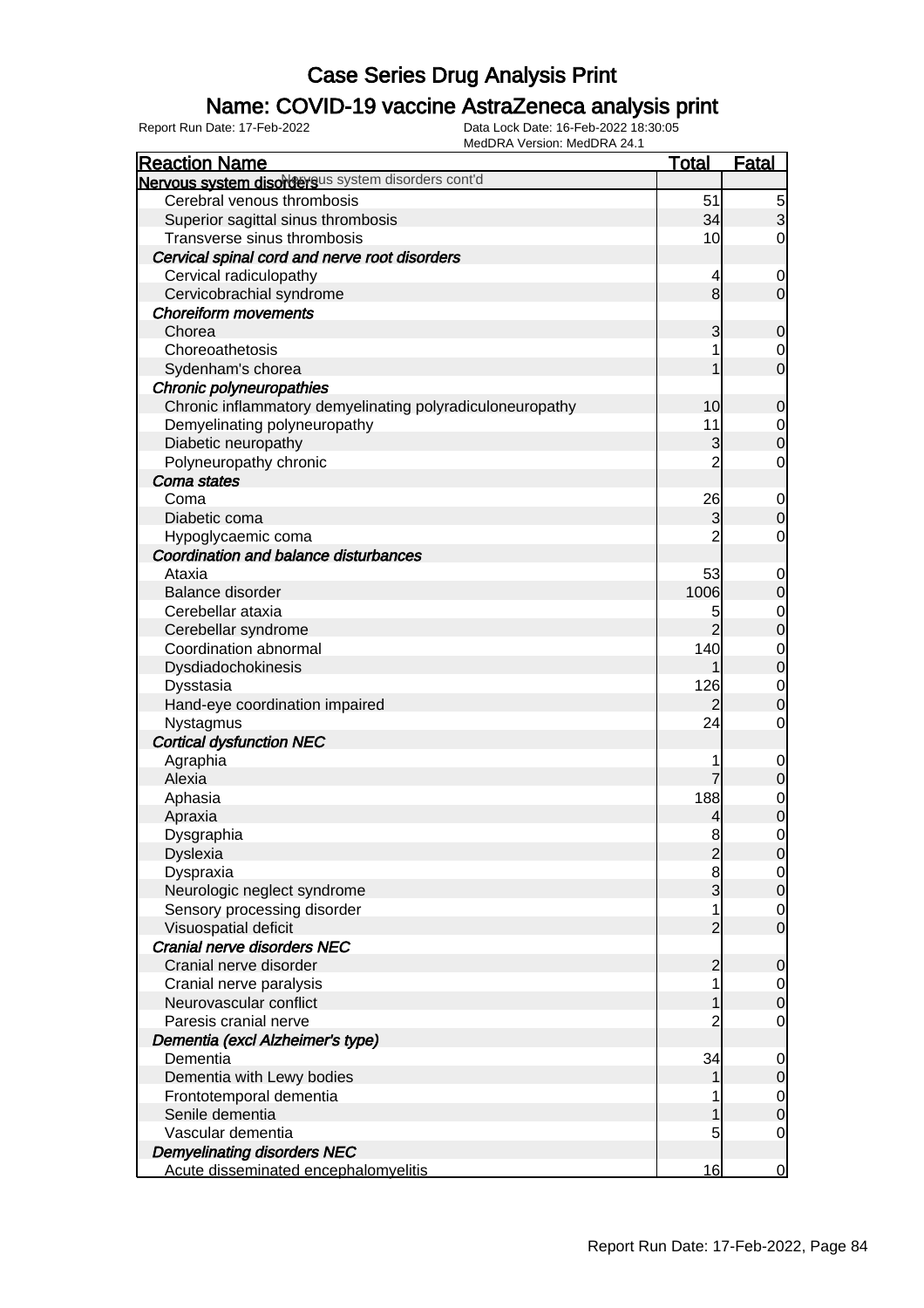### Name: COVID-19 vaccine AstraZeneca analysis print

| <b>Reaction Name</b>                               | <u>Total</u>   | Fatal          |
|----------------------------------------------------|----------------|----------------|
| Nervous system disordersus system disorders cont'd |                |                |
| Autoimmune demyelinating disease                   | 1              | $\mathbf 0$    |
| Clinically isolated syndrome                       | 3              | 0              |
| Demyelination                                      | 28             | $\overline{0}$ |
| Neuromyelitis optica spectrum disorder             | 5              | 0              |
| Disturbances in consciousness NEC                  |                |                |
| Altered state of consciousness                     | 20             | $\mathbf 0$    |
| <b>Consciousness fluctuating</b>                   | 4              | $\mathbf 0$    |
| Depressed level of consciousness                   | 94             | 0              |
| Hypoglycaemic unconsciousness                      |                | $\mathbf 0$    |
| Lethargy                                           | 4995           | 0              |
| Loss of consciousness                              | 1127           | $\mathbf 0$    |
| Postictal state                                    |                | 0              |
| Sedation                                           | 18             | $\mathbf 0$    |
| Somnolence                                         | 1992           | $\mathbf 0$    |
| Stupor                                             | 9              | $\mathbf 0$    |
| Syncope                                            | 2647           | 0              |
| Disturbances in sleep phase rhythm                 |                |                |
| Advanced sleep phase                               |                | $\mathbf 0$    |
| Circadian rhythm sleep disorder                    | 6              | $\mathbf 0$    |
| Delayed sleep phase                                |                | 0              |
| Irregular sleep phase                              |                | $\mathbf 0$    |
| Irregular sleep wake rhythm disorder               |                | 0              |
| Non-24-hour sleep-wake disorder                    | $\overline{2}$ | $\overline{0}$ |
| Dyskinesias and movement disorders NEC             |                |                |
| Akathisia                                          | 10             | 0              |
| Akinesia                                           |                | 0              |
| <b>Ballismus</b>                                   |                | $\mathbf 0$    |
| Bradykinesia                                       | 37             | 0              |
| Clumsiness                                         | 55             | $\mathbf 0$    |
| Dyskinesia                                         | 127            | $\mathbf 0$    |
| Extrapyramidal disorder                            | 18             | $\mathbf 0$    |
| Fine motor delay                                   |                | $\mathbf 0$    |
| Fine motor skill dysfunction                       | 23             | $\mathbf 0$    |
| Hyperkinesia                                       | 27             | $\mathbf 0$    |
| Hypokinesia                                        | 113            | $\mathbf 0$    |
| Meige's syndrome                                   | 1              | $\overline{0}$ |
| Motor dysfunction                                  | 21             | $\overline{O}$ |
| Movement disorder                                  | 117            | $\overline{0}$ |
| Psychomotor hyperactivity                          | 40             | $\mathbf 0$    |
| Tardive dyskinesia                                 |                | $\mathbf 0$    |
| <b>Dystonias</b>                                   |                |                |
| Dystonia                                           | 22             | $\mathbf 0$    |
| Dystonic tremor                                    | 3              | $\mathbf 0$    |
| Opisthotonus                                       | 4              | $\overline{0}$ |
| Writer's cramp                                     |                | $\mathbf 0$    |
| <b>Encephalitis NEC</b>                            |                |                |
| Bickerstaff's encephalitis                         | 1              | $\mathbf 0$    |
| Encephalitis autoimmune                            |                | $\overline{0}$ |
| Limbic encephalitis                                |                | $\mathbf 0$    |
| Noninfective encephalitis                          | 15             | $\mathbf 0$    |
| <b>Encephalopathies NEC</b>                        |                |                |
| Autoimmune encephalopathy                          | 6              | 1              |
| Encephalopathy                                     | 10             | $\mathbf 0$    |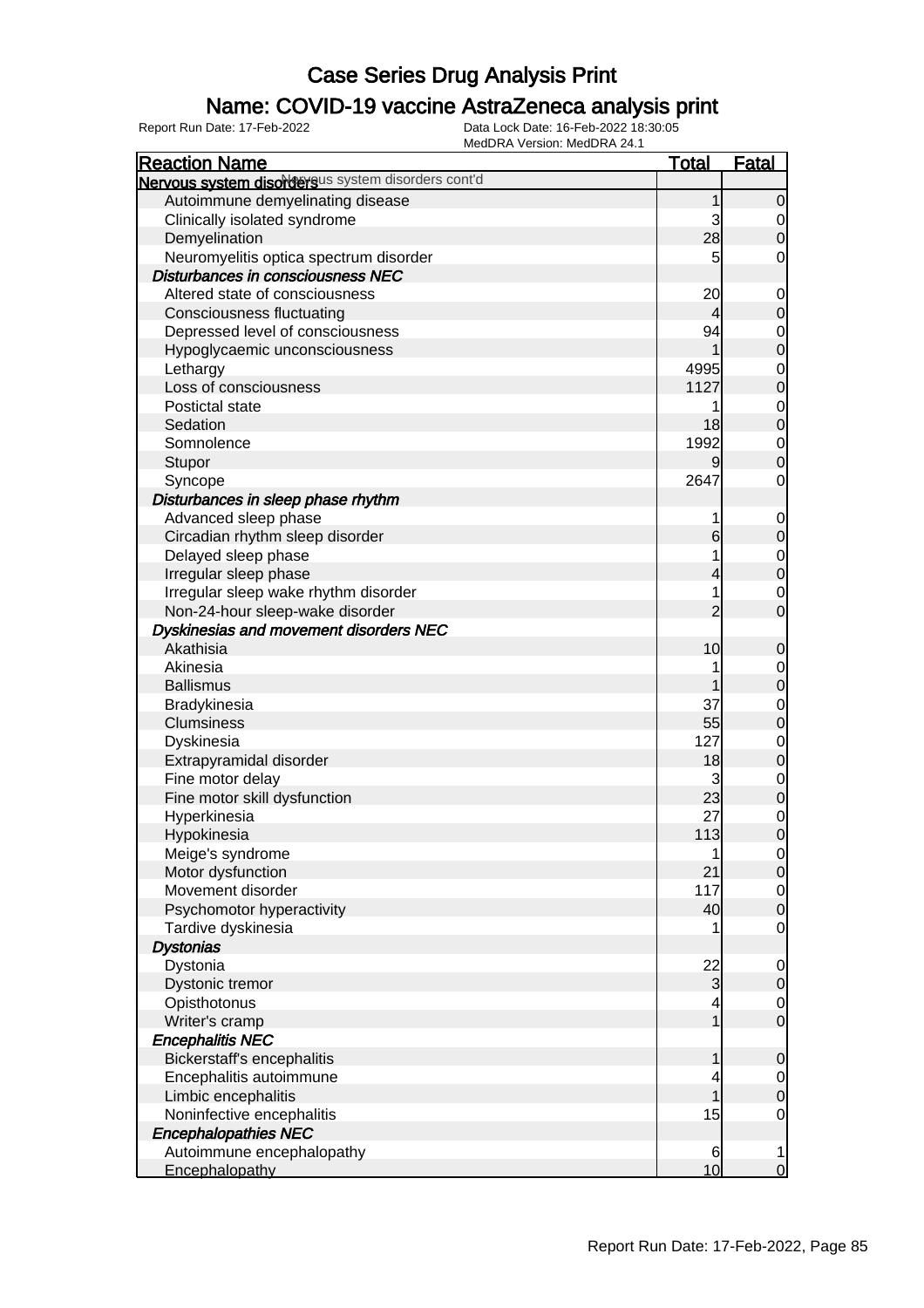### Name: COVID-19 vaccine AstraZeneca analysis print

| <b>Total</b><br><b>Reaction Name</b><br>Nervous system disordersus system disorders cont'd | <b>Fatal</b>                     |
|--------------------------------------------------------------------------------------------|----------------------------------|
|                                                                                            |                                  |
| Hypertensive encephalopathy                                                                | 1<br>$\overline{0}$              |
| Hypoxic-ischaemic encephalopathy                                                           | $\overline{O}$                   |
| Posterior reversible encephalopathy syndrome                                               | 3<br>0                           |
| Encephalopathies toxic and metabolic                                                       |                                  |
| Hepatic encephalopathy                                                                     | $\overline{c}$<br>$\mathbf 0$    |
| Eye movement disorders                                                                     |                                  |
| Illrd nerve disorder                                                                       | $\overline{0}$                   |
| Illrd nerve paralysis                                                                      | 7<br>$\mathbf 0$                 |
| Illrd nerve paresis                                                                        | $\mathbf{0}$                     |
| IVth nerve paralysis                                                                       | $\overline{0}$                   |
| Microvascular cranial nerve palsy                                                          | $\mathbf 0$                      |
| 10 <sup>1</sup><br>VIth nerve paralysis                                                    | $\overline{0}$                   |
| <b>Facial cranial nerve disorders</b>                                                      |                                  |
| 629<br>Bell's palsy                                                                        | $\mathbf 0$                      |
| Facial nerve disorder                                                                      | 9<br>$\overline{0}$              |
| 372<br>Facial paralysis                                                                    | $\mathbf 0$                      |
| 177<br><b>Facial paresis</b>                                                               | $\mathbf 0$                      |
| Facial spasm<br>46                                                                         | $\overline{0}$                   |
| Oculofacial paralysis                                                                      | $\mathbf 0$                      |
| Generalised tonic-clonic seizures                                                          |                                  |
| Generalised tonic-clonic seizure<br>105                                                    | $\mathbf 0$                      |
| Glossopharyngeal nerve disorders                                                           |                                  |
| Glossopharyngeal neuralgia                                                                 | $\mathbf 0$<br>1                 |
| <b>Headaches NEC</b>                                                                       |                                  |
| Cervicogenic headache                                                                      | 6<br>$\mathbf 0$                 |
| Chronic paroxysmal hemicrania                                                              | $\mathbf 0$                      |
| Cluster headache<br>771                                                                    | $\mathbf 0$                      |
| 91<br>Cold-stimulus headache                                                               | $\overline{0}$                   |
| Drug withdrawal headache<br>17                                                             | $\mathbf 0$                      |
| 12<br><b>Exertional headache</b>                                                           | $\mathbf 0$                      |
| External compression headache                                                              | 5<br>$\mathbf 0$                 |
| 81780<br>Headache                                                                          | $\overline{0}$                   |
| Medication overuse headache<br>19                                                          | $\overline{0}$                   |
| New daily persistent headache<br>20                                                        | $\mathbf 0$                      |
| 28<br>Occipital neuralgia                                                                  | $\mathbf 0$                      |
| Ophthalmoplegic migraine                                                                   | 0 <br>1                          |
| Post-traumatic headache                                                                    | $\overline{0}$                   |
| Primary cough headache                                                                     | $\overline{2}$<br>$\overline{O}$ |
| 13<br>Primary headache associated with sexual activity                                     | $\overline{O}$                   |
| Sinus headache<br>962                                                                      | $\overline{0}$                   |
| <b>Tension headache</b><br>1541                                                            | $\overline{0}$                   |
| 51<br>Thunderclap headache                                                                 | $\mathbf 0$                      |
| Vascular headache<br>85                                                                    | $\mathbf 0$                      |
| <b>Hydrocephalic conditions</b>                                                            |                                  |
| Hydrocephalus<br>18                                                                        | 1                                |
| Hypoglossal nerve disorders                                                                |                                  |
| Tongue paralysis                                                                           | 6<br>$\mathbf 0$                 |
| Increased intracranial pressure disorders                                                  |                                  |
| Brain compression                                                                          | $\mathbf 0$<br>4                 |
| 37<br>Brain oedema                                                                         | $\overline{c}$                   |
| Cerebrospinal fluid circulation disorder                                                   | $\overline{0}$<br>6              |
| Cytotoxic oedema                                                                           | $\overline{O}$                   |
| Idiopathic intracranial hypertension                                                       | $\overline{0}$<br>7              |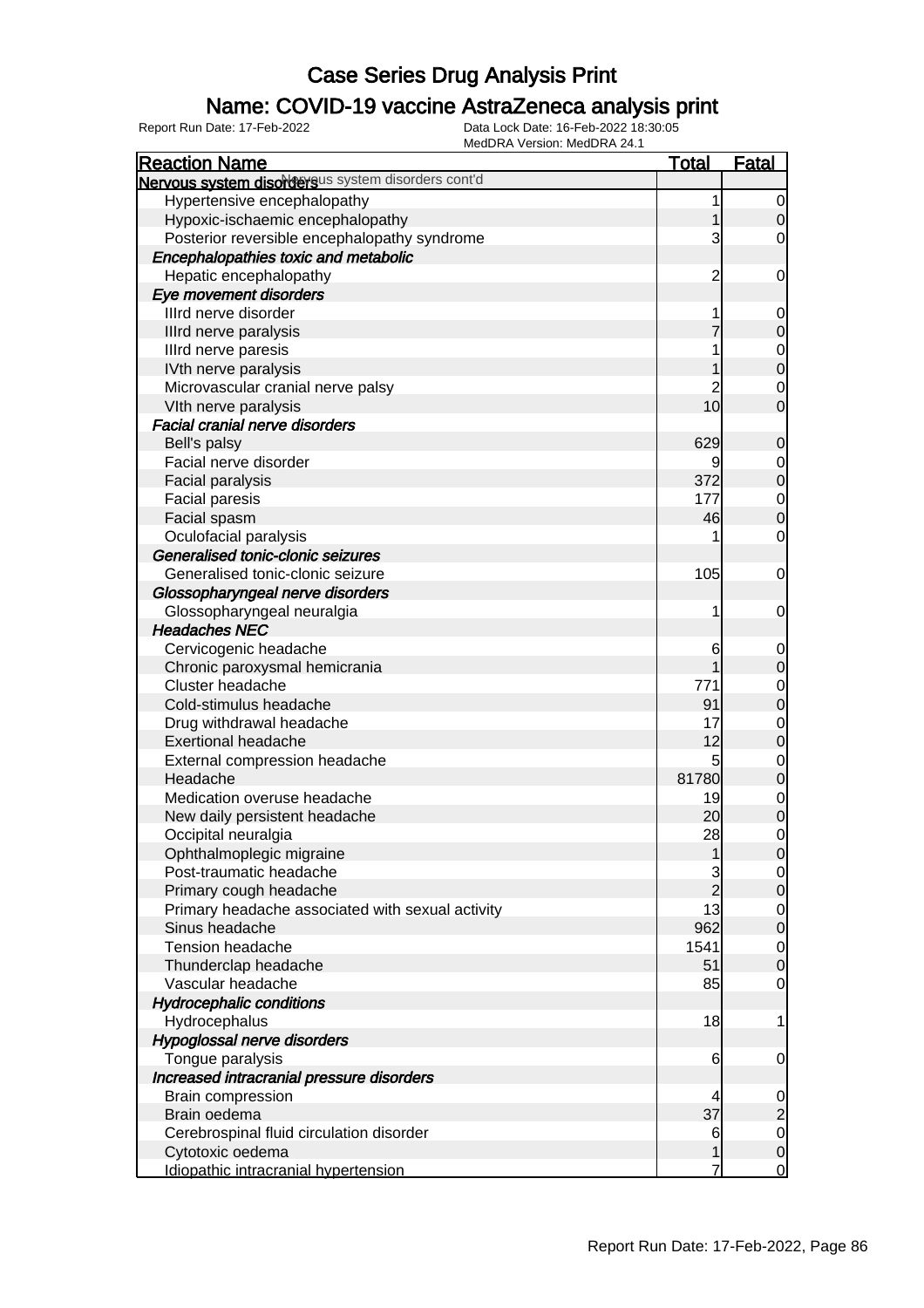### Name: COVID-19 vaccine AstraZeneca analysis print

| <b>Reaction Name</b>                               | <b>Total</b>   | <b>Fatal</b>   |
|----------------------------------------------------|----------------|----------------|
| Nervous system disordersus system disorders cont'd |                |                |
| Intracranial pressure increased                    | 36             | $\overline{0}$ |
| Vasogenic cerebral oedema                          |                | $\overline{0}$ |
| <b>Intellectual disabilities</b>                   |                |                |
| Intellectual disability                            | 11             | $\overline{0}$ |
| Lumbar spinal cord and nerve root disorders        |                |                |
| Lumbar radiculopathy                               | 5              | 0              |
| Sciatica                                           | 242            | $\overline{0}$ |
| Memory loss (excl dementia)                        |                |                |
| Amnesia                                            | 448            | $\overline{0}$ |
| Memory impairment                                  | 413            | $\overline{0}$ |
| Retrograde amnesia                                 |                | $\overline{0}$ |
| Transient global amnesia                           | 25             | 0              |
| <b>Meningitis NEC</b>                              |                |                |
| Meningitis noninfective                            | 1              | $\mathbf 0$    |
| Mental impairment (excl dementia and memory loss)  |                |                |
| Cognitive disorder                                 | 214            | $\overline{0}$ |
| Disturbance in attention                           | 768            | $\mathbf 0$    |
| Judgement impaired                                 | 5              | 0              |
| Mental impairment                                  | 147            | $\overline{0}$ |
| Migraine headaches                                 |                |                |
| Basilar migraine                                   | 5              | $\mathbf 0$    |
| Hemiplegic migraine                                | 54             | 0              |
| Migraine                                           | 7777           | $\overline{0}$ |
| Migraine with aura                                 | 402            | $\mathbf 0$    |
| Migraine without aura                              | 48             | $\mathbf 0$    |
| Ophthalmic migraine                                | 14             | $\mathbf 0$    |
| Retinal migraine                                   | 90             | $\mathbf 0$    |
| Status migrainosus                                 | 5              | $\overline{0}$ |
| Typical aura without headache                      | 19             | $\mathbf 0$    |
| Vestibular migraine                                | 41             | 0              |
| Mixed cranial nerve disorders                      |                |                |
| <b>Bulbar palsy</b>                                | 3              | $\mathbf 0$    |
| <b>Mononeuropathies</b>                            |                |                |
| Carpal tunnel syndrome                             | 44             | $\mathbf 0$    |
| Cubital tunnel syndrome                            | 1              | $\overline{0}$ |
| Diabetic mononeuropathy                            |                | $\overline{0}$ |
| Long thoracic nerve palsy                          |                | $\overline{0}$ |
| Meralgia paraesthetica                             | 3              | $\overline{0}$ |
| Mononeuritis                                       | 4              | $\mathbf 0$    |
| Mononeuropathy                                     | 3              | $\overline{0}$ |
| Nerve compression                                  | 58             | $\mathbf 0$    |
| Peripheral nerve lesion                            | 1              | $\overline{0}$ |
| Peroneal nerve palsy                               | 19             | $\mathbf 0$    |
| Piriformis syndrome                                | 4              | $\overline{0}$ |
| Radial nerve palsy                                 | $\overline{c}$ | $\mathbf 0$    |
| Sciatic nerve neuropathy                           | 5<br>3         | $\overline{0}$ |
| Ulnar nerve palsy                                  |                | $\mathbf 0$    |
| <b>Ulnar neuritis</b>                              | 4              | $\overline{0}$ |
| Ulnar tunnel syndrome                              |                | $\overline{0}$ |
| Motor neurone diseases                             |                |                |
| Amyotrophic lateral sclerosis                      | $\overline{c}$ | $\mathbf 0$    |
| Lower motor neurone lesion                         | 1              | $\overline{0}$ |
| Motor neurone disease                              | 6              | $\overline{0}$ |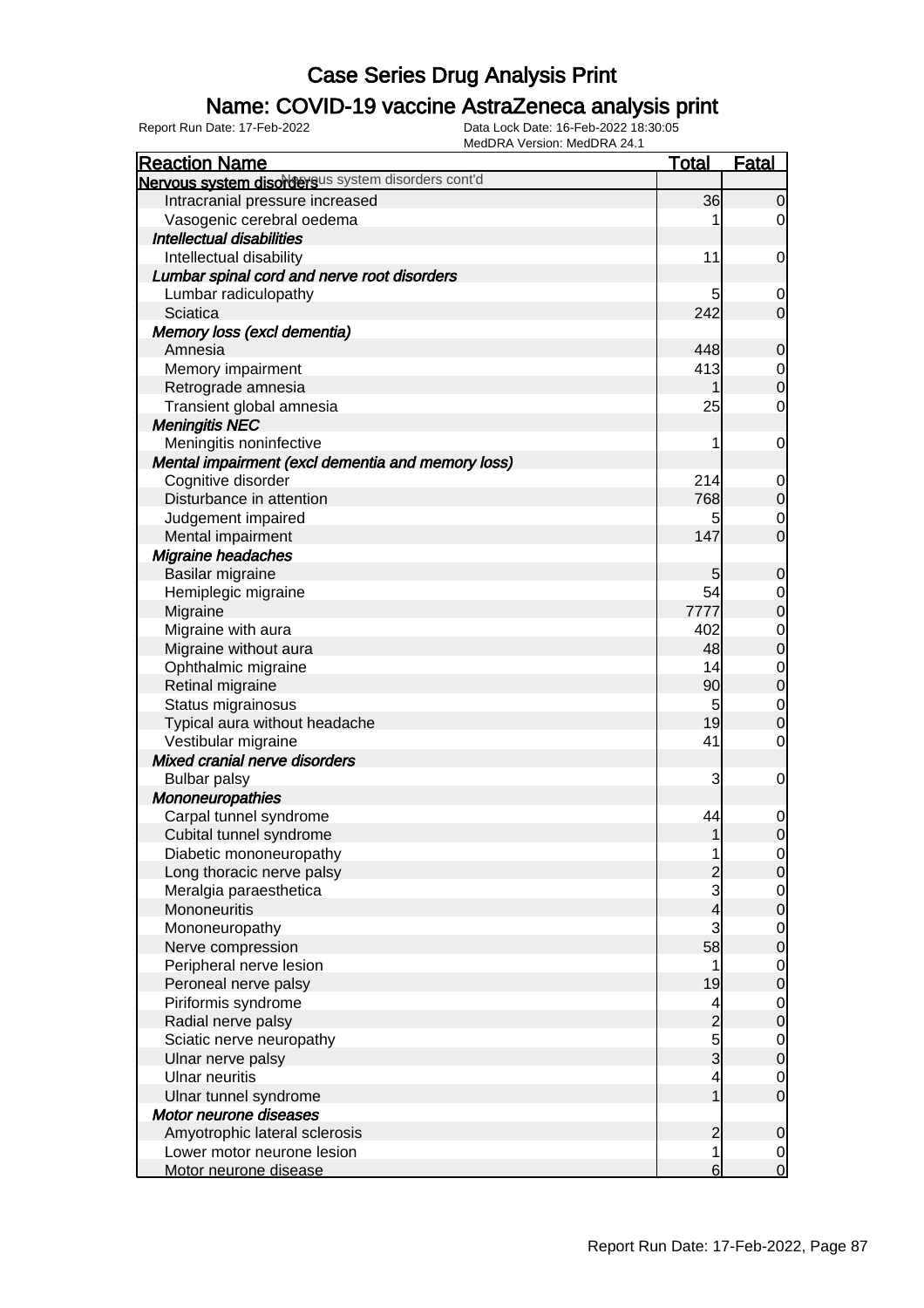#### Name: COVID-19 vaccine AstraZeneca analysis print

| <b>Reaction Name</b>                               | <u>Total</u>             | <u>Fatal</u>   |
|----------------------------------------------------|--------------------------|----------------|
| Nervous system disordersus system disorders cont'd |                          |                |
| Multiple sclerosis acute and progressive           |                          |                |
| <b>Band sensation</b>                              | 6                        | 0              |
| Multiple sclerosis                                 | 63                       | 0              |
| Multiple sclerosis pseudo relapse                  | $\overline{2}$           | 0              |
| Multiple sclerosis relapse                         | 62                       | $\mathbf 0$    |
| Progressive multiple sclerosis                     |                          | $\mathbf 0$    |
| Relapsing multiple sclerosis                       |                          | $\mathbf 0$    |
| Relapsing-remitting multiple sclerosis             |                          | $\mathbf 0$    |
| Tumefactive multiple sclerosis                     | 1                        | 0              |
| Uhthoff's phenomenon                               | 2                        | 0              |
| Muscle tone abnormal                               |                          |                |
| Drop attacks                                       | 2                        | 0              |
| Hypertonia                                         | 5                        | 0              |
| Hypotonia                                          | 43                       | $\mathbf 0$    |
| Serotonin syndrome                                 | 1                        | $\mathbf 0$    |
| Stiff leg syndrome                                 | 10                       | 0              |
| Stiff person syndrome                              | 1                        | 0              |
| Myelitis (incl infective)                          |                          |                |
| Acute flaccid myelitis                             | 1                        | 0              |
| Myelitis transverse                                | 116                      | $\mathbf 0$    |
| Narcolepsy and hypersomnia                         |                          |                |
| Cataplexy                                          |                          | 0              |
| Hypersomnia                                        | 230                      | 0              |
| Narcolepsy                                         | 22                       | $\mathbf 0$    |
| Nervous system cysts and polyps                    |                          |                |
| Arachnoid cyst                                     | 1                        | 0              |
| Cerebral cyst                                      | 1                        | $\mathbf 0$    |
| Pineal gland cyst                                  |                          | $\mathbf 0$    |
| Nervous system disorders NEC                       |                          |                |
| Brain stem syndrome                                | 2                        | 0              |
| Central nervous system lesion                      | 10                       | $\mathbf 0$    |
| Cerebral disorder                                  | 9                        | $\mathbf 0$    |
| Microglial nodules                                 | 1                        | $\mathbf 0$    |
| Nervous system disorder                            | 84                       | $\mathbf 0$    |
| Neurotoxicity                                      | 5                        | 0              |
| Psychomotor skills impaired                        | $\overline{\mathcal{L}}$ | $\overline{0}$ |
| Neurologic visual problems NEC                     |                          |                |
| Hemianopia                                         | 9                        | 0              |
| Hemianopia homonymous                              | 3                        | $\overline{0}$ |
| Quadrantanopia                                     |                          | $\mathbf 0$    |
| <b>Tunnel vision</b>                               | 23                       | $\mathbf 0$    |
| <b>Neurological signs and symptoms NEC</b>         |                          |                |
| Agitation neonatal                                 | 1                        | $\mathbf 0$    |
| Cerebrospinal fluid leakage                        |                          | 0              |
| Clonus                                             |                          | $\overline{0}$ |
| <b>Dizziness</b>                                   | 22745                    | $\mathbf 0$    |
| Dizziness exertional                               | 103                      | 0              |
| Dizziness postural                                 | 2181                     | 1              |
| Drooling                                           | 27                       | 0              |
| Exaggerated startle response                       | 4                        | $\mathbf 0$    |
| Fontanelle bulging                                 |                          | $\overline{0}$ |
| Head discomfort                                    | 775                      | $\mathbf 0$    |
| Hyporesponsive to stimuli                          | 4                        | $\mathbf 0$    |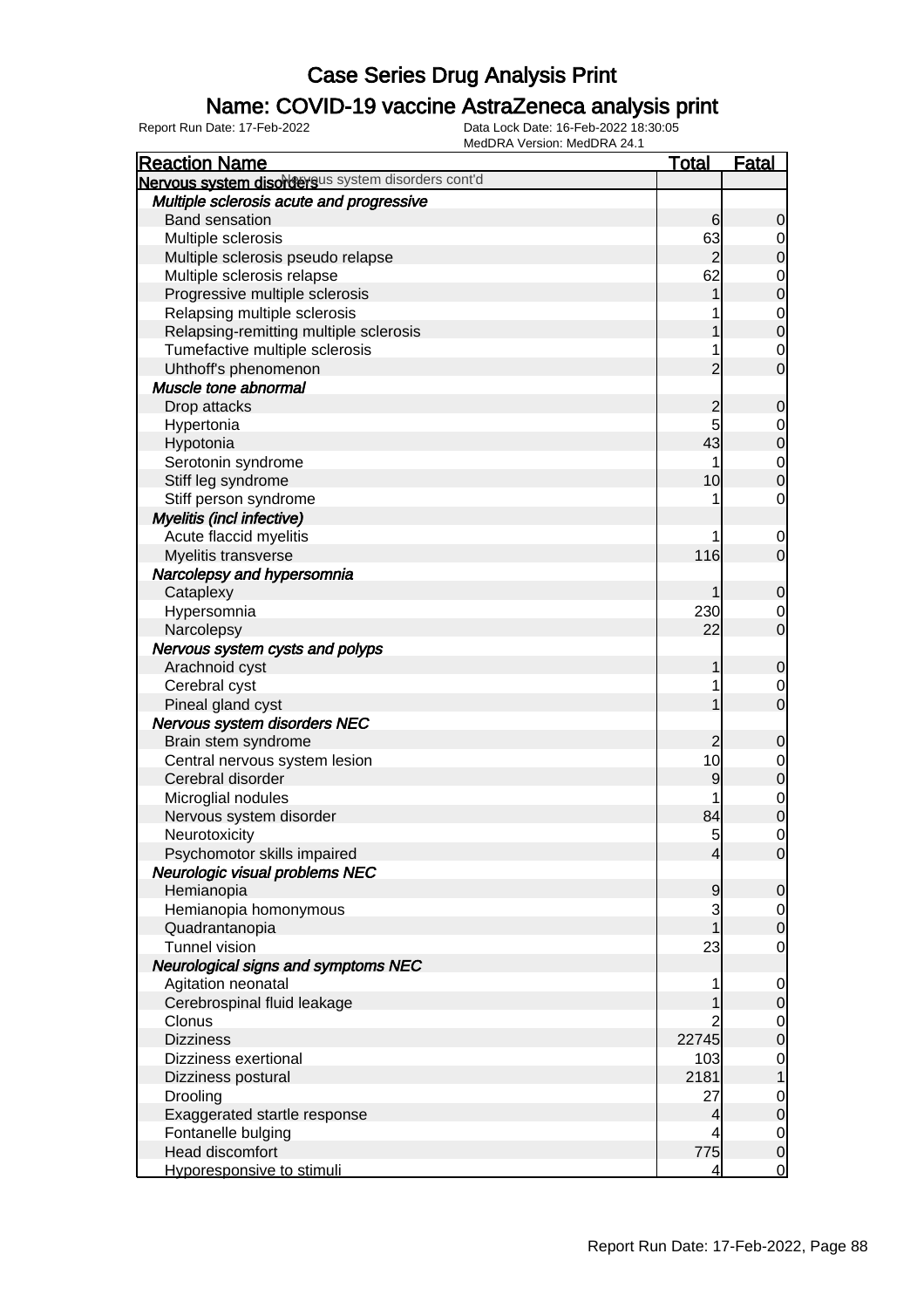### Name: COVID-19 vaccine AstraZeneca analysis print

| <b>Reaction Name</b>                               | <b>Total</b>    | <b>Fatal</b>                         |
|----------------------------------------------------|-----------------|--------------------------------------|
| Nervous system disordersus system disorders cont'd |                 |                                      |
| Inability to crawl                                 | $\overline{2}$  | $\mathbf 0$                          |
| Infant irritability                                | 6               | 0                                    |
| Intracranial hypotension                           | 4               | $\overline{0}$                       |
| Meningism                                          | 3               |                                      |
| Myoclonus                                          | 34              | $\begin{matrix}0\\0\end{matrix}$     |
| Neurological decompensation                        |                 |                                      |
| Neurological symptom                               | 147             | $0\atop 0$                           |
| Patient elopement                                  | 3               |                                      |
| Persistent postural-perceptual dizziness           | 43              | $\begin{matrix}0\\0\end{matrix}$     |
| Pleocytosis                                        | 4               |                                      |
| Presyncope                                         | 622             | $0\atop 0$                           |
| Sensory overload                                   | 11              |                                      |
| Slow response to stimuli                           | 8               | $\begin{matrix}0\\0\end{matrix}$     |
| Spontaneous cerebrospinal fluid leak syndrome      | $\overline{2}$  |                                      |
| Tongue biting                                      | 10              | $\begin{matrix}0\\0\end{matrix}$     |
| Unresponsive to stimuli                            | 110             | $\mathbf 0$                          |
| <b>Neuromuscular disorders NEC</b>                 |                 |                                      |
| Hypotonic-hyporesponsive episode                   |                 | $\mathbf 0$                          |
| Muscle contractions involuntary                    | 41              | $\overline{0}$                       |
| Muscle spasticity                                  | 35              |                                      |
| Neuromuscular pain                                 | 6               | $\begin{matrix}0\\0\end{matrix}$     |
| Neuromyopathy                                      | 3               |                                      |
| Neuromyotonia                                      | 1               | $0\atop 0$                           |
| Sensorimotor disorder                              |                 | $\mathbf 0$                          |
| Neuromuscular junction dysfunction                 |                 |                                      |
| Myasthenia gravis                                  | 21              | $\mathbf 0$                          |
| Myasthenia gravis crisis                           | 3               | $\overline{0}$                       |
| <b>Olfactory nerve disorders</b>                   |                 |                                      |
| Anosmia                                            | 366             | $\mathbf 0$                          |
| Hyposmia                                           | 11              | $\mathbf 0$                          |
| Parosmia                                           | 413             | $\overline{0}$                       |
| <b>Optic nerve disorders NEC</b>                   |                 |                                      |
| Optic neuritis                                     | 63              | $\mathbf 0$                          |
| Paraesthesias and dysaesthesias                    |                 |                                      |
| Anaesthesia                                        | 3               | $\mathbf 0$                          |
| Burning feet syndrome                              | 34              | $\overline{0}$                       |
| Burning sensation                                  | 1056            | $\overline{0}$                       |
| Burning sensation mucosal                          | 3               |                                      |
| Dysaesthesia                                       | 17              | $\begin{matrix} 0 \\ 0 \end{matrix}$ |
| Formication                                        | 85              |                                      |
| Hand-arm vibration syndrome                        | 3               | $\begin{matrix}0\\0\end{matrix}$     |
| Hemianaesthesia                                    | 5               |                                      |
| Hemiparaesthesia                                   | $5\overline{)}$ | $\begin{matrix}0\\0\end{matrix}$     |
| Hyperaesthesia                                     | 276             |                                      |
| Hypoaesthesia                                      | 6202            | $\begin{matrix}0\\0\end{matrix}$     |
| Lhermitte's sign                                   | 4               | $\overline{0}$                       |
| Paraesthesia                                       | 9959            | $\overline{0}$                       |
| Reversed hot-cold sensation                        |                 | $\mathbf 0$                          |
| Paralysis and paresis (excl cranial nerve)         |                 |                                      |
| Diplegia                                           | 39              | $\mathbf 0$                          |
| Gait spastic                                       | 1               | $\pmb{0}$                            |
| Hemiparesis                                        | 122             | $\overline{0}$                       |
| Hemiplegia                                         | 53              | $\mathbf 0$                          |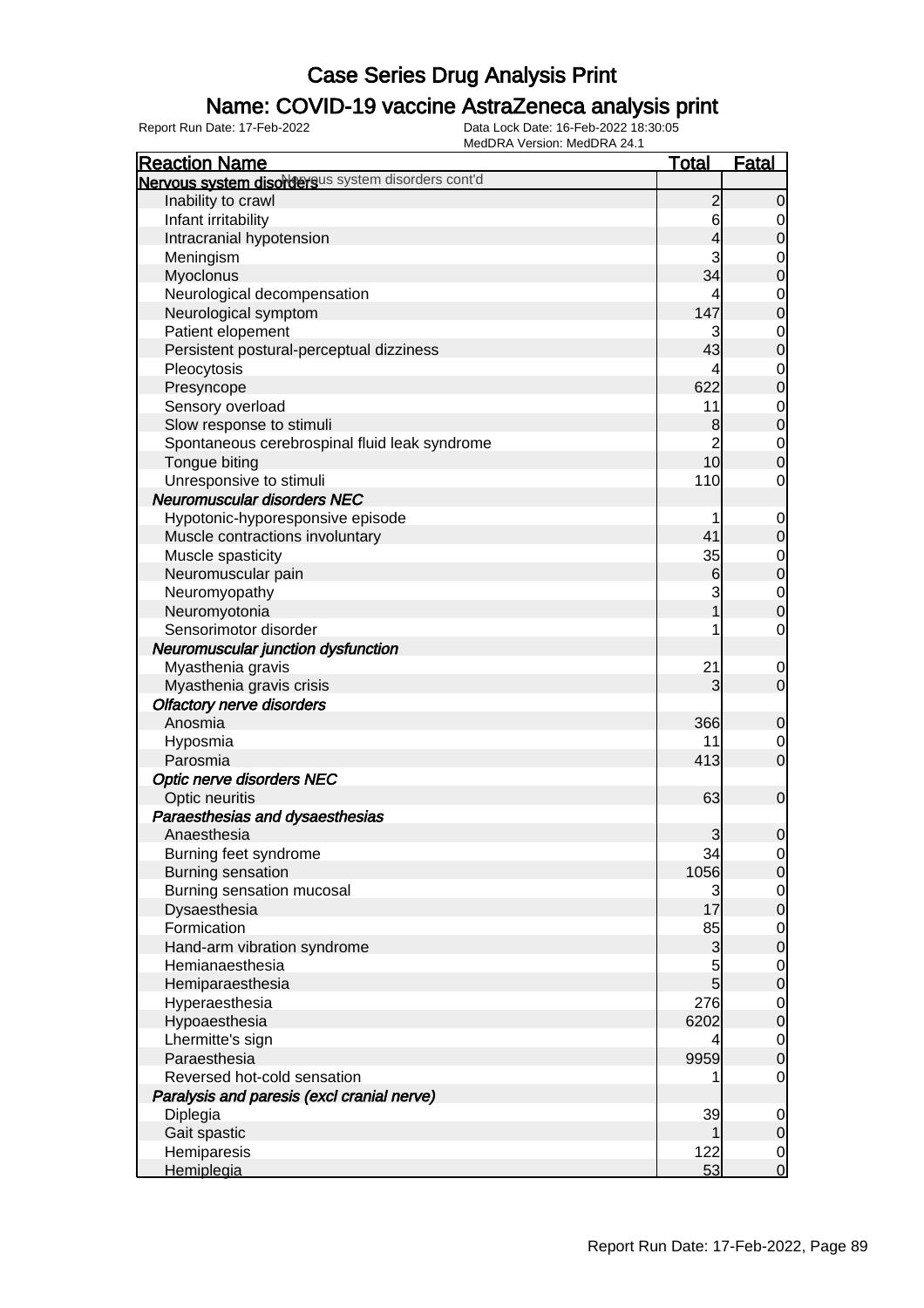### Name: COVID-19 vaccine AstraZeneca analysis print

| <b>Reaction Name</b>                                            | <b>Total</b>   | <b>Fatal</b>     |
|-----------------------------------------------------------------|----------------|------------------|
| Nervous system disordersus system disorders cont'd              |                |                  |
| Monoparesis                                                     | 119            | $\overline{0}$   |
| Monoplegia                                                      | 149            | $\mathbf 0$      |
| Paralysis                                                       | 358            | 0                |
| Paraparesis                                                     | 6              | $\boldsymbol{0}$ |
| Paraplegia                                                      | 3              | $\mathbf 0$      |
| Paresis                                                         | 10             | $\boldsymbol{0}$ |
| Peripheral nerve palsy                                          |                | $\mathbf 0$      |
| Peripheral paralysis                                            |                | $\mathbf 0$      |
| Postictal paralysis                                             | 3              | $\mathbf 0$      |
| Quadriparesis                                                   | 3              | $\mathbf 0$      |
| Quadriplegia                                                    | 4              | $\mathbf 0$      |
| Parkinson's disease and parkinsonism                            |                |                  |
| Freezing phenomenon                                             | 163            | $\mathbf 0$      |
| Parkinson's disease                                             | 18             | $\mathbf 0$      |
| Parkinsonism                                                    | 13             | $\mathbf 0$      |
| Reduced facial expression                                       | 9              | $\boldsymbol{0}$ |
| Vascular parkinsonism                                           |                | $\mathbf 0$      |
| <b>Partial complex seizures</b>                                 |                |                  |
| Dreamy state                                                    | 21             | $\mathbf 0$      |
| Focal dyscognitive seizures                                     | 7              | $\boldsymbol{0}$ |
| Temporal lobe epilepsy                                          | 6              | $\mathbf 0$      |
| <b>Partial simple seizures NEC</b>                              |                |                  |
| Autonomic seizure                                               | 1              | $\mathbf 0$      |
| Simple partial seizures                                         | $\overline{7}$ | $\mathbf 0$      |
| Peripheral neuropathies NEC                                     |                |                  |
| Autoimmune neuropathy                                           | 3              | $\mathbf 0$      |
| Axonal and demyelinating polyneuropathy                         |                | $\mathbf 0$      |
| Axonal neuropathy                                               | $\overline{c}$ | $\mathbf 0$      |
| <b>Brachial plexopathy</b>                                      |                | $\mathbf 0$      |
| Ischaemic neuropathy                                            | $\overline{2}$ | $\mathbf 0$      |
| Neuralgic amyotrophy                                            | 11             | $\mathbf 0$      |
| <b>Neuritis</b>                                                 | 19             | $\mathbf 0$      |
| Neuropathy peripheral                                           | 293            | $\mathbf 0$      |
| Peripheral motor neuropathy                                     | $\overline{c}$ | $\mathbf 0$      |
| Peripheral sensorimotor neuropathy                              | $\overline{3}$ | $\mathbf 0$      |
| Peripheral sensory neuropathy                                   | 19             | 0                |
| Polyneuropathy                                                  | 16             | $\overline{0}$   |
| Small fibre neuropathy                                          | $\overline{4}$ | $\overline{0}$   |
| Thoracic outlet syndrome                                        | $\overline{c}$ | $\mathbf 0$      |
| Seizures and seizure disorders NEC                              |                |                  |
| Acute encephalitis with refractory, repetitive partial seizures | 1              | $\mathbf 0$      |
| Alcoholic seizure                                               |                | $\mathbf 0$      |
| Atonic seizures                                                 | 12             | $\overline{0}$   |
| Change in seizure presentation                                  | 7              | $\mathbf 0$      |
| Clonic convulsion                                               | 10             | $\overline{0}$   |
| Convulsive threshold lowered                                    | 1              | $\mathbf 0$      |
| Drug withdrawal convulsions                                     | $\overline{c}$ | $\mathbf 0$      |
| Epilepsy                                                        | 353            | $\mathbf{1}$     |
| Epileptic aura                                                  | 3              | $\overline{0}$   |
| Febrile convulsion                                              | 93             | $\mathbf 0$      |
| Hypoglycaemic seizure                                           | 1              | $\overline{0}$   |
| Migraine-triggered seizure                                      | $\overline{c}$ | $\mathbf 0$      |
| Myoclonic epilepsy                                              | 5 <sup>1</sup> | $\overline{0}$   |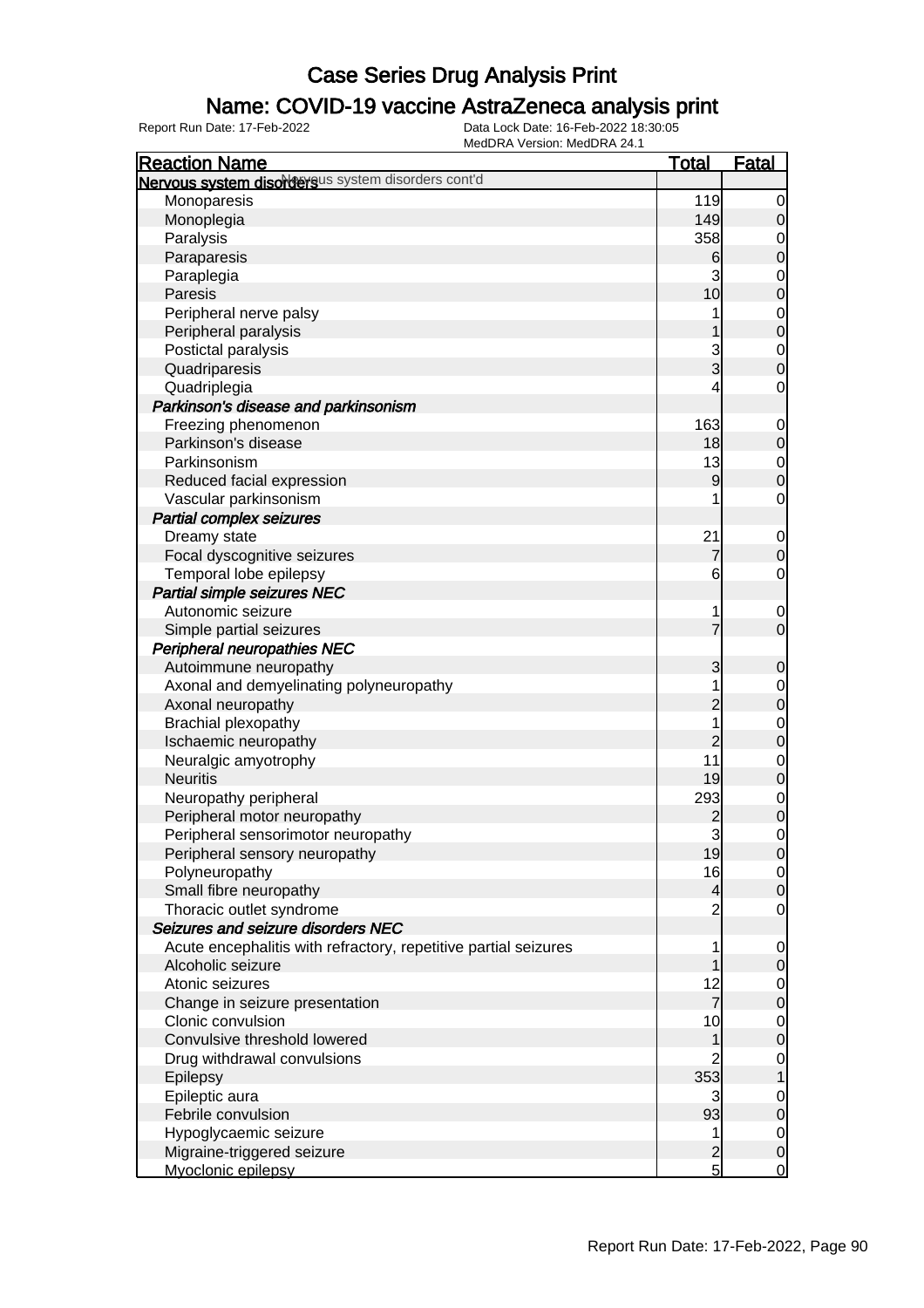### Name: COVID-19 vaccine AstraZeneca analysis print

| Nervous system disordersus system disorders cont'd<br>Partial seizures<br>60<br>$\mathbf 0$<br>Psychogenic seizure<br>5<br>$\mathbf 0$<br>3<br>1409<br>Seizure<br>Seizure anoxic<br>$\mathbf 0$<br>4<br>$\mathbf 0$<br>Seizure cluster<br>9<br>3<br>Seizure like phenomena<br>$\frac{0}{2}$<br>30<br>Status epilepticus<br>Tonic clonic movements<br>$\mathbf 0$<br>3<br>$\overline{0}$<br>Tonic convulsion<br>39<br><b>Sensory abnormalities NEC</b><br>1118<br>Ageusia<br>$\mathbf 0$<br>Allodynia<br>63<br>$\mathbf 0$<br>$\mathbf 0$<br>26<br>Aura<br>Central pain syndrome<br>$\overline{c}$<br>$\mathbf 0$<br>15<br>$\mathbf 0$<br>Complex regional pain syndrome<br>Decreased vibratory sense<br>$\mathbf 0$<br>$\mathbf 0$<br>Dysgeusia<br>2028<br>Electric shock sensation<br>115<br>$\mathbf 0$<br>$\mathbf 0$<br>Hypogeusia<br>8<br>Intercostal neuralgia<br>$\mathbf 0$<br>2<br>$\mathbf 0$<br>Loss of proprioception<br>1537<br>Neuralgia<br>$\mathbf 0$<br>Persistent genital arousal disorder<br>$\mathbf 0$<br>$\overline{c}$<br>19<br>Phantom limb syndrome<br>$\mathbf 0$<br>15<br>$\mathbf 0$<br>Post herpetic neuralgia<br>Restless arm syndrome<br>15<br>$\mathbf 0$<br>Restless legs syndrome<br>412<br>$\mathbf 0$<br>Sensory disturbance<br>170<br>$\mathbf 0$<br>255<br>$\mathbf 0$<br>Sensory loss<br>Taste disorder<br>529<br>$\mathbf 0$<br>$\mathbf 0$<br>Vibratory sense increased<br>5<br>Visual perseveration<br>$\mathbf 0$<br><b>Sleep disturbances NEC</b><br>Microsleep<br>3<br>$\mathbf 0$<br>$\overline{2}$<br>$\mathbf 0$<br>Periodic limb movement disorder<br>Sleep deficit<br>53<br>$\overline{0}$<br>$\overline{0}$<br>Sudden onset of sleep<br>Speech and language abnormalities<br>Dysarthria<br>466<br>$\mathbf 0$<br>Incoherent<br>21<br>$\overline{0}$<br>Language disorder<br>3<br>$\mathbf 0$<br>Muscle tension dysphonia<br>$\mathbf 0$<br>$\mathbf 0$<br>Repetitive speech<br>4<br>42<br>Slow speech<br>$\mathbf 0$<br>Speech disorder<br>139<br>$\mathbf 0$<br>Speech disorder developmental<br>$\mathbf 0$<br>Spinal cord and nerve root disorders NEC<br>Acquired syringomyelia<br>1<br>$\mathbf 0$<br>Cauda equina syndrome<br>6<br>$\mathbf 0$<br>Myelopathy<br>$\overline{0}$<br>Radicular pain<br>$\pmb{0}$<br>Radiculitis brachial<br>30<br>$\mathbf 0$ | <b>Reaction Name</b> | <b>Total</b>   | <b>Fatal</b>   |
|---------------------------------------------------------------------------------------------------------------------------------------------------------------------------------------------------------------------------------------------------------------------------------------------------------------------------------------------------------------------------------------------------------------------------------------------------------------------------------------------------------------------------------------------------------------------------------------------------------------------------------------------------------------------------------------------------------------------------------------------------------------------------------------------------------------------------------------------------------------------------------------------------------------------------------------------------------------------------------------------------------------------------------------------------------------------------------------------------------------------------------------------------------------------------------------------------------------------------------------------------------------------------------------------------------------------------------------------------------------------------------------------------------------------------------------------------------------------------------------------------------------------------------------------------------------------------------------------------------------------------------------------------------------------------------------------------------------------------------------------------------------------------------------------------------------------------------------------------------------------------------------------------------------------------------------------------------------------------------------------------------------------------------------------------------------------------------------------------------------------------------------------------------------------------------------------------------------------------------------------------------------------------------------------------------------------|----------------------|----------------|----------------|
|                                                                                                                                                                                                                                                                                                                                                                                                                                                                                                                                                                                                                                                                                                                                                                                                                                                                                                                                                                                                                                                                                                                                                                                                                                                                                                                                                                                                                                                                                                                                                                                                                                                                                                                                                                                                                                                                                                                                                                                                                                                                                                                                                                                                                                                                                                                     |                      |                |                |
|                                                                                                                                                                                                                                                                                                                                                                                                                                                                                                                                                                                                                                                                                                                                                                                                                                                                                                                                                                                                                                                                                                                                                                                                                                                                                                                                                                                                                                                                                                                                                                                                                                                                                                                                                                                                                                                                                                                                                                                                                                                                                                                                                                                                                                                                                                                     |                      |                |                |
|                                                                                                                                                                                                                                                                                                                                                                                                                                                                                                                                                                                                                                                                                                                                                                                                                                                                                                                                                                                                                                                                                                                                                                                                                                                                                                                                                                                                                                                                                                                                                                                                                                                                                                                                                                                                                                                                                                                                                                                                                                                                                                                                                                                                                                                                                                                     |                      |                |                |
|                                                                                                                                                                                                                                                                                                                                                                                                                                                                                                                                                                                                                                                                                                                                                                                                                                                                                                                                                                                                                                                                                                                                                                                                                                                                                                                                                                                                                                                                                                                                                                                                                                                                                                                                                                                                                                                                                                                                                                                                                                                                                                                                                                                                                                                                                                                     |                      |                |                |
|                                                                                                                                                                                                                                                                                                                                                                                                                                                                                                                                                                                                                                                                                                                                                                                                                                                                                                                                                                                                                                                                                                                                                                                                                                                                                                                                                                                                                                                                                                                                                                                                                                                                                                                                                                                                                                                                                                                                                                                                                                                                                                                                                                                                                                                                                                                     |                      |                |                |
|                                                                                                                                                                                                                                                                                                                                                                                                                                                                                                                                                                                                                                                                                                                                                                                                                                                                                                                                                                                                                                                                                                                                                                                                                                                                                                                                                                                                                                                                                                                                                                                                                                                                                                                                                                                                                                                                                                                                                                                                                                                                                                                                                                                                                                                                                                                     |                      |                |                |
|                                                                                                                                                                                                                                                                                                                                                                                                                                                                                                                                                                                                                                                                                                                                                                                                                                                                                                                                                                                                                                                                                                                                                                                                                                                                                                                                                                                                                                                                                                                                                                                                                                                                                                                                                                                                                                                                                                                                                                                                                                                                                                                                                                                                                                                                                                                     |                      |                |                |
|                                                                                                                                                                                                                                                                                                                                                                                                                                                                                                                                                                                                                                                                                                                                                                                                                                                                                                                                                                                                                                                                                                                                                                                                                                                                                                                                                                                                                                                                                                                                                                                                                                                                                                                                                                                                                                                                                                                                                                                                                                                                                                                                                                                                                                                                                                                     |                      |                |                |
|                                                                                                                                                                                                                                                                                                                                                                                                                                                                                                                                                                                                                                                                                                                                                                                                                                                                                                                                                                                                                                                                                                                                                                                                                                                                                                                                                                                                                                                                                                                                                                                                                                                                                                                                                                                                                                                                                                                                                                                                                                                                                                                                                                                                                                                                                                                     |                      |                |                |
|                                                                                                                                                                                                                                                                                                                                                                                                                                                                                                                                                                                                                                                                                                                                                                                                                                                                                                                                                                                                                                                                                                                                                                                                                                                                                                                                                                                                                                                                                                                                                                                                                                                                                                                                                                                                                                                                                                                                                                                                                                                                                                                                                                                                                                                                                                                     |                      |                |                |
|                                                                                                                                                                                                                                                                                                                                                                                                                                                                                                                                                                                                                                                                                                                                                                                                                                                                                                                                                                                                                                                                                                                                                                                                                                                                                                                                                                                                                                                                                                                                                                                                                                                                                                                                                                                                                                                                                                                                                                                                                                                                                                                                                                                                                                                                                                                     |                      |                |                |
|                                                                                                                                                                                                                                                                                                                                                                                                                                                                                                                                                                                                                                                                                                                                                                                                                                                                                                                                                                                                                                                                                                                                                                                                                                                                                                                                                                                                                                                                                                                                                                                                                                                                                                                                                                                                                                                                                                                                                                                                                                                                                                                                                                                                                                                                                                                     |                      |                |                |
|                                                                                                                                                                                                                                                                                                                                                                                                                                                                                                                                                                                                                                                                                                                                                                                                                                                                                                                                                                                                                                                                                                                                                                                                                                                                                                                                                                                                                                                                                                                                                                                                                                                                                                                                                                                                                                                                                                                                                                                                                                                                                                                                                                                                                                                                                                                     |                      |                |                |
|                                                                                                                                                                                                                                                                                                                                                                                                                                                                                                                                                                                                                                                                                                                                                                                                                                                                                                                                                                                                                                                                                                                                                                                                                                                                                                                                                                                                                                                                                                                                                                                                                                                                                                                                                                                                                                                                                                                                                                                                                                                                                                                                                                                                                                                                                                                     |                      |                |                |
|                                                                                                                                                                                                                                                                                                                                                                                                                                                                                                                                                                                                                                                                                                                                                                                                                                                                                                                                                                                                                                                                                                                                                                                                                                                                                                                                                                                                                                                                                                                                                                                                                                                                                                                                                                                                                                                                                                                                                                                                                                                                                                                                                                                                                                                                                                                     |                      |                |                |
|                                                                                                                                                                                                                                                                                                                                                                                                                                                                                                                                                                                                                                                                                                                                                                                                                                                                                                                                                                                                                                                                                                                                                                                                                                                                                                                                                                                                                                                                                                                                                                                                                                                                                                                                                                                                                                                                                                                                                                                                                                                                                                                                                                                                                                                                                                                     |                      |                |                |
|                                                                                                                                                                                                                                                                                                                                                                                                                                                                                                                                                                                                                                                                                                                                                                                                                                                                                                                                                                                                                                                                                                                                                                                                                                                                                                                                                                                                                                                                                                                                                                                                                                                                                                                                                                                                                                                                                                                                                                                                                                                                                                                                                                                                                                                                                                                     |                      |                |                |
|                                                                                                                                                                                                                                                                                                                                                                                                                                                                                                                                                                                                                                                                                                                                                                                                                                                                                                                                                                                                                                                                                                                                                                                                                                                                                                                                                                                                                                                                                                                                                                                                                                                                                                                                                                                                                                                                                                                                                                                                                                                                                                                                                                                                                                                                                                                     |                      |                |                |
|                                                                                                                                                                                                                                                                                                                                                                                                                                                                                                                                                                                                                                                                                                                                                                                                                                                                                                                                                                                                                                                                                                                                                                                                                                                                                                                                                                                                                                                                                                                                                                                                                                                                                                                                                                                                                                                                                                                                                                                                                                                                                                                                                                                                                                                                                                                     |                      |                |                |
|                                                                                                                                                                                                                                                                                                                                                                                                                                                                                                                                                                                                                                                                                                                                                                                                                                                                                                                                                                                                                                                                                                                                                                                                                                                                                                                                                                                                                                                                                                                                                                                                                                                                                                                                                                                                                                                                                                                                                                                                                                                                                                                                                                                                                                                                                                                     |                      |                |                |
|                                                                                                                                                                                                                                                                                                                                                                                                                                                                                                                                                                                                                                                                                                                                                                                                                                                                                                                                                                                                                                                                                                                                                                                                                                                                                                                                                                                                                                                                                                                                                                                                                                                                                                                                                                                                                                                                                                                                                                                                                                                                                                                                                                                                                                                                                                                     |                      |                |                |
|                                                                                                                                                                                                                                                                                                                                                                                                                                                                                                                                                                                                                                                                                                                                                                                                                                                                                                                                                                                                                                                                                                                                                                                                                                                                                                                                                                                                                                                                                                                                                                                                                                                                                                                                                                                                                                                                                                                                                                                                                                                                                                                                                                                                                                                                                                                     |                      |                |                |
|                                                                                                                                                                                                                                                                                                                                                                                                                                                                                                                                                                                                                                                                                                                                                                                                                                                                                                                                                                                                                                                                                                                                                                                                                                                                                                                                                                                                                                                                                                                                                                                                                                                                                                                                                                                                                                                                                                                                                                                                                                                                                                                                                                                                                                                                                                                     |                      |                |                |
|                                                                                                                                                                                                                                                                                                                                                                                                                                                                                                                                                                                                                                                                                                                                                                                                                                                                                                                                                                                                                                                                                                                                                                                                                                                                                                                                                                                                                                                                                                                                                                                                                                                                                                                                                                                                                                                                                                                                                                                                                                                                                                                                                                                                                                                                                                                     |                      |                |                |
|                                                                                                                                                                                                                                                                                                                                                                                                                                                                                                                                                                                                                                                                                                                                                                                                                                                                                                                                                                                                                                                                                                                                                                                                                                                                                                                                                                                                                                                                                                                                                                                                                                                                                                                                                                                                                                                                                                                                                                                                                                                                                                                                                                                                                                                                                                                     |                      |                |                |
|                                                                                                                                                                                                                                                                                                                                                                                                                                                                                                                                                                                                                                                                                                                                                                                                                                                                                                                                                                                                                                                                                                                                                                                                                                                                                                                                                                                                                                                                                                                                                                                                                                                                                                                                                                                                                                                                                                                                                                                                                                                                                                                                                                                                                                                                                                                     |                      |                |                |
|                                                                                                                                                                                                                                                                                                                                                                                                                                                                                                                                                                                                                                                                                                                                                                                                                                                                                                                                                                                                                                                                                                                                                                                                                                                                                                                                                                                                                                                                                                                                                                                                                                                                                                                                                                                                                                                                                                                                                                                                                                                                                                                                                                                                                                                                                                                     |                      |                |                |
|                                                                                                                                                                                                                                                                                                                                                                                                                                                                                                                                                                                                                                                                                                                                                                                                                                                                                                                                                                                                                                                                                                                                                                                                                                                                                                                                                                                                                                                                                                                                                                                                                                                                                                                                                                                                                                                                                                                                                                                                                                                                                                                                                                                                                                                                                                                     |                      |                |                |
|                                                                                                                                                                                                                                                                                                                                                                                                                                                                                                                                                                                                                                                                                                                                                                                                                                                                                                                                                                                                                                                                                                                                                                                                                                                                                                                                                                                                                                                                                                                                                                                                                                                                                                                                                                                                                                                                                                                                                                                                                                                                                                                                                                                                                                                                                                                     |                      |                |                |
|                                                                                                                                                                                                                                                                                                                                                                                                                                                                                                                                                                                                                                                                                                                                                                                                                                                                                                                                                                                                                                                                                                                                                                                                                                                                                                                                                                                                                                                                                                                                                                                                                                                                                                                                                                                                                                                                                                                                                                                                                                                                                                                                                                                                                                                                                                                     |                      |                |                |
|                                                                                                                                                                                                                                                                                                                                                                                                                                                                                                                                                                                                                                                                                                                                                                                                                                                                                                                                                                                                                                                                                                                                                                                                                                                                                                                                                                                                                                                                                                                                                                                                                                                                                                                                                                                                                                                                                                                                                                                                                                                                                                                                                                                                                                                                                                                     |                      |                |                |
|                                                                                                                                                                                                                                                                                                                                                                                                                                                                                                                                                                                                                                                                                                                                                                                                                                                                                                                                                                                                                                                                                                                                                                                                                                                                                                                                                                                                                                                                                                                                                                                                                                                                                                                                                                                                                                                                                                                                                                                                                                                                                                                                                                                                                                                                                                                     |                      |                |                |
|                                                                                                                                                                                                                                                                                                                                                                                                                                                                                                                                                                                                                                                                                                                                                                                                                                                                                                                                                                                                                                                                                                                                                                                                                                                                                                                                                                                                                                                                                                                                                                                                                                                                                                                                                                                                                                                                                                                                                                                                                                                                                                                                                                                                                                                                                                                     |                      |                |                |
|                                                                                                                                                                                                                                                                                                                                                                                                                                                                                                                                                                                                                                                                                                                                                                                                                                                                                                                                                                                                                                                                                                                                                                                                                                                                                                                                                                                                                                                                                                                                                                                                                                                                                                                                                                                                                                                                                                                                                                                                                                                                                                                                                                                                                                                                                                                     |                      |                |                |
|                                                                                                                                                                                                                                                                                                                                                                                                                                                                                                                                                                                                                                                                                                                                                                                                                                                                                                                                                                                                                                                                                                                                                                                                                                                                                                                                                                                                                                                                                                                                                                                                                                                                                                                                                                                                                                                                                                                                                                                                                                                                                                                                                                                                                                                                                                                     |                      |                |                |
|                                                                                                                                                                                                                                                                                                                                                                                                                                                                                                                                                                                                                                                                                                                                                                                                                                                                                                                                                                                                                                                                                                                                                                                                                                                                                                                                                                                                                                                                                                                                                                                                                                                                                                                                                                                                                                                                                                                                                                                                                                                                                                                                                                                                                                                                                                                     |                      |                |                |
|                                                                                                                                                                                                                                                                                                                                                                                                                                                                                                                                                                                                                                                                                                                                                                                                                                                                                                                                                                                                                                                                                                                                                                                                                                                                                                                                                                                                                                                                                                                                                                                                                                                                                                                                                                                                                                                                                                                                                                                                                                                                                                                                                                                                                                                                                                                     |                      |                |                |
|                                                                                                                                                                                                                                                                                                                                                                                                                                                                                                                                                                                                                                                                                                                                                                                                                                                                                                                                                                                                                                                                                                                                                                                                                                                                                                                                                                                                                                                                                                                                                                                                                                                                                                                                                                                                                                                                                                                                                                                                                                                                                                                                                                                                                                                                                                                     |                      |                |                |
|                                                                                                                                                                                                                                                                                                                                                                                                                                                                                                                                                                                                                                                                                                                                                                                                                                                                                                                                                                                                                                                                                                                                                                                                                                                                                                                                                                                                                                                                                                                                                                                                                                                                                                                                                                                                                                                                                                                                                                                                                                                                                                                                                                                                                                                                                                                     |                      |                |                |
|                                                                                                                                                                                                                                                                                                                                                                                                                                                                                                                                                                                                                                                                                                                                                                                                                                                                                                                                                                                                                                                                                                                                                                                                                                                                                                                                                                                                                                                                                                                                                                                                                                                                                                                                                                                                                                                                                                                                                                                                                                                                                                                                                                                                                                                                                                                     |                      |                |                |
|                                                                                                                                                                                                                                                                                                                                                                                                                                                                                                                                                                                                                                                                                                                                                                                                                                                                                                                                                                                                                                                                                                                                                                                                                                                                                                                                                                                                                                                                                                                                                                                                                                                                                                                                                                                                                                                                                                                                                                                                                                                                                                                                                                                                                                                                                                                     |                      |                |                |
|                                                                                                                                                                                                                                                                                                                                                                                                                                                                                                                                                                                                                                                                                                                                                                                                                                                                                                                                                                                                                                                                                                                                                                                                                                                                                                                                                                                                                                                                                                                                                                                                                                                                                                                                                                                                                                                                                                                                                                                                                                                                                                                                                                                                                                                                                                                     |                      |                |                |
|                                                                                                                                                                                                                                                                                                                                                                                                                                                                                                                                                                                                                                                                                                                                                                                                                                                                                                                                                                                                                                                                                                                                                                                                                                                                                                                                                                                                                                                                                                                                                                                                                                                                                                                                                                                                                                                                                                                                                                                                                                                                                                                                                                                                                                                                                                                     |                      |                |                |
|                                                                                                                                                                                                                                                                                                                                                                                                                                                                                                                                                                                                                                                                                                                                                                                                                                                                                                                                                                                                                                                                                                                                                                                                                                                                                                                                                                                                                                                                                                                                                                                                                                                                                                                                                                                                                                                                                                                                                                                                                                                                                                                                                                                                                                                                                                                     |                      |                |                |
|                                                                                                                                                                                                                                                                                                                                                                                                                                                                                                                                                                                                                                                                                                                                                                                                                                                                                                                                                                                                                                                                                                                                                                                                                                                                                                                                                                                                                                                                                                                                                                                                                                                                                                                                                                                                                                                                                                                                                                                                                                                                                                                                                                                                                                                                                                                     |                      |                |                |
|                                                                                                                                                                                                                                                                                                                                                                                                                                                                                                                                                                                                                                                                                                                                                                                                                                                                                                                                                                                                                                                                                                                                                                                                                                                                                                                                                                                                                                                                                                                                                                                                                                                                                                                                                                                                                                                                                                                                                                                                                                                                                                                                                                                                                                                                                                                     |                      |                |                |
|                                                                                                                                                                                                                                                                                                                                                                                                                                                                                                                                                                                                                                                                                                                                                                                                                                                                                                                                                                                                                                                                                                                                                                                                                                                                                                                                                                                                                                                                                                                                                                                                                                                                                                                                                                                                                                                                                                                                                                                                                                                                                                                                                                                                                                                                                                                     |                      |                |                |
|                                                                                                                                                                                                                                                                                                                                                                                                                                                                                                                                                                                                                                                                                                                                                                                                                                                                                                                                                                                                                                                                                                                                                                                                                                                                                                                                                                                                                                                                                                                                                                                                                                                                                                                                                                                                                                                                                                                                                                                                                                                                                                                                                                                                                                                                                                                     |                      |                |                |
|                                                                                                                                                                                                                                                                                                                                                                                                                                                                                                                                                                                                                                                                                                                                                                                                                                                                                                                                                                                                                                                                                                                                                                                                                                                                                                                                                                                                                                                                                                                                                                                                                                                                                                                                                                                                                                                                                                                                                                                                                                                                                                                                                                                                                                                                                                                     |                      |                |                |
|                                                                                                                                                                                                                                                                                                                                                                                                                                                                                                                                                                                                                                                                                                                                                                                                                                                                                                                                                                                                                                                                                                                                                                                                                                                                                                                                                                                                                                                                                                                                                                                                                                                                                                                                                                                                                                                                                                                                                                                                                                                                                                                                                                                                                                                                                                                     |                      |                |                |
|                                                                                                                                                                                                                                                                                                                                                                                                                                                                                                                                                                                                                                                                                                                                                                                                                                                                                                                                                                                                                                                                                                                                                                                                                                                                                                                                                                                                                                                                                                                                                                                                                                                                                                                                                                                                                                                                                                                                                                                                                                                                                                                                                                                                                                                                                                                     |                      |                |                |
|                                                                                                                                                                                                                                                                                                                                                                                                                                                                                                                                                                                                                                                                                                                                                                                                                                                                                                                                                                                                                                                                                                                                                                                                                                                                                                                                                                                                                                                                                                                                                                                                                                                                                                                                                                                                                                                                                                                                                                                                                                                                                                                                                                                                                                                                                                                     |                      |                |                |
|                                                                                                                                                                                                                                                                                                                                                                                                                                                                                                                                                                                                                                                                                                                                                                                                                                                                                                                                                                                                                                                                                                                                                                                                                                                                                                                                                                                                                                                                                                                                                                                                                                                                                                                                                                                                                                                                                                                                                                                                                                                                                                                                                                                                                                                                                                                     |                      |                |                |
|                                                                                                                                                                                                                                                                                                                                                                                                                                                                                                                                                                                                                                                                                                                                                                                                                                                                                                                                                                                                                                                                                                                                                                                                                                                                                                                                                                                                                                                                                                                                                                                                                                                                                                                                                                                                                                                                                                                                                                                                                                                                                                                                                                                                                                                                                                                     | Radiculopathy        | $\overline{3}$ | $\overline{0}$ |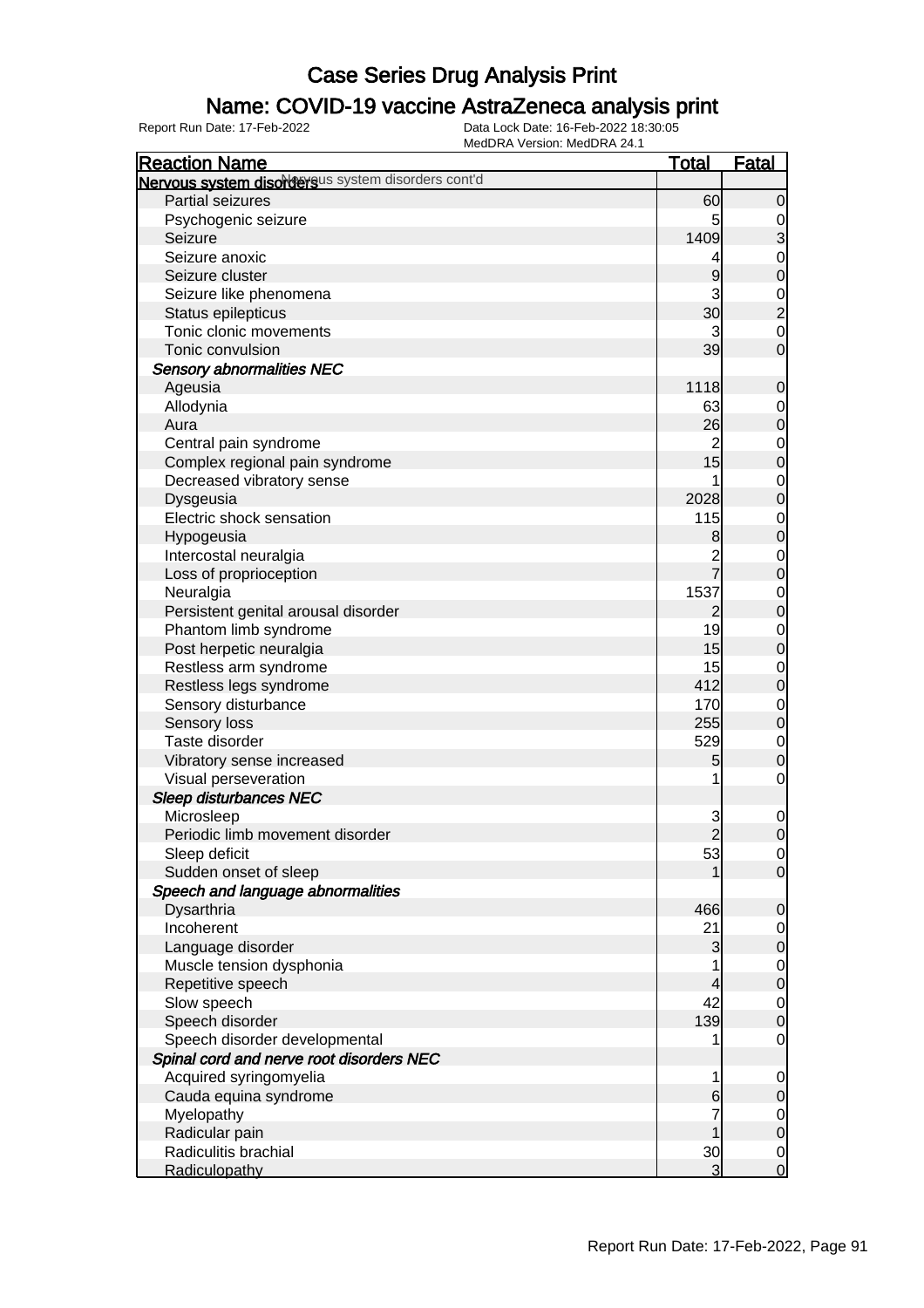### Name: COVID-19 vaccine AstraZeneca analysis print

| MEUDRA VEISIUII. MEUDRA 24. I<br><b>Reaction Name</b> | <u>Total</u> | <b>Fatal</b>   |
|-------------------------------------------------------|--------------|----------------|
| Nervous system disordersus system disorders cont'd    |              |                |
| Spinal cord disorder                                  |              | 0              |
| Spinal cord ischaemia                                 |              | $\mathbf 0$    |
| Spinal cord oedema                                    |              | $\mathbf 0$    |
| Subacute combined cord degeneration                   |              | $\overline{0}$ |
| <b>Structural brain disorders NEC</b>                 |              |                |
| Brain injury                                          | 44           | 3              |
| Cerebral mass effect                                  | 10           | $\mathbf 0$    |
| Encephalomalacia                                      |              | $\mathbf 0$    |
| Intracranial mass                                     | 4            | $\mathbf 0$    |
| White matter lesion                                   | 5            | $\overline{0}$ |
| Transient cerebrovascular events                      |              |                |
| Transient ischaemic attack                            | 522          | $\overline{2}$ |
| Tremor (excl congenital)                              |              |                |
| Action tremor                                         | 4            | $\mathbf 0$    |
| <b>Asterixis</b>                                      |              | 0              |
| <b>Essential tremor</b>                               | 8            | $\mathbf 0$    |
| <b>Head titubation</b>                                | 27           | $\mathbf 0$    |
| Intention tremor                                      |              | $\mathbf 0$    |
| Postural tremor                                       |              | $\mathbf 0$    |
| Resting tremor                                        | 8            | $\overline{0}$ |
| Tremor                                                | 9879         | 1              |
| <b>Trigeminal disorders</b>                           |              |                |
| Numb chin syndrome                                    |              | $\mathbf 0$    |
| Trigeminal nerve disorder                             |              | $\mathbf 0$    |
| Trigeminal neuralgia                                  | 150          | $\mathbf{0}$   |
| <b>Trigeminal neuritis</b>                            |              | $\overline{0}$ |
| <b>Trigeminal palsy</b>                               |              | $\mathbf 0$    |
| Vagus nerve disorders                                 |              |                |
| Vagus nerve paralysis                                 | 1            | 0              |
| Vocal cord paralysis                                  | 5            | 0              |
| <b>Vertigos NEC</b>                                   |              |                |
| Vertigo CNS origin                                    | 3            |                |
| Nervous system disorders SOC TOTAL                    | 182117       | <u> 219</u>    |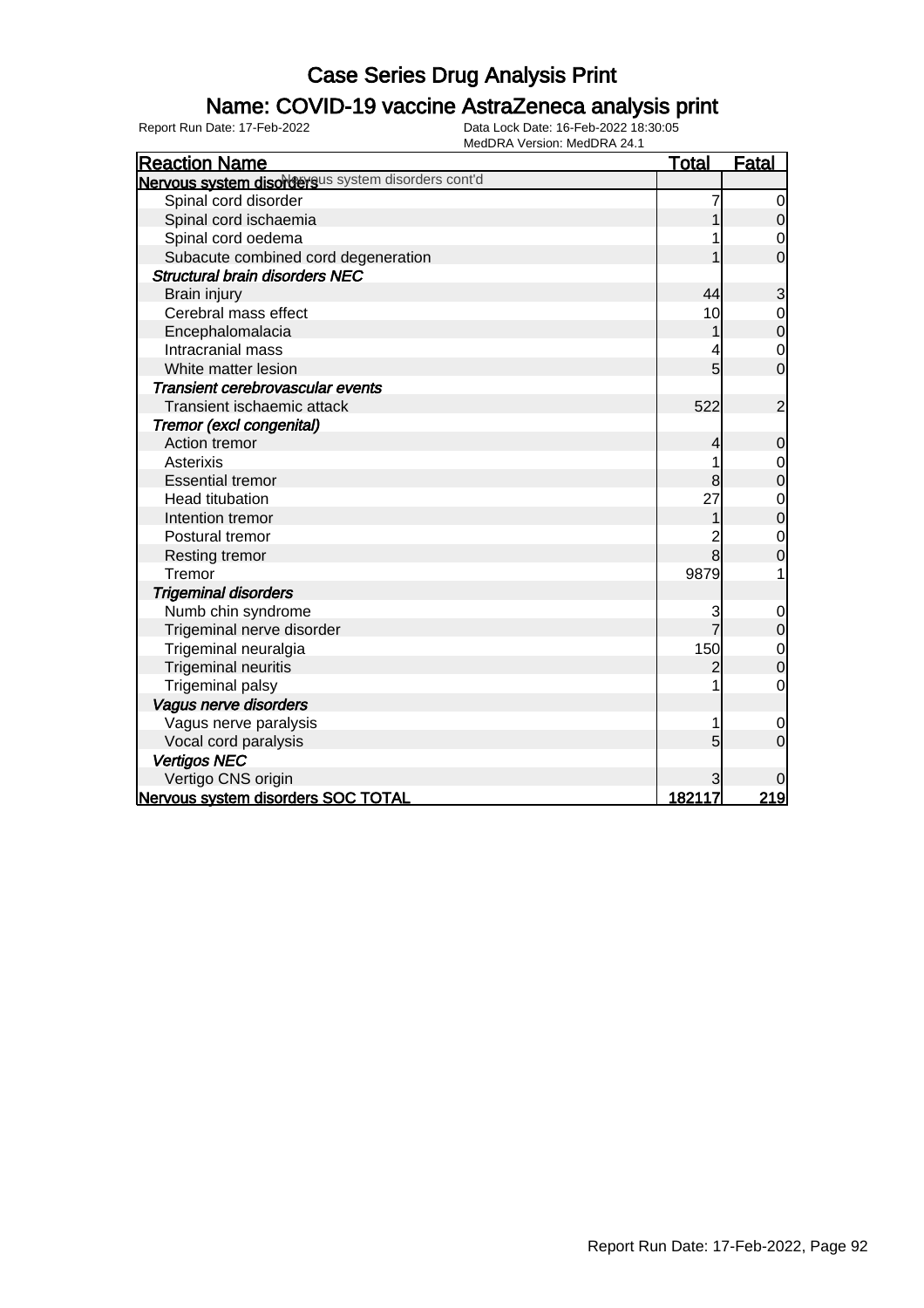### Name: COVID-19 vaccine AstraZeneca analysis print

| <b>Reaction Name</b>                              | <b>Total</b>   | <b>Fatal</b>        |
|---------------------------------------------------|----------------|---------------------|
| <b>Pregnancy conditions</b>                       |                |                     |
| Abortion related conditions and complications     |                |                     |
| Anembryonic gestation                             |                | $\overline{0}$      |
| Abortions not specified as induced or spontaneous |                |                     |
| Abortion missed                                   |                | $\overline{0}$      |
| <b>Abortions spontaneous</b>                      |                |                     |
| Abortion spontaneous                              | 229            | $\mathbf 0$         |
| <b>Foetal complications NEC</b>                   |                |                     |
| Haemorrhage foetal                                | 1              | $\mathbf 0$         |
| Foetal position and presentation abnormalities    |                |                     |
| Face presentation                                 |                | $\mathbf 0$         |
| Gestational age and weight conditions             |                |                     |
| Low birth weight baby                             | 1              | $\mathbf 0$         |
| Premature baby                                    | 2              | $\overline{0}$      |
| Haemorrhagic complications of pregnancy           |                |                     |
| Haemorrhage in pregnancy                          | 1              | $\mathbf 0$         |
| Subchorionic haemorrhage                          |                | $\overline{0}$      |
| <b>High risk pregnancies</b>                      |                |                     |
| Pregnancy of unknown location                     | 1              | $\mathbf 0$         |
| Hypertension associated disorders of pregnancy    |                |                     |
| Pre-eclampsia                                     | 3              | $\mathbf 0$         |
| Labour onset and length abnormalities             |                |                     |
| Precipitate labour                                | 1              | $\mathbf 0$         |
| Premature labour                                  | 3              | $\overline{0}$      |
| Premature rupture of membranes                    | $\overline{3}$ | $\mathbf 0$         |
| Prolonged labour                                  |                | $\overline{0}$      |
| <b>Maternal complications of delivery NEC</b>     |                |                     |
| Traumatic delivery                                | 1              | $\mathbf 0$         |
| <b>Maternal complications of labour NEC</b>       |                |                     |
| Uterine contractions abnormal                     |                | 0                   |
| Uterine hypertonus                                |                | $\overline{0}$      |
| <b>Maternal complications of pregnancy NEC</b>    |                |                     |
| <b>Biochemical pregnancy</b>                      | 3              | $\mathbf 0$         |
| Decidual cast                                     | 3              | $\boldsymbol{0}$    |
| Ectopic pregnancy                                 | 8              | $\overline{0}$      |
| Hyperemesis gravidarum                            | $\overline{2}$ | $\mathsf{O}\xspace$ |
| Morning sickness                                  | 1              | 0                   |
| Pelvic girdle pain                                | 2              | $\overline{0}$      |
| Preterm premature rupture of membranes            |                | $\mathbf 0$         |
| Somatic symptom disorder of pregnancy             |                | $\overline{0}$      |
| Multiple pregnancies                              |                |                     |
| Twin pregnancy                                    | $\overline{c}$ | $\mathbf 0$         |
| Normal pregnancy, labour and delivery             |                |                     |
| Delivery                                          | 1              | $\overline{0}$      |
| Labour pain                                       |                | $\mathsf{O}$        |
| Live birth                                        | 2              | $\overline{0}$      |
| Pregnancy                                         | 24             | $\overline{0}$      |
| Uterine contractions during pregnancy             |                | $\mathbf 0$         |
| Placental abnormalities (excl neoplasms)          |                |                     |
| Foetal vascular malperfusion                      | 1              | $\mathbf 0$         |
| Pregnancy complicated by maternal disorders       |                |                     |
| <b>Gestational diabetes</b>                       | 6              | $\overline{0}$      |
| Peripartum cardiomyopathy                         |                | $\overline{O}$      |
| <b>Stillbirth and foetal death</b>                |                |                     |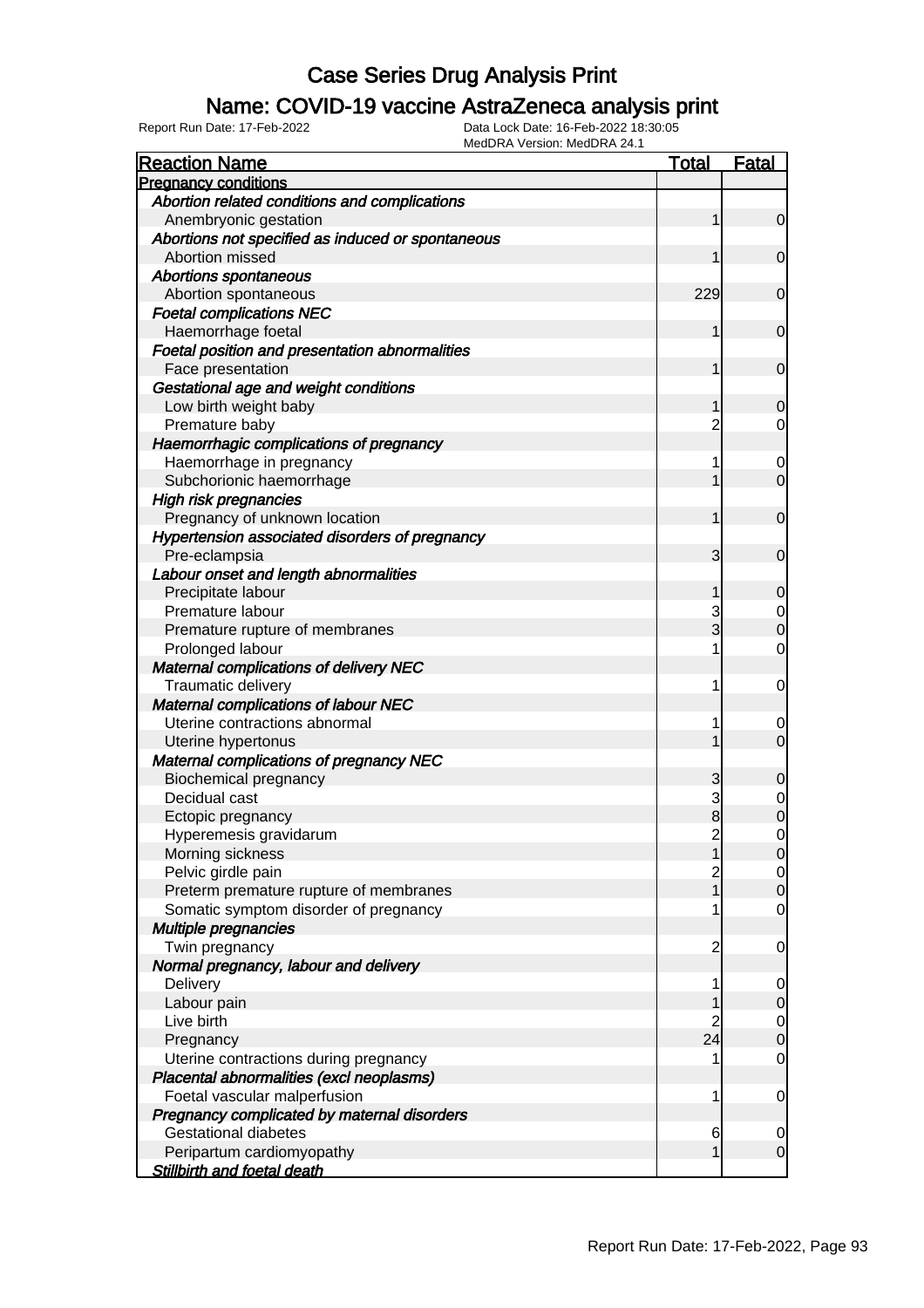### Name: COVID-19 vaccine AstraZeneca analysis print

| <b>Reaction Name</b>                            | Гоtal      | Fatal          |
|-------------------------------------------------|------------|----------------|
| Pregnancy conditions regnancy conditions cont'd |            |                |
| <b>Stillbirth</b>                               | 5          | $5 \mathsf{l}$ |
| <b>Umbilical cord complications</b>             |            |                |
| Umbilical cord around neck                      |            | ΩI             |
| Unintended pregnancies                          |            |                |
| Pregnancy after post coital contraception       | $\sqrt{2}$ | Οl             |
| Pregnancy on contraceptive                      |            | 0l             |
| Pregnancy with implant contraceptive            |            | 0l             |
| Unintended pregnancy                            |            | Ol             |
| <b>Pregnancy conditions SOC TOTAL</b>           | 329        | 5              |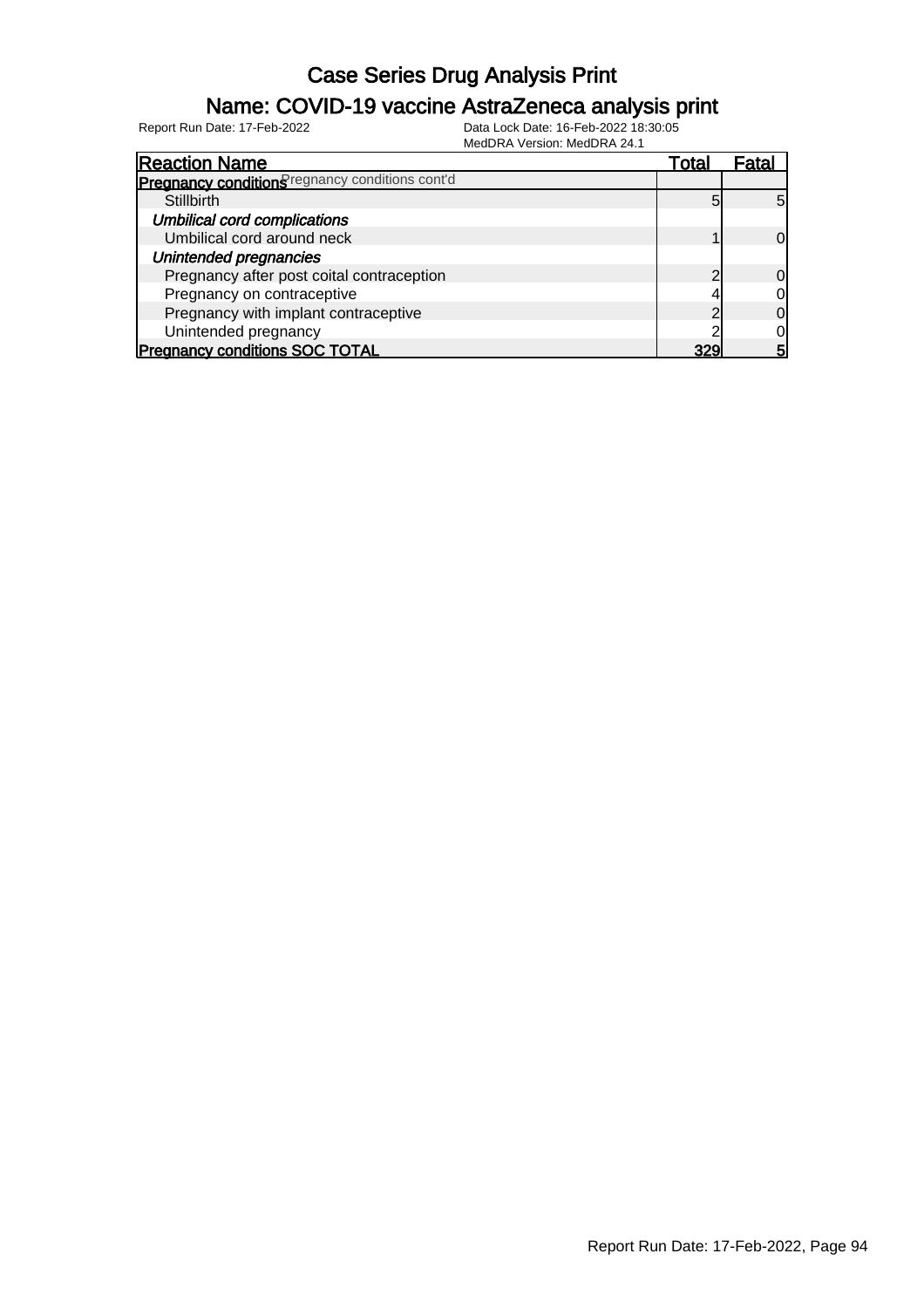### Name: COVID-19 vaccine AstraZeneca analysis print

| MEUDRA VEISIOIT. MEUDRA 24.<br><b>Reaction Name</b> | <u>Total</u>   | <b>Fatal</b>     |
|-----------------------------------------------------|----------------|------------------|
| Counterfeit, falsified and substandard products     |                |                  |
| Suspected counterfeit product                       | 2              | $\mathbf 0$      |
| <b>Device electrical issues</b>                     |                |                  |
| Device electrical impedance issue                   | 1              | 0                |
| Electromagnetic interference                        | 1              | 0                |
| Device incompatibility issues                       |                |                  |
| Patient-device incompatibility                      | $\overline{c}$ | 0                |
| <b>Device issues NEC</b>                            |                |                  |
| Device expulsion                                    | 3              | $\mathbf 0$      |
| Device issue                                        | 4              | 0                |
| Device leakage                                      | $\overline{2}$ | 0                |
| <b>Device malfunction events NEC</b>                |                |                  |
| Device occlusion                                    | 1              | $\mathbf 0$      |
| Oversensing                                         | 36             | 0                |
| Stent malfunction                                   |                | $\mathbf 0$      |
| Thrombosis in device                                | 69             |                  |
| Undersensing                                        |                | $\mathbf 0$      |
| Device physical property and chemical issues        |                |                  |
| Needle issue                                        | 11             | $\mathbf 0$      |
| Syringe issue                                       |                | $\mathbf 0$      |
| Manufacturing facilities and equipment issues       |                |                  |
| Manufacturing equipment issue                       | 1              | $\mathbf 0$      |
| Product contamination and sterility issues          |                |                  |
| Product contamination                               | 1              | 0                |
| Suspected product contamination                     | 1              | 0                |
| Product distribution and storage issues             |                |                  |
| Product temperature excursion issue                 | 5              | 0                |
| <b>Product label issues</b>                         |                |                  |
| Product barcode issue                               | 1              | $\boldsymbol{0}$ |
| Product label issue                                 | $\overline{2}$ | $\mathbf 0$      |
| <b>Product packaging issues</b>                     |                |                  |
| Product container issue                             | $\overline{c}$ | $\mathbf 0$      |
| <b>Product physical issues</b>                      |                |                  |
| Liquid product physical issue                       | 1              | 0                |
| Product after taste                                 | 8              | $\mathbf 0$      |
| Product colour issue                                | $\overline{4}$ | $\overline{0}$   |
| Product leakage                                     |                | $\mathbf 0$      |
| Product odour abnormal                              | 3              | 0                |
| Product physical issue                              | $\overline{2}$ | 0                |
| Product taste abnormal                              | $\bf{8}$       | 0                |
| <b>Product quality issues NEC</b>                   |                |                  |
| Product formulation issue                           | 1              | 0                |
| Product origin unknown                              | 3              | 0                |
| Product quality issue                               |                | 0                |
| Suspected product quality issue                     | 2              | 0                |
| Product supply and availability issues              |                |                  |
| Product availability issue                          | 4              | $\mathbf 0$      |
| null SOC TOTAL                                      | 192            | 1                |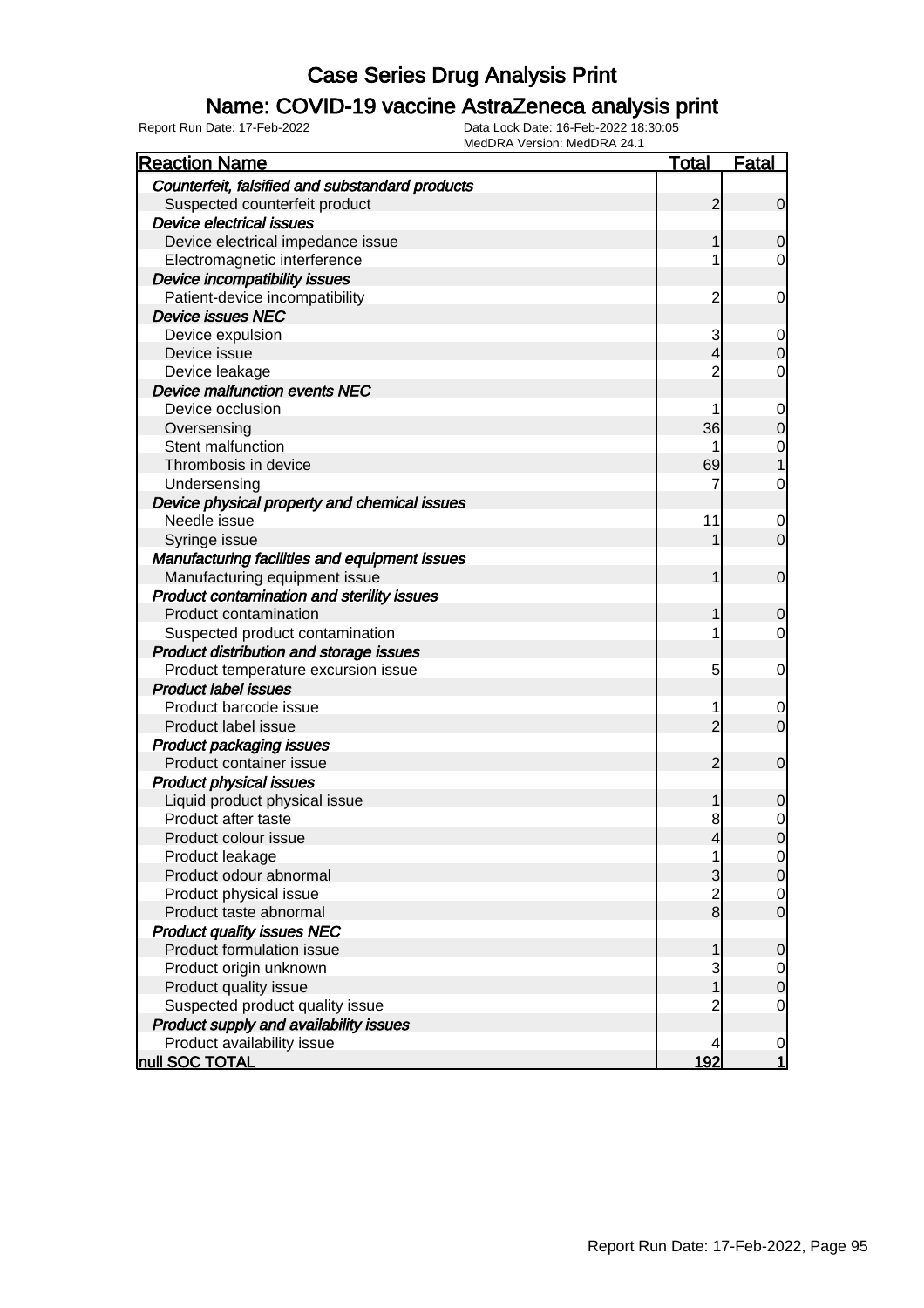### Name: COVID-19 vaccine AstraZeneca analysis print

| <b>Reaction Name</b>                                      | <b>Total</b>   | <b>Fatal</b>                     |
|-----------------------------------------------------------|----------------|----------------------------------|
| <b>Psychiatric disorders</b>                              |                |                                  |
| <b>Abnormal behaviour NEC</b>                             |                |                                  |
| Abnormal behaviour                                        | 27             | $\mathbf 0$                      |
| Behaviour disorder                                        |                | $\overline{0}$                   |
| <b>Breath holding</b>                                     | 5              | $\overline{0}$                   |
| Sexually inappropriate behaviour                          |                | $\boldsymbol{0}$                 |
| Staring                                                   | 14             | $\overline{0}$                   |
| Abnormal food elimination                                 |                |                                  |
| Self-induced vomiting                                     | 1              | $\mathbf 0$                      |
| <b>Adjustment disorders</b>                               |                |                                  |
| Adjustment disorder                                       | 1              | $\mathbf 0$                      |
| Adjustment disorder with depressed mood                   | 6              | $\mathbf 0$                      |
| Adjustment disorder with mixed anxiety and depressed mood | $\overline{2}$ | $\overline{0}$                   |
| <b>Affect alterations NEC</b>                             |                |                                  |
| Affect lability                                           | 14             | $\mathbf 0$                      |
| <b>Blunted affect</b>                                     |                |                                  |
| <b>Constricted affect</b>                                 | 16             | $\overline{0}$<br>$\overline{0}$ |
|                                                           | 11             |                                  |
| Flat affect                                               | 18             | $\mathbf 0$<br>$\mathbf 0$       |
| Inappropriate affect                                      |                |                                  |
| <b>Amnestic symptoms</b>                                  |                |                                  |
| Paramnesia                                                | 8              | $\mathbf 0$                      |
| <b>Anxiety disorders NEC</b>                              |                |                                  |
| Anxiety disorder                                          | 6              | $\mathbf 0$                      |
| Generalised anxiety disorder                              |                | $\mathbf 0$                      |
| <b>Neurosis</b>                                           |                | $\overline{0}$                   |
| <b>Anxiety symptoms</b>                                   |                |                                  |
| Agitation                                                 | 213            | $\mathbf 0$                      |
| Anxiety                                                   | 1354           | $\mathbf 0$                      |
| Immunisation anxiety related reaction                     | $\overline{2}$ | $\mathbf 0$                      |
| Nervousness                                               | 610            | $\mathbf{0}$                     |
| Procedural anxiety                                        |                | $\overline{0}$                   |
| <b>Stress</b>                                             | 170            | $\mathbf 0$                      |
| Tension                                                   | 73             | $\mathbf 0$                      |
| Attention deficit and disruptive behaviour disorders      |                |                                  |
| Attention deficit hyperactivity disorder                  | 21             | $\mathbf 0$                      |
| <b>Behaviour and socialisation disturbances</b>           |                |                                  |
| Aggression                                                | 19             | $\overline{0}$                   |
| Antisocial behaviour                                      | $\overline{c}$ | $\overline{0}$                   |
| Asocial behaviour                                         |                | $\mathsf{O}$                     |
| Attention-seeking behaviour                               |                | $\overline{0}$                   |
| Aversion                                                  |                | $\overline{0}$                   |
| <b>Disinhibition</b>                                      | $\overline{c}$ | $\mathbf 0$                      |
| Homicidal ideation                                        | $\overline{1}$ | $\mathbf 0$                      |
| Impatience                                                | $\overline{c}$ | $\mathbf 0$                      |
| Indifference                                              | 10             | $\pmb{0}$                        |
| Paranoia                                                  | 43             | $\overline{0}$                   |
| Personality change                                        | 11             | $\pmb{0}$                        |
| Social avoidant behaviour                                 | 8              | $\overline{0}$                   |
| Soliloquy                                                 | 3              | $\mathbf 0$                      |
| Violence-related symptom                                  | 3              | $\mathbf 0$                      |
| <b>Bipolar disorders</b>                                  |                |                                  |
| Bipolar I disorder                                        | 8              | $\mathbf 0$                      |
| Bipolar disorder                                          | 6              | $\mathbf 0$                      |
| Cognitive and attention disorders and disturbances NEC    |                |                                  |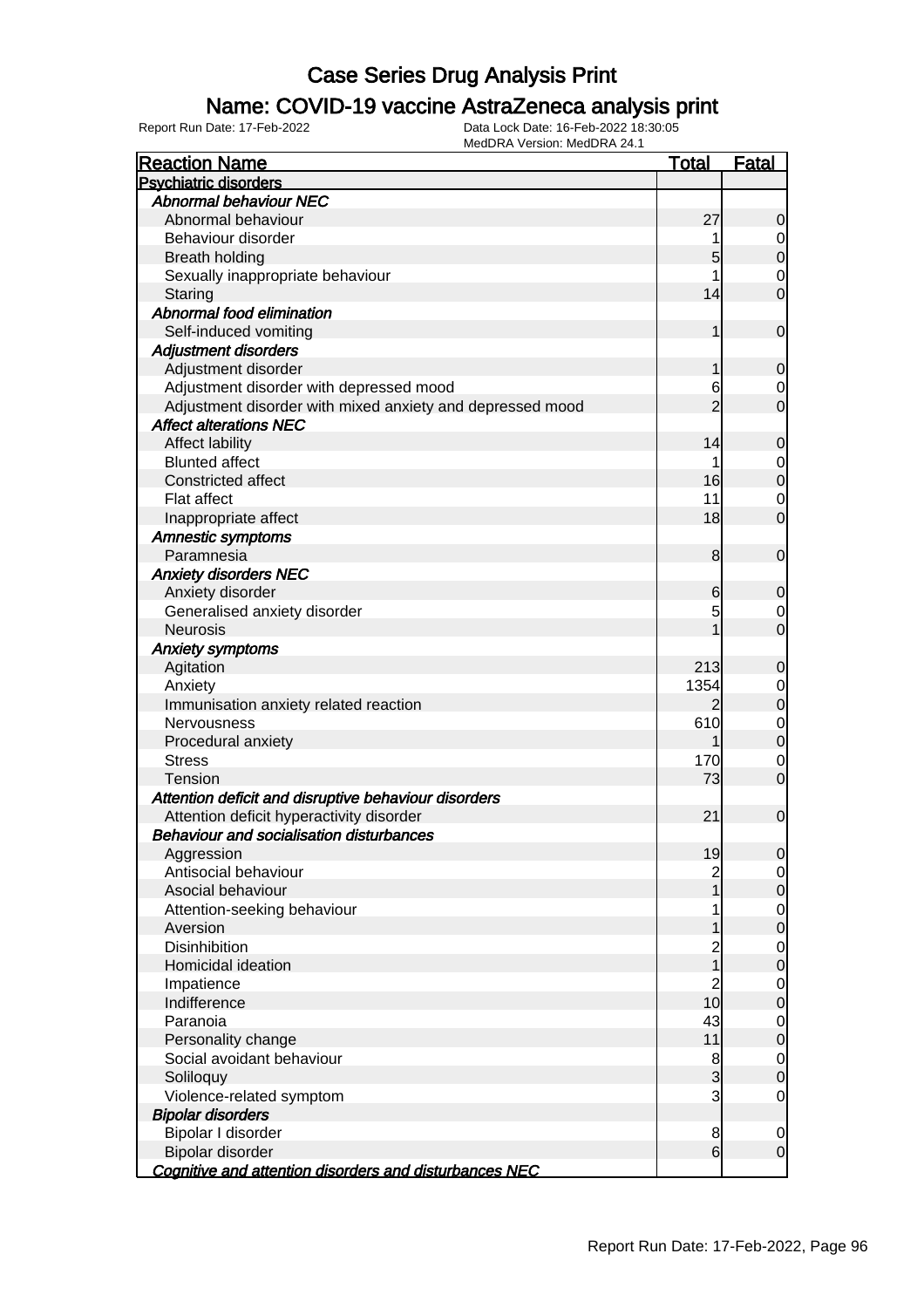### Name: COVID-19 vaccine AstraZeneca analysis print

| <b>Reaction Name</b>                                          | <b>Total</b>    | <b>Fatal</b>   |
|---------------------------------------------------------------|-----------------|----------------|
| Psychiatric disorders <sup>Psychiatric disorders cont'd</sup> |                 |                |
| Change in sustained attention                                 | 1               | $\overline{0}$ |
| Daydreaming                                                   | 17              | $\overline{0}$ |
| Distractibility                                               |                 | $\mathbf 0$    |
| Mental fatigue                                                | 500             | 0              |
| <b>Communications disorders</b>                               |                 |                |
| Communication disorder                                        |                 | $\mathbf 0$    |
| Mutism                                                        | $6 \overline{}$ | $\mathbf 0$    |
| Speech sound disorder                                         |                 | $\mathbf 0$    |
| <b>Confusion and disorientation</b>                           |                 |                |
| Confusional state                                             | 2216            | $\mathbf 0$    |
| Disorientation                                                | 747             | $\mathbf 0$    |
| Decreased physical activity levels                            |                 |                |
| Catatonia                                                     | 3               | $\mathbf 0$    |
| Deliria                                                       |                 |                |
| Delirium                                                      | 489             | $\mathbf 0$    |
| Delirium febrile                                              | 3               | $\mathbf 0$    |
| <b>Delusional disorders</b>                                   |                 |                |
| Alice in wonderland syndrome                                  | 3               | $\mathbf 0$    |
| <b>Delusional symptoms</b>                                    |                 |                |
| Delusion                                                      | 54              | $\mathbf 0$    |
| Delusion of parasitosis                                       | 3               | $\pmb{0}$      |
| Mixed delusion                                                |                 | $\mathbf 0$    |
| Thought withdrawal                                            |                 | $\overline{0}$ |
| <b>Dementia NEC</b>                                           |                 |                |
| Pseudodementia                                                | 1               | $\mathbf 0$    |
| Depressive disorders                                          |                 |                |
| Agitated depression                                           | 4               | $\mathbf 0$    |
| Childhood depression                                          |                 | $\mathbf 0$    |
| Depression                                                    | 716             | $\overline{0}$ |
| Depression suicidal                                           | 16              | $\mathbf 0$    |
| Major depression                                              | 24              | $\overline{0}$ |
| Menopausal depression                                         |                 | $\mathbf 0$    |
| Mixed anxiety and depressive disorder                         | 3               | $\mathbf 0$    |
| <b>Dissociative states</b>                                    |                 |                |
| Depersonalisation/derealisation disorder                      | 20              | $\overline{0}$ |
| <b>Dissociation</b>                                           | 80              | 0              |
| Dissociative amnesia                                          | 1               | 0              |
| Dissociative disorder                                         |                 | $\overline{0}$ |
| Disturbances in initiating and maintaining sleep              |                 |                |
| Initial insomnia                                              | 44              | $\overline{0}$ |
| Insomnia                                                      | 3172            | $\mathbf 0$    |
| Middle insomnia                                               | 73              | $\mathbf 0$    |
| Terminal insomnia                                             | 27              | $\overline{O}$ |
| <b>Dyssomnias</b>                                             |                 |                |
| Dyssomnia                                                     | 5               | $\overline{0}$ |
| Poor quality sleep                                            | 673             | $\overline{0}$ |
| <b>Eating disorders NEC</b>                                   |                 |                |
| <b>Binge eating</b>                                           |                 | $\overline{0}$ |
| Eating disorder                                               | 20              | $\mathbf 0$    |
| Pica                                                          |                 | $\mathbf 0$    |
| Selective eating disorder                                     | 2               | $\overline{0}$ |
| <b>Emotional and mood disturbances NEC</b>                    |                 |                |
| Anger                                                         | 91              | $\overline{0}$ |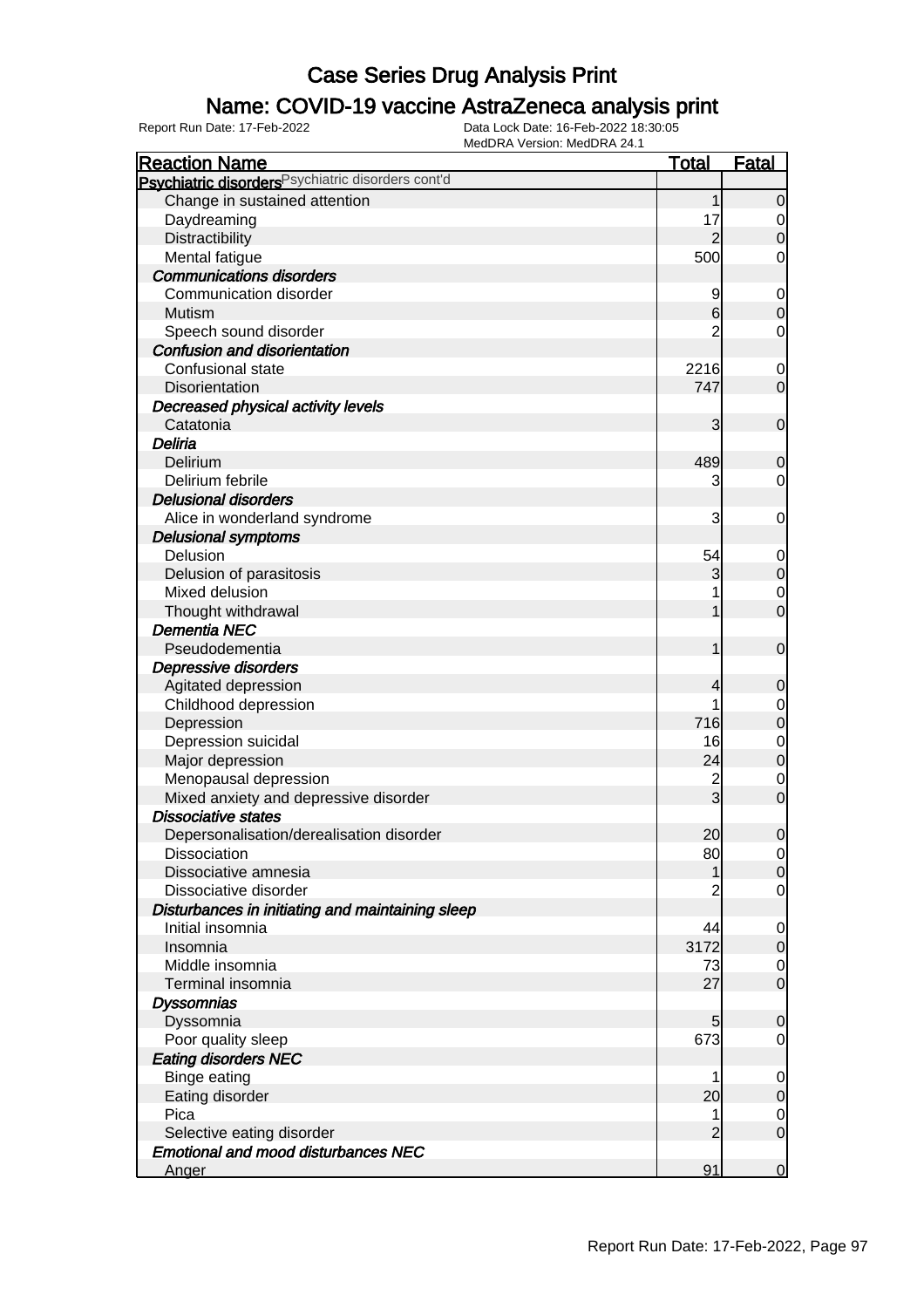### Name: COVID-19 vaccine AstraZeneca analysis print

| <b>Reaction Name</b>                                         | <b>Total</b>   | <b>Fatal</b>   |
|--------------------------------------------------------------|----------------|----------------|
| Psychiatric disorders Psychiatric disorders cont'd           |                |                |
| Dysphoria                                                    | $\overline{2}$ | 0              |
| <b>Emotional disorder</b>                                    | 102            | $\overline{0}$ |
| <b>Emotional distress</b>                                    | 90             | $\overline{0}$ |
| <b>Emotional poverty</b>                                     | $\overline{2}$ | $\mathbf 0$    |
| Euphoric mood                                                | 69             | $\overline{0}$ |
| Frustration tolerance decreased                              | 16             | $\mathbf 0$    |
| Irritability                                                 | 326            | 0              |
| Mood altered                                                 | 90             | $\mathbf 0$    |
| <b>Factitious disorders</b>                                  |                |                |
| Factitious disorder                                          | 4              | $\mathbf 0$    |
| Fear symptoms and phobic disorders (incl social phobia)      |                |                |
| Acrophobia                                                   | $\overline{c}$ | $\mathbf 0$    |
| Agoraphobia                                                  | 5              | $\overline{0}$ |
| Fear                                                         | 76             | $\mathbf 0$    |
| Fear of death                                                | 19             | $\mathbf 0$    |
| Fear of disease                                              | $\overline{2}$ | $\mathbf 0$    |
| Fear of eating                                               |                | $\mathbf 0$    |
| Fear of falling                                              | $6 \,$         | $\mathbf 0$    |
| Fear of injection                                            | $\overline{2}$ | $\mathbf 0$    |
| Fear of open spaces                                          | 1              | $\mathbf 0$    |
| Fear-related avoidance of activities                         | 3              | $\mathbf 0$    |
| Performance fear                                             |                | $\mathbf 0$    |
| Phobia                                                       | 3              | $\mathbf 0$    |
| Phonophobia                                                  | 5              | $\mathbf 0$    |
| Social anxiety disorder                                      |                | $\mathbf 0$    |
| Social fear                                                  |                | $\mathbf 0$    |
| Thanatophobia                                                |                | $\mathbf 0$    |
| <b>Fluctuating mood symptoms</b>                             |                |                |
| Mood swings                                                  | 148            | $\mathbf 0$    |
| Hallucinations (excl sleep-related)                          |                |                |
| Hallucination                                                | 946            | $\mathbf 0$    |
| Hallucination, auditory                                      | 49             | $\overline{0}$ |
| Hallucination, olfactory                                     | 14             | $\overline{0}$ |
| Hallucination, tactile                                       |                | $\overline{0}$ |
| Hallucination, visual                                        | 60             | $\mathbf 0$    |
| Hallucinations, mixed                                        | 9              | $\overline{0}$ |
| Somatic hallucination                                        |                | $\overline{0}$ |
| Impulse control disorders                                    |                |                |
| Clinomania                                                   | 1              | $\overline{0}$ |
| Impulse-control disorder                                     | 3              | $\overline{O}$ |
| Impulsive behaviour                                          | $\overline{2}$ | $\overline{0}$ |
| Intermittent explosive disorder                              |                | $\overline{O}$ |
| Increased physical activity levels                           |                |                |
| Restlessness                                                 | 493            | $\mathbf 0$    |
| Infancy, childhood and adolescence psychiatric disorders NEC |                |                |
| Emotional disorder of childhood                              | 1              | $\mathbf 0$    |
| Learning disorders                                           |                |                |
| Reading disorder                                             | $\overline{2}$ | $\mathbf 0$    |
| <b>Mental disorders NEC</b>                                  |                |                |
| Mental disorder                                              | 31             | $\mathbf 0$    |
| Mental status changes                                        | 6              | $\mathbf 0$    |
| Mental disorders due to a general medical condition NEC      |                |                |
| Mental disorder due to a general medical condition           | 1              | $\overline{0}$ |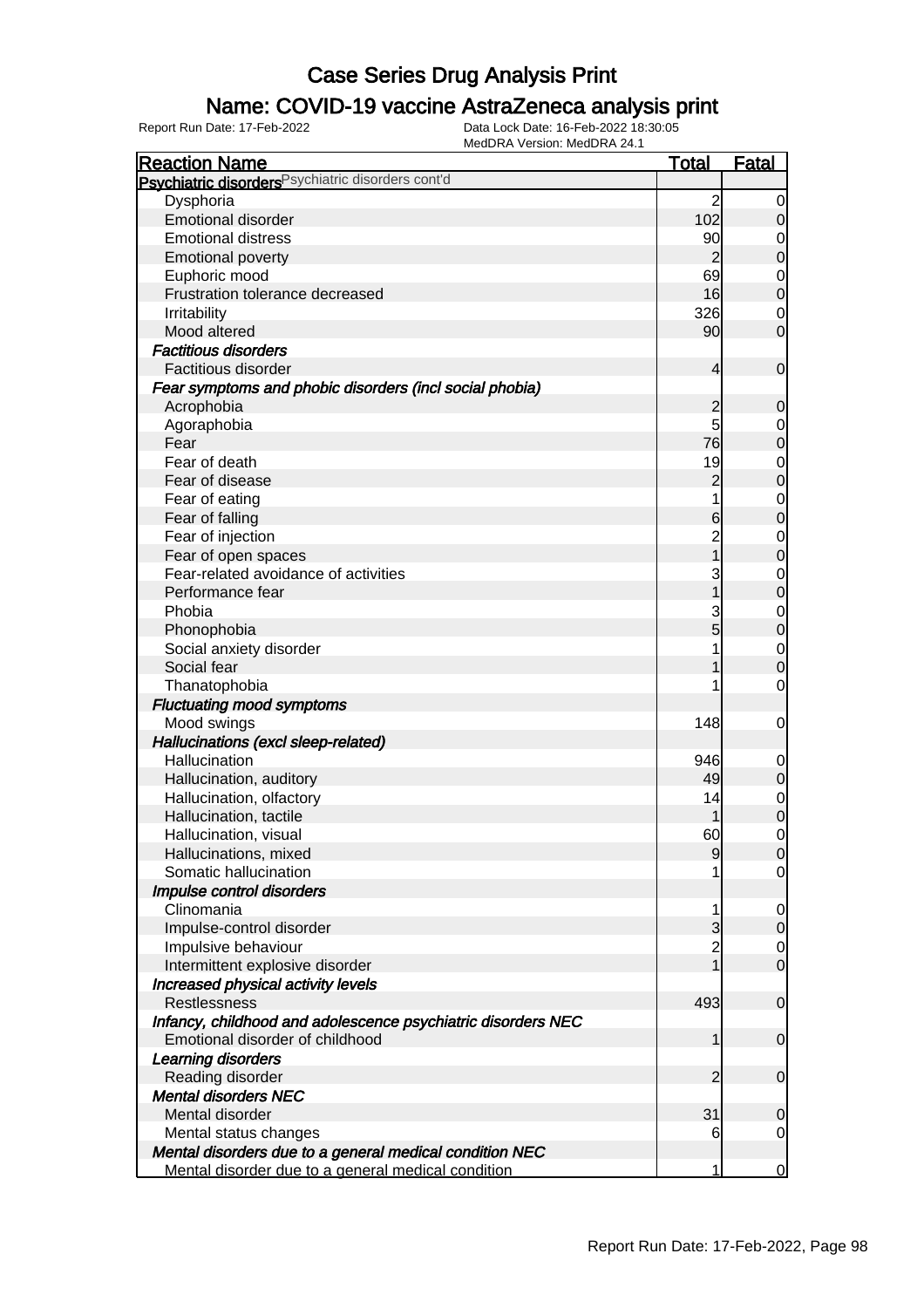### Name: COVID-19 vaccine AstraZeneca analysis print

| <b>Reaction Name</b>                               | <u>Total</u>   | <b>Fatal</b>   |
|----------------------------------------------------|----------------|----------------|
| Psychiatric disorders Psychiatric disorders cont'd |                |                |
| Neuropsychiatric symptoms                          | $\overline{2}$ | $\overline{0}$ |
| Mood alterations with depressive symptoms          |                |                |
| Anhedonia                                          | 4              | $\overline{0}$ |
| Decreased interest                                 | 18             | 0              |
| Depressed mood                                     | 711            | $\overline{0}$ |
| Depressive symptom                                 | 2              | $\mathbf 0$    |
| Feeling guilty                                     |                | $\overline{0}$ |
| Feeling of despair                                 | 20             | $\mathbf 0$    |
| Negative thoughts                                  | 11             | $\overline{0}$ |
| Sense of a foreshortened future                    | 3              | $\mathbf 0$    |
| <b>Tearfulness</b>                                 | 104            | $\overline{0}$ |
| Mood alterations with manic symptoms               |                |                |
| Hypomania                                          |                | 0              |
| Mania                                              | 31             | 0              |
| <b>Mood disorders NEC</b>                          |                |                |
| Affective disorder                                 |                | $\overline{0}$ |
| Apathy                                             | 80             | $\mathbf 0$    |
| Laziness                                           |                | $\mathbf 0$    |
| Listless                                           | 125            | $\overline{0}$ |
| Mood disorder due to a general medical condition   |                | $\mathbf 0$    |
| Substance-induced mood disorder                    |                | $\overline{O}$ |
| Narcolepsy and associated conditions               |                |                |
| Hypnagogic hallucination                           | 4              | 0              |
| Sleep attacks                                      | $\overline{2}$ | $\mathbf 0$    |
| Obsessive-compulsive disorders and symptoms        |                |                |
| Body dysmorphic disorder                           |                | $\mathbf 0$    |
| Compulsive shopping                                | 2<br>2         | $\overline{0}$ |
| Dermatillomania                                    | $\frac{2}{3}$  | $\mathbf 0$    |
| Obsessive thoughts                                 |                | $\overline{0}$ |
| Obsessive-compulsive disorder                      | $\overline{c}$ | $\mathbf 0$    |
| Obsessive-compulsive symptom                       | $\overline{1}$ | $\overline{0}$ |
| Orgasmic disorders and disturbances                |                |                |
| Anorgasmia                                         | 6              | 0              |
| Female orgasmic disorder                           |                | $\mathbf 0$    |
| Orgasm abnormal                                    | 1              | $\overline{0}$ |
| Orgasmic sensation decreased                       |                | $\overline{0}$ |
| Premature ejaculation                              | 3              | $\overline{0}$ |
| Panic attacks and disorders                        |                |                |
| Limited symptom panic attack                       |                | $\overline{0}$ |
| Panic attack                                       | 359            | $\overline{0}$ |
| Panic disorder                                     |                | $\overline{0}$ |
| Panic reaction                                     | 42             | $\overline{0}$ |
| Paraphilias and paraphilic disorders               |                |                |
| Fetishism                                          | 2              | $\mathbf 0$    |
| Parasomnias                                        |                |                |
| Abnormal dreams                                    | 371            | $\overline{0}$ |
| Abnormal sleep-related event                       | 2              | $\overline{0}$ |
| Confusional arousal                                | 3              | $\overline{0}$ |
| Exploding head syndrome                            |                | $\overline{0}$ |
| Nightmare                                          | 468            | $\mathbf 0$    |
| Parasomnia                                         |                | $\overline{0}$ |
| Rapid eye movements sleep abnormal                 |                | $\overline{0}$ |
| Sleep inertia                                      | 1              | $\mathbf 0$    |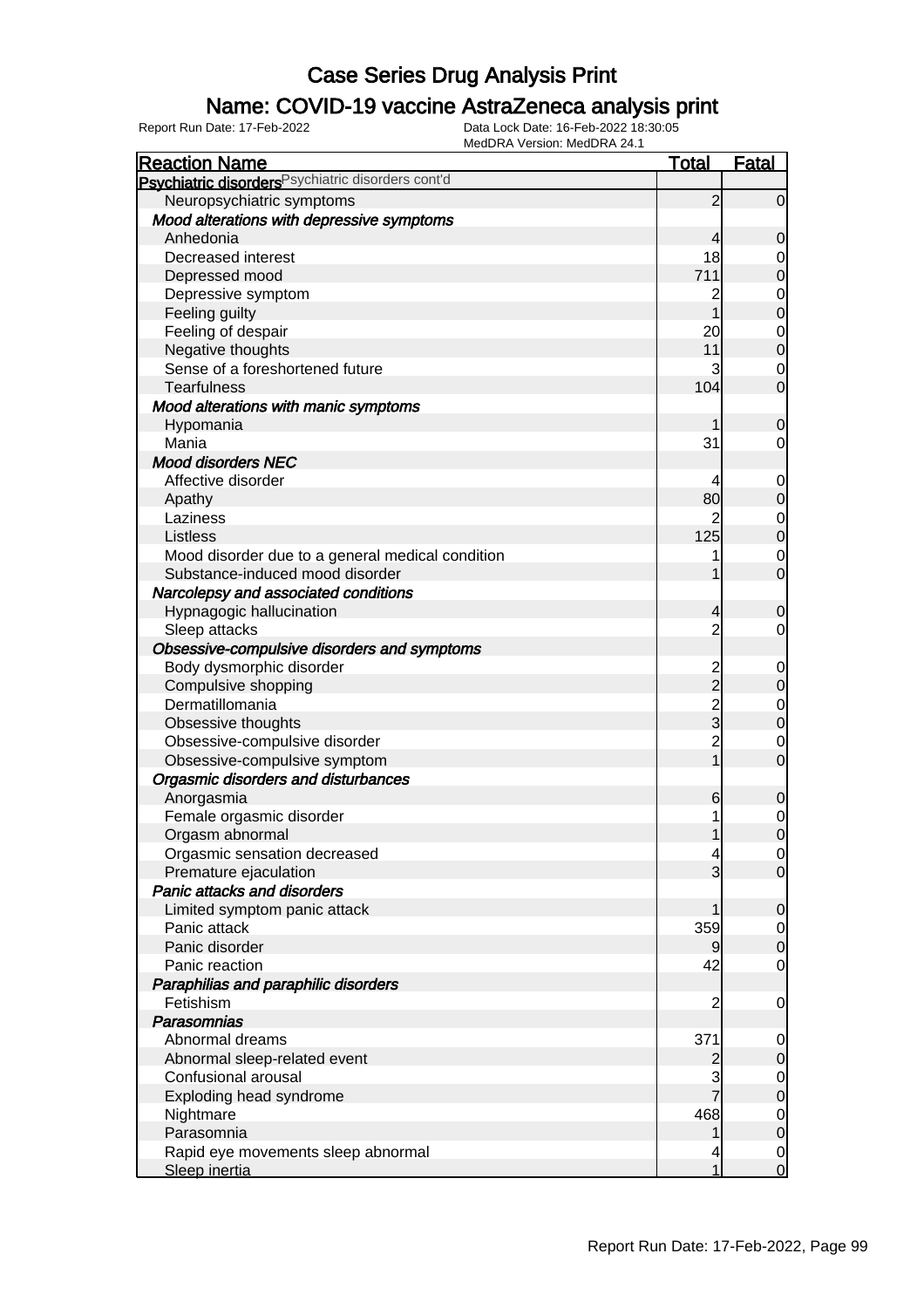### Name: COVID-19 vaccine AstraZeneca analysis print

| <b>Reaction Name</b>                                           | <b>Total</b>    | <u>Fatal</u>               |
|----------------------------------------------------------------|-----------------|----------------------------|
| Psychiatric disorders Psychiatric disorders cont'd             |                 |                            |
| Sleep talking                                                  | 16              | $\mathbf 0$                |
| Sleep terror                                                   | 63              | $\mathbf 0$                |
| Sleep-related eating disorder                                  | $\overline{c}$  | 0                          |
| Somnambulism                                                   | 11              | $\mathbf 0$                |
| <b>Perception disturbances NEC</b>                             |                 |                            |
| Autoscopy                                                      | 28              | $\boldsymbol{0}$           |
| Deja vu                                                        | 4               | 0                          |
| Delusional perception                                          | $\overline{2}$  | $\mathbf 0$                |
| Derealisation                                                  | 18              | $\mathbf 0$                |
| Flashback                                                      | 3               | $\mathbf 0$                |
| Illusion                                                       | 12              | $\mathbf 0$                |
| Imperception                                                   | 1               | $\mathbf 0$                |
| Jamais vu                                                      |                 | $\mathbf 0$                |
| Near death experience                                          |                 | $\mathbf 0$                |
| Pseudohallucination                                            | 1               |                            |
|                                                                | 6               | $\mathbf 0$<br>$\mathbf 0$ |
| Time perception altered                                        |                 |                            |
| <b>Personality disorders NEC</b>                               |                 |                            |
| Personality disorder                                           | 1               | $\mathbf 0$                |
| Pervasive developmental disorders NEC                          |                 |                            |
| Autism spectrum disorder                                       | 4               | $\mathbf 0$                |
| Psychiatric elimination disorders                              |                 |                            |
| Enuresis                                                       | 62              | $\mathbf 0$                |
| <b>Psychiatric symptoms NEC</b>                                |                 |                            |
| Decreased eye contact                                          | $\overline{c}$  | $\mathbf 0$                |
| Helplessness                                                   | 3               | $\overline{0}$             |
| Hypervigilance                                                 | 12              | $\boldsymbol{0}$           |
| Psychiatric symptom                                            | 15              | $\mathbf 0$                |
| Psychological trauma                                           | 6               | $\mathbf 0$                |
| <b>Psychotic disorder NEC</b>                                  |                 |                            |
| Acute psychosis                                                | 6               | $\mathbf 0$                |
| Psychotic behaviour                                            | $\overline{2}$  | $\mathbf 0$                |
| Psychotic disorder                                             | 47              | $\pmb{0}$                  |
| Psychotic symptom                                              | 1               | $\mathbf 0$                |
| Rebound psychosis                                              | 1               | $\mathbf 0$                |
| Schizoaffective and schizophreniform disorders                 |                 |                            |
| Schizoaffective disorder                                       | 1               | $\overline{0}$             |
| Schizophrenia NEC                                              |                 |                            |
| Schizophrenia                                                  | 1               | $\mathbf 0$                |
| Sexual arousal disorders                                       |                 |                            |
| Disturbance in sexual arousal                                  | $5\overline{)}$ | $\mathbf 0$                |
| Sexual desire disorders                                        |                 |                            |
| Excessive masturbation                                         | 1               | $\mathbf 0$                |
| Hypersexuality                                                 |                 | 0                          |
| Libido decreased                                               | 25              | $\pmb{0}$                  |
| Libido disorder                                                | 1               | $\overline{0}$             |
| Libido increased                                               | 9               | $\mathbf 0$                |
| Loss of libido                                                 | 55              | $\mathbf 0$                |
| <b>Sexual dysfunction NEC</b>                                  |                 |                            |
| Genito-pelvic pain/penetration disorder                        | 1               | $\mathbf 0$                |
| <b>Sleep disorders NEC</b>                                     |                 |                            |
| Sleep disorder                                                 | 450             | 0                          |
| Sleep disorder due to a general medical condition              |                 | $\mathbf 0$                |
| Sleep disorder due to general medical condition, insomnia type | 3               | $\mathbf 0$                |
|                                                                |                 |                            |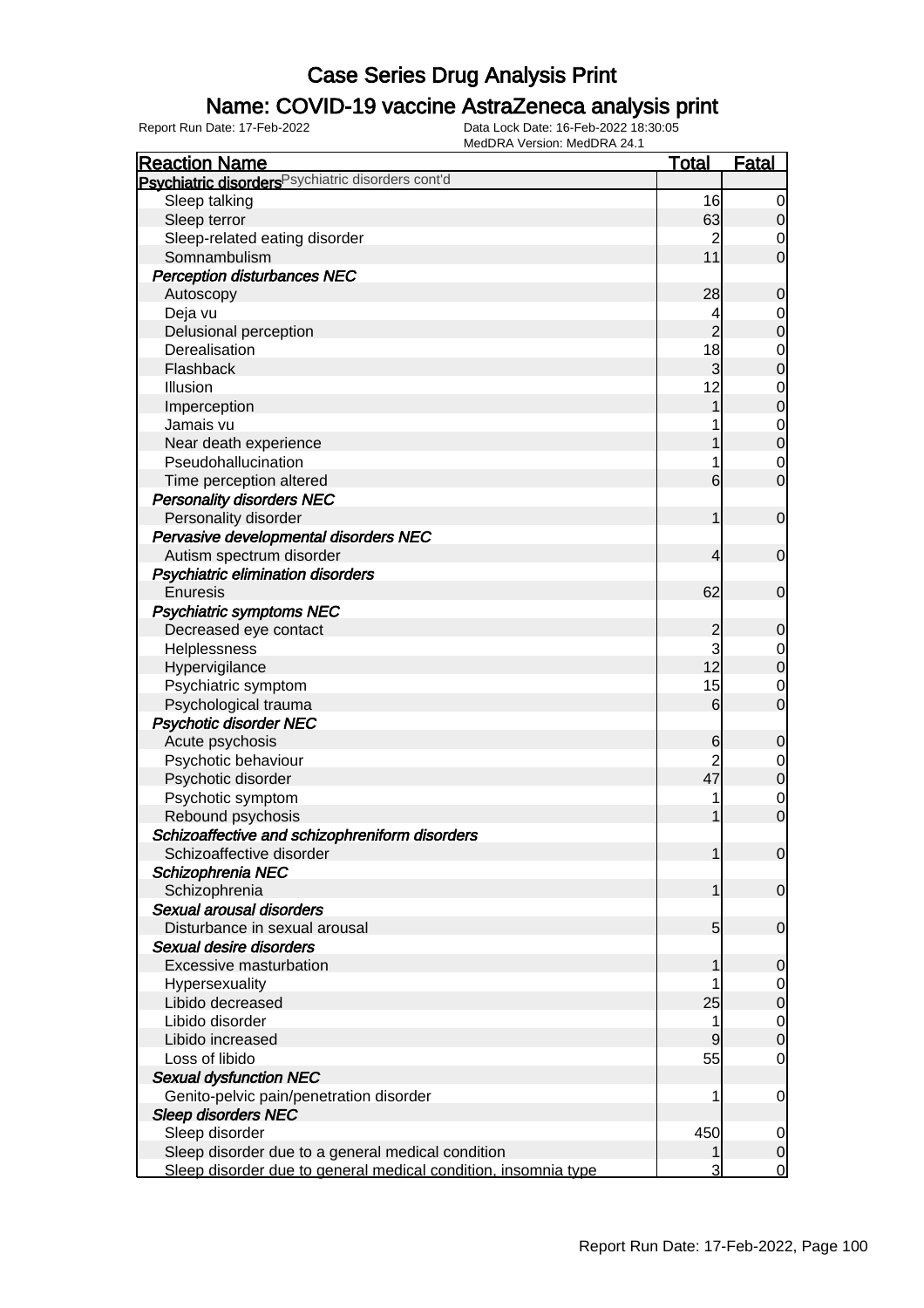### Name: COVID-19 vaccine AstraZeneca analysis print

| <b>Reaction Name</b>                                          | <b>Total</b>    | <u>Fatal</u>                         |
|---------------------------------------------------------------|-----------------|--------------------------------------|
| Psychiatric disorders <sup>Psychiatric disorders cont'd</sup> |                 |                                      |
| Somatic symptom disorders                                     |                 |                                      |
| Conversion disorder                                           | 37              | 0                                    |
| Habit cough                                                   | 39              | $\mathbf 0$                          |
| Illness anxiety disorder                                      | 1               |                                      |
| Psychogenic tremor                                            |                 | $\begin{matrix}0\\0\end{matrix}$     |
| Somatic symptom disorder                                      | 1               | $\mathbf 0$                          |
| Speech and language usage disturbances                        |                 |                                      |
| Disorganised speech                                           | 22              | $\mathbf 0$                          |
| Logorrhoea                                                    | 3               | $\mathbf 0$                          |
| Pedantic speech                                               |                 |                                      |
| Poverty of speech                                             |                 | $\begin{matrix}0\\0\end{matrix}$     |
| Verbigeration                                                 | 1               | $\mathbf 0$                          |
| Speech articulation and rhythm disturbances                   |                 |                                      |
| Dysphemia                                                     | 36              | $\mathbf 0$                          |
| Lack of spontaneous speech                                    | 3               | $\mathbf 0$                          |
| <b>Stereotypies and automatisms</b>                           |                 |                                      |
| <b>Bruxism</b>                                                | 35              | $\mathbf 0$                          |
| Head banging                                                  | 49              | $\mathbf 0$                          |
| Waxy flexibility                                              | $\overline{2}$  | $\overline{0}$                       |
| <b>Stress disorders</b>                                       |                 |                                      |
| Acute stress disorder                                         | 4               | $\mathbf 0$                          |
| Burnout syndrome                                              | 15              |                                      |
| Catastrophic reaction                                         | $\overline{2}$  | $\begin{matrix} 0 \\ 1 \end{matrix}$ |
| Hyperarousal                                                  | 3               | $\mathbf 0$                          |
| Post-traumatic stress disorder                                | 16              | $\overline{0}$                       |
| Substance related and addictive disorders                     |                 |                                      |
| Alcohol abuse                                                 | 2               | $\mathbf 0$                          |
| Alcohol use disorder                                          | 3               | $\mathbf{0}$                         |
| Alcoholic hangover                                            |                 | $\overline{0}$                       |
| Alcoholism                                                    | 3               |                                      |
| Dependence                                                    | $\overline{2}$  | $\begin{matrix}0\\0\end{matrix}$     |
| Drug abuse                                                    | 1               |                                      |
| Drug dependence                                               |                 | $\begin{matrix}0\\0\end{matrix}$     |
| Nicotine dependence                                           | 1               | $\mathbf 0$                          |
| Substance abuse                                               | $\overline{2}$  | $\overline{0}$                       |
| Suicidal and self-injurious behaviour                         |                 |                                      |
| Completed suicide                                             | 4               | $\overline{4}$                       |
| Intentional self-injury                                       | 9               | $\overline{0}$                       |
| Self-injurious ideation                                       | $\overline{3}$  | $\pmb{0}$                            |
| Suicidal behaviour                                            | 5               |                                      |
| Suicidal ideation                                             | 120             | $0\atop 0$                           |
| Suicide attempt                                               | 31              | $\mathbf 0$                          |
| Suicide threat                                                |                 | $\overline{0}$                       |
| <b>Thinking disturbances</b>                                  |                 |                                      |
| Bradyphrenia                                                  | 95              | $\mathbf 0$                          |
| Confabulation                                                 | 1               | $\overline{0}$                       |
| Illogical thinking                                            |                 | $\mathbf 0$                          |
| Impaired reasoning                                            | 3               | $\overline{0}$                       |
| Intrusive thoughts                                            | 6               | $\overline{0}$                       |
| Morbid thoughts                                               | 5               | $\overline{0}$                       |
| Tachyphrenia                                                  | 23              | $\overline{0}$                       |
| Thinking abnormal                                             | 30 <sup>2</sup> |                                      |
| <b>Thought blocking</b>                                       | 8               | $\begin{matrix} 0 \\ 0 \end{matrix}$ |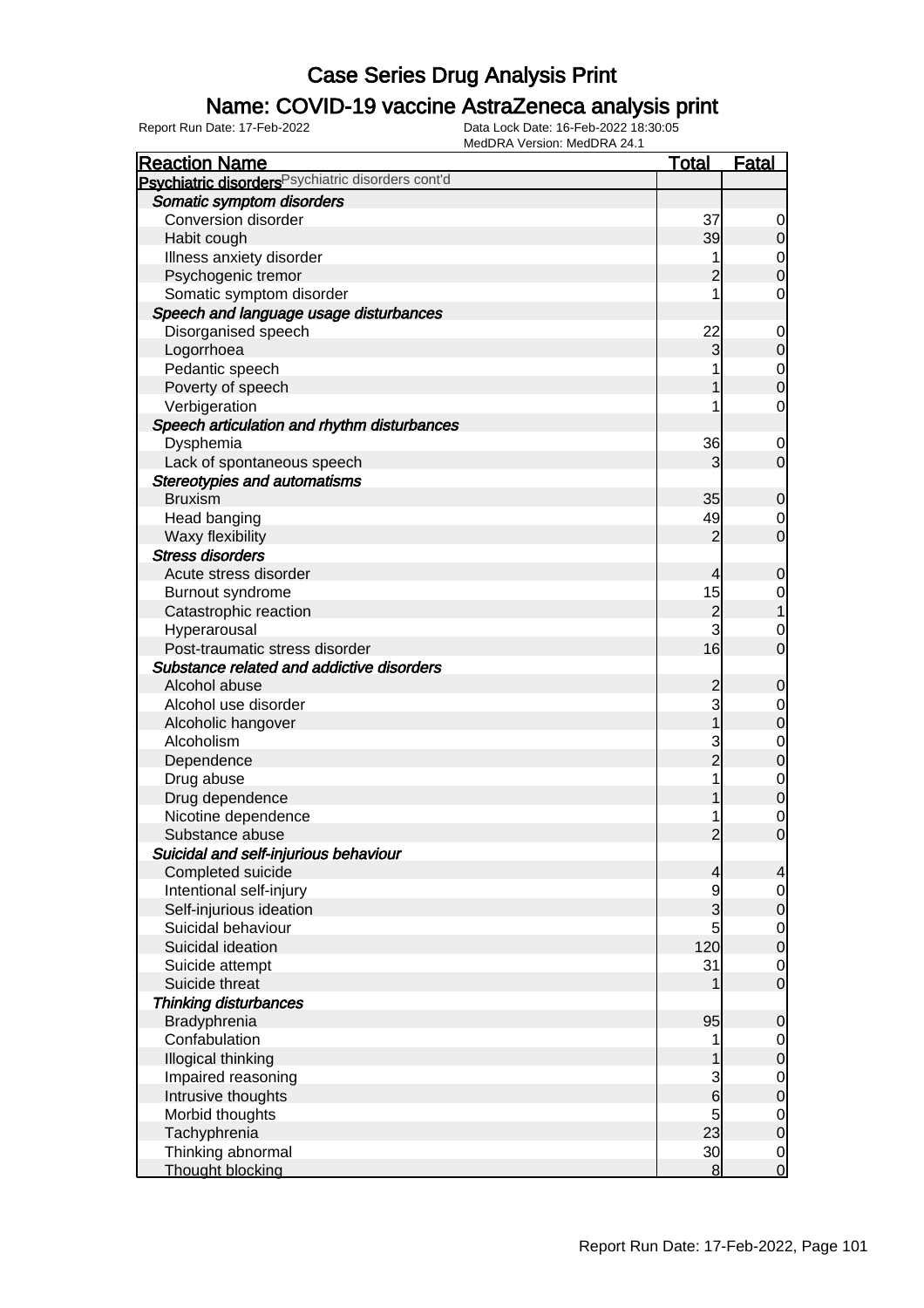#### Name: COVID-19 vaccine AstraZeneca analysis print

Report Run Date: 17-Feb-2022 Data Lock Date: 16-Feb-2022 18:30:05

MedDRA Version: MedDRA 24.1

| <b>Reaction Name</b>                               | Total | Fata. |
|----------------------------------------------------|-------|-------|
| Psychiatric disorders Psychiatric disorders cont'd |       |       |
| <b>Tic disorders</b>                               |       |       |
| Secondary tic                                      |       |       |
| Tic                                                | 23    |       |
| <b>Psychiatric disorders SOC TOTAL</b>             | 18306 | 5     |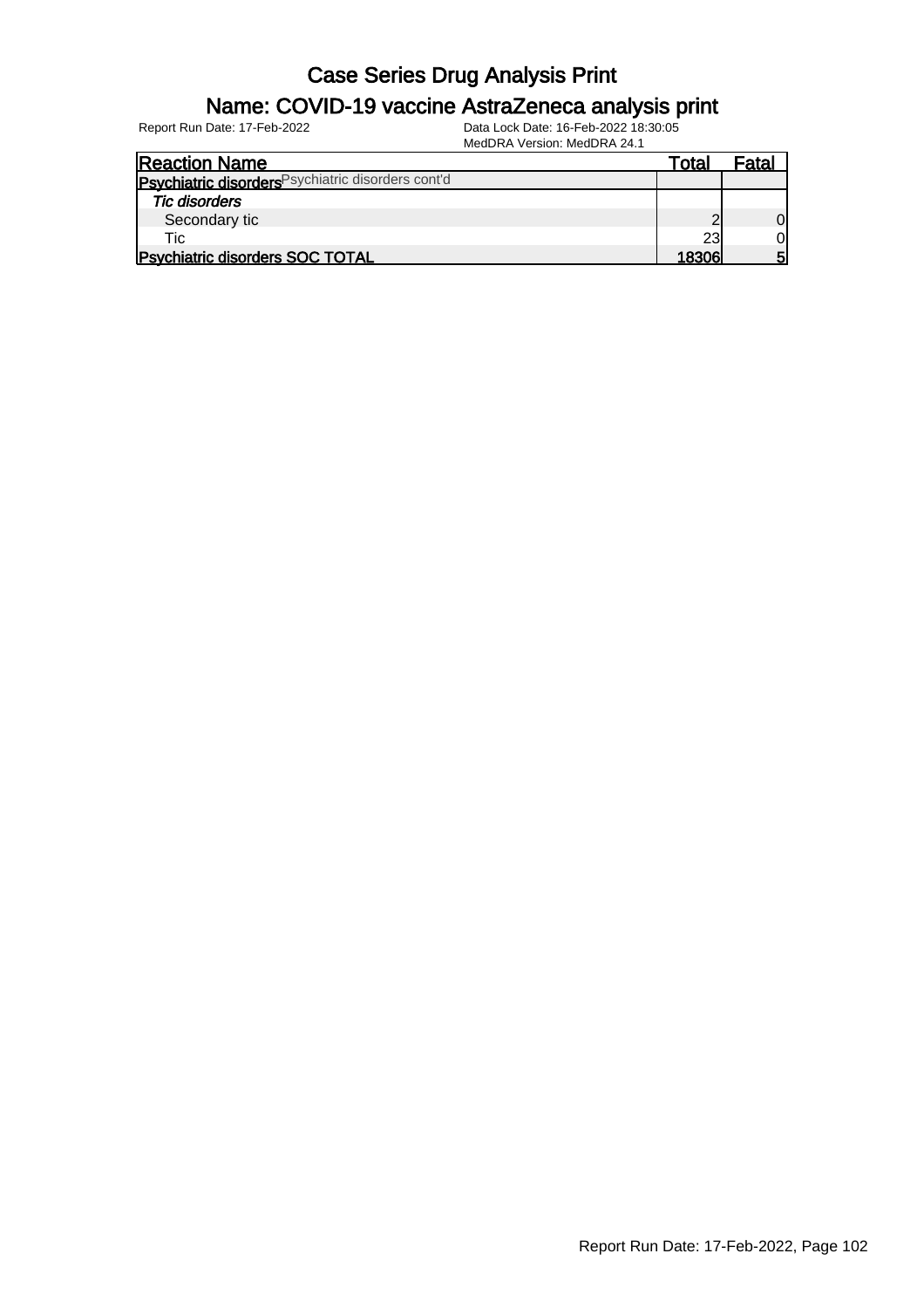#### Name: COVID-19 vaccine AstraZeneca analysis print

| <b>Reaction Name</b>                                                   | <b>Total</b>            | Fatal          |
|------------------------------------------------------------------------|-------------------------|----------------|
| <b>Renal &amp; urinary disorders</b>                                   |                         |                |
| <b>Bladder and urethral symptoms</b>                                   |                         |                |
| <b>Bladder discomfort</b>                                              | 9                       | 0              |
| <b>Bladder irritation</b>                                              | 7                       | 0              |
| <b>Bladder</b> pain                                                    | 67                      | 0              |
| Bladder spasm                                                          |                         | 0              |
| Dysuria                                                                | 89                      | 0              |
| Incontinence                                                           | 96                      | 0              |
| Micturition disorder                                                   | 4                       | 0              |
| Micturition frequency decreased                                        |                         | 0              |
| Micturition urgency                                                    | 102                     | 0              |
| Mixed incontinence                                                     |                         | 0              |
| Pollakiuria                                                            | 307                     | 0              |
| Stress urinary incontinence                                            |                         | $\mathbf 0$    |
| Urethral pain                                                          | 6                       | 0              |
| Urge incontinence                                                      | $\overline{\mathbf{c}}$ | $\mathbf 0$    |
| Urinary hesitation                                                     |                         | 0              |
| Urinary incontinence                                                   | 132                     | $\mathbf 0$    |
| Urinary retention                                                      | 103                     | 0              |
| Urine flow decreased                                                   | 23                      | 0              |
| <b>Bladder disorders NEC</b>                                           |                         |                |
| <b>Bladder dilatation</b>                                              | 1                       | $\mathbf 0$    |
| <b>Bladder disorder</b>                                                | 23                      |                |
|                                                                        | 1                       | 0              |
| <b>Bladder prolapse</b>                                                |                         | $\mathbf 0$    |
| Urinary bladder haemorrhage                                            | 17                      |                |
| Urinary bladder rupture<br><b>Bladder infections and inflammations</b> | 1                       | 0              |
|                                                                        |                         |                |
| Cystitis haemorrhagic                                                  | 1                       | $\mathbf 0$    |
| <b>Cystitis interstitial</b>                                           | 12                      | 0              |
| Cystitis noninfective                                                  | 3                       | 0              |
| <b>Bladder neoplasms</b>                                               |                         |                |
| <b>Bladder</b> cyst                                                    | 1                       | 0              |
| Genital and urinary tract disorders NEC                                |                         |                |
| Urinary tract disorder                                                 | 12                      | $\mathbf 0$    |
| Urogenital haemorrhage                                                 |                         | 0              |
| Glomerulonephritis and nephrotic syndrome                              |                         |                |
| Anti-glomerular basement membrane disease                              |                         | 0              |
| Focal segmental glomerulosclerosis                                     | $\overline{c}$          | 0              |
| Glomerulonephritis                                                     |                         | $\mathbf 0$    |
| Glomerulonephritis membranoproliferative                               | 1                       | $\mathbf 0$    |
| Glomerulonephritis membranous                                          |                         | $\mathbf 0$    |
| Glomerulonephritis minimal lesion                                      | 5                       | 0              |
| IgA nephropathy                                                        | 4                       | 0              |
| Nephrotic syndrome                                                     | 19                      | 0              |
| Myoneurogenic bladder disorders                                        |                         |                |
| Atonic urinary bladder                                                 | 1                       | 0              |
| Automatic bladder                                                      |                         | $\mathbf 0$    |
| <b>Bladder dysfunction</b>                                             | 14                      | 0              |
| Hypertonic bladder                                                     | 17                      | $\mathbf 0$    |
| Loss of bladder sensation                                              | 13                      | $\mathbf 0$    |
| Neurogenic bladder                                                     | 4                       | $\mathbf 0$    |
| <b>Nephritis NEC</b>                                                   |                         |                |
| Lupus nephritis                                                        | $\overline{c}$          | $\mathbf 0$    |
| <b>Nephritis</b>                                                       | 7                       | $\overline{0}$ |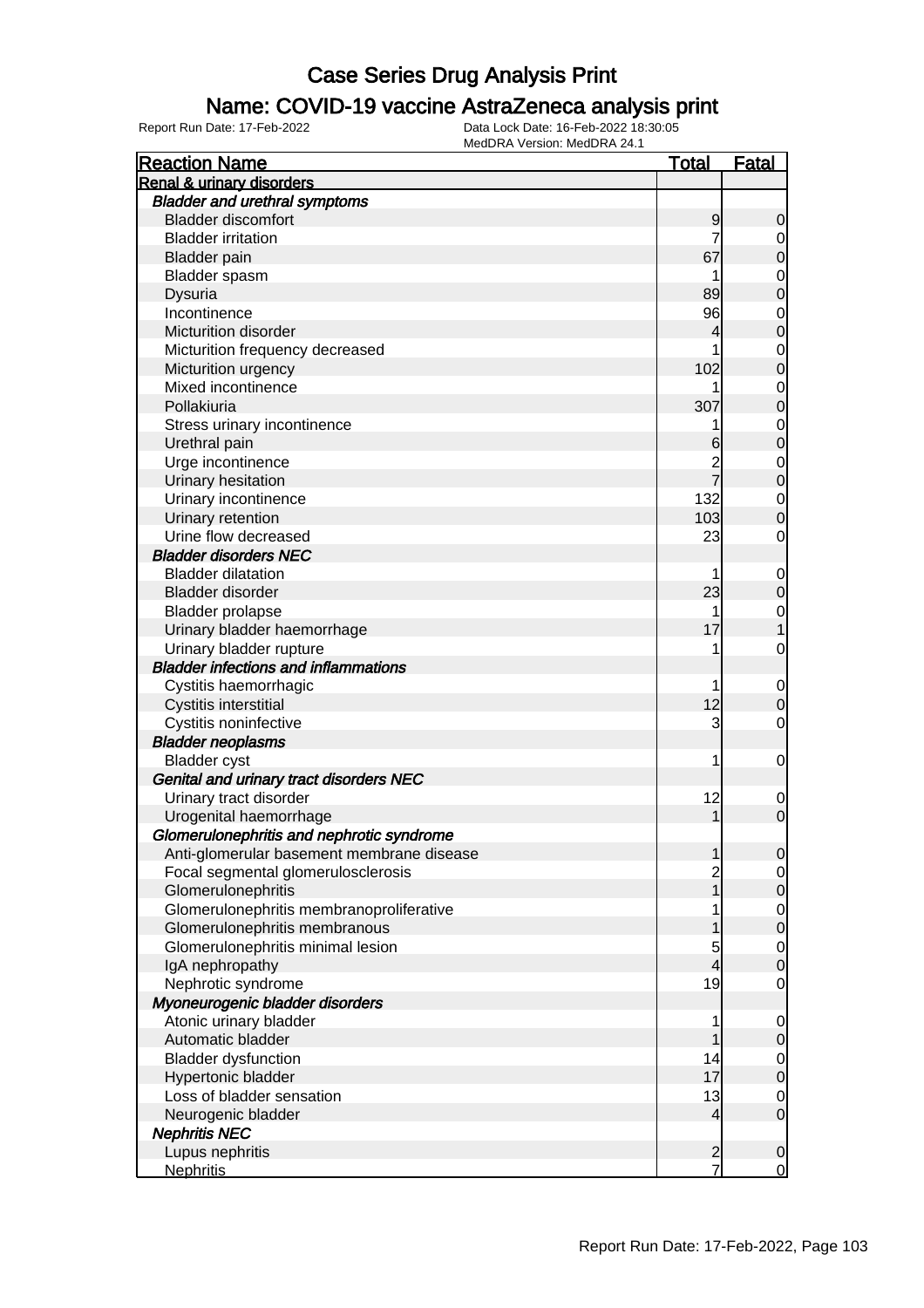### Name: COVID-19 vaccine AstraZeneca analysis print

| <b>Reaction Name</b>                                            | <b>Total</b>   | <b>Fatal</b>               |
|-----------------------------------------------------------------|----------------|----------------------------|
| Renal & urinary disorders & urinary disorders cont'd            |                |                            |
| Tubulointerstitial nephritis                                    | 7              | $\overline{0}$             |
| Nephropathies and tubular disorders NEC                         |                |                            |
| Nephropathy                                                     | $\overline{2}$ | $\mathbf 0$                |
| <b>Renal disorders NEC</b>                                      |                |                            |
| Oedematous kidney                                               |                | 0                          |
| Renal disorder                                                  | 16             | 0                          |
| Renal haemorrhage                                               | 3              | $\overline{0}$             |
| <b>Renal failure and impairment</b>                             |                |                            |
| Acute kidney injury                                             | 73             |                            |
| Anuria                                                          | 5              | 0                          |
| Chronic kidney disease                                          | 14             |                            |
| End stage renal disease                                         |                | 0                          |
| Oliguria                                                        | 11             | $\mathbf 0$                |
| Renal failure                                                   | 51             | $\overline{\mathbf{c}}$    |
| Renal impairment                                                | 29             | $\overline{0}$             |
| Renal injury                                                    | 9              | 1                          |
| Renal hypertension and related conditions                       |                |                            |
| Hypertensive nephropathy                                        | 1              | 0                          |
| <b>Renal lithiasis</b>                                          |                |                            |
| Nephrolithiasis                                                 | 23             | 0                          |
| Renal obstructive disorders                                     |                |                            |
| Hydronephrosis                                                  | 1              | 0                          |
| Renal structural abnormalities and trauma                       |                |                            |
| Acquired cystic kidney disease                                  |                | $\mathbf 0$                |
| Kidney enlargement                                              |                | $\boldsymbol{0}$           |
| Renal atrophy                                                   | $\overline{c}$ | 0                          |
| Renal vascular and ischaemic conditions                         |                |                            |
| Renal artery occlusion                                          | 2              | $\mathbf 0$                |
| Renal artery thrombosis                                         |                | $\boldsymbol{0}$           |
| Renal cortical necrosis                                         |                | $\mathbf 0$                |
| Renal embolism                                                  |                | $\mathbf 0$                |
| Renal infarct                                                   | 17             | 1                          |
| Renal ischaemia                                                 |                | $\mathbf 0$                |
| Renal tubular injury                                            |                | $\mathbf 0$                |
| Renal vascular thrombosis                                       | $\overline{2}$ | $\overline{0}$             |
| Renal vasculitis                                                | $\overline{c}$ | $\overline{0}$             |
| Renal vein embolism                                             |                | $\overline{0}$             |
| Renal vein occlusion                                            | 3              | $\overline{0}$             |
| Renal vein thrombosis                                           | 9              | $\overline{0}$             |
| Structural and obstructive urethral disorders (excl congenital) |                |                            |
| Urethral spasm                                                  | 1              | $\mathbf 0$                |
| Urethral stenosis                                               |                | $\overline{0}$             |
| <b>Ureteric disorders NEC</b>                                   |                |                            |
| Ureteral disorder                                               | $\overline{2}$ | 0                          |
| <b>Urinary abnormalities</b>                                    |                |                            |
| Chromaturia                                                     | 110            | 0                          |
| Glycosuria                                                      |                | $\mathbf 0$                |
| Haematinuria<br>Haematuria                                      | 69             | $\mathbf 0$                |
| Microalbuminuria                                                |                | $\mathbf 0$                |
| Proteinuria                                                     | 12             | $\mathbf 0$<br>$\mathbf 0$ |
| Urine abnormality                                               | 21             | 0                          |
| Urine odour abnormal                                            | 22             | $\overline{0}$             |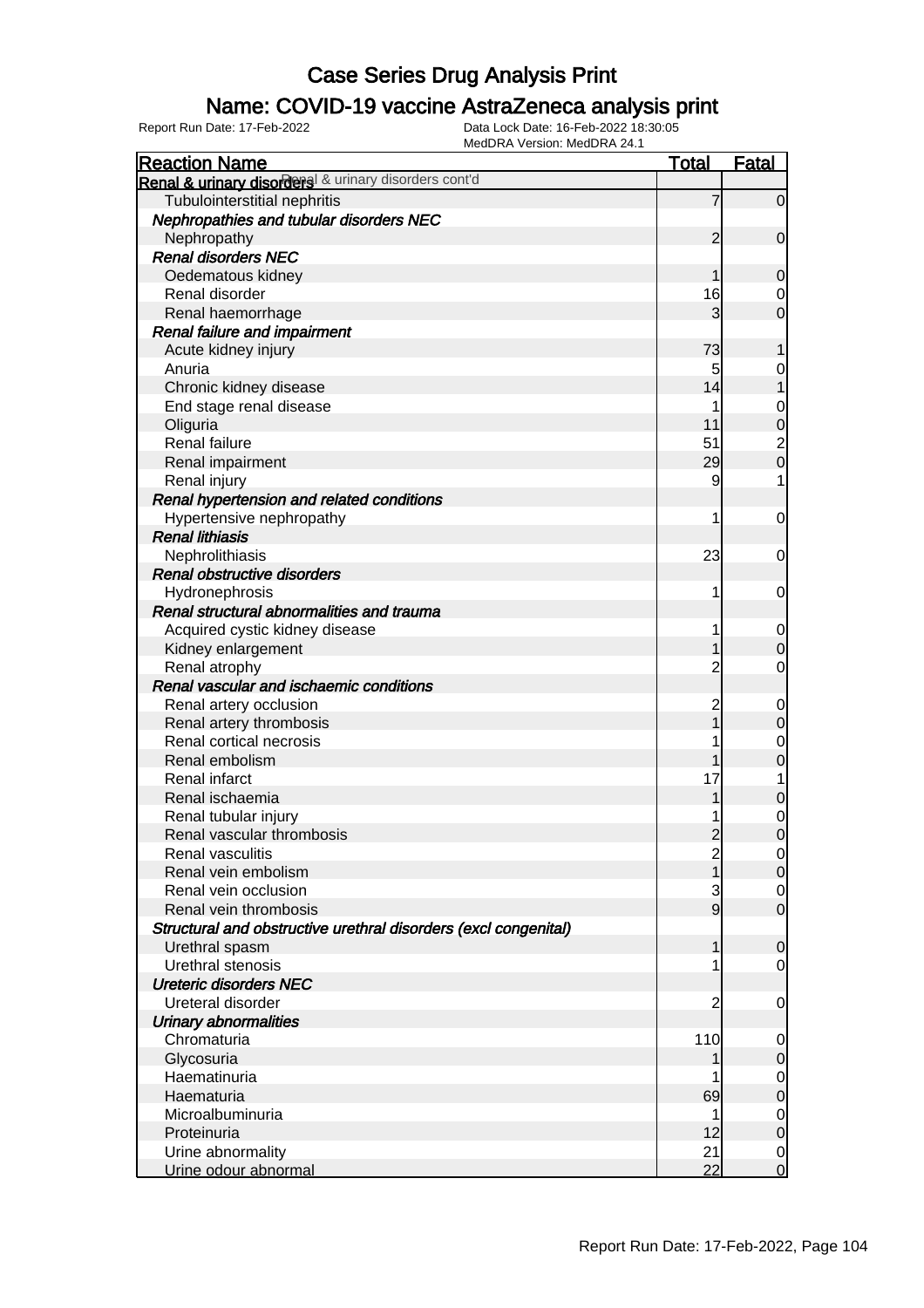#### Name: COVID-19 vaccine AstraZeneca analysis print

| <b>Reaction Name</b>                                 | Total | Fatal |
|------------------------------------------------------|-------|-------|
| Renal & urinary disorders & urinary disorders cont'd |       |       |
| Urinary tract signs and symptoms NEC                 |       |       |
| Costovertebral angle tenderness                      |       | 0     |
| Haemorrhage urinary tract                            | 59    |       |
| Nocturia                                             | 23    | 0     |
| Polyuria                                             | 34    |       |
| Renal colic                                          |       | 0     |
| Renal pain                                           | 950   |       |
| Urinary tract discomfort                             |       | 0     |
| Urinary tract pain                                   | 16    |       |
| Renal & urinary disorders SOC TOTAL                  | 2746  |       |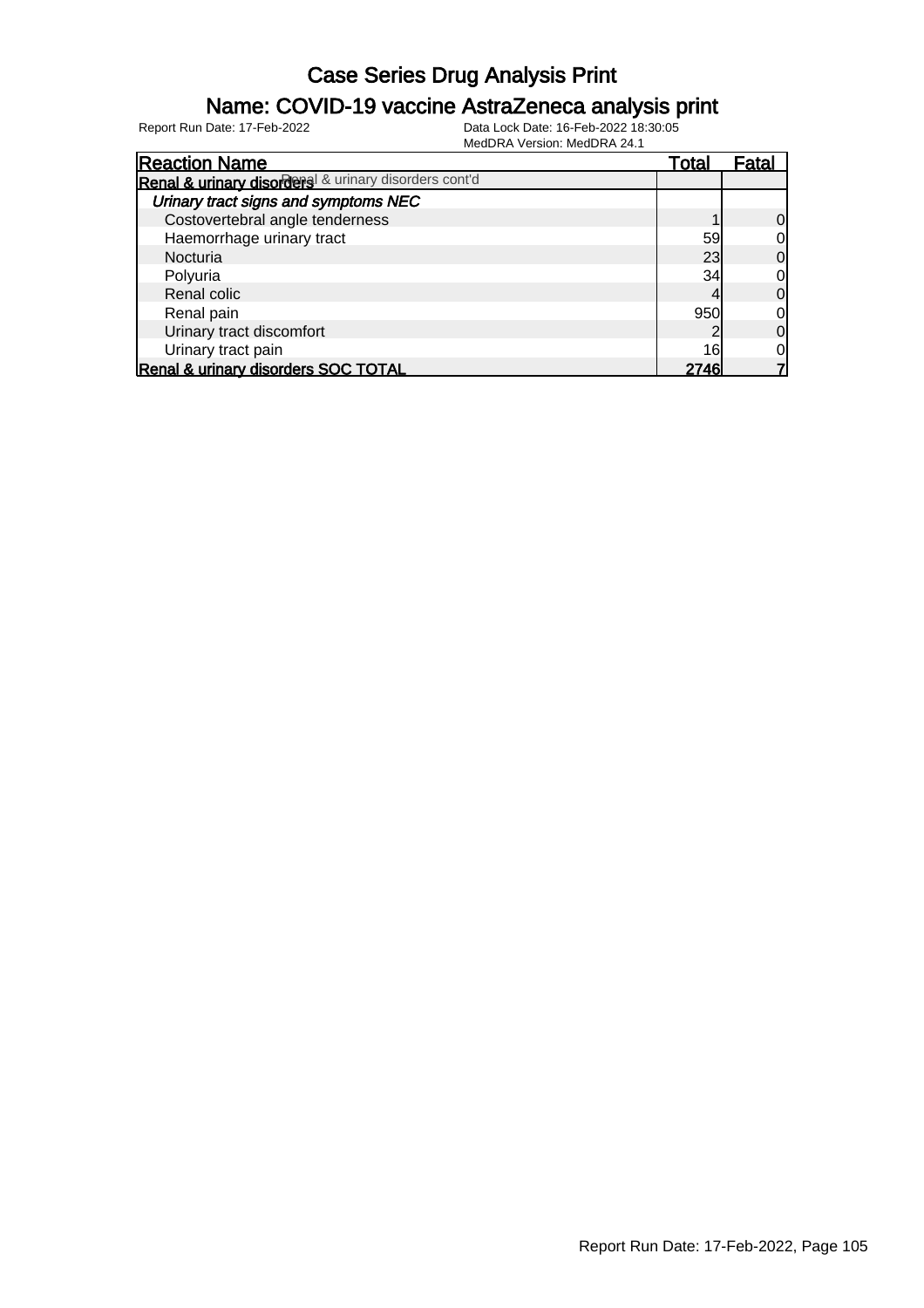#### Name: COVID-19 vaccine AstraZeneca analysis print

| <b>Reaction Name</b>                                  | <b>Total</b>    | <b>Fatal</b>   |
|-------------------------------------------------------|-----------------|----------------|
| Reproductive & breast disorders                       |                 |                |
| Benign and malignant breast neoplasms                 |                 |                |
| <b>Breast cyst</b>                                    | 14              | $\mathbf 0$    |
| <b>Breast disorders NEC</b>                           |                 |                |
| Anisomastia                                           |                 | 0              |
| <b>Breast disorder</b>                                | 4               | 0              |
| <b>Breast enlargement</b>                             | 11              | 0              |
| <b>Breast mass</b>                                    | 77              | 0              |
| Gynaecomastia                                         | 10              | 0              |
| Mammary duct ectasia                                  |                 | 0              |
| Nipple disorder                                       |                 | 0              |
| <b>Breast infections and inflammations</b>            |                 |                |
| <b>Breast inflammation</b>                            | 4               | 0              |
| Nipple inflammation                                   | 1               | 0              |
| <b>Breast signs and symptoms</b>                      |                 |                |
| Breast discharge                                      | 9               | 0              |
| <b>Breast discolouration</b>                          |                 | 0              |
| <b>Breast discomfort</b>                              | 12              | 0              |
| Breast engorgement                                    | 6               | 0              |
| Breast haemorrhage                                    |                 | 0              |
| <b>Breast induration</b>                              |                 | 0              |
| Breast oedema                                         |                 | 0              |
| <b>Breast pain</b>                                    | 504             | 0              |
| <b>Breast swelling</b>                                | 73              | 0              |
| <b>Breast tenderness</b>                              | 78              | 0              |
| Nipple exudate bloody                                 | 1               | 0              |
| Nipple pain                                           | 38              | 0              |
| Nipple swelling                                       | 4               | 0              |
| <b>Cervix disorders NEC</b>                           |                 |                |
| Cervical friability                                   | 1               | 0              |
| Cervix haemorrhage uterine                            |                 | 0              |
| Ectropion of cervix                                   | $\overline{c}$  | 0              |
| Cervix neoplasms                                      |                 |                |
| Cervical polyp                                        | 1               | 0              |
| Erection and ejaculation conditions and disorders     |                 |                |
| Ejaculation delayed                                   | $\overline{c}$  | 0              |
| Ejaculation disorder                                  | 4               | $\overline{0}$ |
| Ejaculation failure                                   | 4               | $\mathbf 0$    |
| Erectile dysfunction                                  | 99              | 0              |
| <b>Erection increased</b>                             | 7               | $\mathbf 0$    |
| Organic erectile dysfunction                          | 20 <sup>°</sup> | 0              |
| Painful ejaculation                                   | 1               | $\mathbf 0$    |
| Painful erection                                      |                 | 0              |
| Priapism                                              | 3               | $\mathbf 0$    |
| Retrograde ejaculation                                | 4               | 0              |
| Spontaneous penile erection                           | 4               | 0              |
| Fallopian tube and ovary infections and inflammations |                 |                |
| Noninfective oophoritis                               | 1               | 0              |
| <b>Lactation disorders</b>                            |                 |                |
| Galactorrhoea                                         | 3               | 0              |
| Galactostasis                                         | $\overline{2}$  | 0              |
| Lactation disorder                                    | $\overline{c}$  | $\mathbf 0$    |
| Lactation puerperal increased                         | $\overline{6}$  | 0              |
| <b>Suppressed lactation</b>                           | 27              | 0              |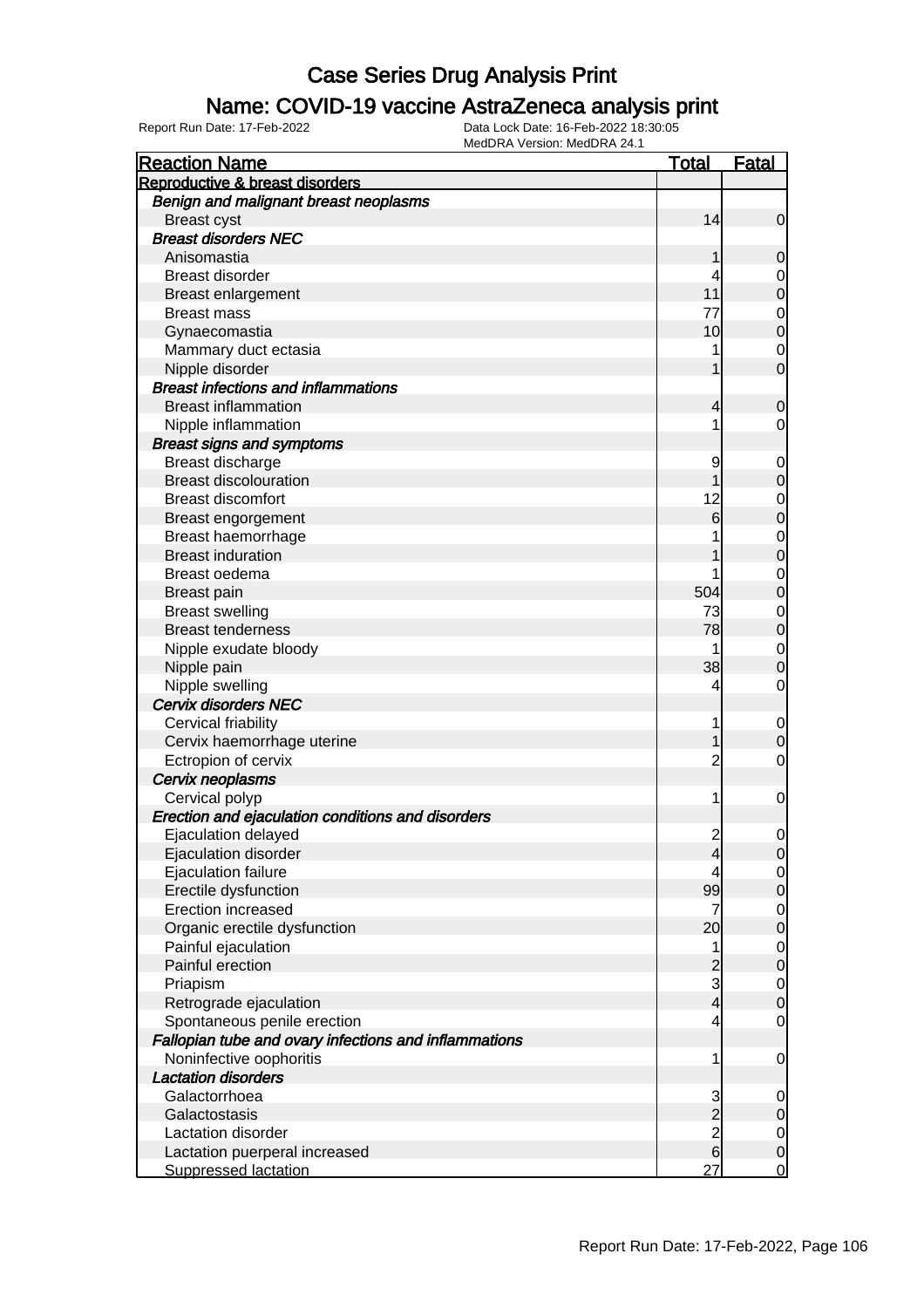### Name: COVID-19 vaccine AstraZeneca analysis print

| <b>Reaction Name</b>                                      | <b>Total</b>   | <b>Fatal</b>     |
|-----------------------------------------------------------|----------------|------------------|
| Reproductive & breasterisorders & breast disorders cont'd |                |                  |
| <b>Menopausal effects NEC</b>                             |                |                  |
| Artificial menopause                                      | $\overline{c}$ | 0                |
| Menopausal disorder                                       | $\overline{3}$ | $\overline{0}$   |
| Menopausal symptoms                                       | 65             | $\overline{0}$   |
| Menopause delayed                                         | 5 <sub>5</sub> | $\boldsymbol{0}$ |
| Premature menopause                                       | 52             | $\mathbf 0$      |
| Menopausal effects on the genitourinary tract             |                |                  |
| Atrophic vulvovaginitis                                   |                | $\mathbf 0$      |
| Postmenopausal haemorrhage                                | 306            | $\mathbf 0$      |
| <b>Menstruation and uterine bleeding NEC</b>              |                |                  |
| Abnormal uterine bleeding                                 | 9              | $\mathbf 0$      |
| Abnormal withdrawal bleeding                              | 6              | $\mathbf 0$      |
| Dysmenorrhoea                                             | 1486           | $\mathbf 0$      |
| Intermenstrual bleeding                                   | 716            | $\mathbf 0$      |
| Menstrual discomfort                                      | 18             | $\mathbf 0$      |
| Menstrual disorder                                        | 1589           | $\mathbf 0$      |
| Menstruation irregular                                    | 2415           | $\mathbf 0$      |
| Premenstrual dysphoric disorder                           | 6              | $\mathbf 0$      |
| Premenstrual headache                                     | 12             | $\mathbf 0$      |
| Premenstrual pain                                         | 86             | $\overline{0}$   |
| Premenstrual syndrome                                     | 60             | $\boldsymbol{0}$ |
| Retrograde menstruation                                   | 4              | $\overline{0}$   |
| Withdrawal bleed                                          | 14             | $\mathbf 0$      |
| <b>Menstruation with decreased bleeding</b>               |                |                  |
| Amenorrhoea                                               | 624            | $\mathbf 0$      |
| Hypomenorrhoea                                            | 445            | $\overline{0}$   |
| Menstruation delayed                                      | 3325           | $\boldsymbol{0}$ |
| Oligomenorrhoea                                           | 126            | $\mathbf 0$      |
| <b>Menstruation with increased bleeding</b>               |                |                  |
| Heavy menstrual bleeding                                  | 4801           | $\mathbf 0$      |
| Menometrorrhagia                                          | 18             | $\mathbf 0$      |
| Polymenorrhoea                                            | 719            | $\mathbf 0$      |
| Ovarian and fallopian tube cysts and neoplasms            |                |                  |
| Ovarian cyst                                              | 34             | $\mathbf 0$      |
| Ovarian cyst ruptured                                     | $\overline{2}$ | $\mathbf 0$      |
| Polycystic ovaries                                        | 44             | $\overline{0}$   |
| Ovarian and fallopian tube disorders NEC                  |                |                  |
| Fallopian tube spasm                                      |                | 0                |
| Ovarian adhesion                                          |                | $\mathbf 0$      |
| Ovarian enlargement                                       | 3              | $\overline{0}$   |
| Ovarian failure                                           | 4              | $\boldsymbol{0}$ |
| Ovarian haemorrhage                                       | 5              | $\mathbf 0$      |
| Ovarian hyperstimulation syndrome                         |                | $\boldsymbol{0}$ |
| Ovarian mass                                              |                | $\mathbf 0$      |
| Ovarian necrosis                                          |                | $\boldsymbol{0}$ |
| Ovarian oedema                                            |                | $\overline{0}$   |
| Ovarian vein thrombosis                                   | $\overline{c}$ | $\boldsymbol{0}$ |
| Ovulation pain                                            | 63             | 0                |
| Premature ovulation                                       | 8              | $\mathbf 0$      |
| Pelvic prolapse conditions                                |                |                  |
| Cystocele                                                 | 1              | $\mathbf 0$      |
| Vaginal prolapse                                          | $\overline{2}$ | $\mathbf 0$      |
| <b>Pelvis and broad ligament disorders NEC</b>            |                |                  |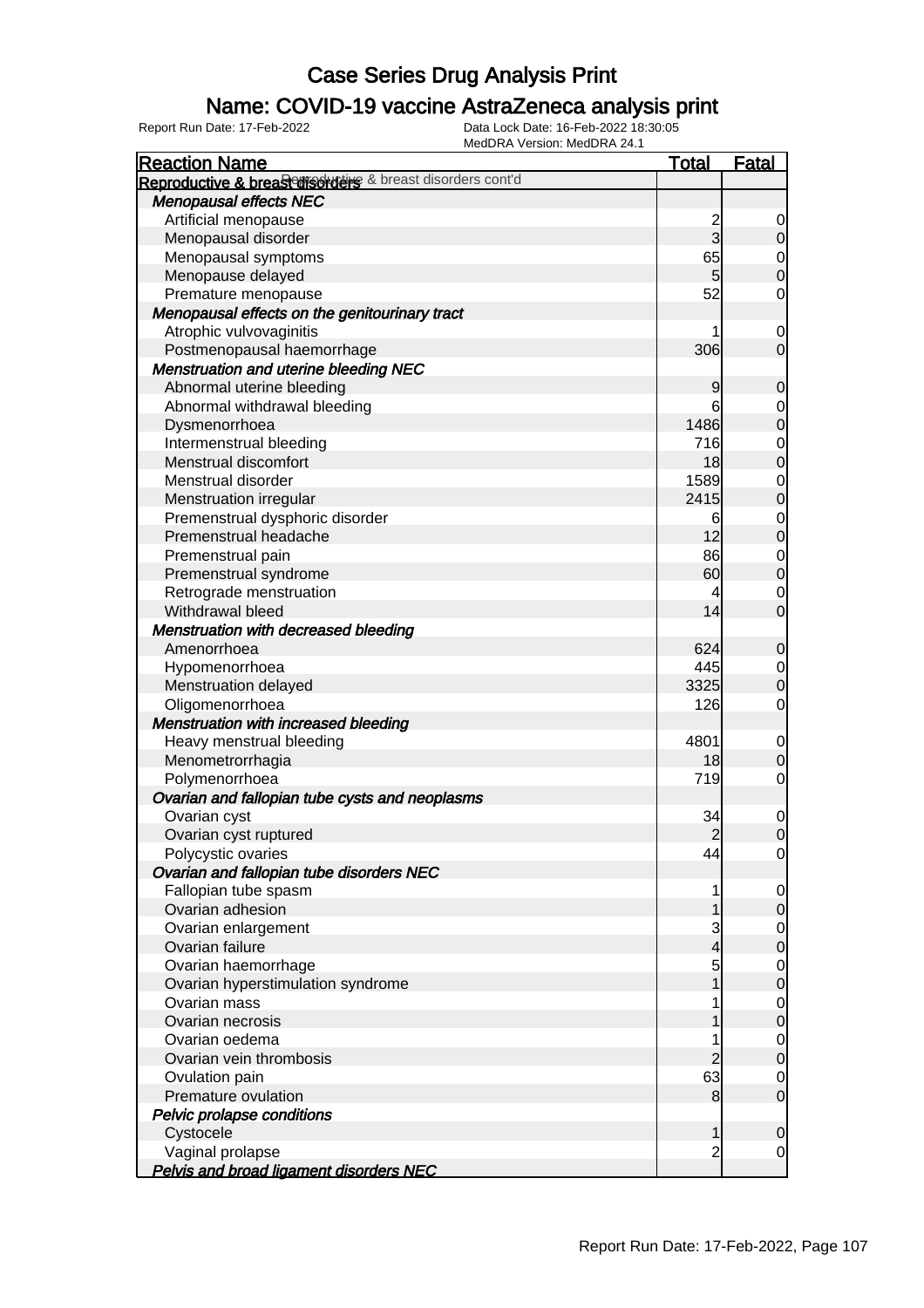### Name: COVID-19 vaccine AstraZeneca analysis print

| <b>Reaction Name</b>                                       | <u>Total</u>   | <b>Fatal</b>                         |
|------------------------------------------------------------|----------------|--------------------------------------|
| Reproductive & breast disorders & breast disorders cont'd  |                |                                      |
| Adnexa uteri pain                                          | 44             | $\overline{0}$                       |
| Pelvic haematoma                                           |                | $\overline{O}$                       |
| Pelvic haemorrhage                                         | 27             | 0                                    |
| Pelvic organ prolapse                                      |                | $\overline{0}$                       |
| Penile and scrotal infections and inflammations            |                |                                      |
| Balanoposthitis                                            | 4              | $\mathbf 0$                          |
| Penile disorders NEC (excl erection and ejaculation)       |                |                                      |
| Penile blister                                             | 6              | $\mathbf 0$                          |
| Penile burning sensation                                   |                | $\overline{0}$                       |
| Penile curvature                                           |                | $\overline{0}$                       |
| Penile discharge                                           |                | $\mathbf 0$                          |
| Penile erosion                                             |                | $\overline{0}$                       |
| Penile exfoliation                                         |                | $\mathbf 0$                          |
| Penile haemorrhage                                         |                | $\overline{0}$                       |
| Penile oedema                                              | 3              | $\mathbf 0$                          |
| Penile pain                                                | $\overline{2}$ | $\overline{0}$                       |
| Penile size reduced                                        | $\overline{2}$ | $\mathbf 0$                          |
| Penis disorder                                             | 10             | $\mathbf 0$                          |
| Peyronie's disease                                         | 4              | $\mathbf 0$                          |
| Prostate and seminal vesicles infections and inflammations |                |                                      |
| Prostatitis                                                | 6              | $\mathbf 0$                          |
| Prostatic neoplasms and hypertrophy                        |                |                                      |
| Benign prostatic hyperplasia                               | 2              | $\mathbf 0$                          |
| Prostatic signs, symptoms and disorders NEC                |                |                                      |
| Prostatic pain                                             | 1              | $\overline{0}$                       |
| Prostatism                                                 |                | $\mathbf 0$                          |
| Prostatomegaly                                             | 3              | $\mathbf 0$                          |
| Reproductive tract disorders NEC (excl neoplasms)          |                |                                      |
| Female genital tract fistula                               |                | $\mathbf 0$                          |
| <b>Genital blister</b>                                     | 5              | $\mathbf 0$                          |
| Genital dysaesthesia                                       |                | $\mathbf 0$                          |
| Genital haemorrhage                                        | 34             | $\overline{0}$                       |
| Genital hyperaesthesia                                     |                |                                      |
| Genital hypoaesthesia                                      |                | $\begin{matrix} 0 \\ 0 \end{matrix}$ |
| <b>Genital lesion</b>                                      | $\overline{2}$ | $\mathbf 0$                          |
| Genital paraesthesia                                       | 5              | $\overline{0}$                       |
| Genital ulceration                                         | 14             | $\overline{0}$                       |
| Perineal disorder                                          | $\overline{2}$ | $\overline{0}$                       |
| Varicose veins pelvic                                      |                | $\overline{0}$                       |
| Reproductive tract infections and inflammations NEC        |                |                                      |
| Genital tract inflammation                                 | $\overline{c}$ | $\mathbf 0$                          |
| Reproductive tract neoplasms NEC                           |                |                                      |
| Genital cyst                                               | $\overline{c}$ | $\mathbf 0$                          |
| Reproductive tract signs and symptoms NEC                  |                |                                      |
| Genital burning sensation                                  | 8              | $\overline{0}$                       |
| Genital discomfort                                         | 3              | $\mathbf 0$                          |
| Genital erythema                                           |                |                                      |
| Genital pain                                               | 5              | $\begin{matrix} 0 \\ 0 \end{matrix}$ |
| Genital rash                                               | 6              | $\overline{0}$                       |
| <b>Genital swelling</b>                                    |                | $\overline{0}$                       |
| Pelvic discomfort                                          | 4              | $\overline{O}$                       |
| Pelvic pain                                                | 181            | $\overline{O}$                       |
| Perineal pain                                              | $\overline{2}$ | $\overline{0}$                       |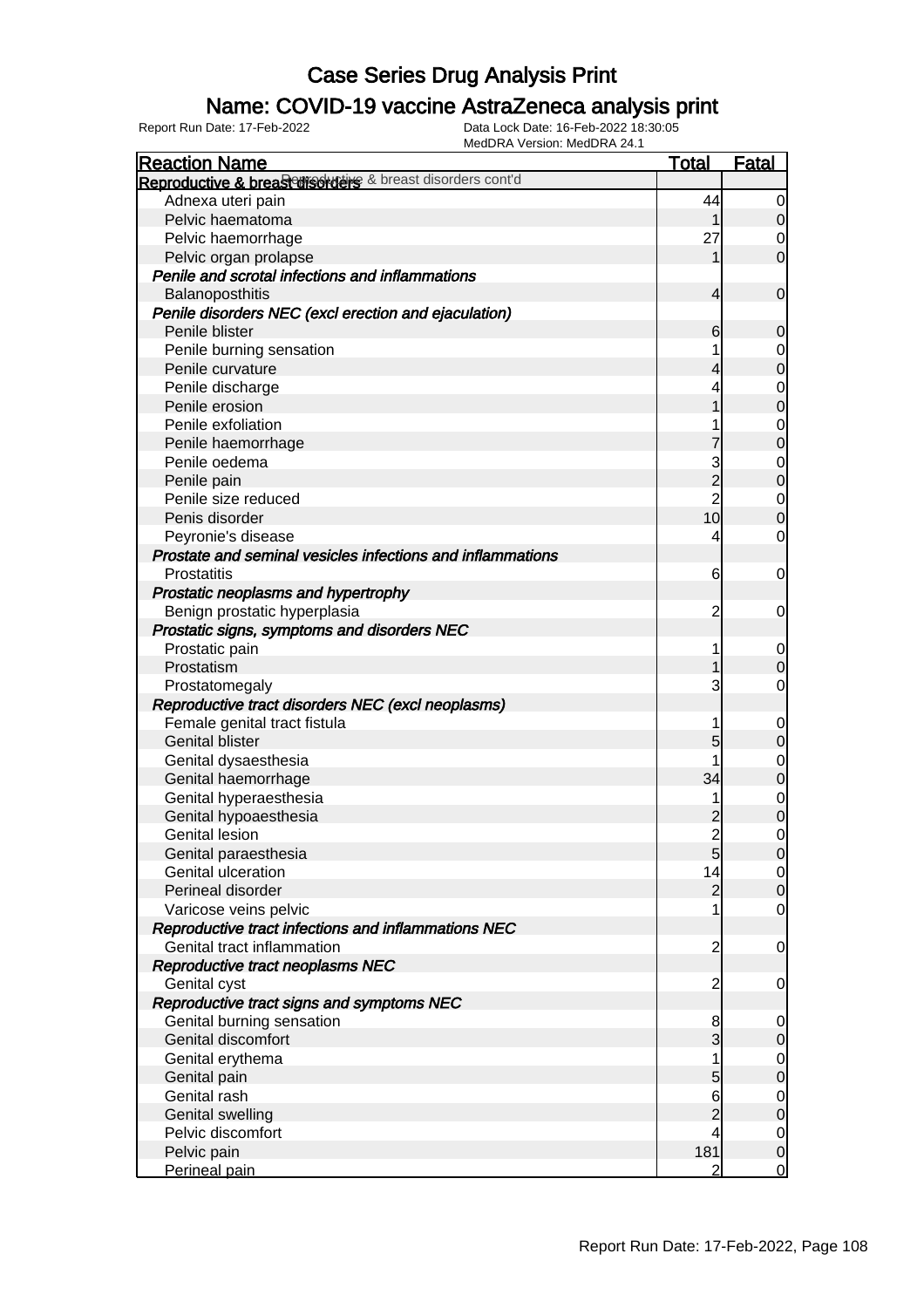### Name: COVID-19 vaccine AstraZeneca analysis print

| <b>Reaction Name</b>                                      | <b>Total</b>             | <b>Fatal</b>     |
|-----------------------------------------------------------|--------------------------|------------------|
| Reproductive & breast disorders & breast disorders cont'd |                          |                  |
| Pruritus genital                                          | 9                        | $\overline{0}$   |
| <b>Scrotal disorders NEC</b>                              |                          |                  |
| Scrotal dermatitis                                        | 1                        | 0                |
| Scrotal oedema                                            |                          | 0                |
| Scrotal pain                                              | 20                       | $\boldsymbol{0}$ |
| Scrotal swelling                                          |                          | $\mathbf 0$      |
| Varicocele                                                |                          | $\mathbf 0$      |
| Sexual function and fertility disorders NEC               |                          |                  |
| Dyspareunia                                               |                          | $\mathbf 0$      |
| Female sexual dysfunction                                 |                          | 0                |
| Infertility                                               | 15                       | $\pmb{0}$        |
| Infertility female                                        |                          | $\mathbf 0$      |
| Infertility male                                          | 3                        | $\mathbf 0$      |
| Male sexual dysfunction                                   | $\overline{2}$           | 0                |
| Sexual dysfunction                                        | 15                       | $\mathbf 0$      |
| Spermatogenesis and semen disorders                       |                          |                  |
| Aspermia                                                  | $\overline{c}$           | $\mathbf 0$      |
| Haematospermia                                            | 18                       | 0                |
| Semen discolouration                                      | $\overline{2}$           | $\mathbf 0$      |
| <b>Testicular and epididymal disorders NEC</b>            |                          |                  |
| Testicular atrophy                                        | 1                        | $\mathbf 0$      |
| <b>Testicular disorder</b>                                | 9                        | 0                |
| <b>Testicular mass</b>                                    |                          | $\boldsymbol{0}$ |
| Testicular oedema                                         | 2                        | $\mathbf 0$      |
| Testicular pain                                           | 114                      | $\mathbf 0$      |
| <b>Testicular retraction</b>                              | 3                        | $\mathbf 0$      |
| <b>Testicular swelling</b>                                | 25                       | $\boldsymbol{0}$ |
| Testis discomfort                                         | 6                        | $\mathbf 0$      |
| Testicular and epididymal infections and inflammations    |                          |                  |
| Orchitis noninfective                                     | 1                        | $\mathbf 0$      |
| Testicular and epididymal neoplasms                       |                          |                  |
| Epididymal cyst                                           |                          | 0                |
| <b>Testicular cyst</b>                                    |                          | $\mathbf 0$      |
| <b>Uterine disorders NEC</b>                              |                          |                  |
| Adenomyosis                                               | 14                       | $\boldsymbol{0}$ |
| Endometrial hyperplasia                                   | $\frac{2}{3}$            | $\overline{0}$   |
| <b>Endometrial thickening</b>                             |                          | $\mathbf 0$      |
| Endometriosis                                             | 90                       | $\overline{0}$   |
| Metrorrhoea                                               | 1                        | $\pmb{0}$        |
| Uterine enlargement                                       | $\overline{2}$           | $\mathbf 0$      |
| Uterine haemorrhage                                       | 72                       | $\boldsymbol{0}$ |
| Uterine pain                                              | 10                       | $\mathbf 0$      |
| <b>Uterine neoplasms</b>                                  |                          |                  |
| Uterine cyst                                              | 1                        | $\mathbf 0$      |
| Uterine polyp                                             | $\overline{\mathcal{L}}$ | $\overline{0}$   |
| <b>Uterine tone disorders</b>                             |                          |                  |
| Uterine spasm                                             | 24                       | $\mathbf 0$      |
| Vaginal and vulval infections and inflammations           |                          |                  |
| Vulvovaginal inflammation                                 | $\overline{2}$           | $\mathbf 0$      |
| Vulvovaginal cysts and neoplasms                          |                          |                  |
| Bartholin's cyst                                          | 3                        | $\mathbf 0$      |
| Vaginal cyst                                              | 15                       | $\overline{0}$   |
| Vulva cyst                                                | 1                        | $\overline{0}$   |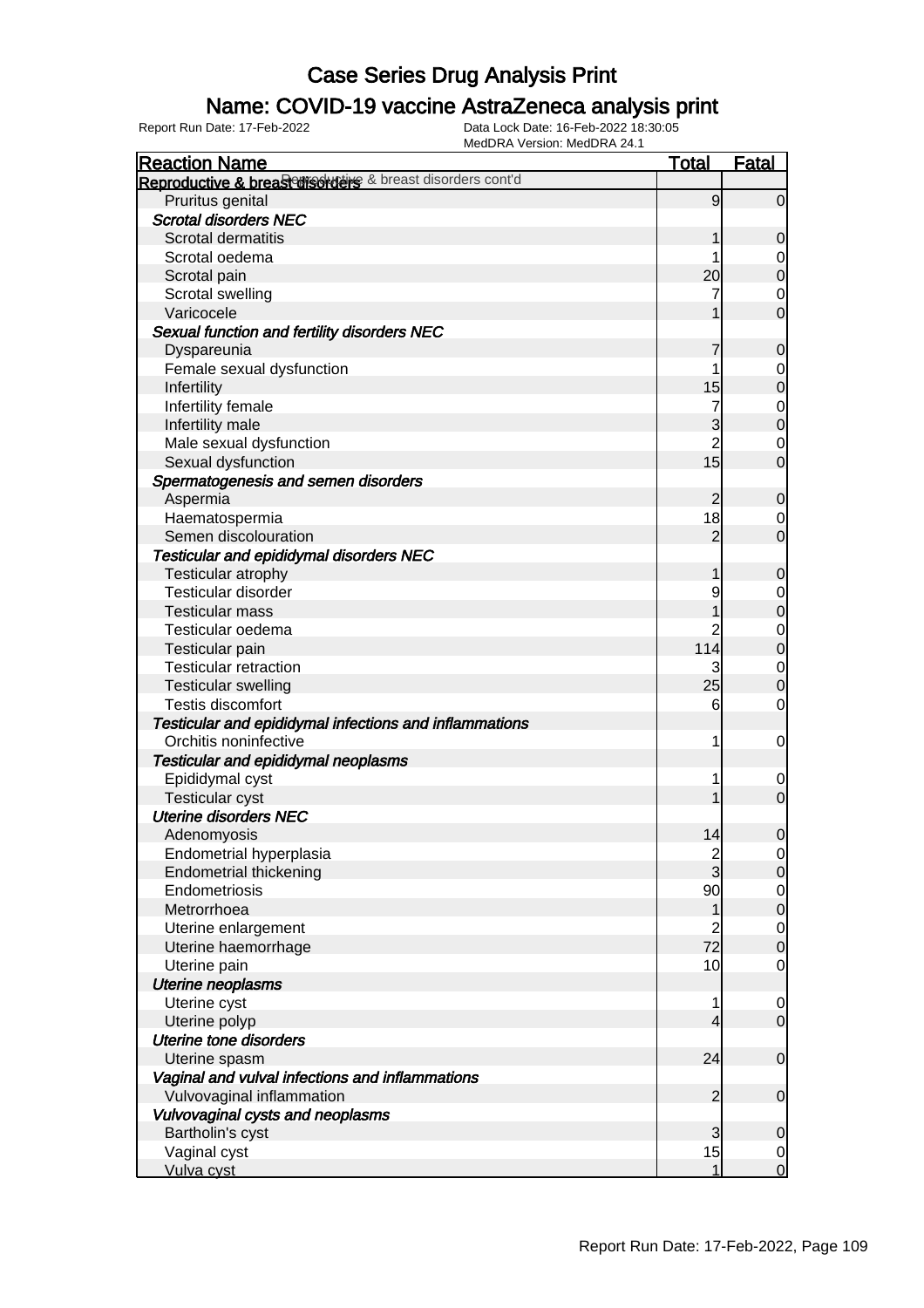### Name: COVID-19 vaccine AstraZeneca analysis print

| <b>Reaction Name</b>                                      | <b>Total</b> | <b>Fatal</b>   |
|-----------------------------------------------------------|--------------|----------------|
| Reproductive & breasterisorders & breast disorders cont'd |              |                |
| <b>Vulvovaginal disorders NEC</b>                         |              |                |
| Vaginal disorder                                          |              | 0              |
| Vaginal haemorrhage                                       | 1329         | 0              |
| Vaginal mucosal blistering                                |              | 0              |
| Vaginal ulceration                                        |              | $\mathbf 0$    |
| Vulval disorder                                           | 3            | $\overline{0}$ |
| Vulval haemorrhage                                        | 34           | $\mathbf 0$    |
| <b>Vulval ulceration</b>                                  |              | $\overline{0}$ |
| Vulvovaginal disorder                                     |              | $\mathbf 0$    |
| Vulvovaginal ulceration                                   | 2            | $\overline{0}$ |
| Vulvovaginal signs and symptoms                           |              |                |
| Clitoral engorgement                                      |              | $\mathbf 0$    |
| Coital bleeding                                           | 8            | $\mathbf 0$    |
| <b>Enlarged clitoris</b>                                  |              | $\mathbf 0$    |
| Labia enlarged                                            |              | 0              |
| Vaginal discharge                                         | 91           | $\overline{0}$ |
| Vaginal lesion                                            |              | 0              |
| Vaginal odour                                             |              | $\mathbf 0$    |
| Vulval oedema                                             |              | 0              |
| Vulvovaginal burning sensation                            | 11           | 0              |
| Vulvovaginal discomfort                                   | 10           | 0              |
| Vulvovaginal dryness                                      | 13           | 0              |
| Vulvovaginal erythema                                     |              | 0              |
| Vulvovaginal pain                                         | 40           | 0              |
| Vulvovaginal pruritus                                     | 12           | 0              |
| Vulvovaginal rash                                         |              | $\mathbf 0$    |
| Vulvovaginal swelling                                     |              | $\mathbf 0$    |
| Reproductive & breast disorders SOC TOTAL                 | 20675        | $\mathbf 0$    |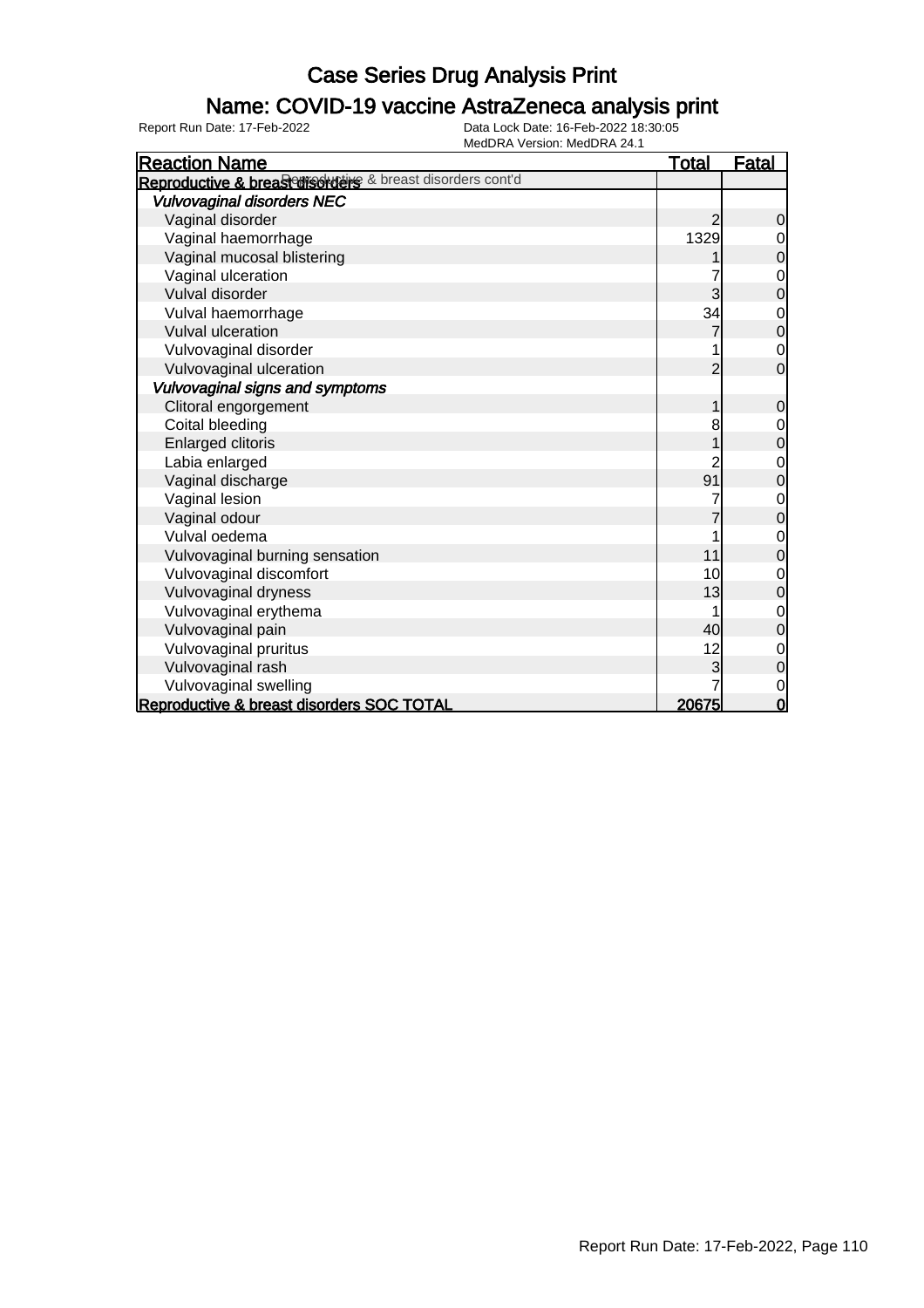### Name: COVID-19 vaccine AstraZeneca analysis print

| <b>Reaction Name</b>                                                              | <u>Total</u>        | <u>Fatal</u>                  |
|-----------------------------------------------------------------------------------|---------------------|-------------------------------|
| <b>Respiratory disorders</b>                                                      |                     |                               |
| <b>Breathing abnormalities</b>                                                    |                     |                               |
| Apnoea                                                                            | 13                  | 0                             |
| Apnoeic attack                                                                    |                     | 0                             |
| Cheyne-Stokes respiration                                                         |                     | $\overline{0}$                |
| Dyspnoea                                                                          | 8017                | $\mathbf 0$                   |
| Dyspnoea at rest                                                                  | 15                  | $\overline{0}$                |
| Dyspnoea exertional                                                               | 60                  | $\mathbf 0$                   |
| Dyspnoea paroxysmal nocturnal                                                     |                     | $\overline{0}$                |
| Grunting                                                                          | 2                   | $\mathbf 0$                   |
| Hyperventilation                                                                  | 101                 | $\overline{0}$                |
| Hypopnoea                                                                         | 237                 | $\mathbf 0$                   |
| Hypoventilation                                                                   |                     | $\overline{0}$                |
| Irregular breathing                                                               | 28                  | $\mathbf 0$                   |
| Mouth breathing                                                                   | 8                   | $\overline{0}$                |
| Orthopnoea                                                                        | 3                   | $\mathbf 0$                   |
| Respiration abnormal                                                              | 117                 | $\overline{0}$                |
| Respiratory arrest                                                                | 28                  | $\mathbf 0$                   |
| Respiratory distress                                                              | 13                  | $\overline{0}$                |
| Respiratory fatigue                                                               | 8                   | $\mathbf 0$                   |
| Sleep apnoea syndrome                                                             | 33                  | $\overline{0}$                |
| Tachypnoea                                                                        | 39                  | 0                             |
| <b>Bronchial conditions NEC</b>                                                   |                     |                               |
|                                                                                   |                     |                               |
| Bronchial haemorrhage<br><b>Bronchial secretion retention</b>                     | 1<br>$\overline{c}$ | $\mathbf 0$<br>0              |
| <b>Bronchiectasis</b>                                                             | 16                  |                               |
|                                                                                   |                     | 0                             |
| Bronchospasm and obstruction                                                      |                     |                               |
| Aspirin-exacerbated respiratory disease<br>Asthma                                 | 652                 | $\mathbf 0$                   |
| Asthma exercise induced                                                           |                     | $\mathbf 0$                   |
|                                                                                   | 4                   | $\mathbf 0$<br>$\overline{0}$ |
| Asthma late onset                                                                 | 3                   |                               |
| Asthma-chronic obstructive pulmonary disease overlap syndrome<br>Asthmatic crisis | $\frac{2}{6}$       | $\mathbf 0$                   |
|                                                                                   |                     | $\overline{0}$                |
| Bronchial oedema<br><b>Bronchitis chronic</b>                                     | 1                   | $\mathbf 0$                   |
|                                                                                   | $\overline{c}$      | $\mathbf 0$                   |
| Bronchospasm                                                                      | 18                  | 0                             |
| Chronic obstructive pulmonary disease                                             | 56                  | 4                             |
| Cough variant asthma                                                              | 9                   | $\overline{0}$                |
| Obstructive airways disorder                                                      |                     | $\mathbf 0$                   |
| Reversible airways obstruction                                                    |                     | 0                             |
| Wheezing                                                                          | 649                 | $\mathbf 0$                   |
| Conditions associated with abnormal gas exchange                                  |                     |                               |
| Asphyxia                                                                          | 3                   | $\mathbf 0$                   |
| Hypercapnia                                                                       |                     | $\overline{0}$                |
| Hypoxia                                                                           | 73                  | 1                             |
| Coughing and associated symptoms                                                  |                     |                               |
| Allergic cough                                                                    | 8                   | $\mathbf 0$                   |
| Cough                                                                             | 4049                | $\overline{0}$                |
| Haemoptysis                                                                       | 148                 | $\boldsymbol{0}$              |
| Productive cough                                                                  | 215                 | $\mathbf 0$                   |
| Sputum discoloured                                                                | 15                  | $\mathbf 0$                   |
| Sputum increased                                                                  | 3                   | $\mathbf 0$                   |
| Sputum retention                                                                  | 1                   | $\mathbf 0$                   |
| Diaphragmatic disorders                                                           |                     |                               |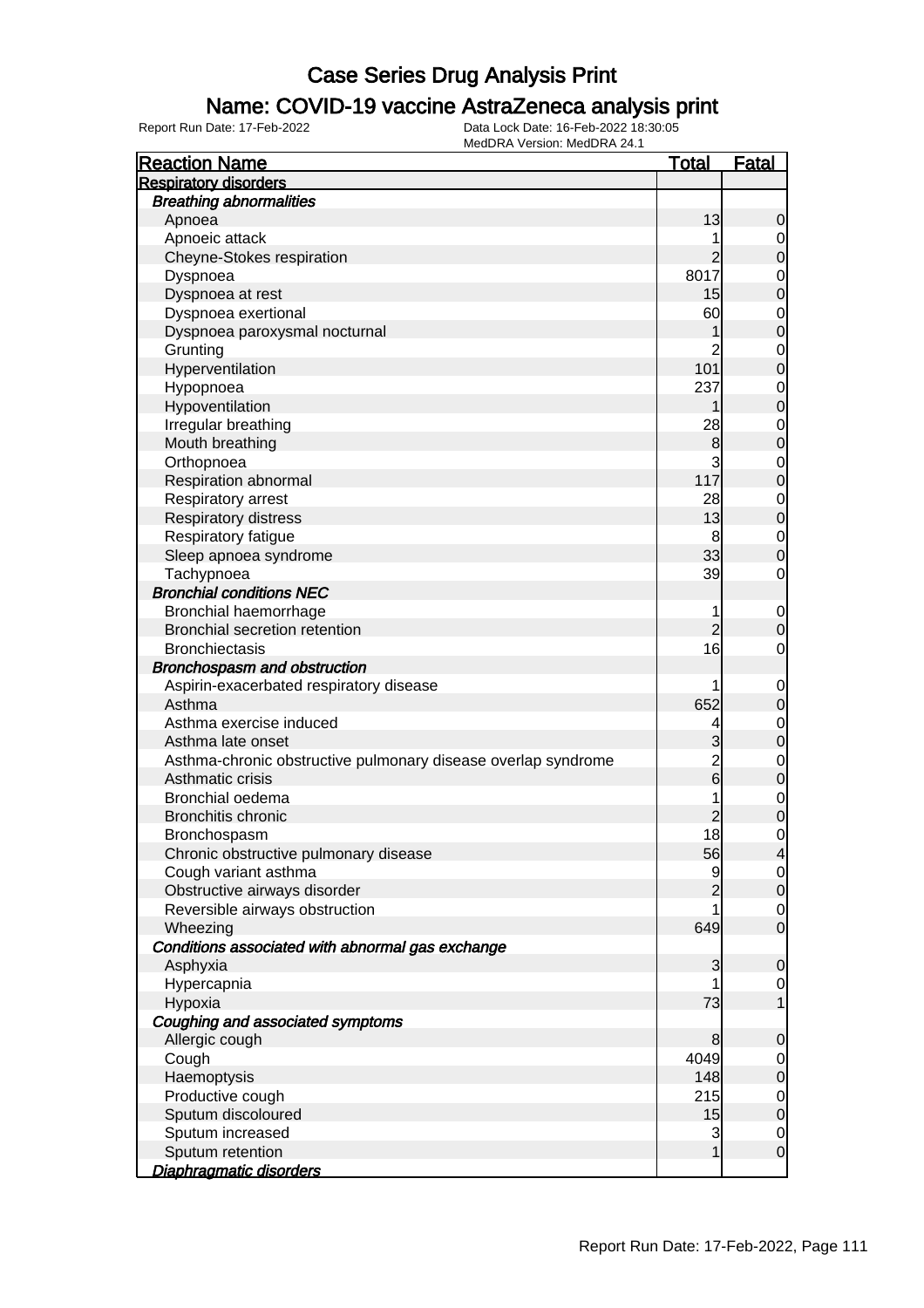### Name: COVID-19 vaccine AstraZeneca analysis print

| <b>Reaction Name</b>                                                          | <b>Total</b>   | Fatal                            |
|-------------------------------------------------------------------------------|----------------|----------------------------------|
| Respiratory disorders espiratory disorders cont'd                             |                |                                  |
| Diaphragmatic paralysis                                                       | 1              | $\overline{0}$                   |
| Diaphragmatic spasm                                                           | $\overline{2}$ | $\overline{0}$                   |
| Laryngeal and adjacent sites disorders NEC (excl infections and<br>neoplasms) |                |                                  |
| Reflux laryngitis                                                             | 4              | $\mathbf 0$                      |
| Vocal cord disorder                                                           | $\overline{5}$ | $\mathbf 0$                      |
| Vocal cord dysfunction                                                        | 8              | $\mathbf 0$                      |
| Vocal cord thickening                                                         | $\overline{2}$ | $\overline{0}$                   |
| Laryngeal spasm, oedema and obstruction                                       |                |                                  |
| Epiglottic oedema                                                             |                | $\mathbf 0$                      |
|                                                                               | 1              |                                  |
| Laryngeal oedema                                                              | $\frac{3}{3}$  | $\begin{matrix}0\\0\end{matrix}$ |
| Laryngospasm<br>Stridor                                                       | 23             |                                  |
|                                                                               |                | 0                                |
| Lower respiratory tract inflammatory and immunologic conditions               |                |                                  |
| <b>Alveolitis</b>                                                             | $\overline{c}$ | $\mathbf{0}$                     |
| Autoimmune lung disease                                                       | $\overline{1}$ | $\overline{0}$                   |
| Eosinophilic pneumonia                                                        | $\frac{2}{2}$  | $\mathbf 0$                      |
| Hypersensitivity pneumonitis                                                  |                | $\overline{0}$                   |
| Pneumonitis                                                                   | 36             | 1                                |
| Pulmonary sarcoidosis                                                         | 3              | $\mathbf 0$                      |
| <b>Pulmonary vasculitis</b>                                                   | 1              | $\mathbf 0$                      |
| Lower respiratory tract signs and symptoms                                    |                |                                  |
| Hiccups                                                                       | 48             | $\mathbf{0}$                     |
| Lower respiratory tract congestion                                            | 4              | $\overline{0}$                   |
| Lung opacity                                                                  | 7              | $\mathbf{0}$                     |
| Pleuritic pain                                                                | 48             | $\overline{0}$                   |
| Pulmonary haemorrhage                                                         | 8              | 1                                |
| Pulmonary pain                                                                | 237            | $\mathbf 0$                      |
| Rales                                                                         | 2              | 0                                |
| <b>Mediastinal disorders</b>                                                  |                |                                  |
| Pulmonary hilum mass                                                          | 1              | 0                                |
| Nasal congestion and inflammations                                            |                |                                  |
| Nasal congestion                                                              | 476            | $\boldsymbol{0}$                 |
| Nasal inflammation                                                            | 8              | $\overline{0}$                   |
| Rhinitis allergic                                                             | 28             | $\mathbf 0$                      |
| Rhinitis perennial                                                            | 1              | 0                                |
| <b>Nasal disorders NEC</b>                                                    |                |                                  |
| Epistaxis                                                                     | 2302           | $\mathbf 0$                      |
| Intranasal hypoaesthesia                                                      | 1              | $\mathbf 0$                      |
| Nasal crusting                                                                | 6              | $\pmb{0}$                        |
| Nasal cyst                                                                    | $\frac{2}{8}$  | $\overline{0}$                   |
| Nasal disorder                                                                |                | $\overline{0}$                   |
| Nasal dryness                                                                 | 71             | $\overline{0}$                   |
| Nasal mucosal blistering                                                      | 1              | $\overline{0}$                   |
| Nasal mucosal discolouration                                                  | 1              | $\overline{0}$                   |
| Nasal odour                                                                   | $\overline{c}$ | $\overline{0}$                   |
| Nasal oedema                                                                  | 17             | $\overline{0}$                   |
| Nasal polyps                                                                  | 1              | $\overline{0}$                   |
| Nasal pruritus                                                                | 12             | $\overline{0}$                   |
| Nasal septum deviation                                                        | $\mathbf{1}$   | $\overline{0}$                   |
| Nasal septum perforation                                                      | 1              | $\mathbf 0$                      |
| Nasal ulcer                                                                   | $\overline{4}$ | $\mathbf 0$                      |
| <b>Neonatal hypoxic conditions</b>                                            |                |                                  |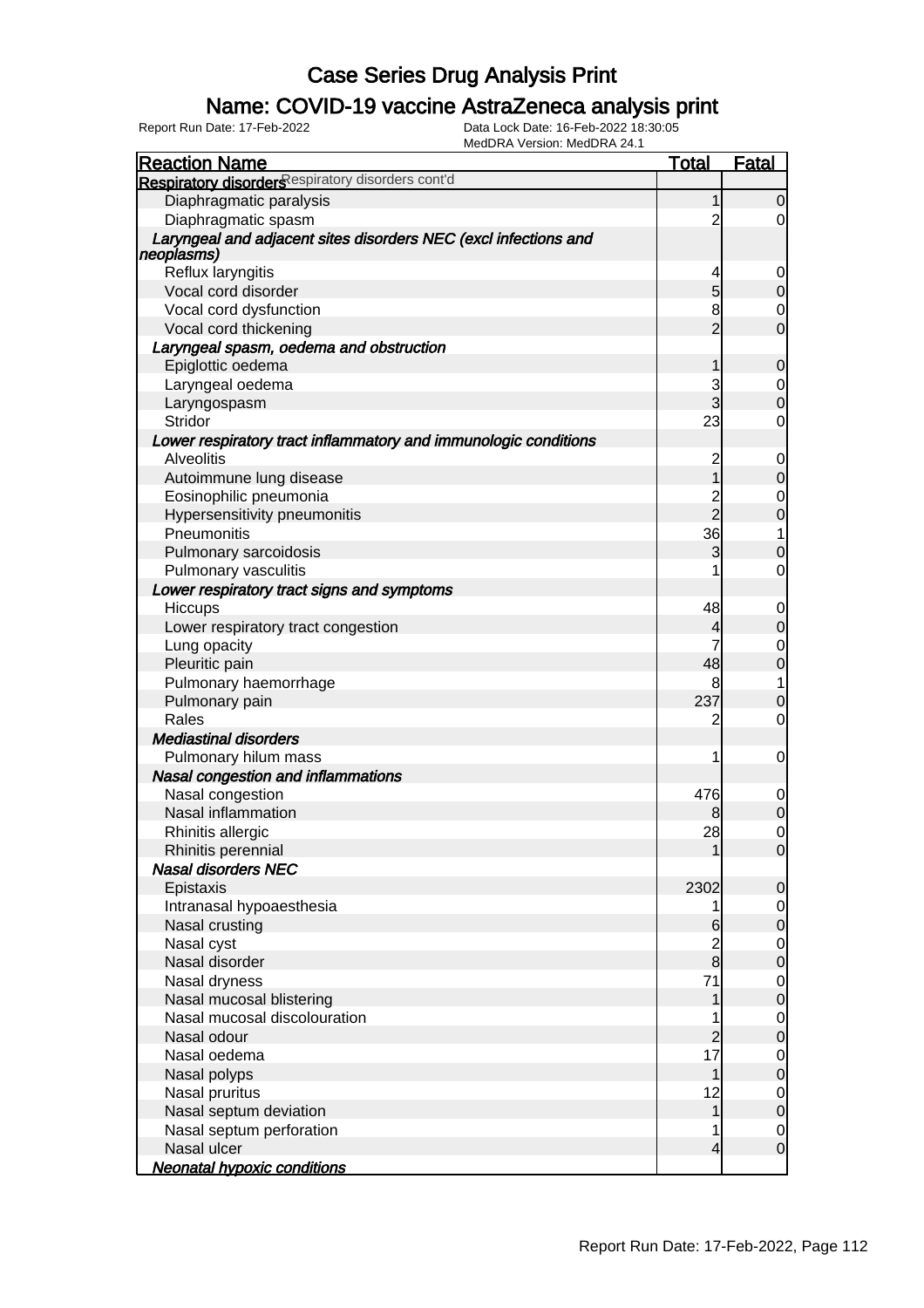### Name: COVID-19 vaccine AstraZeneca analysis print

| <b>Reaction Name</b>                                      | <b>Total</b>   | <b>Fatal</b>                  |
|-----------------------------------------------------------|----------------|-------------------------------|
| Respiratory disorders espiratory disorders cont'd         |                |                               |
| Gasping syndrome                                          | $\overline{2}$ | $\overline{0}$                |
| Paranasal sinus disorders (excl infections and neoplasms) |                |                               |
| Allergic sinusitis                                        | $\overline{2}$ | $\mathbf 0$                   |
| Paranasal sinus haemorrhage                               | 5              | $\overline{0}$                |
| Paranasal sinus hypersecretion                            |                | $\mathbf 0$                   |
| Paranasal sinus inflammation                              |                | $\mathbf 0$                   |
| Sinonasal obstruction                                     | 12             | $\overline{0}$                |
| Sinus congestion                                          | 91             | $\mathbf 0$                   |
| Sinus disorder                                            | 20             | $\overline{0}$                |
| Sinus polyp                                               | 3              | $\mathbf 0$                   |
| Parenchymal lung disorders NEC                            |                |                               |
| Alveolar proteinosis                                      |                | $\mathbf 0$                   |
| Atelectasis                                               | 7              | $\mathbf 0$                   |
| Cystic lung disease                                       |                | $\mathbf 0$                   |
| Emphysema                                                 | 6              | $\mathbf 0$                   |
| Idiopathic pulmonary fibrosis                             | 4              | $\overline{1}$                |
| Interstitial lung disease                                 | 9              | $\overline{c}$                |
| Lung consolidation                                        | 9              |                               |
|                                                           |                | $\mathbf 0$<br>$\overline{0}$ |
| Lung cyst                                                 |                |                               |
| Lung induration                                           |                | $\mathbf 0$                   |
| Lung infiltration                                         | $\overline{2}$ | $\overline{0}$                |
| Pulmonary alveolar haemorrhage                            |                | $\overline{0}$                |
| Pulmonary calcification                                   |                | $\mathbf 0$                   |
| Pulmonary cavitation                                      | 3              | $\mathbf 0$                   |
| Pulmonary fibrosis                                        | 11             | $\mathbf 0$                   |
| Pharyngeal disorders (excl infections and neoplasms)      |                |                               |
| Oropharyngeal swelling                                    | $\overline{c}$ | $\mathbf 0$                   |
| Pharyngeal erythema                                       | 5              | $\mathbf 0$                   |
| Pharyngeal haemorrhage                                    |                | $\mathbf 0$                   |
| Pharyngeal hypoaesthesia                                  | 40             | $\overline{0}$                |
| Pharyngeal inflammation                                   |                | $\overline{0}$                |
| Pharyngeal oedema                                         | 14             | $\overline{0}$                |
| Pharyngeal paraesthesia                                   | 37             | $\overline{0}$                |
| Pharyngeal swelling                                       | 312            | $\mathbf 0$                   |
| Pharyngeal ulceration                                     | 16             | $\mathbf 0$                   |
| <b>Tonsillar disorder</b>                                 | 1              | $\overline{0}$                |
| Tonsillar erythema                                        |                | 0                             |
| Tonsillar haemorrhage                                     |                | $\overline{0}$                |
| Tonsillar hypertrophy                                     | 65             | $\mathbf 0$                   |
| <b>Tonsillar inflammation</b>                             | 4              | $\overline{0}$                |
| Tonsillar ulcer                                           | $\overline{2}$ | $\mathbf 0$                   |
| Tonsillolith                                              |                | $\mathbf 0$                   |
| <b>Pleural conditions NEC</b>                             |                |                               |
| Pleural thickening                                        | 1              | $\mathbf 0$                   |
| <b>Pleural infections and inflammations</b>               |                |                               |
| Lupus pleurisy                                            | 2              | $\overline{0}$                |
| Pleurisy                                                  | 54             | $\overline{0}$                |
| Pneumothorax and pleural effusions NEC                    |                |                               |
| Haemothorax                                               |                | $\mathbf 0$                   |
| Pleural effusion                                          | 53             | 1                             |
| Pneumothorax                                              | 14             | $\mathbf 0$                   |
| Pneumothorax spontaneous                                  | $\overline{2}$ | $\overline{0}$                |
| <b>Pulmonary hypertensions</b>                            |                |                               |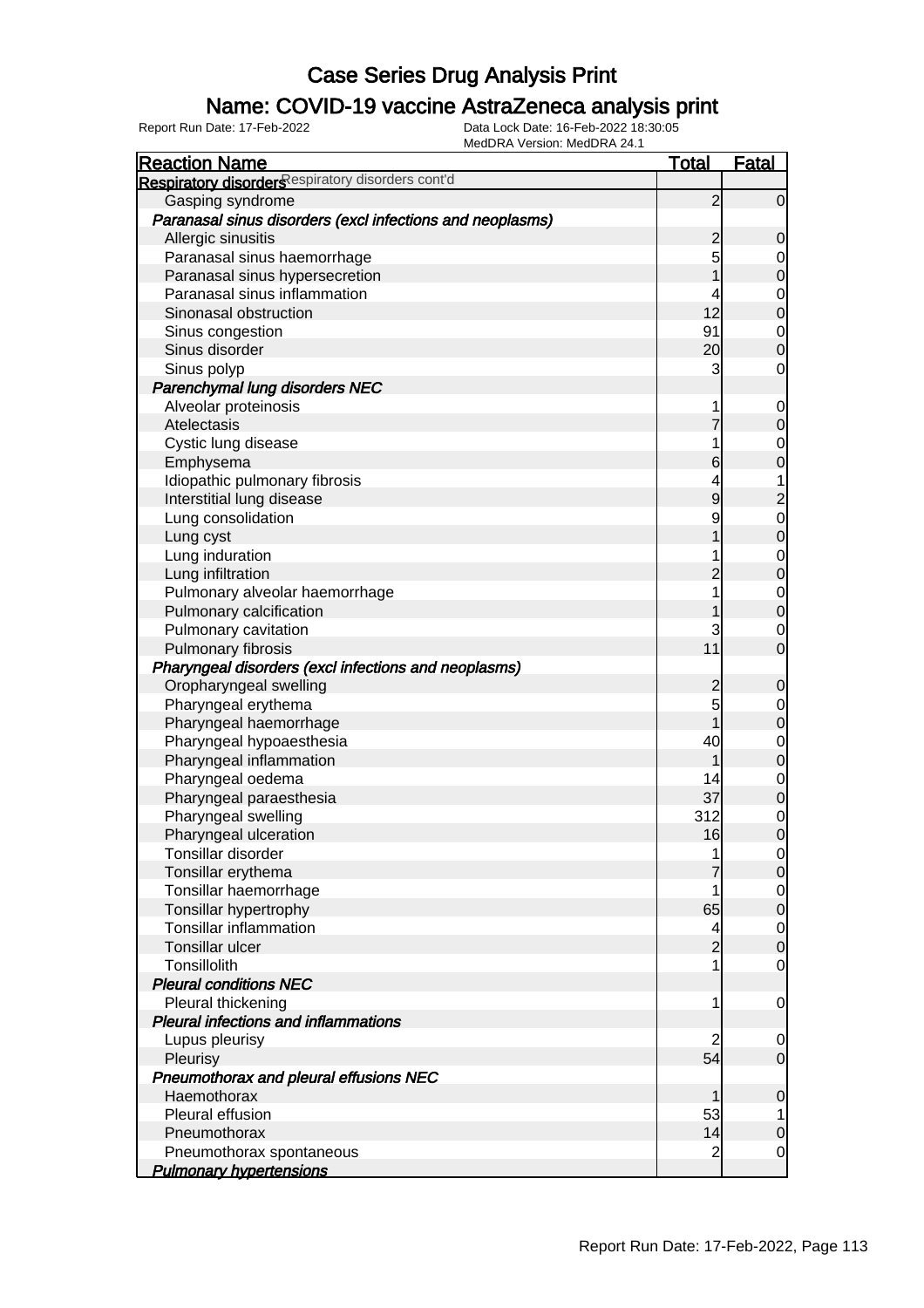### Name: COVID-19 vaccine AstraZeneca analysis print

| <b>Reaction Name</b>                               | <b>Total</b>   | <b>Fatal</b>     |
|----------------------------------------------------|----------------|------------------|
| Respiratory disorders espiratory disorders cont'd  |                |                  |
| Pulmonary hypertension                             | 6              | 1                |
| <b>Pulmonary oedemas</b>                           |                |                  |
| Acute lung injury                                  | 1              | 0                |
| Acute pulmonary oedema                             | 3              | $\mathbf 0$      |
| Acute respiratory distress syndrome                |                | $\mathbf 0$      |
| Pulmonary congestion                               | 23             | $\mathbf 0$      |
| Pulmonary oedema                                   | 42             | 1                |
| Pulmonary thrombotic and embolic conditions        |                |                  |
| Pulmonary artery thrombosis                        | 3              | 0                |
| Pulmonary embolism                                 | 1743           | 116              |
| Pulmonary infarction                               | 15             |                  |
| Pulmonary thrombosis                               | 34             | $\overline{7}$   |
| Pulmonary venous thrombosis                        | 4              | 0                |
| <b>Respiratory failures (excl neonatal)</b>        |                |                  |
| Acute respiratory failure                          | 3              |                  |
| Respiratory failure                                | 28             | 3                |
| Respiratory signs and symptoms NEC                 |                |                  |
| Allergic respiratory symptom                       | 11             | $\mathbf 0$      |
| Diaphragmalgia                                     | 16             | 0                |
| Nasal flaring                                      | 1              | $\boldsymbol{0}$ |
| Painful respiration                                | 12             | $\mathbf 0$      |
| Pleural rub                                        | 1              | $\mathbf 0$      |
| Respiratory symptom                                | 25             | $\mathbf 0$      |
| Suffocation feeling                                | 5              | $\boldsymbol{0}$ |
| Use of accessory respiratory muscles               | 3              | $\mathbf 0$      |
| <b>Respiratory tract disorders NEC</b>             |                |                  |
| Allergic respiratory disease                       | 1              | $\mathbf 0$      |
| Aspiration                                         | 10             | $\overline{c}$   |
| Chronic respiratory disease                        | $\overline{c}$ | 1                |
| Lung disorder                                      | 12             | $\mathbf 0$      |
| Pulmonary mass                                     | 9              | $\mathbf 0$      |
| Respiratory disorder                               | 8              | $\mathbf 0$      |
| Respiratory tract congestion                       | 10             | $\overline{0}$   |
| Respiratory tract haemorrhage                      | $\overline{c}$ | $\mathbf 0$      |
| Respiratory tract irritation                       | 10             | $\mathbf 0$      |
| Respiratory tract oedema                           | $\overline{3}$ | $\overline{0}$   |
| Thoracic musculoskeletal disorders                 |                |                  |
| Respiratory muscle weakness                        | $\overline{2}$ | $\mathbf 0$      |
| Tracheal disorders (excl infections and neoplasms) |                |                  |
| <b>Tracheal fistula</b>                            | 1              | $\mathbf 0$      |
| Tracheal pain                                      |                | $\mathbf 0$      |
| Upper respiratory tract signs and symptoms         |                |                  |
| Aphonia                                            | 124            | 0                |
| Catarrh                                            | 69             | $\mathbf 0$      |
| Choking                                            | 22             | $\overline{0}$   |
| Choking sensation                                  | 13             | $\mathbf 0$      |
| Dry throat                                         | 261            | $\overline{0}$   |
| Dysphonia                                          | 178            | $\boldsymbol{0}$ |
| Increased upper airway secretion                   | 4              | $\overline{0}$   |
| Increased viscosity of upper respiratory secretion | 23             | $\mathbf 0$      |
| Laryngeal pain                                     | 1              | $\overline{0}$   |
| Nasal discharge discolouration                     | $\overline{2}$ | $\mathbf 0$      |
| Nasal discomfort                                   | 115            | $\mathbf 0$      |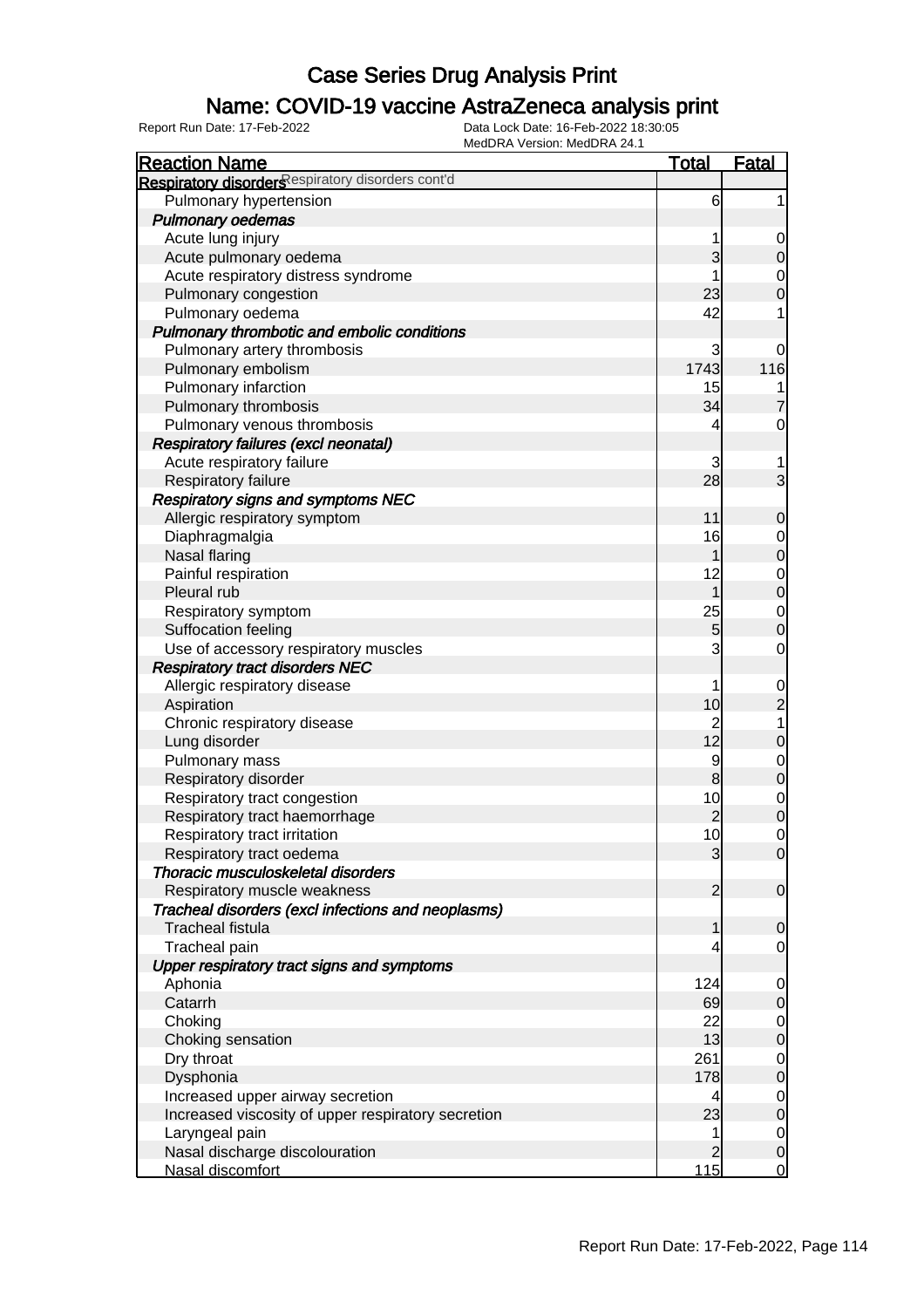### Name: COVID-19 vaccine AstraZeneca analysis print

| <b>Reaction Name</b>                              | <b>Total</b>   | <b>Fatal</b>   |
|---------------------------------------------------|----------------|----------------|
| Respiratory disorders espiratory disorders cont'd |                |                |
| Nasal obstruction                                 | $\overline{c}$ | $\overline{0}$ |
| Oropharyngeal blistering                          | 27             | 0              |
| Oropharyngeal discolouration                      |                | $\mathbf 0$    |
| Oropharyngeal discomfort                          | 42             | 0              |
| Oropharyngeal pain                                | 4244           | $\mathbf 0$    |
| Oropharyngeal plaque                              |                | 0              |
| Paranasal sinus discomfort                        | 79             | $\overline{0}$ |
| Rhinalgia                                         | 35             | $\mathbf 0$    |
| Rhinorrhoea                                       | 1701           | $\mathbf 0$    |
| Sinus pain                                        | 610            | 0              |
| Sneezing                                          | 529            | $\mathbf 0$    |
| Snoring                                           | 6              | $\mathbf{0}$   |
| Throat clearing                                   | 8              | $\overline{0}$ |
| Throat irritation                                 | 219            | $\mathbf 0$    |
| Throat lesion                                     |                | $\mathbf 0$    |
| Throat tightness                                  | 238            | $\mathbf 0$    |
| Upper airway obstruction                          |                | $\mathbf 0$    |
| Upper respiratory tract congestion                |                | $\mathbf 0$    |
| Upper-airway cough syndrome                       | 29             | $\overline{0}$ |
| Yawning                                           | 73             | 0              |
| Vascular pulmonary disorders NEC                  |                |                |
| Pulmonary artery occlusion                        |                | 0              |
| Pulmonary vascular disorder                       |                | 0              |
| <b>Respiratory disorders SOC TOTAL</b>            | 29613          | 144            |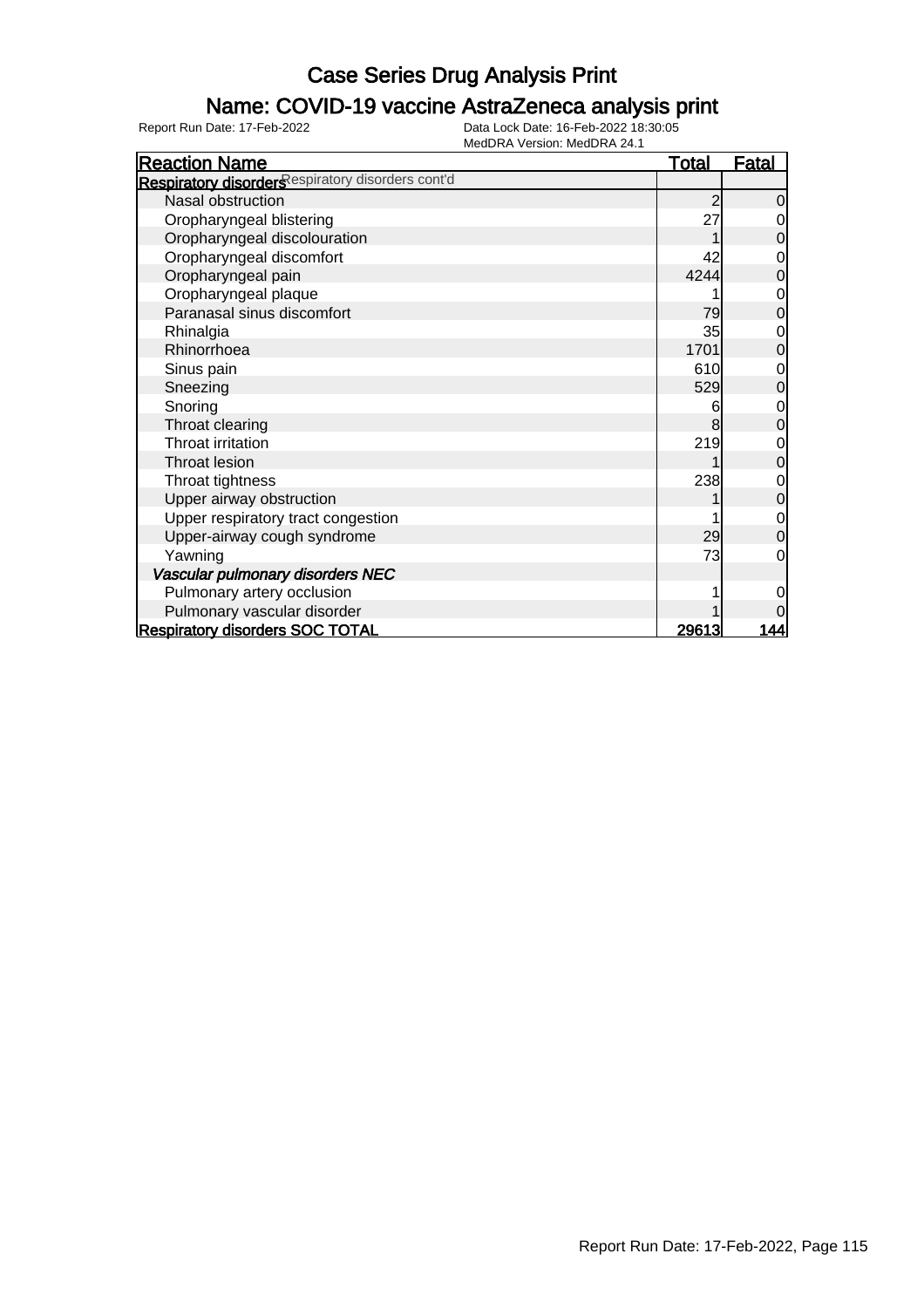### Name: COVID-19 vaccine AstraZeneca analysis print

| <b>Reaction Name</b>                   | <u>Total</u>   | <u>Fatal</u>   |
|----------------------------------------|----------------|----------------|
| <b>Skin disorders</b>                  |                |                |
| Acnes                                  |                |                |
| Acne                                   | 151            | 0              |
| Acne cystic                            | 11             | 0              |
| Acne varioliformis                     |                | 0              |
| Dermatitis acneiform                   | 12             | 0              |
| <b>Alopecias</b>                       |                |                |
| Alopecia                               | 486            | $\mathbf 0$    |
| Alopecia areata                        | 52             | 0              |
| Alopecia scarring                      |                | 0              |
| Alopecia totalis                       | 2<br>3         | 0              |
| Alopecia universalis                   |                | $\mathbf 0$    |
| Androgenetic alopecia                  | 3<br>2         | 0              |
| Diffuse alopecia                       | 5              | $\mathbf 0$    |
| Hypotrichosis                          |                | $\overline{0}$ |
| Lichen planopilaris                    | $\overline{c}$ | 0              |
| Madarosis                              | 6              | 0              |
| Angioedemas                            |                |                |
| Angioedema                             | 366            | 0              |
| Circumoral oedema                      | 2              | 0              |
| Idiopathic angioedema                  | 3              | 0              |
| Apocrine and eccrine gland disorders   |                |                |
| Anhidrosis                             | 2              | 0              |
| Cold sweat                             | 1733           | 0              |
| Hidradenitis                           | 4              | 0              |
| Hyperhidrosis                          | 9296           | $\mathbf 0$    |
| Hypohidrosis                           | 6              | $\overline{0}$ |
| Miliaria                               | 225            | $\mathbf 0$    |
| Night sweats                           | 1942           | 0              |
| Sweat discolouration                   | 3              | 0              |
| Sweat gland disorder                   |                | 0              |
| <b>Bullous conditions</b>              |                |                |
| Autoimmune blistering disease          |                | 0              |
| <b>Blister</b>                         | 660            | $\mathbf 0$    |
| <b>Blister rupture</b>                 |                | $\mathbf 0$    |
| <b>Blood blister</b>                   | 115            | 0              |
| Bullous haemorrhagic dermatosis        |                | U              |
| Dermatitis bullous                     | 19             | 0              |
| Dermatitis herpetiformis               | $\overline{2}$ | 0              |
| Erythema multiforme                    | 40             | 0              |
| Linear IgA disease                     |                | 0              |
| Oedema blister                         |                | $\mathbf 0$    |
| Pemphigoid                             | 38             | 0              |
| Pemphigus                              |                | $\mathbf 0$    |
| Stevens-Johnson syndrome               | $\frac{9}{7}$  | 0              |
| Toxic epidermal necrolysis             | $\overline{2}$ | 0              |
| Connective tissue disorders            |                |                |
| Chronic cutaneous lupus erythematosus  | 1              | 0              |
| Cutaneous lupus erythematosus          | 3              | 0              |
| Dermatomyositis                        | 6              | 0              |
| Subacute cutaneous lupus erythematosus |                | $\mathbf 0$    |
| Dermal and epidermal conditions NEC    |                |                |
| Acute febrile neutrophilic dermatosis  | 4              | $\mathbf 0$    |
| <b>Dermatosis</b>                      | 1              | $\overline{0}$ |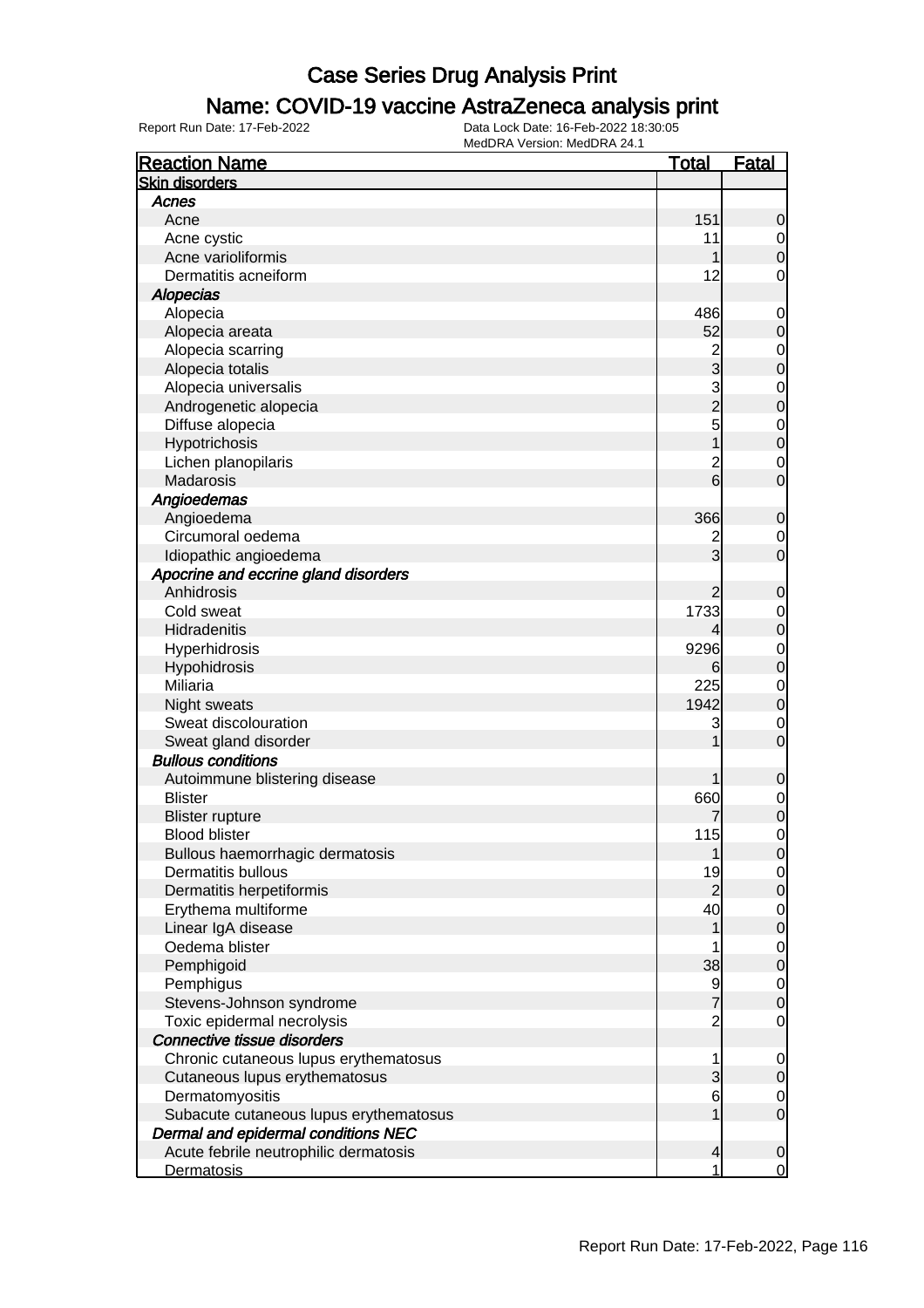### Name: COVID-19 vaccine AstraZeneca analysis print

| <b>Reaction Name</b>                           | <b>Total</b>   | <b>Fatal</b>   |
|------------------------------------------------|----------------|----------------|
| Skin disorders cont'd<br><b>Skin disorders</b> |                |                |
| Dry skin                                       | 473            | $\mathbf 0$    |
| Macule                                         | 13             | 0              |
| Myxoid cyst                                    |                | $\mathbf 0$    |
| Neutrophilic dermatosis                        |                | $\mathbf 0$    |
| Pain of skin                                   | 949            | $\mathbf 0$    |
| Papule                                         | 127            | $\mathbf 0$    |
| Scab                                           | 33             | $\mathbf 0$    |
| Scar discomfort                                |                | $\mathbf 0$    |
| Scar pain                                      | 19             | $\mathbf 0$    |
| Sensitive skin                                 | 603            | $\mathbf 0$    |
| Skin burning sensation                         | 593            | $\mathbf 0$    |
| Skin discolouration                            | 231            | $\mathbf 0$    |
| Skin discomfort                                |                | $\mathbf 0$    |
| Skin disorder                                  | 6<br>48        |                |
| <b>Skin fissures</b>                           | 17             | $\mathbf 0$    |
|                                                |                | $\mathbf 0$    |
| Skin fragility                                 | 3              | $\mathbf 0$    |
| Skin indentation                               | 18             | $\mathbf 0$    |
| Skin induration                                | 18             | $\mathbf 0$    |
| Skin laxity                                    | 1              | $\mathbf 0$    |
| Skin lesion                                    | 66             | $\mathbf 0$    |
| Skin necrosis                                  | 7              | $\mathbf 0$    |
| Skin odour abnormal                            | 52             | $\mathbf 0$    |
| Skin plaque                                    | $\overline{3}$ | $\mathbf 0$    |
| Skin reaction                                  | 279            | $\mathbf 0$    |
| Skin sensitisation                             | 90             | $\mathbf 0$    |
| Skin swelling                                  | 101            | $\mathbf 0$    |
| Skin texture abnormal                          | 2              | $\mathbf 0$    |
| Skin tightness                                 | 44             | $\mathbf 0$    |
| Skin warm                                      | 589            | $\mathbf 0$    |
| Skin weeping                                   | 10             | $\mathbf 0$    |
| Sticky skin                                    | 9              | $\mathbf 0$    |
| Target skin lesion                             | $\overline{c}$ | $\mathbf 0$    |
| Transient acantholytic dermatosis              | $\overline{2}$ | $\mathbf 0$    |
| <b>Yellow skin</b>                             | 33             | $\mathbf 0$    |
| <b>Dermatitis and eczema</b>                   |                |                |
| Autoimmune dermatitis                          | $\overline{c}$ | $\overline{0}$ |
| <b>Dermatitis</b>                              | 201            | $\overline{O}$ |
| Dermatitis allergic                            | 333            | $\overline{0}$ |
| Dermatitis atopic                              | 46             | $\mathbf 0$    |
| Dermatitis contact                             | 37             | $\mathbf 0$    |
| Dermatitis diaper                              | 3              | $\mathbf 0$    |
| Dyshidrotic eczema                             | 21             | $\mathbf 0$    |
| Eczema                                         | 394            | $\mathbf 0$    |
| Eczema asteatotic                              | 22             | $\mathbf 0$    |
| Eczema nummular                                | 5              | $\mathbf 0$    |
| Eczema weeping                                 |                | $\mathbf 0$    |
| <b>Hand dermatitis</b>                         | $\frac{2}{7}$  | $\mathbf 0$    |
| Intertrigo                                     |                | $\mathbf 0$    |
| Neurodermatitis                                | $\frac{3}{3}$  | $\mathbf 0$    |
| Perioral dermatitis                            |                | $\mathbf 0$    |
| Prurigo                                        | $\frac{5}{2}$  | $\mathbf 0$    |
| Rebound eczema                                 | 1              | $\mathbf 0$    |
| Seborrhoeic dermatitis                         | 14             | $\overline{0}$ |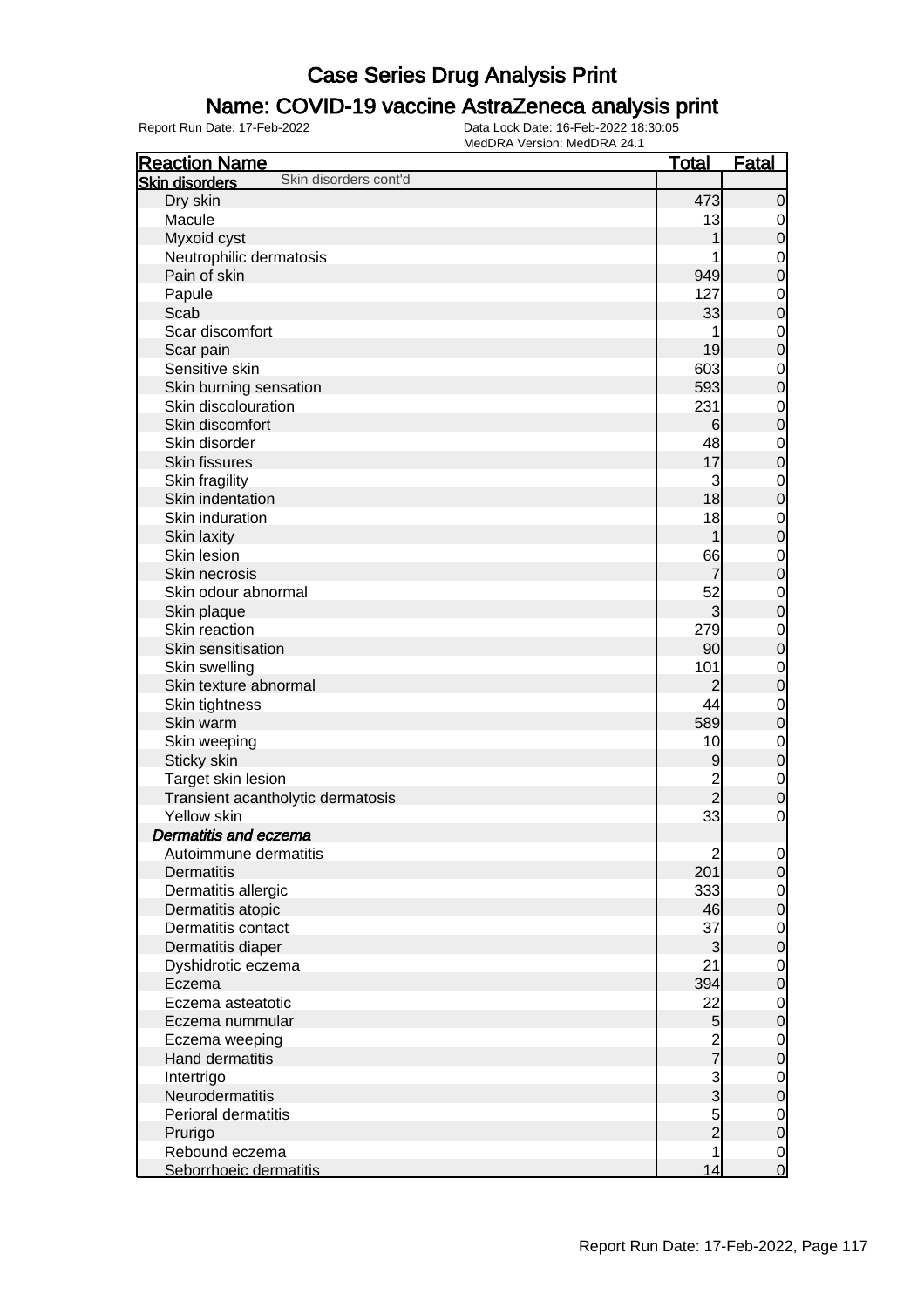### Name: COVID-19 vaccine AstraZeneca analysis print

| MEUDRA VEISIOII. MEUDRA 24. I<br><b>Reaction Name</b>           | <u>Total</u>   | <b>Fatal</b>     |
|-----------------------------------------------------------------|----------------|------------------|
| Skin disorders cont'd<br><b>Skin disorders</b>                  |                |                  |
| Skin irritation                                                 | 163            | 0                |
| Stasis dermatitis                                               |                | $\Omega$         |
| <b>Urticarial dermatitis</b>                                    |                | 0                |
| Dermatitis ascribed to specific agent                           |                |                  |
| Drug eruption                                                   | 38             | 0                |
| Drug reaction with eosinophilia and systemic symptoms           | 13             | $\overline{0}$   |
| Fixed eruption                                                  | 9              | 0                |
| Palmar-plantar erythrodysaesthesia syndrome                     | 3              | $\overline{0}$   |
| Erythemas                                                       |                |                  |
| Erythema                                                        | 3442           | 0                |
| Erythema ab igne                                                |                | 0                |
| Palmar erythema                                                 |                | $\overline{0}$   |
| Plantar erythema                                                | 3              | 0                |
| <b>Exfoliative conditions</b>                                   |                |                  |
| Dermatitis exfoliative                                          | 2              | 0                |
| Dermatitis exfoliative generalised                              | 9              | $\overline{0}$   |
| Exfoliative rash                                                | 20             | 0                |
| Skin exfoliation                                                | 200            | $\mathbf 0$      |
| Granulomatous and deep cutaneous inflammatory conditions        |                |                  |
| Granuloma annulare                                              | 10             | 0                |
| Granuloma skin                                                  |                | 0                |
| Hyperkeratoses                                                  |                |                  |
| Hyperkeratosis                                                  | 2              | 0                |
| Lichenoid keratosis                                             |                | $\overline{0}$   |
| <b>Hyperpigmentation disorders</b>                              |                |                  |
| Chloasma                                                        | 2              | 0                |
| Ephelides                                                       |                | 0                |
| Melanoderma                                                     | $\overline{c}$ | $\overline{0}$   |
| Skin hyperpigmentation                                          | 10             | 0                |
| Solar lentigo                                                   |                | $\overline{0}$   |
| <b>Hypertrichoses</b>                                           |                |                  |
| Hypertrichosis                                                  | 4              | $\mathbf 0$      |
| <b>Hypopigmentation disorders</b>                               |                |                  |
| Skin depigmentation                                             | 10             | 0                |
| Skin hypopigmentation                                           | 3              | 0                |
| Vitiligo                                                        | 36             | $\overline{0}$   |
| Lipodystrophies                                                 |                |                  |
| Lipoatrophy                                                     | 2              | $\overline{0}$   |
| Lipohypertrophy                                                 | $\overline{c}$ | 0                |
| Progressive facial hemiatrophy                                  |                | $\mathbf 0$      |
| Nail and nail bed conditions (excl infections and infestations) |                |                  |
| Anonychia                                                       |                | 0                |
| Ingrowing nail                                                  |                | 0                |
| Nail bed bleeding                                               | 2<br>2         | $\mathbf 0$      |
| Nail bed disorder                                               | $\overline{c}$ | $\mathbf 0$      |
| Nail bed inflammation                                           |                | $\mathbf 0$      |
| Nail bed tenderness                                             | $\overline{c}$ | $\mathbf 0$      |
| Nail discolouration                                             | 16             | $\mathbf 0$      |
| Nail disorder                                                   | 4              | $\mathbf 0$      |
| Nail growth abnormal                                            | 3              | $\boldsymbol{0}$ |
| Nail hypertrophy                                                |                | $\mathbf 0$      |
| Nail necrosis                                                   |                | $\mathbf 0$      |
| Nail pigmentation                                               |                | 0                |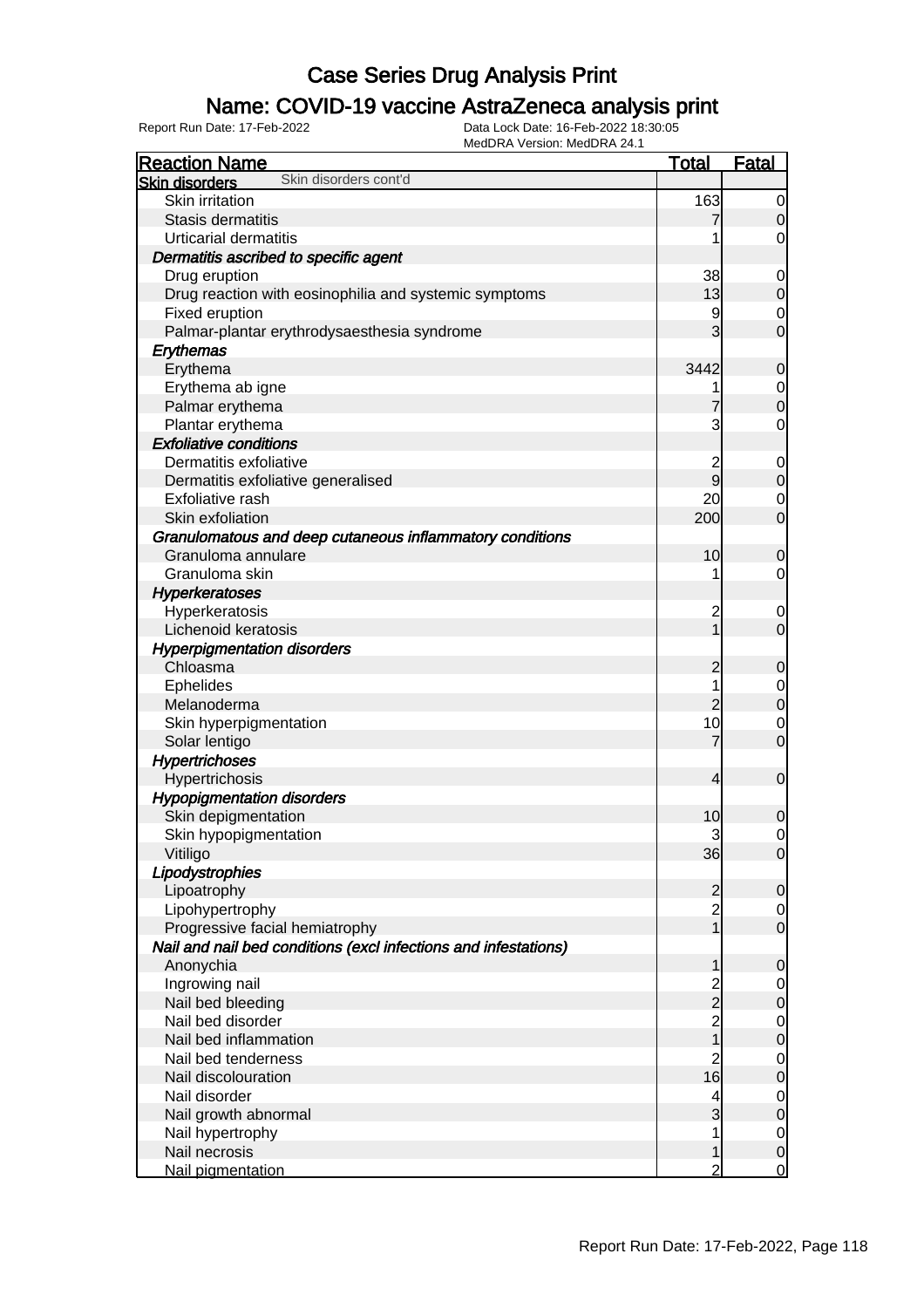### Name: COVID-19 vaccine AstraZeneca analysis print

| <b>Reaction Name</b>                            | <b>Total</b>    | <b>Fatal</b>     |
|-------------------------------------------------|-----------------|------------------|
| Skin disorders cont'd<br><b>Skin disorders</b>  |                 |                  |
| Nail pitting                                    | 1               | $\mathbf 0$      |
| Nail ridging                                    | 9               | 0                |
| Onychalgia                                      | 7               | $\mathbf 0$      |
| Onychoclasis                                    | 12              | 0                |
| Onycholysis                                     | 4               | $\boldsymbol{0}$ |
| Onychomadesis                                   | 5               | 0                |
| Splinter haemorrhages                           | $6\overline{6}$ | $\overline{0}$   |
| <b>Panniculitides</b>                           |                 |                  |
| Erythema nodosum                                | 41              | $\mathbf 0$      |
| Panniculitis                                    | 5               | 0                |
| Papulosquamous conditions                       |                 |                  |
| Erythema annulare                               | 2               | 0                |
| Lichen planus                                   | 42              | $\boldsymbol{0}$ |
| Lichen sclerosus                                | 9               | 0                |
| Lichen striatus                                 |                 | $\boldsymbol{0}$ |
| Parapsoriasis                                   | $\overline{c}$  | $\mathbf 0$      |
| Pityriasis lichenoides et varioliformis acuta   | 1               | $\boldsymbol{0}$ |
| Pityriasis rosea                                | 69              | 0                |
| Pityriasis rubra pilaris                        | $\overline{2}$  | $\mathbf 0$      |
| Photosensitivity and photodermatosis conditions |                 |                  |
| Photodermatosis                                 | $\overline{2}$  | 0                |
| Photosensitivity reaction                       | 171             | $\mathbf 0$      |
| Polymorphic light eruption                      | 6               | $\mathbf 0$      |
| Solar dermatitis                                |                 | $\mathbf 0$      |
| <b>Pigmentation changes NEC</b>                 |                 |                  |
| Pigmentation disorder                           | 17              | 0                |
| <b>Pilar disorders NEC</b>                      |                 |                  |
| Hair colour changes                             | 16              | 0                |
| Hair disorder                                   | $\overline{c}$  | $\boldsymbol{0}$ |
| Hair growth abnormal                            | 9               | 0                |
| Hair texture abnormal                           | 15              | $\boldsymbol{0}$ |
| Piloerection                                    | 101             | $\mathbf 0$      |
| Pseudofolliculitis                              | $\overline{c}$  | $\mathbf 0$      |
| Trichodynia                                     |                 | $\mathbf 0$      |
| Trichorrhexis                                   | 7               | $\overline{0}$   |
| <b>Pruritus NEC</b>                             |                 |                  |
| Itching scar                                    | 5               | $\overline{0}$   |
| Pruritus                                        | 8429            | $\overline{0}$   |
| Pruritus allergic                               |                 | $\mathbf 0$      |
| Senile pruritus                                 |                 | $\overline{0}$   |
| <b>Psoriatic conditions</b>                     |                 |                  |
| Dermatitis psoriasiform                         | $\frac{2}{3}$   | $\mathbf 0$      |
| Erythrodermic psoriasis                         |                 | $\boldsymbol{0}$ |
| Guttate psoriasis                               | 31              | $\overline{0}$   |
| Nail psoriasis                                  |                 | $\pmb{0}$        |
| Palmoplantar pustulosis                         |                 | $\overline{0}$   |
| Psoriasis                                       | 265             | $\mathbf 0$      |
| Pustular psoriasis                              | 7               | $\overline{0}$   |
| Purpura and related conditions                  |                 |                  |
| Ecchymosis                                      | 5               | $\mathbf 0$      |
| Henoch-Schonlein purpura                        | 18              | $\mathbf 0$      |
| Petechiae                                       | 381             | $\overline{0}$   |
| Purpura                                         | 150             | $\mathbf 0$      |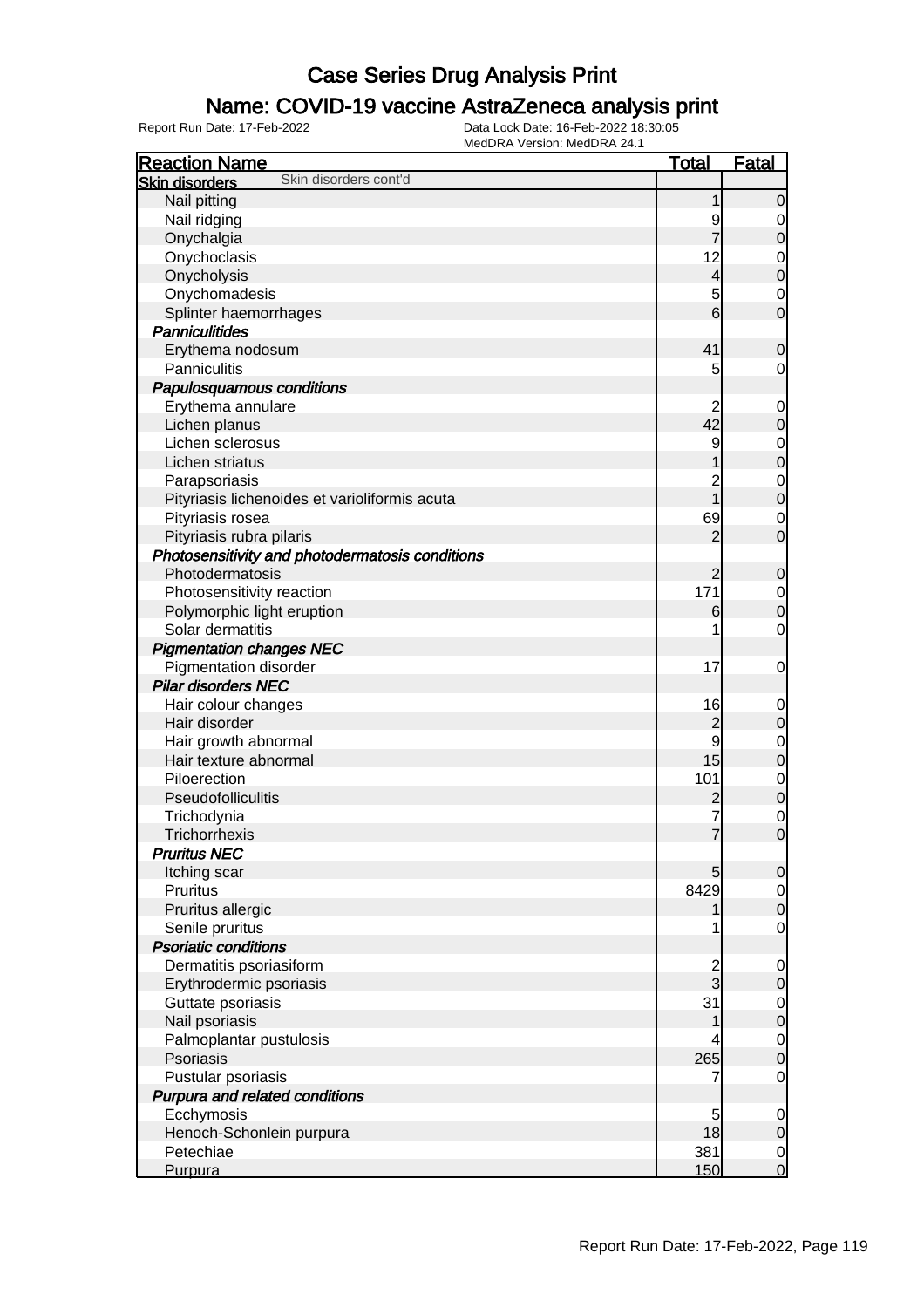### Name: COVID-19 vaccine AstraZeneca analysis print

| <b>Reaction Name</b>                           | <u>Total</u>             | <b>Fatal</b>                         |
|------------------------------------------------|--------------------------|--------------------------------------|
| Skin disorders cont'd<br><b>Skin disorders</b> |                          |                                      |
| <b>Pustular conditions</b>                     |                          |                                      |
| Acute generalised exanthematous pustulosis     | 1                        | $\overline{0}$                       |
| Rash follicular                                | 4                        | $\overline{0}$                       |
| Rashes, eruptions and exanthems NEC            |                          |                                      |
| <b>Butterfly rash</b>                          | 8                        | $\mathbf 0$                          |
| Nodular rash                                   |                          | $\boldsymbol{0}$                     |
| Rash                                           | 9264                     |                                      |
| Rash erythematous                              | 2294                     | $\begin{matrix}0\\0\end{matrix}$     |
| Rash macular                                   | 786                      |                                      |
| Rash maculo-papular                            | 70                       | $\begin{matrix} 0 \\ 0 \end{matrix}$ |
| Rash morbilliform                              | 50                       |                                      |
| Rash papular                                   | 582                      | $\begin{matrix} 0 \\ 0 \end{matrix}$ |
| Rash pruritic                                  | 1995                     |                                      |
| Rash rubelliform                               |                          | $\begin{matrix} 0 \\ 0 \end{matrix}$ |
| Rash scarlatiniform                            | 2                        | $\mathbf{0}$                         |
| Rash vesicular                                 | 107                      | $\overline{0}$                       |
| Systemic lupus erythematosus rash              | 9                        | $\mathbf 0$                          |
| Rosaceas                                       |                          |                                      |
| Erythematotelangiectatic rosacea               | 3                        | $\overline{0}$                       |
| Granulomatous rosacea                          |                          | $\mathbf 0$                          |
| Papulopustular rosacea                         |                          | $\mathbf 0$                          |
| Rosacea                                        | 49                       | $\overline{0}$                       |
| <b>Scaly conditions</b>                        |                          |                                      |
| Dandruff                                       | 3                        | 0                                    |
| Pityriasis                                     | 13                       | $\overline{0}$                       |
| Sebaceous gland disorders                      |                          |                                      |
| Sebaceous glands overactivity                  | 1                        | $\mathbf 0$                          |
| Seborrhoea                                     | 16                       | $\overline{0}$                       |
| Skin and subcutaneous conditions NEC           |                          |                                      |
| Cellulite                                      | 3                        | 0                                    |
| Cutaneous symptom                              | 11                       | $\overline{0}$                       |
| Skin discharge                                 |                          | $\mathbf 0$                          |
| Skin mass                                      | 47                       | $\mathbf 0$                          |
| Skin and subcutaneous tissue ulcerations       |                          |                                      |
| Diabetic foot                                  | $\overline{c}$           | $\mathbf 0$                          |
| Diabetic ulcer                                 | 1                        | 0                                    |
| Ischaemic skin ulcer                           | 1                        | $\overline{0}$                       |
| Pyoderma gangrenosum                           | 3                        | $\overline{0}$                       |
| Skin erosion                                   | 60                       | $\overline{0}$                       |
| Skin ulcer                                     | 37                       | $\mathbf 0$                          |
| Vasculitic ulcer                               | 1                        | $\mathbf 0$                          |
| Skin cysts and polyps                          |                          |                                      |
| Dermal cyst                                    | 28                       | $\mathbf 0$                          |
| Skin dystrophies                               |                          |                                      |
| Keloid scar                                    | 3                        | $\overline{0}$                       |
| Skin wrinkling                                 | 6                        | $\mathbf 0$                          |
| Skin haemorrhages                              |                          |                                      |
| Haemorrhage subcutaneous                       | 22                       | 0                                    |
| Mucocutaneous haemorrhage                      | 3                        | $\overline{0}$                       |
| Skin haemorrhage                               | 53                       | $\mathbf 0$                          |
| Skin hyperplasias and hypertrophies            |                          |                                      |
| Skin hypertrophy                               | $\overline{\mathcal{L}}$ | $\mathbf 0$                          |
| <b>Skin hypoplasias and atrophies</b>          |                          |                                      |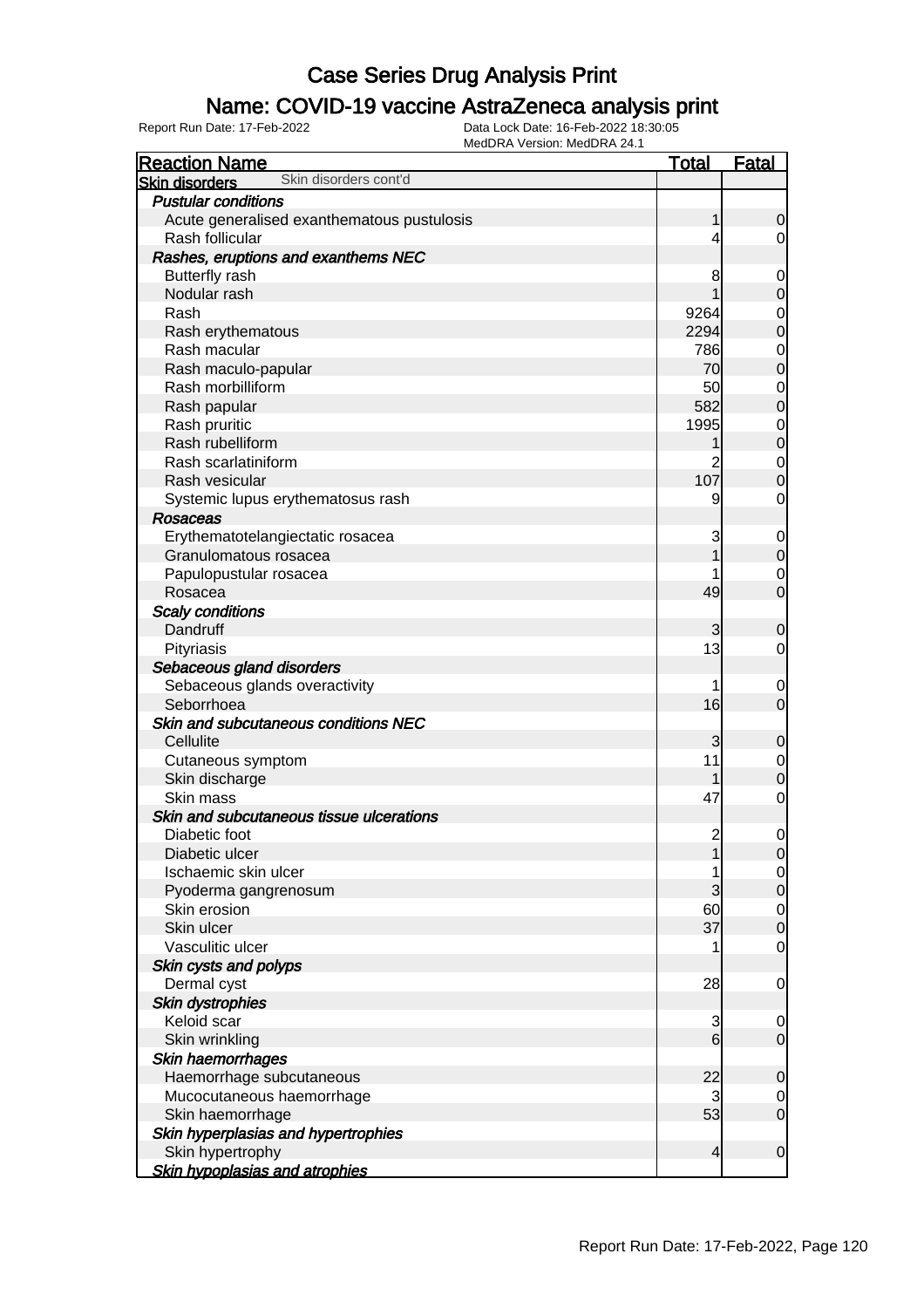### Name: COVID-19 vaccine AstraZeneca analysis print

| <b>Reaction Name</b>                           | <b>Total</b>   | <b>Fatal</b>   |
|------------------------------------------------|----------------|----------------|
| Skin disorders cont'd<br><b>Skin disorders</b> |                |                |
| Skin atrophy                                   | 13             | $\mathbf 0$    |
| Skin striae                                    | 13             | 0              |
| Skin injuries and mechanical dermatoses        |                |                |
| Decubitus ulcer                                | 6              | $\mathbf 0$    |
| Needle track marks                             | $\overline{3}$ | $\overline{0}$ |
| Skin preneoplastic conditions NEC              |                |                |
| Actinic keratosis                              | 3              | $\mathbf 0$    |
| Leukoplakia                                    |                | 0              |
| <b>Skin vascular conditions NEC</b>            |                |                |
| Angiodermatitis                                | 1              | $\mathbf 0$    |
| Haemangioma-thrombocytopenia syndrome          |                | $\overline{0}$ |
| Skin oedema                                    | 3              | $\mathbf 0$    |
| Skin vasculitides                              |                |                |
| Capillaritis                                   | 1              | $\mathbf 0$    |
| <b>Cutaneous vasculitis</b>                    | 15             | $\mathbf 0$    |
| Hypersensitivity vasculitis                    | 4              | $\mathbf{0}$   |
| Nodular vasculitis                             |                | $\overline{0}$ |
| Vasculitic rash                                | 30             | $\mathbf 0$    |
| Skin vasomotor conditions                      |                |                |
| Livedo reticularis                             | 59             | $\mathbf 0$    |
| Telangiectasia and related conditions          |                |                |
| Spider naevus                                  | 5              | 0              |
| Telangiectasia                                 | 5              | $\mathbf 0$    |
| <b>Urticarias</b>                              |                |                |
| Chronic spontaneous urticaria                  | 7              | $\mathbf 0$    |
| Cold urticaria                                 | 11             | $\mathbf{0}$   |
| Idiopathic urticaria                           | 10             | $\overline{0}$ |
| Mechanical urticaria                           | 9              | $\overline{0}$ |
| Solar urticaria                                |                | $\overline{0}$ |
| Urticaria                                      | 2658           | $\mathbf 0$    |
| Urticaria cholinergic                          | 2              | $\overline{0}$ |
| Urticaria chronic                              | 53             | $\mathbf 0$    |
| Urticaria contact                              | 3              | $\overline{0}$ |
| Urticaria papular                              | 3              | $\mathbf 0$    |
| Urticaria pigmentosa                           |                | $\overline{0}$ |
| Urticaria thermal                              |                | $\mathbf 0$    |
| Urticarial vasculitis                          |                | $\overline{0}$ |
| <b>Skin disorders SOC TOTAL</b>                | 53191          | $\overline{0}$ |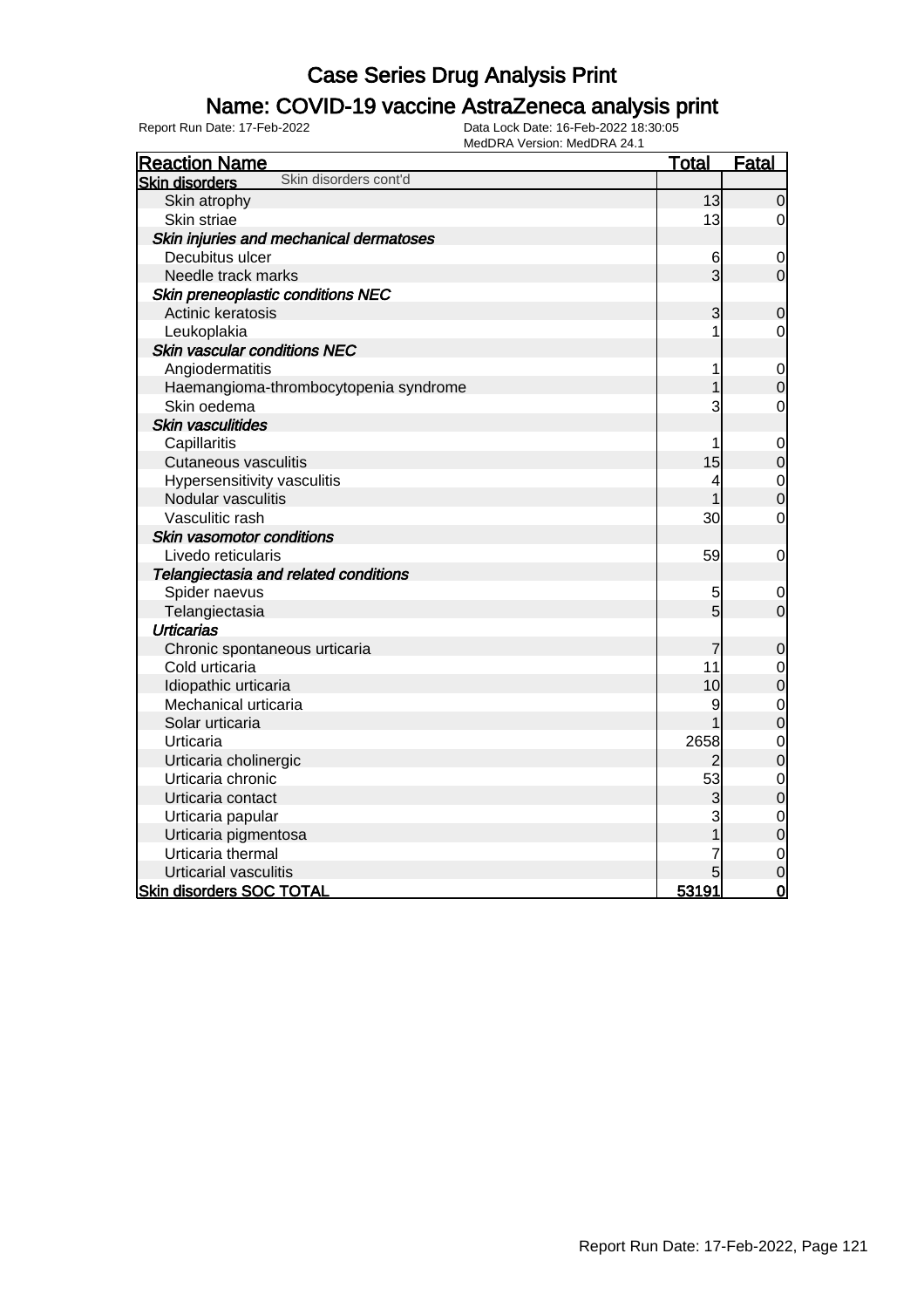### Name: COVID-19 vaccine AstraZeneca analysis print

| <b>Reaction Name</b>                                    | <u>Total</u>                          | <b>Fatal</b>   |
|---------------------------------------------------------|---------------------------------------|----------------|
| Social circumstances                                    |                                       |                |
| Age related issues                                      |                                       |                |
| Childhood                                               | 1                                     | $\mathbf 0$    |
| Life expectancy shortened                               |                                       | $\overline{0}$ |
| Menarche                                                | 3                                     | $\pmb{0}$      |
| Menopause                                               | 79                                    | $\mathbf 0$    |
| Postmenopause                                           | 18                                    | $\overline{0}$ |
| Alcohol product use                                     |                                       |                |
| Alcoholic                                               | 4                                     | $\mathbf 0$    |
| Crime victims                                           |                                       |                |
| Victim of abuse                                         | 1                                     | $\mathbf 0$    |
| Criminal activity                                       |                                       |                |
| Chemical submission                                     | 1                                     | $\mathbf 0$    |
| Verbal abuse                                            | 1                                     | 0              |
| <b>Dependents</b>                                       |                                       |                |
| Sick relative                                           | 1                                     | $\mathbf 0$    |
| Dietary and nutritional issues                          |                                       |                |
| Inadequate diet                                         | 1                                     | 0              |
| Kosher diet                                             |                                       | $\mathbf 0$    |
| <b>Disability issues</b>                                |                                       |                |
| Bedridden                                               | 98                                    | $\mathbf 0$    |
| Breast prosthesis user                                  | $\overline{c}$                        | $\mathbf 0$    |
| Corrective lens user                                    |                                       | $\mathbf 0$    |
| Dependence on oxygen therapy                            |                                       | $\mathbf 0$    |
| <b>Disability</b>                                       | 10                                    | $\mathbf 0$    |
| Hearing aid user                                        | 3                                     | $\mathbf 0$    |
| Hearing disability                                      | $\overline{2}$                        | $\mathbf 0$    |
| Housebound                                              | $\overline{2}$                        | $\mathbf 0$    |
| Immobile                                                | 59                                    | $\mathbf 0$    |
| Immobilisation prolonged                                | 4                                     | $\mathbf 0$    |
| Impaired driving ability                                | 6                                     | $\mathbf 0$    |
| Impaired work ability                                   | 34                                    | $\mathbf 0$    |
| Loss of personal independence in daily activities       | 14                                    | $\mathbf 0$    |
| Mental disability                                       | 1                                     | $\mathbf 0$    |
| Paralytic disability                                    |                                       | $\mathbf 0$    |
| Physical disability                                     | 3                                     | 0              |
| Sight disability                                        | 27                                    | 0              |
| Sitting disability                                      | 3                                     | $\overline{0}$ |
| Walking aid user                                        | $\frac{1}{2}$                         | $\mathbf 0$    |
| Walking disability                                      | $\overline{9}$                        | $\mathbf 0$    |
| Wheelchair user                                         | $\overline{3}$                        | $\mathbf 0$    |
| <b>Educational issues</b>                               |                                       |                |
| <b>Educational problem</b>                              | 1                                     | 0              |
| Illiteracy                                              | 3                                     | $\mathbf 0$    |
| <b>Employment issues</b>                                |                                       |                |
| Job dissatisfaction                                     |                                       | $\mathbf 0$    |
| Retirement                                              | $\frac{2}{5}$                         | $\mathbf 0$    |
| Stress at work                                          | $\begin{array}{c} 2 \\ 1 \end{array}$ | 0              |
| Unemployment                                            |                                       | $\mathbf 0$    |
| <b>Family and partner issues</b>                        |                                       |                |
| Homosexual parent                                       | 1                                     | $\mathbf 0$    |
| Partner stress                                          | 1                                     | $\overline{0}$ |
| Non-occupational and unspecified environmental problems |                                       |                |
| Food contamination                                      | 1                                     | $\mathbf 0$    |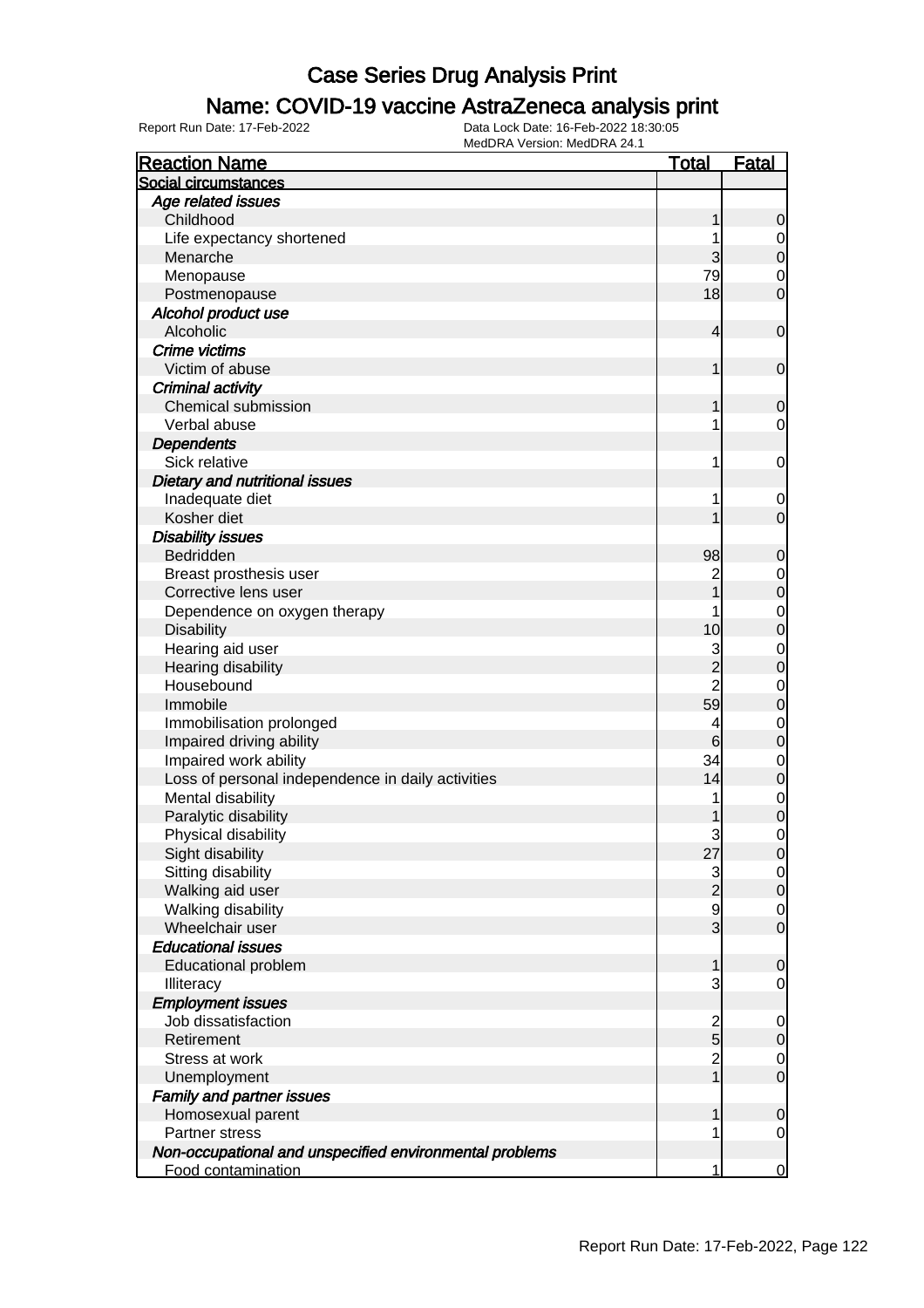### Name: COVID-19 vaccine AstraZeneca analysis print

| <b>Reaction Name</b>                            | <u>Total</u> | Fatal          |
|-------------------------------------------------|--------------|----------------|
| Social circumstances ocial circumstances cont'd |              |                |
| Water pollution                                 | 4            | $\Omega$       |
| <b>Pregnancy related circumstances</b>          |              |                |
| <b>Breast feeding</b>                           | 9            | $\mathbf 0$    |
| <b>Sexuality issues</b>                         |              |                |
| Anal sex                                        |              | $\overline{0}$ |
| Homosexuality                                   |              | 0              |
| <b>Social issues NEC</b>                        |              |                |
| Blood donor                                     |              | 0              |
| Contraindication to medical treatment           |              | 0              |
| Contraindication to vaccination                 |              | 0              |
| Convalescent                                    |              | 0              |
| Hair dye user                                   |              | ი              |
| Impaired quality of life                        |              | 0              |
| Refusal of treatment by patient                 |              |                |
| Refusal of vaccination                          |              | 0              |
| Tanning                                         |              | 0              |
| Tattoo                                          |              | $\Omega$       |
| Tobacco use                                     |              |                |
| Non-tobacco user                                |              | 0              |
| Tobacco user                                    |              | 0              |
| Social circumstances SOC TOTAL                  | 457          | 0              |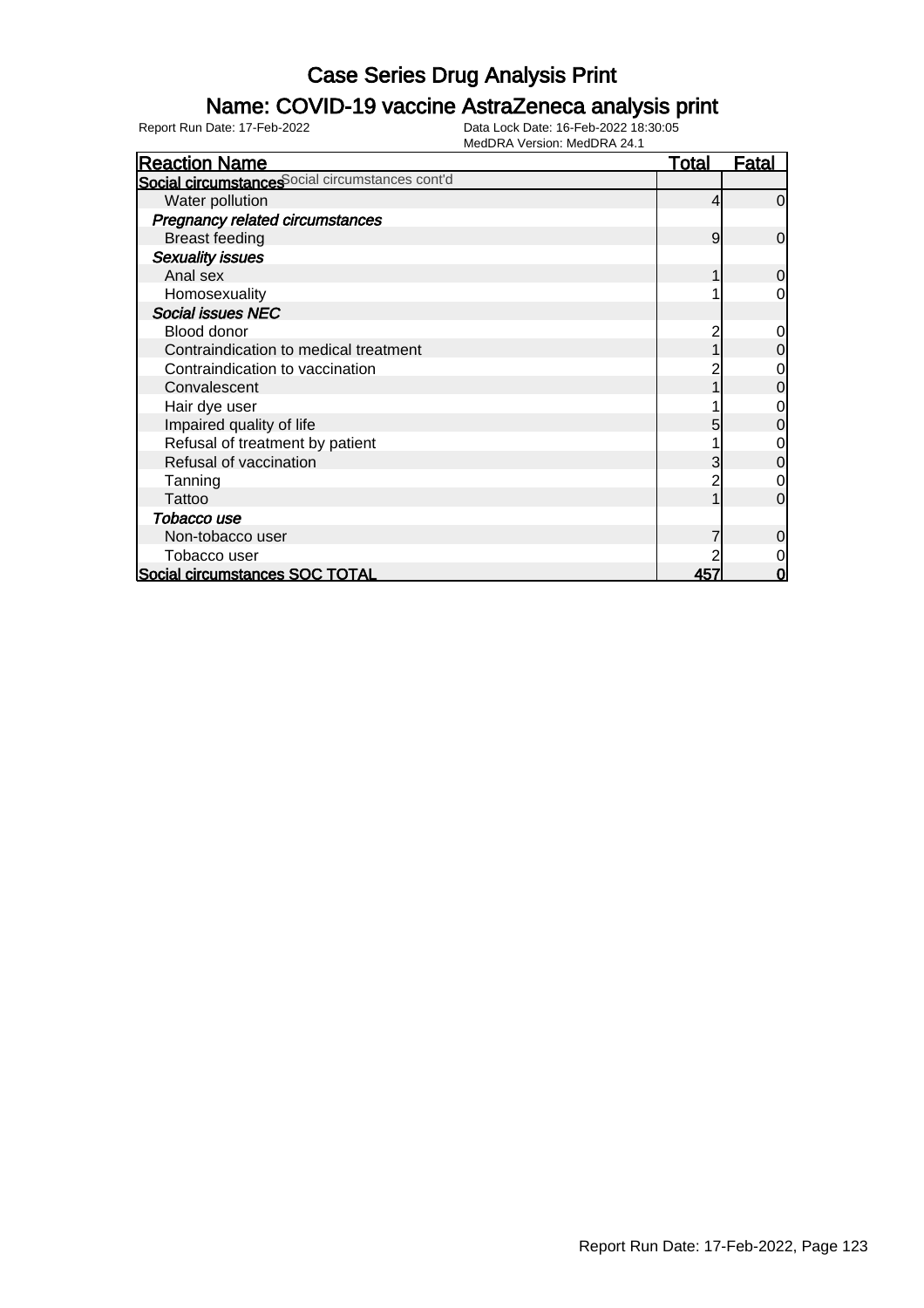#### Name: COVID-19 vaccine AstraZeneca analysis print

| <b>Reaction Name</b>                                 | Total          | Fatal            |
|------------------------------------------------------|----------------|------------------|
| Surgical & medical procedures                        |                |                  |
| Anaesthesia and allied procedures                    |                |                  |
| Local anaesthesia                                    | 3              | 0                |
| Nerve block                                          | 5              | 0                |
| Analgesia supportive care                            |                |                  |
| Analgesic therapy                                    | 1              | 0                |
| Antiinfective therapies                              |                |                  |
| Antibiotic therapy                                   | $\overline{c}$ | 0                |
| COVID-19 treatment                                   | $\overline{7}$ | 0                |
| Arterial therapeutic procedures (excl aortic)        |                |                  |
| Cerebral revascularisation                           |                | 0                |
| Coronary artery bypass                               | $\overline{c}$ | 0                |
| Autonomic nerve therapeutic procedures               |                |                  |
| Vagotomy                                             | 3              | 0                |
| Biliary tract and gallbladder therapeutic procedures |                |                  |
| Cholecystectomy                                      |                | 0                |
| Cholelithotomy                                       |                | 0                |
| <b>Blood and blood product treatment</b>             |                |                  |
| Photopheresis                                        |                | 0                |
| Transfusion                                          |                | 0                |
| <b>Breast therapeutic procedures NEC</b>             |                |                  |
| Axillary lymphadenectomy                             | 1              | 0                |
| Bronchial and pulmonary therapeutic procedures       |                |                  |
| Airway secretion clearance therapy                   |                | 0                |
| Antitussive therapy                                  |                | 0                |
| Cardiac device therapeutic procedures                |                |                  |
| Cardiac pacemaker insertion                          | 2              | 0                |
| Pacemaker generated rhythm                           | 1              | 0                |
| Cardiac therapeutic procedures NEC                   |                |                  |
| Cardiac operation                                    | 1              | $\boldsymbol{0}$ |
| Pericardial excision                                 | 2              | 0                |
| Cardiac valve therapeutic procedures                 |                |                  |
| Aortic valve replacement                             |                | 0                |
| Heart valve replacement                              |                | 0                |
| <b>Chemotherapies</b>                                |                |                  |
| Chemotherapy toxicity attenuation                    | 1              | 0                |
| Contraceptive methods female                         |                |                  |
| Contraception                                        | 3              | $\overline{0}$   |
| Contraceptive diaphragm                              | 3              | $\overline{0}$   |
| Intrauterine contraception                           |                | $\mathbf 0$      |
| Oral contraception                                   | 2              | $\overline{0}$   |
| Corneal and scleral therapeutic procedures           |                |                  |
| Corneal transplant                                   | 2              | $\mathbf 0$      |
| Dental and gingival therapeutic procedures           |                |                  |
| Dental care                                          |                | 0                |
| <b>Tooth extraction</b>                              | 3              | $\mathbf 0$      |
| <b>Tooth restoration</b>                             | 4              | $\mathbf 0$      |
| Dietary and nutritional therapies                    |                |                  |
| Fluid replacement                                    |                | 0                |
| Gluten free diet                                     |                | $\mathbf 0$      |
| Medical diet                                         | 6              | $\mathbf 0$      |
| Mineral supplementation                              |                | $\mathbf 0$      |
| Nothing by mouth order                               | 8              | 0                |
| <b>External ear therapeutic procedures</b>           |                |                  |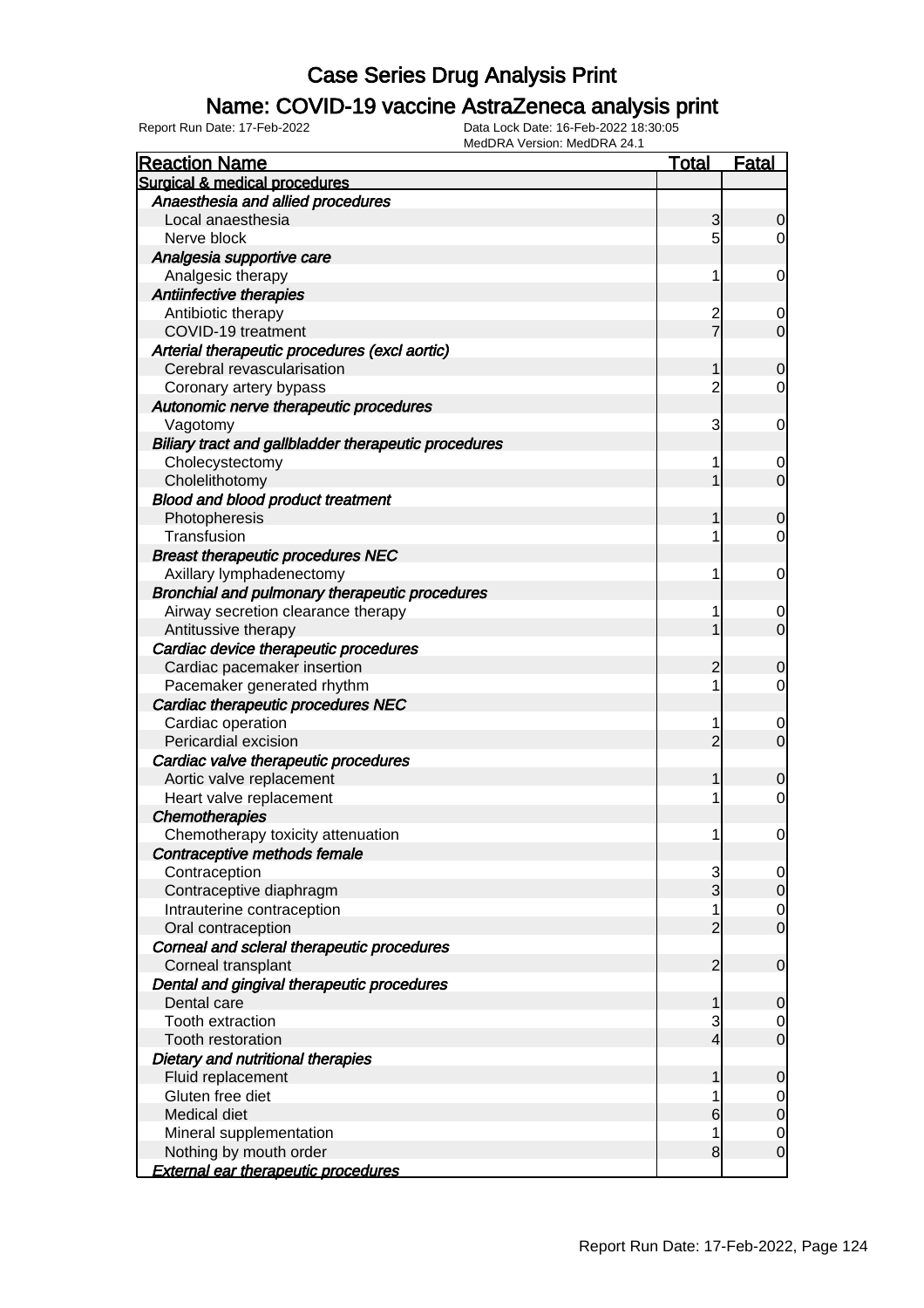### Name: COVID-19 vaccine AstraZeneca analysis print

| <b>Reaction Name</b>                                                         | <u>Total</u>        | <b>Fatal</b>                  |
|------------------------------------------------------------------------------|---------------------|-------------------------------|
| Surgical & medical proceeder esmedical procedures cont'd                     |                     |                               |
| Cerumen removal                                                              | $\overline{2}$      | $\overline{0}$                |
| Eye therapeutic procedures NEC                                               |                     |                               |
| Eye irrigation                                                               | 4                   | $\overline{0}$                |
| <b>Facial therapeutic procedures</b>                                         |                     |                               |
| Face lift                                                                    | 3                   | $\mathbf 0$                   |
| Fallopian tube therapeutic procedures                                        |                     |                               |
| Fallopian tube operation                                                     | 1                   | $\mathbf 0$                   |
| <b>Fascial and bursal therapeutic procedures</b><br>Bursa removal            | 1                   |                               |
| Fertility and fertilisation interventions female                             |                     | $\mathbf 0$                   |
| Ovulation induction                                                          | 2                   | $\mathbf 0$                   |
|                                                                              |                     |                               |
| Gastric therapeutic procedures                                               | 1                   | $\mathbf 0$                   |
| Antacid therapy                                                              |                     |                               |
| Gastrointestinal therapeutic procedures NEC<br>Intestinal resection          |                     |                               |
|                                                                              |                     | $\mathbf 0$                   |
| Prophylaxis against gastrointestinal ulcer                                   | 28                  | 0<br>$\overline{0}$           |
| Prophylaxis of nausea and vomiting                                           |                     |                               |
| Gynaecological therapeutic procedures NEC                                    |                     |                               |
| Gynaecological disorder prophylaxis                                          | 1                   | $\mathbf 0$                   |
| Menstrual cycle management                                                   | 4                   | 0                             |
| Haematological therapeutic procedures NEC                                    |                     |                               |
| Anticoagulant therapy                                                        | $\overline{c}$<br>1 | 0<br>$\overline{0}$           |
| Haemofiltration                                                              |                     |                               |
| Thrombosis prophylaxis                                                       |                     | 0                             |
| Head, neck and oral cavity therapeutic procedures NEC                        |                     |                               |
| Neck lift                                                                    | 1                   | 0                             |
| Hormonal therapeutic procedures NEC                                          |                     |                               |
| Hormone replacement therapy                                                  | 6                   | 0<br>$\overline{0}$           |
| Hormone therapy                                                              | 9                   |                               |
| Steroid therapy                                                              |                     | 0                             |
| <b>Immunisations</b>                                                         |                     |                               |
| COVID-19 immunisation<br>Immunisation                                        | 220<br>119          | $\mathbf 0$<br>$\overline{O}$ |
| Influenza immunisation                                                       |                     |                               |
|                                                                              |                     | $\mathbf 0$<br>$\overline{0}$ |
| Tuberculosis immunisation<br>Induced abortions                               | 1                   |                               |
| Abortion induced                                                             | 2                   |                               |
|                                                                              |                     | $\mathbf 0$                   |
| Iris and ciliary body therapeutic procedures<br>Pupil constriction procedure | 1                   | $\mathbf 0$                   |
| Joint therapeutic procedures                                                 |                     |                               |
|                                                                              |                     |                               |
| Hip surgery<br>Joint injection                                               | 6                   | $\mathbf 0$                   |
| Joint stabilisation                                                          |                     | $\overline{0}$                |
| Knee operation                                                               | $\frac{2}{3}$       | $\mathbf 0$                   |
| Shoulder operation                                                           |                     | $\overline{0}$                |
| Large intestine therapeutic procedures                                       |                     |                               |
| Appendicectomy                                                               | 8                   |                               |
| Colectomy                                                                    |                     | $\mathbf 0$<br>0              |
|                                                                              |                     |                               |
| Limb therapeutic procedures<br>Arm amputation                                |                     |                               |
| Foot amputation                                                              |                     | $\mathbf 0$<br>0              |
| Leg amputation                                                               | 6                   | $\mathbf 0$                   |
| Limb immobilisation                                                          | 28                  | $\overline{0}$                |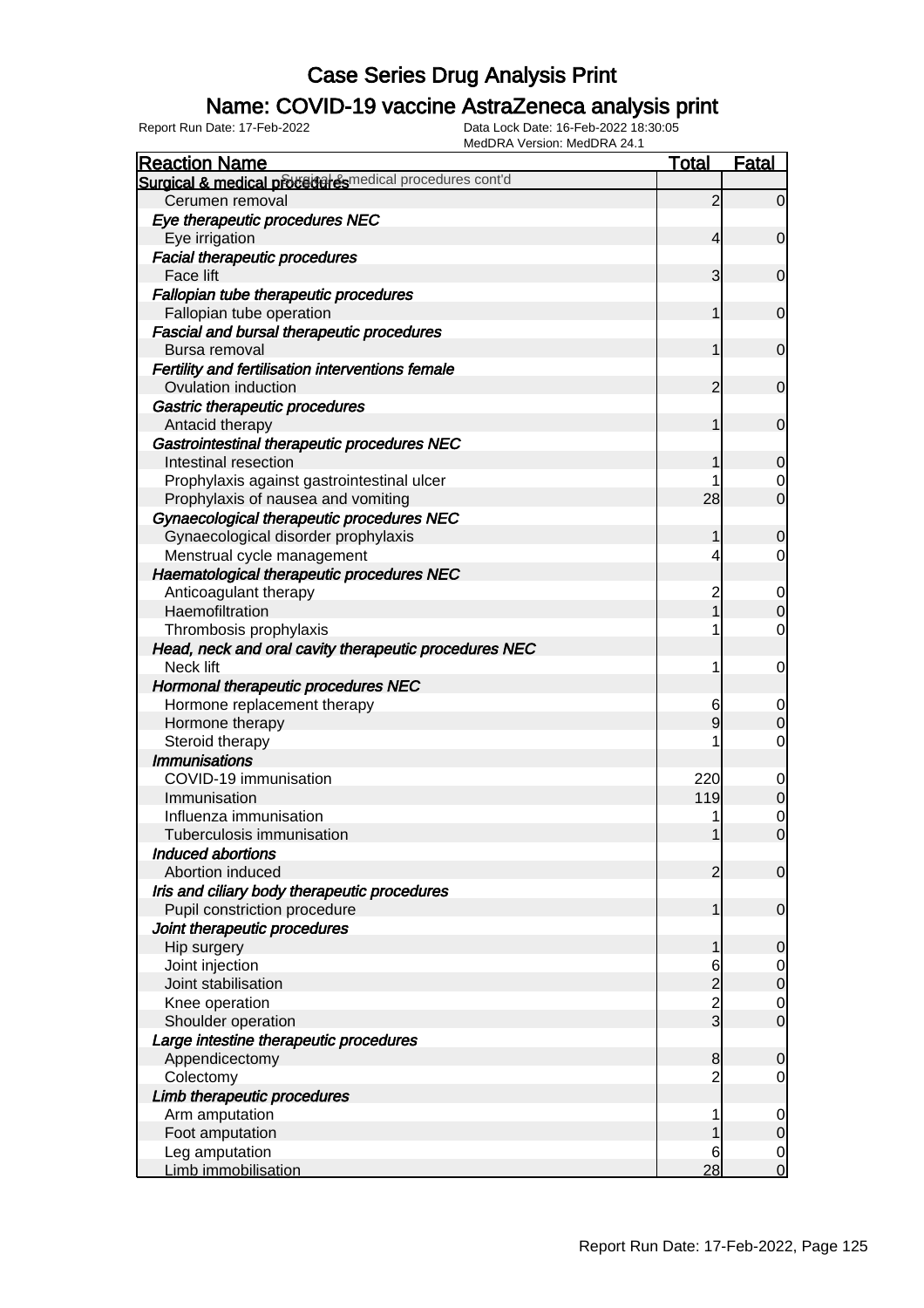### Name: COVID-19 vaccine AstraZeneca analysis print

| MEUDRA VEISIUII. MEUDRA 24. I<br><b>Reaction Name</b>   | <b>Total</b>   | Fatal            |
|---------------------------------------------------------|----------------|------------------|
| Surgical & medical proceed esmedical procedures cont'd  |                |                  |
| Limb operation                                          | 14             | 0                |
| Limb reattachment surgery                               |                | $\Omega$         |
| Toe amputation                                          | 5              | 0                |
| <b>Mastectomies</b>                                     |                |                  |
| Breast conserving surgery                               | 2              | 0                |
| Muscle therapeutic procedures                           |                |                  |
| Muscle relaxant therapy                                 | 3              | 0                |
| Nail therapeutic procedures                             |                |                  |
| Nail operation                                          | 2              | 0                |
| Nasal therapeutic procedures                            |                |                  |
| Nasal irrigation                                        |                | 0                |
| Nervous system therapeutic procedures NEC               |                |                  |
| Central nervous system stimulation                      | 3              | 0                |
| Multiple sclerosis relapse prophylaxis                  | $\overline{c}$ | 0                |
| Neurological rehabilitation                             |                | 0                |
| Orbit and globe therapeutic procedures                  |                |                  |
| Eye muscle operation                                    |                | 0                |
| <b>Patient positioning</b>                              |                |                  |
| Prone position                                          |                | 0                |
| Peripheral nerve therapeutic procedures                 |                |                  |
| Carpal tunnel decompression                             |                | 0                |
| Phototherapies                                          |                |                  |
| UV light therapy                                        |                | 0                |
| <b>Prophylactic procedures NEC</b>                      |                |                  |
| Anaphylaxis prophylaxis                                 | 3              | 0                |
| Reproductive system disorder prophylaxis                |                | $\overline{0}$   |
| Psychiatric therapies                                   |                |                  |
| Antidepressant therapy                                  |                | 0                |
| Psychotherapy                                           |                | 0                |
| Renal therapeutic procedures                            |                |                  |
| <b>Dialysis</b>                                         |                | $\mathbf 0$      |
| Respiratory tract therapeutic procedures NEC            |                |                  |
| Asthma prophylaxis                                      |                | 0                |
| Respiratory therapy                                     |                | $\overline{0}$   |
| Skin and subcutaneous tissue therapeutic procedures NEC |                |                  |
| Dermal filler injection                                 |                | $\mathbf 0$      |
| <b>Skin lesion excisions</b>                            |                |                  |
| Skin neoplasm excision                                  |                | $\overline{0}$   |
| Tattoo excision                                         |                | 0                |
| Skull and brain therapeutic procedures                  |                |                  |
| <b>Brain operation</b>                                  |                | 0                |
| Small intestine therapeutic procedures                  |                |                  |
| lleostomy                                               | 3              | 0                |
| Spine and spinal cord therapeutic procedures            |                |                  |
| Spinal operation                                        |                | 0                |
| <b>Testicular and scrotal therapeutic procedures</b>    |                |                  |
| <b>Testes exploration</b>                               |                | 0                |
| <b>Therapeutic procedures NEC</b>                       |                |                  |
| Anaphylaxis treatment                                   |                | 0                |
| Antiallergic therapy                                    |                | 0                |
| Bed rest                                                | 25             | 0                |
| Catheter management                                     | 4              | $\boldsymbol{0}$ |
| Catheter placement                                      | 2              | 0                |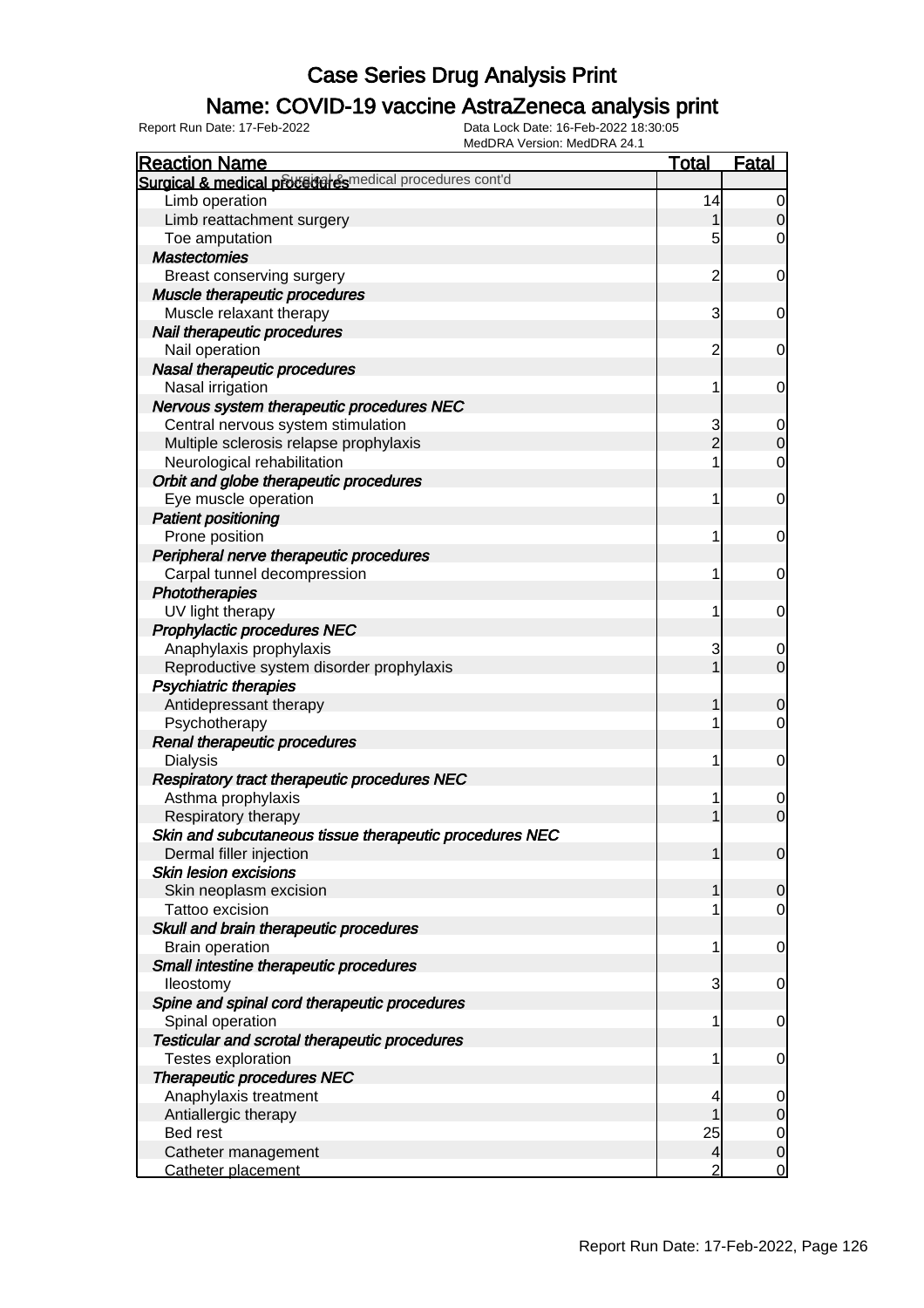#### Name: COVID-19 vaccine AstraZeneca analysis print

| <b>Reaction Name</b>                                   | <u>Total</u>   | <b>Fatal</b>     |
|--------------------------------------------------------|----------------|------------------|
| Surgical & medical proceed esmedical procedures cont'd |                |                  |
| Continuous passive motion machine therapy              |                | $\overline{0}$   |
| Fatigue management                                     |                | $\overline{0}$   |
| Heat therapy                                           | 3              | $\mathbf 0$      |
| Hospitalisation                                        | 29             | $\mathbf 0$      |
| Immobilisation bandage                                 |                | $\mathbf 0$      |
| Injection                                              | 54             | $\mathbf 0$      |
| Interchange of vaccine products                        | 68             | $\mathbf 0$      |
| Localised alternating hot and cold therapy             | 6              | $\mathbf 0$      |
| Magnetic therapy                                       |                | $\mathbf 0$      |
| Manipulation                                           |                | $\mathbf 0$      |
| Mass excision                                          | 10             | $\mathbf 0$      |
| <b>Medication dilution</b>                             | 3              | $\mathbf 0$      |
| Occupational therapy                                   |                | $\mathbf 0$      |
| Physical fitness training                              |                | $\mathbf 0$      |
| Physiotherapy                                          |                | $\mathbf 0$      |
| Product used for unknown indication                    |                | $\mathbf 0$      |
| Promotion of wound healing                             |                | $\mathbf 0$      |
| Self-medication                                        |                | $\mathbf 0$      |
| Smoking cessation therapy                              |                | $\mathbf 0$      |
| Specialist consultation                                |                | $\mathbf 0$      |
| Stoma care                                             |                | $\mathbf 0$      |
| Surgery                                                |                | $\mathbf 0$      |
| Therapeutic hypothermia                                | $\frac{2}{2}$  | $\pmb{0}$        |
| Therapy change                                         | $\overline{c}$ | $\mathbf 0$      |
| Transgender operation                                  |                | $\mathbf 0$      |
| Tumour excision                                        |                | 0                |
| Wound treatment                                        |                | $\mathbf 0$      |
| Tonsillar therapeutic procedures                       |                |                  |
| Tonsillectomy                                          | 1              | $\mathbf 0$      |
| <b>Tracheal therapeutic procedures</b>                 |                |                  |
| Tracheostomy                                           | 1              | $\mathbf 0$      |
| <b>Tumour vaccine therapies</b>                        |                |                  |
| Tumour vaccine therapy                                 | 1              | $\mathbf 0$      |
| Uterine therapeutic procedures                         |                |                  |
| <b>Endometrial ablation</b>                            | $6 \,$         | $\boldsymbol{0}$ |
| Hysterectomy                                           | 1              | $\overline{0}$   |
| Uterine dilation and evacuation                        |                | $\overline{0}$   |
| Vascular therapeutic procedures NEC                    |                |                  |
| Clamping of blood vessel                               | 1              | $\mathbf 0$      |
| Thrombectomy                                           | 3              | $\overline{0}$   |
| Thromboembolectomy                                     | 1              | $\mathbf 0$      |
| Thrombolysis                                           | $\overline{c}$ | 0                |
| Vascular graft                                         |                | $\mathbf 0$      |
| Venous therapeutic procedures                          |                |                  |
| Phlebotomy                                             | 2              | $\mathbf 0$      |
| Surgical & medical procedures SOC TOTAL                | 863            | $\mathbf 0$      |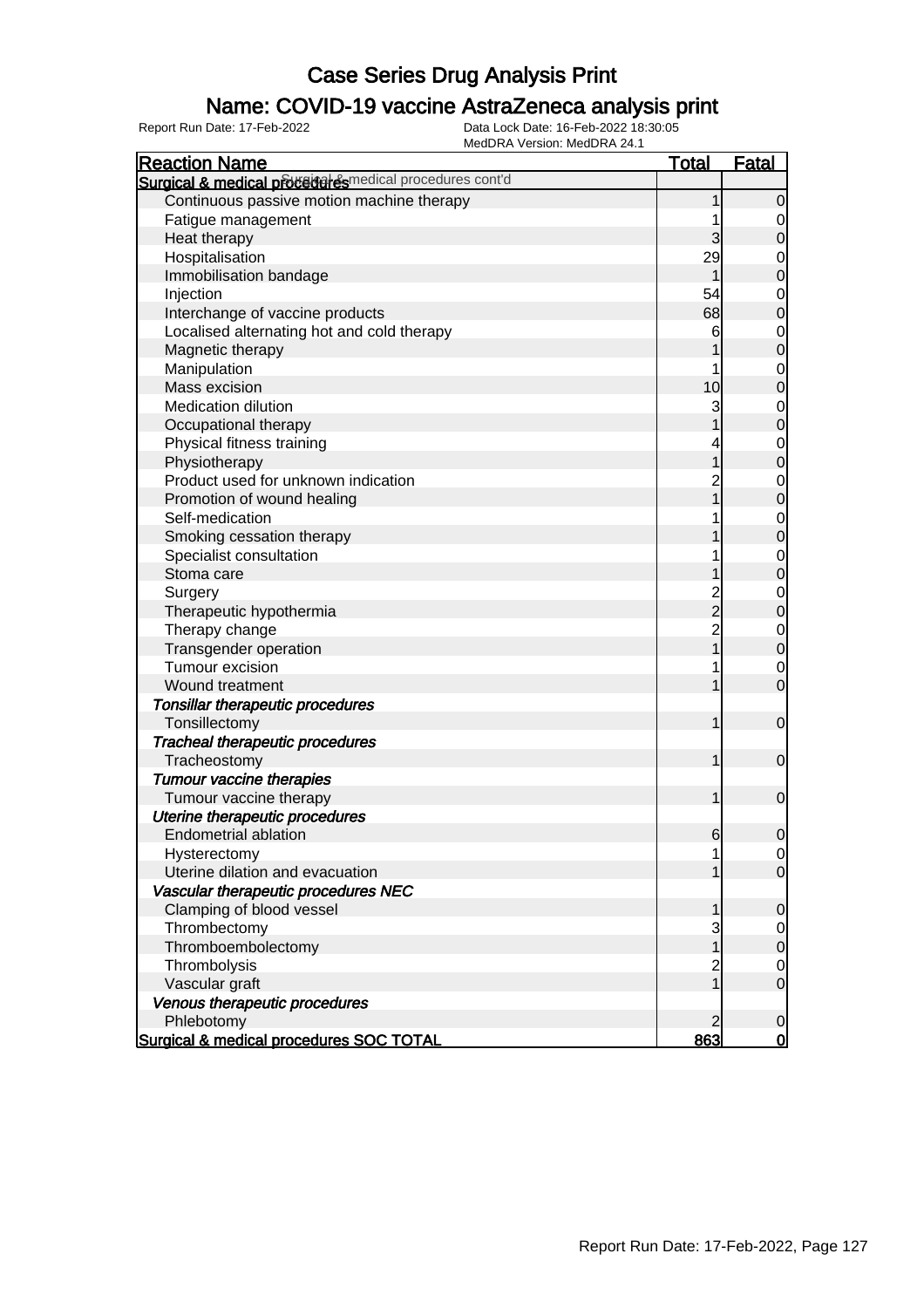#### Name: COVID-19 vaccine AstraZeneca analysis print

| <b>Vascular disorders</b><br>Accelerated and malignant hypertension<br>Accelerated hypertension<br>0<br>Hypertensive crisis<br>15<br>0<br>Hypertensive emergency<br>2<br>0<br>Hypertensive urgency<br>4<br>0<br>Malignant hypertension<br>0<br>Tyramine reaction<br>0<br>Aneurysms and dissections non-site specific<br>14<br>Aneurysm<br>1<br>Aneurysm ruptured<br>0<br>Artery dissection<br>0<br>Venous aneurysm<br>0<br>Aortic aneurysms and dissections<br>Acute aortic syndrome<br>0<br>Aortic aneurysm<br>0<br>Aortic aneurysm rupture<br>Aortic dissection<br>Aortic intramural haematoma<br>0<br>Penetrating aortic ulcer<br>0<br>Aortic embolism and thrombosis<br>Aortic embolus<br>25<br>1<br>13<br>Aortic thrombosis<br>2<br>Aortic infections and inflammations<br>Aortitis<br>3<br>$\mathbf 0$<br>Aortic necrosis and vascular insufficiency<br>Aortic occlusion<br>0<br>Aortic stenosis<br>4<br>0<br>Arterial infections and inflammations<br>Arteritis<br>6<br>0<br>63<br>Giant cell arteritis<br>0<br><b>Blood pressure disorders NEC</b><br>25<br>Blood pressure fluctuation<br>0<br>Labile blood pressure<br>5<br>0<br>Bruising, ecchymosis and purpura<br>Achenbach syndrome<br>10<br>0<br>Circulatory collapse and shock<br>Circulatory collapse<br>132<br>$\overline{c}$<br>Distributive shock<br>$\overline{0}$<br>$\overline{2}$<br>$\overline{2}$<br>Hypoperfusion<br>$\mathbf 0$<br>Hypovolaemic shock<br>0<br>Neurogenic shock<br>10<br>$\mathbf 0$<br>Peripheral circulatory failure<br>4<br>$\mathbf 0$<br>59<br>Shock<br>1<br>Shock haemorrhagic<br>0<br>Shock symptom<br>6<br>0<br><b>Haemorrhages NEC</b><br>Bloody discharge<br>16<br>0<br>Haematoma<br>118<br>$\mathbf 0$<br>Haemorrhage<br>1480<br>$\overline{\mathbf{c}}$<br>$\overline{0}$<br>Internal haemorrhage<br>31<br>Venous haemorrhage<br>9<br>$\mathbf 0$<br>Lymphangiopathies | <b>Reaction Name</b> | <u>Total</u> | <b>Fatal</b> |
|------------------------------------------------------------------------------------------------------------------------------------------------------------------------------------------------------------------------------------------------------------------------------------------------------------------------------------------------------------------------------------------------------------------------------------------------------------------------------------------------------------------------------------------------------------------------------------------------------------------------------------------------------------------------------------------------------------------------------------------------------------------------------------------------------------------------------------------------------------------------------------------------------------------------------------------------------------------------------------------------------------------------------------------------------------------------------------------------------------------------------------------------------------------------------------------------------------------------------------------------------------------------------------------------------------------------------------------------------------------------------------------------------------------------------------------------------------------------------------------------------------------------------------------------------------------------------------------------------------------------------------------------------------------------------------------------------------------------------------------------------------------------------------------------------------------------------------------------------------------------------|----------------------|--------------|--------------|
|                                                                                                                                                                                                                                                                                                                                                                                                                                                                                                                                                                                                                                                                                                                                                                                                                                                                                                                                                                                                                                                                                                                                                                                                                                                                                                                                                                                                                                                                                                                                                                                                                                                                                                                                                                                                                                                                              |                      |              |              |
|                                                                                                                                                                                                                                                                                                                                                                                                                                                                                                                                                                                                                                                                                                                                                                                                                                                                                                                                                                                                                                                                                                                                                                                                                                                                                                                                                                                                                                                                                                                                                                                                                                                                                                                                                                                                                                                                              |                      |              |              |
|                                                                                                                                                                                                                                                                                                                                                                                                                                                                                                                                                                                                                                                                                                                                                                                                                                                                                                                                                                                                                                                                                                                                                                                                                                                                                                                                                                                                                                                                                                                                                                                                                                                                                                                                                                                                                                                                              |                      |              |              |
|                                                                                                                                                                                                                                                                                                                                                                                                                                                                                                                                                                                                                                                                                                                                                                                                                                                                                                                                                                                                                                                                                                                                                                                                                                                                                                                                                                                                                                                                                                                                                                                                                                                                                                                                                                                                                                                                              |                      |              |              |
|                                                                                                                                                                                                                                                                                                                                                                                                                                                                                                                                                                                                                                                                                                                                                                                                                                                                                                                                                                                                                                                                                                                                                                                                                                                                                                                                                                                                                                                                                                                                                                                                                                                                                                                                                                                                                                                                              |                      |              |              |
|                                                                                                                                                                                                                                                                                                                                                                                                                                                                                                                                                                                                                                                                                                                                                                                                                                                                                                                                                                                                                                                                                                                                                                                                                                                                                                                                                                                                                                                                                                                                                                                                                                                                                                                                                                                                                                                                              |                      |              |              |
|                                                                                                                                                                                                                                                                                                                                                                                                                                                                                                                                                                                                                                                                                                                                                                                                                                                                                                                                                                                                                                                                                                                                                                                                                                                                                                                                                                                                                                                                                                                                                                                                                                                                                                                                                                                                                                                                              |                      |              |              |
|                                                                                                                                                                                                                                                                                                                                                                                                                                                                                                                                                                                                                                                                                                                                                                                                                                                                                                                                                                                                                                                                                                                                                                                                                                                                                                                                                                                                                                                                                                                                                                                                                                                                                                                                                                                                                                                                              |                      |              |              |
|                                                                                                                                                                                                                                                                                                                                                                                                                                                                                                                                                                                                                                                                                                                                                                                                                                                                                                                                                                                                                                                                                                                                                                                                                                                                                                                                                                                                                                                                                                                                                                                                                                                                                                                                                                                                                                                                              |                      |              |              |
|                                                                                                                                                                                                                                                                                                                                                                                                                                                                                                                                                                                                                                                                                                                                                                                                                                                                                                                                                                                                                                                                                                                                                                                                                                                                                                                                                                                                                                                                                                                                                                                                                                                                                                                                                                                                                                                                              |                      |              |              |
|                                                                                                                                                                                                                                                                                                                                                                                                                                                                                                                                                                                                                                                                                                                                                                                                                                                                                                                                                                                                                                                                                                                                                                                                                                                                                                                                                                                                                                                                                                                                                                                                                                                                                                                                                                                                                                                                              |                      |              |              |
|                                                                                                                                                                                                                                                                                                                                                                                                                                                                                                                                                                                                                                                                                                                                                                                                                                                                                                                                                                                                                                                                                                                                                                                                                                                                                                                                                                                                                                                                                                                                                                                                                                                                                                                                                                                                                                                                              |                      |              |              |
|                                                                                                                                                                                                                                                                                                                                                                                                                                                                                                                                                                                                                                                                                                                                                                                                                                                                                                                                                                                                                                                                                                                                                                                                                                                                                                                                                                                                                                                                                                                                                                                                                                                                                                                                                                                                                                                                              |                      |              |              |
|                                                                                                                                                                                                                                                                                                                                                                                                                                                                                                                                                                                                                                                                                                                                                                                                                                                                                                                                                                                                                                                                                                                                                                                                                                                                                                                                                                                                                                                                                                                                                                                                                                                                                                                                                                                                                                                                              |                      |              |              |
|                                                                                                                                                                                                                                                                                                                                                                                                                                                                                                                                                                                                                                                                                                                                                                                                                                                                                                                                                                                                                                                                                                                                                                                                                                                                                                                                                                                                                                                                                                                                                                                                                                                                                                                                                                                                                                                                              |                      |              |              |
|                                                                                                                                                                                                                                                                                                                                                                                                                                                                                                                                                                                                                                                                                                                                                                                                                                                                                                                                                                                                                                                                                                                                                                                                                                                                                                                                                                                                                                                                                                                                                                                                                                                                                                                                                                                                                                                                              |                      |              |              |
|                                                                                                                                                                                                                                                                                                                                                                                                                                                                                                                                                                                                                                                                                                                                                                                                                                                                                                                                                                                                                                                                                                                                                                                                                                                                                                                                                                                                                                                                                                                                                                                                                                                                                                                                                                                                                                                                              |                      |              |              |
|                                                                                                                                                                                                                                                                                                                                                                                                                                                                                                                                                                                                                                                                                                                                                                                                                                                                                                                                                                                                                                                                                                                                                                                                                                                                                                                                                                                                                                                                                                                                                                                                                                                                                                                                                                                                                                                                              |                      |              |              |
|                                                                                                                                                                                                                                                                                                                                                                                                                                                                                                                                                                                                                                                                                                                                                                                                                                                                                                                                                                                                                                                                                                                                                                                                                                                                                                                                                                                                                                                                                                                                                                                                                                                                                                                                                                                                                                                                              |                      |              |              |
|                                                                                                                                                                                                                                                                                                                                                                                                                                                                                                                                                                                                                                                                                                                                                                                                                                                                                                                                                                                                                                                                                                                                                                                                                                                                                                                                                                                                                                                                                                                                                                                                                                                                                                                                                                                                                                                                              |                      |              |              |
|                                                                                                                                                                                                                                                                                                                                                                                                                                                                                                                                                                                                                                                                                                                                                                                                                                                                                                                                                                                                                                                                                                                                                                                                                                                                                                                                                                                                                                                                                                                                                                                                                                                                                                                                                                                                                                                                              |                      |              |              |
|                                                                                                                                                                                                                                                                                                                                                                                                                                                                                                                                                                                                                                                                                                                                                                                                                                                                                                                                                                                                                                                                                                                                                                                                                                                                                                                                                                                                                                                                                                                                                                                                                                                                                                                                                                                                                                                                              |                      |              |              |
|                                                                                                                                                                                                                                                                                                                                                                                                                                                                                                                                                                                                                                                                                                                                                                                                                                                                                                                                                                                                                                                                                                                                                                                                                                                                                                                                                                                                                                                                                                                                                                                                                                                                                                                                                                                                                                                                              |                      |              |              |
|                                                                                                                                                                                                                                                                                                                                                                                                                                                                                                                                                                                                                                                                                                                                                                                                                                                                                                                                                                                                                                                                                                                                                                                                                                                                                                                                                                                                                                                                                                                                                                                                                                                                                                                                                                                                                                                                              |                      |              |              |
|                                                                                                                                                                                                                                                                                                                                                                                                                                                                                                                                                                                                                                                                                                                                                                                                                                                                                                                                                                                                                                                                                                                                                                                                                                                                                                                                                                                                                                                                                                                                                                                                                                                                                                                                                                                                                                                                              |                      |              |              |
|                                                                                                                                                                                                                                                                                                                                                                                                                                                                                                                                                                                                                                                                                                                                                                                                                                                                                                                                                                                                                                                                                                                                                                                                                                                                                                                                                                                                                                                                                                                                                                                                                                                                                                                                                                                                                                                                              |                      |              |              |
|                                                                                                                                                                                                                                                                                                                                                                                                                                                                                                                                                                                                                                                                                                                                                                                                                                                                                                                                                                                                                                                                                                                                                                                                                                                                                                                                                                                                                                                                                                                                                                                                                                                                                                                                                                                                                                                                              |                      |              |              |
|                                                                                                                                                                                                                                                                                                                                                                                                                                                                                                                                                                                                                                                                                                                                                                                                                                                                                                                                                                                                                                                                                                                                                                                                                                                                                                                                                                                                                                                                                                                                                                                                                                                                                                                                                                                                                                                                              |                      |              |              |
|                                                                                                                                                                                                                                                                                                                                                                                                                                                                                                                                                                                                                                                                                                                                                                                                                                                                                                                                                                                                                                                                                                                                                                                                                                                                                                                                                                                                                                                                                                                                                                                                                                                                                                                                                                                                                                                                              |                      |              |              |
|                                                                                                                                                                                                                                                                                                                                                                                                                                                                                                                                                                                                                                                                                                                                                                                                                                                                                                                                                                                                                                                                                                                                                                                                                                                                                                                                                                                                                                                                                                                                                                                                                                                                                                                                                                                                                                                                              |                      |              |              |
|                                                                                                                                                                                                                                                                                                                                                                                                                                                                                                                                                                                                                                                                                                                                                                                                                                                                                                                                                                                                                                                                                                                                                                                                                                                                                                                                                                                                                                                                                                                                                                                                                                                                                                                                                                                                                                                                              |                      |              |              |
|                                                                                                                                                                                                                                                                                                                                                                                                                                                                                                                                                                                                                                                                                                                                                                                                                                                                                                                                                                                                                                                                                                                                                                                                                                                                                                                                                                                                                                                                                                                                                                                                                                                                                                                                                                                                                                                                              |                      |              |              |
|                                                                                                                                                                                                                                                                                                                                                                                                                                                                                                                                                                                                                                                                                                                                                                                                                                                                                                                                                                                                                                                                                                                                                                                                                                                                                                                                                                                                                                                                                                                                                                                                                                                                                                                                                                                                                                                                              |                      |              |              |
|                                                                                                                                                                                                                                                                                                                                                                                                                                                                                                                                                                                                                                                                                                                                                                                                                                                                                                                                                                                                                                                                                                                                                                                                                                                                                                                                                                                                                                                                                                                                                                                                                                                                                                                                                                                                                                                                              |                      |              |              |
|                                                                                                                                                                                                                                                                                                                                                                                                                                                                                                                                                                                                                                                                                                                                                                                                                                                                                                                                                                                                                                                                                                                                                                                                                                                                                                                                                                                                                                                                                                                                                                                                                                                                                                                                                                                                                                                                              |                      |              |              |
|                                                                                                                                                                                                                                                                                                                                                                                                                                                                                                                                                                                                                                                                                                                                                                                                                                                                                                                                                                                                                                                                                                                                                                                                                                                                                                                                                                                                                                                                                                                                                                                                                                                                                                                                                                                                                                                                              |                      |              |              |
|                                                                                                                                                                                                                                                                                                                                                                                                                                                                                                                                                                                                                                                                                                                                                                                                                                                                                                                                                                                                                                                                                                                                                                                                                                                                                                                                                                                                                                                                                                                                                                                                                                                                                                                                                                                                                                                                              |                      |              |              |
|                                                                                                                                                                                                                                                                                                                                                                                                                                                                                                                                                                                                                                                                                                                                                                                                                                                                                                                                                                                                                                                                                                                                                                                                                                                                                                                                                                                                                                                                                                                                                                                                                                                                                                                                                                                                                                                                              |                      |              |              |
|                                                                                                                                                                                                                                                                                                                                                                                                                                                                                                                                                                                                                                                                                                                                                                                                                                                                                                                                                                                                                                                                                                                                                                                                                                                                                                                                                                                                                                                                                                                                                                                                                                                                                                                                                                                                                                                                              |                      |              |              |
|                                                                                                                                                                                                                                                                                                                                                                                                                                                                                                                                                                                                                                                                                                                                                                                                                                                                                                                                                                                                                                                                                                                                                                                                                                                                                                                                                                                                                                                                                                                                                                                                                                                                                                                                                                                                                                                                              |                      |              |              |
|                                                                                                                                                                                                                                                                                                                                                                                                                                                                                                                                                                                                                                                                                                                                                                                                                                                                                                                                                                                                                                                                                                                                                                                                                                                                                                                                                                                                                                                                                                                                                                                                                                                                                                                                                                                                                                                                              |                      |              |              |
|                                                                                                                                                                                                                                                                                                                                                                                                                                                                                                                                                                                                                                                                                                                                                                                                                                                                                                                                                                                                                                                                                                                                                                                                                                                                                                                                                                                                                                                                                                                                                                                                                                                                                                                                                                                                                                                                              |                      |              |              |
|                                                                                                                                                                                                                                                                                                                                                                                                                                                                                                                                                                                                                                                                                                                                                                                                                                                                                                                                                                                                                                                                                                                                                                                                                                                                                                                                                                                                                                                                                                                                                                                                                                                                                                                                                                                                                                                                              |                      |              |              |
|                                                                                                                                                                                                                                                                                                                                                                                                                                                                                                                                                                                                                                                                                                                                                                                                                                                                                                                                                                                                                                                                                                                                                                                                                                                                                                                                                                                                                                                                                                                                                                                                                                                                                                                                                                                                                                                                              |                      |              |              |
|                                                                                                                                                                                                                                                                                                                                                                                                                                                                                                                                                                                                                                                                                                                                                                                                                                                                                                                                                                                                                                                                                                                                                                                                                                                                                                                                                                                                                                                                                                                                                                                                                                                                                                                                                                                                                                                                              |                      |              |              |
|                                                                                                                                                                                                                                                                                                                                                                                                                                                                                                                                                                                                                                                                                                                                                                                                                                                                                                                                                                                                                                                                                                                                                                                                                                                                                                                                                                                                                                                                                                                                                                                                                                                                                                                                                                                                                                                                              |                      |              |              |
|                                                                                                                                                                                                                                                                                                                                                                                                                                                                                                                                                                                                                                                                                                                                                                                                                                                                                                                                                                                                                                                                                                                                                                                                                                                                                                                                                                                                                                                                                                                                                                                                                                                                                                                                                                                                                                                                              |                      |              |              |
|                                                                                                                                                                                                                                                                                                                                                                                                                                                                                                                                                                                                                                                                                                                                                                                                                                                                                                                                                                                                                                                                                                                                                                                                                                                                                                                                                                                                                                                                                                                                                                                                                                                                                                                                                                                                                                                                              |                      |              |              |
|                                                                                                                                                                                                                                                                                                                                                                                                                                                                                                                                                                                                                                                                                                                                                                                                                                                                                                                                                                                                                                                                                                                                                                                                                                                                                                                                                                                                                                                                                                                                                                                                                                                                                                                                                                                                                                                                              |                      |              |              |
|                                                                                                                                                                                                                                                                                                                                                                                                                                                                                                                                                                                                                                                                                                                                                                                                                                                                                                                                                                                                                                                                                                                                                                                                                                                                                                                                                                                                                                                                                                                                                                                                                                                                                                                                                                                                                                                                              |                      |              |              |
|                                                                                                                                                                                                                                                                                                                                                                                                                                                                                                                                                                                                                                                                                                                                                                                                                                                                                                                                                                                                                                                                                                                                                                                                                                                                                                                                                                                                                                                                                                                                                                                                                                                                                                                                                                                                                                                                              |                      |              |              |
|                                                                                                                                                                                                                                                                                                                                                                                                                                                                                                                                                                                                                                                                                                                                                                                                                                                                                                                                                                                                                                                                                                                                                                                                                                                                                                                                                                                                                                                                                                                                                                                                                                                                                                                                                                                                                                                                              |                      |              |              |
| Lymphangiopathy<br>2<br>$\overline{0}$                                                                                                                                                                                                                                                                                                                                                                                                                                                                                                                                                                                                                                                                                                                                                                                                                                                                                                                                                                                                                                                                                                                                                                                                                                                                                                                                                                                                                                                                                                                                                                                                                                                                                                                                                                                                                                       |                      |              |              |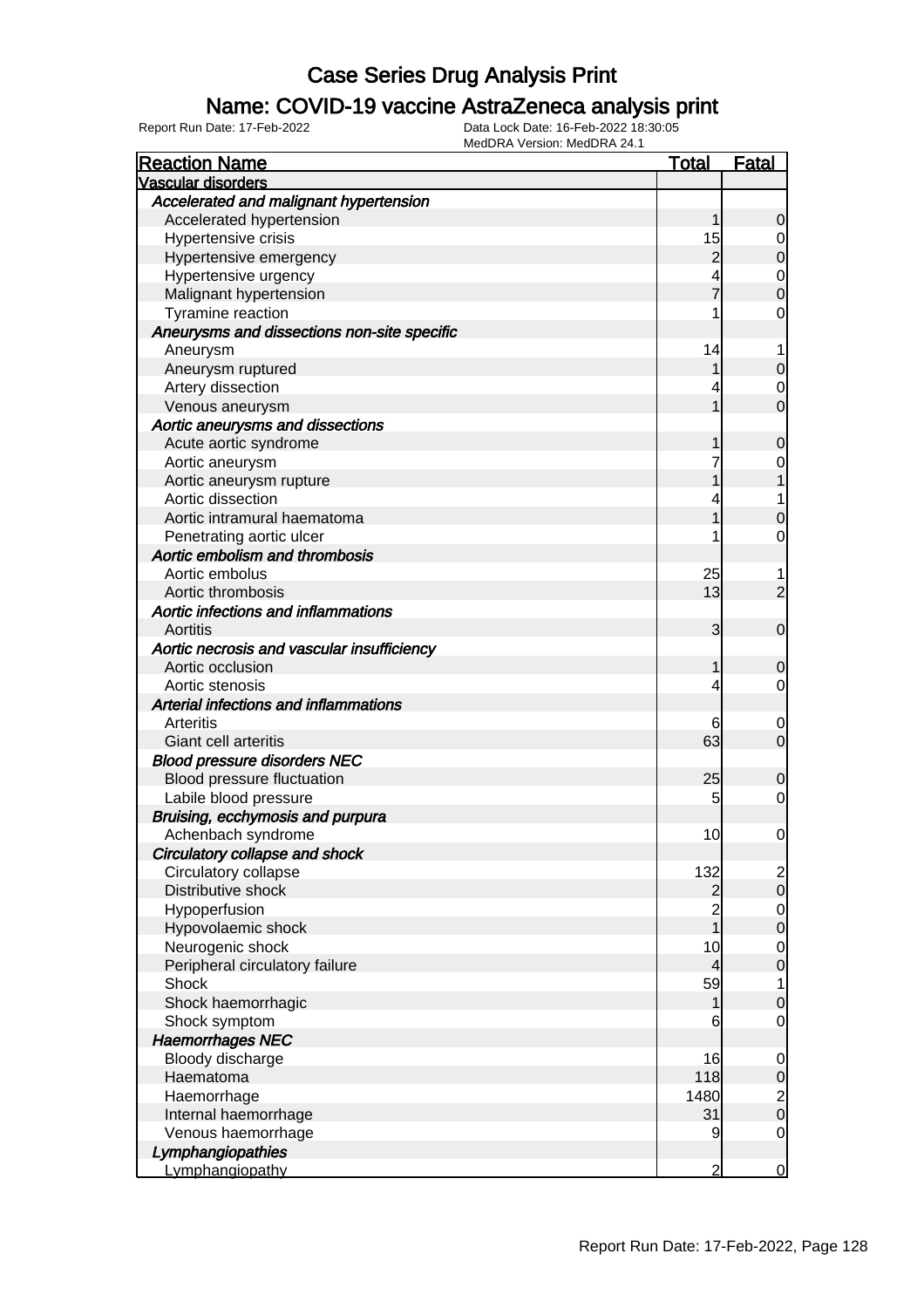### Name: COVID-19 vaccine AstraZeneca analysis print

| <b>Reaction Name</b>                                      | <b>Total</b>            | <b>Fatal</b>     |
|-----------------------------------------------------------|-------------------------|------------------|
| Vascular disorders cont'd<br><b>Vascular disorders</b>    |                         |                  |
| Lymphocele                                                | $\overline{c}$          | $\overline{0}$   |
| Lymphorrhoea                                              |                         | $\overline{0}$   |
| Lymphoedemas                                              |                         |                  |
| Lymphoedema                                               | 80                      | 0                |
| Non-site specific embolism and thrombosis                 |                         |                  |
| Air embolism                                              |                         | 0                |
| Arterial thrombosis                                       | 31                      |                  |
| Atheroembolism                                            |                         | $\mathbf{0}$     |
| Embolism                                                  | 255                     | 3                |
| Embolism arterial                                         |                         | $\overline{0}$   |
| Embolism venous                                           | 13                      | 1                |
| Microembolism                                             | 3                       | $\mathbf{0}$     |
| Paradoxical embolism                                      |                         | $\mathbf 0$      |
| Post thrombotic syndrome                                  |                         | 0                |
| Thrombophlebitis migrans                                  | $\overline{2}$          | 0                |
| Thrombosis                                                | 1923                    | 39               |
| Venous thrombosis                                         | 39                      | $\mathbf 0$      |
| Non-site specific necrosis and vascular insufficiency NEC |                         |                  |
| Arterial occlusive disease                                | 17                      | 0                |
| Arterial spasm                                            | $\overline{c}$          | 0                |
| Arterial stenosis                                         | 1                       | $\pmb{0}$        |
| Arteriosclerosis                                          | 9                       | $\mathbf 0$      |
| Haemorrhagic infarction                                   |                         | $\mathbf 0$      |
| Infarction                                                | 15                      |                  |
| Ischaemia                                                 | 16                      | $\mathbf 0$      |
|                                                           | 11                      | $\mathbf 0$      |
| Peripheral venous disease                                 |                         | $\mathbf 0$      |
| Vascular compression<br>Vascular occlusion                | $\overline{c}$<br>3     | $\boldsymbol{0}$ |
|                                                           | 13                      | $\mathbf 0$      |
| Vasospasm                                                 |                         | $\mathbf 0$      |
| Venous occlusion                                          | 1                       | $\mathbf 0$      |
| Non-site specific vascular disorders NEC                  |                         |                  |
| Angiopathy                                                | 6                       | $\mathbf 0$      |
| Arterial rupture                                          |                         | $\mathbf 0$      |
| Capillary disorder                                        | 2                       | $\mathbf 0$      |
| Capillary fragility                                       | 11                      | $\overline{0}$   |
| Collateral circulation                                    | 1                       | $\overline{0}$   |
| Haemodynamic instability                                  | 4                       | $\mathbf 0$      |
| Hyperaemia                                                |                         | 0                |
| Neovascularisation                                        | 1                       | $\pmb{0}$        |
| Superficial vein prominence                               | 10                      | $\mathbf 0$      |
| Vascular fragility                                        |                         | $\pmb{0}$        |
| Vascular pain                                             | 138                     | $\mathbf 0$      |
| Vascular rupture                                          | 2                       | $\pmb{0}$        |
| Vascular wall discolouration                              |                         | $\mathbf 0$      |
| Vasodilatation                                            | 124                     | $\pmb{0}$        |
| Vein collapse                                             | $\overline{\mathbf{c}}$ | $\mathbf 0$      |
| Vein discolouration                                       | $\bf{8}$                | $\mathbf 0$      |
| Vein disorder                                             | 26                      | 0                |
| Vein rupture                                              | 17                      | $\mathbf 0$      |
| Peripheral aneurysms and dissections                      |                         |                  |
| Peripheral artery aneurysm                                | $\overline{2}$          | $\mathbf 0$      |
| Peripheral embolism and thrombosis                        |                         |                  |
| Axillary vein thrombosis                                  | 1                       | $\overline{0}$   |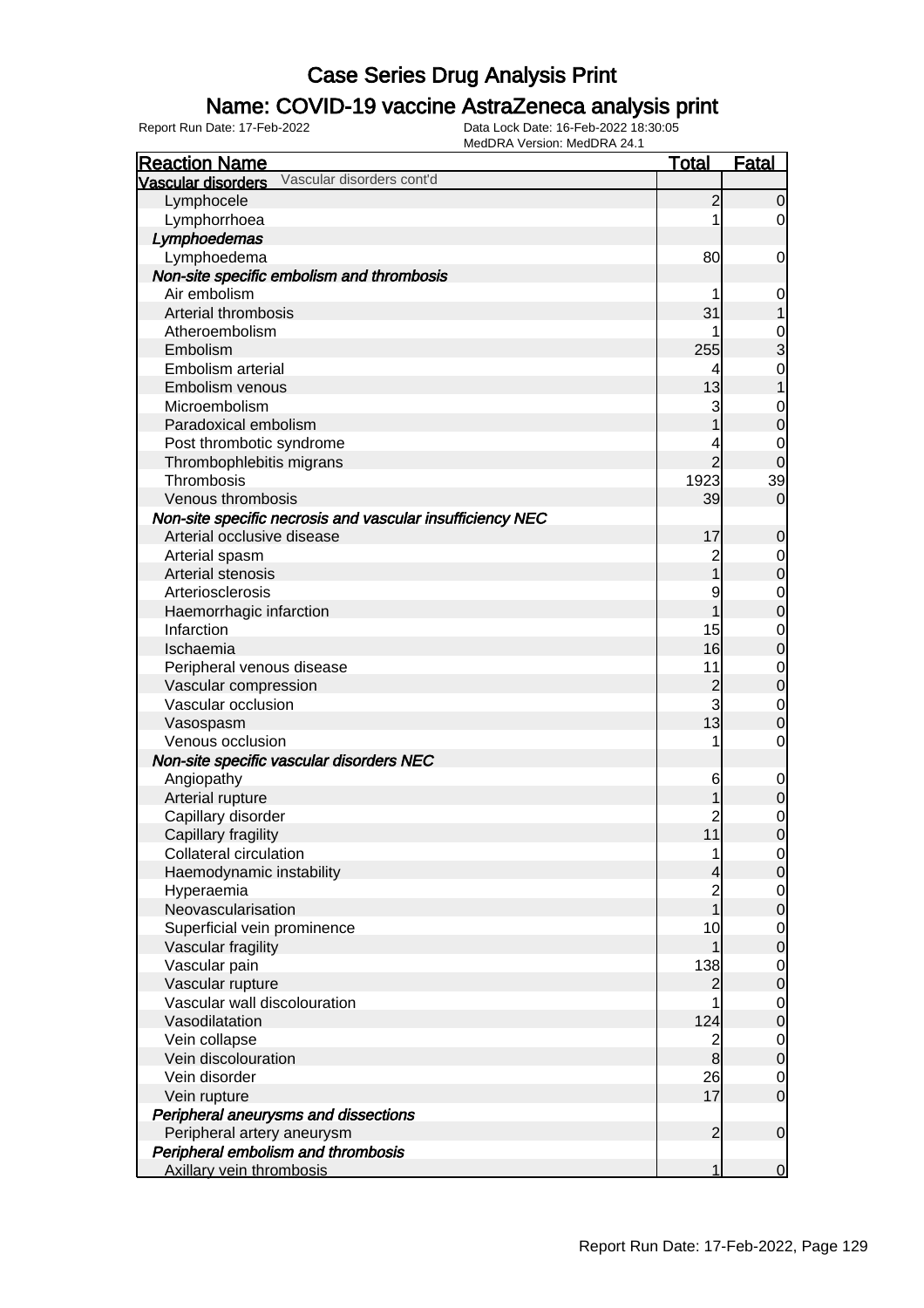### Name: COVID-19 vaccine AstraZeneca analysis print

| <b>Reaction Name</b>                                             | <b>Total</b>   | <b>Fatal</b>   |
|------------------------------------------------------------------|----------------|----------------|
| Vascular disorders Vascular disorders cont'd                     |                |                |
| Blue toe syndrome                                                | 41             | $\overline{0}$ |
| Deep vein thrombosis                                             | 1293           | 10             |
| Femoral artery embolism                                          | 2              | 0              |
| Iliac artery embolism                                            | $\overline{2}$ | $\mathbf 0$    |
| Jugular vein thrombosis                                          | 30             | 0              |
| Pelvic venous thrombosis                                         | 24             |                |
| Peripheral artery thrombosis                                     | 20             | $\mathbf 0$    |
| Peripheral embolism                                              | 11             | $\pmb{0}$      |
| Peripheral vein thrombus extension                               |                | $\mathbf 0$    |
| Subclavian artery embolism                                       | $\overline{c}$ | $\mathbf 0$    |
| Subclavian artery thrombosis                                     |                | $\mathbf 0$    |
| Subclavian vein thrombosis                                       | 4              | $\mathbf 0$    |
| Superficial vein thrombosis                                      | 73             | $\mathbf 0$    |
| Thrombophlebitis                                                 | 143            | $\mathbf 0$    |
| Venous thrombosis limb                                           |                | $\mathbf 0$    |
| Peripheral vascular disorders NEC                                |                |                |
| Cyanosis                                                         | 114            | $\mathbf 0$    |
| Erythromelalgia                                                  |                | $\pmb{0}$      |
| Flushing                                                         | 713            | $\mathbf 0$    |
| Hot flush                                                        | 2212           | $\mathbf 0$    |
| Peripheral vascular disorder                                     | 7              | $\mathbf 0$    |
| Peripheral vasoconstriction, necrosis and vascular insufficiency |                |                |
| Dry gangrene                                                     | $\overline{c}$ | $\mathbf 0$    |
| <b>Extremity necrosis</b>                                        | 3              | $\pmb{0}$      |
| Iliac artery occlusion                                           | $\overline{c}$ | $\mathbf 0$    |
| Intermittent claudication                                        |                | $\pmb{0}$      |
| Ischaemic limb pain                                              | 5              | $\mathbf 0$    |
| Jugular vein occlusion                                           | $\overline{2}$ | $\pmb{0}$      |
| Peripheral arterial occlusive disease                            | 5              | $\mathbf 0$    |
| Peripheral artery occlusion                                      | $\overline{9}$ | $\pmb{0}$      |
| Peripheral coldness                                              | 1336           | $\mathbf 0$    |
| Peripheral ischaemia                                             | 35             | $\overline{c}$ |
| Poor peripheral circulation                                      | 60             | $\mathbf 0$    |
| Raynaud's phenomenon                                             | 157            | $\mathbf 0$    |
| <b>Phlebitis NEC</b>                                             |                |                |
| <b>Phlebitis</b>                                                 | 65             | $\overline{0}$ |
| Phlebitis superficial                                            | 13             | $\overline{0}$ |
| Site specific embolism and thrombosis NEC                        |                |                |
| Brachiocephalic vein thrombosis                                  | 1              | 0              |
| Site specific necrosis and vascular insufficiency NEC            |                |                |
| Superior vena cava syndrome                                      | 1              | $\mathbf 0$    |
| Site specific vascular disorders NEC                             |                |                |
| Aortic dilatation                                                |                | 0              |
| Aortic rupture                                                   |                | $\mathbf 0$    |
| Pallor                                                           | 433            | 0              |
| Plethoric face                                                   |                | $\mathbf 0$    |
| Varicose veins NEC                                               |                |                |
| Bleeding varicose vein                                           | $\overline{2}$ | $\mathbf 0$    |
| Spider vein                                                      | 21             | 0              |
| Varicophlebitis                                                  | 10             | $\mathbf 0$    |
| Varicose ulceration                                              |                | $\overline{0}$ |
| Varicose vein                                                    | 157            | $\mathbf 0$    |
| Varicose vein ruptured                                           |                | $\mathbf 0$    |